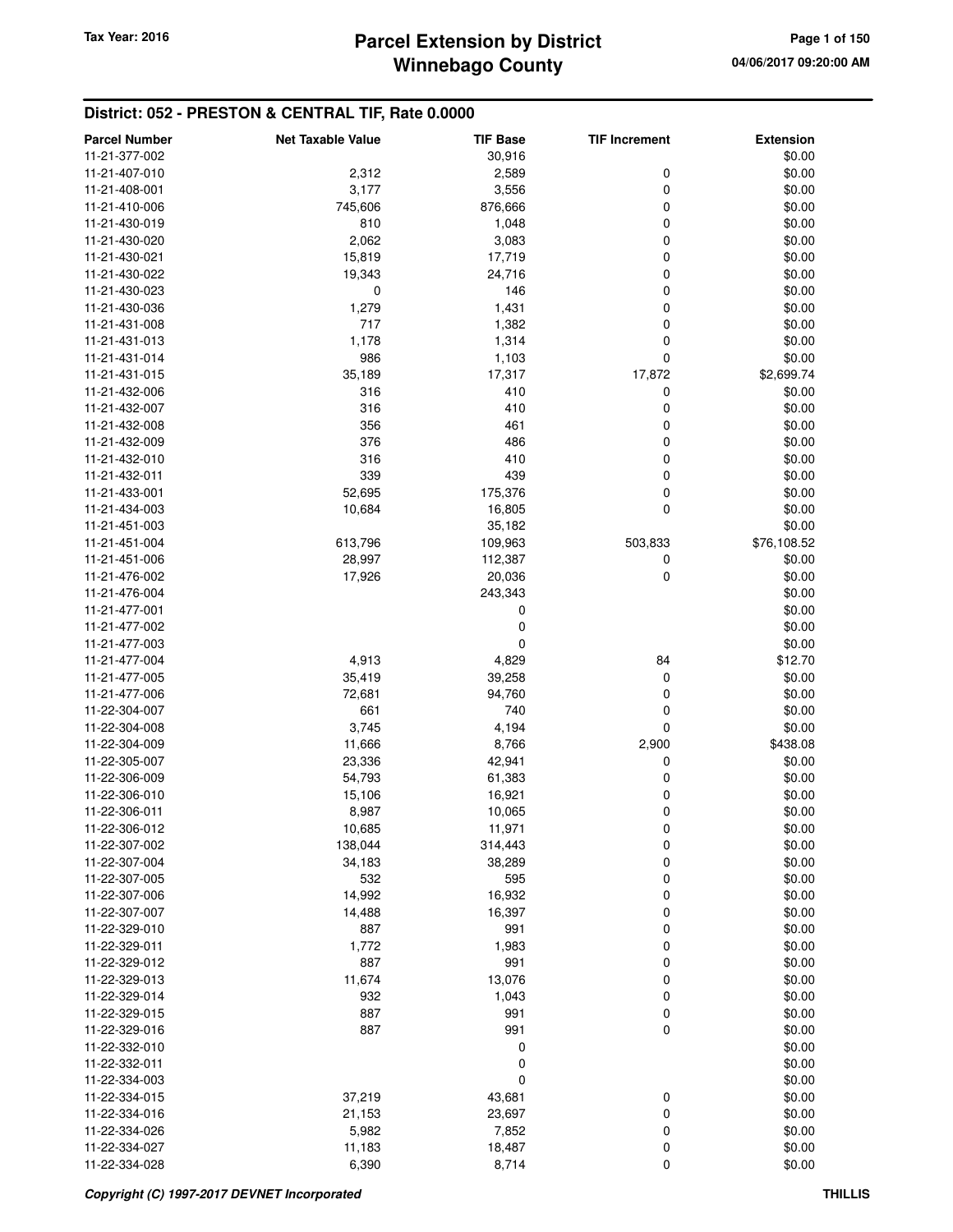#### **District: 052 - PRESTON & CENTRAL TIF, Rate 0.0000**

| <b>Parcel Number</b> | Net Taxable Value | <b>TIF Base</b> | <b>TIF Increment</b> | <b>Extension</b>  |
|----------------------|-------------------|-----------------|----------------------|-------------------|
| 11-22-352-002        |                   | 0               |                      | \$0.00            |
| 11-22-352-004        | 700               | 785             | 0                    | \$0.00            |
| 11-22-352-005        | 359               | 400             | 0                    | \$0.00            |
| 11-22-352-006        | 2,324             | 2,599           | 0                    | \$0.00            |
| 11-22-352-007        | 29.644            | 33,210          | 0                    | \$0.00            |
| 11-22-376-001        | 10,991            | 12,308          | 0                    | \$0.00            |
| 11-22-376-002        | 1.874             | 5.020           | 0                    | \$0.00            |
| 11-22-376-011        | 13,910            | 15.584          | 0                    | \$0.00            |
| 11-28-127-001        |                   | 0               |                      | \$0.00            |
| Totals for 052       | 2,158,481         | 2,573,581       | 524,689              | \$79,259.04       |
|                      |                   |                 |                      | <b>70 Parcels</b> |

#### **District: 063 - WESTSIDE TIF #2, Rate 0.0000**

| <b>Parcel Number</b> | <b>Net Taxable Value</b> | <b>TIF Base</b> | <b>TIF Increment</b> | <b>Extension</b> |
|----------------------|--------------------------|-----------------|----------------------|------------------|
| 11-22-479-002        | 11,565                   | 61,872          | 0                    | \$0.00           |
| 11-22-479-003        | 9,081                    | 10,442          | 0                    | \$0.00           |
| 11-22-479-009        | 10,880                   | 38,349          | 0                    | \$0.00           |
| 11-22-479-011        |                          | 0               |                      | \$0.00           |
| 11-22-479-012        |                          | 0               |                      | \$0.00           |
| 11-22-483-001        |                          | $\mathbf 0$     |                      | \$0.00           |
| 11-22-483-021        | 47,400                   | 48,874          | 0                    | \$0.00           |
| 11-22-483-022        | 51,652                   | 79,220          | 0                    | \$0.00           |
| 11-22-484-001        | 787                      | 12,983          | 0                    | \$0.00           |
| 11-22-484-002        | 50,693                   | 70,583          | $\mathbf 0$          | \$0.00           |
| 11-22-485-003        |                          | 2,325           |                      | \$0.00           |
| 11-22-485-004        |                          | 14,660          |                      | \$0.00           |
| 11-22-486-001        |                          | 19,796          |                      | \$0.00           |
| 11-22-486-003        | 6,415                    | 15,275          | 0                    | \$0.00           |
| 11-22-487-001        |                          | 56,006          |                      | \$0.00           |
| 11-23-352-001        | 50,217                   | 146,464         | $\mathbf 0$          | \$0.00           |
| 11-23-352-002        | 30,374                   | 29,898          | 476                  | \$71.90          |
| 11-23-352-003        | 44,450                   | 43,761          | 689                  | \$104.08         |
| 11-23-353-003        |                          | 0               |                      | \$0.00           |
| 11-23-353-004        |                          | 0               |                      | \$0.00           |
| 11-23-353-005        | 3,010                    | 0               | 3,010                | \$454.70         |
| 11-23-354-001        |                          | 0               |                      | \$0.00           |
| 11-23-354-002        |                          | $\mathbf 0$     |                      | \$0.00           |
| 11-23-354-003        |                          | 0               |                      | \$0.00           |
| 11-23-354-004        |                          | 0               |                      | \$0.00           |
| 11-23-354-005        |                          | 0               |                      | \$0.00           |
| 11-23-354-006        |                          | 0               |                      | \$0.00           |
| 11-23-355-001        | 2,952                    | 1,769           | 1,183                | \$178.70         |
| 11-23-355-002        | 26,860                   | 90,396          | 0                    | \$0.00           |
| 11-23-356-003        |                          | 0               |                      | \$0.00           |
| 11-23-357-005        |                          | $\mathbf 0$     |                      | \$0.00           |
| Totals for 063       | 346,336                  | 742,673         | 5,358                | \$809.38         |
|                      |                          |                 |                      | 31 Parcels       |

#### **District: 066 - EAST STATE & ALPINE TIF, Rate 0.0000**

| <b>Parcel Number</b> | <b>Net Taxable Value</b> | <b>TIF Base</b> | <b>TIF Increment</b> | <b>Extension</b> |
|----------------------|--------------------------|-----------------|----------------------|------------------|
| 12-19-478-038        |                          | 0               |                      | \$0.00           |
| 12-20-352-013        |                          | 0               |                      | \$0.00           |
| 12-20-379-007        | 21.024                   | 23,910          |                      | \$0.00           |
| 12-20-379-008        | 533,350                  | 22.504          | 510.846              | \$77,167.90      |
| 12-29-101-001        | 153.026                  | 739,371         |                      | \$0.00           |
| 12-29-101-009        | 134.020                  | 151,272         | 0                    | \$0.00           |
| 12-29-101-012        | 233,309                  | 292,379         | 0                    | \$0.00           |
| 12-29-101-013        | 38,640                   | 37,337          | 1.303                | \$196.84         |
| 12-29-101-014        | 136.417                  | 209.827         |                      | \$0.00           |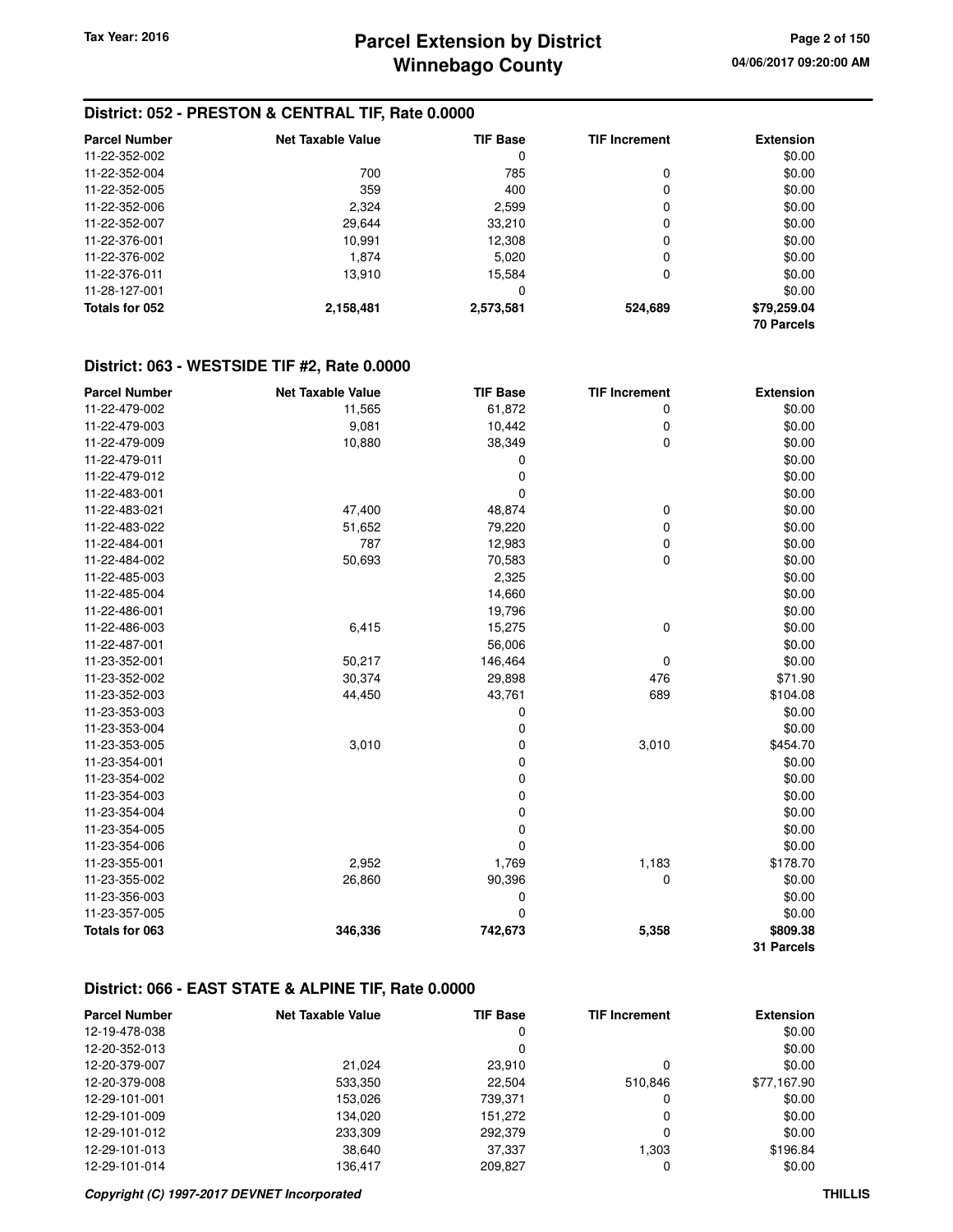#### **District: 066 - EAST STATE & ALPINE TIF, Rate 0.0000**

| <b>Parcel Number</b>           | <b>Net Taxable Value</b> | <b>TIF Base</b>  | <b>TIF Increment</b> | <b>Extension</b> |
|--------------------------------|--------------------------|------------------|----------------------|------------------|
| 12-29-101-015                  | 56,345                   | 77,465           | 0                    | \$0.00           |
| 12-29-101-016                  | 279,261                  | 417,624          | 0                    | \$0.00           |
| 12-29-101-017                  | 96,773                   | 200,475          | 0                    | \$0.00           |
| 12-29-101-018                  | 619,938                  | 780,705          | 0                    | \$0.00           |
| 12-29-102-001                  | 106,770                  | 139,388          | 0                    | \$0.00           |
| 12-29-102-002                  | 196,719                  | 152,190          | 44,529               | \$6,726.52       |
| 12-29-102-003                  | 605,963                  | 911,849          | 0                    | \$0.00           |
| 12-29-102-004                  | 272,832                  | 352,858          | 0                    | \$0.00           |
| 12-29-102-006                  | 216,667                  | 323,430          | 0                    | \$0.00           |
| 12-29-102-007                  |                          | 0                |                      | \$0.00           |
| 12-29-102-008                  | 83,412                   | 152,520          | 0                    | \$0.00           |
| 12-29-102-009                  | 500,000                  | 464,001          | 35,999               | \$5,437.98       |
| 12-29-102-010                  | 62,603                   | 68,977           | 0                    | \$0.00           |
| 12-29-128-003                  | 222,741                  | 379,069          | 0                    | \$0.00           |
| 12-29-128-004                  | 206,231                  | 273,477          | 0                    | \$0.00           |
| 12-29-128-005                  | 705,144                  | 836,990          | 0                    | \$0.00           |
| 12-29-128-006                  | 44,662                   | 80,210           | 0                    | \$0.00           |
| 12-29-128-007                  | 15,638                   | 18,121           | 0                    | \$0.00           |
| 12-29-128-008                  | 62,856                   | 127,584          | 0                    | \$0.00           |
| 12-29-128-010                  | 104,439                  | 136,226          | 0                    | \$0.00           |
| 12-29-128-014                  | 98,255                   | 136,864          | 0                    | \$0.00           |
| 12-29-128-017                  | 291,667                  | 488,780          | 0                    | \$0.00           |
| 12-29-128-018                  | 74,993                   | 130,426          | 0                    | \$0.00           |
| 12-29-128-019                  | 150,592                  | 182,691          | 0                    | \$0.00           |
| 12-29-128-022                  | 473,076                  | 589,974          | 0                    | \$0.00           |
| 12-29-129-003                  | 115,809                  | 131,855          | 0                    | \$0.00           |
| 12-29-129-006                  | 115,630                  | 216,665          | 0                    | \$0.00           |
| 12-29-129-007                  | 43,995                   | 67,846           | 0                    | \$0.00           |
| 12-29-129-008                  | 324,432                  | 356,598          | 0                    | \$0.00           |
| 12-29-129-011                  | 94,122                   | 153,071          | 0                    | \$0.00           |
| 12-29-129-012                  | 41,183                   | 123,985          | 0                    | \$0.00           |
| 12-29-129-013                  | 237,351                  | 387,645          | 0                    | \$0.00           |
| 12-29-129-014                  | 29,505                   | 9,586            | 19,919               | \$3,008.94       |
| 12-29-129-015                  | 145,546                  | 302,009          | 0                    | \$0.00           |
| 12-29-204-001                  | 48,843                   | 105,536          | 0                    | \$0.00           |
| 12-29-204-002                  | 66,233                   | 83,473           | 0                    | \$0.00           |
| 12-29-204-004                  | 71,905                   | 85,588           | 0                    | \$0.00           |
| 12-29-204-005                  |                          | 0                |                      | \$0.00           |
| 12-29-204-014                  | 7,526                    | 17,859           | 0                    | \$0.00           |
| 12-29-204-015                  | 14,665                   | 13,329           | 1,336                | \$201.82         |
| 12-29-204-016                  | 18,861                   | 23,267           | 0                    | \$0.00           |
| 12-29-204-017<br>12-29-205-010 | 50,195                   | 69,822           | 0                    | \$0.00<br>\$0.00 |
| 12-29-205-011                  | 56,873                   | 84,572           | 0<br>0               |                  |
| 12-29-205-012                  | 37,272<br>13,398         | 44,583<br>19,472 | 0                    | \$0.00<br>\$0.00 |
| 12-29-205-023                  | 66,030                   | 97,221           | 0                    | \$0.00           |
| 12-29-205-024                  | 63,125                   | 96,693           | 0                    | \$0.00           |
| 12-29-206-010                  |                          | 0                |                      | \$0.00           |
| 12-29-206-028                  | 51,265                   | 63,603           | 0                    | \$0.00           |
| 12-29-251-011                  | 172,982                  | 425,597          | 0                    | \$0.00           |
| 12-29-251-015                  | 462,491                  | 327,905          | 134,586              | \$20,330.44      |
| 12-30-204-001                  | 84,395                   | 102,718          | 0                    | \$0.00           |
| 12-30-207-001                  | 1,917                    | 2,174            | 0                    | \$0.00           |
| 12-30-207-002                  | 110,385                  | 138,268          | 0                    | \$0.00           |
| 12-30-207-003                  | 52,259                   | 71,312           | 0                    | \$0.00           |
| 12-30-226-006                  | 113,300                  | 149,865          | 0                    | \$0.00           |
| 12-30-226-007                  | 125,361                  | 143,819          | 0                    | \$0.00           |
| 12-30-226-008                  | 86,667                   | 126,009          | 0                    | \$0.00           |
| 12-30-226-009                  | 933,333                  | 1,266,954        | 0                    | \$0.00           |
| 12-30-227-001                  | 10,635                   | 9,516            | 1,119                | \$169.04         |
| 12-30-227-002                  | 106,692                  | 128,103          | 0                    | \$0.00           |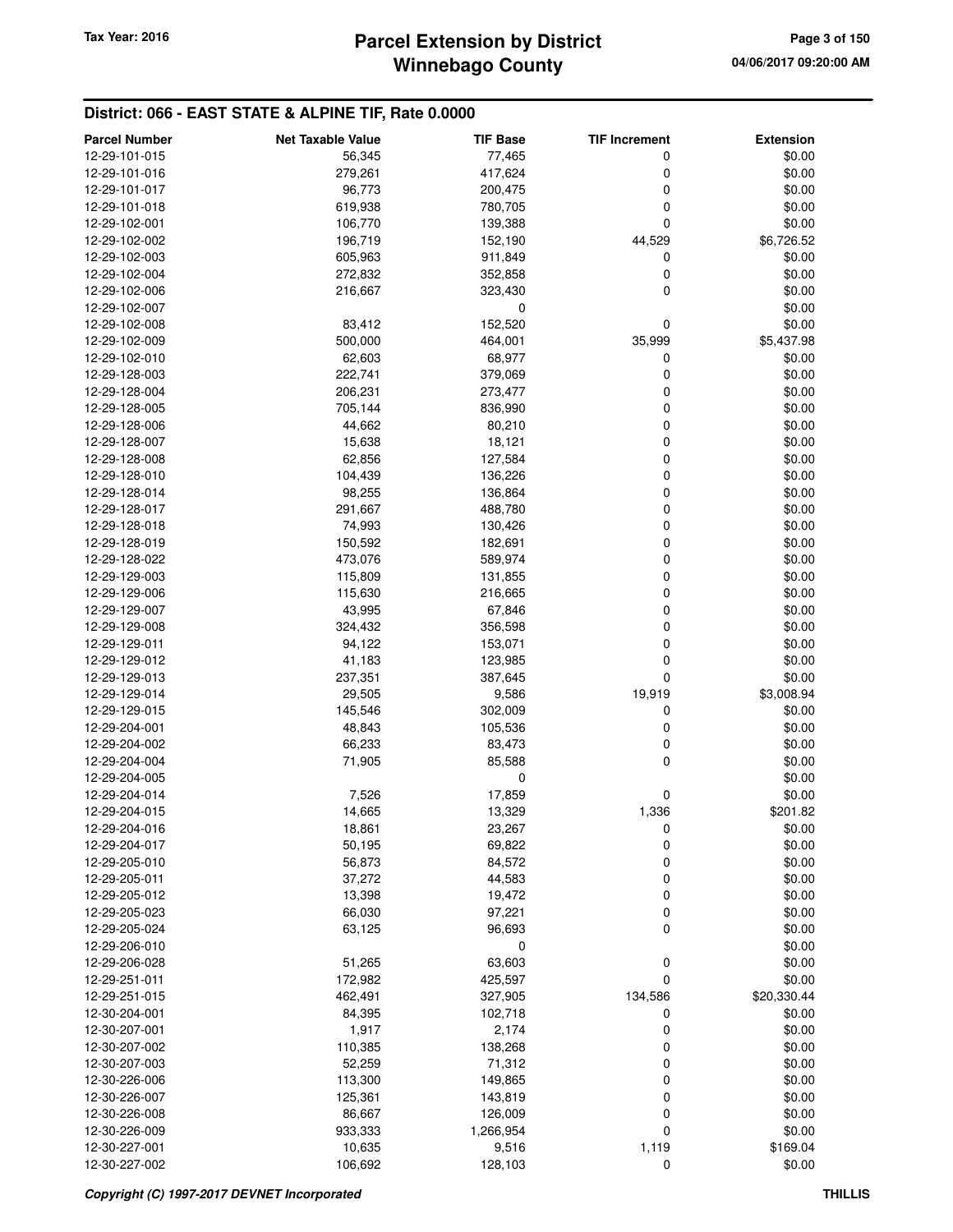#### **District: 066 - EAST STATE & ALPINE TIF, Rate 0.0000**

| <b>Parcel Number</b> | <b>Net Taxable Value</b> | <b>TIF Base</b> | <b>TIF Increment</b> | <b>Extension</b>  |
|----------------------|--------------------------|-----------------|----------------------|-------------------|
| 12-30-227-003        | 44.496                   | 115.894         | 0                    | \$0.00            |
| 12-30-227-004        | 98.160                   | 157.473         | 0                    | \$0.00            |
| 12-30-227-005        | 113,897                  | 157.525         | 0                    | \$0.00            |
| 12-30-227-006        | 27,470                   | 37.736          | 0                    | \$0.00            |
| 12-30-227-007        | 57,514                   | 74.370          | 0                    | \$0.00            |
| 12-30-227-008        | 136.685                  | 165.269         | 0                    | \$0.00            |
| 12-30-227-015        |                          | 0               |                      | \$0.00            |
| Totals for 066       | 11,249,766               | 15,053,279      | 749.637              | \$113,239.48      |
|                      |                          |                 |                      | <b>77 Parcels</b> |

| <b>Parcel Number</b> | <b>Net Taxable Value</b> | <b>TIF Base</b> | <b>TIF Increment</b> | <b>Extension</b> |
|----------------------|--------------------------|-----------------|----------------------|------------------|
| 11-15-355-024        |                          | 14,388          |                      | \$0.00           |
| 11-15-357-026        | 320                      | 9,032           | 0                    | \$0.00           |
| 11-15-357-027        | 3,160                    | 14,585          | 0                    | \$0.00           |
| 11-15-357-028        | 13,347                   | 25,729          | 0                    | \$0.00           |
| 11-15-357-029        | 5,508                    | 13,221          | 0                    | \$0.00           |
| 11-15-357-030        | 3,158                    | 13,126          | 0                    | \$0.00           |
| 11-15-357-031        | 7,298                    | 13,639          | 0                    | \$0.00           |
| 11-15-357-032        | 5,640                    | 6,127           | 0                    | \$0.00           |
| 11-21-101-001        |                          | 0               |                      | \$0.00           |
| 11-21-102-001        | 17,167                   | 21,963          | 0                    | \$0.00           |
| 11-21-102-004        | 356                      | 461             | 0                    | \$0.00           |
| 11-21-102-005        |                          | 1,208           |                      | \$0.00           |
| 11-21-102-006        | 6,586                    | 9,200           | 0                    | \$0.00           |
| 11-21-102-007        | 5,810                    | 8,478           | 0                    | \$0.00           |
| 11-21-102-008        | 393                      | 509             | 0                    | \$0.00           |
| 11-21-102-009        | 7,144                    | 18,665          | 0                    | \$0.00           |
| 11-21-102-010        | 4,090                    | 4,401           | 0                    | \$0.00           |
| 11-21-102-011        | 0                        | 6,533           | 0                    | \$0.00           |
| 11-21-102-012        | 393                      | 509             | 0                    | \$0.00           |
| 11-21-102-013        | 7,553                    | 9,334           | 0                    | \$0.00           |
| 11-21-102-014        | 393                      | 509             | 0                    | \$0.00           |
| 11-21-102-015        | 7,322                    | 15,407          | 0                    | \$0.00           |
| 11-21-102-016        | 0                        | 7,334           | 0                    | \$0.00           |
| 11-21-103-001        | 12,629                   | 15,073          | 0                    | \$0.00           |
| 11-21-103-002        | 364                      | 471             | 0                    | \$0.00           |
| 11-21-103-003        | 474                      | 10,161          | 0                    | \$0.00           |
| 11-21-103-004        | 766                      | 4,541           | 0                    | \$0.00           |
| 11-21-103-005        | 364                      | 471             | 0                    | \$0.00           |
| 11-21-103-006        | 364                      | 471             | 0                    | \$0.00           |
| 11-21-103-007        | 7,453                    | 8,590           | 0                    | \$0.00           |
| 11-21-103-008        | 502                      | 627             | 0                    | \$0.00           |
| 11-21-103-009        | 393                      | 509             | 0                    | \$0.00           |
| 11-21-103-010        | 5,113                    | 8,397           | 0                    | \$0.00           |
| 11-21-103-011        | 1,956                    | 2,772           | 0                    | \$0.00           |
| 11-21-103-012        | 3,811                    | 3,563           | 248                  | \$37.46          |
| 11-21-103-013        | 6,024                    | 6,075           | 0                    | \$0.00           |
| 11-21-103-014        | 7,000                    | 16,188          | 0                    | \$0.00           |
| 11-21-104-001        | 813                      | 1,052           | 0                    | \$0.00           |
| 11-21-104-002        | 16,263                   | 21,872          | 0                    | \$0.00           |
| 11-21-104-005        | 8,341                    | 9,396           | 0                    | \$0.00           |
| 11-21-104-006        | 414                      | 536             | 0                    | \$0.00           |
| 11-21-104-007        | 6,222                    | 16,276          | 0                    | \$0.00           |
| 11-21-104-008        | 10,005                   | 14,237          | 0                    | \$0.00           |
| 11-21-104-009        | 8,727                    | 11,122          | 0                    | \$0.00           |
| 11-21-104-010        | 3,500                    | 16,096          | 0                    | \$0.00           |
| 11-21-104-011        | 6,573                    | 10,068          | 0                    | \$0.00           |
| 11-21-104-012        | 9,338                    | 11,960          | 0                    | \$0.00           |
| 11-21-104-013        | 5,997                    | 15,654          | 0                    | \$0.00           |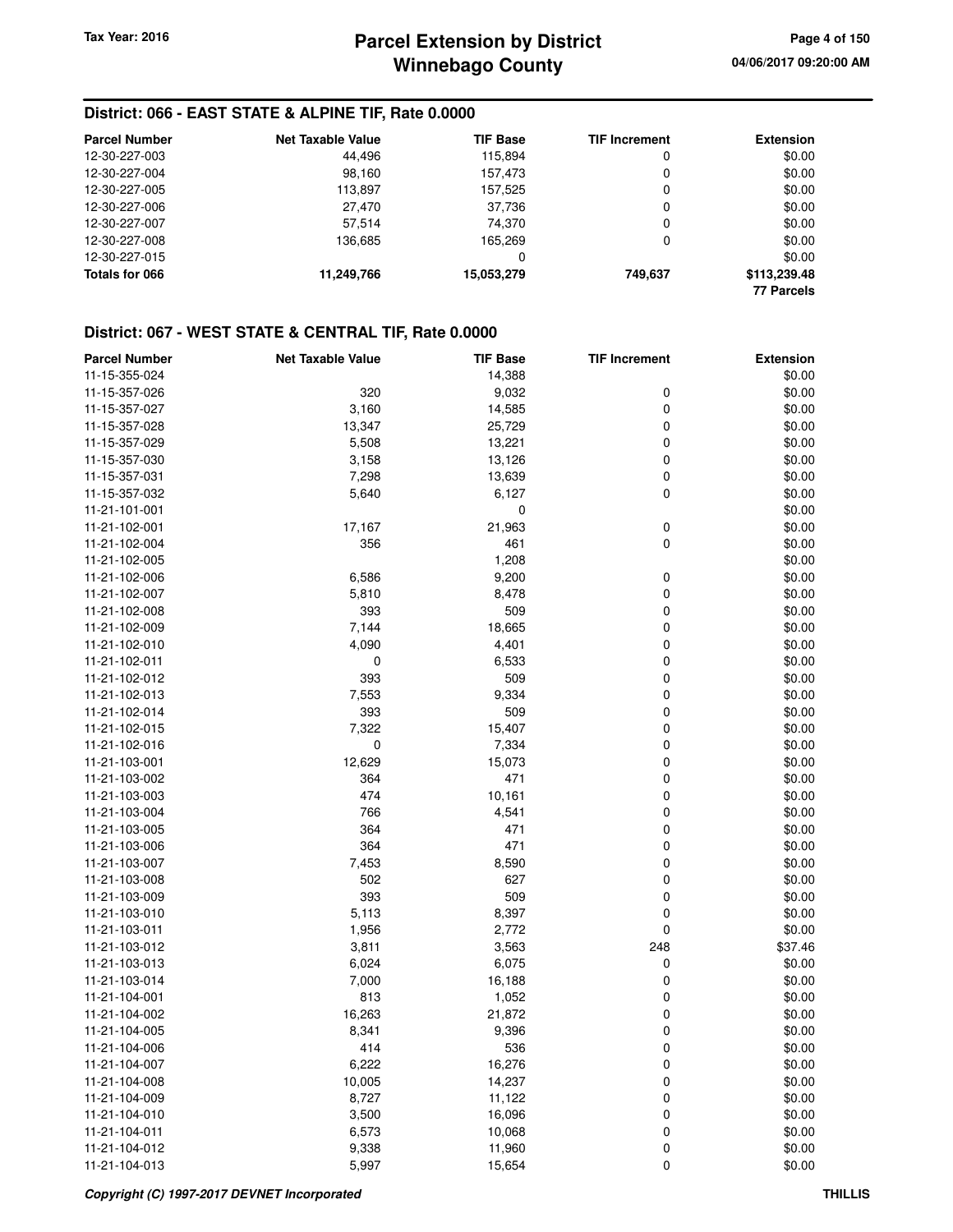# **Winnebago County Parcel Extension by District Tax Year: 2016 Page 5 of 150**

| <b>Parcel Number</b> | <b>Net Taxable Value</b> | <b>TIF Base</b> | <b>TIF Increment</b> | <b>Extension</b> |
|----------------------|--------------------------|-----------------|----------------------|------------------|
| 11-21-105-001        | 648                      | 12,071          | 0                    | \$0.00           |
| 11-21-105-002        | 2,886                    | 10,123          | 0                    | \$0.00           |
| 11-21-105-003        | 4,867                    | 4,879           | 0                    | \$0.00           |
| 11-21-105-004        | 103                      | 6,846           | 0                    | \$0.00           |
| 11-21-105-005        | 889                      | 6,743           | 0                    | \$0.00           |
| 11-21-105-006        | 10,712                   | 14,039          | 0                    | \$0.00           |
| 11-21-105-007        | 6,136                    | 11,152          | 0                    | \$0.00           |
| 11-21-105-008        | 7,693                    | 12,289          | 0                    | \$0.00           |
| 11-21-105-009        | 4,333                    | 11,300          | 0                    | \$0.00           |
| 11-21-105-010        | 5,113                    | 10,768          | 0                    | \$0.00           |
| 11-21-105-012        | 4,110                    | 6,717           | 0                    | \$0.00           |
| 11-21-105-013        | 8,299                    | 9,331           | 0                    | \$0.00           |
| 11-21-105-014        | 9,055                    | 11,622          | 0                    | \$0.00           |
| 11-21-105-015        | 377                      | 489             | 0                    | \$0.00           |
| 11-21-105-016        | 15,642                   | 20,442          | 0                    | \$0.00           |
| 11-21-105-017        | 377                      | 489             | 0                    | \$0.00           |
| 11-21-105-018        | 8,345                    | 11,725          | 0                    | \$0.00           |
| 11-21-105-023        | 12,079                   | 15,487          | 0                    | \$0.00           |
| 11-21-105-025        | 12,527                   | 16,134          | 0                    | \$0.00           |
| 11-21-105-026        | 2,420                    | 11,431          | 0                    | \$0.00           |
| 11-21-106-001        |                          | 0               |                      | \$0.00           |
| 11-21-106-002        | 9,312                    | 10,532          | 0                    | \$0.00           |
| 11-21-106-003        | 377                      | 10,539          | 0                    | \$0.00           |
| 11-21-106-004        | 377                      | 489             | 0                    | \$0.00           |
| 11-21-106-005        | 377                      | 489             | 0                    | \$0.00           |
| 11-21-106-006        | 7,547                    | 10,822          | 0                    | \$0.00           |
| 11-21-106-007        | 4,613                    | 4,780           | 0                    | \$0.00           |
| 11-21-106-008        | 6,602                    | 16,280          | 0                    | \$0.00           |
| 11-21-106-009        | 5,880                    | 13,425          | 0                    | \$0.00           |
| 11-21-106-010        | 377                      | 489             | 0                    | \$0.00           |
| 11-21-106-011        | 11,604                   | 14,493          | 0                    | \$0.00           |
| 11-21-106-012        | 0                        | 6,390           | 0                    | \$0.00           |
| 11-21-106-013        | 5,113                    | 13,150          | 0                    | \$0.00           |
| 11-21-106-014        | 8,315                    | 6,477           | 1,838                | \$277.66         |
| 11-21-106-015        | 338                      | 489             | 0                    | \$0.00           |
| 11-21-106-016        | 7,894                    | 12,604          | 0                    | \$0.00           |
| 11-21-106-017        | 377                      | 489             | 0                    | \$0.00           |
| 11-21-106-018        | 6,353                    | 7,836           | 0                    | \$0.00           |
| 11-21-106-019        | 5,462                    | 11,588          | 0                    | \$0.00           |
| 11-21-106-022        | 11,472                   | 17,274          | 0                    | \$0.00           |
| 11-21-106-023        | 396                      | 5,381           | 0                    | \$0.00           |
| 11-21-106-024        | 2,373                    | 9,425           | 0                    | \$0.00           |
| 11-21-107-001        | 9,581                    | 9,785           | 0                    | \$0.00           |
| 11-21-107-002        | 8,109                    | 11,035          | 0                    | \$0.00           |
| 11-21-107-003        | 377                      | 489             | 0                    | \$0.00           |
| 11-21-107-004        | 7,320                    | 12,201          | 0                    | \$0.00           |
| 11-21-107-005        | 377                      | 489             | 0                    | \$0.00           |
| 11-21-107-006        | 588                      | 720             | 0                    | \$0.00           |
| 11-21-107-007        | 377                      | 489             | 0                    | \$0.00           |
| 11-21-107-008        | 4,649                    | 10,200          | 0                    | \$0.00           |
| 11-21-107-009        | 6,063                    | 9,691           | 0                    | \$0.00           |
| 11-21-107-010        | 4,846                    | 12,783          | 0                    | \$0.00           |
| 11-21-107-011        | 0                        | 14,701          | 0                    | \$0.00           |
| 11-21-107-012        | 8,541                    | 11,844          | 0                    | \$0.00           |
| 11-21-107-013        | 5,903                    | 9,379           | 0                    | \$0.00           |
| 11-21-107-014        | 377                      | 489             | 0                    | \$0.00           |
| 11-21-107-015        | 6,440                    | 10,005          | 0                    | \$0.00           |
| 11-21-107-016        | 377                      | 489             | 0                    | \$0.00           |
| 11-21-107-017        | 4,160                    | 12,020          | 0                    | \$0.00           |
| 11-21-107-018        | 6,955                    | 9,778           | 0                    | \$0.00           |
| 11-21-107-019        | 1,077                    | 12,078          | 0                    | \$0.00           |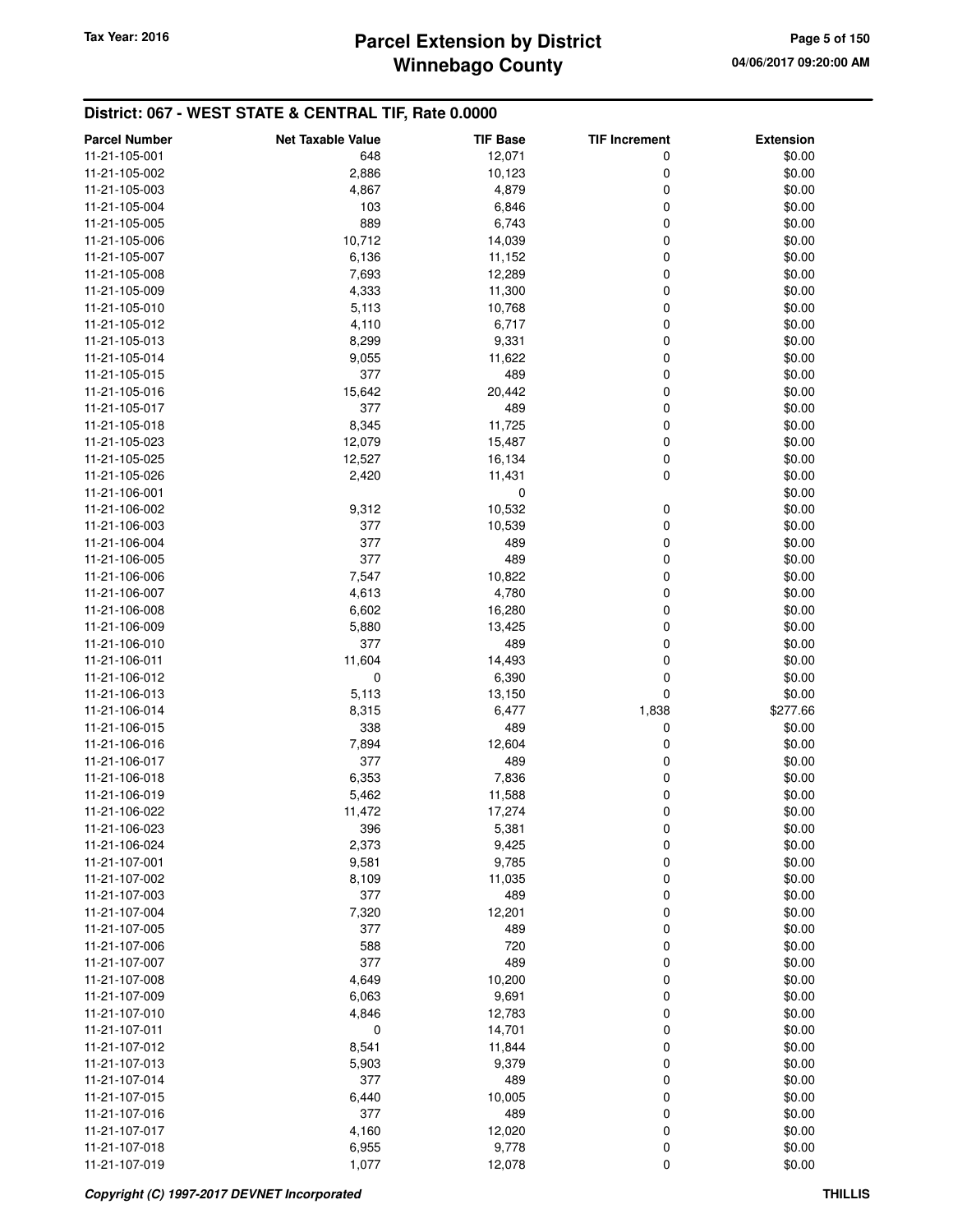# **Winnebago County** Tax Year: 2016 **Parcel Extension by District Tax Year: 2016 Page 6 of 150**

| <b>Parcel Number</b> | <b>Net Taxable Value</b> | <b>TIF Base</b> | <b>TIF Increment</b> | <b>Extension</b> |
|----------------------|--------------------------|-----------------|----------------------|------------------|
| 11-21-107-020        | 3,158                    | 12,327          | 0                    | \$0.00           |
| 11-21-107-021        | 5,947                    | 13,620          | 0                    | \$0.00           |
| 11-21-107-022        | 5,238                    | 13,819          | 0                    | \$0.00           |
| 11-21-107-023        | 11,612                   | 13,731          | 0                    | \$0.00           |
| 11-21-107-024        | 6,980                    | 15,993          | 0                    | \$0.00           |
| 11-21-108-001        | 11,512                   | 11,930          | 0                    | \$0.00           |
| 11-21-108-002        | 13,758                   | 17,564          | 0                    | \$0.00           |
| 11-21-108-003        | 5,000                    | 14,548          | 0                    | \$0.00           |
| 11-21-108-004        | 2,500                    | 4,925           | 0                    | \$0.00           |
| 11-21-108-005        | 3,200                    | 11,618          | 0                    | \$0.00           |
| 11-21-108-006        | 3,300                    | 13,628          | 0                    | \$0.00           |
| 11-21-108-007        | 6,449                    | 12,506          | 0                    | \$0.00           |
| 11-21-108-008        | 5,462                    | 9,802           | 0                    | \$0.00           |
| 11-21-108-009        | 7,065                    | 14,746          | 0                    | \$0.00           |
| 11-21-108-010        | 12,665                   | 18,552          | 0                    | \$0.00           |
| 11-21-108-011        | 5,970                    | 12,841          | 0                    | \$0.00           |
| 11-21-108-012        | 10,309                   | 7,069           | 3,240                | \$489.44         |
| 11-21-108-013        | 9,935                    | 536             | 9,399                | \$1,419.80       |
| 11-21-108-014        | 9,935                    | 4,221           | 5,714                | \$863.16         |
| 11-21-108-015        | 6,159                    | 14,664          | 0                    | \$0.00           |
| 11-21-108-016        | 6,194                    | 12,574          | 0                    | \$0.00           |
| 11-21-108-017        | 5,555                    | 12,902          | 0                    | \$0.00           |
| 11-21-108-018        | 919                      | 18,771          | 0                    | \$0.00           |
| 11-21-108-019        | 6,136                    | 16,197          | 0                    | \$0.00           |
| 11-21-108-020        | 7,298                    | 14,529          | 0                    | \$0.00           |
| 11-21-108-021        | 6,000                    | 10,888          | 0                    | \$0.00           |
| 11-21-108-022        | 331                      | 14,567          | 0                    | \$0.00           |
| 11-21-109-001        | 448                      | 579             | 0                    | \$0.00           |
| 11-21-109-002        | 5,254                    | 5,017           | 237                  | \$35.80          |
| 11-21-109-003        | 3,817                    | 13,285          | 0                    | \$0.00           |
| 11-21-109-006        | 8,936                    | 11,896          | 0                    | \$0.00           |
| 11-21-109-007        |                          | $\mathbf 0$     |                      | \$0.00           |
| 11-21-109-008        |                          | 23,098          |                      | \$0.00           |
| 11-21-109-009        | 3,213                    | 12,085          | 0                    | \$0.00           |
| 11-21-110-001        | 5,857                    | 12,670          | 0                    | \$0.00           |
| 11-21-110-002        | 448                      | 579             | 0                    | \$0.00           |
| 11-21-110-003        | 5,304                    | 4,655           | 649                  | \$98.04          |
| 11-21-110-004        | 5,876                    | 17,403          | 0                    | \$0.00           |
| 11-21-110-005        | 5,113                    | 8,387           | 0                    | \$0.00           |
| 11-21-110-006        | 5,625                    | 13,822          | 0                    | \$0.00           |
| 11-21-110-007        | 423                      | 5,838           | 0                    | \$0.00           |
| 11-21-110-008        | 22,462                   | 23,251          | 0                    | \$0.00           |
| 11-21-110-009        | 1,916                    | 2,420           | $\mathbf 0$          | \$0.00           |
| 11-21-110-010        | 7,781                    | 7,677           | 104                  | \$15.72          |
| 11-21-111-001        | 3,985                    | 13,586          | 0                    | \$0.00           |
| 11-21-111-002        | 6,860                    | 7,599           | 0                    | \$0.00           |
| 11-21-111-003        | 204                      | 4,911           | 0                    | \$0.00           |
| 11-21-111-004        | 8,412                    | 15,451          | 0                    | \$0.00           |
| 11-21-111-005        | 9,694                    | 12,846          | 0                    | \$0.00           |
| 11-21-111-006        | 3,112                    | 17,084          | 0                    | \$0.00           |
| 11-21-111-007        |                          | 11,855          |                      | \$0.00           |
| 11-21-111-008        | 4,763                    | 4,570           | 193                  | \$29.16          |
| 11-21-111-009        | 7,994                    | 7,372           | 622                  | \$93.96          |
| 11-21-112-001        | 7,379                    | 20,086          | 0                    | \$0.00           |
| 11-21-112-002        | 2,937                    | 13,790          | 0                    | \$0.00           |
| 11-21-112-003        | 8,869                    | 14,806          | 0                    | \$0.00           |
| 11-21-112-004        | 8,766                    | 12,200          | 0                    | \$0.00           |
| 11-21-112-005        | 10,658                   | 14,614          | 0                    | \$0.00           |
| 11-21-112-006        | 7,065                    | 14,271          | 0                    | \$0.00           |
| 11-21-112-007        | 12,633                   | 14,092          | 0                    | \$0.00           |
| 11-21-112-008        | 13,846                   | 19,067          | 0                    | \$0.00           |
|                      |                          |                 |                      |                  |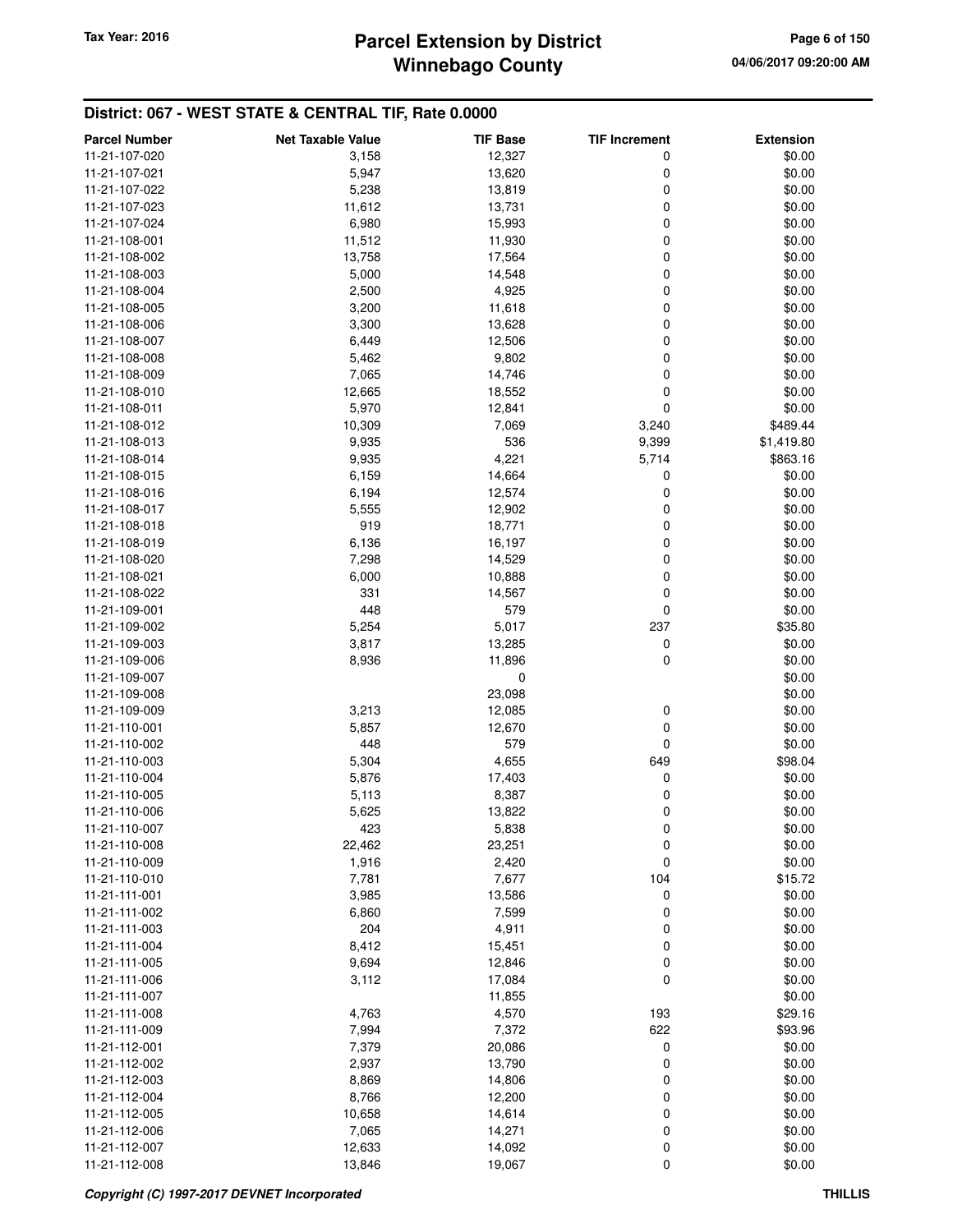| <b>Parcel Number</b> | <b>Net Taxable Value</b> | <b>TIF Base</b>  | <b>TIF Increment</b> | <b>Extension</b> |
|----------------------|--------------------------|------------------|----------------------|------------------|
| 11-21-112-011        | 20,652                   | 21,939           | 0                    | \$0.00           |
| 11-21-126-001        | 8,127                    | 10,091           | 0                    | \$0.00           |
| 11-21-126-002        | 397                      | 514              | 0                    | \$0.00           |
| 11-21-126-003        | 1,521                    | 15,707           | 0                    | \$0.00           |
| 11-21-126-004        | 29,843                   | 34,937           | 0                    | \$0.00           |
| 11-21-126-005        | 4,671                    | 7,505            | 0                    | \$0.00           |
| 11-21-126-006        | 7,112                    | 11,659           | 0                    | \$0.00           |
| 11-21-126-007        | 414                      | 536              | 0                    | \$0.00           |
| 11-21-126-008        | 6,588                    | 13,707           | 0                    | \$0.00           |
| 11-21-126-010        | 6,999                    | 17,199           | 0                    | \$0.00           |
| 11-21-126-011        | 7,207                    | 16,922           | 0                    | \$0.00           |
| 11-21-126-014        | 6,666                    | 12,622           | 0                    | \$0.00           |
| 11-21-127-001        | 6,569                    | 11,071           | 0                    | \$0.00           |
| 11-21-127-002        | 10,075                   | 17,541           | 0                    | \$0.00           |
| 11-21-127-003        | 8,885                    | 17,436           | 0                    | \$0.00           |
| 11-21-127-004        | 13,562                   | 22,215           | 0                    | \$0.00           |
| 11-21-127-005        | 10,105                   | 20,000           | 0                    | \$0.00           |
| 11-21-127-006        | 4,982                    | 19,615           | 0                    | \$0.00           |
| 11-21-127-007        | 7,023                    | 12,085           | 0                    | \$0.00           |
| 11-21-127-008        | 7,832                    | 16,023           | 0                    | \$0.00           |
| 11-21-127-009        | 8,737                    | 17,771           | 0                    | \$0.00           |
| 11-21-127-010        |                          |                  | 0                    |                  |
|                      | 5,842                    | 20,176           | 0                    | \$0.00           |
| 11-21-127-011        | 2,646                    | 17,131<br>22,452 | 0                    | \$0.00           |
| 11-21-127-014        | 9,101                    |                  |                      | \$0.00           |
| 11-21-128-001        | 11,830                   | 16,817           | 0                    | \$0.00           |
| 11-21-128-002        | 13,171                   | 14,038           | 0                    | \$0.00           |
| 11-21-128-003        | 7,205                    | 10,070           | 0                    | \$0.00           |
| 11-21-128-004        | 7,810                    | 14,902           | 0                    | \$0.00           |
| 11-21-128-005        | 406                      | 15,978           | 0                    | \$0.00           |
| 11-21-128-006        | 10,783                   | 21,332           | 0                    | \$0.00           |
| 11-21-128-007        | 14,053                   | 20,497           | 0                    | \$0.00           |
| 11-21-128-008        | 8,512                    | 9,820            | 0                    | \$0.00           |
| 11-21-128-009        | 3,994                    | 15,156           | 0                    | \$0.00           |
| 11-21-128-010        | 3,994                    | 17,378           | 0                    | \$0.00           |
| 11-21-128-011        | 7,112                    | 10,809           | 0                    | \$0.00           |
| 11-21-128-012        | 406                      | 525              | 0                    | \$0.00           |
| 11-21-128-013        | 5,995                    | 5,000            | 995                  | \$150.30         |
| 11-21-128-014        | 7,633                    | 9,396            | 0                    | \$0.00           |
| 11-21-129-001        | 8,890                    | 11,698           | 0                    | \$0.00           |
| 11-21-129-002        | 7,693                    | 12,543           | 0                    | \$0.00           |
| 11-21-129-003        | 4,832                    | 16,467           | 0                    | \$0.00           |
| 11-21-129-004        | 6,854                    | 15,872           | 0                    | \$0.00           |
| 11-21-129-005        | 11,906                   | 16,683           | 0                    | \$0.00           |
| 11-21-129-006        | 4,866                    | 13,641           | 0                    | \$0.00           |
| 11-21-129-007        | 8,534                    | 9,119            | 0                    | \$0.00           |
| 11-21-129-008        | 9,727                    | 22,639           | 0                    | \$0.00           |
| 11-21-129-009        | 9,539                    | 12,059           | 0                    | \$0.00           |
| 11-21-129-010        | 9,061                    | 14,757           | 0                    | \$0.00           |
| 11-21-129-011        | 6,822                    | 12,332           | 0                    | \$0.00           |
| 11-21-129-012        | 12,151                   | 16,623           | 0                    | \$0.00           |
| 11-21-129-013        | 4,366                    | 16,451           | 0                    | \$0.00           |
| 11-21-129-014        | 6,999                    | 19,365           | 0                    | \$0.00           |
| 11-21-129-015        | 10,009                   | 12,331           | 0                    | \$0.00           |
| 11-21-129-016        | 8,042                    | 13,993           | 0                    | \$0.00           |
| 11-21-130-001        | 12,235                   | 15,358           | 0                    | \$0.00           |
| 11-21-130-002        | 4,181                    | 14,164           | 0                    | \$0.00           |
| 11-21-130-003        | 1,106                    | 15,253           | 0                    | \$0.00           |
| 11-21-130-004        | 12,377                   | 17,710           | 0                    | \$0.00           |
| 11-21-130-005        | 12,336                   | 17,092           | 0                    | \$0.00           |
| 11-21-130-006        | 7,601                    | 13,684           | 0                    | \$0.00           |
| 11-21-130-007        | 7,588                    | 14,909           | $\mathbf 0$          | \$0.00           |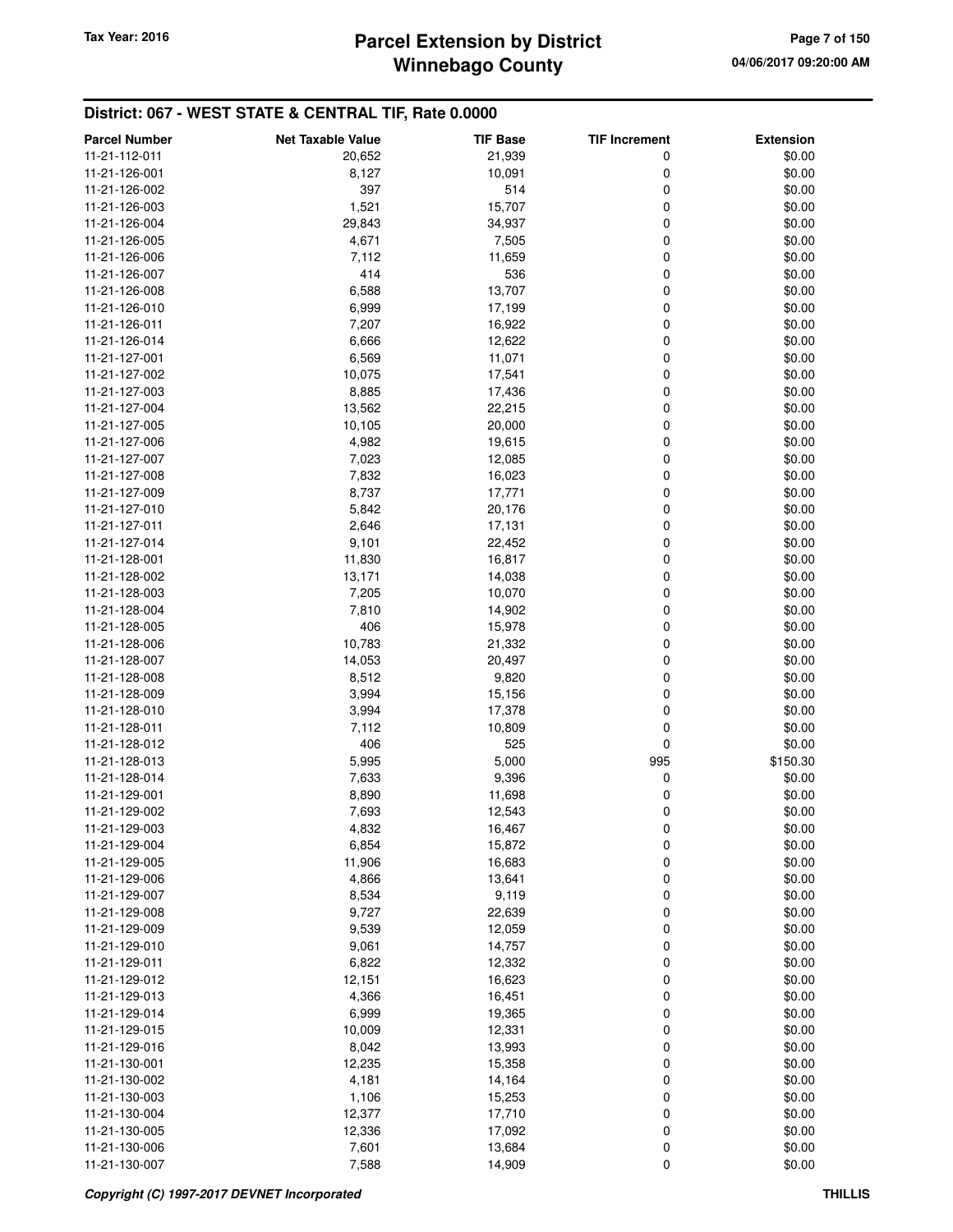| <b>Parcel Number</b>           | <b>Net Taxable Value</b> | <b>TIF Base</b>  | <b>TIF Increment</b> | <b>Extension</b> |
|--------------------------------|--------------------------|------------------|----------------------|------------------|
| 11-21-130-008                  | 11,293                   | 14,403           | 0                    | \$0.00           |
| 11-21-130-009                  | 0                        | 16,478           | 0                    | \$0.00           |
| 11-21-130-010                  | 6,089                    | 13,087           | 0                    | \$0.00           |
| 11-21-130-011                  | 2,521                    | 17,525           | 0                    | \$0.00           |
| 11-21-130-012                  |                          | 0                |                      | \$0.00           |
| 11-21-130-013                  | 7,661                    | 10,090           | 0                    | \$0.00           |
| 11-21-130-014                  | 1,720                    | 14,616           | 0                    | \$0.00           |
| 11-21-130-015                  | 1,208                    | 12,158           | 0                    | \$0.00           |
| 11-21-130-016                  | 2,217                    | 14,102           | 0                    | \$0.00           |
| 11-21-130-017                  | 1,426                    | 12,984           | 0                    | \$0.00           |
| 11-21-130-018                  | 4,496                    | 12,312           | 0                    | \$0.00           |
| 11-21-130-019                  | 10,430                   | 12,583           | 0                    | \$0.00           |
| 11-21-130-020                  | 5,880                    | 4,683            | 1,197                | \$180.82         |
| 11-21-130-021                  | 1,595                    | 8,552            | 0                    | \$0.00           |
| 11-21-130-022                  | 11,954                   | 23,672           | 0                    | \$0.00           |
| 11-21-130-023                  | 5,229                    | 8,650            | 0                    | \$0.00           |
| 11-21-130-024                  | 414                      | 13,390           | 0                    | \$0.00           |
| 11-21-130-025                  | 6,519                    | 9,399            | 0                    | \$0.00           |
| 11-21-131-001                  | 8,761                    | 12,300           | 0                    | \$0.00           |
| 11-21-131-002                  | 10,300                   | 13,107           | 0                    | \$0.00           |
| 11-21-131-003                  | 5,333                    | 11,395           | 0                    | \$0.00           |
| 11-21-131-004                  | 9,720                    | 12,152           | 0                    | \$0.00           |
| 11-21-131-005                  | 5,787                    | 13,244           | 0                    | \$0.00           |
| 11-21-131-006                  | 6,008                    | 14,177           | 0                    | \$0.00           |
| 11-21-131-007<br>11-21-131-008 | 4,765<br>263             | 11,915<br>341    | 0<br>0               | \$0.00<br>\$0.00 |
| 11-21-131-009                  | 406                      | 17,584           | 0                    | \$0.00           |
| 11-21-131-010                  | 10,241                   | 12,667           | 0                    | \$0.00           |
| 11-21-131-011                  | 11,023                   | 13,269           | 0                    | \$0.00           |
| 11-21-131-012                  | 5,520                    | 11,084           | 0                    | \$0.00           |
| 11-21-131-013                  | 9,087                    | 15,936           | 0                    | \$0.00           |
| 11-21-131-014                  | 5,694                    | 9,625            | 0                    | \$0.00           |
| 11-21-131-015                  | 4,254                    | 8,767            | 0                    | \$0.00           |
| 11-21-132-001                  | 406                      | 10,486           | 0                    | \$0.00           |
| 11-21-132-002                  | 13,121                   | 16,051           | 0                    | \$0.00           |
| 11-21-132-003                  | 6,426                    | 16,379           | 0                    | \$0.00           |
| 11-21-132-004                  | 6,917                    | 8,036            | 0                    | \$0.00           |
| 11-21-132-005                  | 12,689                   | 14,776           | 0                    | \$0.00           |
| 11-21-132-006                  | 6,613                    | 15,210           | 0                    | \$0.00           |
| 11-21-132-007                  | 12,444                   | 15,081           | 0                    | \$0.00           |
| 11-21-132-008                  | 4,926                    | 13,494           | 0                    | \$0.00           |
| 11-21-132-009                  | 6,922                    | 10,205           | 0                    | \$0.00           |
| 11-21-132-010                  | 3,495                    | 17,754           | 0                    | \$0.00           |
| 11-21-132-011                  | 8,263                    | 16,805           | 0                    | \$0.00           |
| 11-21-132-012<br>11-21-132-013 | 13,301<br>961            | 17,175<br>14,653 | 0<br>0               | \$0.00<br>\$0.00 |
| 11-21-132-014                  | 7,496                    | 15,960           | 0                    | \$0.00           |
| 11-21-132-015                  | 406                      | 4,546            | 0                    | \$0.00           |
| 11-21-133-001                  | 10,162                   | 12,272           | 0                    | \$0.00           |
| 11-21-133-002                  | 10,698                   | 12,077           | 0                    | \$0.00           |
| 11-21-133-003                  | 3,505                    | 6,405            | 0                    | \$0.00           |
| 11-21-133-004                  | 6,415                    | 8,947            | 0                    | \$0.00           |
| 11-21-133-005                  | 1,473                    | 10,414           | 0                    | \$0.00           |
| 11-21-133-006                  | 5,983                    | 12,111           | 0                    | \$0.00           |
| 11-21-133-007                  | 7,423                    | 11,135           | 0                    | \$0.00           |
| 11-21-133-008                  | 6,915                    | 13,398           | 0                    | \$0.00           |
| 11-21-133-009                  | 5,636                    | 13,583           | 0                    | \$0.00           |
| 11-21-133-010                  | 401                      | 519              | 0                    | \$0.00           |
| 11-21-133-011                  | 485                      | 8,542            | 0                    | \$0.00           |
| 11-21-133-012                  | 9,489                    | 11,341           | 0                    | \$0.00           |
| 11-21-133-013                  | 6,139                    | 7,433            | 0                    | \$0.00           |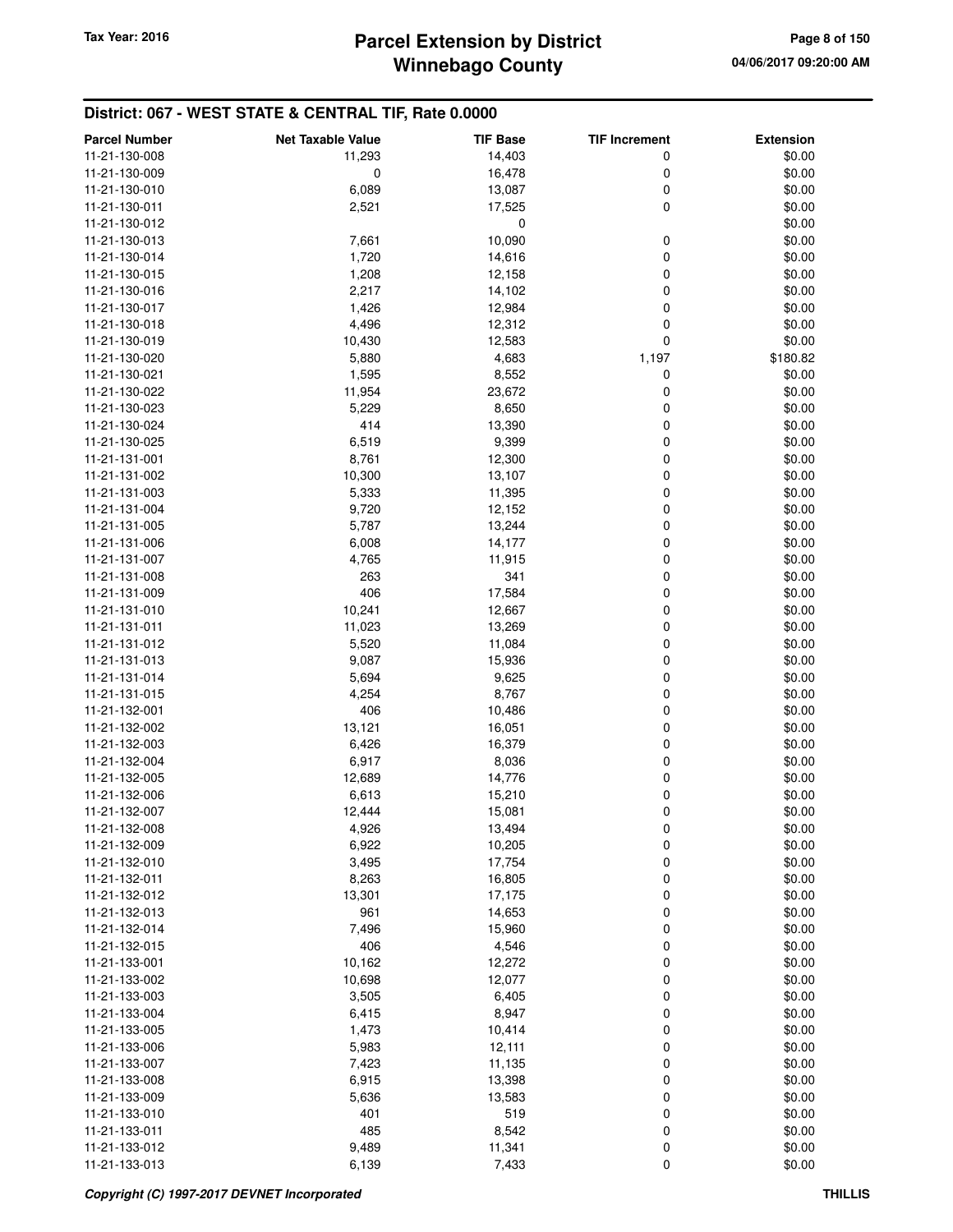# **Winnebago County Parcel Extension by District Tax Year: 2016 Page 9 of 150**

| <b>Parcel Number</b> | <b>Net Taxable Value</b> | <b>TIF Base</b> | <b>TIF Increment</b> | <b>Extension</b> |
|----------------------|--------------------------|-----------------|----------------------|------------------|
| 11-21-133-014        | 4,171                    | 12,169          | 0                    | \$0.00           |
| 11-21-133-015        | 6,276                    | 17,215          | 0                    | \$0.00           |
| 11-21-134-001        | 8,495                    | 13,757          | 0                    | \$0.00           |
| 11-21-134-002        | 811                      | 9,389           | 0                    | \$0.00           |
| 11-21-134-003        | 14,174                   | 17,339          | 0                    | \$0.00           |
| 11-21-134-004        | 6,081                    | 17,708          | 0                    | \$0.00           |
| 11-21-134-005        | 4,327                    | 9,510           | 0                    | \$0.00           |
| 11-21-134-006        | 531                      | 13,448          | 0                    | \$0.00           |
| 11-21-134-007        | 4,957                    | 12,267          | 0                    | \$0.00           |
| 11-21-134-008        | 1,937                    | 11,455          | 0                    | \$0.00           |
| 11-21-135-001        | 7,065                    | 13,090          | 0                    | \$0.00           |
| 11-21-135-002        | 6,972                    | 14,064          | 0                    | \$0.00           |
| 11-21-135-003        | 4,007                    | 8,640           | 0                    | \$0.00           |
| 11-21-135-004        | 6,822                    | 13,836          | 0                    | \$0.00           |
| 11-21-135-005        | 10,075                   | 10,357          | 0                    | \$0.00           |
| 11-21-135-006        | 312                      | 0               | 312                  | \$47.14          |
| 11-21-135-007        | 3,070                    | 18,461          | 0                    | \$0.00           |
| 11-21-135-008        | 5,810                    | 15,172          | 0                    | \$0.00           |
| 11-21-135-009        | 5,961                    | 6,597           | 0                    | \$0.00           |
| 11-21-135-010        | 6,658                    | 14,119          | 0                    | \$0.00           |
| 11-21-135-011        | 844                      | 14,305          | 0                    | \$0.00           |
| 11-21-136-001        |                          | 0               |                      | \$0.00           |
| 11-21-137-001        |                          | 0               |                      | \$0.00           |
| 11-21-137-002        | 11,811                   | 16,242          | 0                    | \$0.00           |
| 11-21-137-003        | 580                      | 750             | 0                    | \$0.00           |
| 11-21-137-004        | 5,764                    | 11,064          | 0                    | \$0.00           |
| 11-21-137-006        | 5,409                    | 4,860           | 549                  | \$82.94          |
| 11-21-137-007        | 1,391                    | 872             | 519                  | \$78.40          |
| 11-21-137-008        | 7,494                    | 7,719           | 0                    | \$0.00           |
| 11-21-138-001        | 6,449                    | 13,524          | 0                    | \$0.00           |
| 11-21-138-002        | 5,753                    | 12,188          | 0                    | \$0.00           |
| 11-21-138-003        | 3,333                    | 10,149          | 0                    | \$0.00           |
| 11-21-138-004        | 7,182                    | 12,841          | 0                    | \$0.00           |
| 11-21-138-005        | 6,334                    | 11,565          | 0                    | \$0.00           |
| 11-21-138-006        | 6,118                    | 6,556           | 0                    | \$0.00           |
| 11-21-138-008        | 19,089                   | 20,235          | 0                    | \$0.00           |
| 11-21-138-009        |                          | 0               |                      | \$0.00           |
| 11-21-138-011        | 5,196                    | 5,232           | 0                    | \$0.00           |
| 11-21-138-012        | 6,022                    | 6,376           | 0                    | \$0.00           |
| 11-21-139-001        | 7,057                    | 17,701          | 0                    | \$0.00           |
| 11-21-139-002        | 6,658                    | 7,476           | 0                    | \$0.00           |
| 11-21-139-003        | 10,229                   | 10,382          | 0                    | \$0.00           |
| 11-21-139-004        | 11,605                   | 11,592          | 13                   | \$1.96           |
| 11-21-139-005        | 0                        | 117             | 0                    | \$0.00           |
| 11-21-139-006        | 9,865                    | 12,146          | 0                    | \$0.00           |
| 11-21-139-007        | 3,905                    | 8,891           | 0                    | \$0.00           |
| 11-21-139-008        |                          | 13,117          |                      | \$0.00           |
| 11-21-139-009        | 9,224                    | 9,145           | 79                   | \$11.94          |
| 11-21-139-010        |                          | 8,836           |                      | \$0.00           |
| 11-21-139-011        | 8,760                    | 13,322          | 0                    | \$0.00           |
| 11-21-139-012        | 566                      | 732             | 0                    | \$0.00           |
| 11-21-139-013        | 1,841                    | 5,422           | 0                    | \$0.00           |
| 11-21-139-014        |                          | 0               |                      | \$0.00           |
| 11-21-139-016        | 1,607                    | 10,016          | 0                    | \$0.00           |
| 11-21-139-017        |                          | 9,433           |                      | \$0.00           |
| 11-21-140-001        | 8,586                    | 10,700          | 0                    | \$0.00           |
| 11-21-140-002        | 6,740                    | 11,814          | 0                    | \$0.00           |
| 11-21-140-003        | 5,741                    | 5,488           | 253                  | \$38.22          |
| 11-21-140-004        | 204                      | 12,207          | 0                    | \$0.00           |
| 11-21-140-005        | 11,088                   | 9,018           | 2,070                | \$312.70         |
| 11-21-140-006        | 2,422                    | 18,104          | $\mathbf 0$          | \$0.00           |
|                      |                          |                 |                      |                  |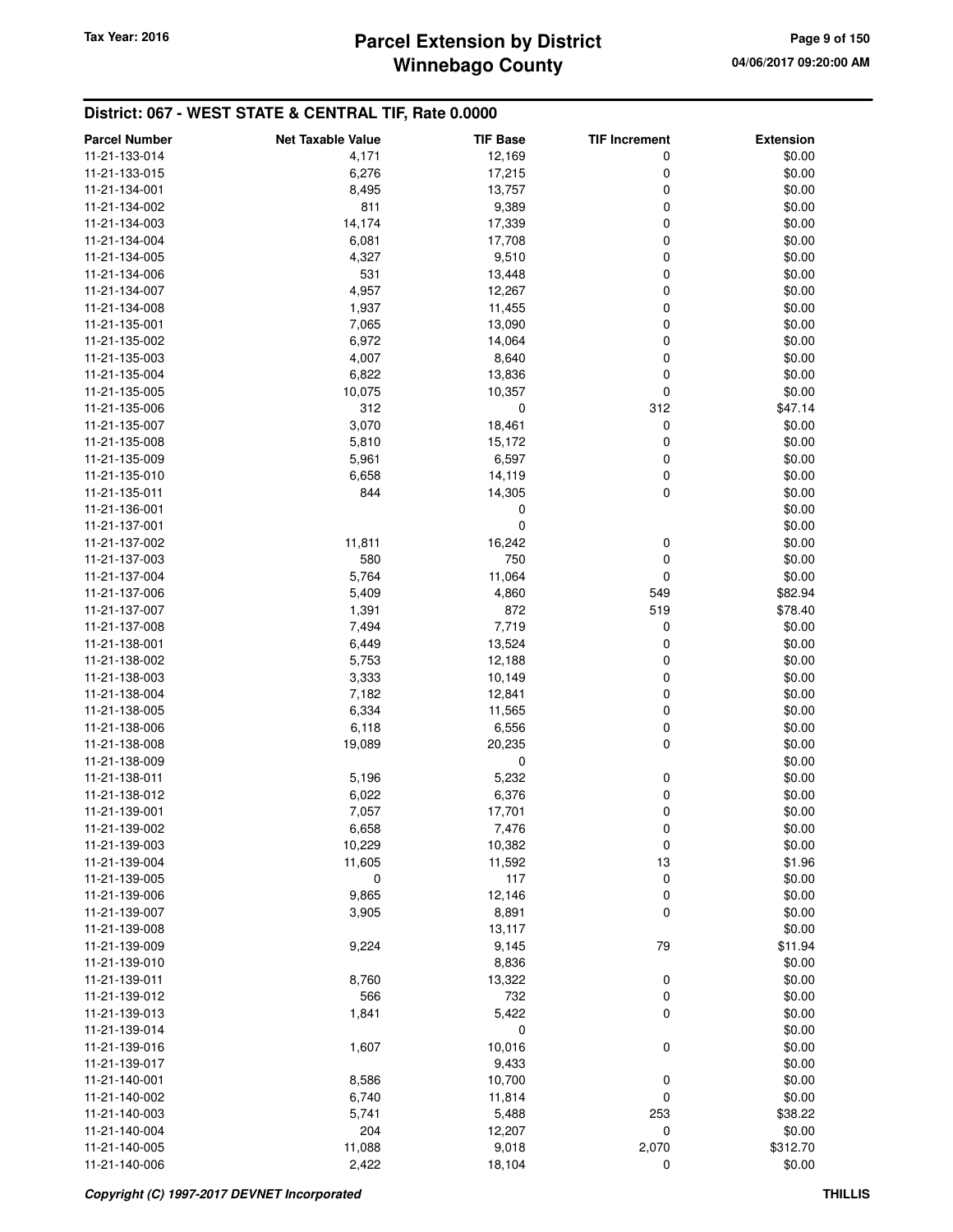| 11-21-140-007<br>8,571<br>1,839<br>6,732<br>\$1,016.94<br>0<br>11-21-140-008<br>2,810<br>13,431<br>\$0.00<br>398<br>0<br>515<br>\$0.00<br>11-21-140-009<br>10,316<br>0<br>\$0.00<br>12,733<br>11-21-140-010<br>0<br>\$0.00<br>11-21-140-011<br>7,457<br>4,537<br>2,920<br>\$441.10<br>11-21-140-012<br>1,314<br>8,936<br>0<br>\$0.00<br>11-21-140-013<br>0<br>32,351<br>36,238<br>\$0.00<br>11-21-151-001<br>0<br>\$0.00<br>2,749<br>4,286<br>11-21-151-002<br>\$0.00<br>11,552<br>0<br>11-21-151-003<br>9,589<br>0<br>\$0.00<br>10,725<br>11-21-151-005<br>9,574<br>0<br>\$0.00<br>11-21-151-006<br>39,468<br>44,513<br>0<br>\$0.00<br>11-21-151-007<br>10,307<br>\$0.00<br>0<br>11-21-151-008<br>4,104<br>\$0.00<br>6,383<br>8,408<br>0<br>11-21-152-001<br>\$0.00<br>3,214<br>0<br>11-21-152-002<br>5,002<br>0<br>\$0.00<br>11-21-152-003<br>6,642<br>7,269<br>0<br>3,054<br>3,381<br>\$0.00<br>11-21-152-004<br>0<br>\$0.00<br>8,168<br>11-21-152-005<br>7,629<br>872<br>482<br>390<br>\$58.92<br>11-21-152-006<br>872<br>482<br>390<br>\$58.92<br>11-21-152-007<br>$\mathbf 0$<br>\$0.00<br>11-21-152-008<br>9,749<br>10,141<br>1,057<br>11-21-152-009<br>13,122<br>12,065<br>\$1,822.54<br>\$0.00<br>918<br>16,573<br>0<br>11-21-152-010<br>918<br>0<br>\$0.00<br>11-21-152-011<br>1,441<br>826<br>0<br>\$0.00<br>11-21-152-012<br>1,325<br>0<br>\$0.00<br>11-21-152-013<br>826<br>1,325<br>826<br>0<br>1,515<br>\$0.00<br>11-21-152-014<br>0<br>\$0.00<br>57,070<br>74,044<br>11-21-153-001<br>0<br>\$0.00<br>28,787<br>29,722<br>11-21-153-002<br>\$0.00<br>11-21-153-006<br>0<br>\$0.00<br>11-21-153-007<br>6,829<br>9,407<br>0<br>0<br>11-21-153-008<br>5,424<br>6,066<br>\$0.00<br>0<br>\$0.00<br>3,723<br>11-21-153-009<br>3,328<br>\$0.00<br>228<br>295<br>0<br>11-21-153-011<br>228<br>295<br>0<br>\$0.00<br>11-21-153-012<br>0<br>0<br>11-21-153-013<br>10,158<br>\$0.00<br>0<br>5,519<br>5,609<br>\$0.00<br>11-21-153-014<br>\$0.00<br>6,497<br>11-21-153-015<br>808<br>0<br>\$0.00<br>11-21-154-004<br>1,048<br>11-21-154-005<br>6,022<br>7,390<br>0<br>\$0.00<br>\$0.00<br>11-21-154-006<br>0<br>11-21-157-001<br>203<br>489<br>0<br>\$0.00<br>403<br>976<br>0<br>\$0.00<br>11-21-157-002<br>\$0.00<br>7,112<br>11,672<br>0<br>11-21-157-006<br>0<br>\$0.00<br>11-21-176-001<br>5,375<br>7,393<br>\$0.00<br>11-21-176-002<br>1,196<br>8,633<br>11-21-176-003<br>\$0.00<br>\$0.00<br>11-21-176-007<br>1,647<br>11,425<br>0<br>\$0.00<br>5,636<br>9,073<br>0<br>11-21-176-008<br>\$0.00<br>11-21-176-009<br>14,993<br>0<br>3,199<br>\$0.00<br>11-21-176-010<br>220<br>284<br>0<br>4,858<br>8,375<br>0<br>\$0.00<br>11-21-176-011<br>4,520<br>4,306<br>214<br>\$32.34<br>11-21-176-012<br>\$0.00<br>5,424<br>9,629<br>0<br>11-21-176-013<br>\$0.00<br>11-21-176-014<br>13,071<br>0<br>6,252<br>\$0.00<br>11-21-176-015<br>5,299<br>10,773<br>0<br>973<br>11-21-176-016<br>9,834<br>0<br>\$0.00<br>10,382<br>0<br>\$0.00<br>11,327<br>11-21-176-017<br>1,628<br>\$245.92<br>11-21-177-001<br>10,749<br>9,121<br>11-21-177-002<br>12,632<br>19,758<br>0<br>\$0.00 | <b>Parcel Number</b> | <b>Net Taxable Value</b> | <b>TIF Base</b> | <b>TIF Increment</b> | <b>Extension</b> |
|--------------------------------------------------------------------------------------------------------------------------------------------------------------------------------------------------------------------------------------------------------------------------------------------------------------------------------------------------------------------------------------------------------------------------------------------------------------------------------------------------------------------------------------------------------------------------------------------------------------------------------------------------------------------------------------------------------------------------------------------------------------------------------------------------------------------------------------------------------------------------------------------------------------------------------------------------------------------------------------------------------------------------------------------------------------------------------------------------------------------------------------------------------------------------------------------------------------------------------------------------------------------------------------------------------------------------------------------------------------------------------------------------------------------------------------------------------------------------------------------------------------------------------------------------------------------------------------------------------------------------------------------------------------------------------------------------------------------------------------------------------------------------------------------------------------------------------------------------------------------------------------------------------------------------------------------------------------------------------------------------------------------------------------------------------------------------------------------------------------------------------------------------------------------------------------------------------------------------------------------------------------------------------------------------------------------------------------------------------------------------------------------------------------------------------------------------------------------------------------------------------------------------------------------------------------------------------------------------------------------------------------------------------------------------------------------------------------------------------------------------------------------------------------------------------------------------------------------------------------------------------------------------------------------------------------------------------------------------------------------------------------------------------------------------------------------------------|----------------------|--------------------------|-----------------|----------------------|------------------|
|                                                                                                                                                                                                                                                                                                                                                                                                                                                                                                                                                                                                                                                                                                                                                                                                                                                                                                                                                                                                                                                                                                                                                                                                                                                                                                                                                                                                                                                                                                                                                                                                                                                                                                                                                                                                                                                                                                                                                                                                                                                                                                                                                                                                                                                                                                                                                                                                                                                                                                                                                                                                                                                                                                                                                                                                                                                                                                                                                                                                                                                                                |                      |                          |                 |                      |                  |
|                                                                                                                                                                                                                                                                                                                                                                                                                                                                                                                                                                                                                                                                                                                                                                                                                                                                                                                                                                                                                                                                                                                                                                                                                                                                                                                                                                                                                                                                                                                                                                                                                                                                                                                                                                                                                                                                                                                                                                                                                                                                                                                                                                                                                                                                                                                                                                                                                                                                                                                                                                                                                                                                                                                                                                                                                                                                                                                                                                                                                                                                                |                      |                          |                 |                      |                  |
|                                                                                                                                                                                                                                                                                                                                                                                                                                                                                                                                                                                                                                                                                                                                                                                                                                                                                                                                                                                                                                                                                                                                                                                                                                                                                                                                                                                                                                                                                                                                                                                                                                                                                                                                                                                                                                                                                                                                                                                                                                                                                                                                                                                                                                                                                                                                                                                                                                                                                                                                                                                                                                                                                                                                                                                                                                                                                                                                                                                                                                                                                |                      |                          |                 |                      |                  |
|                                                                                                                                                                                                                                                                                                                                                                                                                                                                                                                                                                                                                                                                                                                                                                                                                                                                                                                                                                                                                                                                                                                                                                                                                                                                                                                                                                                                                                                                                                                                                                                                                                                                                                                                                                                                                                                                                                                                                                                                                                                                                                                                                                                                                                                                                                                                                                                                                                                                                                                                                                                                                                                                                                                                                                                                                                                                                                                                                                                                                                                                                |                      |                          |                 |                      |                  |
|                                                                                                                                                                                                                                                                                                                                                                                                                                                                                                                                                                                                                                                                                                                                                                                                                                                                                                                                                                                                                                                                                                                                                                                                                                                                                                                                                                                                                                                                                                                                                                                                                                                                                                                                                                                                                                                                                                                                                                                                                                                                                                                                                                                                                                                                                                                                                                                                                                                                                                                                                                                                                                                                                                                                                                                                                                                                                                                                                                                                                                                                                |                      |                          |                 |                      |                  |
|                                                                                                                                                                                                                                                                                                                                                                                                                                                                                                                                                                                                                                                                                                                                                                                                                                                                                                                                                                                                                                                                                                                                                                                                                                                                                                                                                                                                                                                                                                                                                                                                                                                                                                                                                                                                                                                                                                                                                                                                                                                                                                                                                                                                                                                                                                                                                                                                                                                                                                                                                                                                                                                                                                                                                                                                                                                                                                                                                                                                                                                                                |                      |                          |                 |                      |                  |
|                                                                                                                                                                                                                                                                                                                                                                                                                                                                                                                                                                                                                                                                                                                                                                                                                                                                                                                                                                                                                                                                                                                                                                                                                                                                                                                                                                                                                                                                                                                                                                                                                                                                                                                                                                                                                                                                                                                                                                                                                                                                                                                                                                                                                                                                                                                                                                                                                                                                                                                                                                                                                                                                                                                                                                                                                                                                                                                                                                                                                                                                                |                      |                          |                 |                      |                  |
|                                                                                                                                                                                                                                                                                                                                                                                                                                                                                                                                                                                                                                                                                                                                                                                                                                                                                                                                                                                                                                                                                                                                                                                                                                                                                                                                                                                                                                                                                                                                                                                                                                                                                                                                                                                                                                                                                                                                                                                                                                                                                                                                                                                                                                                                                                                                                                                                                                                                                                                                                                                                                                                                                                                                                                                                                                                                                                                                                                                                                                                                                |                      |                          |                 |                      |                  |
|                                                                                                                                                                                                                                                                                                                                                                                                                                                                                                                                                                                                                                                                                                                                                                                                                                                                                                                                                                                                                                                                                                                                                                                                                                                                                                                                                                                                                                                                                                                                                                                                                                                                                                                                                                                                                                                                                                                                                                                                                                                                                                                                                                                                                                                                                                                                                                                                                                                                                                                                                                                                                                                                                                                                                                                                                                                                                                                                                                                                                                                                                |                      |                          |                 |                      |                  |
|                                                                                                                                                                                                                                                                                                                                                                                                                                                                                                                                                                                                                                                                                                                                                                                                                                                                                                                                                                                                                                                                                                                                                                                                                                                                                                                                                                                                                                                                                                                                                                                                                                                                                                                                                                                                                                                                                                                                                                                                                                                                                                                                                                                                                                                                                                                                                                                                                                                                                                                                                                                                                                                                                                                                                                                                                                                                                                                                                                                                                                                                                |                      |                          |                 |                      |                  |
|                                                                                                                                                                                                                                                                                                                                                                                                                                                                                                                                                                                                                                                                                                                                                                                                                                                                                                                                                                                                                                                                                                                                                                                                                                                                                                                                                                                                                                                                                                                                                                                                                                                                                                                                                                                                                                                                                                                                                                                                                                                                                                                                                                                                                                                                                                                                                                                                                                                                                                                                                                                                                                                                                                                                                                                                                                                                                                                                                                                                                                                                                |                      |                          |                 |                      |                  |
|                                                                                                                                                                                                                                                                                                                                                                                                                                                                                                                                                                                                                                                                                                                                                                                                                                                                                                                                                                                                                                                                                                                                                                                                                                                                                                                                                                                                                                                                                                                                                                                                                                                                                                                                                                                                                                                                                                                                                                                                                                                                                                                                                                                                                                                                                                                                                                                                                                                                                                                                                                                                                                                                                                                                                                                                                                                                                                                                                                                                                                                                                |                      |                          |                 |                      |                  |
|                                                                                                                                                                                                                                                                                                                                                                                                                                                                                                                                                                                                                                                                                                                                                                                                                                                                                                                                                                                                                                                                                                                                                                                                                                                                                                                                                                                                                                                                                                                                                                                                                                                                                                                                                                                                                                                                                                                                                                                                                                                                                                                                                                                                                                                                                                                                                                                                                                                                                                                                                                                                                                                                                                                                                                                                                                                                                                                                                                                                                                                                                |                      |                          |                 |                      |                  |
|                                                                                                                                                                                                                                                                                                                                                                                                                                                                                                                                                                                                                                                                                                                                                                                                                                                                                                                                                                                                                                                                                                                                                                                                                                                                                                                                                                                                                                                                                                                                                                                                                                                                                                                                                                                                                                                                                                                                                                                                                                                                                                                                                                                                                                                                                                                                                                                                                                                                                                                                                                                                                                                                                                                                                                                                                                                                                                                                                                                                                                                                                |                      |                          |                 |                      |                  |
|                                                                                                                                                                                                                                                                                                                                                                                                                                                                                                                                                                                                                                                                                                                                                                                                                                                                                                                                                                                                                                                                                                                                                                                                                                                                                                                                                                                                                                                                                                                                                                                                                                                                                                                                                                                                                                                                                                                                                                                                                                                                                                                                                                                                                                                                                                                                                                                                                                                                                                                                                                                                                                                                                                                                                                                                                                                                                                                                                                                                                                                                                |                      |                          |                 |                      |                  |
|                                                                                                                                                                                                                                                                                                                                                                                                                                                                                                                                                                                                                                                                                                                                                                                                                                                                                                                                                                                                                                                                                                                                                                                                                                                                                                                                                                                                                                                                                                                                                                                                                                                                                                                                                                                                                                                                                                                                                                                                                                                                                                                                                                                                                                                                                                                                                                                                                                                                                                                                                                                                                                                                                                                                                                                                                                                                                                                                                                                                                                                                                |                      |                          |                 |                      |                  |
|                                                                                                                                                                                                                                                                                                                                                                                                                                                                                                                                                                                                                                                                                                                                                                                                                                                                                                                                                                                                                                                                                                                                                                                                                                                                                                                                                                                                                                                                                                                                                                                                                                                                                                                                                                                                                                                                                                                                                                                                                                                                                                                                                                                                                                                                                                                                                                                                                                                                                                                                                                                                                                                                                                                                                                                                                                                                                                                                                                                                                                                                                |                      |                          |                 |                      |                  |
|                                                                                                                                                                                                                                                                                                                                                                                                                                                                                                                                                                                                                                                                                                                                                                                                                                                                                                                                                                                                                                                                                                                                                                                                                                                                                                                                                                                                                                                                                                                                                                                                                                                                                                                                                                                                                                                                                                                                                                                                                                                                                                                                                                                                                                                                                                                                                                                                                                                                                                                                                                                                                                                                                                                                                                                                                                                                                                                                                                                                                                                                                |                      |                          |                 |                      |                  |
|                                                                                                                                                                                                                                                                                                                                                                                                                                                                                                                                                                                                                                                                                                                                                                                                                                                                                                                                                                                                                                                                                                                                                                                                                                                                                                                                                                                                                                                                                                                                                                                                                                                                                                                                                                                                                                                                                                                                                                                                                                                                                                                                                                                                                                                                                                                                                                                                                                                                                                                                                                                                                                                                                                                                                                                                                                                                                                                                                                                                                                                                                |                      |                          |                 |                      |                  |
|                                                                                                                                                                                                                                                                                                                                                                                                                                                                                                                                                                                                                                                                                                                                                                                                                                                                                                                                                                                                                                                                                                                                                                                                                                                                                                                                                                                                                                                                                                                                                                                                                                                                                                                                                                                                                                                                                                                                                                                                                                                                                                                                                                                                                                                                                                                                                                                                                                                                                                                                                                                                                                                                                                                                                                                                                                                                                                                                                                                                                                                                                |                      |                          |                 |                      |                  |
|                                                                                                                                                                                                                                                                                                                                                                                                                                                                                                                                                                                                                                                                                                                                                                                                                                                                                                                                                                                                                                                                                                                                                                                                                                                                                                                                                                                                                                                                                                                                                                                                                                                                                                                                                                                                                                                                                                                                                                                                                                                                                                                                                                                                                                                                                                                                                                                                                                                                                                                                                                                                                                                                                                                                                                                                                                                                                                                                                                                                                                                                                |                      |                          |                 |                      |                  |
|                                                                                                                                                                                                                                                                                                                                                                                                                                                                                                                                                                                                                                                                                                                                                                                                                                                                                                                                                                                                                                                                                                                                                                                                                                                                                                                                                                                                                                                                                                                                                                                                                                                                                                                                                                                                                                                                                                                                                                                                                                                                                                                                                                                                                                                                                                                                                                                                                                                                                                                                                                                                                                                                                                                                                                                                                                                                                                                                                                                                                                                                                |                      |                          |                 |                      |                  |
|                                                                                                                                                                                                                                                                                                                                                                                                                                                                                                                                                                                                                                                                                                                                                                                                                                                                                                                                                                                                                                                                                                                                                                                                                                                                                                                                                                                                                                                                                                                                                                                                                                                                                                                                                                                                                                                                                                                                                                                                                                                                                                                                                                                                                                                                                                                                                                                                                                                                                                                                                                                                                                                                                                                                                                                                                                                                                                                                                                                                                                                                                |                      |                          |                 |                      |                  |
|                                                                                                                                                                                                                                                                                                                                                                                                                                                                                                                                                                                                                                                                                                                                                                                                                                                                                                                                                                                                                                                                                                                                                                                                                                                                                                                                                                                                                                                                                                                                                                                                                                                                                                                                                                                                                                                                                                                                                                                                                                                                                                                                                                                                                                                                                                                                                                                                                                                                                                                                                                                                                                                                                                                                                                                                                                                                                                                                                                                                                                                                                |                      |                          |                 |                      |                  |
|                                                                                                                                                                                                                                                                                                                                                                                                                                                                                                                                                                                                                                                                                                                                                                                                                                                                                                                                                                                                                                                                                                                                                                                                                                                                                                                                                                                                                                                                                                                                                                                                                                                                                                                                                                                                                                                                                                                                                                                                                                                                                                                                                                                                                                                                                                                                                                                                                                                                                                                                                                                                                                                                                                                                                                                                                                                                                                                                                                                                                                                                                |                      |                          |                 |                      |                  |
|                                                                                                                                                                                                                                                                                                                                                                                                                                                                                                                                                                                                                                                                                                                                                                                                                                                                                                                                                                                                                                                                                                                                                                                                                                                                                                                                                                                                                                                                                                                                                                                                                                                                                                                                                                                                                                                                                                                                                                                                                                                                                                                                                                                                                                                                                                                                                                                                                                                                                                                                                                                                                                                                                                                                                                                                                                                                                                                                                                                                                                                                                |                      |                          |                 |                      |                  |
|                                                                                                                                                                                                                                                                                                                                                                                                                                                                                                                                                                                                                                                                                                                                                                                                                                                                                                                                                                                                                                                                                                                                                                                                                                                                                                                                                                                                                                                                                                                                                                                                                                                                                                                                                                                                                                                                                                                                                                                                                                                                                                                                                                                                                                                                                                                                                                                                                                                                                                                                                                                                                                                                                                                                                                                                                                                                                                                                                                                                                                                                                |                      |                          |                 |                      |                  |
|                                                                                                                                                                                                                                                                                                                                                                                                                                                                                                                                                                                                                                                                                                                                                                                                                                                                                                                                                                                                                                                                                                                                                                                                                                                                                                                                                                                                                                                                                                                                                                                                                                                                                                                                                                                                                                                                                                                                                                                                                                                                                                                                                                                                                                                                                                                                                                                                                                                                                                                                                                                                                                                                                                                                                                                                                                                                                                                                                                                                                                                                                |                      |                          |                 |                      |                  |
|                                                                                                                                                                                                                                                                                                                                                                                                                                                                                                                                                                                                                                                                                                                                                                                                                                                                                                                                                                                                                                                                                                                                                                                                                                                                                                                                                                                                                                                                                                                                                                                                                                                                                                                                                                                                                                                                                                                                                                                                                                                                                                                                                                                                                                                                                                                                                                                                                                                                                                                                                                                                                                                                                                                                                                                                                                                                                                                                                                                                                                                                                |                      |                          |                 |                      |                  |
|                                                                                                                                                                                                                                                                                                                                                                                                                                                                                                                                                                                                                                                                                                                                                                                                                                                                                                                                                                                                                                                                                                                                                                                                                                                                                                                                                                                                                                                                                                                                                                                                                                                                                                                                                                                                                                                                                                                                                                                                                                                                                                                                                                                                                                                                                                                                                                                                                                                                                                                                                                                                                                                                                                                                                                                                                                                                                                                                                                                                                                                                                |                      |                          |                 |                      |                  |
|                                                                                                                                                                                                                                                                                                                                                                                                                                                                                                                                                                                                                                                                                                                                                                                                                                                                                                                                                                                                                                                                                                                                                                                                                                                                                                                                                                                                                                                                                                                                                                                                                                                                                                                                                                                                                                                                                                                                                                                                                                                                                                                                                                                                                                                                                                                                                                                                                                                                                                                                                                                                                                                                                                                                                                                                                                                                                                                                                                                                                                                                                |                      |                          |                 |                      |                  |
|                                                                                                                                                                                                                                                                                                                                                                                                                                                                                                                                                                                                                                                                                                                                                                                                                                                                                                                                                                                                                                                                                                                                                                                                                                                                                                                                                                                                                                                                                                                                                                                                                                                                                                                                                                                                                                                                                                                                                                                                                                                                                                                                                                                                                                                                                                                                                                                                                                                                                                                                                                                                                                                                                                                                                                                                                                                                                                                                                                                                                                                                                |                      |                          |                 |                      |                  |
|                                                                                                                                                                                                                                                                                                                                                                                                                                                                                                                                                                                                                                                                                                                                                                                                                                                                                                                                                                                                                                                                                                                                                                                                                                                                                                                                                                                                                                                                                                                                                                                                                                                                                                                                                                                                                                                                                                                                                                                                                                                                                                                                                                                                                                                                                                                                                                                                                                                                                                                                                                                                                                                                                                                                                                                                                                                                                                                                                                                                                                                                                |                      |                          |                 |                      |                  |
|                                                                                                                                                                                                                                                                                                                                                                                                                                                                                                                                                                                                                                                                                                                                                                                                                                                                                                                                                                                                                                                                                                                                                                                                                                                                                                                                                                                                                                                                                                                                                                                                                                                                                                                                                                                                                                                                                                                                                                                                                                                                                                                                                                                                                                                                                                                                                                                                                                                                                                                                                                                                                                                                                                                                                                                                                                                                                                                                                                                                                                                                                |                      |                          |                 |                      |                  |
|                                                                                                                                                                                                                                                                                                                                                                                                                                                                                                                                                                                                                                                                                                                                                                                                                                                                                                                                                                                                                                                                                                                                                                                                                                                                                                                                                                                                                                                                                                                                                                                                                                                                                                                                                                                                                                                                                                                                                                                                                                                                                                                                                                                                                                                                                                                                                                                                                                                                                                                                                                                                                                                                                                                                                                                                                                                                                                                                                                                                                                                                                |                      |                          |                 |                      |                  |
|                                                                                                                                                                                                                                                                                                                                                                                                                                                                                                                                                                                                                                                                                                                                                                                                                                                                                                                                                                                                                                                                                                                                                                                                                                                                                                                                                                                                                                                                                                                                                                                                                                                                                                                                                                                                                                                                                                                                                                                                                                                                                                                                                                                                                                                                                                                                                                                                                                                                                                                                                                                                                                                                                                                                                                                                                                                                                                                                                                                                                                                                                |                      |                          |                 |                      |                  |
|                                                                                                                                                                                                                                                                                                                                                                                                                                                                                                                                                                                                                                                                                                                                                                                                                                                                                                                                                                                                                                                                                                                                                                                                                                                                                                                                                                                                                                                                                                                                                                                                                                                                                                                                                                                                                                                                                                                                                                                                                                                                                                                                                                                                                                                                                                                                                                                                                                                                                                                                                                                                                                                                                                                                                                                                                                                                                                                                                                                                                                                                                |                      |                          |                 |                      |                  |
|                                                                                                                                                                                                                                                                                                                                                                                                                                                                                                                                                                                                                                                                                                                                                                                                                                                                                                                                                                                                                                                                                                                                                                                                                                                                                                                                                                                                                                                                                                                                                                                                                                                                                                                                                                                                                                                                                                                                                                                                                                                                                                                                                                                                                                                                                                                                                                                                                                                                                                                                                                                                                                                                                                                                                                                                                                                                                                                                                                                                                                                                                |                      |                          |                 |                      |                  |
|                                                                                                                                                                                                                                                                                                                                                                                                                                                                                                                                                                                                                                                                                                                                                                                                                                                                                                                                                                                                                                                                                                                                                                                                                                                                                                                                                                                                                                                                                                                                                                                                                                                                                                                                                                                                                                                                                                                                                                                                                                                                                                                                                                                                                                                                                                                                                                                                                                                                                                                                                                                                                                                                                                                                                                                                                                                                                                                                                                                                                                                                                |                      |                          |                 |                      |                  |
|                                                                                                                                                                                                                                                                                                                                                                                                                                                                                                                                                                                                                                                                                                                                                                                                                                                                                                                                                                                                                                                                                                                                                                                                                                                                                                                                                                                                                                                                                                                                                                                                                                                                                                                                                                                                                                                                                                                                                                                                                                                                                                                                                                                                                                                                                                                                                                                                                                                                                                                                                                                                                                                                                                                                                                                                                                                                                                                                                                                                                                                                                |                      |                          |                 |                      |                  |
|                                                                                                                                                                                                                                                                                                                                                                                                                                                                                                                                                                                                                                                                                                                                                                                                                                                                                                                                                                                                                                                                                                                                                                                                                                                                                                                                                                                                                                                                                                                                                                                                                                                                                                                                                                                                                                                                                                                                                                                                                                                                                                                                                                                                                                                                                                                                                                                                                                                                                                                                                                                                                                                                                                                                                                                                                                                                                                                                                                                                                                                                                |                      |                          |                 |                      |                  |
|                                                                                                                                                                                                                                                                                                                                                                                                                                                                                                                                                                                                                                                                                                                                                                                                                                                                                                                                                                                                                                                                                                                                                                                                                                                                                                                                                                                                                                                                                                                                                                                                                                                                                                                                                                                                                                                                                                                                                                                                                                                                                                                                                                                                                                                                                                                                                                                                                                                                                                                                                                                                                                                                                                                                                                                                                                                                                                                                                                                                                                                                                |                      |                          |                 |                      |                  |
|                                                                                                                                                                                                                                                                                                                                                                                                                                                                                                                                                                                                                                                                                                                                                                                                                                                                                                                                                                                                                                                                                                                                                                                                                                                                                                                                                                                                                                                                                                                                                                                                                                                                                                                                                                                                                                                                                                                                                                                                                                                                                                                                                                                                                                                                                                                                                                                                                                                                                                                                                                                                                                                                                                                                                                                                                                                                                                                                                                                                                                                                                |                      |                          |                 |                      |                  |
|                                                                                                                                                                                                                                                                                                                                                                                                                                                                                                                                                                                                                                                                                                                                                                                                                                                                                                                                                                                                                                                                                                                                                                                                                                                                                                                                                                                                                                                                                                                                                                                                                                                                                                                                                                                                                                                                                                                                                                                                                                                                                                                                                                                                                                                                                                                                                                                                                                                                                                                                                                                                                                                                                                                                                                                                                                                                                                                                                                                                                                                                                |                      |                          |                 |                      |                  |
|                                                                                                                                                                                                                                                                                                                                                                                                                                                                                                                                                                                                                                                                                                                                                                                                                                                                                                                                                                                                                                                                                                                                                                                                                                                                                                                                                                                                                                                                                                                                                                                                                                                                                                                                                                                                                                                                                                                                                                                                                                                                                                                                                                                                                                                                                                                                                                                                                                                                                                                                                                                                                                                                                                                                                                                                                                                                                                                                                                                                                                                                                |                      |                          |                 |                      |                  |
|                                                                                                                                                                                                                                                                                                                                                                                                                                                                                                                                                                                                                                                                                                                                                                                                                                                                                                                                                                                                                                                                                                                                                                                                                                                                                                                                                                                                                                                                                                                                                                                                                                                                                                                                                                                                                                                                                                                                                                                                                                                                                                                                                                                                                                                                                                                                                                                                                                                                                                                                                                                                                                                                                                                                                                                                                                                                                                                                                                                                                                                                                |                      |                          |                 |                      |                  |
|                                                                                                                                                                                                                                                                                                                                                                                                                                                                                                                                                                                                                                                                                                                                                                                                                                                                                                                                                                                                                                                                                                                                                                                                                                                                                                                                                                                                                                                                                                                                                                                                                                                                                                                                                                                                                                                                                                                                                                                                                                                                                                                                                                                                                                                                                                                                                                                                                                                                                                                                                                                                                                                                                                                                                                                                                                                                                                                                                                                                                                                                                |                      |                          |                 |                      |                  |
|                                                                                                                                                                                                                                                                                                                                                                                                                                                                                                                                                                                                                                                                                                                                                                                                                                                                                                                                                                                                                                                                                                                                                                                                                                                                                                                                                                                                                                                                                                                                                                                                                                                                                                                                                                                                                                                                                                                                                                                                                                                                                                                                                                                                                                                                                                                                                                                                                                                                                                                                                                                                                                                                                                                                                                                                                                                                                                                                                                                                                                                                                |                      |                          |                 |                      |                  |
|                                                                                                                                                                                                                                                                                                                                                                                                                                                                                                                                                                                                                                                                                                                                                                                                                                                                                                                                                                                                                                                                                                                                                                                                                                                                                                                                                                                                                                                                                                                                                                                                                                                                                                                                                                                                                                                                                                                                                                                                                                                                                                                                                                                                                                                                                                                                                                                                                                                                                                                                                                                                                                                                                                                                                                                                                                                                                                                                                                                                                                                                                |                      |                          |                 |                      |                  |
|                                                                                                                                                                                                                                                                                                                                                                                                                                                                                                                                                                                                                                                                                                                                                                                                                                                                                                                                                                                                                                                                                                                                                                                                                                                                                                                                                                                                                                                                                                                                                                                                                                                                                                                                                                                                                                                                                                                                                                                                                                                                                                                                                                                                                                                                                                                                                                                                                                                                                                                                                                                                                                                                                                                                                                                                                                                                                                                                                                                                                                                                                |                      |                          |                 |                      |                  |
|                                                                                                                                                                                                                                                                                                                                                                                                                                                                                                                                                                                                                                                                                                                                                                                                                                                                                                                                                                                                                                                                                                                                                                                                                                                                                                                                                                                                                                                                                                                                                                                                                                                                                                                                                                                                                                                                                                                                                                                                                                                                                                                                                                                                                                                                                                                                                                                                                                                                                                                                                                                                                                                                                                                                                                                                                                                                                                                                                                                                                                                                                |                      |                          |                 |                      |                  |
|                                                                                                                                                                                                                                                                                                                                                                                                                                                                                                                                                                                                                                                                                                                                                                                                                                                                                                                                                                                                                                                                                                                                                                                                                                                                                                                                                                                                                                                                                                                                                                                                                                                                                                                                                                                                                                                                                                                                                                                                                                                                                                                                                                                                                                                                                                                                                                                                                                                                                                                                                                                                                                                                                                                                                                                                                                                                                                                                                                                                                                                                                |                      |                          |                 |                      |                  |
|                                                                                                                                                                                                                                                                                                                                                                                                                                                                                                                                                                                                                                                                                                                                                                                                                                                                                                                                                                                                                                                                                                                                                                                                                                                                                                                                                                                                                                                                                                                                                                                                                                                                                                                                                                                                                                                                                                                                                                                                                                                                                                                                                                                                                                                                                                                                                                                                                                                                                                                                                                                                                                                                                                                                                                                                                                                                                                                                                                                                                                                                                |                      |                          |                 |                      |                  |
|                                                                                                                                                                                                                                                                                                                                                                                                                                                                                                                                                                                                                                                                                                                                                                                                                                                                                                                                                                                                                                                                                                                                                                                                                                                                                                                                                                                                                                                                                                                                                                                                                                                                                                                                                                                                                                                                                                                                                                                                                                                                                                                                                                                                                                                                                                                                                                                                                                                                                                                                                                                                                                                                                                                                                                                                                                                                                                                                                                                                                                                                                |                      |                          |                 |                      |                  |
|                                                                                                                                                                                                                                                                                                                                                                                                                                                                                                                                                                                                                                                                                                                                                                                                                                                                                                                                                                                                                                                                                                                                                                                                                                                                                                                                                                                                                                                                                                                                                                                                                                                                                                                                                                                                                                                                                                                                                                                                                                                                                                                                                                                                                                                                                                                                                                                                                                                                                                                                                                                                                                                                                                                                                                                                                                                                                                                                                                                                                                                                                |                      |                          |                 |                      |                  |
|                                                                                                                                                                                                                                                                                                                                                                                                                                                                                                                                                                                                                                                                                                                                                                                                                                                                                                                                                                                                                                                                                                                                                                                                                                                                                                                                                                                                                                                                                                                                                                                                                                                                                                                                                                                                                                                                                                                                                                                                                                                                                                                                                                                                                                                                                                                                                                                                                                                                                                                                                                                                                                                                                                                                                                                                                                                                                                                                                                                                                                                                                |                      |                          |                 |                      |                  |
|                                                                                                                                                                                                                                                                                                                                                                                                                                                                                                                                                                                                                                                                                                                                                                                                                                                                                                                                                                                                                                                                                                                                                                                                                                                                                                                                                                                                                                                                                                                                                                                                                                                                                                                                                                                                                                                                                                                                                                                                                                                                                                                                                                                                                                                                                                                                                                                                                                                                                                                                                                                                                                                                                                                                                                                                                                                                                                                                                                                                                                                                                |                      |                          |                 |                      |                  |
|                                                                                                                                                                                                                                                                                                                                                                                                                                                                                                                                                                                                                                                                                                                                                                                                                                                                                                                                                                                                                                                                                                                                                                                                                                                                                                                                                                                                                                                                                                                                                                                                                                                                                                                                                                                                                                                                                                                                                                                                                                                                                                                                                                                                                                                                                                                                                                                                                                                                                                                                                                                                                                                                                                                                                                                                                                                                                                                                                                                                                                                                                |                      |                          |                 |                      |                  |
|                                                                                                                                                                                                                                                                                                                                                                                                                                                                                                                                                                                                                                                                                                                                                                                                                                                                                                                                                                                                                                                                                                                                                                                                                                                                                                                                                                                                                                                                                                                                                                                                                                                                                                                                                                                                                                                                                                                                                                                                                                                                                                                                                                                                                                                                                                                                                                                                                                                                                                                                                                                                                                                                                                                                                                                                                                                                                                                                                                                                                                                                                |                      |                          |                 |                      |                  |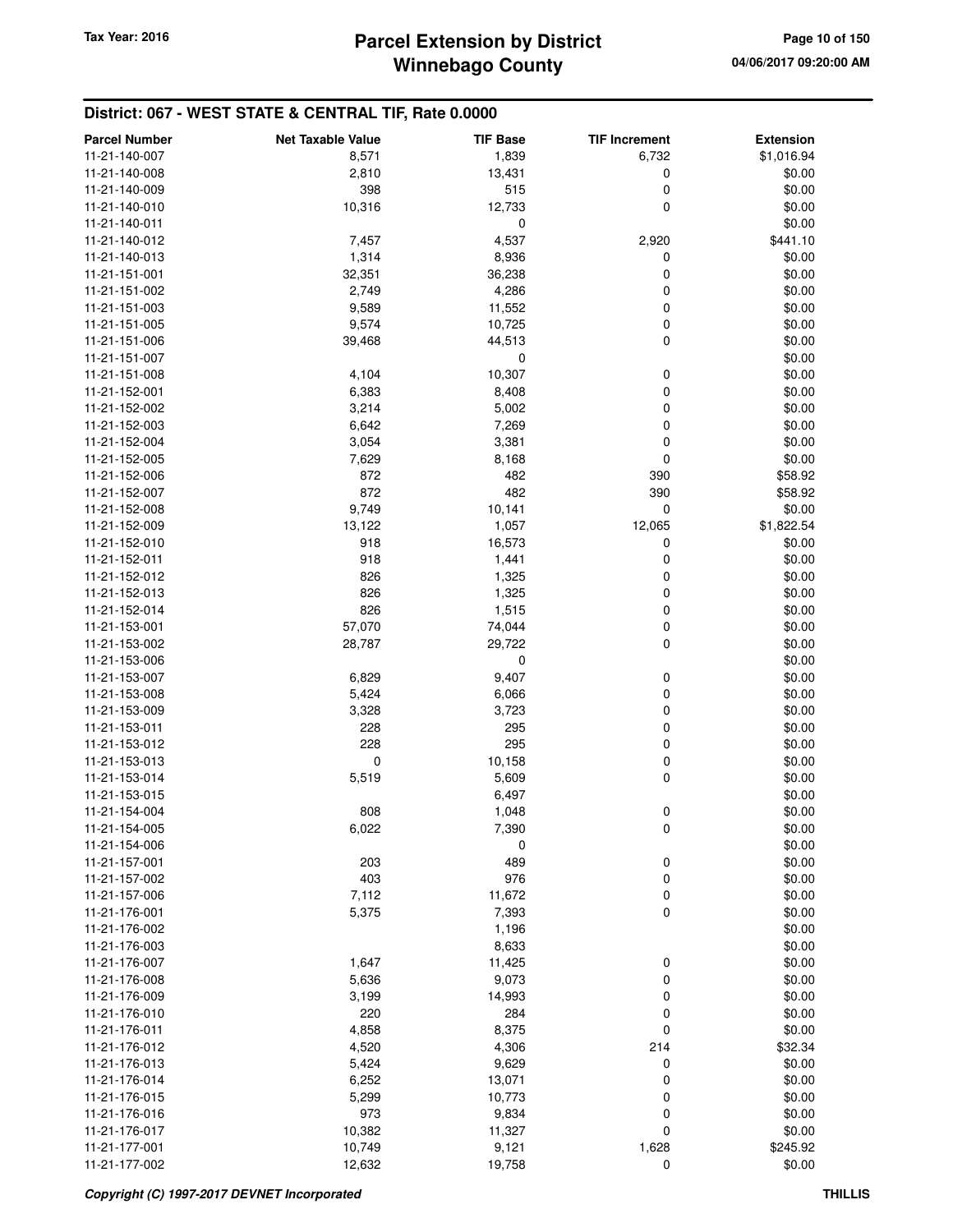# **Winnebago County** Tax Year: 2016 **Parcel Extension by District Page 11 of 150**

| <b>Parcel Number</b> | <b>Net Taxable Value</b> | <b>TIF Base</b> | <b>TIF Increment</b> | <b>Extension</b> |
|----------------------|--------------------------|-----------------|----------------------|------------------|
| 11-21-177-003        | 9,353                    | 13,224          | 0                    | \$0.00           |
| 11-21-177-004        | 2,252                    | 11,461          | 0                    | \$0.00           |
| 11-21-177-005        | 5,498                    | 5,250           | 248                  | \$37.46          |
| 11-21-177-006        | 192                      | 10,556          | 0                    | \$0.00           |
| 11-21-177-007        | 410                      | 5,581           | 0                    | \$0.00           |
| 11-21-177-008        | 1,182                    | 10,348          | 0                    | \$0.00           |
| 11-21-177-009        | 5,209                    | 10,996          | 0                    | \$0.00           |
| 11-21-177-010        | 5,460                    | 18,726          | 0                    | \$0.00           |
| 11-21-177-011        | 6,415                    | 14,184          | 0                    | \$0.00           |
| 11-21-177-012        | 2,067                    | 4,793           | 0                    | \$0.00           |
| 11-21-177-013        | 8,458                    | 11,352          | 0                    | \$0.00           |
| 11-21-177-014        | 6,159                    | 15,232          | 0                    | \$0.00           |
| 11-21-178-004        | 7,759                    | 10,236          | $\mathbf 0$          | \$0.00           |
| 11-21-178-005        | 6,298                    | 12,386          | $\mathbf 0$          | \$0.00           |
| 11-21-178-006        |                          | 1,494           |                      | \$0.00           |
| 11-21-178-007        | 13,939                   | 14,448          | 0                    | \$0.00           |
| 11-21-178-008        |                          | 0               |                      | \$0.00           |
| 11-21-179-006        | 4,833                    | 9,070           | 0                    | \$0.00           |
| 11-21-179-007        | 3,880                    | 17,304          | 0                    | \$0.00           |
| 11-21-179-008        | 323                      | 418             | 0                    | \$0.00           |
| 11-21-179-009        | 6,787                    | 16,053          | 0                    | \$0.00           |
| 11-21-179-010        | 323                      | 418             | 0                    | \$0.00           |
| 11-21-179-011        | 323                      | 11,049          | 0                    | \$0.00           |
| 11-21-179-012        | 323                      | 418             | 0                    | \$0.00           |
| 11-21-180-001        | 4,277                    | 9,599           | 0                    | \$0.00           |
| 11-21-180-002        | 2,205                    | 10,724          | 0                    | \$0.00           |
| 11-21-180-003        | 5,491                    | 9,662           | 0                    | \$0.00           |
| 11-21-180-004        | 323                      | 418             | $\mathbf 0$          | \$0.00           |
| 11-21-180-005        | 323                      | 418             | 0                    | \$0.00           |
| 11-21-180-006        | 7,287                    | 10,209          | 0                    | \$0.00           |
| 11-21-180-007        | 323                      | 418             | $\mathbf 0$          | \$0.00           |
| 11-21-180-008        |                          | 0               |                      | \$0.00           |
| 11-21-180-009        | 12,196                   | 15,056          | 0                    | \$0.00           |
| 11-21-180-010        | 3,615                    | 6,591           | 0                    | \$0.00           |
| 11-21-180-011        | 903                      | 6,099           | 0                    | \$0.00           |
| 11-21-180-012        | 3,009                    | 9,319           | 0                    | \$0.00           |
| 11-21-180-013        | 4,333                    | 18,011          | $\mathbf 0$          | \$0.00           |
| 11-21-181-001        |                          | 0               |                      | \$0.00           |
| 11-21-181-002        | 2,900                    | 3,384           | 0                    | \$0.00           |
| 11-21-181-003        | 2,065                    | 9,636           | 0                    | \$0.00           |
| 11-21-181-004        | 8,182                    | 12,383          | 0                    | \$0.00           |
| 11-21-181-005        | 326                      | 14,835          | 0                    | \$0.00           |
| 11-21-181-008        | 6,000                    | 13,512          | 0                    | \$0.00           |
| 11-21-181-009        | 5,320                    | 20,223          | 0                    | \$0.00           |
| 11-21-181-010        | 5,299                    | 11,907          | 0                    | \$0.00           |
| 11-21-181-011        | 174                      | 225             | 0                    | \$0.00           |
| 11-21-181-012        | 235                      | 304             | 0                    | \$0.00           |
| 11-21-181-013        | 8,934                    | 11,669          | 0                    | \$0.00           |
| 11-21-181-014        | 10,380                   | 13,734          | 0                    | \$0.00           |
| 11-21-182-001        | 3,160                    | 4,029           | 0                    | \$0.00           |
| 11-21-182-002        | 288                      | 374             | 0                    | \$0.00           |
| 11-21-182-003        | 288                      | 374             | 0                    | \$0.00           |
| 11-21-182-004        | 288                      | 8,233           | 0                    | \$0.00           |
| 11-21-182-007        | 5,882                    | 15,614          | 0                    | \$0.00           |
| 11-21-182-008        | 3,837                    | 4,271           | 0                    | \$0.00           |
| 11-21-182-009        | 3,579                    | 5,627           | 0                    | \$0.00           |
| 11-21-182-010        | 288                      | 374             | 0                    | \$0.00           |
| 11-21-182-013        | 0                        | 14,121          | 0                    | \$0.00           |
| 11-21-182-014        | 8,546                    | 12,881          | 0                    | \$0.00           |
| 11-21-183-001        | 346                      | 12,999          | 0                    | \$0.00           |
| 11-21-183-002        | 288                      | 374             | 0                    | \$0.00           |
|                      |                          |                 |                      |                  |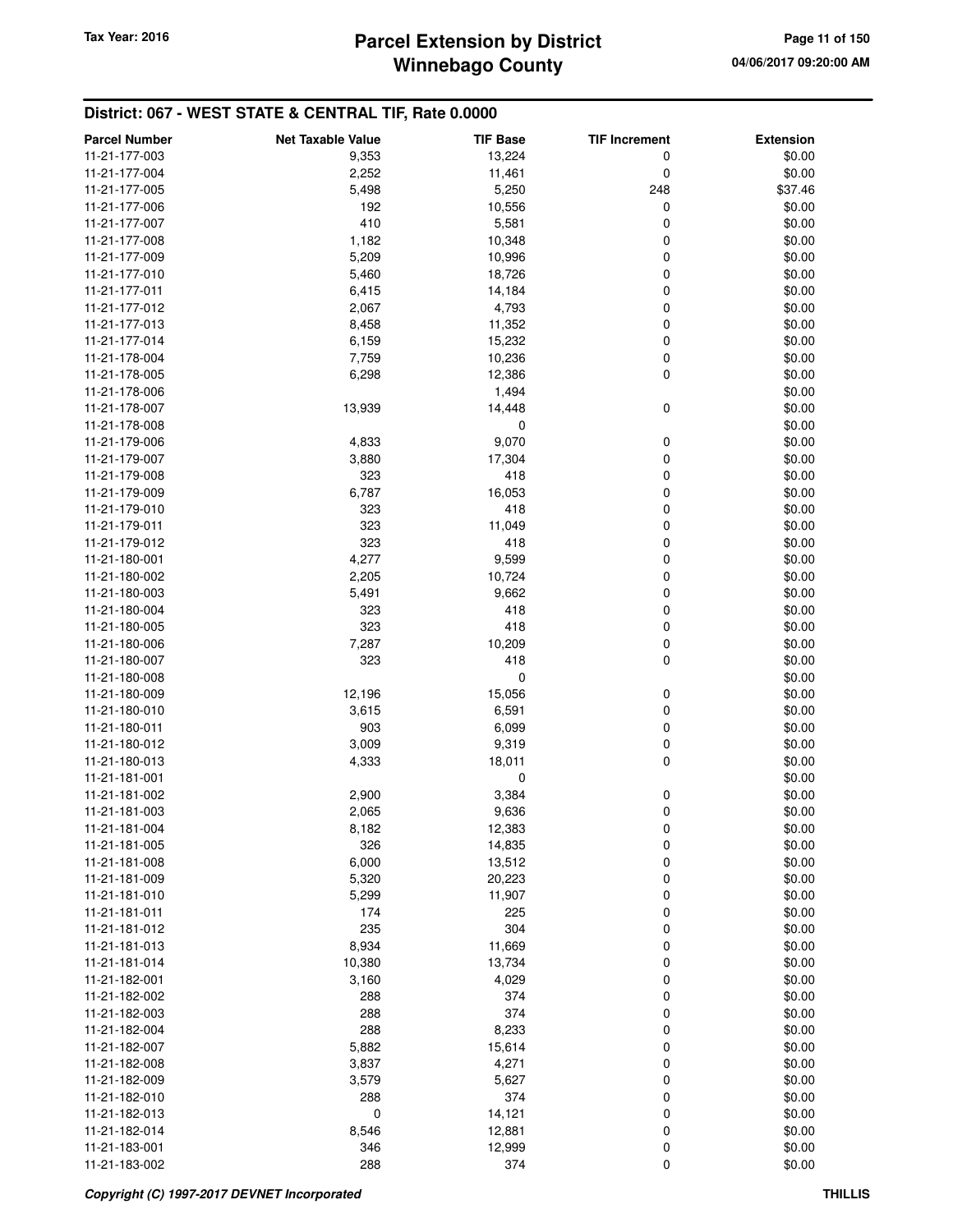# **Winnebago County Parcel Extension by District Tax Year: 2016 Page 12 of 150**

| 11-21-183-003<br>9,169<br>25,940<br>0<br>\$0.00<br>11-21-183-004<br>8,876<br>25,415<br>0<br>\$0.00<br>288<br>374<br>0<br>\$0.00<br>11-21-183-005<br>4,937<br>8,429<br>0<br>\$0.00<br>11-21-183-007<br>6,584<br>0<br>\$0.00<br>11-21-183-008<br>510<br>7,252<br>404<br>\$61.04<br>11-21-183-009<br>6,848<br>7,461<br>6,097<br>1,364<br>\$206.04<br>11-21-183-010<br>0<br>9,023<br>0<br>\$0.00<br>11-21-183-011<br>221<br>286<br>0<br>\$0.00<br>11-21-183-012<br>9,279<br>0<br>\$0.00<br>11-21-183-013<br>4,834<br>429<br>555<br>0<br>\$0.00<br>11-21-183-014<br>6,647<br>11,456<br>0<br>\$0.00<br>11-21-184-001<br>148<br>6,304<br>0<br>\$0.00<br>11-21-184-002<br>7,685<br>8,992<br>0<br>\$0.00<br>11-21-184-003<br>15,877<br>0<br>\$0.00<br>11-21-184-004<br>4,967<br>0<br>\$0.00<br>11-21-184-005<br>6,867<br>9,366<br>4,102<br>12,707<br>0<br>\$0.00<br>11-21-184-006<br>0<br>5,657<br>0<br>\$0.00<br>11-21-184-007<br>214<br>278<br>0<br>\$0.00<br>11-21-184-008<br>288<br>15,308<br>0<br>\$0.00<br>11-21-184-009<br>11-21-184-010<br>3,772<br>9,783<br>0<br>\$0.00<br>11-21-184-011<br>1,647<br>15,401<br>0<br>\$0.00<br>8,434<br>12,086<br>0<br>\$0.00<br>11-21-184-012<br>8,749<br>11,679<br>0<br>\$0.00<br>11-21-184-013<br>0<br>\$0.00<br>11-21-184-014<br>5,439<br>9,683<br>14,571<br>0<br>\$0.00<br>11-21-201-001<br>11,383<br>11-21-201-002<br>7,017<br>10,703<br>0<br>\$0.00<br>0<br>\$0.00<br>11-21-201-003<br>2,666<br>16,550<br>2,900<br>0<br>\$0.00<br>11-21-201-004<br>16,890<br>389<br>0<br>\$0.00<br>11-21-201-005<br>19,207<br>11,181<br>18,207<br>0<br>\$0.00<br>11-21-201-006<br>11-21-201-007<br>10,205<br>12,576<br>0<br>\$0.00<br>6,082<br>9,624<br>0<br>\$0.00<br>11-21-201-008<br>6,426<br>0<br>\$0.00<br>11-21-201-009<br>14,023<br>0<br>\$0.00<br>11-21-201-010<br>7,672<br>10,595<br>319<br>12,339<br>0<br>\$0.00<br>11-21-201-011<br>3,844<br>15,761<br>0<br>\$0.00<br>11-21-201-012<br>9,634<br>0<br>\$0.00<br>11-21-201-013<br>19,165<br>54<br>0<br>\$0.00<br>11-21-201-014<br>0<br>0<br>\$0.00<br>11-21-201-015<br>5,620<br>12,225<br>\$0.00<br>6,582<br>11,297<br>11-21-201-016<br>0<br>0<br>11-21-201-017<br>8,459<br>10,713<br>\$0.00<br>0<br>11-21-202-001<br>9,240<br>15,419<br>\$0.00<br>0<br>\$0.00<br>11-21-202-002<br>8,693<br>17,256<br>0<br>\$0.00<br>11-21-202-003<br>8,483<br>16,976<br>11-21-202-004<br>9,645<br>19,686<br>0<br>\$0.00<br>11-21-202-005<br>10,609<br>13,212<br>0<br>\$0.00<br>319<br>9,379<br>0<br>\$0.00<br>11-21-202-006<br>6,508<br>12,476<br>0<br>\$0.00<br>11-21-202-007<br>0<br>\$0.00<br>11-21-202-008<br>8,992<br>11,476<br>7,424<br>0<br>\$0.00<br>11-21-202-009<br>5,147<br>11,108<br>11-21-202-010<br>7,461<br>0<br>\$0.00<br>0<br>11,599<br>\$0.00<br>11-21-202-011<br>7,751<br>6,949<br>3,764<br>3,185<br>\$481.12<br>11-21-202-012<br>\$0.00<br>11-21-202-013<br>11,553<br>14,320<br>0<br>11-21-202-014<br>14,053<br>0<br>\$0.00<br>11,224<br>7,720<br>11-21-202-015<br>13,907<br>0<br>\$0.00<br>10,269<br>0<br>\$0.00<br>11-21-202-016<br>13,360<br>11,795<br>0<br>\$0.00<br>11-21-202-017<br>6,462 | <b>Parcel Number</b> | <b>Net Taxable Value</b> | <b>TIF Base</b> | <b>TIF Increment</b> | <b>Extension</b> |
|-------------------------------------------------------------------------------------------------------------------------------------------------------------------------------------------------------------------------------------------------------------------------------------------------------------------------------------------------------------------------------------------------------------------------------------------------------------------------------------------------------------------------------------------------------------------------------------------------------------------------------------------------------------------------------------------------------------------------------------------------------------------------------------------------------------------------------------------------------------------------------------------------------------------------------------------------------------------------------------------------------------------------------------------------------------------------------------------------------------------------------------------------------------------------------------------------------------------------------------------------------------------------------------------------------------------------------------------------------------------------------------------------------------------------------------------------------------------------------------------------------------------------------------------------------------------------------------------------------------------------------------------------------------------------------------------------------------------------------------------------------------------------------------------------------------------------------------------------------------------------------------------------------------------------------------------------------------------------------------------------------------------------------------------------------------------------------------------------------------------------------------------------------------------------------------------------------------------------------------------------------------------------------------------------------------------------------------------------------------------------------------------------------------------------------------------------------------------------------------------------------------------------------------------------------------------------------------------------------------------------------------------------------------------------------------------------------------------------------------------------------------------------------------------------------------------------------------------------------------------------------------------------------------------------------------------------------------------------------------------------------------------------------------------------------------------------------------|----------------------|--------------------------|-----------------|----------------------|------------------|
|                                                                                                                                                                                                                                                                                                                                                                                                                                                                                                                                                                                                                                                                                                                                                                                                                                                                                                                                                                                                                                                                                                                                                                                                                                                                                                                                                                                                                                                                                                                                                                                                                                                                                                                                                                                                                                                                                                                                                                                                                                                                                                                                                                                                                                                                                                                                                                                                                                                                                                                                                                                                                                                                                                                                                                                                                                                                                                                                                                                                                                                                                     |                      |                          |                 |                      |                  |
|                                                                                                                                                                                                                                                                                                                                                                                                                                                                                                                                                                                                                                                                                                                                                                                                                                                                                                                                                                                                                                                                                                                                                                                                                                                                                                                                                                                                                                                                                                                                                                                                                                                                                                                                                                                                                                                                                                                                                                                                                                                                                                                                                                                                                                                                                                                                                                                                                                                                                                                                                                                                                                                                                                                                                                                                                                                                                                                                                                                                                                                                                     |                      |                          |                 |                      |                  |
|                                                                                                                                                                                                                                                                                                                                                                                                                                                                                                                                                                                                                                                                                                                                                                                                                                                                                                                                                                                                                                                                                                                                                                                                                                                                                                                                                                                                                                                                                                                                                                                                                                                                                                                                                                                                                                                                                                                                                                                                                                                                                                                                                                                                                                                                                                                                                                                                                                                                                                                                                                                                                                                                                                                                                                                                                                                                                                                                                                                                                                                                                     |                      |                          |                 |                      |                  |
|                                                                                                                                                                                                                                                                                                                                                                                                                                                                                                                                                                                                                                                                                                                                                                                                                                                                                                                                                                                                                                                                                                                                                                                                                                                                                                                                                                                                                                                                                                                                                                                                                                                                                                                                                                                                                                                                                                                                                                                                                                                                                                                                                                                                                                                                                                                                                                                                                                                                                                                                                                                                                                                                                                                                                                                                                                                                                                                                                                                                                                                                                     |                      |                          |                 |                      |                  |
|                                                                                                                                                                                                                                                                                                                                                                                                                                                                                                                                                                                                                                                                                                                                                                                                                                                                                                                                                                                                                                                                                                                                                                                                                                                                                                                                                                                                                                                                                                                                                                                                                                                                                                                                                                                                                                                                                                                                                                                                                                                                                                                                                                                                                                                                                                                                                                                                                                                                                                                                                                                                                                                                                                                                                                                                                                                                                                                                                                                                                                                                                     |                      |                          |                 |                      |                  |
|                                                                                                                                                                                                                                                                                                                                                                                                                                                                                                                                                                                                                                                                                                                                                                                                                                                                                                                                                                                                                                                                                                                                                                                                                                                                                                                                                                                                                                                                                                                                                                                                                                                                                                                                                                                                                                                                                                                                                                                                                                                                                                                                                                                                                                                                                                                                                                                                                                                                                                                                                                                                                                                                                                                                                                                                                                                                                                                                                                                                                                                                                     |                      |                          |                 |                      |                  |
|                                                                                                                                                                                                                                                                                                                                                                                                                                                                                                                                                                                                                                                                                                                                                                                                                                                                                                                                                                                                                                                                                                                                                                                                                                                                                                                                                                                                                                                                                                                                                                                                                                                                                                                                                                                                                                                                                                                                                                                                                                                                                                                                                                                                                                                                                                                                                                                                                                                                                                                                                                                                                                                                                                                                                                                                                                                                                                                                                                                                                                                                                     |                      |                          |                 |                      |                  |
|                                                                                                                                                                                                                                                                                                                                                                                                                                                                                                                                                                                                                                                                                                                                                                                                                                                                                                                                                                                                                                                                                                                                                                                                                                                                                                                                                                                                                                                                                                                                                                                                                                                                                                                                                                                                                                                                                                                                                                                                                                                                                                                                                                                                                                                                                                                                                                                                                                                                                                                                                                                                                                                                                                                                                                                                                                                                                                                                                                                                                                                                                     |                      |                          |                 |                      |                  |
|                                                                                                                                                                                                                                                                                                                                                                                                                                                                                                                                                                                                                                                                                                                                                                                                                                                                                                                                                                                                                                                                                                                                                                                                                                                                                                                                                                                                                                                                                                                                                                                                                                                                                                                                                                                                                                                                                                                                                                                                                                                                                                                                                                                                                                                                                                                                                                                                                                                                                                                                                                                                                                                                                                                                                                                                                                                                                                                                                                                                                                                                                     |                      |                          |                 |                      |                  |
|                                                                                                                                                                                                                                                                                                                                                                                                                                                                                                                                                                                                                                                                                                                                                                                                                                                                                                                                                                                                                                                                                                                                                                                                                                                                                                                                                                                                                                                                                                                                                                                                                                                                                                                                                                                                                                                                                                                                                                                                                                                                                                                                                                                                                                                                                                                                                                                                                                                                                                                                                                                                                                                                                                                                                                                                                                                                                                                                                                                                                                                                                     |                      |                          |                 |                      |                  |
|                                                                                                                                                                                                                                                                                                                                                                                                                                                                                                                                                                                                                                                                                                                                                                                                                                                                                                                                                                                                                                                                                                                                                                                                                                                                                                                                                                                                                                                                                                                                                                                                                                                                                                                                                                                                                                                                                                                                                                                                                                                                                                                                                                                                                                                                                                                                                                                                                                                                                                                                                                                                                                                                                                                                                                                                                                                                                                                                                                                                                                                                                     |                      |                          |                 |                      |                  |
|                                                                                                                                                                                                                                                                                                                                                                                                                                                                                                                                                                                                                                                                                                                                                                                                                                                                                                                                                                                                                                                                                                                                                                                                                                                                                                                                                                                                                                                                                                                                                                                                                                                                                                                                                                                                                                                                                                                                                                                                                                                                                                                                                                                                                                                                                                                                                                                                                                                                                                                                                                                                                                                                                                                                                                                                                                                                                                                                                                                                                                                                                     |                      |                          |                 |                      |                  |
|                                                                                                                                                                                                                                                                                                                                                                                                                                                                                                                                                                                                                                                                                                                                                                                                                                                                                                                                                                                                                                                                                                                                                                                                                                                                                                                                                                                                                                                                                                                                                                                                                                                                                                                                                                                                                                                                                                                                                                                                                                                                                                                                                                                                                                                                                                                                                                                                                                                                                                                                                                                                                                                                                                                                                                                                                                                                                                                                                                                                                                                                                     |                      |                          |                 |                      |                  |
|                                                                                                                                                                                                                                                                                                                                                                                                                                                                                                                                                                                                                                                                                                                                                                                                                                                                                                                                                                                                                                                                                                                                                                                                                                                                                                                                                                                                                                                                                                                                                                                                                                                                                                                                                                                                                                                                                                                                                                                                                                                                                                                                                                                                                                                                                                                                                                                                                                                                                                                                                                                                                                                                                                                                                                                                                                                                                                                                                                                                                                                                                     |                      |                          |                 |                      |                  |
|                                                                                                                                                                                                                                                                                                                                                                                                                                                                                                                                                                                                                                                                                                                                                                                                                                                                                                                                                                                                                                                                                                                                                                                                                                                                                                                                                                                                                                                                                                                                                                                                                                                                                                                                                                                                                                                                                                                                                                                                                                                                                                                                                                                                                                                                                                                                                                                                                                                                                                                                                                                                                                                                                                                                                                                                                                                                                                                                                                                                                                                                                     |                      |                          |                 |                      |                  |
|                                                                                                                                                                                                                                                                                                                                                                                                                                                                                                                                                                                                                                                                                                                                                                                                                                                                                                                                                                                                                                                                                                                                                                                                                                                                                                                                                                                                                                                                                                                                                                                                                                                                                                                                                                                                                                                                                                                                                                                                                                                                                                                                                                                                                                                                                                                                                                                                                                                                                                                                                                                                                                                                                                                                                                                                                                                                                                                                                                                                                                                                                     |                      |                          |                 |                      |                  |
|                                                                                                                                                                                                                                                                                                                                                                                                                                                                                                                                                                                                                                                                                                                                                                                                                                                                                                                                                                                                                                                                                                                                                                                                                                                                                                                                                                                                                                                                                                                                                                                                                                                                                                                                                                                                                                                                                                                                                                                                                                                                                                                                                                                                                                                                                                                                                                                                                                                                                                                                                                                                                                                                                                                                                                                                                                                                                                                                                                                                                                                                                     |                      |                          |                 |                      |                  |
|                                                                                                                                                                                                                                                                                                                                                                                                                                                                                                                                                                                                                                                                                                                                                                                                                                                                                                                                                                                                                                                                                                                                                                                                                                                                                                                                                                                                                                                                                                                                                                                                                                                                                                                                                                                                                                                                                                                                                                                                                                                                                                                                                                                                                                                                                                                                                                                                                                                                                                                                                                                                                                                                                                                                                                                                                                                                                                                                                                                                                                                                                     |                      |                          |                 |                      |                  |
|                                                                                                                                                                                                                                                                                                                                                                                                                                                                                                                                                                                                                                                                                                                                                                                                                                                                                                                                                                                                                                                                                                                                                                                                                                                                                                                                                                                                                                                                                                                                                                                                                                                                                                                                                                                                                                                                                                                                                                                                                                                                                                                                                                                                                                                                                                                                                                                                                                                                                                                                                                                                                                                                                                                                                                                                                                                                                                                                                                                                                                                                                     |                      |                          |                 |                      |                  |
|                                                                                                                                                                                                                                                                                                                                                                                                                                                                                                                                                                                                                                                                                                                                                                                                                                                                                                                                                                                                                                                                                                                                                                                                                                                                                                                                                                                                                                                                                                                                                                                                                                                                                                                                                                                                                                                                                                                                                                                                                                                                                                                                                                                                                                                                                                                                                                                                                                                                                                                                                                                                                                                                                                                                                                                                                                                                                                                                                                                                                                                                                     |                      |                          |                 |                      |                  |
|                                                                                                                                                                                                                                                                                                                                                                                                                                                                                                                                                                                                                                                                                                                                                                                                                                                                                                                                                                                                                                                                                                                                                                                                                                                                                                                                                                                                                                                                                                                                                                                                                                                                                                                                                                                                                                                                                                                                                                                                                                                                                                                                                                                                                                                                                                                                                                                                                                                                                                                                                                                                                                                                                                                                                                                                                                                                                                                                                                                                                                                                                     |                      |                          |                 |                      |                  |
|                                                                                                                                                                                                                                                                                                                                                                                                                                                                                                                                                                                                                                                                                                                                                                                                                                                                                                                                                                                                                                                                                                                                                                                                                                                                                                                                                                                                                                                                                                                                                                                                                                                                                                                                                                                                                                                                                                                                                                                                                                                                                                                                                                                                                                                                                                                                                                                                                                                                                                                                                                                                                                                                                                                                                                                                                                                                                                                                                                                                                                                                                     |                      |                          |                 |                      |                  |
|                                                                                                                                                                                                                                                                                                                                                                                                                                                                                                                                                                                                                                                                                                                                                                                                                                                                                                                                                                                                                                                                                                                                                                                                                                                                                                                                                                                                                                                                                                                                                                                                                                                                                                                                                                                                                                                                                                                                                                                                                                                                                                                                                                                                                                                                                                                                                                                                                                                                                                                                                                                                                                                                                                                                                                                                                                                                                                                                                                                                                                                                                     |                      |                          |                 |                      |                  |
|                                                                                                                                                                                                                                                                                                                                                                                                                                                                                                                                                                                                                                                                                                                                                                                                                                                                                                                                                                                                                                                                                                                                                                                                                                                                                                                                                                                                                                                                                                                                                                                                                                                                                                                                                                                                                                                                                                                                                                                                                                                                                                                                                                                                                                                                                                                                                                                                                                                                                                                                                                                                                                                                                                                                                                                                                                                                                                                                                                                                                                                                                     |                      |                          |                 |                      |                  |
|                                                                                                                                                                                                                                                                                                                                                                                                                                                                                                                                                                                                                                                                                                                                                                                                                                                                                                                                                                                                                                                                                                                                                                                                                                                                                                                                                                                                                                                                                                                                                                                                                                                                                                                                                                                                                                                                                                                                                                                                                                                                                                                                                                                                                                                                                                                                                                                                                                                                                                                                                                                                                                                                                                                                                                                                                                                                                                                                                                                                                                                                                     |                      |                          |                 |                      |                  |
|                                                                                                                                                                                                                                                                                                                                                                                                                                                                                                                                                                                                                                                                                                                                                                                                                                                                                                                                                                                                                                                                                                                                                                                                                                                                                                                                                                                                                                                                                                                                                                                                                                                                                                                                                                                                                                                                                                                                                                                                                                                                                                                                                                                                                                                                                                                                                                                                                                                                                                                                                                                                                                                                                                                                                                                                                                                                                                                                                                                                                                                                                     |                      |                          |                 |                      |                  |
|                                                                                                                                                                                                                                                                                                                                                                                                                                                                                                                                                                                                                                                                                                                                                                                                                                                                                                                                                                                                                                                                                                                                                                                                                                                                                                                                                                                                                                                                                                                                                                                                                                                                                                                                                                                                                                                                                                                                                                                                                                                                                                                                                                                                                                                                                                                                                                                                                                                                                                                                                                                                                                                                                                                                                                                                                                                                                                                                                                                                                                                                                     |                      |                          |                 |                      |                  |
|                                                                                                                                                                                                                                                                                                                                                                                                                                                                                                                                                                                                                                                                                                                                                                                                                                                                                                                                                                                                                                                                                                                                                                                                                                                                                                                                                                                                                                                                                                                                                                                                                                                                                                                                                                                                                                                                                                                                                                                                                                                                                                                                                                                                                                                                                                                                                                                                                                                                                                                                                                                                                                                                                                                                                                                                                                                                                                                                                                                                                                                                                     |                      |                          |                 |                      |                  |
|                                                                                                                                                                                                                                                                                                                                                                                                                                                                                                                                                                                                                                                                                                                                                                                                                                                                                                                                                                                                                                                                                                                                                                                                                                                                                                                                                                                                                                                                                                                                                                                                                                                                                                                                                                                                                                                                                                                                                                                                                                                                                                                                                                                                                                                                                                                                                                                                                                                                                                                                                                                                                                                                                                                                                                                                                                                                                                                                                                                                                                                                                     |                      |                          |                 |                      |                  |
|                                                                                                                                                                                                                                                                                                                                                                                                                                                                                                                                                                                                                                                                                                                                                                                                                                                                                                                                                                                                                                                                                                                                                                                                                                                                                                                                                                                                                                                                                                                                                                                                                                                                                                                                                                                                                                                                                                                                                                                                                                                                                                                                                                                                                                                                                                                                                                                                                                                                                                                                                                                                                                                                                                                                                                                                                                                                                                                                                                                                                                                                                     |                      |                          |                 |                      |                  |
|                                                                                                                                                                                                                                                                                                                                                                                                                                                                                                                                                                                                                                                                                                                                                                                                                                                                                                                                                                                                                                                                                                                                                                                                                                                                                                                                                                                                                                                                                                                                                                                                                                                                                                                                                                                                                                                                                                                                                                                                                                                                                                                                                                                                                                                                                                                                                                                                                                                                                                                                                                                                                                                                                                                                                                                                                                                                                                                                                                                                                                                                                     |                      |                          |                 |                      |                  |
|                                                                                                                                                                                                                                                                                                                                                                                                                                                                                                                                                                                                                                                                                                                                                                                                                                                                                                                                                                                                                                                                                                                                                                                                                                                                                                                                                                                                                                                                                                                                                                                                                                                                                                                                                                                                                                                                                                                                                                                                                                                                                                                                                                                                                                                                                                                                                                                                                                                                                                                                                                                                                                                                                                                                                                                                                                                                                                                                                                                                                                                                                     |                      |                          |                 |                      |                  |
|                                                                                                                                                                                                                                                                                                                                                                                                                                                                                                                                                                                                                                                                                                                                                                                                                                                                                                                                                                                                                                                                                                                                                                                                                                                                                                                                                                                                                                                                                                                                                                                                                                                                                                                                                                                                                                                                                                                                                                                                                                                                                                                                                                                                                                                                                                                                                                                                                                                                                                                                                                                                                                                                                                                                                                                                                                                                                                                                                                                                                                                                                     |                      |                          |                 |                      |                  |
|                                                                                                                                                                                                                                                                                                                                                                                                                                                                                                                                                                                                                                                                                                                                                                                                                                                                                                                                                                                                                                                                                                                                                                                                                                                                                                                                                                                                                                                                                                                                                                                                                                                                                                                                                                                                                                                                                                                                                                                                                                                                                                                                                                                                                                                                                                                                                                                                                                                                                                                                                                                                                                                                                                                                                                                                                                                                                                                                                                                                                                                                                     |                      |                          |                 |                      |                  |
|                                                                                                                                                                                                                                                                                                                                                                                                                                                                                                                                                                                                                                                                                                                                                                                                                                                                                                                                                                                                                                                                                                                                                                                                                                                                                                                                                                                                                                                                                                                                                                                                                                                                                                                                                                                                                                                                                                                                                                                                                                                                                                                                                                                                                                                                                                                                                                                                                                                                                                                                                                                                                                                                                                                                                                                                                                                                                                                                                                                                                                                                                     |                      |                          |                 |                      |                  |
|                                                                                                                                                                                                                                                                                                                                                                                                                                                                                                                                                                                                                                                                                                                                                                                                                                                                                                                                                                                                                                                                                                                                                                                                                                                                                                                                                                                                                                                                                                                                                                                                                                                                                                                                                                                                                                                                                                                                                                                                                                                                                                                                                                                                                                                                                                                                                                                                                                                                                                                                                                                                                                                                                                                                                                                                                                                                                                                                                                                                                                                                                     |                      |                          |                 |                      |                  |
|                                                                                                                                                                                                                                                                                                                                                                                                                                                                                                                                                                                                                                                                                                                                                                                                                                                                                                                                                                                                                                                                                                                                                                                                                                                                                                                                                                                                                                                                                                                                                                                                                                                                                                                                                                                                                                                                                                                                                                                                                                                                                                                                                                                                                                                                                                                                                                                                                                                                                                                                                                                                                                                                                                                                                                                                                                                                                                                                                                                                                                                                                     |                      |                          |                 |                      |                  |
|                                                                                                                                                                                                                                                                                                                                                                                                                                                                                                                                                                                                                                                                                                                                                                                                                                                                                                                                                                                                                                                                                                                                                                                                                                                                                                                                                                                                                                                                                                                                                                                                                                                                                                                                                                                                                                                                                                                                                                                                                                                                                                                                                                                                                                                                                                                                                                                                                                                                                                                                                                                                                                                                                                                                                                                                                                                                                                                                                                                                                                                                                     |                      |                          |                 |                      |                  |
|                                                                                                                                                                                                                                                                                                                                                                                                                                                                                                                                                                                                                                                                                                                                                                                                                                                                                                                                                                                                                                                                                                                                                                                                                                                                                                                                                                                                                                                                                                                                                                                                                                                                                                                                                                                                                                                                                                                                                                                                                                                                                                                                                                                                                                                                                                                                                                                                                                                                                                                                                                                                                                                                                                                                                                                                                                                                                                                                                                                                                                                                                     |                      |                          |                 |                      |                  |
|                                                                                                                                                                                                                                                                                                                                                                                                                                                                                                                                                                                                                                                                                                                                                                                                                                                                                                                                                                                                                                                                                                                                                                                                                                                                                                                                                                                                                                                                                                                                                                                                                                                                                                                                                                                                                                                                                                                                                                                                                                                                                                                                                                                                                                                                                                                                                                                                                                                                                                                                                                                                                                                                                                                                                                                                                                                                                                                                                                                                                                                                                     |                      |                          |                 |                      |                  |
|                                                                                                                                                                                                                                                                                                                                                                                                                                                                                                                                                                                                                                                                                                                                                                                                                                                                                                                                                                                                                                                                                                                                                                                                                                                                                                                                                                                                                                                                                                                                                                                                                                                                                                                                                                                                                                                                                                                                                                                                                                                                                                                                                                                                                                                                                                                                                                                                                                                                                                                                                                                                                                                                                                                                                                                                                                                                                                                                                                                                                                                                                     |                      |                          |                 |                      |                  |
|                                                                                                                                                                                                                                                                                                                                                                                                                                                                                                                                                                                                                                                                                                                                                                                                                                                                                                                                                                                                                                                                                                                                                                                                                                                                                                                                                                                                                                                                                                                                                                                                                                                                                                                                                                                                                                                                                                                                                                                                                                                                                                                                                                                                                                                                                                                                                                                                                                                                                                                                                                                                                                                                                                                                                                                                                                                                                                                                                                                                                                                                                     |                      |                          |                 |                      |                  |
|                                                                                                                                                                                                                                                                                                                                                                                                                                                                                                                                                                                                                                                                                                                                                                                                                                                                                                                                                                                                                                                                                                                                                                                                                                                                                                                                                                                                                                                                                                                                                                                                                                                                                                                                                                                                                                                                                                                                                                                                                                                                                                                                                                                                                                                                                                                                                                                                                                                                                                                                                                                                                                                                                                                                                                                                                                                                                                                                                                                                                                                                                     |                      |                          |                 |                      |                  |
|                                                                                                                                                                                                                                                                                                                                                                                                                                                                                                                                                                                                                                                                                                                                                                                                                                                                                                                                                                                                                                                                                                                                                                                                                                                                                                                                                                                                                                                                                                                                                                                                                                                                                                                                                                                                                                                                                                                                                                                                                                                                                                                                                                                                                                                                                                                                                                                                                                                                                                                                                                                                                                                                                                                                                                                                                                                                                                                                                                                                                                                                                     |                      |                          |                 |                      |                  |
|                                                                                                                                                                                                                                                                                                                                                                                                                                                                                                                                                                                                                                                                                                                                                                                                                                                                                                                                                                                                                                                                                                                                                                                                                                                                                                                                                                                                                                                                                                                                                                                                                                                                                                                                                                                                                                                                                                                                                                                                                                                                                                                                                                                                                                                                                                                                                                                                                                                                                                                                                                                                                                                                                                                                                                                                                                                                                                                                                                                                                                                                                     |                      |                          |                 |                      |                  |
|                                                                                                                                                                                                                                                                                                                                                                                                                                                                                                                                                                                                                                                                                                                                                                                                                                                                                                                                                                                                                                                                                                                                                                                                                                                                                                                                                                                                                                                                                                                                                                                                                                                                                                                                                                                                                                                                                                                                                                                                                                                                                                                                                                                                                                                                                                                                                                                                                                                                                                                                                                                                                                                                                                                                                                                                                                                                                                                                                                                                                                                                                     |                      |                          |                 |                      |                  |
|                                                                                                                                                                                                                                                                                                                                                                                                                                                                                                                                                                                                                                                                                                                                                                                                                                                                                                                                                                                                                                                                                                                                                                                                                                                                                                                                                                                                                                                                                                                                                                                                                                                                                                                                                                                                                                                                                                                                                                                                                                                                                                                                                                                                                                                                                                                                                                                                                                                                                                                                                                                                                                                                                                                                                                                                                                                                                                                                                                                                                                                                                     |                      |                          |                 |                      |                  |
|                                                                                                                                                                                                                                                                                                                                                                                                                                                                                                                                                                                                                                                                                                                                                                                                                                                                                                                                                                                                                                                                                                                                                                                                                                                                                                                                                                                                                                                                                                                                                                                                                                                                                                                                                                                                                                                                                                                                                                                                                                                                                                                                                                                                                                                                                                                                                                                                                                                                                                                                                                                                                                                                                                                                                                                                                                                                                                                                                                                                                                                                                     |                      |                          |                 |                      |                  |
|                                                                                                                                                                                                                                                                                                                                                                                                                                                                                                                                                                                                                                                                                                                                                                                                                                                                                                                                                                                                                                                                                                                                                                                                                                                                                                                                                                                                                                                                                                                                                                                                                                                                                                                                                                                                                                                                                                                                                                                                                                                                                                                                                                                                                                                                                                                                                                                                                                                                                                                                                                                                                                                                                                                                                                                                                                                                                                                                                                                                                                                                                     |                      |                          |                 |                      |                  |
|                                                                                                                                                                                                                                                                                                                                                                                                                                                                                                                                                                                                                                                                                                                                                                                                                                                                                                                                                                                                                                                                                                                                                                                                                                                                                                                                                                                                                                                                                                                                                                                                                                                                                                                                                                                                                                                                                                                                                                                                                                                                                                                                                                                                                                                                                                                                                                                                                                                                                                                                                                                                                                                                                                                                                                                                                                                                                                                                                                                                                                                                                     |                      |                          |                 |                      |                  |
|                                                                                                                                                                                                                                                                                                                                                                                                                                                                                                                                                                                                                                                                                                                                                                                                                                                                                                                                                                                                                                                                                                                                                                                                                                                                                                                                                                                                                                                                                                                                                                                                                                                                                                                                                                                                                                                                                                                                                                                                                                                                                                                                                                                                                                                                                                                                                                                                                                                                                                                                                                                                                                                                                                                                                                                                                                                                                                                                                                                                                                                                                     |                      |                          |                 |                      |                  |
|                                                                                                                                                                                                                                                                                                                                                                                                                                                                                                                                                                                                                                                                                                                                                                                                                                                                                                                                                                                                                                                                                                                                                                                                                                                                                                                                                                                                                                                                                                                                                                                                                                                                                                                                                                                                                                                                                                                                                                                                                                                                                                                                                                                                                                                                                                                                                                                                                                                                                                                                                                                                                                                                                                                                                                                                                                                                                                                                                                                                                                                                                     |                      |                          |                 |                      |                  |
|                                                                                                                                                                                                                                                                                                                                                                                                                                                                                                                                                                                                                                                                                                                                                                                                                                                                                                                                                                                                                                                                                                                                                                                                                                                                                                                                                                                                                                                                                                                                                                                                                                                                                                                                                                                                                                                                                                                                                                                                                                                                                                                                                                                                                                                                                                                                                                                                                                                                                                                                                                                                                                                                                                                                                                                                                                                                                                                                                                                                                                                                                     |                      |                          |                 |                      |                  |
|                                                                                                                                                                                                                                                                                                                                                                                                                                                                                                                                                                                                                                                                                                                                                                                                                                                                                                                                                                                                                                                                                                                                                                                                                                                                                                                                                                                                                                                                                                                                                                                                                                                                                                                                                                                                                                                                                                                                                                                                                                                                                                                                                                                                                                                                                                                                                                                                                                                                                                                                                                                                                                                                                                                                                                                                                                                                                                                                                                                                                                                                                     |                      |                          |                 |                      |                  |
|                                                                                                                                                                                                                                                                                                                                                                                                                                                                                                                                                                                                                                                                                                                                                                                                                                                                                                                                                                                                                                                                                                                                                                                                                                                                                                                                                                                                                                                                                                                                                                                                                                                                                                                                                                                                                                                                                                                                                                                                                                                                                                                                                                                                                                                                                                                                                                                                                                                                                                                                                                                                                                                                                                                                                                                                                                                                                                                                                                                                                                                                                     |                      |                          |                 |                      |                  |
|                                                                                                                                                                                                                                                                                                                                                                                                                                                                                                                                                                                                                                                                                                                                                                                                                                                                                                                                                                                                                                                                                                                                                                                                                                                                                                                                                                                                                                                                                                                                                                                                                                                                                                                                                                                                                                                                                                                                                                                                                                                                                                                                                                                                                                                                                                                                                                                                                                                                                                                                                                                                                                                                                                                                                                                                                                                                                                                                                                                                                                                                                     |                      |                          |                 |                      |                  |
|                                                                                                                                                                                                                                                                                                                                                                                                                                                                                                                                                                                                                                                                                                                                                                                                                                                                                                                                                                                                                                                                                                                                                                                                                                                                                                                                                                                                                                                                                                                                                                                                                                                                                                                                                                                                                                                                                                                                                                                                                                                                                                                                                                                                                                                                                                                                                                                                                                                                                                                                                                                                                                                                                                                                                                                                                                                                                                                                                                                                                                                                                     |                      |                          |                 |                      |                  |
|                                                                                                                                                                                                                                                                                                                                                                                                                                                                                                                                                                                                                                                                                                                                                                                                                                                                                                                                                                                                                                                                                                                                                                                                                                                                                                                                                                                                                                                                                                                                                                                                                                                                                                                                                                                                                                                                                                                                                                                                                                                                                                                                                                                                                                                                                                                                                                                                                                                                                                                                                                                                                                                                                                                                                                                                                                                                                                                                                                                                                                                                                     |                      |                          |                 |                      |                  |
|                                                                                                                                                                                                                                                                                                                                                                                                                                                                                                                                                                                                                                                                                                                                                                                                                                                                                                                                                                                                                                                                                                                                                                                                                                                                                                                                                                                                                                                                                                                                                                                                                                                                                                                                                                                                                                                                                                                                                                                                                                                                                                                                                                                                                                                                                                                                                                                                                                                                                                                                                                                                                                                                                                                                                                                                                                                                                                                                                                                                                                                                                     |                      |                          |                 |                      |                  |
|                                                                                                                                                                                                                                                                                                                                                                                                                                                                                                                                                                                                                                                                                                                                                                                                                                                                                                                                                                                                                                                                                                                                                                                                                                                                                                                                                                                                                                                                                                                                                                                                                                                                                                                                                                                                                                                                                                                                                                                                                                                                                                                                                                                                                                                                                                                                                                                                                                                                                                                                                                                                                                                                                                                                                                                                                                                                                                                                                                                                                                                                                     | 11-21-203-001        | 5,795                    | 13,561          | 0                    | \$0.00           |
| 0<br>\$0.00<br>11-21-203-002<br>5,461<br>13,099                                                                                                                                                                                                                                                                                                                                                                                                                                                                                                                                                                                                                                                                                                                                                                                                                                                                                                                                                                                                                                                                                                                                                                                                                                                                                                                                                                                                                                                                                                                                                                                                                                                                                                                                                                                                                                                                                                                                                                                                                                                                                                                                                                                                                                                                                                                                                                                                                                                                                                                                                                                                                                                                                                                                                                                                                                                                                                                                                                                                                                     |                      |                          |                 |                      |                  |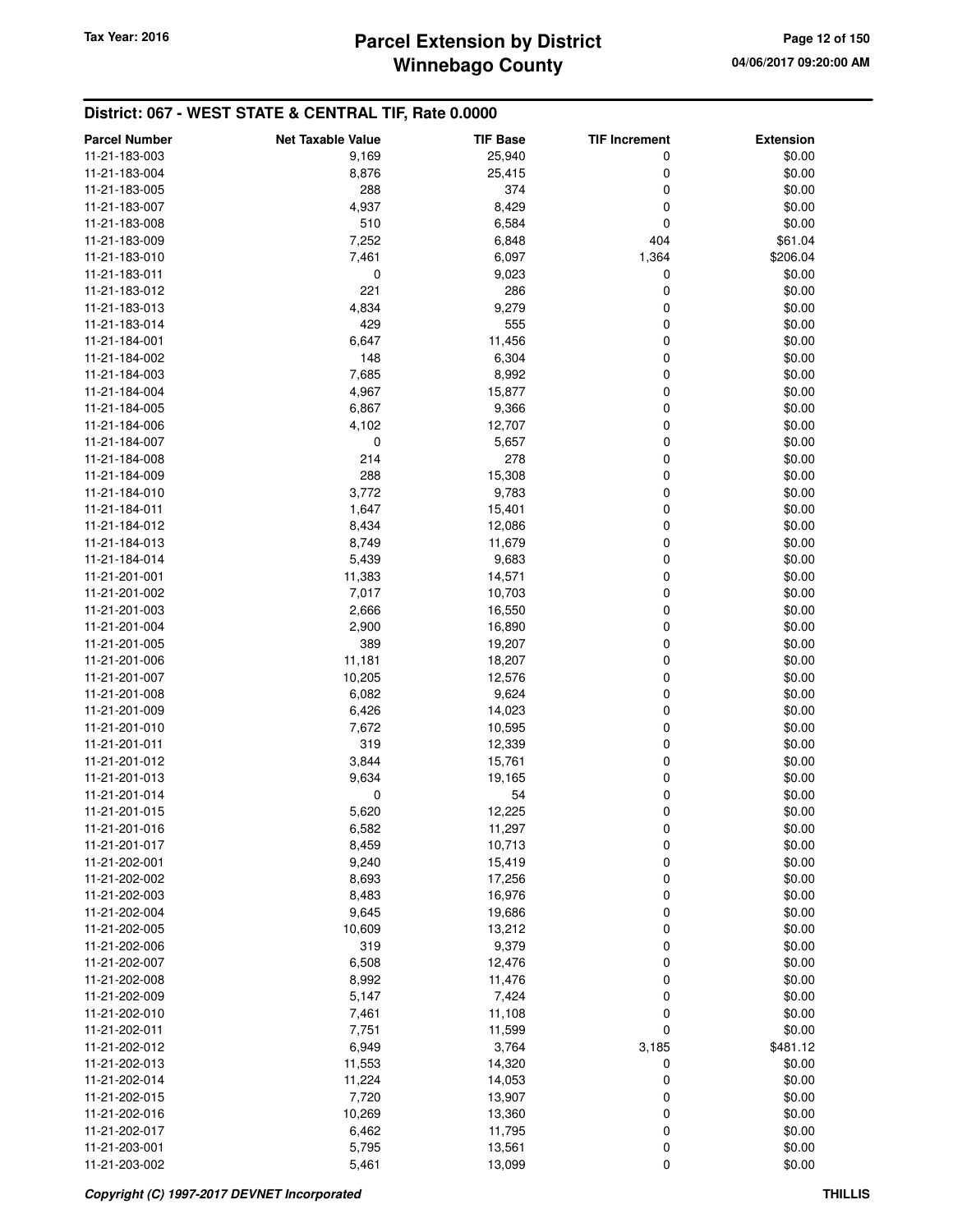| <b>Parcel Number</b> | <b>Net Taxable Value</b> | <b>TIF Base</b> | <b>TIF Increment</b> | <b>Extension</b> |
|----------------------|--------------------------|-----------------|----------------------|------------------|
| 11-21-203-003        | 216                      | 481             | 0                    | \$0.00           |
| 11-21-203-004        | 5,917                    | 13,311          | 0                    | \$0.00           |
| 11-21-203-005        | 441                      | 543             | 0                    | \$0.00           |
| 11-21-203-006        | 9,244                    | 13,142          | 0                    | \$0.00           |
| 11-21-203-007        | 6,833                    | 12,922          | 0                    | \$0.00           |
| 11-21-203-008        | 9,105                    | 11,821          | 0                    | \$0.00           |
| 11-21-203-009        | 9,149                    | 12,825          | 0                    | \$0.00           |
| 11-21-203-010        | 8,448                    | 12,729          | 0                    | \$0.00           |
| 11-21-203-011        |                          |                 | 0                    |                  |
|                      | 6,674                    | 10,466          |                      | \$0.00           |
| 11-21-203-012        | 8,146                    | 14,200          | 0                    | \$0.00           |
| 11-21-203-013        | 8,999                    | 16,886          | 0                    | \$0.00           |
| 11-21-203-014        | 6,645                    | 15,249          | 0                    | \$0.00           |
| 11-21-203-015        | 3,386                    | 8,862           | 0                    | \$0.00           |
| 11-21-203-016        | 5,989                    | 12,956          | 0                    | \$0.00           |
| 11-21-204-001        | 7,995                    | 18,481          | 0                    | \$0.00           |
| 11-21-204-002        | 0                        | 16,270          | 0                    | \$0.00           |
| 11-21-204-003        | 8,781                    | 14,252          | 0                    | \$0.00           |
| 11-21-204-004        | 5,876                    | 9,446           | 0                    | \$0.00           |
| 11-21-204-005        | 6,006                    | 14,286          | 0                    | \$0.00           |
| 11-21-204-006        | 7,375                    | 9,936           | 0                    | \$0.00           |
| 11-21-204-007        | 7,670                    | 9,748           | 0                    | \$0.00           |
| 11-21-204-008        | 397                      | 13,151          | 0                    | \$0.00           |
| 11-21-204-009        | 11,806                   | 17,168          | 0                    | \$0.00           |
| 11-21-204-010        | 1,949                    | 14,918          | 0                    | \$0.00           |
| 11-21-204-011        | 7,740                    | 15,502          | 0                    | \$0.00           |
| 11-21-204-012        | 8,134                    | 15,933          | 0                    | \$0.00           |
| 11-21-204-013        | 7,720                    | 15,538          | 0                    | \$0.00           |
| 11-21-204-014        | 397                      | 16,777          | 0                    | \$0.00           |
| 11-21-204-015        | 5,310                    | 8,229           | 0                    | \$0.00           |
| 11-21-204-016        | 7,194                    | 14,563          | 0                    | \$0.00           |
| 11-21-204-017        | 3,765                    | 14,733          | 0                    | \$0.00           |
| 11-21-205-001        | 7,498                    | 11,073          | 0                    | \$0.00           |
| 11-21-205-002        | 7,179                    | 14,627          | 0                    | \$0.00           |
| 11-21-205-003        | 1,205                    | 11,740          | 0                    | \$0.00           |
| 11-21-205-004        | 5,990                    | 15,876          | 0                    | \$0.00           |
| 11-21-205-005        | 10,671                   | 14,052          | 0                    | \$0.00           |
| 11-21-205-006        |                          | $\mathbf 0$     |                      | \$0.00           |
| 11-21-205-007        | 5,834                    | 12,734          | 0                    | \$0.00           |
| 11-21-205-008        | 950                      | 11,076          | 0                    | \$0.00           |
| 11-21-205-009        | 2,371                    | 9,395           | 0                    | \$0.00           |
| 11-21-205-010        | 7,411                    | 15,009          | $\pmb{0}$            | \$0.00           |
|                      |                          |                 |                      |                  |
| 11-21-205-011        | 2,903                    | 16,218          | 0                    | \$0.00           |
| 11-21-205-012        | 4,681                    | 13,225          | 0                    | \$0.00           |
| 11-21-205-013        | 5,989                    | 10,537          | 0                    | \$0.00           |
| 11-21-205-014        | 2,065                    | 13,805          | 0                    | \$0.00           |
| 11-21-205-015        | 3,693                    | 18,395          | 0                    | \$0.00           |
| 11-21-205-016        | 6,877                    | 17,468          | 0                    | \$0.00           |
| 11-21-206-003        | 3,137                    | 9,187           | 0                    | \$0.00           |
| 11-21-206-004        | 4,475                    | 4,830           | 0                    | \$0.00           |
| 11-21-206-005        | 8,064                    | 11,392          | 0                    | \$0.00           |
| 11-21-206-006        | 5,483                    | 6,838           | 0                    | \$0.00           |
| 11-21-206-007        | 5,462                    | 12,705          | 0                    | \$0.00           |
| 11-21-206-008        | 6,931                    | 9,767           | 0                    | \$0.00           |
| 11-21-206-009        | 7,297                    | 7,640           | 0                    | \$0.00           |
| 11-21-206-010        | 8,628                    | 9,618           | 0                    | \$0.00           |
| 11-21-206-011        | 1,991                    | 6,402           | 0                    | \$0.00           |
| 11-21-206-012        | 6,862                    | 10,552          | 0                    | \$0.00           |
| 11-21-206-013        | 5,927                    | 13,383          | 0                    | \$0.00           |
| 11-21-206-014        | 8,314                    | 11,326          | 0                    | \$0.00           |
| 11-21-206-015        | 9,982                    | 12,766          | 0                    | \$0.00           |
| 11-21-206-016        | 7,133                    | 6,980           | 153                  | \$23.12          |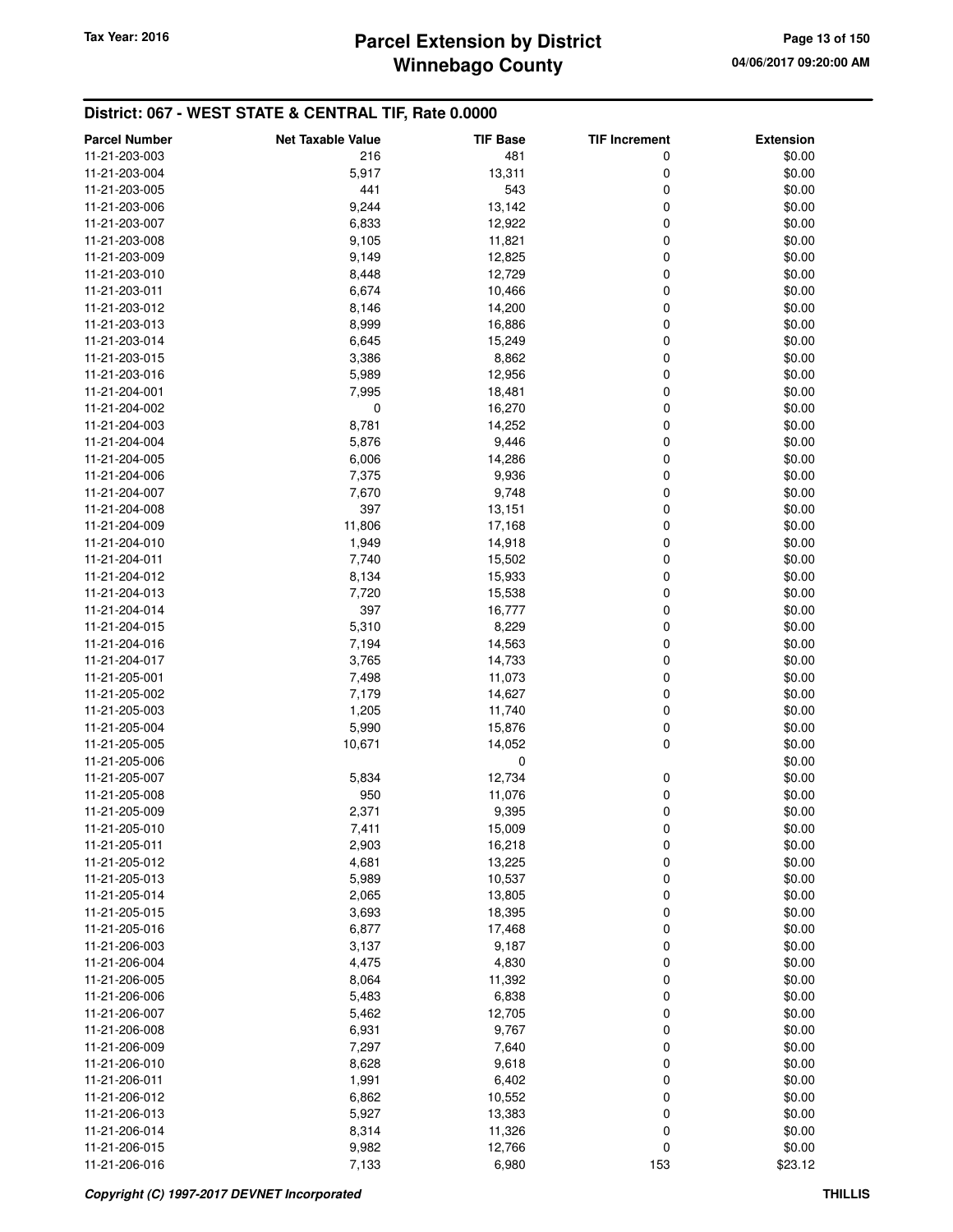# **Winnebago County** Tax Year: 2016 **Parcel Extension by District Page 14 of 150**

| <b>Parcel Number</b>           | <b>Net Taxable Value</b> | <b>TIF Base</b>  | <b>TIF Increment</b> | <b>Extension</b> |
|--------------------------------|--------------------------|------------------|----------------------|------------------|
| 11-21-206-017                  | 4,035                    | 11,032           | 0                    | \$0.00           |
| 11-21-207-001                  | 5,647                    | 15,631           | 0                    | \$0.00           |
| 11-21-207-002                  | 457                      | 592              | 0                    | \$0.00           |
| 11-21-207-003                  | 10,148                   | 14,838           | 0                    | \$0.00           |
| 11-21-207-004                  | 10,977                   | 14,326           | 0                    | \$0.00           |
| 11-21-207-005                  | 9,433                    | 12,253           | 0                    | \$0.00           |
| 11-21-207-006                  | 2,832                    | 17,406           | 0                    | \$0.00           |
| 11-21-207-007                  | 9,666                    | 12,721           | 0                    | \$0.00           |
| 11-21-207-008                  | 7,377                    | 10,281           | 0                    | \$0.00           |
| 11-21-207-009                  | 7,159                    | 11,234           | 0                    | \$0.00           |
| 11-21-207-010                  | 11,492                   | 17,567           | 0                    | \$0.00           |
| 11-21-207-011                  | 1,903                    | 10,831           | 0                    | \$0.00           |
| 11-21-207-012                  | 8,343                    | 17,204           | 0                    | \$0.00           |
| 11-21-207-013                  | 6,519                    | 10,268           | 0                    | \$0.00           |
| 11-21-207-014                  | 4,136                    | 11,466           | 0                    | \$0.00           |
| 11-21-207-015                  | 397                      | 16,331           | 0                    | \$0.00           |
| 11-21-208-001                  | 305                      | 11,972           | 0                    | \$0.00           |
| 11-21-208-002                  | 5,961                    | 12,895           | 0                    | \$0.00           |
| 11-21-208-003                  | 7,344                    | 15,428           | 0                    | \$0.00           |
| 11-21-208-004                  | 2,995                    | 16,144           | 0                    | \$0.00           |
| 11-21-208-005                  | 14,616                   | 19,278           | 0                    | \$0.00           |
| 11-21-208-006                  | 7,158                    | 11,465           | 0                    | \$0.00           |
| 11-21-208-007                  | 6,519                    | 14,149           | 0                    | \$0.00           |
| 11-21-208-008                  | 0                        | 13,783           | 0                    | \$0.00           |
| 11-21-208-009                  | 8,643                    | 13,235           | 0                    | \$0.00           |
| 11-21-208-010                  | 397                      | 514              | 0                    | \$0.00           |
| 11-21-208-011                  | 5,683                    | 15,066           | $\mathbf 0$          | \$0.00           |
| 11-21-208-012                  |                          | 0                |                      | \$0.00           |
| 11-21-208-013                  | 624                      | 15,396           | 0                    | \$0.00           |
| 11-21-208-014                  | 13,514                   | 10,597           | 2,917                | \$440.64         |
| 11-21-209-001                  | 7,800                    | 12,875           | 0                    | \$0.00           |
| 11-21-209-002                  | 4,154                    | 9,569            | 0                    | \$0.00           |
| 11-21-209-003                  | 3,927                    | 12,279           | 0                    | \$0.00           |
| 11-21-209-004                  | 458                      | 4,499            | 0                    | \$0.00           |
| 11-21-209-005                  | 406                      | 0                | 406                  | \$61.34          |
| 11-21-209-006                  | 2,657                    | 14,314           | 0                    | \$0.00           |
| 11-21-209-007                  | 6,415                    | 14,443           | 0                    | \$0.00           |
| 11-21-209-008                  | 6,508                    | 13,137           | 0                    | \$0.00           |
| 11-21-209-009                  | 9,671                    |                  | 0                    | \$0.00           |
| 11-21-209-010                  | 6,519                    | 12,588<br>13,193 | 0                    | \$0.00           |
| 11-21-209-011                  | 0                        | 6,635            | $\boldsymbol{0}$     | \$0.00           |
| 11-21-209-012                  | 2,612                    | 12,100           | 0                    | \$0.00           |
| 11-21-209-013                  | 5,880                    | 11,045           | $\mathbf 0$          | \$0.00           |
| 11-21-209-014                  | 7,557                    | 3,494            | 4,063                | \$613.76         |
|                                |                          |                  |                      |                  |
| 11-21-210-001<br>11-21-210-002 | 2,612                    | 12,901           | 0                    | \$0.00           |
| 11-21-210-003                  | 11,613                   | 16,852           | 0                    | \$0.00           |
| 11-21-210-004                  | 9,963<br>3,333           | 10,265<br>14,579 | 0<br>0               | \$0.00<br>\$0.00 |
|                                |                          |                  | 0                    |                  |
| 11-21-210-008                  | 7,574                    | 10,099           | 0                    | \$0.00           |
| 11-21-210-009<br>11-21-210-010 | 9,358                    | 9,945            |                      | \$0.00           |
|                                | 7,072                    | 12,915           | 0                    | \$0.00           |
| 11-21-210-011                  | 4,996                    | 10,264           | 0                    | \$0.00           |
| 11-21-210-012                  | 8,173                    | 15,039           | 0                    | \$0.00           |
| 11-21-210-013                  | 2,665                    | 11,859           | 0                    | \$0.00           |
| 11-21-210-014                  | 4,642                    | 11,742           | 0                    | \$0.00           |
| 11-21-210-015                  | 7,611                    | 10,103           | 0                    | \$0.00           |
| 11-21-210-016                  | 3,782                    | 10,422           | 0                    | \$0.00           |
| 11-21-210-017                  | 6,662                    | 6,669            | 0                    | \$0.00           |
| 11-21-210-018                  | 1,587                    | 8,711            | 0                    | \$0.00           |
| 11-21-210-019                  | 0                        | 15,115           | 0                    | \$0.00           |
| 11-21-210-020                  | 334                      | 433              | 0                    | \$0.00           |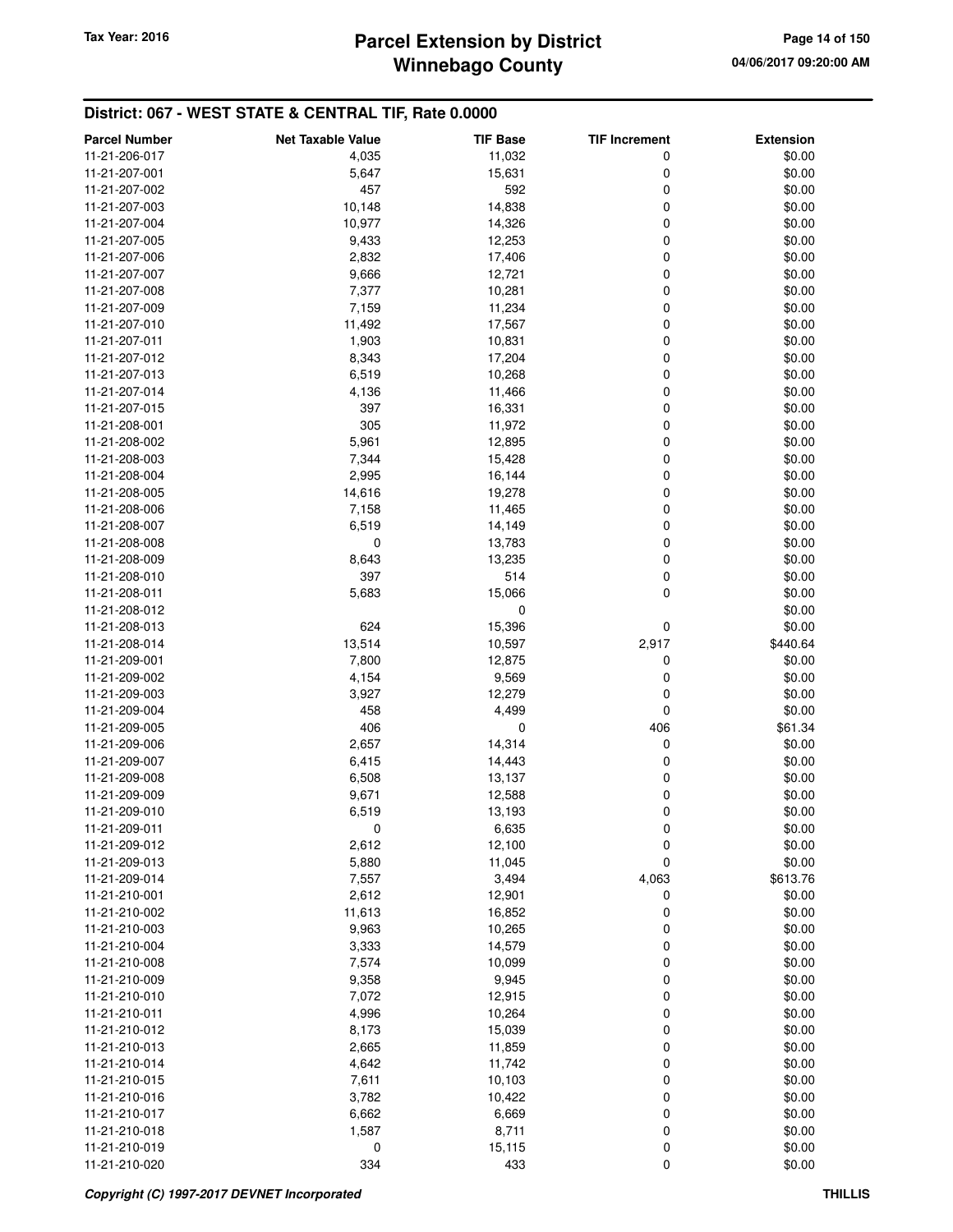# **Winnebago County Parcel Extension by District Tax Year: 2016 Page 15 of 150**

| <b>Parcel Number</b> | <b>Net Taxable Value</b> | <b>TIF Base</b> | <b>TIF Increment</b> | <b>Extension</b> |
|----------------------|--------------------------|-----------------|----------------------|------------------|
| 11-21-211-001        | 3,666                    | 12,727          | 0                    | \$0.00           |
| 11-21-211-002        | 6,311                    | 12,341          | 0                    | \$0.00           |
| 11-21-211-003        | 3,705                    | 10,233          | 0                    | \$0.00           |
| 11-21-211-004        | 4,982                    | 16,980          | 0                    | \$0.00           |
| 11-21-211-005        | 13,184                   | 17,181          | 0                    | \$0.00           |
| 11-21-211-006        | 6,856                    | 15,426          | 0                    | \$0.00           |
| 11-21-211-007        | 121                      | 4,898           | 0                    | \$0.00           |
| 11-21-211-008        | 7,918                    | 10,841          | 0                    | \$0.00           |
| 11-21-211-009        | 5,349                    | 15,030          | 0                    | \$0.00           |
| 11-21-211-010        | 6,118                    | 10,549          | 0                    | \$0.00           |
| 11-21-211-011        | 5,911                    | 9,470           | 0                    | \$0.00           |
| 11-21-211-012        | 9,240                    | 15,352          | $\mathbf 0$          | \$0.00           |
| 11-21-211-013        | 7,184                    | 6,146           | 1,038                | \$156.80         |
| 11-21-211-014        | 8,340                    | 6,128           | 2,212                | \$334.14         |
| 11-21-211-015        | 8,146                    | 17,196          | 0                    | \$0.00           |
| 11-21-212-001        | 4,960                    | 16,655          | 0                    | \$0.00           |
| 11-21-212-002        | 5,201                    | 12,005          | 0                    | \$0.00           |
| 11-21-212-003        | 10,114                   | 11,726          | 0                    | \$0.00           |
| 11-21-212-004        | 10,170                   | 13,003          | 0                    | \$0.00           |
| 11-21-212-005        | 6,704                    | 16,413          | 0                    | \$0.00           |
| 11-21-212-006        | 7,739                    | 5,807           | 1,932                | \$291.86         |
| 11-21-212-007        | 8,395                    | 12,906          | 0                    | \$0.00           |
| 11-21-212-008        | 10,959                   | 15,621          | 0                    | \$0.00           |
| 11-21-212-009        | 256                      | 7,284           | 0                    | \$0.00           |
| 11-21-212-010        | 6,856                    | 11,331          | 0                    | \$0.00           |
| 11-21-212-011        | 7,065                    | 18,010          | 0                    | \$0.00           |
| 11-21-212-012        | 5,170                    | 11,972          | 0                    | \$0.00           |
| 11-21-212-013        | 6,028                    | 8,289           | 0                    | \$0.00           |
| 11-21-212-014        | 3,903                    | 11,699          | 0                    | \$0.00           |
| 11-21-212-015        | 9,114                    | 12,791          | 0                    | \$0.00           |
| 11-21-212-016        | 5,439                    | 10,450          | $\mathbf 0$          | \$0.00           |
| 11-21-212-017        | 8,414                    | 8,872           | $\mathbf 0$          | \$0.00           |
| 11-21-226-001        | 6,706                    | 5,569           | 1,137                | \$171.76         |
| 11-21-226-002        | 8,185                    | 12,566          | 0                    | \$0.00           |
| 11-21-226-003        | 372                      | 13,512          | 0                    | \$0.00           |
| 11-21-226-004        | 10,397                   | 14,492          | 0                    | \$0.00           |
| 11-21-226-005        | 5,569                    | 14,147          | 0                    | \$0.00           |
| 11-21-226-006        | 8,658                    | 12,008          | 0                    | \$0.00           |
| 11-21-226-007        | 7,612                    | 21,876          | 0                    | \$0.00           |
| 11-21-226-008        | 10,154                   | 15,665          | 0                    | \$0.00           |
| 11-21-226-009        | 9,511                    | 17,327          | 0                    | \$0.00           |
| 11-21-226-010        | 6,737                    | 14,027          | $\mathbf 0$          | \$0.00           |
| 11-21-226-011        |                          | 5,863           |                      | \$0.00           |
| 11-21-226-012        | 397                      | 514             | 0                    | \$0.00           |
| 11-21-226-013        | 8,629                    | 10,329          | 0                    | \$0.00           |
| 11-21-226-014        | 7,205                    | 13,226          | $\mathbf 0$          | \$0.00           |
| 11-21-226-015        | 8,910                    | 14,169          | 0                    | \$0.00           |
| 11-21-227-001        | 5,882                    | 12,039          | 0                    | \$0.00           |
| 11-21-227-002        | 5,427                    | 12,479          | 0                    | \$0.00           |
| 11-21-227-003        | 4,589                    | 12,459          | 0                    | \$0.00           |
| 11-21-227-004        | 6,379                    | 17,861          | 0                    | \$0.00           |
| 11-21-227-005        | 5,214                    | 14,539          | 0                    | \$0.00           |
| 11-21-227-006        | 7,274                    | 16,741          | 0                    | \$0.00           |
| 11-21-227-007        | 5,647                    | 14,855          | 0                    | \$0.00           |
| 11-21-227-008        | 6,588                    | 13,035          | 0                    | \$0.00           |
| 11-21-227-009        | 2,042                    | 13,311          | 0                    | \$0.00           |
| 11-21-227-010        | 5,165                    | 10,249          | 0                    | \$0.00           |
| 11-21-227-011        | 305                      | 395             | $\mathbf 0$          | \$0.00           |
| 11-21-227-012        | 4,008                    | 3,869           | 139                  | \$21.00          |
| 11-21-227-013        | 6,182                    | 6,072           | 110                  | \$16.62          |
| 11-21-227-014        | 8,189                    | 5,995           | 2,194                | \$331.42         |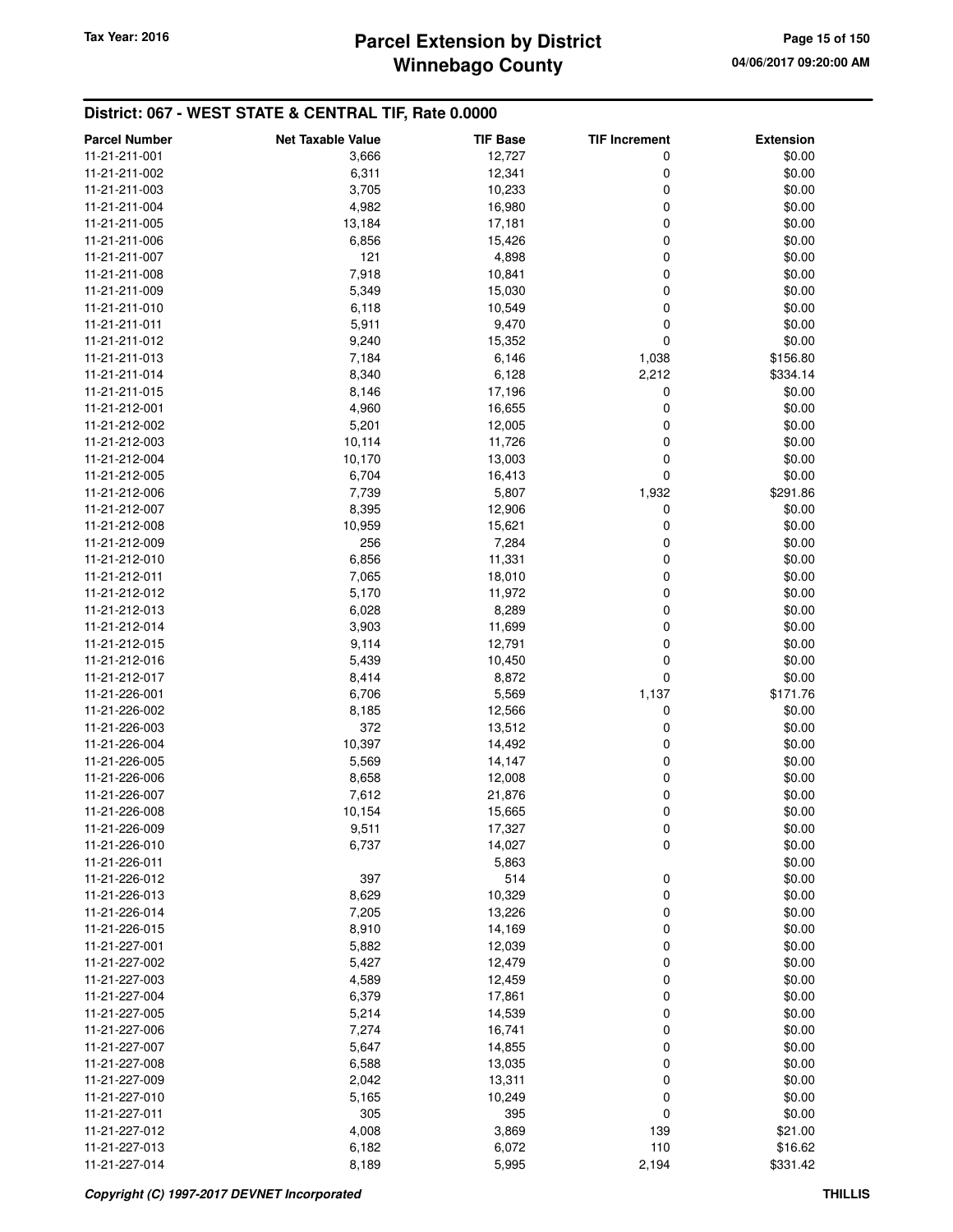# **Winnebago County Parcel Extension by District Tax Year: 2016 Page 16 of 150**

| <b>Parcel Number</b>           | <b>Net Taxable Value</b> | <b>TIF Base</b>  | <b>TIF Increment</b> | <b>Extension</b>  |
|--------------------------------|--------------------------|------------------|----------------------|-------------------|
| 11-21-227-015                  | 11,186                   | 15,819           | 0                    | \$0.00            |
| 11-21-227-016                  | 6,478                    | 15,213           | 0                    | \$0.00            |
| 11-21-227-017                  | 8,529                    | 10,109           | 0                    | \$0.00            |
| 11-21-228-001                  | 1,350                    | 1,509            | $\mathbf 0$          | \$0.00            |
| 11-21-228-002                  | 5,442                    | 5,276            | 166                  | \$25.08           |
| 11-21-228-003                  | 3,415                    | 16,348           | $\mathbf 0$          | \$0.00            |
| 11-21-228-004                  | 13,093                   | 16,155           | 0                    | \$0.00            |
| 11-21-228-005                  | 6,170                    | 9,618            | 0                    | \$0.00            |
| 11-21-228-006                  | 5,081                    | 4,950            | 131                  | \$19.80           |
| 11-21-228-007                  | 823                      | 12,776           | $\mathbf 0$          | \$0.00            |
| 11-21-228-008                  |                          | 0                |                      | \$0.00            |
| 11-21-228-009                  | 389                      | 503              | 0                    | \$0.00            |
| 11-21-228-010                  | 2,666                    | 17,317           | 0                    | \$0.00            |
| 11-21-228-011                  | 5,662                    | 18,541           | 0                    | \$0.00            |
| 11-21-228-012                  | 11,094                   | 18,863           | 0                    | \$0.00            |
| 11-21-228-013                  | 6,532                    | 18,056           | 0                    | \$0.00            |
| 11-21-228-014                  | 7,903                    | 19,711           | 0                    | \$0.00            |
| 11-21-228-015                  | 8,896                    | 14,650           | 0                    | \$0.00            |
| 11-21-229-001                  | 6,391                    | 13,625           | 0                    | \$0.00            |
| 11-21-229-002                  | 5,647                    | 12,284           | 0                    | \$0.00            |
| 11-21-229-003                  | 6,147                    | 12,266           | 0                    | \$0.00            |
| 11-21-229-004                  | 9,072                    | 9,750            | 0                    | \$0.00            |
| 11-21-229-005                  | 7,964                    | 13,180           | 0                    | \$0.00            |
| 11-21-229-006                  | 7,958                    | 11,766           | 0                    | \$0.00            |
| 11-21-229-007                  | 7,112                    | 16,037           | 0                    | \$0.00            |
| 11-21-229-008                  |                          | 5,907            |                      | \$0.00            |
| 11-21-229-009                  | 1,532                    | 9,527            | 0                    | \$0.00            |
| 11-21-229-010                  | 11,977                   | 15,541           | $\mathbf 0$          | \$0.00            |
| 11-21-229-011                  | 6,711                    | 4,998            | 1,713                | \$258.76          |
| 11-21-229-012                  | 6,391                    | 17,304           | 0                    | \$0.00            |
| 11-21-229-013                  | 2,472                    | 15,536           | 0                    | \$0.00            |
| 11-21-229-014                  | 6,892                    | 14,987           | 0                    | \$0.00            |
| 11-21-229-015                  | 5,919                    | 6,830            | 0                    | \$0.00            |
| 11-21-230-001                  | 5,960                    | 10,795           | 0                    | \$0.00            |
| 11-21-230-002                  | 10,940                   | 12,473           | 0                    | \$0.00            |
| 11-21-230-003                  | 4,667                    | 9,443            | 0                    | \$0.00            |
| 11-21-230-004                  | 3,137                    | 17,378           | 0                    | \$0.00            |
| 11-21-230-005                  | 4,531                    | 8,527            | 0                    | \$0.00            |
| 11-21-230-006                  | 6,899                    | 6,637            | 262                  | \$39.58           |
| 11-21-230-007                  | 3,904                    | 12,048           | 0                    | \$0.00            |
| 11-21-230-008                  | 6,972                    | 12,479           | 0                    | \$0.00            |
| 11-21-230-009                  | 6,391                    | 15,120           | 0                    | \$0.00            |
| 11-21-230-010                  | 7,579                    | 9,926            | 0                    | \$0.00            |
| 11-21-230-011                  | 6,822                    | 12,549           | 0                    | \$0.00            |
| 11-21-230-012                  | 6,217                    | 14,359           | 0                    | \$0.00            |
| 11-21-230-013                  | 7,461                    | 10,530           | 0                    | \$0.00            |
| 11-21-230-014                  | 397                      | 11,107           | 0                    | \$0.00            |
| 11-21-230-015                  | 7,899                    | 14,122           | 0                    | \$0.00            |
| 11-21-231-001                  | 6,369                    | 6,598            | $\mathbf 0$          | \$0.00            |
| 11-21-231-002                  | 4,341                    | 3,892            | 449                  | \$67.84           |
| 11-21-231-003                  | 0                        | 3,590            | 0                    | \$0.00            |
| 11-21-231-004<br>11-21-231-005 | 8,643<br>4,864           | 12,086<br>4,685  | 0<br>179             | \$0.00<br>\$27.04 |
| 11-21-231-006                  | 6,217                    | 10,209           | 0                    | \$0.00            |
|                                |                          |                  | 0                    | \$0.00            |
| 11-21-231-007<br>11-21-231-008 | 10,131<br>6,473          | 12,005<br>11,059 | 0                    | \$0.00            |
| 11-21-231-009                  | 5,786                    | 10,235           | 0                    | \$0.00            |
| 11-21-231-010                  | 8,853                    | 12,510           | 0                    | \$0.00            |
| 11-21-231-011                  | 1,159                    | 11,643           | 0                    | \$0.00            |
| 11-21-231-012                  | 5,277                    | 11,376           | 0                    | \$0.00            |
| 11-21-231-013                  | 11,457                   | 16,005           | 0                    | \$0.00            |
|                                |                          |                  |                      |                   |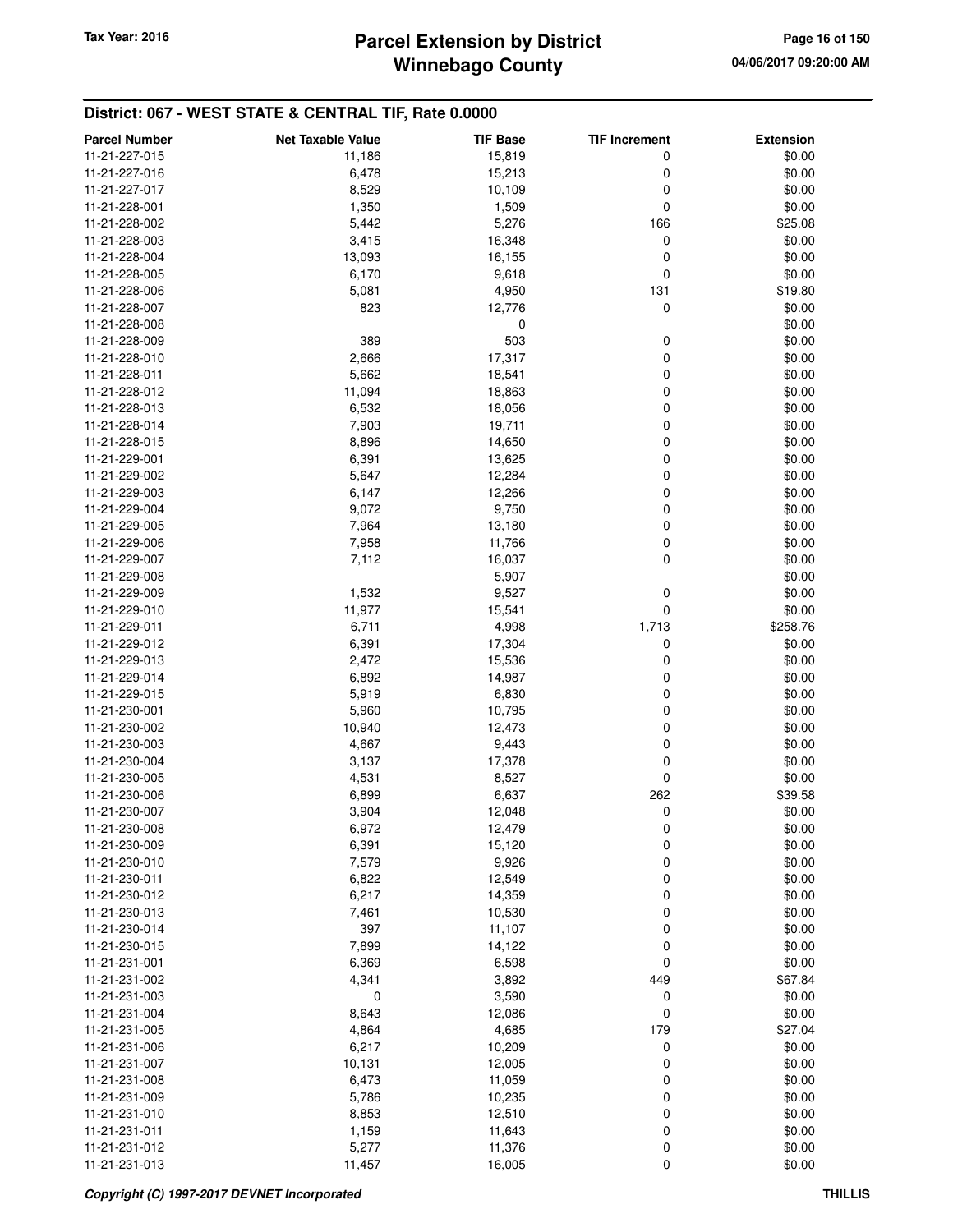# **Winnebago County** Tax Year: 2016 **Parcel Extension by District Page 17 of 150**

| <b>Parcel Number</b> | <b>Net Taxable Value</b> | <b>TIF Base</b> | <b>TIF Increment</b> | <b>Extension</b> |
|----------------------|--------------------------|-----------------|----------------------|------------------|
| 11-21-231-014        | 14,984                   | 18,999          | 0                    | \$0.00           |
| 11-21-231-015        | 6,666                    | 2,028           | 4,638                | \$700.62         |
| 11-21-231-016        | 7,786                    | 12,427          | 0                    | \$0.00           |
| 11-21-231-017        | 7,553                    | 9,624           | 0                    | \$0.00           |
| 11-21-232-001        | 0                        | 11,944          | 0                    | \$0.00           |
| 11-21-232-002        | 3,733                    | 14,896          | 0                    | \$0.00           |
| 11-21-232-003        | 0                        | 5,352           | 0                    | \$0.00           |
| 11-21-232-004        | 8,868                    | 12,183          | 0                    | \$0.00           |
| 11-21-232-005        | 611                      | 5,443           | 0                    | \$0.00           |
| 11-21-232-006        | 1,760                    | 3,166           | 0                    | \$0.00           |
| 11-21-232-007        | 7,355                    | 11,532          | 0                    | \$0.00           |
| 11-21-232-008        | 389                      | 503             | $\mathbf 0$          | \$0.00           |
| 11-21-232-009        | 5,362                    | 5,182           | 180                  | \$27.20          |
| 11-21-232-010        | 600                      | 11,383          | 0                    | \$0.00           |
| 11-21-232-011        | 8,720                    | 11,501          | 0                    | \$0.00           |
| 11-21-232-012        | 6,442                    | 7,249           | 0                    | \$0.00           |
| 11-21-232-013        | $\mathbf 0$              | 11,338          | 0                    | \$0.00           |
| 11-21-232-014        |                          | 14,832          |                      | \$0.00           |
| 11-21-232-015        |                          | 21,964          |                      | \$0.00           |
| 11-21-233-001        |                          | 12,659          |                      | \$0.00           |
| 11-21-233-002        |                          | 12,777          |                      | \$0.00           |
| 11-21-233-003        | 7,639                    | 11,904          |                      | \$0.00           |
| 11-21-233-004        | 1,892                    | 12,940          | 0<br>0               | \$0.00           |
|                      |                          |                 | $\mathbf 0$          | \$0.00           |
| 11-21-233-005        | 1,624                    | 11,010          | 0                    |                  |
| 11-21-233-006        | 8,387                    | 16,291          |                      | \$0.00           |
| 11-21-233-007        | 7,158                    | 6,743           | 415                  | \$62.70          |
| 11-21-233-008        | 10,376                   | 15,163          | 0                    | \$0.00           |
| 11-21-233-009        | 4,260                    | 10,791          | 0                    | \$0.00           |
| 11-21-233-010        | 7,867                    | 16,961          | 0                    | \$0.00           |
| 11-21-233-011        | 6,171                    | 8,199           | 0                    | \$0.00           |
| 11-21-233-012        | 12,505                   | 11,738          | 767                  | \$115.86         |
| 11-21-233-013        | 7,553                    | 16,745          | 0                    | \$0.00           |
| 11-21-233-014        | 4,354                    | 9,805           | 0                    | \$0.00           |
| 11-21-233-015        | 389                      | 14,939          | 0                    | \$0.00           |
| 11-21-233-016        | 8,756                    | 7,243           | 1,513                | \$228.56         |
| 11-21-234-001        | 5,953                    | 8,355           | 0                    | \$0.00           |
| 11-21-234-002        | 7,169                    | 13,796          | 0                    | \$0.00           |
| 11-21-234-003        | 397                      | 7,422           | 0                    | \$0.00           |
| 11-21-234-004        | 8,024                    | 5,148           | 2,876                | \$434.46         |
| 11-21-234-005        | 6,826                    | 11,495          | 0                    | \$0.00           |
| 11-21-234-006        | 8,752                    | 6,495           | 2,257                | \$340.94         |
| 11-21-234-007        | 3,294                    | 2,619           | 675                  | \$101.96         |
| 11-21-234-008        | 6,959                    | 14,766          | 0                    | \$0.00           |
| 11-21-234-009        | 6,972                    | 15,991          | 0                    | \$0.00           |
| 11-21-234-010        | 8,093                    | 11,015          | 0                    | \$0.00           |
| 11-21-234-011        | 397                      | 514             | 0                    | \$0.00           |
| 11-21-234-012        | 9,734                    | 12,897          | 0                    | \$0.00           |
| 11-21-234-013        | 8,136                    | 18,721          | 0                    | \$0.00           |
| 11-21-234-014        | 397                      | 15,467          | 0                    | \$0.00           |
| 11-21-234-015        | 3,287                    | 11,463          | $\mathbf 0$          | \$0.00           |
| 11-21-234-016        | 8,738                    | 8,249           | 489                  | \$73.88          |
| 11-21-234-017        | 4,786                    | 4,691           | 95                   | \$14.36          |
| 11-21-235-001        |                          | 0               |                      | \$0.00           |
| 11-21-235-002        |                          | 0               |                      | \$0.00           |
| 11-21-235-003        |                          | 0               |                      | \$0.00           |
| 11-21-235-004        |                          | 0               |                      | \$0.00           |
| 11-21-235-005        |                          | 0               |                      | \$0.00           |
| 11-21-235-006        |                          | 0               |                      | \$0.00           |
| 11-21-235-007        |                          | 0               |                      | \$0.00           |
| 11-21-235-008        |                          | 0               |                      | \$0.00           |
| 11-21-236-001        | 9,024                    | 13,692          | $\mathbf 0$          | \$0.00           |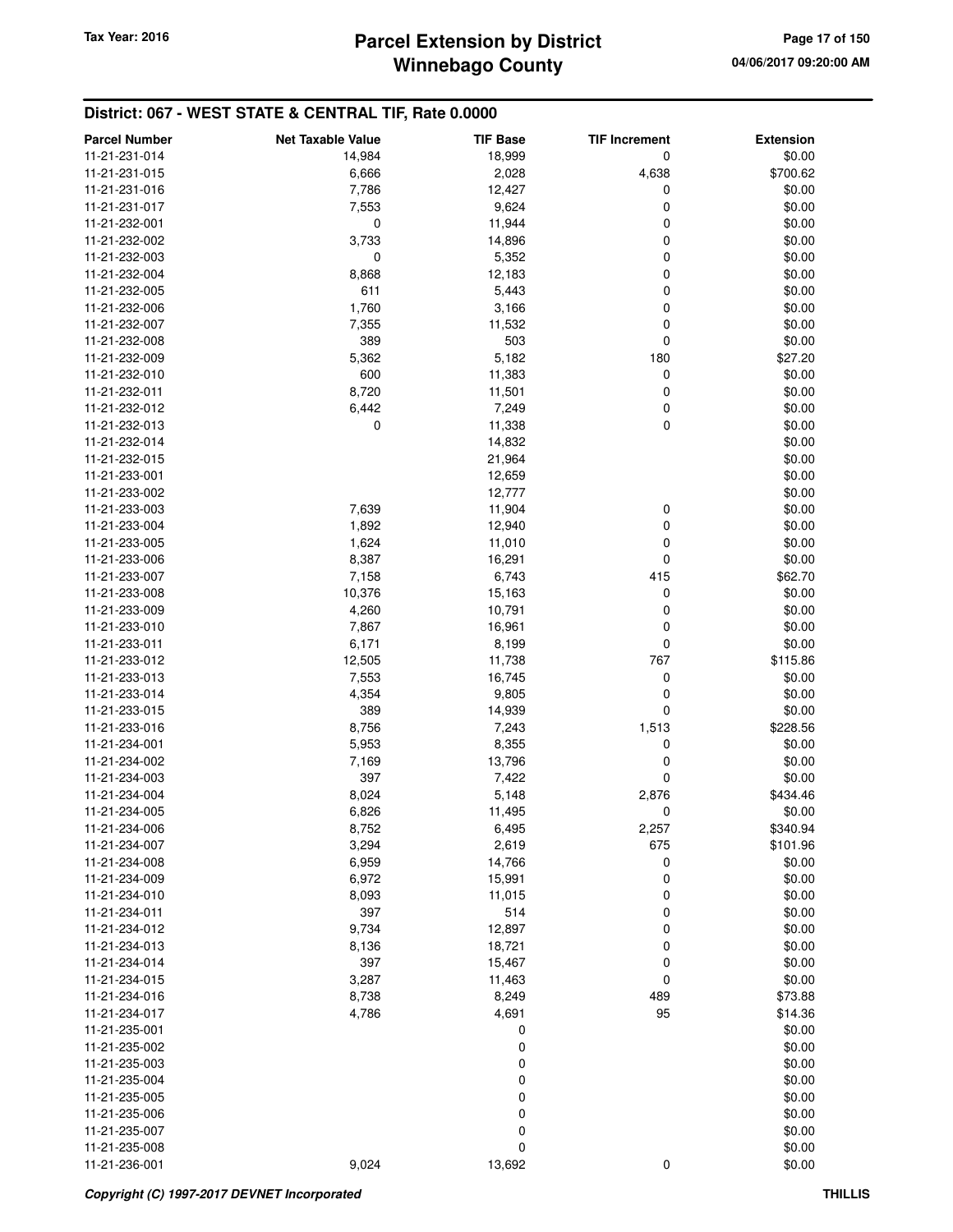| <b>Parcel Number</b> | <b>Net Taxable Value</b> | <b>TIF Base</b> | <b>TIF Increment</b> | <b>Extension</b> |
|----------------------|--------------------------|-----------------|----------------------|------------------|
| 11-21-236-002        |                          | 0               |                      | \$0.00           |
| 11-21-236-003        | 2,970                    | 5,323           | 0                    | \$0.00           |
| 11-21-236-004        | 6,126                    | 7,892           | 0                    | \$0.00           |
| 11-21-236-005        | 6,183                    | 14,728          | 0                    | \$0.00           |
| 11-21-236-008        | 358                      | 4,523           | 0                    | \$0.00           |
| 11-21-236-009        | 10,672                   | 5,377           | 5,295                | \$799.86         |
| 11-21-236-010        | 8,987                    | 13,902          | 0                    | \$0.00           |
| 11-21-236-011        | 9,498                    | 10,609          | 0                    | \$0.00           |
| 11-21-236-016        | 6,275                    | 11,238          | 0                    | \$0.00           |
|                      |                          |                 |                      |                  |
| 11-21-236-017        | 10,881                   | 15,961          | 0                    | \$0.00           |
| 11-21-236-018        | 389                      | 9,845           | 0                    | \$0.00           |
| 11-21-236-019        | 241                      | 9,846           | 0                    | \$0.00           |
| 11-21-236-020        | 350                      | 9,845           | 0                    | \$0.00           |
| 11-21-236-023        | 0                        | 6,196           | 0                    | \$0.00           |
| 11-21-236-024        | 3,075                    | 13,860          | 0                    | \$0.00           |
| 11-21-236-025        | 1,400                    | 2,213           | 0                    | \$0.00           |
| 11-21-236-026        | 1,749                    | 12,143          | 0                    | \$0.00           |
| 11-21-236-027        | 778                      | 16,804          | $\mathbf 0$          | \$0.00           |
| 11-21-251-002        | 2,857                    | 2,620           | 237                  | \$35.80          |
| 11-21-251-003        | 6,439                    | 6,531           | 0                    | \$0.00           |
| 11-21-251-004        | 53,985                   | 57,503          | 0                    | \$0.00           |
| 11-21-251-005        | 6,268                    | 8,993           | 0                    | \$0.00           |
| 11-21-251-006        | 5,973                    | 13,319          | 0                    | \$0.00           |
| 11-21-251-007        | 5,161                    | 12,583          | 0                    | \$0.00           |
| 11-21-251-008        | 4,000                    | 13,485          | 0                    | \$0.00           |
| 11-21-251-009        | 12,840                   | 16,207          | 0                    | \$0.00           |
| 11-21-251-010        | 0                        | 84              | 0                    | \$0.00           |
| 11-21-251-011        | 5,242                    | 13,622          | 0                    | \$0.00           |
| 11-21-251-012        | 0                        | 102             | 0                    | \$0.00           |
| 11-21-251-013        | 7,017                    | 17,585          | 0                    | \$0.00           |
| 11-21-251-014        | 7,963                    | 12,754          | 0                    | \$0.00           |
| 11-21-251-015        | 5,410                    | 4,923           | 487                  | \$73.58          |
| 11-21-251-016        | 8,102                    | 11,147          | 0                    | \$0.00           |
| 11-21-251-017        | 6,060                    | 5,927           | 133                  | \$20.10          |
| 11-21-251-018        | 7,080                    | 15,154          | $\mathbf 0$          | \$0.00           |
| 11-21-251-019        | 9,233                    | 7,022           | 2,211                | \$334.00         |
| 11-21-251-020        | 477                      | 11,757          | 0                    | \$0.00           |
| 11-21-251-021        | 6,786                    | 14,239          | 0                    | \$0.00           |
| 11-21-251-022        | 5,078                    | 5,384           | 0                    | \$0.00           |
| 11-21-251-023        | 1,426                    | 916             | 510                  | \$77.04          |
| 11-21-251-025        | 2,385                    | 2,389           | 0                    | \$0.00           |
| 11-21-251-026        | 18,604                   | 20,393          | 0                    | \$0.00           |
| 11-21-251-027        | 2,090                    | 1,333           | 757                  | \$114.36         |
| 11-21-251-028        | 909                      | 9,313           | 0                    | \$0.00           |
|                      |                          |                 | 2,434                |                  |
| 11-21-251-029        | 7,666                    | 5,232           |                      | \$367.68         |
| 11-21-251-032        |                          | 0               |                      | \$0.00           |
| 11-21-251-033        |                          | $\mathbf 0$     |                      | \$0.00           |
| 11-21-251-034        | 4,706                    | 10,117          | 0                    | \$0.00           |
| 11-21-251-035        |                          | 8,487           |                      | \$0.00           |
| 11-21-251-036        | 6,691                    | 9,567           | $\boldsymbol{0}$     | \$0.00           |
| 11-21-251-037        | 2,451                    | 6,242           | 0                    | \$0.00           |
| 11-21-251-038        | 350                      | 453             | 0                    | \$0.00           |
| 11-21-251-039        |                          | 0               |                      | \$0.00           |
| 11-21-251-040        | 389                      | 4,884           | 0                    | \$0.00           |
| 11-21-251-041        | 6,892                    | 11,305          | 0                    | \$0.00           |
| 11-21-251-042        | 6,694                    | 5,740           | 954                  | \$144.12         |
| 11-21-251-043        |                          | 0               |                      | \$0.00           |
| 11-21-251-044        |                          | 0               |                      | \$0.00           |
| 11-21-251-045        |                          | 0               |                      | \$0.00           |
| 11-21-251-046        | 0                        | 11,675          | $\boldsymbol{0}$     | \$0.00           |
| 11-21-251-047        | $\mathbf 0$              | 11,472          | 0                    | \$0.00           |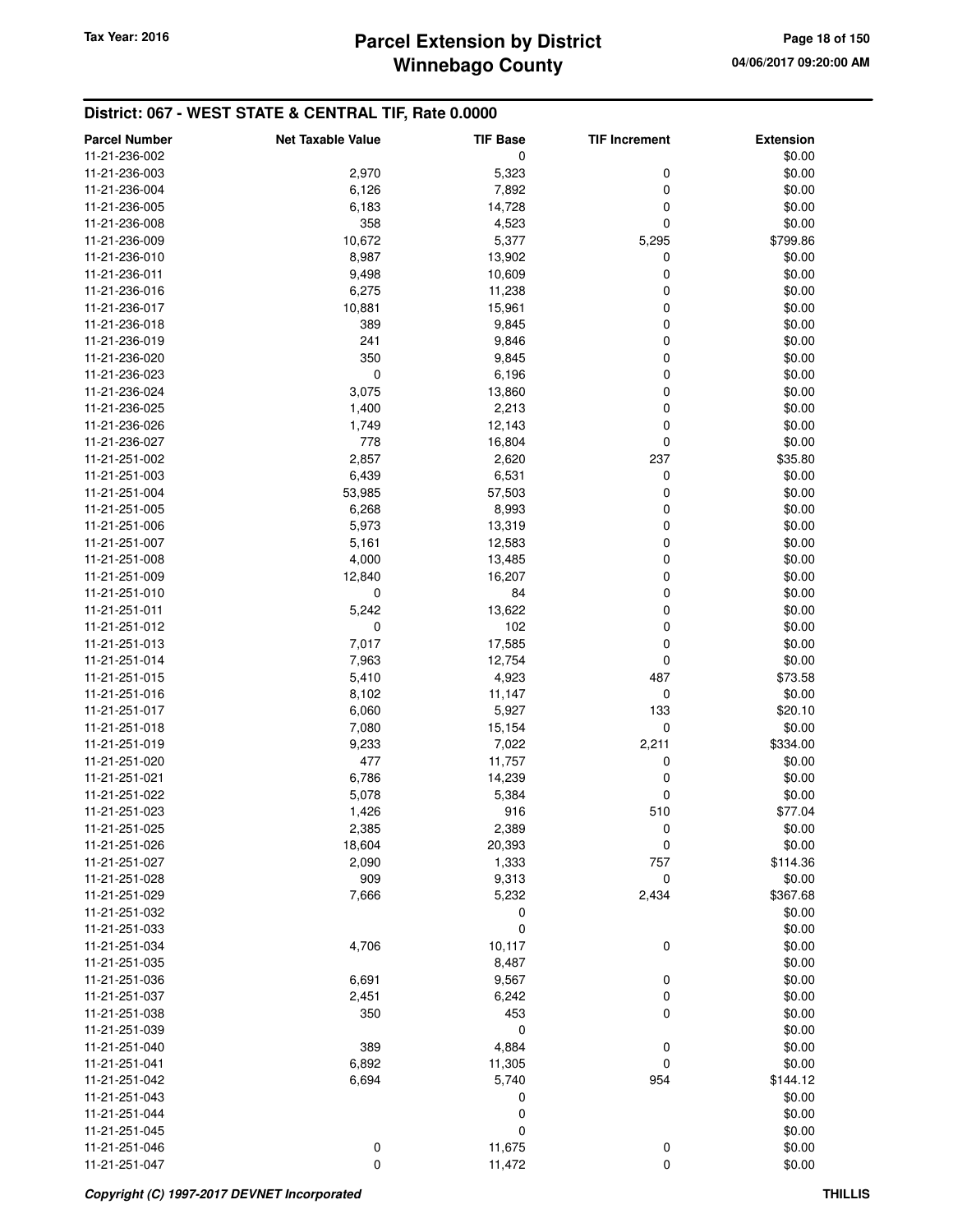| <b>Parcel Number</b>           | <b>Net Taxable Value</b> | <b>TIF Base</b>  | <b>TIF Increment</b> | <b>Extension</b>   |
|--------------------------------|--------------------------|------------------|----------------------|--------------------|
| 11-21-252-001                  | 5,155                    | 15,616           | 0                    | \$0.00             |
| 11-21-252-002                  | 2,891                    | 18,019           | 0                    | \$0.00             |
| 11-21-252-003                  | 9,252                    | 14,241           | 0                    | \$0.00             |
| 11-21-252-004                  | 321                      | 416              | 0                    | \$0.00             |
| 11-21-252-005                  |                          | 1,001            |                      | \$0.00             |
| 11-21-252-006                  | 5,647                    | 16,727           | 0                    | \$0.00             |
| 11-21-252-007                  | 5,647                    | 15,771           | 0                    | \$0.00             |
| 11-21-252-008                  | 740                      | 11,741           | 0                    | \$0.00             |
| 11-21-252-009                  | 1,197                    | 8,324            | 0                    | \$0.00             |
| 11-21-252-010                  | 6,289                    | 7,176            | 0                    | \$0.00             |
| 11-21-252-011                  | 9,240                    | 14,489           | 0                    | \$0.00             |
| 11-21-252-012                  |                          | 9,362            |                      | \$0.00             |
| 11-21-253-001                  | 8,317                    | 8,910            | 0                    | \$0.00             |
| 11-21-253-002                  |                          | 1,942            |                      | \$0.00             |
| 11-21-253-003                  |                          | 12,344           |                      | \$0.00             |
| 11-21-253-004                  |                          | 19,501           |                      | \$0.00             |
| 11-21-253-005                  |                          | 4,842            |                      | \$0.00             |
| 11-21-253-007                  |                          | 9,190            |                      | \$0.00             |
| 11-21-253-008                  | 160                      | 4,318            | 0                    | \$0.00             |
| 11-21-253-009                  | 5,160                    | 8,652            | 0                    | \$0.00             |
| 11-21-253-010                  | 3,522                    | 3,569            | 0                    | \$0.00             |
| 11-21-253-011                  | 3,168                    | 4,527            | 0                    | \$0.00             |
| 11-21-253-012                  | 6,487                    | 4,537            | 1,950                | \$294.58           |
| 11-21-253-013                  | 1,020                    | 3,867            | 0                    | \$0.00             |
| 11-21-253-014                  | 3,961                    | 12,068           | 0                    | \$0.00             |
| 11-21-253-015                  | 15,438                   | 13,151           | 2,287                | \$345.48           |
| 11-21-253-016                  | 15,620                   | 13,101           | 2,519                | \$380.52           |
| 11-21-254-001                  |                          | 9,905            |                      | \$0.00             |
| 11-21-254-002                  | 5,698                    | 5,362            | 336                  | \$50.76            |
| 11-21-254-003                  | 15,286                   | 16,767           | 0                    | \$0.00             |
| 11-21-254-004                  | 256                      | 331              | 0                    | \$0.00             |
| 11-21-254-005                  | 6,972                    | 12,263           | 0                    | \$0.00             |
| 11-21-254-006                  | 251                      | 324              | 0                    | \$0.00             |
| 11-21-254-007                  |                          | 10,488           |                      | \$0.00             |
| 11-21-254-008                  | 11,168                   | 18,596           | 0                    | \$0.00             |
| 11-21-254-009                  | 950                      | 1,082            | 0                    | \$0.00             |
| 11-21-254-010                  | 234                      | 302              | 0                    |                    |
| 11-21-254-011                  | 6,368                    | 5,039            | 1,329                | \$0.00<br>\$200.76 |
| 11-21-254-012                  | 6,117                    | 10,957           | 0                    | \$0.00             |
| 11-21-254-013                  | 11,533                   | 13,845           | 0                    | \$0.00             |
| 11-21-254-014                  |                          |                  |                      | \$0.00             |
| 11-21-255-001                  | 1,558                    | 13,694<br>0      | O                    | \$0.00             |
| 11-21-255-002                  | 279                      | 363              | $\pmb{0}$            | \$0.00             |
| 11-21-255-003                  | 10,166                   | 10,155           | 11                   | \$1.66             |
| 11-21-255-004                  | 8,816                    | 9,159            | 0                    | \$0.00             |
| 11-21-255-005                  |                          | 274              |                      | \$0.00             |
| 11-21-255-006                  |                          | 0                |                      | \$0.00             |
| 11-21-255-007                  | 7,011                    | 10,248           | 0                    | \$0.00             |
| 11-21-255-008                  | 810                      | 13,587           | 0                    | \$0.00             |
| 11-21-255-009                  | 5,950                    | 13,172           | 0                    | \$0.00             |
| 11-21-255-010                  |                          |                  | 0                    | \$0.00             |
| 11-21-255-011                  | 10,993<br>8,567          | 13,491<br>12,104 | 0                    | \$0.00             |
| 11-21-255-012                  | 9,606                    | 12,873           | 0                    | \$0.00             |
| 11-21-255-013                  | 10,546                   | 8,762            | 1,784                | \$269.50           |
| 11-21-255-014                  |                          |                  |                      |                    |
| 11-21-255-015                  | 5,362                    | 8,977            | 0                    | \$0.00             |
| 11-21-256-001                  | 3,155                    | 9,110<br>13,554  | 0                    | \$0.00<br>\$0.00   |
| 11-21-256-002                  | 8,165<br>7,392           | 10,508           | 0<br>0               | \$0.00             |
|                                | 288                      |                  |                      | \$0.00             |
| 11-21-256-003<br>11-21-256-004 |                          | 372              | 0                    | \$0.00             |
| 11-21-256-005                  | 7,984<br>6,432           | 15,226           | 0<br>0               | \$0.00             |
|                                |                          | 10,668           |                      |                    |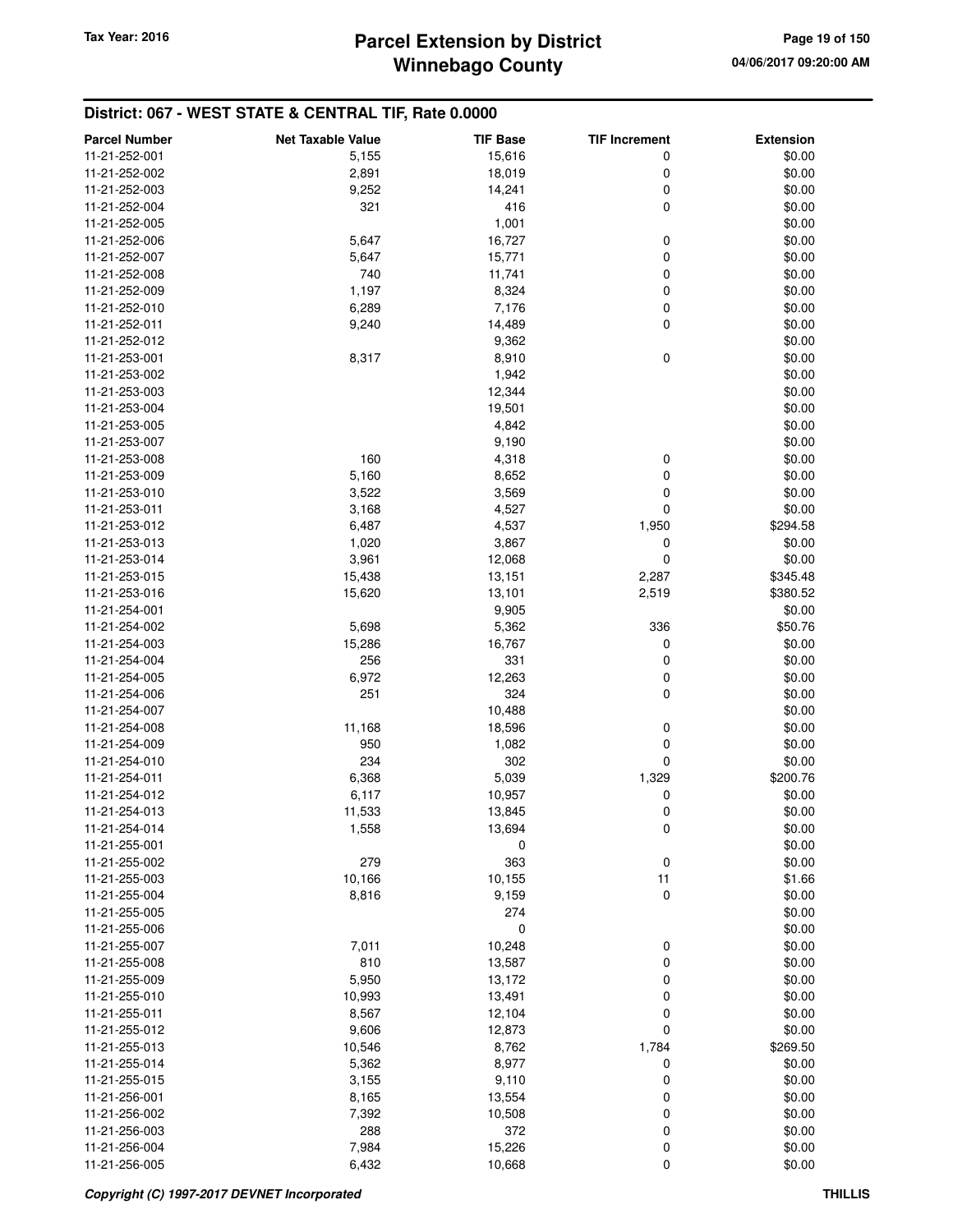| <b>Parcel Number</b> | <b>Net Taxable Value</b> | <b>TIF Base</b> | <b>TIF Increment</b> | <b>Extension</b> |
|----------------------|--------------------------|-----------------|----------------------|------------------|
| 11-21-256-006        | 288                      | 372             | 0                    | \$0.00           |
| 11-21-256-007        | 8,739                    | 10,256          | 0                    | \$0.00           |
| 11-21-256-008        | 288                      | 372             | 0                    | \$0.00           |
| 11-21-256-009        | 9,599                    | 11,905          | 0                    | \$0.00           |
| 11-21-256-010        | 0                        | 16,112          | 0                    | \$0.00           |
| 11-21-256-011        | 55                       | 6,957           | 0                    | \$0.00           |
| 11-21-256-012        | 8,630                    | 12,293          | 0                    | \$0.00           |
| 11-21-256-013        | 9,244                    | 13,486          | 0                    | \$0.00           |
| 11-21-256-014        | 5,555                    | 6,863           | 0                    | \$0.00           |
|                      |                          |                 |                      |                  |
| 11-21-256-015        | 7,112                    | 12,382          | 0                    | \$0.00           |
| 11-21-256-016        | 9,600                    | 10,550          | 0                    | \$0.00           |
| 11-21-256-017        | 7,327                    | 8,461           | 0                    | \$0.00           |
| 11-21-256-018        | 3,608                    | 6,520           | 0                    | \$0.00           |
| 11-21-256-019        | 9,087                    | 10,165          | 0                    | \$0.00           |
| 11-21-256-020        | 4,989                    | 9,043           | 0                    | \$0.00           |
| 11-21-257-001        | 5,619                    | 10,773          | 0                    | \$0.00           |
| 11-21-257-002        | 1,322                    | 10,007          | 0                    | \$0.00           |
| 11-21-257-003        | 0                        | 12,014          | 0                    | \$0.00           |
| 11-21-257-004        | 8,102                    | 10,421          | 0                    | \$0.00           |
| 11-21-257-005        | 0                        | 10,398          | 0                    | \$0.00           |
| 11-21-257-006        |                          | 9,285           |                      | \$0.00           |
| 11-21-257-007        | 6,475                    | 13,317          | 0                    | \$0.00           |
| 11-21-257-008        | 11,688                   | 17,854          | 0                    | \$0.00           |
| 11-21-257-009        | 14,463                   | 16,452          | 0                    | \$0.00           |
| 11-21-257-010        | 278                      | 360             | 0                    | \$0.00           |
| 11-21-257-011        | 8,160                    | 13,989          | 0                    | \$0.00           |
| 11-21-257-012        | 7,529                    | 13,648          | 0                    | \$0.00           |
| 11-21-257-013        | 166                      | 215             | 0                    | \$0.00           |
| 11-21-257-014        | 7,392                    | 13,604          | 0                    | \$0.00           |
| 11-21-258-001        | 12,843                   | 14,542          | 0                    | \$0.00           |
| 11-21-258-002        | 5,473                    | 16,191          | 0                    | \$0.00           |
| 11-21-258-003        | 10,863                   | 14,832          | 0                    | \$0.00           |
| 11-21-258-004        | 10,985                   | 14,675          | 0                    | \$0.00           |
| 11-21-258-005        | 2,415                    | 11,020          | 0                    | \$0.00           |
| 11-21-258-006        | 13,551                   | 17,659          | 0                    | \$0.00           |
| 11-21-258-007        | 4,044                    | 8,067           | 0                    | \$0.00           |
| 11-21-258-008        | 8,741                    | 10,601          | 0                    | \$0.00           |
| 11-21-258-009        | 8,587                    | 18,625          | 0                    | \$0.00           |
| 11-21-258-010        | 8,442                    | 11,160          | 0                    | \$0.00           |
| 11-21-258-011        | 6,652                    | 11,473          | 0                    | \$0.00           |
| 11-21-258-012        | 278                      | 360             | $\pmb{0}$            | \$0.00           |
| 11-21-258-013        | 7,092                    | 9,445           | 0                    | \$0.00           |
| 11-21-258-014        | 11,971                   | 12,382          | 0                    | \$0.00           |
| 11-21-258-015        | 278                      | 360             | 0                    | \$0.00           |
| 11-21-258-016        | 10,213                   | 14,293          | 0                    | \$0.00           |
|                      |                          |                 |                      |                  |
| 11-21-258-017        | 6,461                    | 13,753          | 0                    | \$0.00           |
| 11-21-258-018        | 7,765                    | 10,425          | $\mathbf 0$          | \$0.00           |
| 11-21-259-001        | 9,592                    | 7,224           | 2,368                | \$357.72         |
| 11-21-259-002        | 6,845                    | 11,080          | 0                    | \$0.00           |
| 11-21-259-003        | 1,892                    | 8,812           | 0                    | \$0.00           |
| 11-21-259-004        | 6,224                    | 8,731           | 0                    | \$0.00           |
| 11-21-259-005        | 2,812                    | 10,946          | 0                    | \$0.00           |
| 11-21-259-006        | 9,087                    | 14,370          | 0                    | \$0.00           |
| 11-21-259-007        | 2,577                    | 15,170          | 0                    | \$0.00           |
| 11-21-259-008        | 8,385                    | 16,557          | 0                    | \$0.00           |
| 11-21-259-009        | 2,514                    | 12,024          | 0                    | \$0.00           |
| 11-21-259-010        | 8,260                    | 8,878           | 0                    | \$0.00           |
| 11-21-259-011        | 3,618                    | 4,388           | 0                    | \$0.00           |
| 11-21-259-012        | 4,438                    | 10,183          | 0                    | \$0.00           |
| 11-21-259-013        | 0                        | 10,845          | 0                    | \$0.00           |
| 11-21-259-014        | 6,334                    | 10,777          | 0                    | \$0.00           |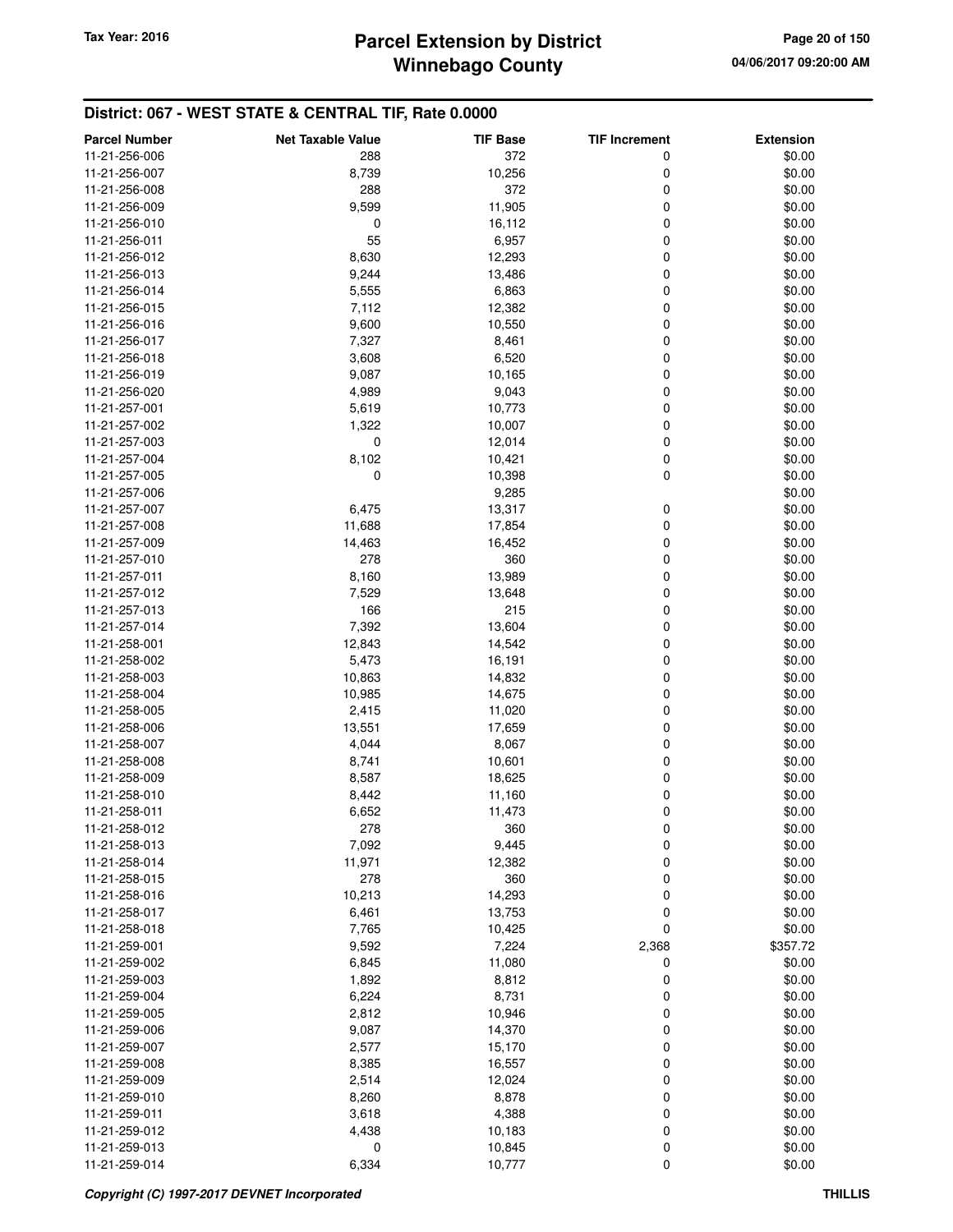# **Winnebago County Parcel Extension by District Tax Year: 2016 Page 21 of 150**

| <b>Parcel Number</b> | <b>Net Taxable Value</b> | <b>TIF Base</b> | <b>TIF Increment</b> | <b>Extension</b> |
|----------------------|--------------------------|-----------------|----------------------|------------------|
| 11-21-259-015        | 9,187                    | 6,215           | 2,972                | \$448.96         |
| 11-21-259-016        | 7,538                    | 8,813           | 0                    | \$0.00           |
| 11-21-259-017        | 10,014                   | 15,575          | $\mathbf 0$          | \$0.00           |
| 11-21-259-018        | 0                        | 10,944          | 0                    | \$0.00           |
| 11-21-259-019        | 230                      | 7,427           | 0                    | \$0.00           |
| 11-21-260-001        | 10,849                   | 14,569          | 0                    | \$0.00           |
| 11-21-260-002        | 14,078                   | 19,500          | 0                    | \$0.00           |
| 11-21-260-003        | 3,396                    | 12,873          | 0                    | \$0.00           |
| 11-21-260-004        | 7,239                    | 10,443          | 0                    | \$0.00           |
| 11-21-260-005        | 6,055                    | 10,765          | 0                    | \$0.00           |
| 11-21-260-006        | 6,401                    | 8,887           | 0                    | \$0.00           |
| 11-21-260-007        | 55                       | 9,336           | 0                    | \$0.00           |
| 11-21-260-008        | 4,776                    | 10,353          | 0                    | \$0.00           |
| 11-21-260-009        | 6,566                    | 12,330          | 0                    | \$0.00           |
| 11-21-260-010        | 3,509                    | 14,769          | 0                    | \$0.00           |
| 11-21-260-011        | 5,885                    | 8,089           | 0                    | \$0.00           |
| 11-21-260-012        | 0                        | 10,470          | 0                    | \$0.00           |
| 11-21-260-013        | 2,333                    | 13,206          | 0                    | \$0.00           |
| 11-21-260-014        | 6,225                    | 16,201          | 0                    | \$0.00           |
| 11-21-260-015        | 9,367                    | 11,199          | 0                    | \$0.00           |
| 11-21-261-001        | 319                      | 404             | 0                    | \$0.00           |
| 11-21-261-002        | 278                      | 360             | 0                    | \$0.00           |
| 11-21-261-003        | 7,498                    | 16,467          | 0                    | \$0.00           |
| 11-21-261-006        | 0                        | 9,598           | 0                    | \$0.00           |
| 11-21-261-007        | 6,456                    | 10,900          | 0                    | \$0.00           |
| 11-21-261-008        | 9,771                    | 9,825           | 0                    | \$0.00           |
| 11-21-261-009        | 278                      | 360             | 0                    | \$0.00           |
| 11-21-261-010        | 5,555                    | 8,184           | 0                    | \$0.00           |
| 11-21-261-011        | 6,266                    | 7,056           | 0                    | \$0.00           |
| 11-21-261-012        | 456                      | 591             | 0                    | \$0.00           |
| 11-21-261-013        | 243                      | 7,728           | $\mathbf 0$          | \$0.00           |
| 11-21-261-014        | 7,480                    | 4,946           | 2,534                | \$382.78         |
| 11-21-261-015        | 238                      | 309             | 0                    | \$0.00           |
| 11-21-261-016        | 5,394                    | 5,369           | 25                   | \$3.78           |
| 11-21-276-001        | 5,999                    | 11,801          | 0                    | \$0.00           |
| 11-21-276-002        | 9,257                    | 11,562          | 0                    | \$0.00           |
| 11-21-276-005        | 482                      | 15,507          | 0                    | \$0.00           |
| 11-21-276-006        | 1,854                    | 11,669          | 0                    | \$0.00           |
| 11-21-276-007        | 482                      | 13,408          | 0                    | \$0.00           |
| 11-21-276-008        |                          | 1,358           |                      | \$0.00           |
| 11-21-276-009        |                          | 22,205          |                      | \$0.00           |
| 11-21-276-010        |                          | 865             |                      | \$0.00           |
| 11-21-276-011        | 17,330                   | 27,585          | 0                    | \$0.00           |
| 11-21-276-012        | 7,235                    | 2,813           | 4,422                | \$667.98         |
| 11-21-277-001        | 7,396                    | 11,509          | 0                    | \$0.00           |
| 11-21-277-002        | 6,322                    | 16,813          | 0                    | \$0.00           |
| 11-21-277-003        | 10,438                   | 15,325          | 0                    | \$0.00           |
| 11-21-277-004        | 6,682                    | 10,293          | 0                    | \$0.00           |
| 11-21-277-005        | 5,544                    | 14,276          | 0                    | \$0.00           |
| 11-21-277-006        | 1,754                    | 1,952           | 0                    | \$0.00           |
| 11-21-277-007        | 474                      | 0               | 474                  | \$71.60          |
| 11-21-277-008        | 5,961                    | 13,011          | 0                    | \$0.00           |
| 11-21-277-009        | 10,017                   | 13,352          | 0                    | \$0.00           |
| 11-21-277-010        |                          | 8,501           |                      | \$0.00           |
| 11-21-277-011        | 6,832                    | 8,878           | $\mathbf 0$          | \$0.00           |
| 11-21-277-012        |                          | 0               |                      | \$0.00           |
| 11-21-278-001        | 467                      | 605             | 0                    | \$0.00           |
| 11-21-278-002        | 5,805                    | 11,596          | 0                    | \$0.00           |
| 11-21-278-003        | 467                      | 605             | 0                    | \$0.00           |
| 11-21-278-004        | 8,411                    | 5,801           | 2,610                | \$394.26         |
| 11-21-278-005        | 3,352                    | 11,904          | $\mathbf 0$          | \$0.00           |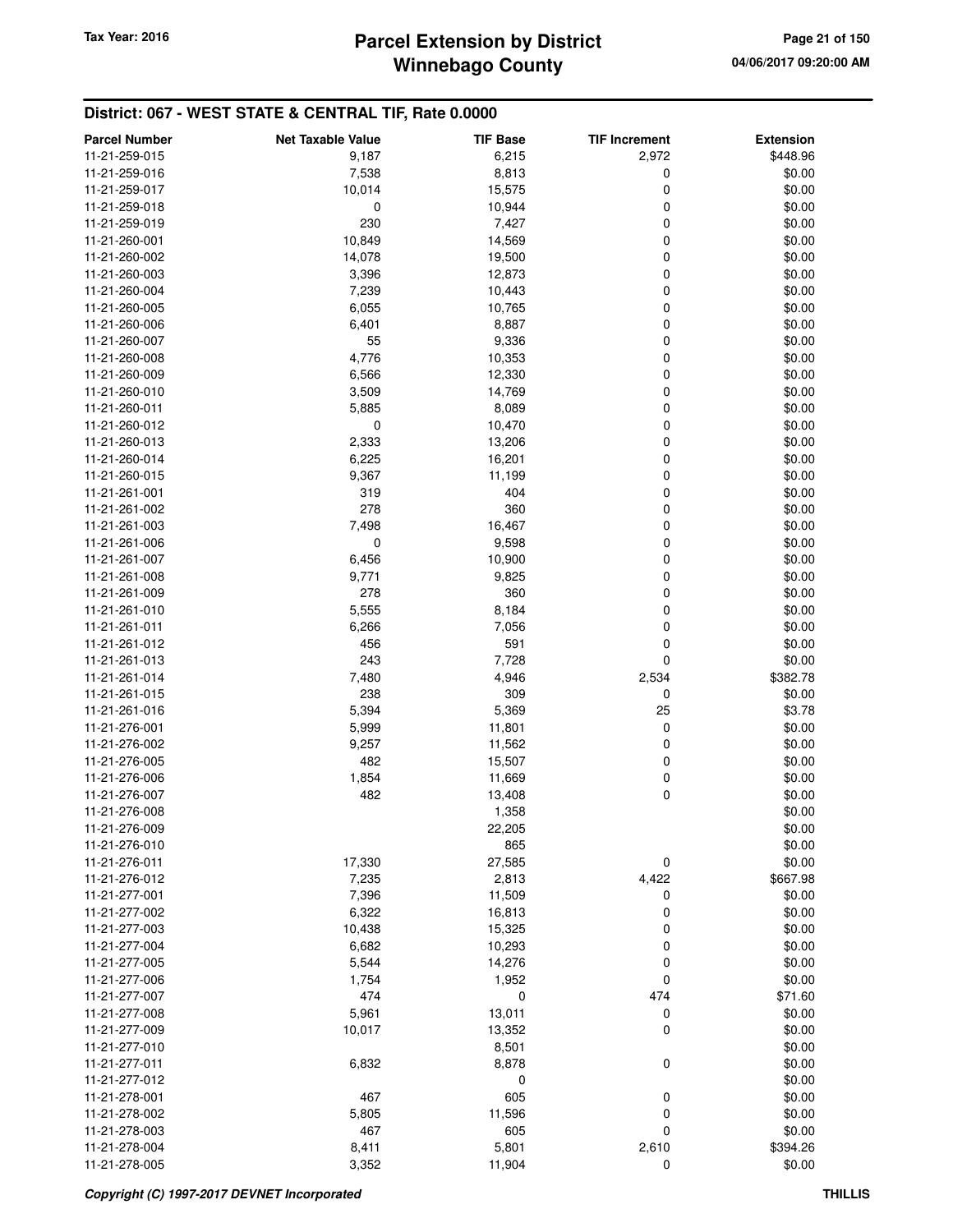| <b>Parcel Number</b> | <b>Net Taxable Value</b> | <b>TIF Base</b> | <b>TIF Increment</b> | <b>Extension</b> |
|----------------------|--------------------------|-----------------|----------------------|------------------|
| 11-21-278-006        | 324                      | 420             | 0                    | \$0.00           |
| 11-21-278-007        | 3,694                    | 15,969          | 0                    | \$0.00           |
| 11-21-278-008        | 1,192                    | 13,310          | 0                    | \$0.00           |
| 11-21-278-009        | 3,992                    | 4,124           | 0                    | \$0.00           |
| 11-21-278-010        |                          | 4,983           |                      | \$0.00           |
| 11-21-278-011        |                          | 391             |                      | \$0.00           |
| 11-21-278-012        |                          |                 |                      |                  |
|                      |                          | 13,608          |                      | \$0.00<br>\$0.00 |
| 11-21-278-013        |                          | 5,831           |                      |                  |
| 11-21-278-014        |                          | 9,060           |                      | \$0.00           |
| 11-21-279-011        |                          | 4,832           |                      | \$0.00           |
| 11-21-279-013        | 318,801                  | 72,801          | 246,000              | \$37,160.52      |
| 11-21-280-001        | 3,697                    | 10,607          | 0                    | \$0.00           |
| 11-21-280-002        | 9,241                    | 11,433          | 0                    | \$0.00           |
| 11-21-280-003        |                          | 462             |                      | \$0.00           |
| 11-21-280-004        | 7,805                    | 16,985          | 0                    | \$0.00           |
| 11-21-280-005        |                          | 0               |                      | \$0.00           |
| 11-21-280-006        | 328                      | 14,142          | 0                    | \$0.00           |
| 11-21-280-007        | 3,127                    | 17,095          | 0                    | \$0.00           |
| 11-21-280-008        | 0                        | 14,118          | 0                    | \$0.00           |
| 11-21-280-009        | 8,011                    | 10,952          | 0                    | \$0.00           |
| 11-21-280-010        | 9,575                    | 10,114          | 0                    | \$0.00           |
| 11-21-280-011        | 7,205                    | 16,070          | 0                    | \$0.00           |
| 11-21-281-001        | 9,598                    | 11,975          | 0                    | \$0.00           |
| 11-21-281-002        | 12,125                   | 14,982          | 0                    | \$0.00           |
| 11-21-281-003        |                          | 1,859           |                      | \$0.00           |
| 11-21-281-004        | 5,422                    | 11,124          | 0                    | \$0.00           |
| 11-21-281-008        |                          | 0               |                      | \$0.00           |
| 11-21-281-009        |                          | 0               |                      | \$0.00           |
| 11-21-281-010        | 4,502                    | 19,176          | 0                    | \$0.00           |
| 11-21-281-011        | 4,743                    | 21,569          | 0                    | \$0.00           |
| 11-21-281-012        | 16,043                   | 10,681          | 5,362                | \$809.98         |
| 11-21-281-013        | 10,850                   | 13,001          | 0                    | \$0.00           |
| 11-21-281-014        | 1,577                    | 9,342           | 0                    | \$0.00           |
| 11-21-281-015        | 7,591                    | 19,167          | 0                    | \$0.00           |
| 11-21-281-016        | 8,801                    | 23,302          | 0                    | \$0.00           |
| 11-21-281-017        | 153                      | 197             | 0                    | \$0.00           |
| 11-21-281-018        |                          | 0               |                      | \$0.00           |
| 11-21-281-019        |                          | 0               |                      | \$0.00           |
| 11-21-281-021        | 13,995                   | 17,735          | 0                    | \$0.00           |
| 11-21-281-022        | 6,447                    | 7,593           | 0                    | \$0.00           |
|                      |                          |                 |                      |                  |
| 11-21-282-005        | 4/5                      | 13,131          | 0                    | \$0.00           |
| 11-21-282-006        | 8,053                    | 16,278          | 0                    | \$0.00           |
| 11-21-282-007        | 4,516                    | 11,715          | 0                    | \$0.00           |
| 11-21-282-008        | 4,639                    | 4,316           | 323                  | \$48.80          |
| 11-21-282-009        |                          | 24,209          |                      | \$0.00           |
| 11-21-282-017        | 11,199                   | 0               | 11,199               | \$1,691.72       |
| 11-21-282-018        | 10,895                   | 0               | 10,895               | \$1,645.80       |
| 11-21-282-019        | 12,799                   | 13,860          | 0                    | \$0.00           |
| 11-21-282-020        | 11,280                   | 12,234          | 0                    | \$0.00           |
| 11-21-282-021        | 5,625                    | 12,231          | 0                    | \$0.00           |
| 11-21-282-022        | 14,961                   | 0               | 14,961               | \$2,260.00       |
| 11-21-282-023        | 9,359                    | 12,231          | 0                    | \$0.00           |
| 11-21-283-001        | 0                        | 9,349           | 0                    | \$0.00           |
| 11-21-283-002        | 0                        | 191             | 0                    | \$0.00           |
| 11-21-283-003        | 1,903                    | 13,021          | 0                    | \$0.00           |
| 11-21-283-004        | 15,799                   | 18,066          | 0                    | \$0.00           |
| 11-21-283-005        | 7,259                    | 17,429          | 0                    | \$0.00           |
| 11-21-283-006        | 415                      | 13,142          | 0                    | \$0.00           |
| 11-21-283-007        | 4,927                    | 9,237           | 0                    | \$0.00           |
| 11-21-283-008        | 8,639                    | 12,081          | 0                    | \$0.00           |
| 11-21-283-009        | 7,819                    | 15,339          | 0                    | \$0.00           |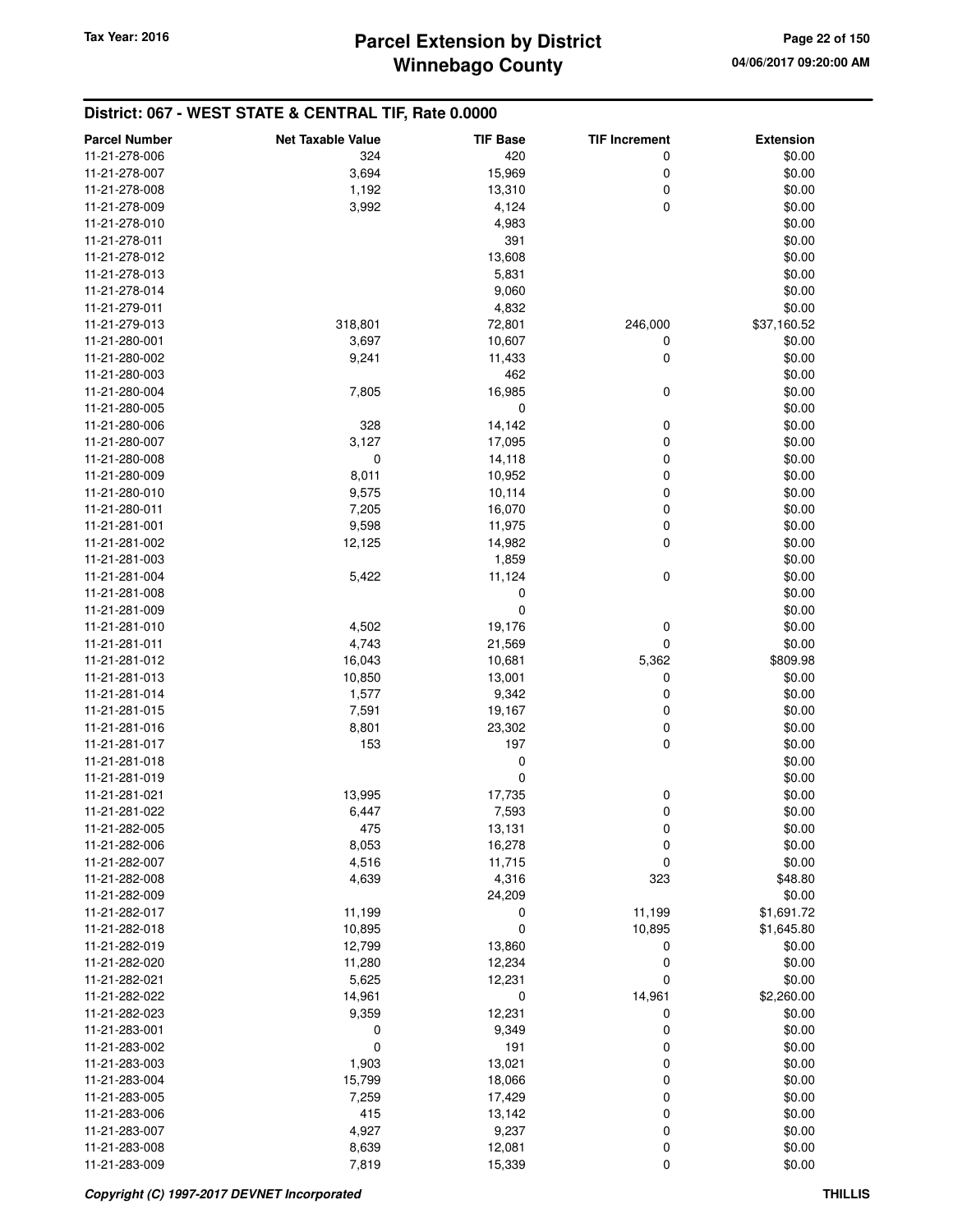| <b>Parcel Number</b>           | <b>Net Taxable Value</b> | <b>TIF Base</b>  | <b>TIF Increment</b> | <b>Extension</b> |
|--------------------------------|--------------------------|------------------|----------------------|------------------|
| 11-21-283-010                  | 9,025                    | 11,175           | 0                    | \$0.00           |
| 11-21-283-011                  | 4,927                    | 8,667            | 0                    | \$0.00           |
| 11-21-283-012                  | 5,369                    | 10,296           | $\boldsymbol{0}$     | \$0.00           |
| 11-21-283-013                  | 273                      | 14,774           | 0                    | \$0.00           |
| 11-21-284-001                  |                          | 0                |                      | \$0.00           |
| 11-21-284-002                  | 5,994                    | 7,979            | 0                    | \$0.00           |
| 11-21-284-003                  | 6,816                    | 9,513            | 0                    | \$0.00           |
| 11-21-284-004                  | 3,077                    | 3,731            | 0                    | \$0.00           |
| 11-21-284-005                  | 3,687                    | 4,240            | 0                    | \$0.00           |
| 11-21-284-006                  | 5,999                    | 10,559           | 0                    | \$0.00           |
| 11-21-284-007                  | 316                      | 13,248           | 0                    | \$0.00           |
| 11-21-284-008                  | 3,765                    | 1,544            | 2,221                | \$335.50         |
| 11-21-284-009                  | 4,415                    | 16,843           | 0                    | \$0.00           |
| 11-21-284-010                  | 10,702                   | 19,947           | 0                    | \$0.00           |
| 11-21-284-011                  | 6,845                    | 6,637            | 208                  | \$31.42          |
| 11-21-284-012                  | 4,435                    | 10,824           | 0                    | \$0.00           |
| 11-21-284-013                  | 9,550                    | 10,786           | 0                    | \$0.00           |
| 11-21-284-014                  | 239                      | 310              | 0                    | \$0.00           |
| 11-21-284-017                  | 5,814                    | 16,433           | 0                    | \$0.00           |
| 11-21-284-018                  | 11,022                   | 13,586           | 0                    | \$0.00           |
| 11-21-284-019                  | 7,322                    | 14,330           | 0                    | \$0.00           |
| 11-21-284-020                  | 2,887                    | 21,361           | 0                    | \$0.00           |
| 11-21-284-021                  | 5,146                    | 12,509           | 0                    | \$0.00           |
| 11-21-284-022                  | 309                      | 13,306           | 0                    | \$0.00           |
| 11-21-284-023                  | 4,978                    | 11,698           | 0                    | \$0.00           |
| 11-21-284-024                  | 309                      | 400              | 0                    | \$0.00           |
| 11-21-284-025                  | 9,450                    | 18,964           | 0                    | \$0.00           |
| 11-21-284-026                  | 8,462                    | 0                | 8,462                | \$1,278.26       |
| 11-21-285-004                  |                          | 0                |                      | \$0.00           |
| 11-21-285-005                  | 5,148                    | 10,707           | 0                    | \$0.00           |
| 11-21-285-006                  |                          |                  | 0                    | \$0.00           |
| 11-21-285-007                  | 4,671                    | 10,639           |                      |                  |
| 11-21-285-008                  | 2,385<br>4,927           | 7,426<br>9,359   | 0<br>0               | \$0.00<br>\$0.00 |
| 11-21-285-009                  |                          | 0                |                      | \$0.00           |
| 11-21-285-010                  | 396                      | 513              | 0                    |                  |
| 11-21-285-011                  | 516                      |                  | 0                    | \$0.00           |
| 11-21-285-015                  | $\mathbf 0$              | 12,460           | 0                    | \$0.00           |
| 11-21-285-016                  | 10,810                   | 12,159           | 0                    | \$0.00<br>\$0.00 |
| 11-21-285-017                  | 4,650                    | 13,530<br>5,270  | $\boldsymbol{0}$     | \$0.00           |
| 11-21-285-018                  | 226                      | 292              | 0                    | \$0.00           |
|                                |                          |                  |                      | \$0.00           |
| 11-21-285-019<br>11-21-285-020 | 15,234                   | 25,971           | $\mathbf 0$          |                  |
| 11-21-286-001                  | 9,061<br>4,706           | 25,675<br>16,832 | 0<br>$\mathbf 0$     | \$0.00<br>\$0.00 |
| 11-21-286-002                  | 0                        | 9,348            | $\mathbf 0$          | \$0.00           |
| 11-21-286-003                  |                          |                  |                      |                  |
| 11-21-286-004                  | 6,590                    | 4,455            | 2,135                | \$322.52         |
| 11-21-286-005                  | 8,946                    | 10,967           | 0                    | \$0.00           |
| 11-21-286-006                  | 3,948<br>273             | 12,800<br>353    | 0<br>0               | \$0.00<br>\$0.00 |
| 11-21-286-007                  | $\mathbf 0$              |                  | 0                    | \$0.00           |
|                                |                          | 11,104           | 0                    |                  |
| 11-21-286-008<br>11-21-287-001 | 5,485                    | 9,226            | 0                    | \$0.00           |
|                                | 6,787                    | 9,327            |                      | \$0.00           |
| 11-21-287-002                  | 55                       | 10,050           | 0                    | \$0.00           |
| 11-21-287-003                  | 252                      | 326              | 0                    | \$0.00           |
| 11-21-287-004                  | 8,896                    | 6,237            | 2,659                | \$401.68         |
| 11-21-287-005                  | 11,769                   | 10,348           | 1,421                | \$214.66         |
| 11-21-287-006                  | 5,798                    | 14,367           | 0                    | \$0.00           |
| 11-21-287-007                  | 555                      | 5,161            | 0                    | \$0.00           |
| 11-21-287-011                  | 309                      | 400              | 0                    | \$0.00           |
| 11-21-287-012                  | 15,268                   | 23,173           | 0                    | \$0.00           |
| 11-21-287-013                  | 0                        | 7,513            | 0                    | \$0.00           |
| 11-21-287-014                  | 17,462                   | 0                | 17,462               | \$2,637.80       |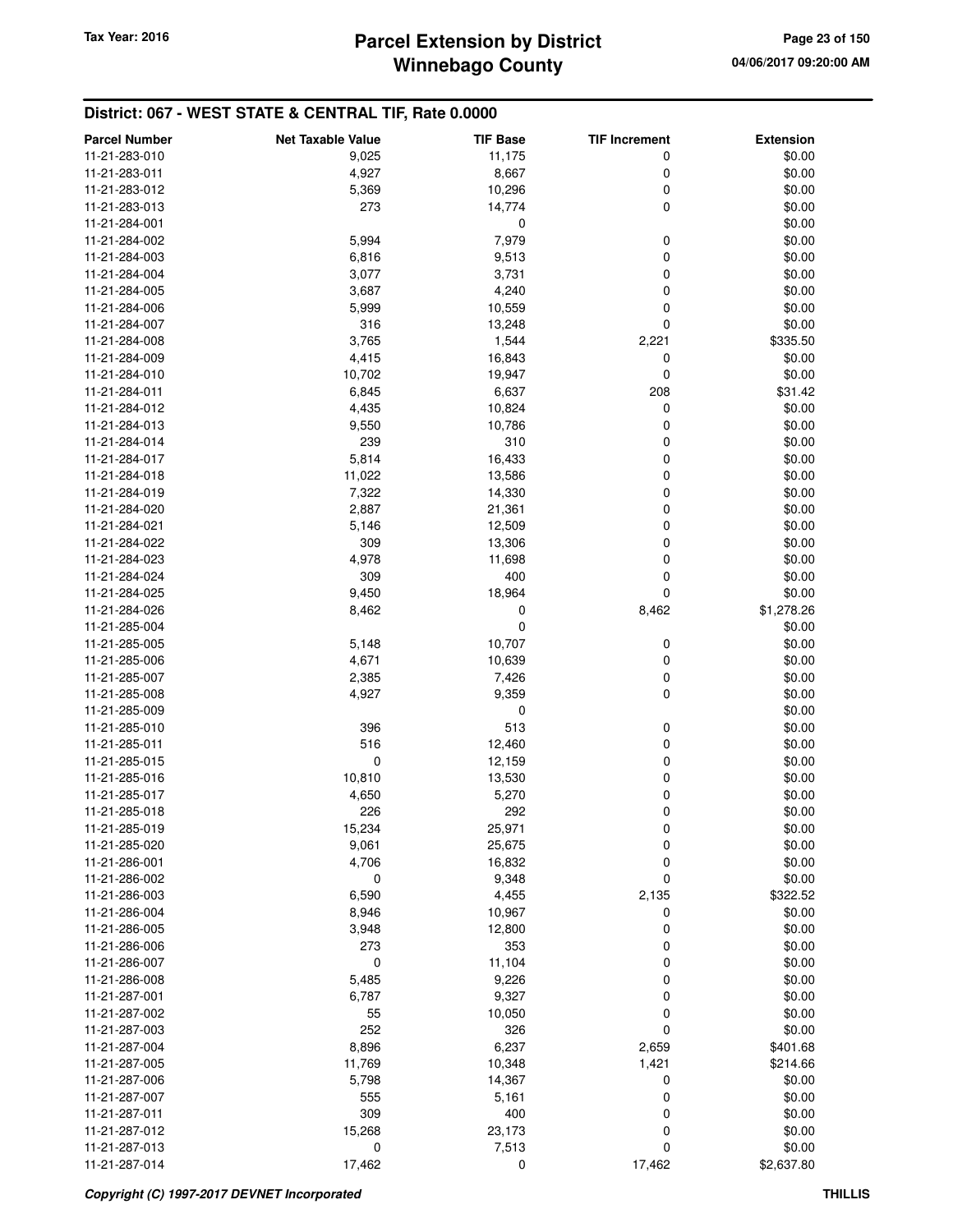| <b>Parcel Number</b>           | <b>Net Taxable Value</b> | <b>TIF Base</b> | <b>TIF Increment</b> | <b>Extension</b> |
|--------------------------------|--------------------------|-----------------|----------------------|------------------|
| 11-21-288-001                  | 10,339                   | 508             | 9,831                | \$1,485.06       |
| 11-21-288-002                  | 392                      | 16,959          | $\boldsymbol{0}$     | \$0.00           |
| 11-21-288-003                  | 13,104                   | 15,862          | 0                    | \$0.00           |
| 11-21-288-004                  | 4,927                    | 7,140           | 0                    | \$0.00           |
| 11-21-288-005                  | 103                      | 18,681          | 0                    | \$0.00           |
| 11-21-288-006                  | 6,055                    | 18,586          | 0                    | \$0.00           |
| 11-21-327-020                  | 406                      | 525             | 0                    | \$0.00           |
| 11-21-426-001                  | 11,374                   | 13,674          | 0                    | \$0.00           |
| 11-21-426-002                  |                          | 0               |                      | \$0.00           |
| 11-21-426-003                  | 15,041                   | 12,849          | 2,192                | \$331.12         |
| 11-21-426-004                  | 9,843                    | 12,183          | 0                    | \$0.00           |
| 11-21-426-005                  | 4,534                    | 9,394           | 0                    | \$0.00           |
| 11-21-426-006                  | 13,076                   | 15,645          | 0                    | \$0.00           |
| 11-21-427-001                  | 2,288                    | 10,436          | 0                    | \$0.00           |
| 11-21-427-002                  | 264                      | 341             | 0                    | \$0.00           |
| 11-21-427-003                  | 316                      | 409             | $\boldsymbol{0}$     | \$0.00           |
| 11-21-427-004                  | 4,054                    | 4,888           | 0                    | \$0.00           |
| 11-21-427-005                  |                          | 0               |                      | \$0.00           |
| 11-21-427-006                  |                          | 0               |                      | \$0.00           |
| 11-21-427-007                  |                          | 0               |                      | \$0.00           |
| 11-21-427-008                  | 6,760                    | 11,994          | 0                    | \$0.00           |
| 11-21-427-009                  | $\mathbf 0$              | 9,199           | 0                    | \$0.00           |
| 11-21-427-010                  | 760                      | 5,397           | 0                    | \$0.00           |
| 11-21-427-011                  | 5,055                    | 14,347          | 0                    | \$0.00           |
| 11-21-428-001                  | 6,243                    | 9,577           | 0                    | \$0.00           |
| 11-21-428-002                  | 4,551                    | 6,709           | 0                    | \$0.00           |
| 11-21-428-003                  | 6,965                    | 9,202           | 0                    | \$0.00           |
| 11-21-428-004                  | 6,875                    | 4,726           | 2,149                | \$324.64         |
| 11-21-428-005<br>11-21-428-006 | 5,148                    | 9,760           | 0                    | \$0.00           |
|                                | 6,043                    | 11,462          | 0<br>0               | \$0.00           |
| 11-21-428-007<br>11-22-101-001 | 4,963<br>6,799           | 8,767<br>11,387 | 0                    | \$0.00<br>\$0.00 |
| 11-22-101-002                  | 4,729                    | 9,819           | 0                    | \$0.00           |
| 11-22-101-003                  | 12,063                   | 16,872          | 0                    | \$0.00           |
| 11-22-101-004                  | 12,270                   | 13,007          | 0                    | \$0.00           |
| 11-22-101-005                  | 7,017                    | 11,484          | 0                    | \$0.00           |
| 11-22-101-006                  | 7,436                    | 19,021          | 0                    | \$0.00           |
| 11-22-101-007                  | 5,846                    | 9,930           | 0                    | \$0.00           |
| 11-22-101-008                  | 8,093                    | 9,941           | 0                    | \$0.00           |
| 11-22-101-009                  | 5,000                    | 10,717          | 0                    | \$0.00           |
| 11-22-101-010                  | 0                        | 13,605          | 0                    | \$0.00           |
| 11-22-101-011                  | 6,556                    | 10,945          | 0                    | \$0.00           |
| 11-22-101-012                  | 6,240                    | 14,710          | $\boldsymbol{0}$     | \$0.00           |
| 11-22-101-013                  | 6,903                    | 9,300           | $\boldsymbol{0}$     | \$0.00           |
| 11-22-101-014                  | 13,242                   | 12,737          | 505                  | \$76.28          |
| 11-22-101-015                  | 392                      | 508             | 0                    | \$0.00           |
| 11-22-101-016                  | 392                      | 508             | 0                    | \$0.00           |
| 11-22-101-017                  | 7,981                    | 17,554          | 0                    | \$0.00           |
| 11-22-101-018                  | 2,879                    | 15,884          | 0                    | \$0.00           |
| 11-22-101-019                  | 3,167                    | 11,333          | 0                    | \$0.00           |
| 11-22-101-020                  | 5,828                    | 10,843          | 0                    | \$0.00           |
| 11-22-101-023                  | 7,113                    | 8,536           | 0                    | \$0.00           |
| 11-22-101-024                  | 2,259                    | 17,585          | 0                    | \$0.00           |
| 11-22-101-025                  | 0                        | 27,312          | 0                    | \$0.00           |
| 11-22-102-001                  | 9,945                    | 13,830          | 0                    | \$0.00           |
| 11-22-102-002                  | 269                      | 12,781          | 0                    | \$0.00           |
| 11-22-102-003                  | 9,633                    | 10,889          | 0                    | \$0.00           |
| 11-22-102-004                  | 5,764                    | 10,811          | $\boldsymbol{0}$     | \$0.00           |
| 11-22-102-005                  | 13,436                   | 16,620          | $\mathbf 0$          | \$0.00           |
| 11-22-102-006                  |                          | 0               |                      | \$0.00           |
| 11-22-102-007                  | 8,313                    | 4,552           | 3,761                | \$568.14         |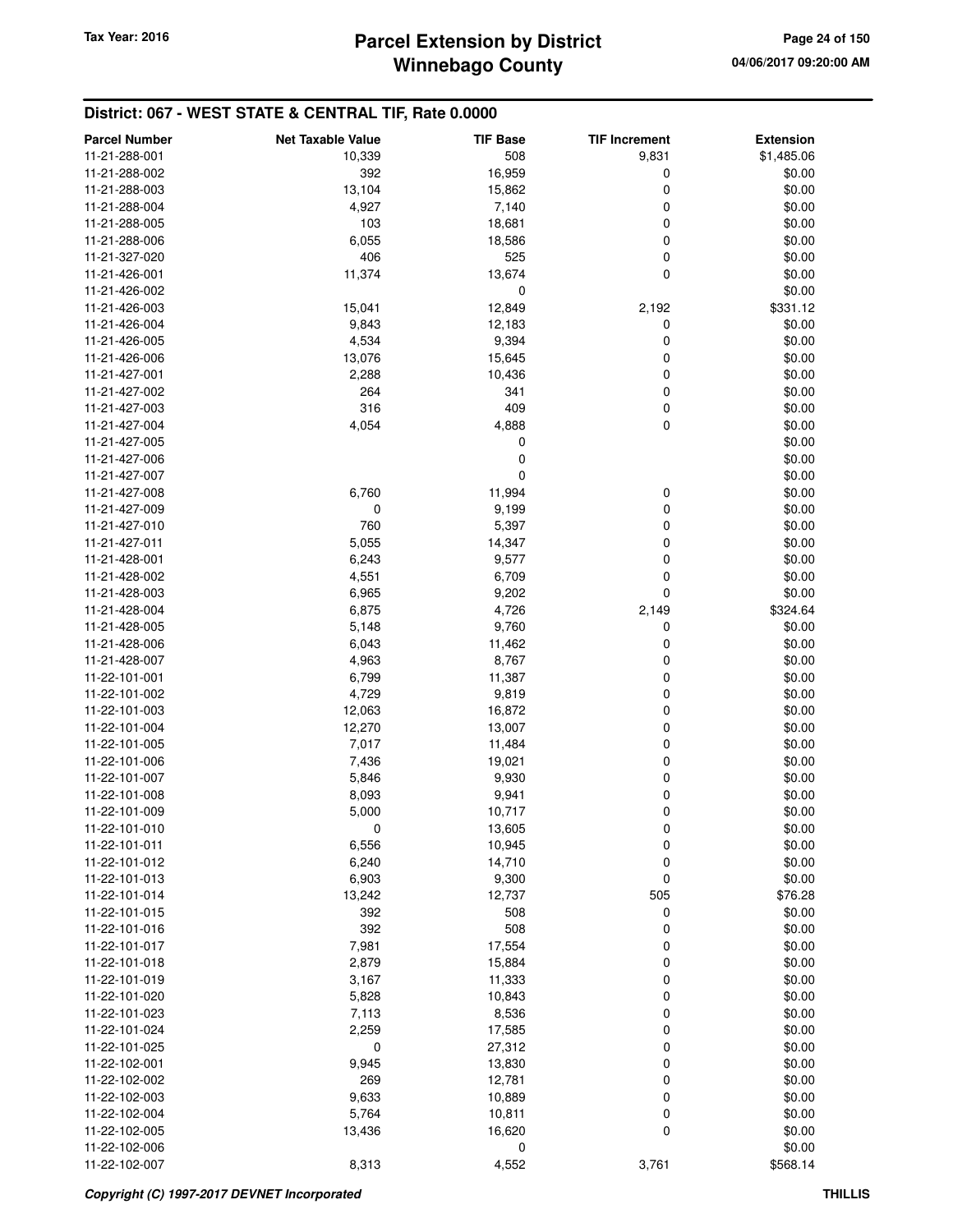| <b>Parcel Number</b> | <b>Net Taxable Value</b> | <b>TIF Base</b> | <b>TIF Increment</b> | <b>Extension</b> |
|----------------------|--------------------------|-----------------|----------------------|------------------|
| 11-22-102-008        | 6,314                    | 10,451          | 0                    | \$0.00           |
| 11-22-102-009        | 10,303                   | 6,189           | 4,114                | \$621.46         |
| 11-22-102-010        | 9,096                    | 11,319          | 0                    | \$0.00           |
| 11-22-102-011        | 392                      | 14,684          | 0                    | \$0.00           |
| 11-22-102-012        | 2,228                    | 11,416          | 0                    | \$0.00           |
| 11-22-102-013        | 13,084                   | 24,934          | 0                    | \$0.00           |
| 11-22-102-014        | 6,752                    | 13,090          | 0                    | \$0.00           |
| 11-22-102-015        | 4,799                    | 18,438          | 0                    | \$0.00           |
| 11-22-102-016        | 12,813                   | 14,916          | 0                    | \$0.00           |
| 11-22-102-017        | 5,752                    | 10,546          | 0                    | \$0.00           |
| 11-22-102-018        | 392                      | 508             | 0                    | \$0.00           |
| 11-22-102-019        | 4,127                    | 11,428          | 0                    | \$0.00           |
| 11-22-102-020        | 13,084                   | 15,088          | 0                    | \$0.00           |
| 11-22-102-023        |                          | 378             |                      | \$0.00           |
| 11-22-102-024        | 4,625                    | 12,434          | 0                    | \$0.00           |
| 11-22-102-025        | 10,149                   | 14,455          | 0                    | \$0.00           |
| 11-22-102-026        | 168                      | 4,161           | 0                    | \$0.00           |
| 11-22-102-027        | 10,611                   | 14,790          | 0                    | \$0.00           |
| 11-22-102-029        | 13,084                   | 24,934          | 0                    | \$0.00           |
| 11-22-102-030        | 12,902                   | 24,245          | 0                    | \$0.00           |
| 11-22-103-001        | 5,811                    | 14,553          | 0                    | \$0.00           |
| 11-22-103-002        | 5,636                    | 6,888           | 0                    | \$0.00           |
| 11-22-103-003        | 8,860                    | 10,278          | 0                    | \$0.00           |
| 11-22-103-004        | 6,255                    | 21,675          | 0                    | \$0.00           |
| 11-22-103-005        | 2,054                    | 11,924          | 0                    | \$0.00           |
| 11-22-103-006        | 9,927                    | 10,398          | 0                    | \$0.00           |
| 11-22-103-007        | 5,670                    | 14,539          | 0                    | \$0.00           |
| 11-22-103-008        | 4,684                    | 6,718           | 0                    | \$0.00           |
| 11-22-103-009        | 10,121                   | 11,590          | 0                    | \$0.00           |
| 11-22-103-010        | 6,313                    | 11,390          | 0                    | \$0.00           |
| 11-22-103-011        | 8,256                    | 16,374          | 0                    | \$0.00           |
| 11-22-103-012        | 428                      | 8,332           | 0                    | \$0.00           |
| 11-22-103-013        | 9,734                    | 11,998          | 0                    | \$0.00           |
| 11-22-103-014        | 9,051                    | 15,231          | 0                    | \$0.00           |
| 11-22-103-015        | 6,449                    | 14,058          | 0                    | \$0.00           |
| 11-22-103-016        | 6,449                    | 17,401          | 0                    | \$0.00           |
| 11-22-103-017        | 13,883                   | 12,976          | 907                  | \$137.02         |
| 11-22-103-018        | 5,764                    | 14,052          | 0                    | \$0.00           |
| 11-22-103-019        |                          | 0               |                      | \$0.00           |
| 11-22-103-020        | 14,079                   | 18,377          | 0                    | \$0.00           |
| 11-22-103-021        | 6,624                    | 14,571          | $\mathbf 0$          | \$0.00           |
| 11-22-103-022        | 6,194                    | 13,887          | 0                    | \$0.00           |
| 11-22-103-023        | 6,275                    | 13,620          | 0                    | \$0.00           |
| 11-22-103-024        | 6,453                    | 5,965           | 488                  | \$73.72          |
| 11-22-103-025        | 281                      | 5,961           | 0                    | \$0.00           |
| 11-22-103-026        | 2,008                    | 11,774          | 0                    | \$0.00           |
| 11-22-103-027        | 14,497                   | 12,622          | 1,875                | \$283.24         |
| 11-22-103-028        | 8,583                    | 17,795          | 0                    | \$0.00           |
| 11-22-103-029        | 13,540                   | 15,748          | 0                    | \$0.00           |
| 11-22-103-030        | 8,554                    | 10,246          | 0                    | \$0.00           |
| 11-22-103-031        | 4,979                    | 11,124          | 0                    | \$0.00           |
| 11-22-103-032        | 410                      | 12,445          | 0                    | \$0.00           |
| 11-22-103-033        | 9,279                    | 11,045          | 0                    | \$0.00           |
| 11-22-103-034        | 10,201                   | 10,730          | 0                    | \$0.00           |
| 11-22-103-035        | 13,438                   | 15,908          | 0                    | \$0.00           |
| 11-22-103-036        | 11,216                   | 24,458          | 0                    | \$0.00           |
| 11-22-103-037        | 5,768                    | 14,518          | 0                    | \$0.00           |
| 11-22-103-038        | 14,134                   | 16,220          | 0                    | \$0.00           |
| 11-22-103-039        | 382                      | 494             | $\mathbf 0$          | \$0.00           |
| 11-22-103-040        | 237                      | 8,849           | 0                    | \$0.00           |
| 11-22-103-041        | 9,945                    | 11,730          | 0                    | \$0.00           |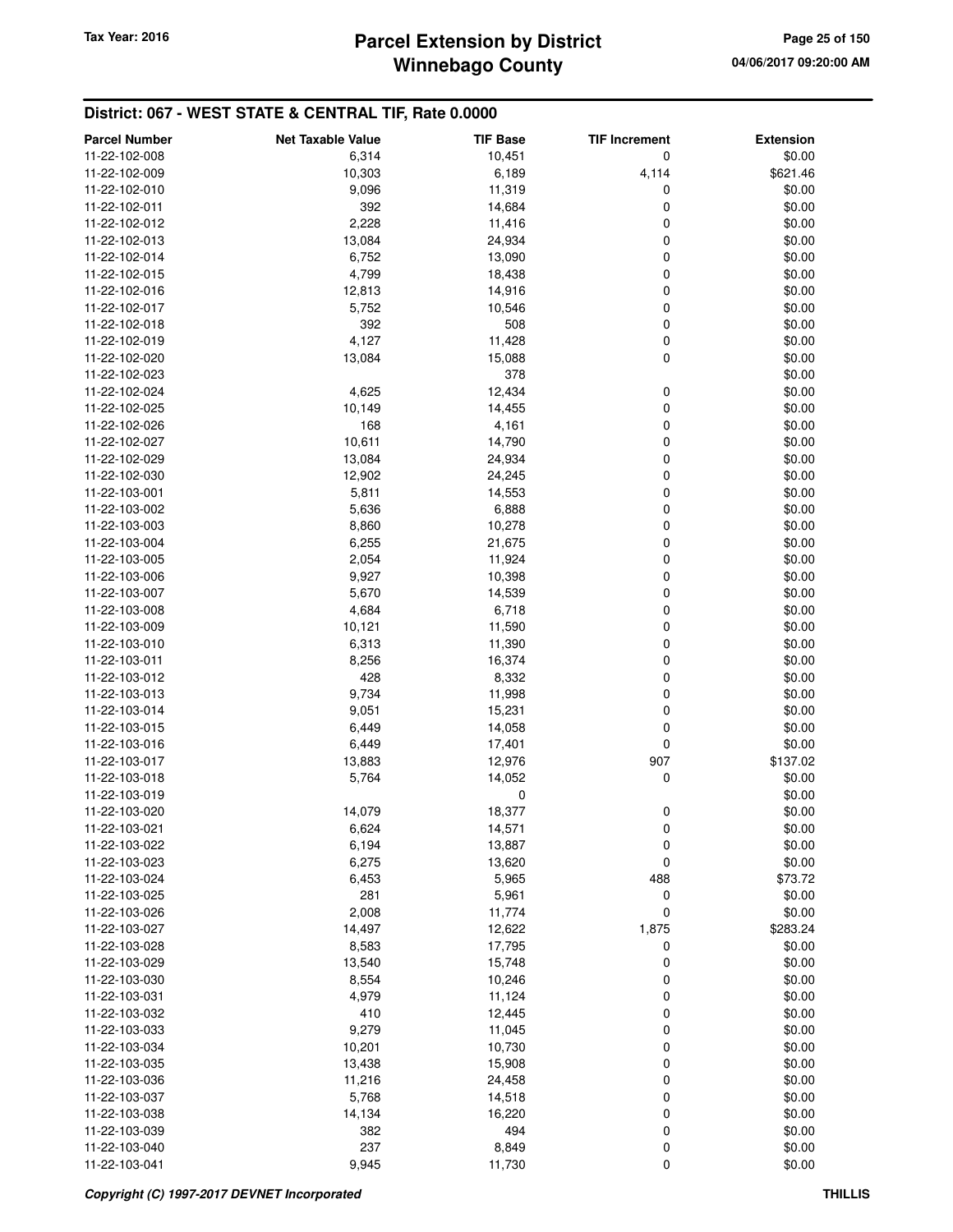| <b>Parcel Number</b> | <b>Net Taxable Value</b> | <b>TIF Base</b>  | <b>TIF Increment</b> | <b>Extension</b> |
|----------------------|--------------------------|------------------|----------------------|------------------|
| 11-22-103-042        | 382                      | 494              | 0                    | \$0.00           |
| 11-22-103-043        | 8,491                    | 9,976            | 0                    | \$0.00           |
| 11-22-103-044        | 382                      | 11,821           | 0                    | \$0.00           |
| 11-22-103-045        | 10,311                   | 11,706           | 0                    | \$0.00           |
| 11-22-103-046        | 0                        | 4,339            | 0                    | \$0.00           |
| 11-22-103-047        | 5,602                    | 5,324            | 278                  | \$42.00          |
| 11-22-104-001        | 150                      | 7,606            | 0                    | \$0.00           |
| 11-22-104-002        | 1,416                    | 13,087           | 0                    | \$0.00           |
| 11-22-104-003        | 6,775                    | 13,788           | 0                    | \$0.00           |
| 11-22-104-004        | 7,135                    | 6,227            | 908                  | \$137.16         |
| 11-22-104-005        |                          | 15,666           |                      | \$0.00           |
| 11-22-104-006        | 9,940                    | 13,193           | 0                    | \$0.00           |
| 11-22-104-007        | 2,425                    | 15,467           | 0                    | \$0.00           |
| 11-22-104-008        | 6,275                    | 13,787           | 0                    | \$0.00           |
| 11-22-104-009        | 7,766                    | 10,309           | 0                    | \$0.00           |
| 11-22-104-010        | 0                        | 9,854            | 0                    | \$0.00           |
| 11-22-104-011        | 11,011                   | 12,662           | 0                    | \$0.00           |
| 11-22-104-012        | 6,368                    | 13,373           | 0                    | \$0.00           |
| 11-22-104-013        | 10,173                   | 11,547           | 0                    | \$0.00           |
| 11-22-104-014        | 5,810                    | 11,579           | 0                    | \$0.00           |
| 11-22-104-015        | 322                      | 416              | 0                    | \$0.00           |
| 11-22-105-001        | 9,272                    | 11,267           | 0                    | \$0.00           |
| 11-22-105-002        | 7,567                    | 15,857           | 0                    | \$0.00           |
| 11-22-105-003        | 3,845                    | 8,719            | 0                    | \$0.00           |
| 11-22-105-004        | 0                        | 11,657           | 0                    | \$0.00           |
| 11-22-105-005        | 9,543                    | 11,779           | 0                    | \$0.00           |
| 11-22-105-006        | 5,462                    | 7,629            | 0                    | \$0.00           |
| 11-22-105-007        | 9,620                    | 13,791           | 0                    | \$0.00           |
| 11-22-105-008        | 10,323                   | 11,696           | 0                    | \$0.00           |
| 11-22-105-009        | 14,690                   | 16,891           | 0                    | \$0.00           |
| 11-22-105-010        | 3,539                    | 12,255           | 0                    | \$0.00           |
| 11-22-105-011        | 5,892                    | 12,252           | 0                    | \$0.00           |
| 11-22-105-012        | 5,666                    | 15,365           | $\mathbf 0$          | \$0.00           |
| 11-22-105-013        |                          | 12,316           |                      | \$0.00           |
| 11-22-105-014        | 8,855                    |                  | 0                    | \$0.00           |
| 11-22-105-015        | 8,260                    | 10,997<br>10,956 | 0                    | \$0.00           |
| 11-22-105-016        | 7,996                    | 10,540           | 0                    | \$0.00           |
| 11-22-105-017        | 6,020                    | 13,212           | 0                    | \$0.00           |
| 11-22-106-003        | 6,020                    | 11,667           | 0                    | \$0.00           |
| 11-22-106-004        | 2,054                    | 9,877            | 0                    | \$0.00           |
| 11-22-106-005        | 1,322                    | 13,030           | 0                    | \$0.00           |
| 11-22-106-006        | 5,863                    | 11,350           | $\mathbf 0$          | \$0.00           |
| 11-22-106-007        | 4,939                    | 4,494            | 445                  | \$67.22          |
| 11-22-106-008        | 6,329                    | 6,101            | 228                  | \$34.44          |
| 11-22-106-009        | 1,240                    | 5,603            | 0                    | \$0.00           |
| 11-22-106-010        | 2,667                    | 16,312           | 0                    | \$0.00           |
| 11-22-106-013        | 6,174                    | 12,043           | 0                    | \$0.00           |
| 11-22-106-014        | 6,372                    | 9,644            | 0                    | \$0.00           |
| 11-22-106-015        | 5,589                    | 12,188           | 0                    | \$0.00           |
| 11-22-106-016        | 0                        | 9,354            | 0                    | \$0.00           |
| 11-22-106-017        | 6,354                    | 15,875           | 0                    | \$0.00           |
| 11-22-106-018        | 397                      |                  | 0                    |                  |
| 11-22-106-019        | 263                      | 10,977<br>12,363 | 0                    | \$0.00<br>\$0.00 |
| 11-22-106-020        | 5,109                    | 6,928            | 0                    | \$0.00           |
|                      |                          |                  |                      |                  |
| 11-22-106-021        | 1,483                    | 2,755            | 0                    | \$0.00           |
| 11-22-106-022        | 4,821                    | 6,854            | 0                    | \$0.00           |
| 11-22-106-023        | 5,030                    | 4,552            | 478                  | \$72.22          |
| 11-22-106-024        |                          | 0<br>0           |                      | \$0.00           |
| 11-22-106-025        |                          |                  |                      | \$0.00           |
| 11-22-106-026        | 8,449                    | 9,666<br>18,984  | $\boldsymbol{0}$     | \$0.00<br>\$0.00 |
| 11-22-106-027        | 5,614                    |                  | $\pmb{0}$            |                  |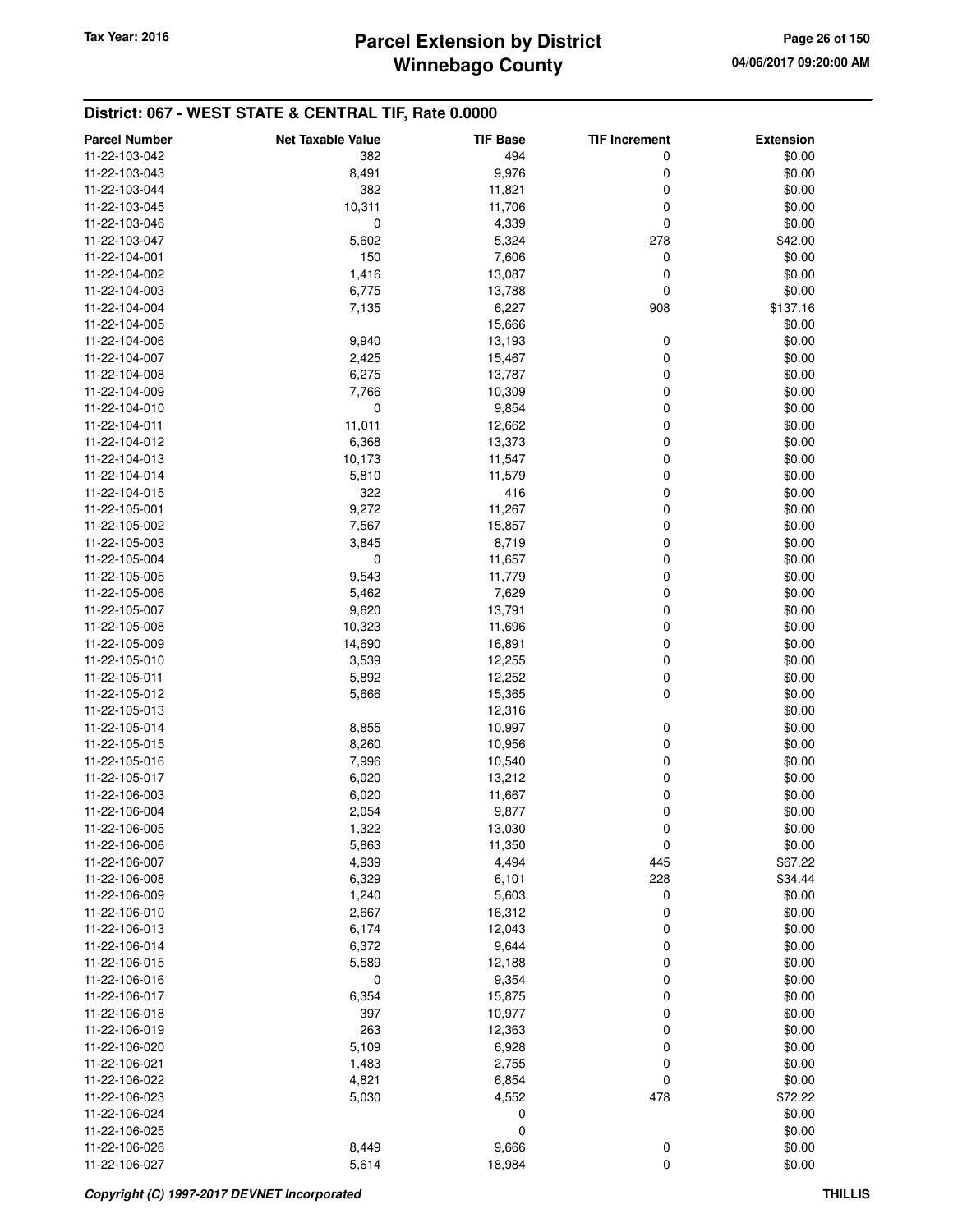| <b>Parcel Number</b> | <b>Net Taxable Value</b> | <b>TIF Base</b>  | <b>TIF Increment</b> | <b>Extension</b> |
|----------------------|--------------------------|------------------|----------------------|------------------|
| 11-22-106-028        | 10,505                   | 12,348           | 0                    | \$0.00           |
| 11-22-106-029        | 366                      | 4,869            | 0                    | \$0.00           |
| 11-22-106-030        | 366                      | 475              | 0                    | \$0.00           |
| 11-22-106-031        | 366                      | 12,010           | $\mathbf 0$          | \$0.00           |
| 11-22-106-032        |                          | 0                |                      | \$0.00           |
| 11-22-106-034        | 561                      | 642              | 0                    | \$0.00           |
| 11-22-106-035        | 2,400                    | 12,206           | 0                    | \$0.00           |
| 11-22-106-036        | 7,371                    | 15,879           | 0                    | \$0.00           |
| 11-22-107-001        | 214                      | 301              | 0                    | \$0.00           |
| 11-22-107-002        | 1,883                    | 8,740            | 0                    | \$0.00           |
| 11-22-107-003        | 8,000                    | 12,772           | 0                    | \$0.00           |
| 11-22-107-006        | 9,852                    | 11,266           | 0                    | \$0.00           |
| 11-22-107-007        | 351                      | 455              | 0                    | \$0.00           |
| 11-22-107-008        | 6,670                    | 13,867           | 0                    | \$0.00           |
| 11-22-107-009        | 4,729                    | 10,139           | 0                    | \$0.00           |
| 11-22-107-010        | 4,520                    | 9,679            | 0                    | \$0.00           |
| 11-22-107-012        | 11,207                   | 12,678           | 0                    | \$0.00           |
| 11-22-107-013        | 351                      | 455              | 0                    | \$0.00           |
| 11-22-107-014        | 351                      | 455              | 0                    | \$0.00           |
| 11-22-107-015        | 4,772                    | 4,278            | 494                  | \$74.62          |
| 11-22-107-016        | 4,520                    | 12,990           | $\mathbf 0$          | \$0.00           |
| 11-22-107-017        |                          |                  | 0                    |                  |
| 11-22-107-018        | 4,435<br>9,555           | 12,736<br>12,680 | 0                    | \$0.00<br>\$0.00 |
| 11-22-107-020        | 0                        | 173              | 0                    | \$0.00           |
| 11-22-107-023        | 377                      |                  | 0                    |                  |
| 11-22-107-024        |                          | 488              |                      | \$0.00           |
| 11-22-108-001        | 6,371                    | 7,007            | 0                    | \$0.00           |
|                      | 5,796                    | 12,831           | 0<br>0               | \$0.00           |
| 11-22-108-002        | 5,627<br>344             | 15,395<br>446    | 0                    | \$0.00           |
| 11-22-108-003        | 341                      |                  | 0                    | \$0.00           |
| 11-22-108-004        |                          | 9,039            |                      | \$0.00           |
| 11-22-108-005        | 10,155                   | 12,315           | 0                    | \$0.00           |
| 11-22-108-006        | 258                      | 334              | 0                    | \$0.00           |
| 11-22-108-007        | 4,925                    | 4,737            | 188                  | \$28.40          |
| 11-22-108-008        | 8,185                    | 4,256            | 3,929                | \$593.52         |
| 11-22-108-009        | 5,670                    | 13,212           | 0                    | \$0.00           |
| 11-22-108-010        |                          | $\mathbf 0$      |                      | \$0.00           |
| 11-22-108-011        | 276                      | 12,356           | 0                    | \$0.00           |
| 11-22-108-012        | 10,439<br>9,721          | 13,965           | 0                    | \$0.00           |
| 11-22-108-013        |                          | 11,227           | 0                    | \$0.00           |
| 11-22-108-014        | 0                        | 11,965           | 0                    | \$0.00           |
| 11-22-108-015        | 11,508                   | 13,207           | 0                    | \$0.00           |
| 11-22-108-016        | 11,832                   | 13,600           | 0                    | \$0.00           |
| 11-22-108-017        | 341                      | 11,943           | 0                    | \$0.00           |
| 11-22-109-001        | 4,729                    | 8,967            | 0                    | \$0.00           |
| 11-22-109-002        | 326                      | 421              | 0                    | \$0.00           |
| 11-22-109-003        | 9,951                    | 13,009           | 0                    | \$0.00           |
| 11-22-109-004        | 4,520                    | 11,518           | 0                    | \$0.00           |
| 11-22-109-005        | 4,266                    | 10,610           | 0                    | \$0.00           |
| 11-22-109-006        | 4,877                    | 6,344            | 0                    | \$0.00           |
| 11-22-109-007        | 8,557                    | 13,560           | 0                    | \$0.00           |
| 11-22-109-008        | 525                      | 0                | 525                  | \$79.32          |
| 11-22-109-009        | 289                      | 363              | 0                    | \$0.00           |
| 11-22-109-010        | 192                      | 242              | 0                    | \$0.00           |
| 11-22-109-011        | 9,243                    | 12,608           | 0                    | \$0.00           |
| 11-22-109-012        | 366                      | 5,124            | 0                    | \$0.00           |
| 11-22-109-013        | 10,233                   | 12,647           | 0                    | \$0.00           |
| 11-22-109-014        | 12,040                   | 11,105           | 935                  | \$141.24         |
| 11-22-109-015        | 2,425                    | 13,610           | 0                    | \$0.00           |
| 11-22-109-016        |                          | 0                |                      | \$0.00           |
| 11-22-109-017        | 366                      | 3,993            | $\boldsymbol{0}$     | \$0.00           |
| 11-22-109-018        | 5,287                    | 11,376           | $\mathbf 0$          | \$0.00           |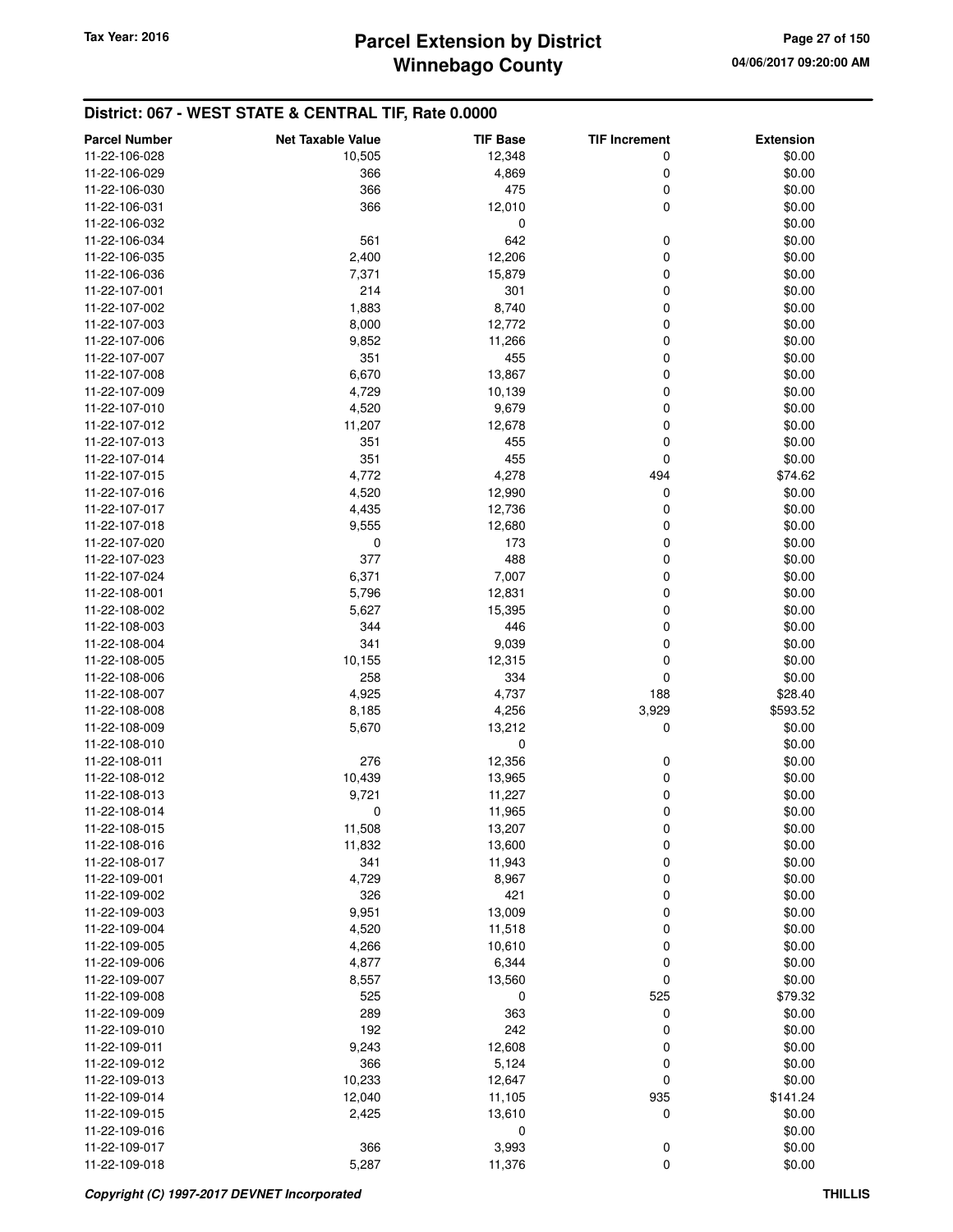| <b>Parcel Number</b>           | <b>Net Taxable Value</b> | <b>TIF Base</b> | <b>TIF Increment</b> | <b>Extension</b>   |
|--------------------------------|--------------------------|-----------------|----------------------|--------------------|
| 11-22-109-019                  | 9,859                    | 11,909          | 0                    | \$0.00             |
| 11-22-109-020                  | 4,006                    | 10,937          | 0                    | \$0.00             |
| 11-22-109-021                  | 4,965                    | 16,994          | 0                    | \$0.00             |
| 11-22-109-022                  | 5,799                    | 5,092           | 707                  | \$106.80           |
| 11-22-109-023                  | 4,996                    | 10,956          | 0                    | \$0.00             |
| 11-22-109-024                  | 258                      | 12,704          | 0                    | \$0.00             |
| 11-22-109-025                  | 327                      | 423             | 0                    | \$0.00             |
| 11-22-109-026                  |                          | 0               |                      | \$0.00             |
| 11-22-109-027                  | 4,950                    | 11,707          | 0                    | \$0.00             |
| 11-22-109-028                  | 2,927                    | 7,979           | 0                    | \$0.00             |
| 11-22-109-029                  | 4,299                    | 4,712           | 0                    | \$0.00             |
| 11-22-109-030                  | 296                      | 383             | 0                    | \$0.00             |
| 11-22-109-031                  | 296                      | 5,185           | 0                    | \$0.00             |
| 11-22-109-032                  |                          | 0               |                      | \$0.00             |
| 11-22-109-033                  | 235                      | 10,297          | 0                    | \$0.00             |
| 11-22-109-034                  | 4,068                    | 8,887           | 0                    | \$0.00             |
| 11-22-109-035                  | 4,714                    | 14,305          | 0                    | \$0.00             |
| 11-22-126-001                  | 2,691                    | 15,945          | 0                    | \$0.00             |
| 11-22-126-002                  | 0                        | 53              | 0                    | \$0.00             |
| 11-22-126-003                  | 0                        | 13,126          | 0                    | \$0.00             |
| 11-22-126-004                  | 7,824                    | 16,397          | 0                    | \$0.00             |
| 11-22-126-005                  | 7,119                    | 10,806          | 0                    | \$0.00             |
| 11-22-126-006                  | 3,640                    | 8,640           | 0                    | \$0.00             |
| 11-22-126-007                  | 6,541<br>544             | 9,644           | 0                    | \$0.00             |
| 11-22-126-008<br>11-22-126-009 | 7,124                    | 12,755<br>6,362 | 0<br>762             | \$0.00<br>\$115.12 |
| 11-22-126-010                  | 5,217                    | 5,819           | 0                    | \$0.00             |
| 11-22-126-011                  | 2,031                    | 11,199          | 0                    | \$0.00             |
| 11-22-126-012                  | 10,521                   | 12,019          | 0                    | \$0.00             |
| 11-22-126-013                  | 6,489                    | 6,485           | 4                    | \$0.60             |
| 11-22-126-014                  | 6,532                    | 10,284          | 0                    | \$0.00             |
| 11-22-126-015                  | 14,675                   | 16,905          | 0                    | \$0.00             |
| 11-22-126-016                  | 7,918                    | 15,513          | 0                    | \$0.00             |
| 11-22-126-017                  | 11,340                   | 12,873          | 0                    | \$0.00             |
| 11-22-126-018                  | 402                      | 13,710          | 0                    | \$0.00             |
| 11-22-126-019                  | 11,683                   | 13,219          | 0                    | \$0.00             |
| 11-22-126-020                  | 7,278                    | 14,602          | 0                    | \$0.00             |
| 11-22-126-021                  | 5,313                    | 11,448          | 0                    | \$0.00             |
| 11-22-126-022                  | 308                      | 4,011           | 0                    | \$0.00             |
| 11-22-126-023                  | 5,544                    | 11,554          | 0                    | \$0.00             |
| 11-22-126-024                  | 458                      | 11,460          | 0                    | \$0.00             |
| 11-22-126-025                  | 256                      | 12,021          | 0                    | \$0.00             |
| 11-22-126-026                  | 3,138                    | 7,124           | 0                    | \$0.00             |
| 11-22-126-027                  | 8,197                    | 10,703          | 0                    | \$0.00             |
| 11-22-126-028<br>11-22-126-029 | 10,309                   | 11,687          | 0                    | \$0.00<br>\$0.00   |
| 11-22-126-034                  | 10,777<br>275            | 14,901<br>9,506 | 0<br>0               | \$0.00             |
| 11-22-126-035                  | 6,822                    | 9,682           | 0                    | \$0.00             |
| 11-22-126-036                  | 10,351                   | 19,436          | 0                    | \$0.00             |
| 11-22-126-037                  | 11,454                   | 22,410          | 0                    | \$0.00             |
| 11-22-126-038                  | 4,800                    | 10,493          | 0                    | \$0.00             |
| 11-22-127-001                  | 0                        | 10,042          | 0                    | \$0.00             |
| 11-22-127-002                  | 5,881                    | 13,037          | 0                    | \$0.00             |
| 11-22-127-003                  | 5,439                    | 11,533          | 0                    | \$0.00             |
| 11-22-127-004                  | 7,437                    | 14,010          | 0                    | \$0.00             |
| 11-22-127-005                  | 4,666                    | 13,170          | 0                    | \$0.00             |
| 11-22-127-006                  | 8,739                    | 10,575          | 0                    | \$0.00             |
| 11-22-127-007                  | 8,015                    | 9,387           | 0                    | \$0.00             |
| 11-22-127-008                  | 764                      | 10,852          | $\mathbf 0$          | \$0.00             |
| 11-22-127-009                  | 6,274                    | 13,194          | 0                    | \$0.00             |
| 11-22-127-010                  | 304                      | 394             | 0                    | \$0.00             |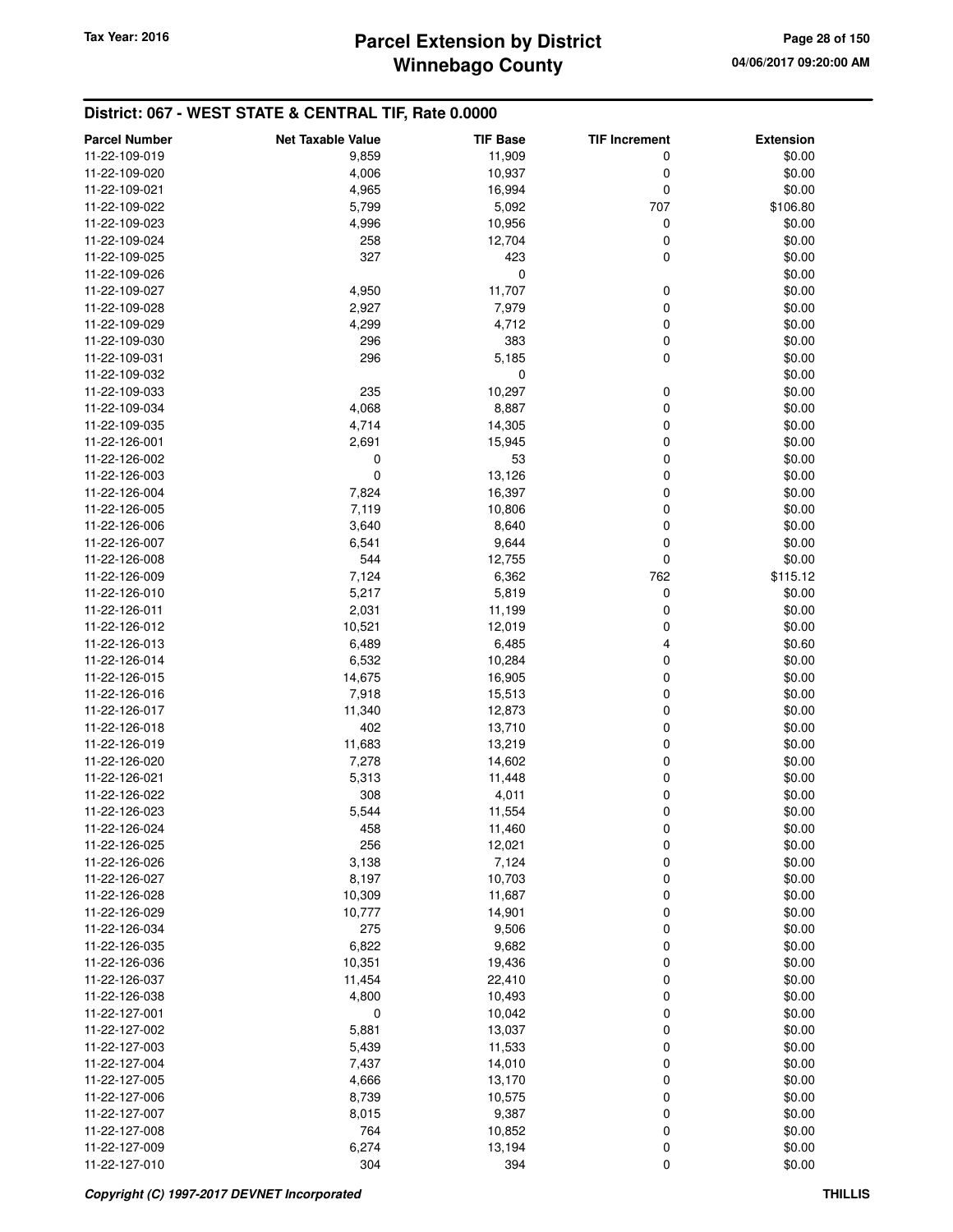# **Winnebago County Parcel Extension by District Tax Year: 2016 Page 29 of 150**

| <b>Parcel Number</b> | <b>Net Taxable Value</b> | <b>TIF Base</b> | <b>TIF Increment</b> | <b>Extension</b> |
|----------------------|--------------------------|-----------------|----------------------|------------------|
| 11-22-127-011        | 5,932                    | 13,864          | 0                    | \$0.00           |
| 11-22-127-012        | 8,335                    | 17,172          | 0                    | \$0.00           |
| 11-22-127-013        | 445                      | 576             | 0                    | \$0.00           |
| 11-22-127-014        | 8,637                    | 12,463          | 0                    | \$0.00           |
| 11-22-127-015        | 0                        | 9,380           | 0                    | \$0.00           |
| 11-22-127-016        | 6,391                    | 20,016          | 0                    | \$0.00           |
| 11-22-127-017        | 0                        | 5,267           | 0                    | \$0.00           |
| 11-22-127-018        | 670                      | 5,177           | 0                    | \$0.00           |
| 11-22-127-019        | 302                      | 390             | 0                    | \$0.00           |
| 11-22-127-020        | 5,664                    | 10,206          | 0                    | \$0.00           |
| 11-22-127-021        | 4,582                    | 8,910           | 0                    | \$0.00           |
| 11-22-127-022        | 5,938                    | 12,983          | 0                    | \$0.00           |
| 11-22-127-023        | 10,145                   | 14,966          | 0                    | \$0.00           |
| 11-22-127-024        | 0                        | 377             | 0                    | \$0.00           |
| 11-22-127-025        | $\mathbf 0$              | 761             | 0                    | \$0.00           |
| 11-22-127-026        | 16,118                   | 20,734          | 0                    | \$0.00           |
| 11-22-127-027        | 4,711                    | 4,239           | 472                  | \$71.30          |
| 11-22-127-028        | 3,333                    | 13,210          | 0                    | \$0.00           |
| 11-22-127-029        | 359                      | 12,686          | 0                    | \$0.00           |
| 11-22-127-030        | 12,459                   | 15,192          | 0                    | \$0.00           |
| 11-22-127-031        | 5,215                    | 9,972           | 0                    | \$0.00           |
| 11-22-127-032        | 6,500                    | 8,400           | 0                    | \$0.00           |
| 11-22-127-035        | 4,950                    | 13,522          | 0                    | \$0.00           |
| 11-22-127-036        | 293                      | 15,309          | 0                    | \$0.00           |
| 11-22-128-001        | 4,044                    | 8,920           | 0                    | \$0.00           |
| 11-22-128-002        | 0                        | 9,521           | 0                    | \$0.00           |
| 11-22-128-003        | 5,755                    | 8,171           | 0                    | \$0.00           |
| 11-22-128-004        | 5,206                    | 9,551           | 0                    | \$0.00           |
| 11-22-128-005        | 5,589                    | 5,565           | 24                   | \$3.64           |
| 11-22-128-008        | 0                        | 12,854          | 0                    | \$0.00           |
| 11-22-128-009        | 13,145                   | 17,624          | 0                    | \$0.00           |
| 11-22-128-010        | 10,800                   | 18,515          | 0                    | \$0.00           |
| 11-22-128-011        | 4,991                    | 16,280          | 0                    | \$0.00           |
| 11-22-128-012        | 3,137                    | 16,810          | 0                    | \$0.00           |
| 11-22-128-014        |                          | 0               |                      | \$0.00           |
| 11-22-128-016        | 326                      | 422             | 0                    | \$0.00           |
| 11-22-128-017        |                          | 2,843           |                      | \$0.00           |
| 11-22-128-018        | 5,308                    | 12,824          | 0                    | \$0.00           |
| 11-22-128-019        | 343                      | 1,695           | 0                    | \$0.00           |
| 11-22-128-020        | 9,960                    | 11,706          | 0                    | \$0.00           |
| 11-22-128-021        | 5,636                    | 12,237          | 0                    | \$0.00           |
| 11-22-128-022        | 327                      | 5,843           | 0                    | \$0.00           |
| 11-22-128-023        | 1,055                    | 7,451           | 0                    | \$0.00           |
| 11-22-128-024        | 426                      | 9,455           | $\mathbf 0$          | \$0.00           |
| 11-22-128-025        |                          | 0               |                      | \$0.00           |
| 11-22-128-026        |                          | $\mathbf 0$     |                      | \$0.00           |
| 11-22-128-027        | 0                        | 191             | 0                    | \$0.00           |
| 11-22-128-028        | 6,886                    | 10,150          | $\mathbf 0$          | \$0.00           |
| 11-22-128-029        | 718                      | 952             | 0                    | \$0.00           |
| 11-22-128-030        | 7,220                    | 5,805           | 1,415                | \$213.76         |
| 11-22-129-001        | 5,089                    | 12,828          | 0                    | \$0.00           |
| 11-22-129-002        | 5,810                    | 10,386          | 0                    | \$0.00           |
| 11-22-129-003        | 5,000                    | 11,184          | 0                    | \$0.00           |
| 11-22-129-004        | 503                      | 12,774          | 0                    | \$0.00           |
| 11-22-129-007        | 5,016                    | 4,550           | 466                  | \$70.40          |
| 11-22-129-010        | 366                      | 474             | 0                    | \$0.00           |
| 11-22-129-011        | 8,065                    | 15,727          | 0                    | \$0.00           |
| 11-22-129-012        | 7,579                    | 16,589          | 0                    | \$0.00           |
| 11-22-129-013        | 366                      | 475             | 0                    | \$0.00           |
| 11-22-129-014        | 366                      | 475             | 0                    | \$0.00           |
| 11-22-129-015        | 4,771                    | 9,535           | 0                    | \$0.00           |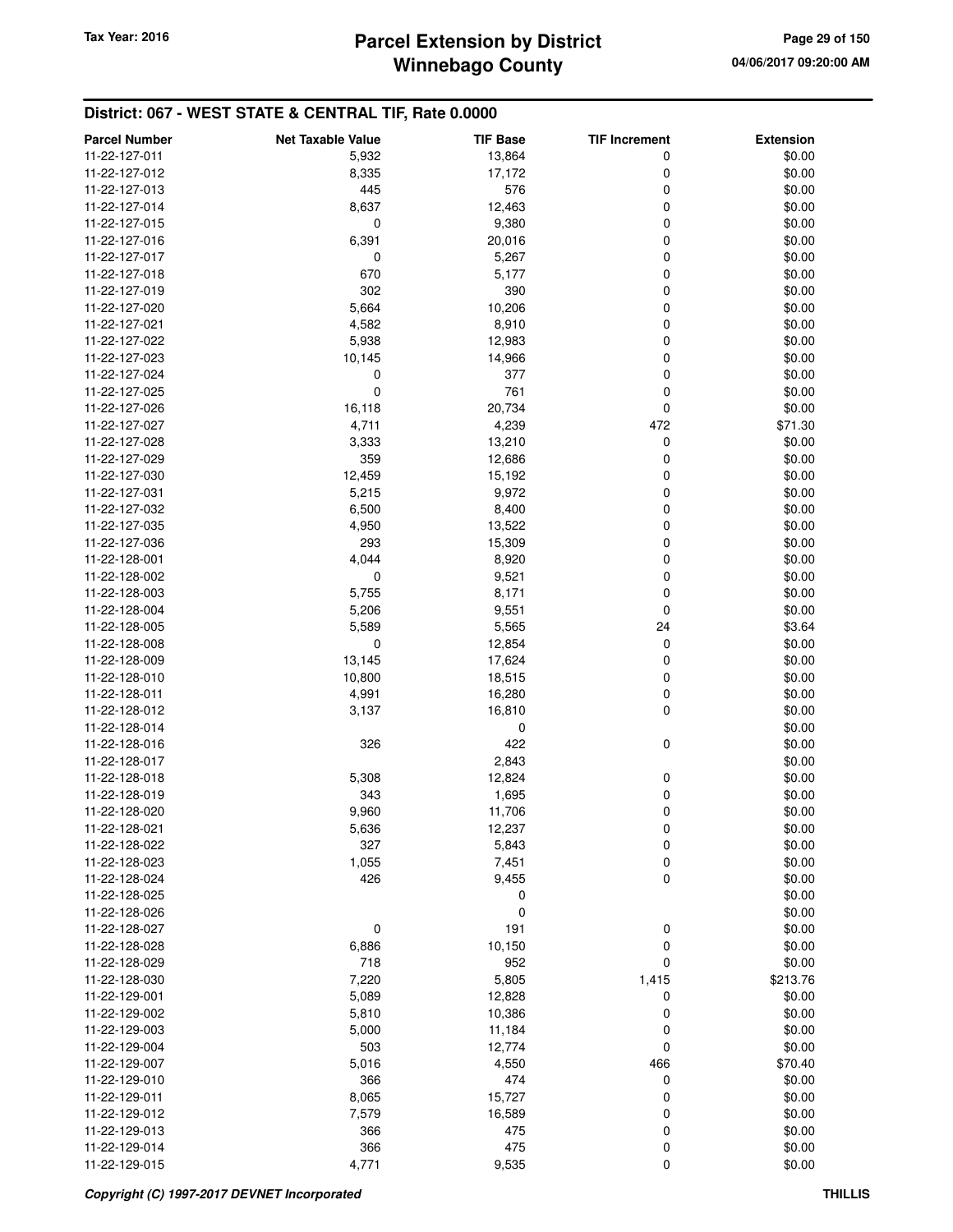| <b>Parcel Number</b> | <b>Net Taxable Value</b> | <b>TIF Base</b> | <b>TIF Increment</b> | <b>Extension</b> |
|----------------------|--------------------------|-----------------|----------------------|------------------|
| 11-22-129-016        | 366                      | 6,635           | 0                    | \$0.00           |
| 11-22-129-017        | 4,846                    | 11,259          | 0                    | \$0.00           |
| 11-22-129-018        | 8,962                    | 7,813           | 1,149                | \$173.58         |
| 11-22-129-019        | 8,690                    | 9,840           | 0                    | \$0.00           |
| 11-22-129-020        | 4,963                    | 10,744          | 0                    | \$0.00           |
| 11-22-129-021        | 8,896                    | 10,122          | 0                    | \$0.00           |
| 11-22-129-022        | 5,404                    | 10,220          | 0                    | \$0.00           |
| 11-22-129-023        | 6,219                    | 7,892           | 0                    | \$0.00           |
| 11-22-129-024        | 5,690                    | 8,101           | 0                    | \$0.00           |
| 11-22-129-025        | 2,124                    | 4,841           | 0                    | \$0.00           |
| 11-22-129-026        | 5,369                    | 6,306           | 0                    | \$0.00           |
| 11-22-129-029        | 8,163                    | 9,353           | 0                    | \$0.00           |
| 11-22-129-030        | 6,546                    | 14,594          | 0                    | \$0.00           |
| 11-22-129-031        | 7,134                    | 9,339           | 0                    | \$0.00           |
| 11-22-129-032        | 4,277                    | 6,257           | 0                    | \$0.00           |
| 11-22-129-033        | 5,581                    | 9,861           | 0                    | \$0.00           |
| 11-22-129-034        | 363                      | 12,104          | 0                    | \$0.00           |
| 11-22-129-035        | 8,349                    | 11,303          | 0                    | \$0.00           |
| 11-22-129-036        | 2,414                    | 8,952           | 0                    | \$0.00           |
| 11-22-129-037        | 11,632                   | 13,564          | 0                    | \$0.00           |
| 11-22-130-001        | 4,068                    | 9,393           | 0                    | \$0.00           |
| 11-22-130-002        | 8,930                    | 11,872          | 0                    | \$0.00           |
| 11-22-130-003        | 4,649                    | 9,830           | 0                    | \$0.00           |
| 11-22-130-004        | 4,218                    | 9,240           | 0                    | \$0.00           |
| 11-22-130-005        | 97                       | 4,349           | 0                    | \$0.00           |
| 11-22-130-006        | 6,407                    | 5,839           | 568                  | \$85.80          |
| 11-22-130-007        | 2,826                    | 6,079           | 0                    | \$0.00           |
| 11-22-130-008        | 9,535                    | 11,779          | 0                    | \$0.00           |
| 11-22-130-009        | 287                      | 5,591           | 0                    | \$0.00           |
| 11-22-130-010        | 5,089                    | 10,457          | 0                    | \$0.00           |
| 11-22-130-011        | 6,683                    | 9,333           | 0                    | \$0.00           |
| 11-22-130-012        | 5,342                    | 5,608           | 0                    | \$0.00           |
| 11-22-130-013        | 363                      | 470             | 0                    | \$0.00           |
| 11-22-130-014        | 8,418                    | 4,448           | 3,970                | \$599.70         |
| 11-22-130-015        | 5,303                    | 4,780           | 523                  | \$79.00          |
| 11-22-130-016        | 5,706                    | 5,111           | 595                  | \$89.88          |
| 11-22-130-017        | 182                      | 8,997           | 0                    | \$0.00           |
| 11-22-130-018        | 10,806                   | 13,402          | 0                    | \$0.00           |
| 11-22-130-019        | 10,684                   | 6,270           | 4,414                | \$666.78         |
| 11-22-130-020        | 1,566                    | 7,677           | 0                    | \$0.00           |
| 11-22-130-021        | 0                        | 6,309           | 0                    | \$0.00           |
| 11-22-130-022        | 11,577                   | 15,419          | 0                    | \$0.00           |
| 11-22-130-023        | 0                        | 15,275          | 0                    | \$0.00           |
| 11-22-130-024        | 6,833                    | 6,098           | 735                  | \$111.04         |
| 11-22-130-025        | 331                      | 5,674           | 0                    | \$0.00           |
| 11-22-130-026        | 1,008                    | 6,644           | 0                    | \$0.00           |
| 11-22-130-027        | 14,919                   | 18,843          | 0                    | \$0.00           |
| 11-22-130-028        | 6,564                    | 11,889          | 0                    | \$0.00           |
| 11-22-130-029        | 5,746                    | 5,218           | 528                  | \$79.76          |
| 11-22-130-030        | 10,126                   | 11,579          | 0                    | \$0.00           |
| 11-22-130-031        | 5,737                    | 13,292          | 0                    | \$0.00           |
| 11-22-130-032        | 9,442                    | 18,067          | 0                    | \$0.00           |
| 11-22-131-002        | 11,523                   | 12,295          | 0                    | \$0.00           |
| 11-22-131-003        | 670                      | 724             | 0                    | \$0.00           |
| 11-22-131-004        | 337                      | 437             | 0                    | \$0.00           |
| 11-22-131-005        | 7,428                    | 15,488          | 0                    | \$0.00           |
| 11-22-131-006        | 6,923                    | 7,577           | 0                    | \$0.00           |
| 11-22-131-007        | 5,846                    | 6,165           | 0                    | \$0.00           |
| 11-22-131-009        | 420                      | 13,263          | 0                    | \$0.00           |
| 11-22-131-010        |                          | 5,969           |                      | \$0.00           |
| 11-22-131-011        | 14,901                   | 16,602          | 0                    | \$0.00           |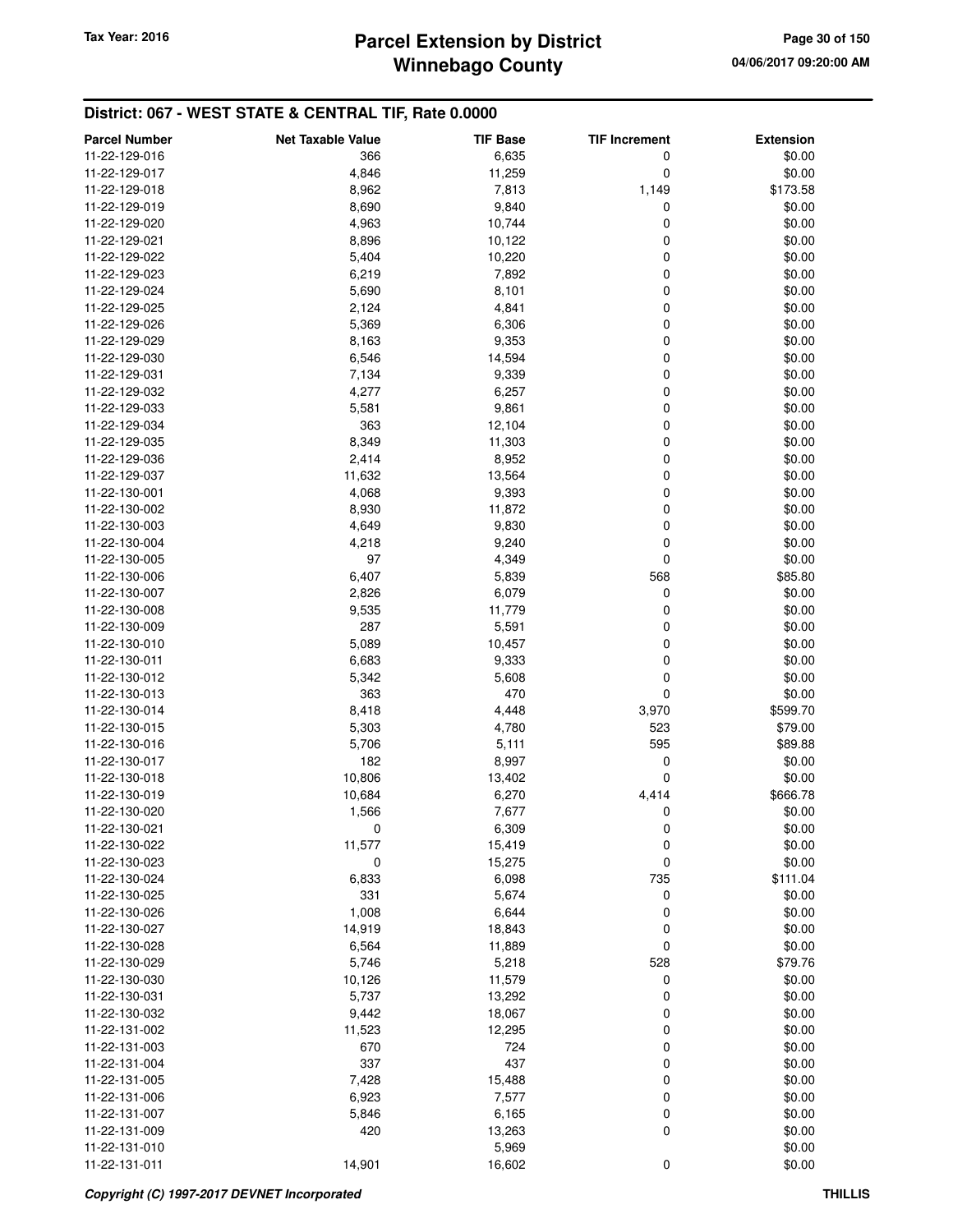| <b>Parcel Number</b> | <b>Net Taxable Value</b> | <b>TIF Base</b> | <b>TIF Increment</b> | <b>Extension</b> |
|----------------------|--------------------------|-----------------|----------------------|------------------|
| 11-22-131-012        | 444                      | 574             | 0                    | \$0.00           |
| 11-22-131-013        | 0                        | 148             | 0                    | \$0.00           |
| 11-22-131-014        | 5,160                    | 13,387          | 0                    | \$0.00           |
| 11-22-131-015        | 5,113                    | 4,935           | 178                  | \$26.90          |
| 11-22-131-016        | 11,575                   | 15,840          | 0                    | \$0.00           |
| 11-22-131-017        | 14,315                   | 18,473          | 0                    | \$0.00           |
| 11-22-131-018        | 333                      | 432             | 0                    | \$0.00           |
| 11-22-131-019        | 160                      | 6,994           | 0                    | \$0.00           |
| 11-22-131-020        | 0                        | 19,372          | 0                    | \$0.00           |
| 11-22-131-021        | 7,101                    | 12,456          | 0                    | \$0.00           |
| 11-22-131-022        | 385                      | 4,716           | 0                    | \$0.00           |
| 11-22-131-023        | 846                      | 6,730           | 0                    | \$0.00           |
| 11-22-131-024        |                          | 4,173           |                      | \$0.00           |
| 11-22-131-025        | 7,883                    | 11,754          | 0                    | \$0.00           |
| 11-22-131-028        | 7,974                    | 11,828          | 0                    | \$0.00           |
| 11-22-131-029        | 4,048                    | 8,275           | 0                    | \$0.00           |
| 11-22-132-001        | 235                      | 303             | 0                    | \$0.00           |
| 11-22-132-002        | 8,185                    | 9,735           | 0                    | \$0.00           |
| 11-22-132-003        | 3,824                    | 6,210           | 0                    | \$0.00           |
| 11-22-132-004        | 7,813                    | 10,959          | 0                    | \$0.00           |
| 11-22-132-005        | 1,289                    | 6,457           | 0                    | \$0.00           |
| 11-22-132-006        | 357                      | 462             | 0                    | \$0.00           |
| 11-22-132-007        | 357                      | 462             | 0                    | \$0.00           |
| 11-22-132-008        | 532                      | 5,766           | 0                    | \$0.00           |
| 11-22-132-009        | 3,028                    | 12,645          | 0                    | \$0.00           |
| 11-22-132-010        | 12,003                   | 15,560          | 0                    | \$0.00           |
| 11-22-132-011        | 9,181                    | 14,584          | 0                    | \$0.00           |
| 11-22-132-012        | 337                      | 436             | 0                    | \$0.00           |
| 11-22-132-013        | 10,756                   | 12,301          | 0                    | \$0.00           |
| 11-22-132-014        | 7,007                    | 14,101          | 0                    | \$0.00           |
| 11-22-132-015        | 9,099                    | 14,501          | 0                    | \$0.00           |
| 11-22-132-016        | 6,245                    | 6,418           | 0                    | \$0.00           |
| 11-22-132-017        | 5,322                    | 5,212           | 110                  | \$16.62          |
| 11-22-132-020        | 207                      | 269             | 0                    | \$0.00           |
| 11-22-132-021        | 4,876                    | 9,682           | 0                    | \$0.00           |
| 11-22-132-022        | 5,000                    | 10,485          | 0                    | \$0.00           |
| 11-22-132-023        | 0                        | 176             | 0                    | \$0.00           |
| 11-22-132-024        | 271                      | 351             | 0                    | \$0.00           |
| 11-22-132-025        | 0                        | 141             | 0                    | \$0.00           |
| 11-22-132-026        | 242                      | 313             | 0                    | \$0.00           |
| 11-22-132-027        | 5,531                    | 6,002           | 0                    | \$0.00           |
| 11-22-132-028        | 585                      | 758             | 0                    | \$0.00           |
| 11-22-132-029        | 1,266                    | 14,777          | 0                    | \$0.00           |
| 11-22-132-030        | 394                      | 5,196           | 0                    | \$0.00           |
| 11-22-132-031        | 258                      | 333             | 0                    | \$0.00           |
| 11-22-132-032        | $\mathbf 0$              | 103             | 0                    | \$0.00           |
| 11-22-132-035        | 6,601                    | 9,635           | 0                    | \$0.00           |
| 11-22-132-036        | 16,269                   | 19,679          | 0                    | \$0.00           |
| 11-22-151-001        | 1,461                    | 11,294          | 0                    | \$0.00           |
| 11-22-151-002        | 2,832                    | 9,438           | 0                    | \$0.00           |
| 11-22-151-003        | 1,879                    | 11,316          | 0                    | \$0.00           |
| 11-22-151-004        | 8,142                    | 10,071          | 0                    | \$0.00           |
| 11-22-151-005        | 6,887                    | 7,091           | 0                    | \$0.00           |
| 11-22-151-006        | 8,306                    | 10,059          | 0                    | \$0.00           |
| 11-22-151-007        | 7,504                    | 10,734          | 0                    | \$0.00           |
| 11-22-151-008        | 389                      | 12,429          | 0                    | \$0.00           |
| 11-22-151-009        |                          | 0               |                      | \$0.00           |
| 11-22-151-010        |                          | 17,991          |                      | \$0.00           |
| 11-22-151-011        |                          | 2,400           |                      | \$0.00           |
| 11-22-151-012        |                          | 2,400           |                      | \$0.00           |
| 11-22-151-013        |                          | 2,452           |                      | \$0.00           |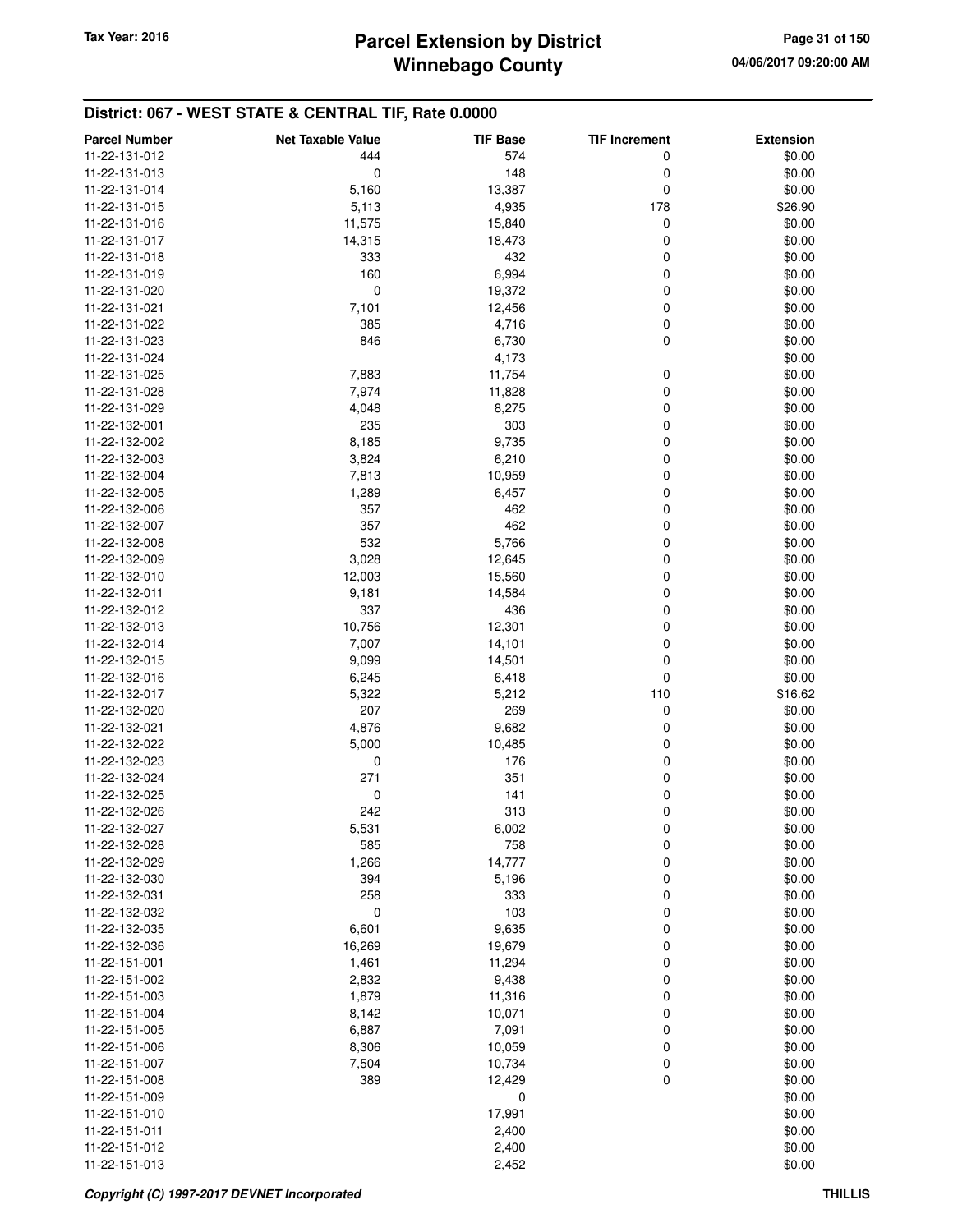| <b>Parcel Number</b>           | <b>Net Taxable Value</b> | <b>TIF Base</b> | <b>TIF Increment</b> | <b>Extension</b> |
|--------------------------------|--------------------------|-----------------|----------------------|------------------|
| 11-22-151-014                  |                          | 11,703          |                      | \$0.00           |
| 11-22-152-001                  | 7,028                    | 6,265           | 763                  | \$115.26         |
| 11-22-152-002                  | 5,992                    | 4,965           | 1,027                | \$155.14         |
| 11-22-152-003                  | 7,469                    | 10,445          | $\mathbf 0$          | \$0.00           |
| 11-22-152-004                  |                          | 817             |                      | \$0.00           |
| 11-22-152-005                  |                          | 424             |                      | \$0.00           |
| 11-22-152-006                  |                          | 0               |                      | \$0.00           |
| 11-22-152-007                  | 4,684                    | 9,821           | 0                    | \$0.00           |
| 11-22-152-008                  |                          | 0               |                      | \$0.00           |
| 11-22-152-009                  | 4,520                    | 13,137          | $\pmb{0}$            | \$0.00           |
| 11-22-152-010                  | 8,879                    | 10,043          | 0                    | \$0.00           |
| 11-22-152-011                  |                          | 18,296          |                      | \$0.00           |
| 11-22-152-012                  |                          | $\pmb{0}$       |                      | \$0.00           |
| 11-22-152-013                  |                          | 0               |                      | \$0.00           |
| 11-22-152-014                  |                          | 0               |                      | \$0.00           |
| 11-22-153-001                  |                          | 809             |                      | \$0.00           |
| 11-22-153-002                  |                          | 12,098          |                      | \$0.00           |
| 11-22-153-003                  | 5,261                    | 13,126          | 0                    | \$0.00           |
| 11-22-153-004                  | 670                      | 483             | 187                  | \$28.26          |
| 11-22-153-005                  |                          | 14,439          |                      | \$0.00           |
| 11-22-153-006                  | 5,828                    | 12,845          | 0                    | \$0.00           |
| 11-22-153-007                  | 0                        | 51              | 0                    | \$0.00           |
| 11-22-153-008                  | 4,809                    | 5,289           | 0                    | \$0.00           |
| 11-22-153-009                  | 467                      | 605             | 0                    | \$0.00           |
| 11-22-153-010                  | 6,449                    | 10,708          | 0                    | \$0.00           |
| 11-22-153-011                  | 5,949                    | 5,373           | 576                  | \$87.02          |
| 11-22-153-012                  | 4,475                    | 4,771           | 0                    | \$0.00           |
| 11-22-153-013                  | 288                      | 372             | 0                    | \$0.00           |
| 11-22-153-014                  | 168                      | 4,567           | 0                    | \$0.00           |
| 11-22-153-015                  | 297                      | 10,515          | 0                    | \$0.00           |
| 11-22-153-017                  |                          | 0               |                      | \$0.00           |
| 11-22-153-018                  |                          | 0<br>0          |                      | \$0.00           |
| 11-22-153-019<br>11-22-153-021 | 24,355                   | 27,929          | 0                    | \$0.00<br>\$0.00 |
| 11-22-153-022                  |                          | 0               |                      | \$0.00           |
| 11-22-153-023                  |                          | 0               |                      | \$0.00           |
| 11-22-154-011                  |                          | 0               |                      | \$0.00           |
| 11-22-154-012                  |                          | $\pmb{0}$       |                      | \$0.00           |
| 11-22-154-013                  |                          | 0               |                      | \$0.00           |
| 11-22-154-014                  |                          | 0               |                      | \$0.00           |
| 11-22-154-023                  |                          | 0               |                      | \$0.00           |
| 11-22-154-024                  |                          | 0               |                      | \$0.00           |
| 11-22-154-025                  |                          | $\mathbf 0$     |                      | \$0.00           |
| 11-22-154-026                  |                          | 0               |                      | \$0.00           |
| 11-22-154-027                  |                          | 0               |                      | \$0.00           |
| 11-22-154-028                  |                          | 0               |                      | \$0.00           |
| 11-22-154-029                  |                          | 0               |                      | \$0.00           |
| 11-22-154-030                  |                          | $\mathbf 0$     |                      | \$0.00           |
| 11-22-154-031                  |                          | 0               |                      | \$0.00           |
| 11-22-154-032                  |                          | 0               |                      | \$0.00           |
| 11-22-156-001                  |                          | 0               |                      | \$0.00           |
| 11-22-156-002                  |                          | 11,236          |                      | \$0.00           |
| 11-22-156-003                  |                          | 369             |                      | \$0.00           |
| 11-22-156-004                  |                          | 5,248           |                      | \$0.00           |
| 11-22-156-005                  |                          | 0               |                      | \$0.00           |
| 11-22-156-006                  |                          | 0               |                      | \$0.00           |
| 11-22-156-009                  | 9,738                    | 13,323          | 0                    | \$0.00           |
| 11-22-156-010                  | 0                        | 12,788          | 0                    | \$0.00           |
| 11-22-156-011                  | 5,994                    | 15,895          | 0                    | \$0.00           |
| 11-22-156-012                  | 6,052                    | 15,814          | 0                    | \$0.00           |
| 11-22-156-013                  | 13,877                   | 15,646          | $\mathbf 0$          | \$0.00           |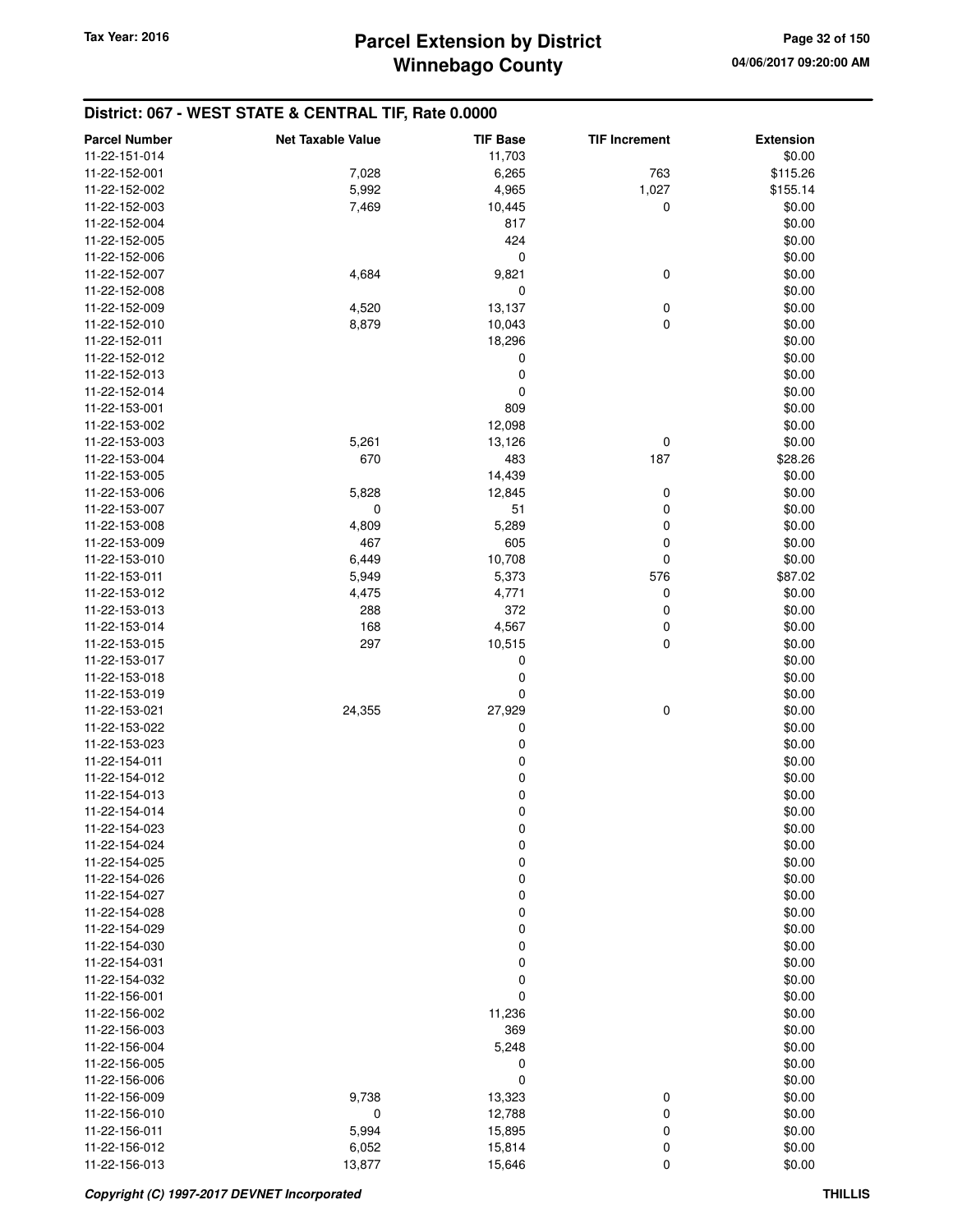| <b>Parcel Number</b> | <b>Net Taxable Value</b> | <b>TIF Base</b> | <b>TIF Increment</b> | <b>Extension</b> |
|----------------------|--------------------------|-----------------|----------------------|------------------|
| 11-22-156-014        | 15,918                   | 369             | 15,549               | \$2,348.82       |
| 11-22-156-015        | 6,508                    | 11,547          | 0                    | \$0.00           |
| 11-22-156-016        | 10,590                   | 14,828          | 0                    | \$0.00           |
| 11-22-156-017        | 2,684                    | 12,021          | 0                    | \$0.00           |
| 11-22-156-018        | 0                        | 14,418          | $\mathbf 0$          | \$0.00           |
| 11-22-157-009        |                          | 0               |                      | \$0.00           |
| 11-22-157-010        |                          | 0               |                      | \$0.00           |
| 11-22-158-004        |                          | 0               |                      | \$0.00           |
| 11-22-158-005        |                          | 0               |                      | \$0.00           |
| 11-22-159-001        | 8,187                    | 17,678          | 0                    | \$0.00           |
| 11-22-159-002        | 0                        | 13,200          | 0                    | \$0.00           |
| 11-22-159-003        | 5,534                    | 11,371          | 0                    | \$0.00           |
| 11-22-159-004        | 2,942                    | 17,506          | 0                    | \$0.00           |
| 11-22-159-005        | 309                      | 400             | 0                    | \$0.00           |
| 11-22-159-006        | 4,176                    | 15,588          | 0                    | \$0.00           |
| 11-22-159-007        | 316                      | 17,658          | 0                    | \$0.00           |
| 11-22-159-008        | 6,307                    | 16,299          | 0                    | \$0.00           |
| 11-22-159-009        | 5,008                    | 8,237           | 0                    | \$0.00           |
| 11-22-159-010        | 0                        | 14,327          | 0                    | \$0.00           |
| 11-22-159-011        | 203                      | 263             | 0                    | \$0.00           |
| 11-22-159-012        | 9,999                    | 11,437          | 0                    | \$0.00           |
| 11-22-159-013        | 5,352                    | 11,719          | 0                    | \$0.00           |
| 11-22-159-014        | 5,253                    | 6,829           | 0                    | \$0.00           |
| 11-22-159-015        | 6,352                    | 4,841           | 1,511                | \$228.26         |
| 11-22-159-016        | 4,345                    | 6,379           | 0                    | \$0.00           |
| 11-22-159-017        | 4,181                    | 13,857          | $\mathbf 0$          | \$0.00           |
| 11-22-159-018        | 12,824                   | 13,347          | 0                    | \$0.00           |
| 11-22-159-019        | 173                      | 224             | 0                    | \$0.00           |
| 11-22-159-020        | 4,033                    | 10,031          | 0                    | \$0.00           |
| 11-22-159-021        | 253                      | 12,532          | 0                    | \$0.00           |
| 11-22-159-022        | 4,329                    | 12,408          | 0                    | \$0.00           |
| 11-22-176-001        | 388                      | 502             | 0                    | \$0.00           |
| 11-22-176-002        | 0                        | 475             | 0                    | \$0.00           |
| 11-22-176-003        |                          | 0               |                      | \$0.00           |
| 11-22-176-004        | 6,050                    | 8,608           | $\mathbf 0$          | \$0.00           |
| 11-22-176-007        |                          | 352             |                      | \$0.00           |
| 11-22-176-008        |                          | 0               |                      | \$0.00           |
| 11-22-176-009        |                          | 0               |                      | \$0.00           |
| 11-22-176-010        | 0                        | 10,915          | 0                    | \$0.00           |
| 11-22-176-011        | 5,602                    | 4,933           | 669                  | \$101.06         |
| 11-22-176-012        | 399                      | 516             | 0                    | \$0.00           |
| 11-22-176-013        | 4,839                    | 4,308           | 531                  | \$80.22          |
| 11-22-176-014        |                          | 253             |                      | \$0.00           |
| 11-22-176-015        |                          | 15,611          |                      | \$0.00           |
| 11-22-177-001        | 363                      | 470             | $\mathbf 0$          | \$0.00           |
| 11-22-177-002        |                          | 0               |                      | \$0.00           |
| 11-22-177-003        | 363                      | 470             | 0                    | \$0.00           |
| 11-22-177-004        |                          | 0               |                      | \$0.00           |
| 11-22-177-005        |                          | 0               |                      | \$0.00           |
| 11-22-177-006        | 6,685                    | 8,481           | 0                    | \$0.00           |
| 11-22-177-007        | 324                      | 420             | $\mathbf 0$          | \$0.00           |
| 11-22-177-008        | 357                      | 11,950          | 0                    | \$0.00           |
| 11-22-177-009        | 324                      | 420             | $\mathbf 0$          | \$0.00           |
| 11-22-177-011        |                          | 0               |                      | \$0.00           |
| 11-22-177-012        |                          | 0               |                      | \$0.00           |
| 11-22-177-017        |                          | 425             |                      | \$0.00           |
| 11-22-177-018        |                          | 5,645           |                      | \$0.00           |
| 11-22-178-001        | 6,824                    | 8,661           | 0                    | \$0.00           |
| 11-22-178-002        | 324                      | 420             | $\mathbf 0$          | \$0.00           |
| 11-22-178-003        | 3,065                    | 2,800           | 265                  | \$40.04          |
| 11-22-178-004        | 5,823                    | 17,838          | $\mathbf 0$          | \$0.00           |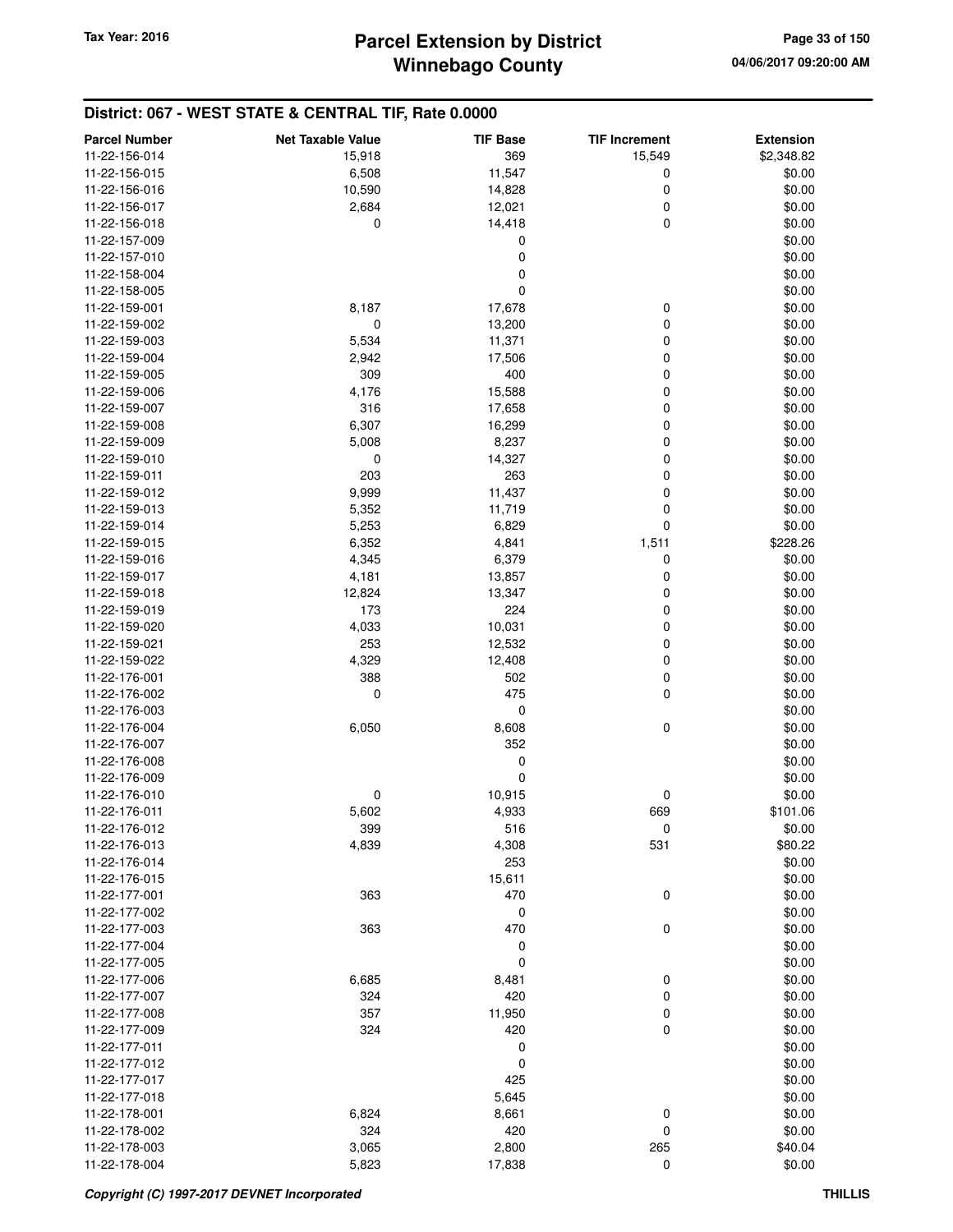| <b>Parcel Number</b> | <b>Net Taxable Value</b> | <b>TIF Base</b>  | <b>TIF Increment</b> | <b>Extension</b> |
|----------------------|--------------------------|------------------|----------------------|------------------|
| 11-22-178-006        | 5,375                    | 4,730            | 645                  | \$97.44          |
| 11-22-178-007        | 5,660                    | 5,412            | 248                  | \$37.46          |
| 11-22-178-008        | 0                        | 8,828            | $\mathbf 0$          | \$0.00           |
| 11-22-178-009        | 501                      | 648              | 0                    | \$0.00           |
| 11-22-178-013        |                          | 0                |                      | \$0.00           |
| 11-22-179-001        | 5,694                    | 5,537            | 157                  | \$23.72          |
| 11-22-179-002        | 2,531                    | 4,189            | 0                    | \$0.00           |
| 11-22-179-003        | 4,531                    | 11,686           | 0                    | \$0.00           |
| 11-22-179-004        | 7,169                    | 8,763            | 0                    | \$0.00           |
| 11-22-179-005        | 181                      | 235              | 0                    | \$0.00           |
| 11-22-179-006        | 348                      | 451              | $\mathbf 0$          | \$0.00           |
| 11-22-179-007        | 150                      | 8,989            | $\boldsymbol{0}$     | \$0.00           |
| 11-22-179-008        | 485                      | 8,615            | 0                    | \$0.00           |
| 11-22-179-009        |                          | 10,373           |                      | \$0.00           |
| 11-22-179-010        |                          | 3,092            |                      | \$0.00           |
| 11-22-179-011        |                          | 0                |                      | \$0.00           |
| 11-22-180-001        |                          | 14,651           |                      | \$0.00           |
| 11-22-180-003        |                          | $\mathbf 0$      |                      | \$0.00           |
| 11-22-180-006        |                          | 10,125           |                      | \$0.00           |
| 11-22-180-007        |                          | 0                |                      | \$0.00           |
| 11-22-180-008        |                          | 0                |                      | \$0.00           |
| 11-22-180-009        | 4,369                    | 9,551            | 0                    | \$0.00           |
| 11-22-180-010        | 13,780                   | 14,173           | 0                    | \$0.00           |
| 11-22-180-011        | 9,505                    | 11,489           | $\boldsymbol{0}$     | \$0.00           |
| 11-22-180-012        | 3,736                    | 16,740           | 0                    | \$0.00           |
| 11-22-180-013        | 5,985                    | 8,991            | $\mathbf 0$          | \$0.00           |
| 11-22-180-014        | 12,303                   | 14,876           | 0                    | \$0.00           |
| 11-22-180-015        | 1,100                    | 8,169            | 0                    | \$0.00           |
| 11-22-180-016        | 0                        | 5,691            | $\boldsymbol{0}$     | \$0.00           |
| 11-22-180-017        | 8,037                    | 9,917            | $\pmb{0}$            | \$0.00           |
| 11-22-181-001        |                          | 0                |                      | \$0.00           |
| 11-22-181-002        |                          | 287              |                      | \$0.00           |
| 11-22-181-003        |                          | 0                |                      | \$0.00           |
| 11-22-181-004        |                          | $\boldsymbol{0}$ |                      | \$0.00           |
| 11-22-181-005        |                          | $\boldsymbol{0}$ |                      | \$0.00           |
| 11-22-181-006        |                          | 0                |                      | \$0.00           |
| 11-22-181-007        |                          | $\boldsymbol{0}$ |                      | \$0.00           |
| 11-22-181-008        |                          | $\mathbf 0$      |                      | \$0.00           |
| 11-22-181-009        |                          | $\mathbf 0$      |                      | \$0.00           |
| 11-22-181-010        |                          | 0                |                      | \$0.00           |
| 11-22-181-011        |                          | 0                |                      | \$0.00           |
| 11-22-181-012        | 229                      | 14,841           | $\boldsymbol{0}$     | \$0.00           |
| 11-22-181-013        | 3,319                    | 9,958            | $\mathbf 0$          | \$0.00           |
| 11-22-181-014        |                          | 0                |                      | \$0.00           |
| 11-22-181-015        |                          | 0                |                      | \$0.00           |
| 11-22-181-016        | 11,100                   | 9,429            | 1,671                | \$252.42         |
| 11-22-181-017        | 1,170                    | 16,803           | 0                    | \$0.00           |
| 11-22-181-018        | 186                      | 241              | 0                    | \$0.00           |
| 11-22-182-001        | 11,859                   | 6,616            | 5,243                | \$792.00         |
| 11-22-182-002        | 0                        | 11,139           | 0                    | \$0.00           |
| 11-22-182-003        | 8,270                    | 11,264           | 0                    | \$0.00           |
| 11-22-182-004        | 299                      | 7,083            | 0                    | \$0.00           |
| 11-22-182-005        | 3,823                    | 13,522           | $\boldsymbol{0}$     | \$0.00           |
| 11-22-182-006        | 316                      | 409              | $\mathbf 0$          | \$0.00           |
| 11-22-182-009        |                          | 0                |                      | \$0.00           |
| 11-22-182-010        |                          | 0                |                      | \$0.00           |
| 11-22-182-011        | 5,108                    | 5,247            | 0                    | \$0.00           |
| 11-22-182-012        | 7,686                    | 10,599           | 0                    | \$0.00           |
| 11-22-182-013        | 15,669                   | 20,552           | $\boldsymbol{0}$     | \$0.00           |
| 11-22-182-014        | 12,466                   | 15,166           | 0                    | \$0.00           |
| 11-22-182-015        | 6,798                    | 21,150           | $\mathbf 0$          | \$0.00           |
|                      |                          |                  |                      |                  |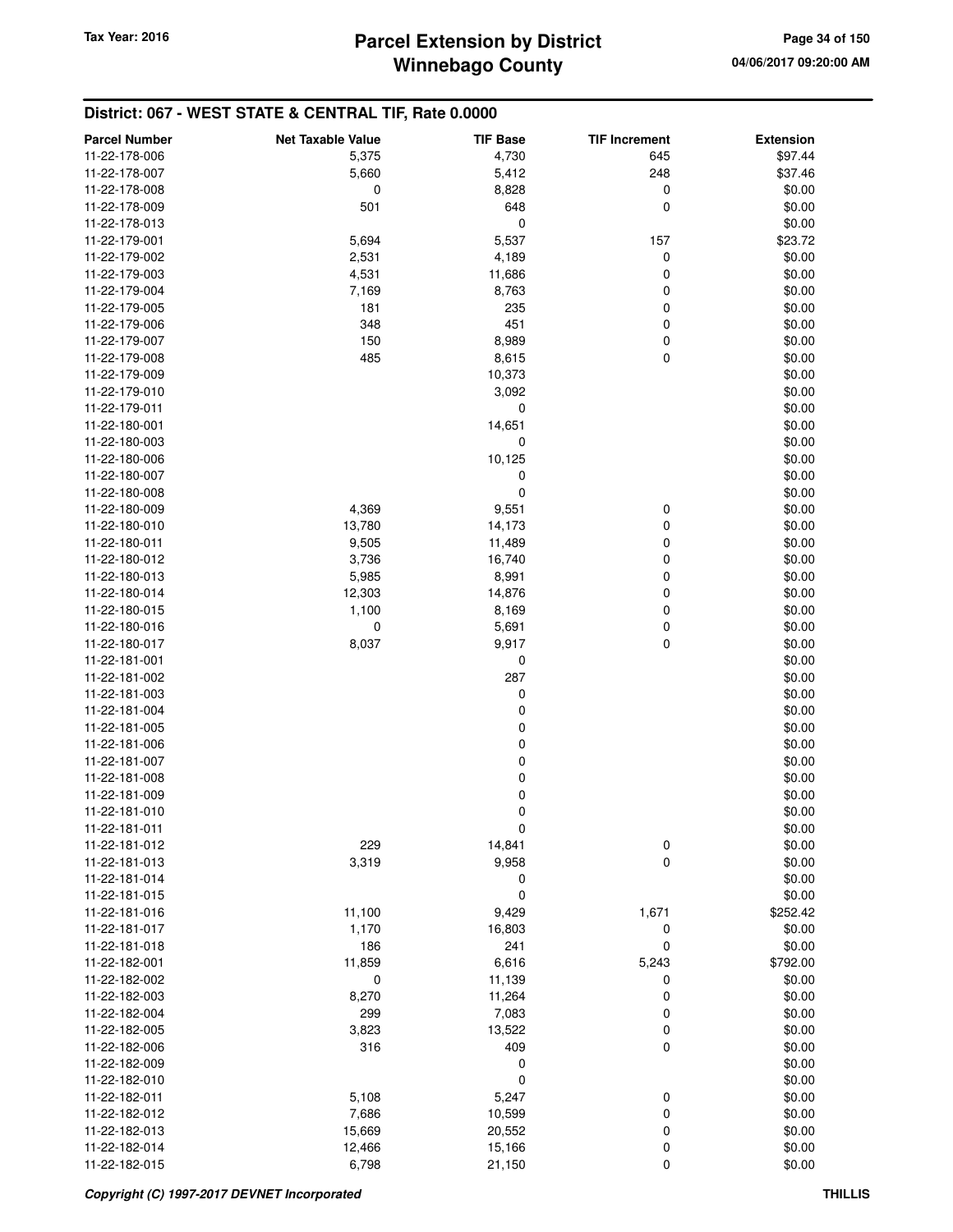| <b>Parcel Number</b> | <b>Net Taxable Value</b> | <b>TIF Base</b> | <b>TIF Increment</b> | <b>Extension</b> |
|----------------------|--------------------------|-----------------|----------------------|------------------|
| 11-22-182-016        | 753                      | 1,066           | 0                    | \$0.00           |
| 11-22-182-017        | 15,692                   | 18,667          | 0                    | \$0.00           |
| 11-22-183-001        | 286                      | 370             | $\mathbf 0$          | \$0.00           |
| 11-22-183-002        |                          | 7,940           |                      | \$0.00           |
| 11-22-183-003        | 713                      | 1,099           | 0                    | \$0.00           |
| 11-22-183-004        | 416                      | 19,493          | 0                    | \$0.00           |
|                      |                          |                 | 0                    |                  |
| 11-22-183-005        | 13,669                   | 18,689          |                      | \$0.00           |
| 11-22-183-006        | 4,585                    | 13,435          | 0                    | \$0.00           |
| 11-22-183-007        | 3,417                    | 9,395           | 0                    | \$0.00           |
| 11-22-183-008        | 4,475                    | 10,807          | 0                    | \$0.00           |
| 11-22-183-009        | 0                        | 12,929          | 0                    | \$0.00           |
| 11-22-183-010        | 6,538                    | 14,751          | 0                    | \$0.00           |
| 11-22-183-011        | 12,754                   | 14,412          | 0                    | \$0.00           |
| 11-22-183-012        | 4,376                    | 4,163           | 213                  | \$32.18          |
| 11-22-183-013        | 3,138                    | 8,803           | 0                    | \$0.00           |
| 11-22-183-014        | 5,166                    | 4,816           | 350                  | \$52.88          |
| 11-22-183-015        | 6,892                    | 7,181           | 0                    | \$0.00           |
| 11-22-184-001        | 290                      | 4,650           | 0                    | \$0.00           |
| 11-22-184-002        | 4,033                    | 4,190           | 0                    | \$0.00           |
| 11-22-184-003        | 187                      | 242             | 0                    | \$0.00           |
| 11-22-184-004        | 4,124                    | 12,443          | 0                    | \$0.00           |
| 11-22-184-005        | 249                      | 322             | 0                    | \$0.00           |
| 11-22-184-006        | 416                      | 539             | 0                    | \$0.00           |
| 11-22-184-007        | 11,833                   | 14,087          | 0                    | \$0.00           |
| 11-22-184-008        | 416                      | 539             | 0                    | \$0.00           |
| 11-22-184-009        | 8,472                    | 6,756           | 1,716                | \$259.22         |
| 11-22-184-010        | 1,167                    | 12,350          | 0                    | \$0.00           |
| 11-22-184-011        | 4,371                    | 4,783           | 0                    | \$0.00           |
| 11-22-184-012        | 4,167                    | 17,214          | 0                    | \$0.00           |
| 11-22-184-013        | 4,267                    | 15,316          | 0                    | \$0.00           |
| 11-22-184-014        | 2,955                    | 2,970           | 0                    | \$0.00           |
| 11-22-184-015        | 312                      | 403             | 0                    | \$0.00           |
| 11-22-184-016        | 0                        | 12,754          | 0                    | \$0.00           |
| 11-22-301-001        | 6,168                    | 7,557           | 0                    | \$0.00           |
| 11-22-301-002        | 169                      | 12,321          | 0                    | \$0.00           |
| 11-22-301-003        |                          | 11,140          |                      | \$0.00           |
| 11-22-301-004        | 6,770                    | 12,408          | 0                    | \$0.00           |
| 11-22-301-005        | 4,484                    | 5,177           | 0                    | \$0.00           |
| 11-22-301-006        | 6,113                    | 8,450           | 0                    | \$0.00           |
| 11-22-301-007        | 6,768                    | 10,019          | 0                    | \$0.00           |
| 11-22-301-008        |                          |                 |                      | \$0.00           |
| 11-22-301-009        | 309<br>1,624             | 400<br>10,138   | 0<br>0               | \$0.00           |
| 11-22-301-010        | 309                      | 400             | 0                    | \$0.00           |
|                      |                          |                 |                      |                  |
| 11-22-301-011        | 6,984                    | 13,026          | 0                    | \$0.00           |
| 11-22-301-012        | 2,565                    | 11,451          | 0                    | \$0.00           |
| 11-22-301-013        | 810                      | 6,936           | 0                    | \$0.00           |
| 11-22-301-014        | 589                      | 14,613          | 0                    | \$0.00           |
| 11-22-301-015        | 16,614                   | 20,185          | 0                    | \$0.00           |
| 11-22-301-016        | 5,380                    | 9,572           | 0                    | \$0.00           |
| 11-22-301-017        | 8,319                    | 11,104          | 0                    | \$0.00           |
| 11-22-301-018        | 0                        | 10,691          | 0                    | \$0.00           |
| 11-22-301-019        | 4,985                    | 9,942           | 0                    | \$0.00           |
| 11-22-302-001        | 12,078                   | 16,474          | 0                    | \$0.00           |
| 11-22-302-002        | 10,697                   | 14,187          | 0                    | \$0.00           |
| 11-22-302-003        | 7,428                    | 18,158          | 0                    | \$0.00           |
| 11-22-302-004        | 0                        | 5,531           | 0                    | \$0.00           |
| 11-22-302-005        | 6,404                    | 7,414           | 0                    | \$0.00           |
| 11-22-302-006        | 7,880                    | 11,648          | 0                    | \$0.00           |
| 11-22-302-007        | 8,831                    | 19,344          | 0                    | \$0.00           |
| 11-22-302-008        | 816                      | 8,918           | 0                    | \$0.00           |
| 11-22-302-009        | 3,660                    | 14,661          | 0                    | \$0.00           |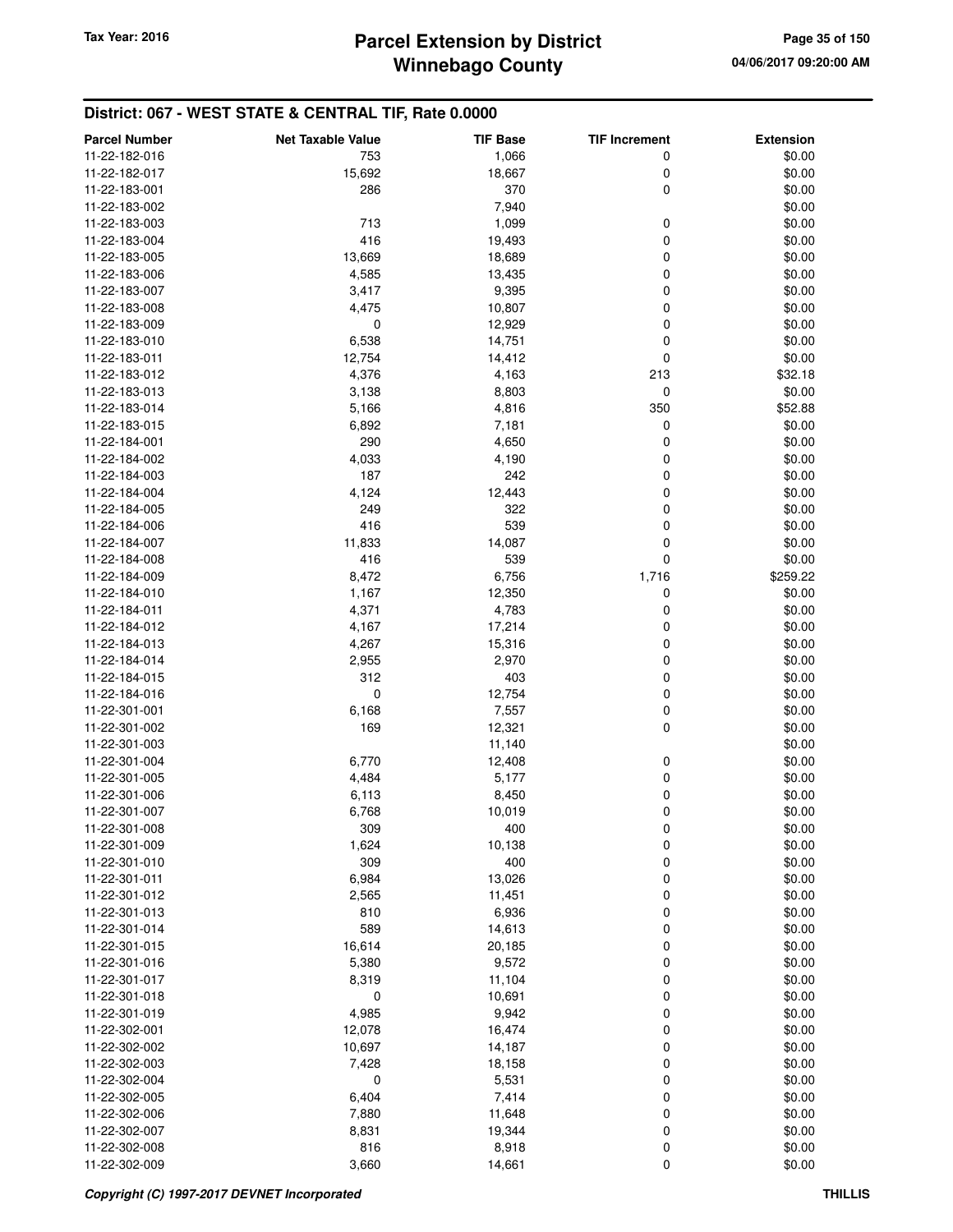| <b>Parcel Number</b>           | <b>Net Taxable Value</b> | <b>TIF Base</b> | <b>TIF Increment</b> | <b>Extension</b> |
|--------------------------------|--------------------------|-----------------|----------------------|------------------|
| 11-22-302-010                  | 347                      | 2,942           | 0                    | \$0.00           |
| 11-22-302-011                  | 3,544                    | 10,154          | 0                    | \$0.00           |
| 11-22-302-012                  | 6,020                    | 8,241           | 0                    | \$0.00           |
| 11-22-302-013                  | 5,019                    | 6,408           | 0                    | \$0.00           |
| 11-22-302-014                  | 5,320                    | 7,928           | 0                    | \$0.00           |
| 11-22-302-015                  | 316                      | 409             | 0                    | \$0.00           |
| 11-22-302-016                  | 1,496                    | 6,098           | 0                    | \$0.00           |
| 11-22-302-017                  | 4,729                    | 9,516           | 0                    | \$0.00           |
| 11-22-302-018                  | 7,451                    | 9,576           | 0                    | \$0.00           |
| 11-22-302-019                  | 5,773                    | 7,564           | 0                    | \$0.00           |
| 11-22-303-001                  | 1,809                    | 9,408           | 0                    | \$0.00           |
| 11-22-303-002                  | 315                      | 19,166          | 0                    | \$0.00           |
| 11-22-303-003                  | 7,101                    | 13,352          | 0                    | \$0.00           |
| 11-22-303-004                  | 316                      | 409             | 0                    | \$0.00           |
| 11-22-303-005                  | 6,368                    | 13,552          | 0                    | \$0.00           |
| 11-22-303-006                  | 316                      | 12,719          | 0                    | \$0.00           |
| 11-22-303-007                  | 316                      | 12,411          | 0                    | \$0.00           |
| 11-22-303-008                  | 8,735                    | 16,733          | 0                    | \$0.00           |
| 11-22-303-009                  | 1,813                    | 9,316           | 0                    | \$0.00           |
| 11-22-303-010                  | 6,461                    | 8,964           | 0                    | \$0.00           |
| 11-22-303-011                  |                          |                 |                      |                  |
| 11-22-303-012                  | 8,631                    | 4,940           | 3,691                | \$557.56         |
|                                | 11,010                   | 14,304          | 0<br>0               | \$0.00           |
| 11-22-303-013                  | 4,918<br>17,185          | 6,061           |                      | \$0.00           |
| 11-22-303-014<br>11-22-303-015 |                          | 14,206          | 2,979                | \$450.00         |
| 11-22-303-016                  | 6,879                    | 11,813          | 0<br>0               | \$0.00<br>\$0.00 |
|                                | 1,387                    | 15,198          |                      |                  |
| 11-22-303-017                  | 11,266                   | 7,984           | 3,282                | \$495.78         |
| 11-22-326-001                  | 8,993<br>5,237           | 12,018          | 0                    | \$0.00           |
| 11-22-326-002                  |                          | 5,620           | 0<br>0               | \$0.00<br>\$0.00 |
| 11-22-326-003                  | 5,959                    | 11,316          |                      |                  |
| 11-22-326-004                  |                          | 6,172           |                      | \$0.00           |
| 11-22-326-005                  |                          | 0               |                      | \$0.00           |
| 11-22-326-006                  |                          | 0               |                      | \$0.00           |
| 11-22-326-007                  |                          | 0               |                      | \$0.00           |
| 11-22-326-008                  | 2,770                    | 13,039          | 0                    | \$0.00           |
| 11-22-326-009                  | 1,568                    | 11,207          | 0                    | \$0.00           |
| 11-22-326-010                  | 7,141                    | 8,036           | 0                    | \$0.00           |
| 11-22-326-011                  | 751                      | 9,881           | 0                    | \$0.00           |
| 11-22-326-012                  | 7,995                    | 9,006           | 0                    | \$0.00           |
| 11-22-326-013                  | 315                      | 15,552          | 0                    | \$0.00<br>\$0.00 |
| 11-22-326-014                  | 3,999                    | 12,820          | 0                    |                  |
| 11-22-326-015                  | 5,605                    | 15,183          | 0                    | \$0.00           |
| 11-22-326-016                  | 3,108                    | 11,491          | 0                    | \$0.00           |
| 11-22-326-017                  | 6,143                    | 8,737           | 0                    | \$0.00           |
| 11-22-326-018                  | 7,306                    | 11,463          | 0                    | \$0.00           |
| 11-22-327-001                  | 11,454                   | 24,102          | 0                    | \$0.00           |
| 11-22-327-002                  | 416                      | 539             | 0                    | \$0.00           |
| 11-22-327-003                  | 12,503                   | 10,861          | 1,642                | \$248.04         |
| 11-22-327-004                  | 9,310                    | 19,420          | 0                    | \$0.00           |
| 11-22-327-005                  | 7,271                    | 18,445          | 0                    | \$0.00           |
| 11-22-327-006                  | 168                      | 10,230          | 0                    | \$0.00           |
| 11-22-327-007                  | 6,671                    | 7,867           | 0                    | \$0.00           |
| 11-22-327-008                  | 416                      | 539             | 0                    | \$0.00           |
| 11-22-327-009                  | 8,523                    | 8,995           | 0                    | \$0.00           |
| 11-22-327-010                  | 458                      | 593             | 0                    | \$0.00           |
| 11-22-327-011                  | 11,075                   | 13,598          | 0                    | \$0.00           |
| 11-22-327-012                  | 5,992                    | 5,731           | 261                  | \$39.44          |
| 11-22-328-001                  | 309                      | 400             | 0                    | \$0.00           |
| 11-22-328-002                  | 404                      | 522             | 0                    | \$0.00           |
| 11-22-328-003                  | 0                        | 11,998          | 0                    | \$0.00           |
| 11-22-328-004                  | 253                      | 328             | 0                    | \$0.00           |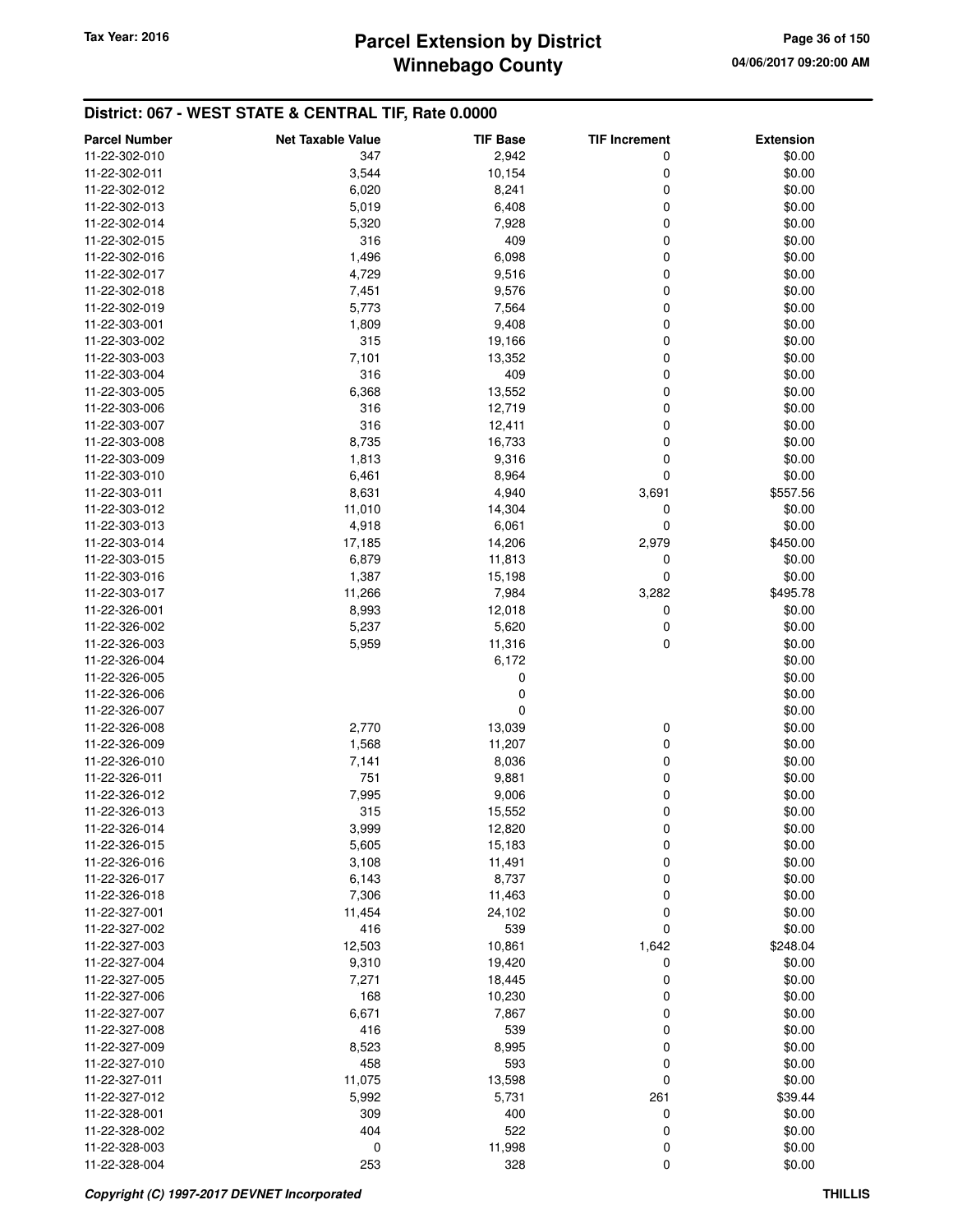# **District: 067 - WEST STATE & CENTRAL TIF, Rate 0.0000**

| <b>Parcel Number</b> | <b>Net Taxable Value</b> | <b>TIF Base</b> | <b>TIF Increment</b> | <b>Extension</b> |
|----------------------|--------------------------|-----------------|----------------------|------------------|
| 11-22-328-005        | 10.922                   | 5.374           | 5.548                | \$838.08         |
| 11-22-328-006        | 5.377                    | 14.493          |                      | \$0.00           |
| 11-22-328-007        | 9.210                    | 10.893          |                      | \$0.00           |
| 11-22-328-008        | 2.123                    | 2.749           |                      | \$0.00           |
| Totals for 067       | 10,348,106               | 19,606,659      | 552.398              | \$83,445.40      |
|                      |                          |                 |                      | 2004 Parcels     |

# **District: 068 - WEST STATE & KILBURN TIF, Rate 0.0000**

| <b>Parcel Number</b> | <b>Net Taxable Value</b> | <b>TIF Base</b> | <b>TIF Increment</b> | <b>Extension</b> |
|----------------------|--------------------------|-----------------|----------------------|------------------|
| 11-22-252-001        |                          | 0               |                      | \$0.00           |
| 11-22-252-002        |                          | 0               |                      | \$0.00           |
| 11-22-252-003        |                          | 0               |                      | \$0.00           |
| 11-22-252-004        |                          | 0               |                      | \$0.00           |
| 11-22-252-005        |                          | 0               |                      | \$0.00           |
| 11-22-252-006        |                          | 4,433           |                      | \$0.00           |
| 11-22-252-007        |                          | 515             |                      | \$0.00           |
| 11-22-252-015        |                          | 0               |                      | \$0.00           |
| 11-22-252-016        |                          | 7,183           |                      | \$0.00           |
| 11-22-252-018        |                          | 0               |                      | \$0.00           |
| 11-22-252-019        |                          | 0               |                      | \$0.00           |
| 11-22-252-020        |                          | 0               |                      | \$0.00           |
| 11-22-252-023        |                          | 0               |                      | \$0.00           |
| 11-22-252-025        | 1,141                    | 511             | 630                  | \$95.18          |
| 11-22-252-026        |                          | 9,066           |                      | \$0.00           |
| 11-22-252-029        |                          | 0               |                      | \$0.00           |
| 11-22-252-030        |                          | 0               |                      | \$0.00           |
| 11-22-253-002        |                          | 0               |                      | \$0.00           |
| 11-22-253-005        | 324                      | 935             | 0                    | \$0.00           |
| 11-22-253-006        | 1,657                    | 1,894           | 0                    | \$0.00           |
| 11-22-253-007        | 12,666                   | 11,340          | 1,326                | \$200.30         |
| 11-22-253-013        | 10,126                   | 16,631          | 0                    | \$0.00           |
| 11-22-253-014        | 15,000                   | 26,397          | 0                    | \$0.00           |
| 11-22-253-015        | 16,665                   | 11,250          | 5,415                | \$817.98         |
| 11-22-253-016        | 2,810                    | 3,140           | 0                    | \$0.00           |
| 11-22-254-001        | 769                      | 862             | 0                    | \$0.00           |
| 11-22-254-002        | 6,486                    | 15,499          | 0                    | \$0.00           |
| 11-22-254-012        | 16,998                   | 17,429          | 0                    | \$0.00           |
| 11-22-254-013        | 16,712                   | 18,721          | 0                    | \$0.00           |
| 11-22-255-002        |                          | 0               |                      | \$0.00           |
| 11-22-255-003        |                          | $\mathbf 0$     |                      | \$0.00           |
| 11-22-255-004        |                          |                 |                      | \$0.00           |
| 11-22-256-002        |                          | 0               |                      | \$0.00           |
|                      |                          | 0               |                      |                  |
| 11-22-256-004        | 23,333                   | 558             | 22,775               | \$3,440.38       |
| 11-22-256-005        | 3,071                    | 0<br>206        | 3,071                | \$463.90         |
| 11-22-256-008        | 3,860                    |                 | 3,654                | \$551.98         |
| 11-22-256-009        | 1,785                    | 95              | 1,690                | \$255.30         |
| 11-22-257-001        |                          | 0               |                      | \$0.00           |
| 11-22-257-002        |                          | 0               |                      | \$0.00           |
| 11-22-258-001        | 0                        | 98<br>$\Omega$  | 0                    | \$0.00           |
| 11-22-258-011        |                          |                 |                      | \$0.00           |
| 11-22-258-012        |                          | 0               |                      | \$0.00           |
| 11-22-258-013        |                          | 0               |                      | \$0.00           |
| 11-22-258-014        | 4,927                    | 10,209          | 0                    | \$0.00           |
| 11-22-258-015        |                          | 0               |                      | \$0.00           |
| 11-22-258-016        |                          | 0               |                      | \$0.00           |
| 11-22-258-017        |                          | 9,683           |                      | \$0.00           |
| 11-22-258-018        |                          | 0               |                      | \$0.00           |
| 11-22-258-019        |                          | 0               |                      | \$0.00           |
| 11-22-258-020        |                          | 0               |                      | \$0.00           |
| 11-22-258-021        |                          | 0               |                      | \$0.00           |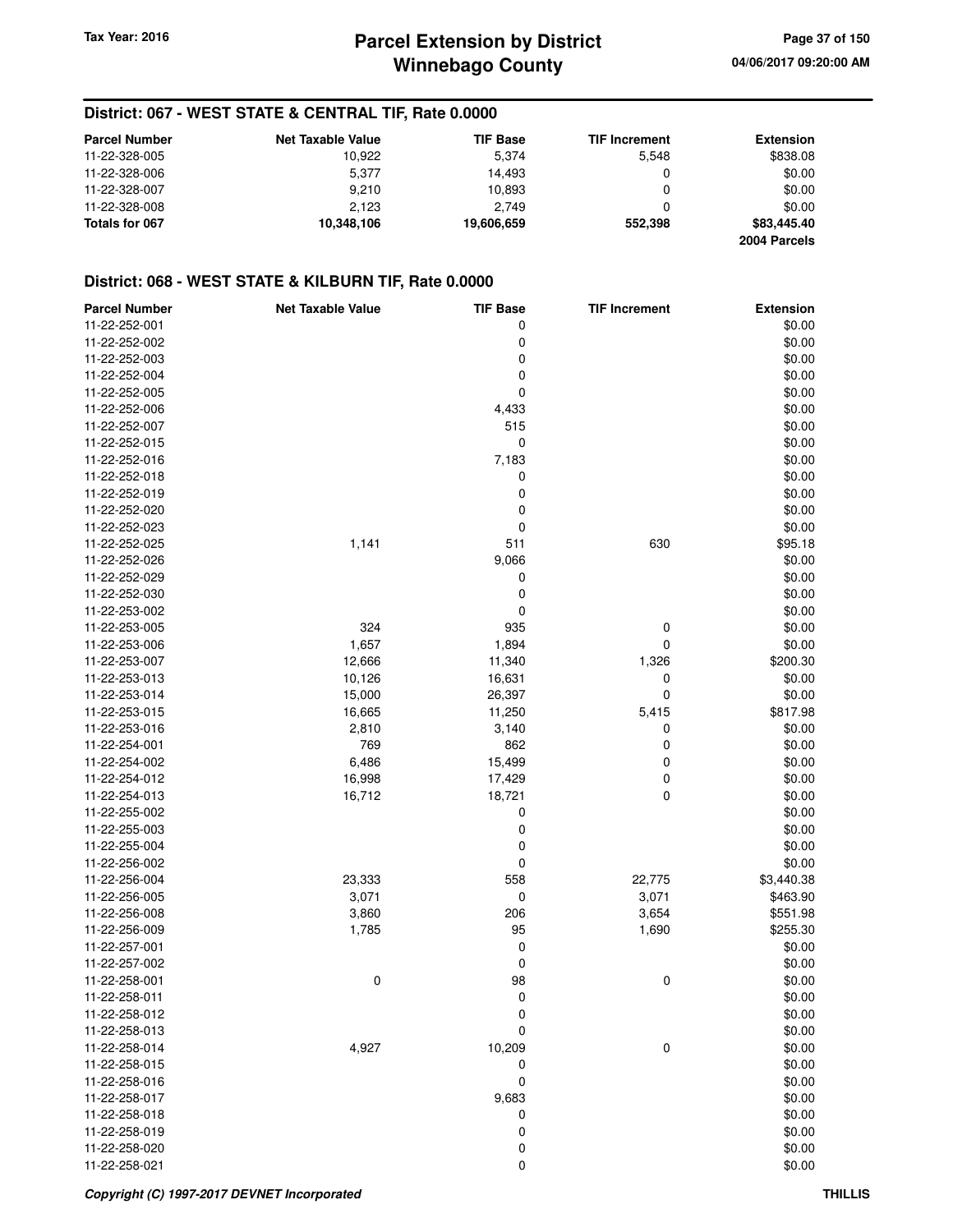# **Winnebago County Parcel Extension by District Tax Year: 2016 Page 38 of 150**

# **District: 068 - WEST STATE & KILBURN TIF, Rate 0.0000**

| <b>Parcel Number</b> | <b>Net Taxable Value</b> | <b>TIF Base</b> | <b>TIF Increment</b> | <b>Extension</b> |
|----------------------|--------------------------|-----------------|----------------------|------------------|
| 11-22-258-022        |                          | 0               |                      | \$0.00           |
| 11-22-258-023        |                          | 0               |                      | \$0.00           |
| 11-22-258-024        |                          | 0               |                      | \$0.00           |
| 11-22-286-001        |                          | 5,028           |                      | \$0.00           |
| 11-22-286-005        |                          | 9,591           |                      | \$0.00           |
| 11-22-286-006        |                          | 4,659           |                      | \$0.00           |
| 11-22-286-012        |                          | 7,508           |                      | \$0.00           |
| 11-22-286-013        |                          | 7,555           |                      | \$0.00           |
| 11-22-286-015        |                          | 2,625           |                      | \$0.00           |
| 11-22-377-001        | 298                      | 333             | 0                    | \$0.00           |
| 11-22-377-002        | 10,126                   | 10,674          | 0                    | \$0.00           |
| 11-22-377-003        | 5,089                    | 10,398          | 0                    | \$0.00           |
| 11-22-377-004        | 7,632                    | 9,034           | 0                    | \$0.00           |
| 11-22-377-005        | 2,446                    | 3,530           | 0                    | \$0.00           |
| 11-22-377-006        | 1,170                    | 1,308           | 0                    | \$0.00           |
| 11-22-377-007        | 961                      | 1,074           | 0                    | \$0.00           |
| 11-22-377-008        | 0                        | 7,225           | 0                    | \$0.00           |
| 11-22-377-009        | 1,170                    | 1,308           | 0                    | \$0.00           |
| 11-22-377-010        | 993                      | 1,138           | 0                    | \$0.00           |
| 11-22-377-011        | 660                      | 738             | 0                    | \$0.00           |
| 11-22-401-001        | 29,051                   | 76,805          | 0                    | \$0.00           |
| 11-22-401-002        | 3,107                    | 3,479           | 0                    | \$0.00           |
| 11-22-402-001        |                          | 0               |                      | \$0.00           |
| 11-22-403-018        |                          | 0               |                      | \$0.00           |
| 11-22-403-037        | 361                      | 142             | 219                  | \$33.08          |
| 11-22-403-038        | 2,726                    | 3,053           | 0                    | \$0.00           |
| 11-22-403-039        | 729                      | 931             | 0                    | \$0.00           |
| 11-22-403-040        | 194                      | 2,638           | 0                    | \$0.00           |
| 11-22-403-041        | 194                      | 4,389           | 0                    | \$0.00           |
| 11-22-403-042        | 2,021                    | 2,261           | 0                    | \$0.00           |
| 11-22-403-043        | $\mathbf 0$              | 6,082           | 0                    | \$0.00           |
| 11-22-403-044        | 2,627                    | 2,940           | 0                    | \$0.00           |
| 11-22-403-045        | 450                      | 502             | 0                    | \$0.00           |
| 11-22-403-046        | 899                      | 1,007           | 0                    | \$0.00           |
| 11-22-403-047        | 1,126                    | 1,259           | 0                    | \$0.00           |
| 11-22-403-050        |                          | 0               |                      | \$0.00           |
| 11-22-403-051        | 0                        | 272             | 0                    | \$0.00           |
| 11-22-403-057        | 172,982                  | 114,078         | 58,904               | \$8,897.98       |
| 11-22-403-058        | 896                      | 1,043           | 0                    | \$0.00           |
| 11-22-403-059        | 1,289                    | 363             | 926                  | \$139.88         |
| 11-22-403-061        |                          | 0               |                      | \$0.00           |
| 11-22-403-062        |                          | 362             |                      | \$0.00           |
| 11-22-403-063        | 974                      | 4,276           | 0                    | \$0.00           |
| 11-22-404-001        |                          | 155,887         |                      | \$0.00           |
| 11-22-404-003        |                          | 6,806           |                      | \$0.00           |
| 11-22-405-001        | 7,424                    | 16,916          | 0                    | \$0.00           |
| 11-22-405-005        | 113                      | 5,500           | 0                    | \$0.00           |
| 11-22-405-006        | 270                      | 302             | 0                    | \$0.00           |
| 11-22-405-007        | 208                      | 269             | 0                    | \$0.00           |
| 11-22-405-008        | 12,280                   | 2,213           | 10,067               | \$1,520.72       |
| 11-22-405-009        | 321                      | 361             | 0                    | \$0.00           |
| 11-22-405-010        | 321                      | 361             | $\mathbf 0$          | \$0.00           |
| 11-22-405-011        |                          | 654             |                      | \$0.00           |
| 11-22-405-012        |                          | 16,428          |                      | \$0.00           |
| 11-22-405-013        |                          | 436             |                      | \$0.00           |
| 11-22-405-014        | 391                      | 1,382           | 0                    | \$0.00           |
| 11-22-405-016        | 687                      | 13,169          | 0                    | \$0.00           |
| 11-22-405-017        | 378                      | 7,408           | 0                    | \$0.00           |
| 11-22-405-018        |                          | 0               |                      | \$0.00           |
| 11-22-429-025        |                          | 10,328          |                      | \$0.00           |
| 11-22-429-026        |                          | 10,328          |                      | \$0.00           |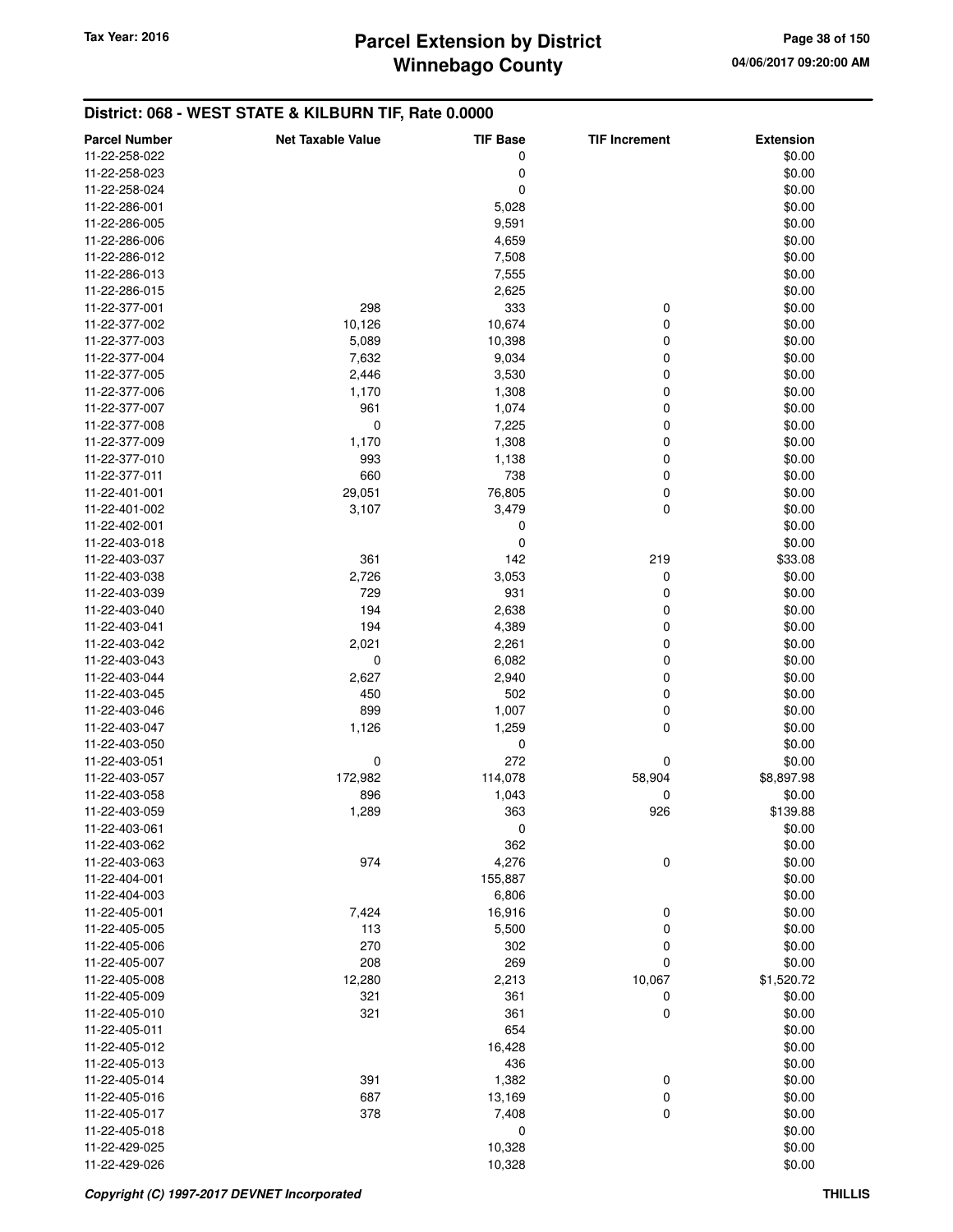# **District: 068 - WEST STATE & KILBURN TIF, Rate 0.0000**

| <b>Parcel Number</b> | <b>Net Taxable Value</b> | <b>TIF Base</b> | <b>TIF Increment</b> | <b>Extension</b>           |
|----------------------|--------------------------|-----------------|----------------------|----------------------------|
| 11-22-433-015        |                          | 33,091          |                      | \$0.00                     |
| 11-22-433-020        |                          | 35,454          |                      | \$0.00                     |
| 11-22-451-001        | 25,816                   | 28,917          | $\mathbf 0$          | \$0.00                     |
| 11-22-451-003        | 38,506                   | 58,816          | $\mathbf 0$          | \$0.00                     |
| 11-22-452-001        |                          | 0               |                      | \$0.00                     |
| 11-22-453-002        | 32,668                   | 37,517          | 0                    | \$0.00                     |
| 11-22-453-004        | 40,351                   | 45,199          | $\mathbf 0$          | \$0.00                     |
| 11-22-453-005        | 12,332                   | 12,125          | 207                  | \$31.28                    |
| 11-22-453-006        | 6,666                    | 4,944           | 1,722                | \$260.12                   |
| 11-22-453-007        | 1,050                    | 1,173           | 0                    | \$0.00                     |
| 11-22-453-008        | 524                      | 588             | $\mathbf 0$          | \$0.00                     |
| 11-22-453-010        |                          | 0               |                      | \$0.00                     |
| 11-22-453-012        | 9,117                    | 10,229          | 0                    | \$0.00                     |
| 11-22-453-015        |                          | 0               |                      | \$0.00                     |
| 11-22-454-001        | 585                      | 654             | 0                    | \$0.00                     |
| 11-22-454-002        | 290                      | 375             | 0                    | \$0.00                     |
| 11-22-454-003        | 4,301                    | 5,862           | 0                    | \$0.00                     |
| 11-22-454-005        | 116,355                  | 158,871         | $\mathbf 0$          | \$0.00                     |
| 11-22-454-006        | 30,626                   | 37,387          | 0                    | \$0.00                     |
| 11-22-457-001        | 19,446                   | 43,559          | $\mathbf 0$          | \$0.00                     |
| 11-22-457-002        | 27,375                   | 37,554          | $\mathbf 0$          | \$0.00                     |
| 11-22-458-001        |                          | 0               |                      | \$0.00                     |
| 11-22-476-001        |                          | 2,906           |                      | \$0.00                     |
| 11-22-476-002        |                          | 0               |                      | \$0.00                     |
| 11-22-476-003        | 975                      | 2,393           | $\mathbf 0$          | \$0.00                     |
| 11-22-476-005        |                          | 1,308           |                      | \$0.00                     |
| 11-22-476-006        |                          | 5,854           |                      | \$0.00                     |
| 11-22-476-007        |                          | 654             |                      | \$0.00                     |
| 11-22-476-008        | 1,170                    | 1,308           | $\mathbf 0$          | \$0.00                     |
| 11-22-476-009        | 1,170                    | 1,308           | 0                    | \$0.00                     |
| 11-22-480-001        | 3,239                    | 1,811           | 1,428                | \$215.72                   |
| 11-22-480-002        | 1,227                    | 1,371           | 0                    | \$0.00                     |
| 11-22-480-009        | 15,659                   | 9,524           | 6,135                | \$926.76                   |
| 11-22-480-013        | 11,984                   | 17,217          | 0                    | \$0.00                     |
| Totals for 068       | 812,326                  | 1,322,980       | 118,169              | \$17,850.56<br>146 Parcels |

#### **District: 088 - NORTH MAIN & AUBURN TIF, Rate 0.0000**

| <b>Parcel Number</b> | <b>Net Taxable Value</b> | <b>TIF Base</b> | <b>TIF Increment</b> | <b>Extension</b> |
|----------------------|--------------------------|-----------------|----------------------|------------------|
| 11-14-280-008        | 7,892                    | 24,227          | 0                    | \$0.00           |
| 11-14-280-009        | 9,494                    | 26,483          | 0                    | \$0.00           |
| 11-14-280-010        | 7,669                    | 23,297          | 0                    | \$0.00           |
| 11-14-280-015        | 9,784                    | 25,078          | 0                    | \$0.00           |
| 11-14-280-017        | 28,277                   | 0               | 28,277               | \$4,240.32       |
| 11-14-281-006        | 10,650                   | 18,361          | 0                    | \$0.00           |
| 11-14-281-007        | 15,392                   | 26,444          | 0                    | \$0.00           |
| 11-14-281-008        | 2,130                    | 2,389           | 0                    | \$0.00           |
| 11-14-281-009        | 4,474                    | 6,321           | 0                    | \$0.00           |
| 11-14-281-010        | 1,985                    | 2,580           | 0                    | \$0.00           |
| 11-14-281-014        | 2,421                    | 3,147           | 0                    | \$0.00           |
| 11-14-281-015        | 1,985                    | 2,580           | 0                    | \$0.00           |
| 11-14-281-016        | 3,550                    | 10,548          | 0                    | \$0.00           |
| 11-14-282-001        | 1,864                    | 25,530          | 0                    | \$0.00           |
| 11-14-282-002        | 1,627                    | 20,327          | 0                    | \$0.00           |
| 11-14-282-003        | 2,421                    | 21,861          | 0                    | \$0.00           |
| 11-14-282-004        | 2,421                    | 24,667          | 0                    | \$0.00           |
| 11-14-282-005        | 2,130                    | 6,990           | 0                    | \$0.00           |
| 11-14-282-014        | 2,890                    | 0               | 2,890                | \$433.38         |
| 11-14-282-015        | 9,229                    | 77,611          | 0                    | \$0.00           |
| 11-14-282-016        | 11,924                   | 78,632          | 0                    | \$0.00           |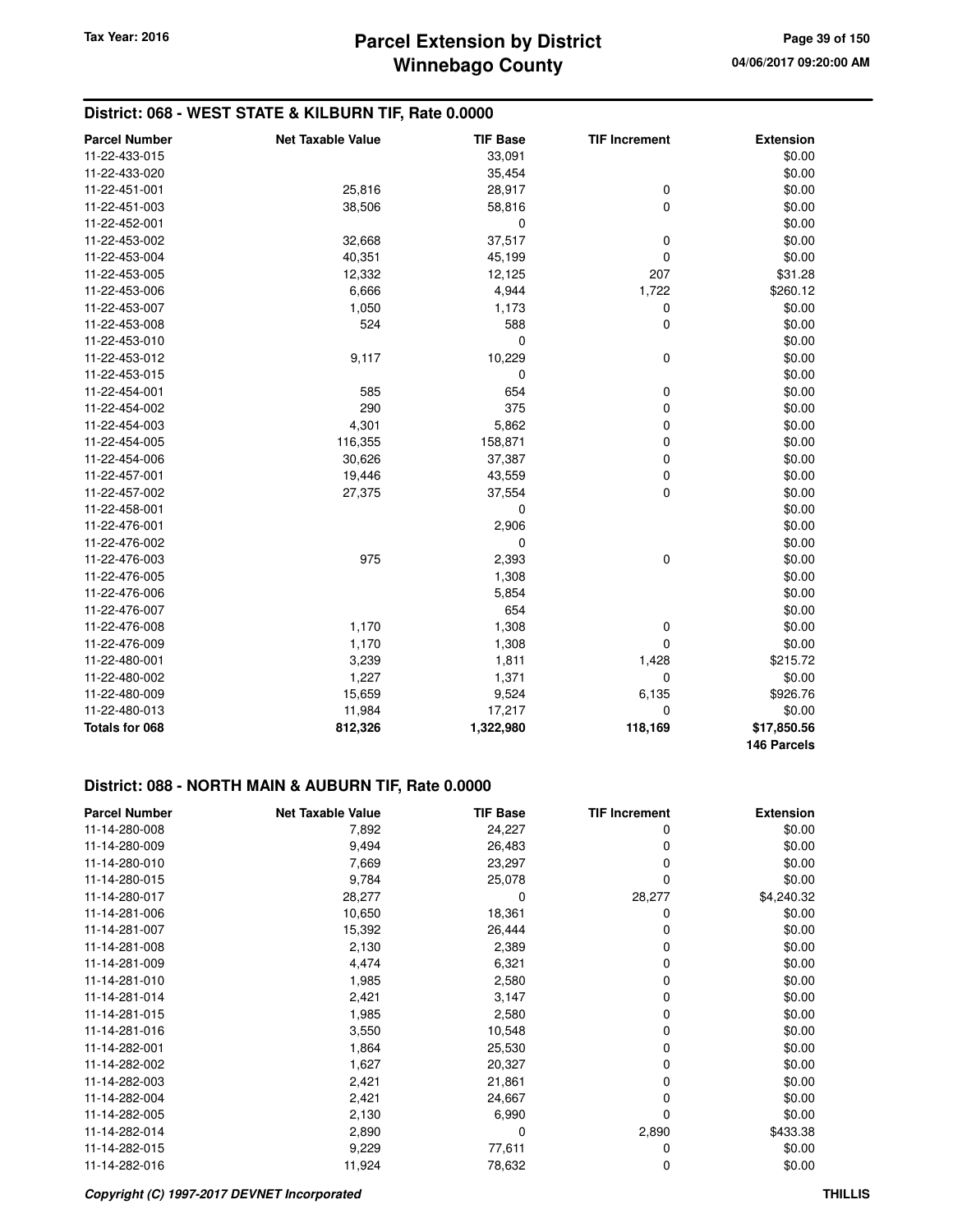# **Winnebago County Parcel Extension by District Tax Year: 2016 Page 40 of 150**

# **District: 088 - NORTH MAIN & AUBURN TIF, Rate 0.0000**

| <b>Parcel Number</b> | <b>Net Taxable Value</b> | <b>TIF Base</b> | <b>TIF Increment</b> | <b>Extension</b>          |
|----------------------|--------------------------|-----------------|----------------------|---------------------------|
| 11-14-404-010        | 34,856                   | 122,416         | 0                    | \$0.00                    |
| 11-14-404-011        | 6,100                    | 23,796          | 0                    | \$0.00                    |
| 11-14-404-012        | 8,300                    | 22,740          | 0                    | \$0.00                    |
| 11-14-404-013        | 7,867                    | 20,547          | 0                    | \$0.00                    |
| 11-14-404-014        | 8,134                    | 21,737          | 0                    | \$0.00                    |
| 11-14-404-015        | 8,436                    | 24,812          | 0                    | \$0.00                    |
| 11-14-404-016        | 4,494                    | 22,538          | 0                    | \$0.00                    |
| 11-14-404-017        | 8,646                    | 17,350          | 0                    | \$0.00                    |
| 11-14-426-001        | 16,022                   | 21,667          | 0                    | \$0.00                    |
| 11-14-426-002        | 11,101                   | 19,489          | 0                    | \$0.00                    |
| 11-14-426-003        |                          | 0               |                      | \$0.00                    |
| 11-14-426-004        | 20,793                   | 26,238          | 0                    | \$0.00                    |
| 11-14-426-006        | 33,347                   | 38,702          | 0                    | \$0.00                    |
| 11-14-426-007        | 22,713                   | 26,061          | 0                    | \$0.00                    |
| 11-14-426-008        | 25,959                   | 29,724          | 0                    | \$0.00                    |
| 11-14-426-009        | 30,435                   | 32,736          | 0                    | \$0.00                    |
| 11-14-426-010        | 19,029                   | 22,467          | 0                    | \$0.00                    |
| 11-14-426-011        | 22,599                   | 32,722          | 0                    | \$0.00                    |
| 11-14-426-012        | 26,446                   | 28,256          | 0                    | \$0.00                    |
| 11-14-426-013        | 19,110                   | 27,793          | 0                    | \$0.00                    |
| 11-14-426-014        | 25,913                   | 29,912          | 0                    | \$0.00                    |
| 11-14-426-015        | 56,515                   | 64,302          | 0                    | \$0.00                    |
| 11-14-427-012        | 17,703                   | 0               | 17,703               | \$2,654.68                |
| 11-14-427-013        | 41,761                   | 0               | 41,761               | \$6,262.32                |
| 11-14-428-002        | 30,249                   | 52,308          | 0                    | \$0.00                    |
| 11-14-428-003        | 23,997                   | 31,827          | 0                    | \$0.00                    |
| 11-14-428-004        | 20,664                   | 36,496          | 0                    | \$0.00                    |
| 11-14-428-005        | 3,124                    | 6,151           | 0                    | \$0.00                    |
| 11-14-428-006        | 24,489                   | 34,457          | 0                    | \$0.00                    |
| 11-14-428-008        | 35,589                   | 45,032          | 0                    | \$0.00                    |
| 11-14-428-009        | 35,330                   | 24,022          | 11,308               | \$1,695.70                |
| 11-14-428-010        | 35,499                   | 37,554          | 0                    | \$0.00                    |
| 11-14-428-011        | 12,520                   | 30,951          | 0                    | \$0.00                    |
| 11-14-428-012        | 25,725                   | 24,217          | 1,508                | \$226.14                  |
| 11-14-428-013        | 14,152                   | 20,778          | 0                    | \$0.00                    |
| 11-14-428-015        | 15,991                   | 22,709          | 0                    | \$0.00                    |
| 11-14-428-016        | 10,449                   | 23,413          | 0                    | \$0.00                    |
| 11-14-428-017        | 18,458                   | 20,876          | 0                    | \$0.00                    |
| 11-14-428-018        | 15,798                   | 22,179          | 0                    | \$0.00                    |
| 11-14-428-019        | 192                      | 204             | 0                    | \$0.00                    |
| 11-14-428-020        | 13,656                   | 20,292          | 0                    | \$0.00                    |
| 11-14-428-021        | 23,064                   | 26,737          | 0                    | \$0.00                    |
| 11-14-428-022        | 18,123                   | 28,310          | 0                    | \$0.00                    |
| 11-14-428-024        | 13,753                   | 22,632          | 0                    | \$0.00                    |
| 11-14-428-026        | 43,979                   | 38,482          | 5,497                | \$824.32                  |
| 11-14-430-003        |                          | 14,405          |                      | \$0.00                    |
| 11-14-430-004        | 38,251                   | 45,645          | 0                    | \$0.00                    |
| 11-14-430-005        | 17,113                   | 25,431          | 0                    | \$0.00                    |
| 11-14-430-033        |                          | 66,791          |                      | \$0.00                    |
| 11-14-430-034        | 66,546                   | 88,641          | 0                    | \$0.00                    |
| 11-14-430-035        | 62,875                   | 88,882          | 0                    | \$0.00                    |
| Totals for 088       | 1,236,074                | 2,002,500       | 108,944              | \$16,336.86<br>72 Parcels |

| <b>Parcel Number</b> | <b>Net Taxable Value</b> | <b>TIF Base</b> | <b>TIF Increment</b> | <b>Extension</b> |
|----------------------|--------------------------|-----------------|----------------------|------------------|
| 11-23-429-004        | 20.393                   | 31.896          |                      | \$0.00           |
| 11-23-429-006        | . .755                   | 34.403          |                      | \$0.00           |
| 11-23-429-020        |                          | 159             |                      | \$0.00           |
| 11-23-429-021        | 5.965                    | 21.212          |                      | \$0.00           |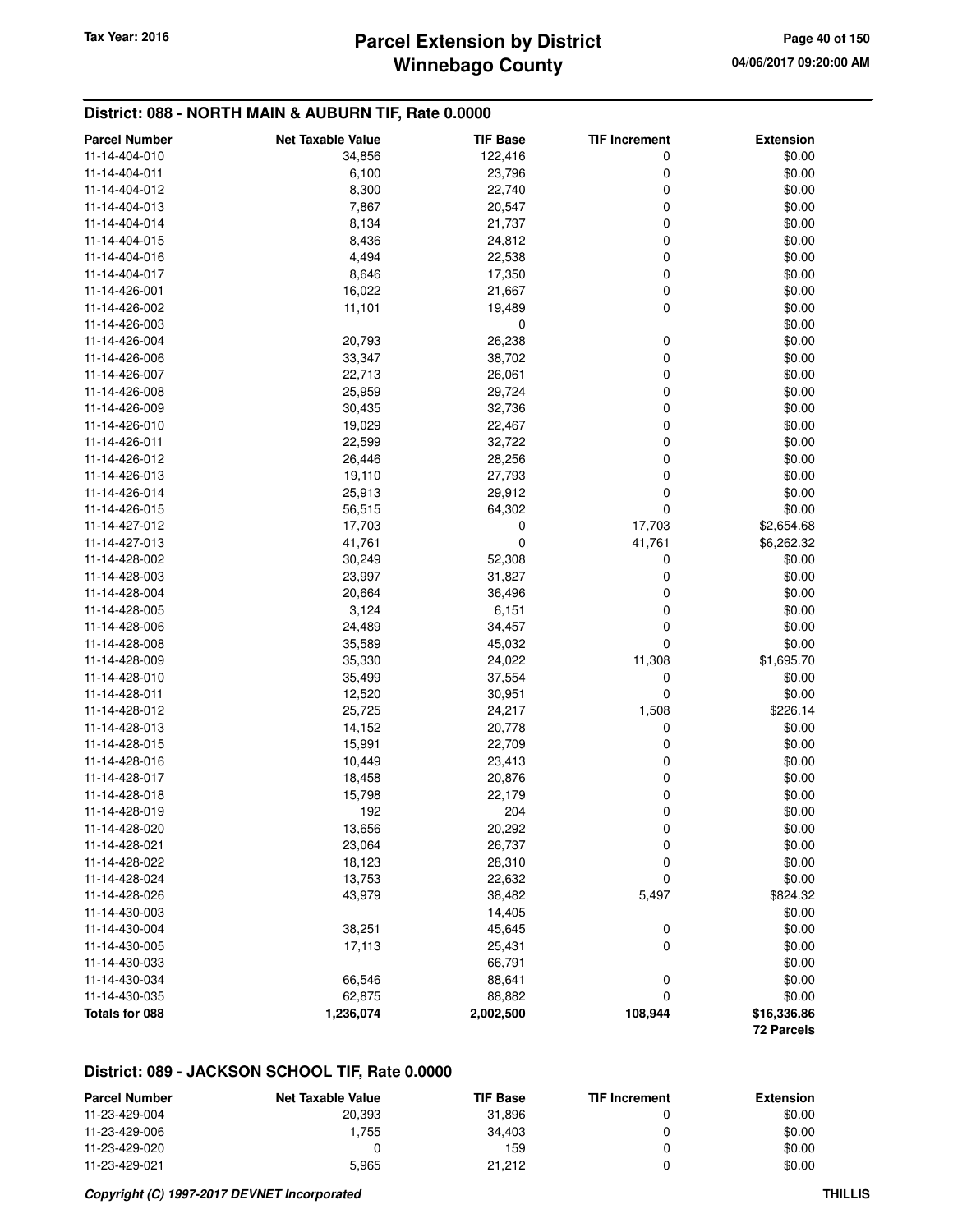# **Winnebago County** Tax Year: 2016 **Parcel Extension by District Page 41 of 150**

| <b>Parcel Number</b>           | <b>Net Taxable Value</b> | <b>TIF Base</b>  | <b>TIF Increment</b> | <b>Extension</b> |
|--------------------------------|--------------------------|------------------|----------------------|------------------|
| 11-23-429-022                  | 8,832                    | 22,781           | 0                    | \$0.00           |
| 11-23-429-023                  | 11,388                   | 21,627           | 0                    | \$0.00           |
| 11-23-429-024                  | 2,496                    | 22,767           | 0                    | \$0.00           |
| 11-23-429-025                  | 6,892                    | 23,546           | 0                    | \$0.00           |
| 11-23-429-026                  | 6,996                    | 15,020           | 0                    | \$0.00           |
| 11-23-429-029                  | 8,369                    | 32,317           | 0                    | \$0.00           |
| 11-23-429-030                  | 5,787                    | 20,877           | 0                    | \$0.00           |
| 11-23-429-031                  | 7,785                    | 16,607           | 0                    | \$0.00           |
| 11-23-429-032                  | 4,619                    | 30,143           | 0                    | \$0.00           |
| 11-23-429-033                  | 9,994                    | 25,682           | 0                    | \$0.00           |
| 11-23-429-034                  | 13,212                   | 25,682           | 0                    | \$0.00           |
| 11-23-429-035                  | 7,667                    | 11,732           | 0                    | \$0.00           |
| 11-23-430-001                  | 3,981                    | 27,776           | 0                    | \$0.00           |
| 11-23-430-002                  | 496                      | 20,194           | 0                    | \$0.00           |
| 11-23-430-003                  | 4,997                    | 19,245           | 0                    | \$0.00           |
| 11-23-430-004                  | 18,889                   | 31,662           | 0                    | \$0.00           |
| 11-23-430-005                  | 18,889                   | 30,887           | 0                    | \$0.00           |
| 11-23-430-006                  | 18,889                   | 31,097           | 0                    | \$0.00           |
| 11-23-430-007                  | 6,658                    | 22,989           | 0                    | \$0.00           |
| 11-23-430-008                  | 6,845                    | 34,507           | 0                    | \$0.00           |
| 11-23-430-009                  | 14,681                   | 26,471           | 0                    | \$0.00           |
| 11-23-430-010                  | 7,059                    | 21,817           | 0                    | \$0.00           |
| 11-23-430-011                  | 6,159                    | 23,641           | 0                    | \$0.00           |
| 11-23-430-012                  | 6,345                    | 22,227           | 0                    | \$0.00           |
| 11-23-430-015                  | 6,915                    | 30,857           | 0                    | \$0.00           |
| 11-23-430-016                  | 10,980                   | 28,221           | 0                    | \$0.00           |
| 11-23-430-017                  | 18,309                   | 21,219           | 0                    | \$0.00           |
| 11-23-430-018                  | 10,928                   | 19,840           | 0                    | \$0.00           |
| 11-23-430-019                  | 9,066                    | 27,242           | 0                    | \$0.00           |
| 11-23-430-020                  | 10,021                   | 11,561           | 0                    | \$0.00           |
| 11-23-430-021                  | 4,863                    | 16,861           | 0                    | \$0.00           |
| 11-23-430-022                  | 11,428                   | 18,395           | 0                    | \$0.00           |
| 11-23-430-023                  | 9,171                    | 16,097           | 0                    | \$0.00           |
| 11-23-430-026                  | 11,811                   | 13,038           | 0                    | \$0.00           |
| 11-23-430-027                  | 3,300                    | 10,244           | 0                    | \$0.00           |
|                                |                          |                  |                      |                  |
| 11-23-430-028                  | 4,667                    | 13,407           | 0<br>0               | \$0.00           |
| 11-23-430-029<br>11-23-430-030 | 4,218<br>9,402           | 15,072<br>22,831 | 0                    | \$0.00<br>\$0.00 |
| 11-23-430-031                  | 6,602                    | 13,526           | 0                    | \$0.00           |
|                                |                          |                  | 0                    | \$0.00           |
| 11-23-480-001<br>11-23-480-002 | 15,687<br>17,778         | 25,324<br>18,493 |                      | \$0.00           |
| 11-23-480-003                  |                          |                  | 0                    |                  |
| 11-23-480-004                  | 17,615<br>22,559         | 18,317<br>36,337 | 0<br>0               | \$0.00<br>\$0.00 |
| 11-23-480-005                  | 3,673                    |                  | 0                    | \$0.00           |
| 11-23-480-006                  | 24,333                   | 5,759<br>35,026  | 0                    | \$0.00           |
| 11-23-480-007                  |                          |                  |                      |                  |
|                                | 21,334                   | 35,462           | 0<br>0               | \$0.00           |
| 11-23-480-008<br>11-23-480-009 | 11,363<br>21,961         | 14,897<br>28,636 | 0                    | \$0.00<br>\$0.00 |
| 11-23-480-010                  | 7,496                    | 20,188           | 0                    | \$0.00           |
| 11-23-480-011                  | 1,391                    | 24,572           | $\mathbf 0$          | \$0.00           |
| 11-23-480-012                  |                          |                  |                      |                  |
|                                |                          | 0                |                      | \$0.00           |
| 11-23-480-013<br>11-23-480-014 | 7,496<br>7,332           | 12,529<br>21,954 | 0<br>$\mathbf 0$     | \$0.00<br>\$0.00 |
|                                |                          |                  | 0                    |                  |
| 11-23-480-015                  | 5,868                    | 19,768           |                      | \$0.00           |
| 11-23-480-016                  | 6,981                    | 16,603           | 0                    | \$0.00           |
| 11-23-480-017                  | 10,153                   | 11,905           | 0                    | \$0.00           |
| 11-23-480-018                  | 25,331                   | 39,001           | 0                    | \$0.00           |
| 11-23-480-019                  | 1,147                    | 17,105           | 0                    | \$0.00           |
| 11-23-480-020                  | 9,019                    | 17,363           | 0                    | \$0.00           |
| 11-23-480-021                  | 11,965                   | 26,810           | 0                    | \$0.00           |
| 11-23-480-022                  | 20,000                   | 36,439           | 0                    | \$0.00           |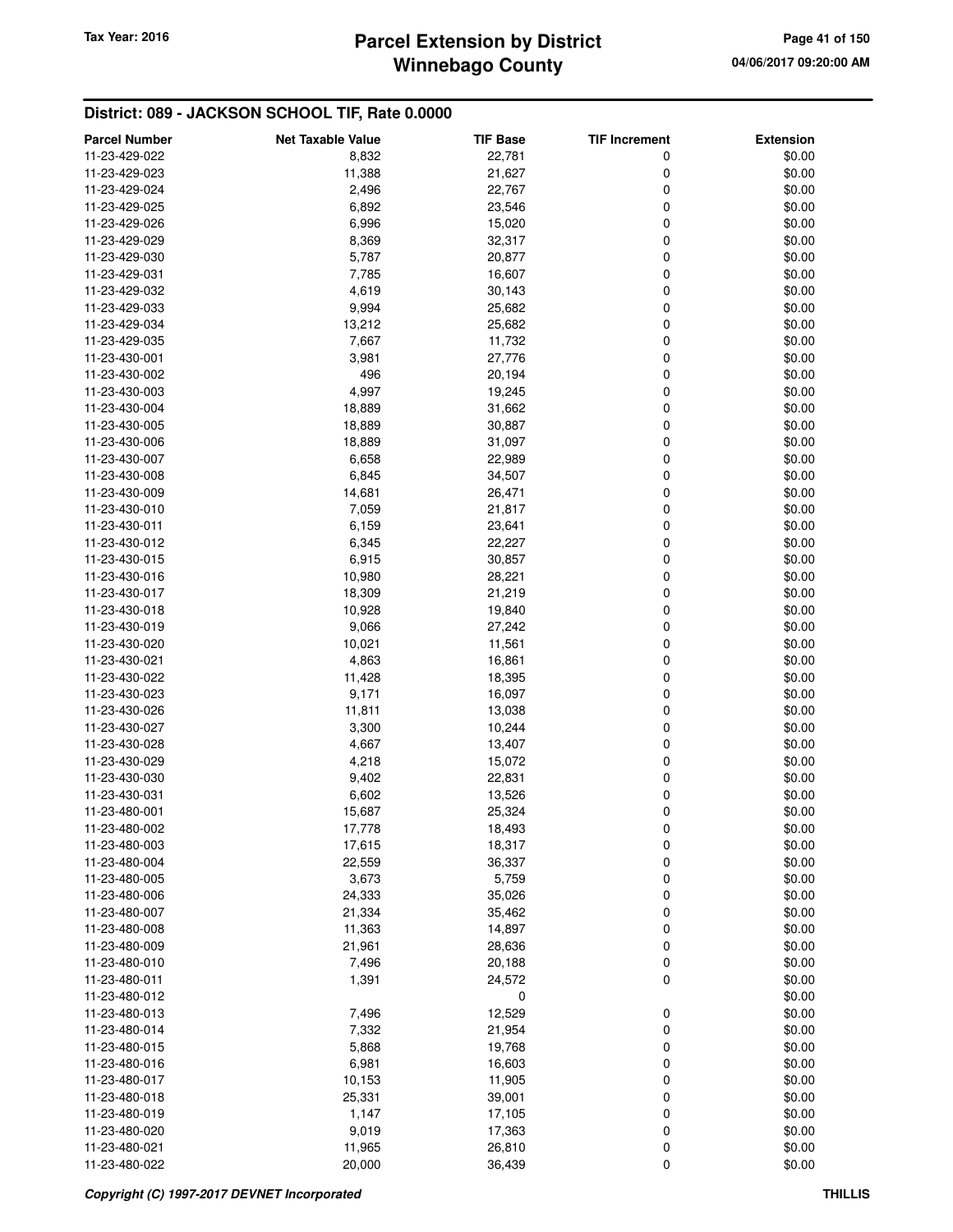# **Winnebago County Parcel Extension by District Tax Year: 2016 Page 42 of 150**

| <b>Parcel Number</b> | <b>Net Taxable Value</b> | TIF Base | <b>TIF Increment</b> | <b>Extension</b> |
|----------------------|--------------------------|----------|----------------------|------------------|
| 11-23-480-023        | 7,215                    | 16,347   | 0                    | \$0.00           |
| 11-23-480-024        | 6,473                    | 18,003   | 0                    | \$0.00           |
| 11-23-480-025        | 5,798                    | 20,313   | 0                    | \$0.00           |
| 11-23-480-026        | 10,000                   | 18,947   | 0                    | \$0.00           |
| 11-23-480-027        | 4,519                    | 19,602   | 0                    | \$0.00           |
| 11-23-480-028        | 16,720                   | 25,162   | 0                    | \$0.00           |
|                      |                          | 40,863   |                      | \$1,782.20       |
| 11-23-481-001        | 52,661                   |          | 11,798               |                  |
| 11-23-481-002        | 3,201                    | 1,649    | 1,552                | \$234.44         |
| 11-23-481-003        | 4,333                    | 17,871   | 0                    | \$0.00           |
| 11-23-481-004        | 200                      | 1,767    | 0                    | \$0.00           |
| 11-23-481-005        | 0                        | 87       | 0                    | \$0.00           |
| 11-23-481-006        | 267                      | 399      | 0                    | \$0.00           |
| 11-23-481-007        | 3,998                    | 11,399   | 0                    | \$0.00           |
| 11-23-481-008        | 10,697                   | 19,876   | 0                    | \$0.00           |
| 11-23-481-009        | 7,463                    | 10,572   | 0                    | \$0.00           |
| 11-23-481-010        | 6,275                    | 14,605   | 0                    | \$0.00           |
| 11-23-481-011        | 996                      | 14,988   | 0                    | \$0.00           |
| 11-23-481-012        | 7,991                    | 14,754   | 0                    | \$0.00           |
| 11-23-481-013        | 11,331                   | 21,646   | 0                    | \$0.00           |
| 11-23-481-014        | 4,927                    | 20,489   | 0                    | \$0.00           |
| 11-23-481-015        | 9,404                    | 20,025   | 0                    | \$0.00           |
| 11-23-481-016        | 0                        | 12,917   | 0                    | \$0.00           |
| 11-23-481-017        | 9,296                    | 27,332   | 0                    | \$0.00           |
| 11-23-481-018        | 6,496                    | 20,619   | 0                    | \$0.00           |
| 11-23-481-019        | 10,465                   | 19,765   | 0                    | \$0.00           |
| 11-23-481-020        | 13,868                   | 22,400   | 0                    | \$0.00           |
| 11-23-481-021        | 5,367                    | 19,951   | 0                    | \$0.00           |
| 11-23-481-022        | 857                      | 12,486   | 0                    | \$0.00           |
| 11-23-481-023        | 718                      | 16,237   | 0                    | \$0.00           |
| 11-23-481-024        | 11,644                   | 20,340   | 0                    | \$0.00           |
| 11-23-481-025        | 7,437                    | 20,885   | 0                    | \$0.00           |
| 11-23-481-026        | 23,333                   | 49,125   | 0                    | \$0.00           |
| 11-23-481-027        | 12,388                   | 16,672   | 0                    | \$0.00           |
| 11-23-481-028        | 9,349                    | 16,152   | 0                    | \$0.00           |
| 11-23-481-029        | 13,524                   | 23,865   | 0                    | \$0.00           |
| 11-23-481-030        | 7,944                    | 22,506   | 0                    | \$0.00           |
| 11-23-481-031        | 10,136                   | 17,026   | 0                    | \$0.00           |
| 11-23-481-032        | 7,007                    | 17,472   | 0                    | \$0.00           |
| 11-23-482-001        | 2,659                    | 3,605    | 0                    | \$0.00           |
| 11-23-482-002        | 14,119                   | 23,393   | 0                    | \$0.00           |
| 11-23-482-003        | 8,367                    | 21,768   |                      | \$0.00           |
| 11-23-482-004        | 6,508                    | 20,292   | $\mathbf 0$          | \$0.00           |
| 11-23-482-005        | 10,238                   | 25,578   | 0<br>0               | \$0.00           |
|                      |                          |          |                      | \$0.00           |
| 11-23-482-006        | 7,852                    | 20,282   | 0                    |                  |
| 11-23-482-007        | 152,761                  | 188,117  | 0                    | \$0.00           |
| 11-23-482-008        | 6,856                    | 22,652   | 0                    | \$0.00           |
| 11-23-482-009        | 766                      | 2,565    | 0                    | \$0.00           |
| 11-23-482-010        | 0                        | 407      | 0                    | \$0.00           |
| 11-23-482-011        | 2,431                    | 2,978    | 0                    | \$0.00           |
| 11-23-482-012        | 21,336                   | 50,619   | 0                    | \$0.00           |
| 11-23-482-013        | 42,238                   | 51,870   | 0                    | \$0.00           |
| 11-23-482-014        | 346,749                  | 391,298  | 0                    | \$0.00           |
| 11-23-482-015        | 6,179                    | 6,783    | 0                    | \$0.00           |
| 11-23-482-016        | 138,244                  | 170,838  | 0                    | \$0.00           |
| 11-23-483-001        | 1,453                    | 1,604    | 0                    | \$0.00           |
| 11-23-483-002        | 23,845                   | 24,750   | 0                    | \$0.00           |
| 11-23-484-001        | 28,203                   | 35,430   | 0                    | \$0.00           |
| 11-23-485-001        | 10,103                   | 16,626   | 0                    | \$0.00           |
| 11-23-485-002        | 9,381                    | 21,974   | 0                    | \$0.00           |
| 11-23-485-003        | 11,830                   | 21,115   | 0                    | \$0.00           |
| 11-23-485-004        | 7,786                    | 13,154   | 0                    | \$0.00           |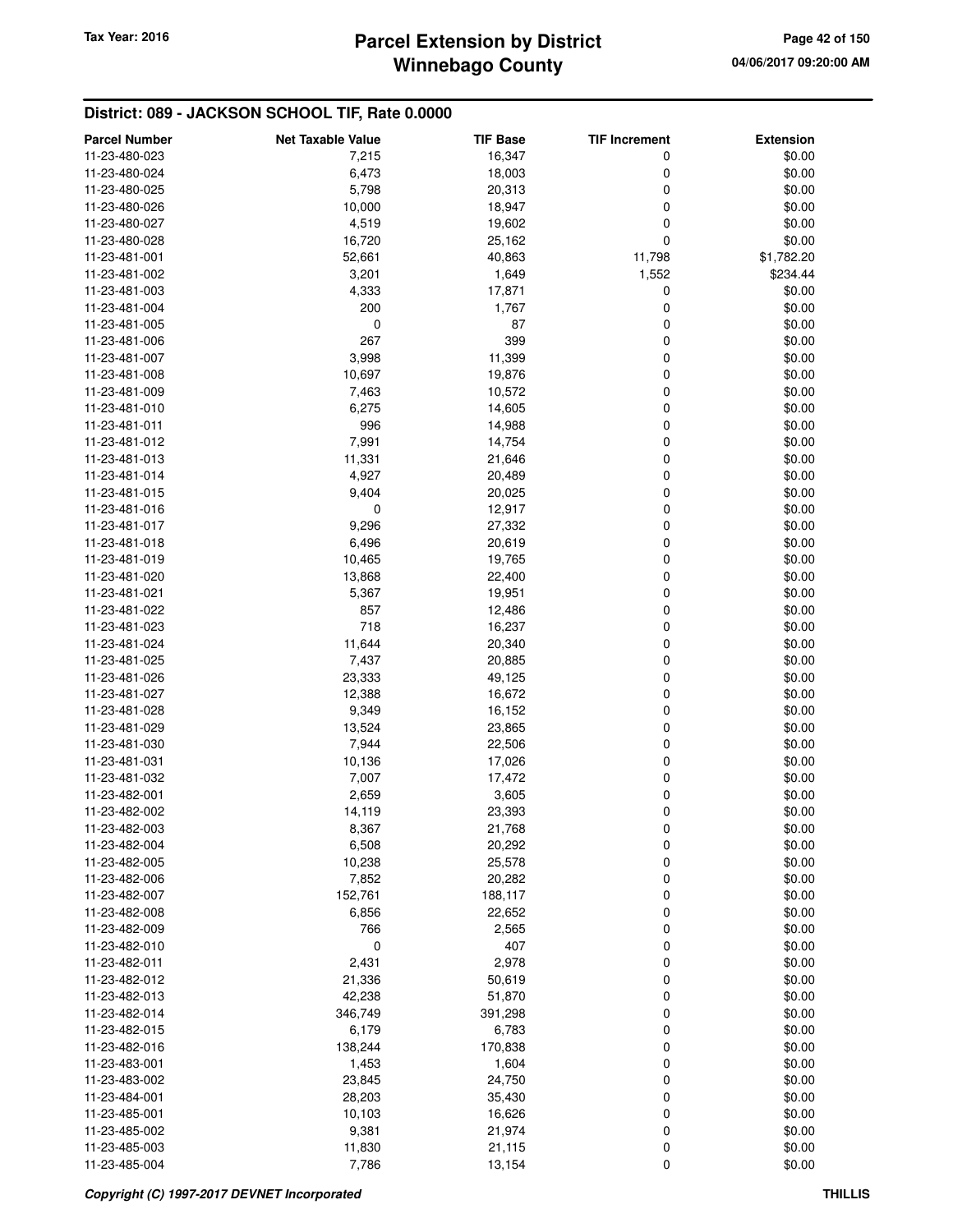# **Winnebago County Parcel Extension by District Tax Year: 2016 Page 43 of 150**

| <b>Parcel Number</b> | <b>Net Taxable Value</b> | <b>TIF Base</b> | <b>TIF Increment</b> | <b>Extension</b> |
|----------------------|--------------------------|-----------------|----------------------|------------------|
| 11-23-485-005        | 1,795                    | 2,313           | 0                    | \$0.00           |
| 11-23-485-006        |                          | 96,177          |                      | \$0.00           |
| 11-24-305-009        | 7,210                    | 19,461          | 0                    | \$0.00           |
| 11-24-305-010        | 8,663                    | 25,947          | 0                    | \$0.00           |
| 11-24-305-011        | 14,420                   | 24,679          | 0                    | \$0.00           |
| 11-24-305-012        | 7,496                    | 22,476          | 0                    | \$0.00           |
| 11-24-305-013        | 18,003                   | 32,575          | 0                    | \$0.00           |
| 11-24-305-014        | 4,333                    | 26,054          | 0                    | \$0.00           |
| 11-24-305-015        | 12,383                   | 27,388          | 0                    | \$0.00           |
| 11-24-306-003        | 5,740                    |                 |                      | \$0.00           |
| 11-24-306-004        |                          | 24,964          | 0                    |                  |
|                      | 10,948                   | 23,592          | 0                    | \$0.00           |
| 11-24-306-016        | 9,048                    | 23,728          | 0                    | \$0.00           |
| 11-24-306-017        | 8,193                    | 24,285          | 0                    | \$0.00           |
| 11-24-306-018        | 10,097                   | 16,897          | 0                    | \$0.00           |
| 11-24-306-019        | 8,495                    | 24,614          | 0                    | \$0.00           |
| 11-24-306-020        | 7,496                    | 21,789          | 0                    | \$0.00           |
| 11-24-306-021        | 8,890                    | 17,559          | 0                    | \$0.00           |
| 11-24-306-022        | 8,532                    | 23,962          | 0                    | \$0.00           |
| 11-24-306-023        | 7,448                    | 17,420          | 0                    | \$0.00           |
| 11-24-306-024        | 8,222                    | 21,227          | 0                    | \$0.00           |
| 11-24-306-025        | 5,020                    | 19,948          | 0                    | \$0.00           |
| 11-24-306-026        | 8,857                    | 30,670          | 0                    | \$0.00           |
| 11-24-307-005        | 5,791                    | 22,727          | 0                    | \$0.00           |
| 11-24-307-006        | 1,577                    | 13,604          | 0                    | \$0.00           |
| 11-24-307-014        | 15,146                   | 26,952          | 0                    | \$0.00           |
| 11-24-307-015        | 10,188                   | 22,061          | 0                    | \$0.00           |
| 11-24-307-016        | 16,319                   | 22,442          | 0                    | \$0.00           |
| 11-24-307-017        | 9,239                    | 19,916          | 0                    | \$0.00           |
| 11-24-307-018        | 8,937                    | 26,214          | 0                    | \$0.00           |
| 11-24-307-019        | 11,205                   | 24,732          | 0                    | \$0.00           |
| 11-24-307-020        | 7,241                    | 24,145          | 0                    | \$0.00           |
| 11-24-307-021        | 25,612                   | 31,177          | 0                    | \$0.00           |
| 11-24-307-024        | 1,425                    | 18,166          | 0                    | \$0.00           |
| 11-24-307-025        | 10,575                   | 17,667          | 0                    | \$0.00           |
| 11-24-308-001        | 21,049                   | 28,541          | 0                    | \$0.00           |
| 11-24-308-002        | 21,049                   | 28,541          | 0                    | \$0.00           |
| 11-24-308-003        | 13,167                   | 24,656          | 0                    | \$0.00           |
| 11-24-308-004        | 8,666                    | 28,295          | 0                    | \$0.00           |
| 11-24-308-005        | 12,788                   | 24,220          | 0                    | \$0.00           |
| 11-24-308-006        | 11,417                   | 22,823          | 0                    | \$0.00           |
| 11-24-308-007        | 1,448                    | 1,865           | $\pmb{0}$            | \$0.00           |
| 11-24-308-008        | 7,400                    | 20,507          | 0                    | \$0.00           |
| 11-24-308-009        | 8,343                    | 22,994          | 0                    | \$0.00           |
| 11-24-308-010        | 2,252                    | 24,422          | 0                    | \$0.00           |
|                      |                          |                 |                      |                  |
| 11-24-308-011        | 6,461                    | 19,803          | 0                    | \$0.00           |
| 11-24-308-012        | 5,996                    | 22,923          | 0                    | \$0.00           |
| 11-24-308-013        | 11,128                   | 22,837          | 0                    | \$0.00           |
| 11-24-309-001        | 9,251                    | 25,505          | 0                    | \$0.00           |
| 11-24-309-002        | 12,253                   | 22,425          | 0                    | \$0.00           |
| 11-24-309-003        | 10,594                   | 21,139          | 0                    | \$0.00           |
| 11-24-309-004        | 10,773                   | 17,068          | 0                    | \$0.00           |
| 11-24-309-005        | 7,496                    | 18,209          | 0                    | \$0.00           |
| 11-24-309-006        | 4,772                    | 20,617          | 0                    | \$0.00           |
| 11-24-309-007        | 6,147                    | 17,427          | 0                    | \$0.00           |
| 11-24-309-008        | 8,948                    | 21,140          | 0                    | \$0.00           |
| 11-24-309-009        | 1,685                    | 23,921          | 0                    | \$0.00           |
| 11-24-309-012        | 6,602                    | 25,341          | 0                    | \$0.00           |
| 11-24-309-013        | 6,586                    | 26,350          | 0                    | \$0.00           |
| 11-24-309-014        | 24,517                   | 34,225          | 0                    | \$0.00           |
| 11-24-309-015        | 4,997                    | 18,276          | 0                    | \$0.00           |
| 11-24-309-016        | 6,282                    | 16,335          | 0                    | \$0.00           |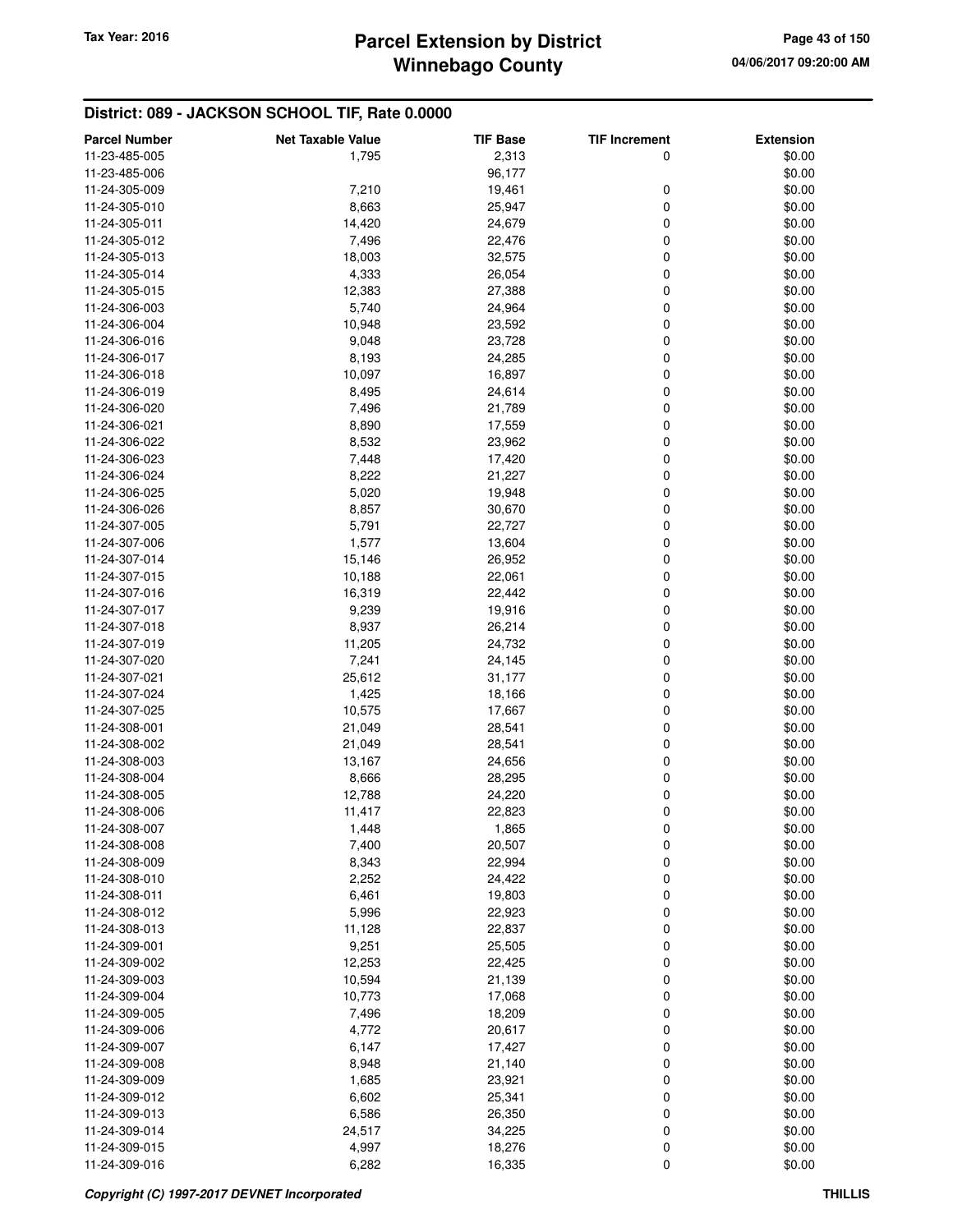# **Winnebago County Parcel Extension by District Tax Year: 2016 Page 44 of 150**

| <b>Parcel Number</b>           | <b>Net Taxable Value</b> | <b>TIF Base</b> | <b>TIF Increment</b> | <b>Extension</b> |
|--------------------------------|--------------------------|-----------------|----------------------|------------------|
| 11-24-309-017                  | 9,275                    | 23,259          | 0                    | \$0.00           |
| 11-24-309-018                  | 3,693                    | 19,309          | 0                    | \$0.00           |
| 11-24-309-019                  | 4,754                    | 20,173          | 0                    | \$0.00           |
| 11-24-309-020                  | 7,895                    | 16,971          | 0                    | \$0.00           |
| 11-24-309-021                  | 11,285                   | 13,340          | 0                    | \$0.00           |
| 11-24-309-022                  | 7,263                    | 19,402          | 0                    | \$0.00           |
| 11-24-309-023                  | 13,651                   | 20,003          | 0                    | \$0.00           |
|                                |                          |                 | 0                    |                  |
| 11-24-309-024                  | 10,182                   | 25,821          |                      | \$0.00           |
| 11-24-309-025                  | 7,496                    | 22,000          | 0                    | \$0.00           |
| 11-24-309-026                  | 5,868                    | 16,710          | 0                    | \$0.00           |
| 11-24-309-027                  | 8,853                    | 18,348          | 0                    | \$0.00           |
| 11-24-309-028                  | 8,198                    | 27,838          | 0                    | \$0.00           |
| 11-24-310-001                  | 13,641                   | 23,666          | 0                    | \$0.00           |
| 11-24-310-004                  | 19,809                   | 27,385          | 0                    | \$0.00           |
| 11-24-310-005                  | 13,167                   | 34,053          | 0                    | \$0.00           |
| 11-24-310-006                  | 14,840                   | 27,855          | 0                    | \$0.00           |
| 11-24-310-007                  | 20,234                   | 35,250          | 0                    | \$0.00           |
| 11-24-310-008                  | 13,397                   | 24,051          | 0                    | \$0.00           |
| 11-24-310-009                  | 12,143                   | 22,104          | 0                    | \$0.00           |
| 11-24-310-010                  | 11,319                   | 21,293          | 0                    | \$0.00           |
| 11-24-310-011                  | 9,778                    | 27,434          | 0                    | \$0.00           |
| 11-24-310-012                  | 20,229                   | 34,274          | 0                    | \$0.00           |
| 11-24-310-013                  | 9,801                    | 19,416          | 0                    | \$0.00           |
| 11-24-310-014                  | 10,444                   | 21,444          | 0                    | \$0.00           |
| 11-24-310-015                  | 13,270                   | 19,002          | 0                    | \$0.00           |
| 11-24-310-016                  | 932                      | 19,583          | 0                    | \$0.00           |
| 11-24-310-017                  | 13,248                   | 30,420          | 0                    | \$0.00           |
| 11-24-310-018                  | 12,750                   | 21,615          | 0                    | \$0.00           |
| 11-24-310-019                  | 8,160                    | 16,694          | 0                    | \$0.00           |
| 11-24-310-020                  | 10,274                   | 22,162          | 0                    | \$0.00           |
| 11-24-310-021                  | 8,096                    | 16,161          | 0                    | \$0.00           |
| 11-24-310-022                  | 7,379                    | 16,668          | 0                    | \$0.00           |
| 11-24-310-024                  | 18,401                   | 6,434           | 11,967               | \$1,807.72       |
| 11-24-310-025                  | 8,594                    | 19,501          | 0                    | \$0.00           |
| 11-24-310-026                  | 11,210                   | 21,214          | 0                    | \$0.00           |
| 11-24-310-027                  | 18,614                   | 21,688          | 0                    | \$0.00           |
| 11-24-351-001                  | 5,846                    | 16,717          | 0                    | \$0.00           |
| 11-24-351-002                  | 9,436                    | 20,358          | 0                    | \$0.00           |
| 11-24-351-003                  | 6,966                    | 16,349          | 0                    | \$0.00           |
| 11-24-351-004                  | 11,599                   | 17,770          | 0                    | \$0.00           |
| 11-24-351-005                  | 4,832                    | 21,891          | 0                    | \$0.00           |
| 11-24-351-006                  | 14,103                   | 26,034          | 0                    | \$0.00           |
| 11-24-351-007                  | 10,114                   | 29,569          | 0                    | \$0.00           |
| 11-24-351-008                  | 5,474                    | 25,654          | 0                    | \$0.00           |
|                                |                          |                 | 0                    |                  |
| 11-24-351-009<br>11-24-351-010 | 1,892                    | 14,112          |                      | \$0.00           |
| 11-24-351-011                  | 8,355                    | 21,077          | 0                    | \$0.00           |
|                                | 11,703                   | 22,117          | 0                    | \$0.00           |
| 11-24-351-012                  | 11,263                   | 20,281          | 0                    | \$0.00           |
| 11-24-351-013                  | 6,602                    | 20,714          | 0                    | \$0.00           |
| 11-24-352-003                  | 9,918                    | 16,389          | 0                    | \$0.00           |
| 11-24-352-004                  | 10,062                   | 20,033          | 0                    | \$0.00           |
| 11-24-352-005                  | 5,606                    | 19,679          | 0                    | \$0.00           |
| 11-24-352-006                  | 14,128                   | 26,635          | 0                    | \$0.00           |
| 11-24-352-007                  | 4,893                    | 13,247          | 0                    | \$0.00           |
| 11-24-352-008                  | 6,315                    | 20,215          | 0                    | \$0.00           |
| 11-24-352-009                  | 3,251                    | 19,350          | 0                    | \$0.00           |
| 11-24-352-010                  | 6,194                    | 19,671          | 0                    | \$0.00           |
| 11-24-352-011                  | 1,338                    | 1,673           | 0                    | \$0.00           |
| 11-24-352-012                  | 7,568                    | 11,244          | 0                    | \$0.00           |
| 11-24-352-013                  | 8,646                    | 24,333          | 0                    | \$0.00           |
| 11-24-352-014                  | 13,198                   | 26,305          | 0                    | \$0.00           |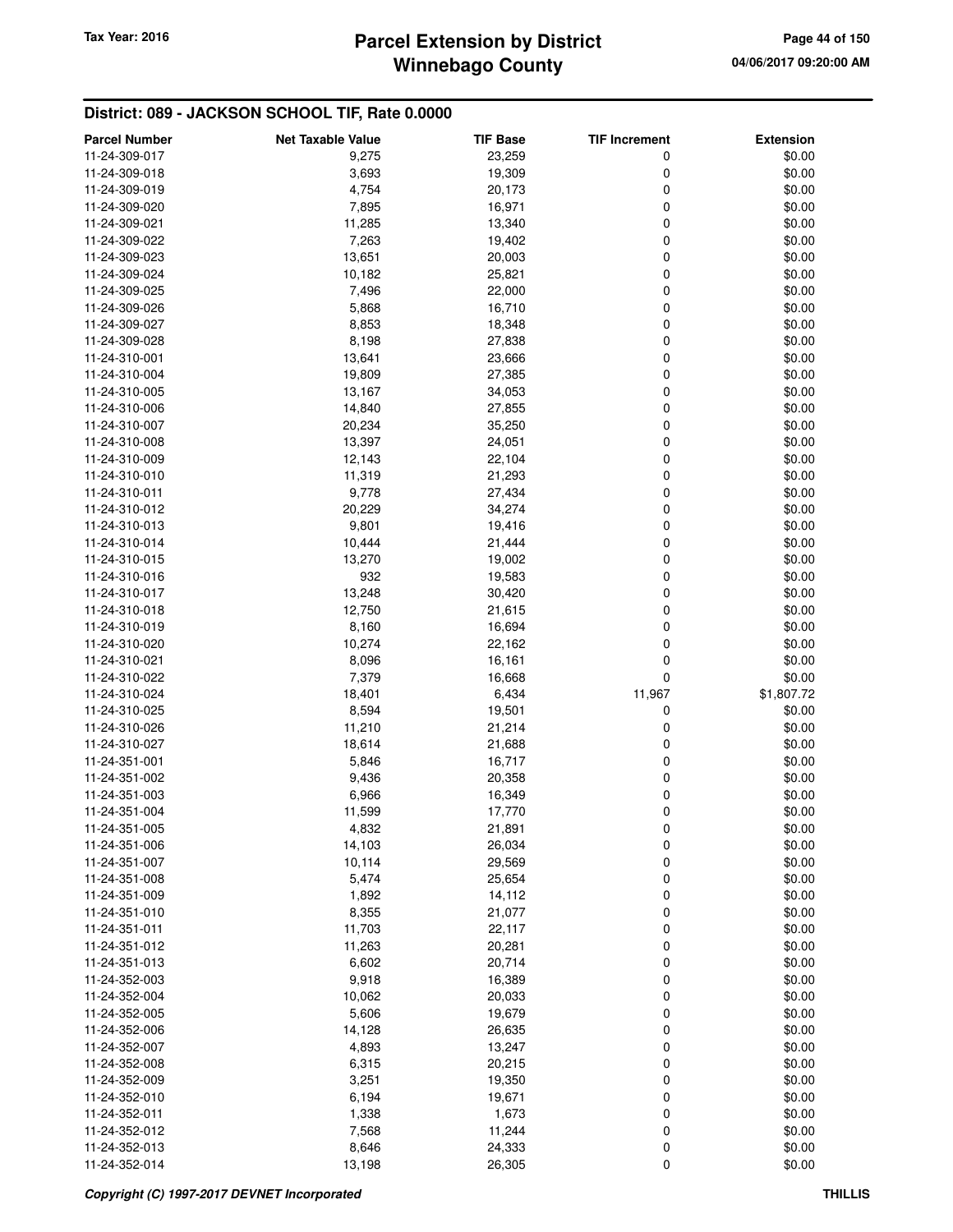# **Winnebago County Parcel Extension by District Tax Year: 2016 Page 45 of 150**

| <b>Parcel Number</b> | <b>Net Taxable Value</b> | <b>TIF Base</b> | <b>TIF Increment</b> | <b>Extension</b> |
|----------------------|--------------------------|-----------------|----------------------|------------------|
| 11-24-352-015        | 4,199                    | 18,171          | 0                    | \$0.00           |
| 11-24-352-016        | 10,720                   | 27,284          | 0                    | \$0.00           |
| 11-24-352-017        | 6,867                    | 21,768          | 0                    | \$0.00           |
| 11-24-352-018        | 16,376                   | 30,673          | 0                    | \$0.00           |
| 11-24-352-019        | 4,167                    | 16,814          | 0                    | \$0.00           |
| 11-24-352-020        | 5,496                    | 16,895          | 0                    | \$0.00           |
| 11-24-352-021        |                          |                 | 0                    |                  |
|                      | 8,797                    | 22,193          | 0                    | \$0.00           |
| 11-24-352-022        | 7,203                    | 25,163          |                      | \$0.00           |
| 11-24-352-023        | 5,616                    | 23,909          | 0                    | \$0.00           |
| 11-24-352-024        | 14,017                   | 26,448          | 0                    | \$0.00           |
| 11-24-352-025        | 1,496                    | 22,077          | 0                    | \$0.00           |
| 11-24-352-026        | 9,740                    | 17,957          | 0                    | \$0.00           |
| 11-24-352-027        | 5,496                    | 15,817          | 0                    | \$0.00           |
| 11-24-352-028        | 17,580                   | 25,674          | 0                    | \$0.00           |
| 11-24-353-001        |                          | 0               |                      | \$0.00           |
| 11-24-353-002        | 19,585                   | 31,050          | 0                    | \$0.00           |
| 11-24-353-003        | 11,707                   | 12,302          | 0                    | \$0.00           |
| 11-24-353-006        | 17,772                   | 30,133          | 0                    | \$0.00           |
| 11-24-353-007        | 9,167                    | 22,088          | 0                    | \$0.00           |
| 11-24-353-008        | 19,176                   | 32,734          | 0                    | \$0.00           |
| 11-24-353-009        | 17,262                   | 25,583          | 0                    | \$0.00           |
| 11-24-353-010        | 14,531                   | 24,377          | 0                    | \$0.00           |
| 11-24-353-011        | 17,362                   | 27,984          | 0                    | \$0.00           |
| 11-24-353-012        | 17,309                   | 29,697          | 0                    | \$0.00           |
| 11-24-354-001        | 12,999                   | 26,453          | 0                    | \$0.00           |
| 11-24-354-002        | 7,751                    | 22,690          | 0                    | \$0.00           |
| 11-24-354-003        | 13,362                   | 25,966          | 0                    | \$0.00           |
| 11-24-354-004        | 15,961                   | 38,374          | 0                    | \$0.00           |
| 11-24-354-005        | 16,237                   | 25,393          | 0                    | \$0.00           |
| 11-24-354-006        | 9,939                    | 16,721          | 0                    | \$0.00           |
| 11-24-354-007        | 7,437                    | 18,777          | 0                    | \$0.00           |
| 11-24-354-008        | 9,858                    | 17,230          | 0                    | \$0.00           |
| 11-24-354-009        | 5,029                    | 22,051          | 0                    | \$0.00           |
| 11-24-354-010        | 3,750                    | 25,596          | 0                    | \$0.00           |
| 11-24-354-011        | 11,980                   | 12,662          | 0                    | \$0.00           |
| 11-24-354-012        | 6,496                    | 17,673          | 0                    | \$0.00           |
| 11-24-354-013        | 6,996                    | 19,095          | 0                    | \$0.00           |
| 11-24-354-014        | 13,564                   |                 | 0                    | \$0.00           |
|                      | 4,846                    | 19,521          | 0                    |                  |
| 11-24-354-015        |                          | 13,726          | 0                    | \$0.00           |
| 11-24-354-016        | 4,649                    | 16,343          |                      | \$0.00           |
| 11-24-354-017        | 7,999                    | 15,232          | $\mathbf 0$          | \$0.00           |
| 11-24-355-001        | 5,438                    | 22,092          | 0                    | \$0.00           |
| 11-24-355-002        | 8,658                    | 18,102          | 0                    | \$0.00           |
| 11-24-355-003        | 7,995                    | 20,535          | 0                    | \$0.00           |
| 11-24-355-004        | 5,496                    | 13,979          | 0                    | \$0.00           |
| 11-24-355-005        | 7,995                    | 15,579          | 0                    | \$0.00           |
| 11-24-355-006        | 10,062                   | 21,509          | 0                    | \$0.00           |
| 11-24-355-007        | 7,762                    | 25,874          | 0                    | \$0.00           |
| 11-24-355-008        | 6,314                    | 11,073          | 0                    | \$0.00           |
| 11-24-355-009        | 6,996                    | 23,619          | 0                    | \$0.00           |
| 11-24-355-010        | 8,267                    | 18,518          | 0                    | \$0.00           |
| 11-24-355-011        | 14,206                   | 29,647          | 0                    | \$0.00           |
| 11-24-355-012        | 5,253                    | 16,908          | 0                    | \$0.00           |
| 11-24-355-013        | 6,860                    | 11,833          | 0                    | \$0.00           |
| 11-24-355-014        | 4,063                    | 14,559          | 0                    | \$0.00           |
| 11-24-355-015        | 6,665                    | 11,926          | 0                    | \$0.00           |
| 11-24-355-016        | 6,496                    | 15,540          | 0                    | \$0.00           |
| 11-24-355-017        | 9,378                    | 13,509          | 0                    | \$0.00           |
| 11-24-355-018        | 4,000                    | 14,196          | 0                    | \$0.00           |
| 11-24-355-021        | 8,216                    | 10,931          | 0                    | \$0.00           |
| 11-24-355-022        | 4,601                    | 20,819          | 0                    | \$0.00           |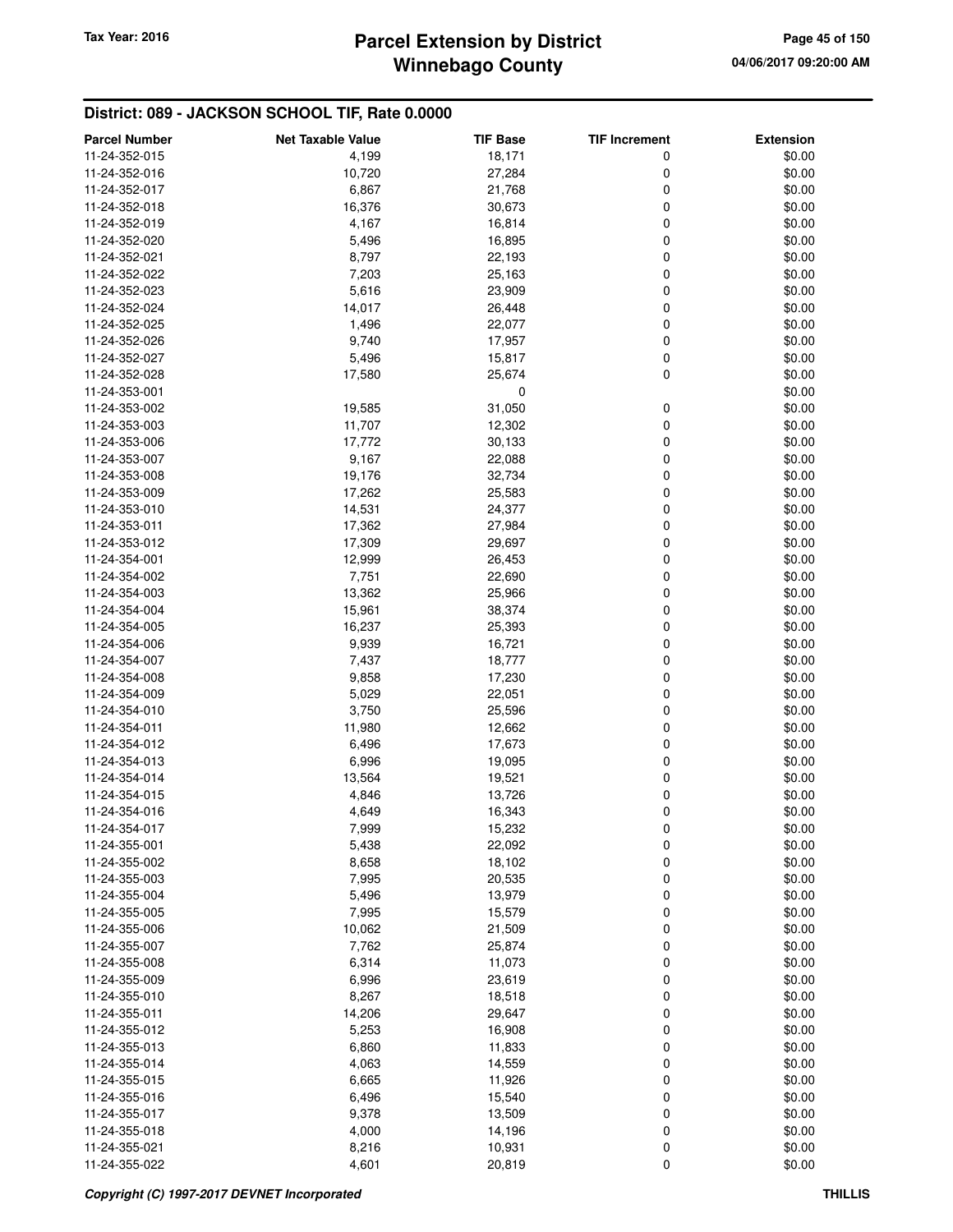# **Winnebago County Parcel Extension by District Tax Year: 2016 Page 46 of 150**

| <b>Parcel Number</b> | <b>Net Taxable Value</b> | <b>TIF Base</b> | <b>TIF Increment</b> | <b>Extension</b> |
|----------------------|--------------------------|-----------------|----------------------|------------------|
| 11-24-355-023        | 10,158                   | 18,930          | 0                    | \$0.00           |
| 11-24-355-024        | 9,252                    | 21,625          | 0                    | \$0.00           |
| 11-24-355-026        | 6,737                    | 23,766          | 0                    | \$0.00           |
| 11-24-355-027        | 996                      | 18,471          | 0                    | \$0.00           |
| 11-24-355-028        | 10,061                   | 17,071          | 0                    | \$0.00           |
| 11-24-355-029        | 1,108                    | 1,427           | 0                    | \$0.00           |
| 11-24-355-030        |                          |                 | 0                    |                  |
|                      | 8,855                    | 20,539          |                      | \$0.00           |
| 11-24-355-031        | 8,378                    | 26,943          | 0                    | \$0.00           |
| 11-24-355-032        | 12,560                   | 19,095          | 0                    | \$0.00           |
| 11-24-355-033        | 11,701                   | 26,889          | 0                    | \$0.00           |
| 11-24-355-036        | 17,953                   | 33,980          | 0                    | \$0.00           |
| 11-24-356-001        | 1,075                    | 1,704           | 0                    | \$0.00           |
| 11-24-356-002        | 8,695                    | 21,986          | 0                    | \$0.00           |
| 11-24-356-003        | 5,846                    | 12,861          | 0                    | \$0.00           |
| 11-24-356-004        | 9,526                    | 12,201          | 0                    | \$0.00           |
| 11-24-356-005        | 9,572                    | 14,703          | 0                    | \$0.00           |
| 11-24-356-006        | 7,785                    | 17,363          | 0                    | \$0.00           |
| 11-24-356-007        | 5,544                    | 18,773          | 0                    | \$0.00           |
| 11-24-356-008        | 5,544                    | 11,678          | 0                    | \$0.00           |
| 11-24-356-009        | 15,998                   | 35,059          | 0                    | \$0.00           |
| 11-24-356-010        | 8,611                    | 24,714          | 0                    | \$0.00           |
| 11-24-356-011        | 5,753                    | 17,966          | 0                    | \$0.00           |
| 11-24-356-012        | 9,332                    | 34,800          | 0                    | \$0.00           |
| 11-24-356-013        | 76,914                   | 107,557         | 0                    | \$0.00           |
| 11-24-356-014        | 24,532                   | 133,854         | 0                    | \$0.00           |
| 11-24-356-015        | 3,961                    | 2,519           | 1,442                | \$217.84         |
| 11-24-356-018        | 13,414                   | 20,366          | 0                    | \$0.00           |
| 11-24-356-019        | 0                        | 83              | 0                    | \$0.00           |
| 11-24-356-020        | 11,754                   | 17,507          | 0                    | \$0.00           |
| 11-24-356-021        | 0                        | 83              | 0                    | \$0.00           |
| 11-24-356-022        | 54,492                   | 51,686          | 2,806                | \$423.88         |
| 11-24-356-024        | 14,594                   | 22,787          | 0                    | \$0.00           |
| 11-24-356-025        | 24,213                   | 26,980          | 0                    | \$0.00           |
| 11-24-356-026        | 7,456                    | 22,828          | 0                    | \$0.00           |
| 11-24-356-030        | 36,250                   | 39,195          | 0                    | \$0.00           |
| 11-24-356-033        | 42,355                   | 74,288          | 0                    | \$0.00           |
| 11-24-356-034        | 22,744                   | 21,552          | 1,192                | \$180.06         |
| 11-24-356-035        | 58,269                   | 69,313          | 0                    | \$0.00           |
| 11-24-356-036        | 163,730                  | 213,419         | 0                    | \$0.00           |
| 11-24-356-037        | 210,785                  | 41,925          | 168,860              | \$25,507.82      |
| 11-24-356-038        | 26,990                   | 32,519          |                      | \$0.00           |
| 11-24-357-001        | 0                        | 14,423          | $\mathbf 0$<br>0     | \$0.00           |
| 11-24-357-002        | 3,165                    | 14,086          | 0                    | \$0.00           |
|                      | 0                        |                 |                      | \$0.00           |
| 11-24-357-003        |                          | 13,746          | 0                    | \$0.00           |
| 11-24-357-004        | 4,406                    | 14,371          | 0                    |                  |
| 11-24-357-005        | 2,716                    | 12,003          | 0                    | \$0.00           |
| 11-24-357-006        | 2,838                    | 12,171          | 0                    | \$0.00           |
| 11-24-357-007        | 0                        | 13,770          | 0                    | \$0.00           |
| 11-24-357-008        | 9,981                    | 13,770          | 0                    | \$0.00           |
| 11-24-357-009        | 10,070                   | 13,895          | 0                    | \$0.00           |
| 11-24-357-010        | 8,774                    | 12,095          | 0                    | \$0.00           |
| 11-24-357-011        | 4,766                    | 14,489          | 0                    | \$0.00           |
| 11-24-357-012        | 4,556                    | 14,204          | 0                    | \$0.00           |
| 11-24-357-013        | 10,309                   | 13,864          | 0                    | \$0.00           |
| 11-24-357-014        | 10,766                   | 14,489          | 0                    | \$0.00           |
| 11-24-357-015        | 9,023                    | 12,121          | 0                    | \$0.00           |
| 11-24-357-016        | $\mathbf 0$              | 12,399          | 0                    | \$0.00           |
| 11-24-357-017        | 4,267                    | 13,805          | 0                    | \$0.00           |
| 11-24-357-018        | 2,250                    | 13,805          | $\mathbf 0$          | \$0.00           |
| 11-24-357-019        | 4,333                    | 13,895          | 0                    | \$0.00           |
| 11-24-357-020        | 8,997                    | 12,085          | 0                    | \$0.00           |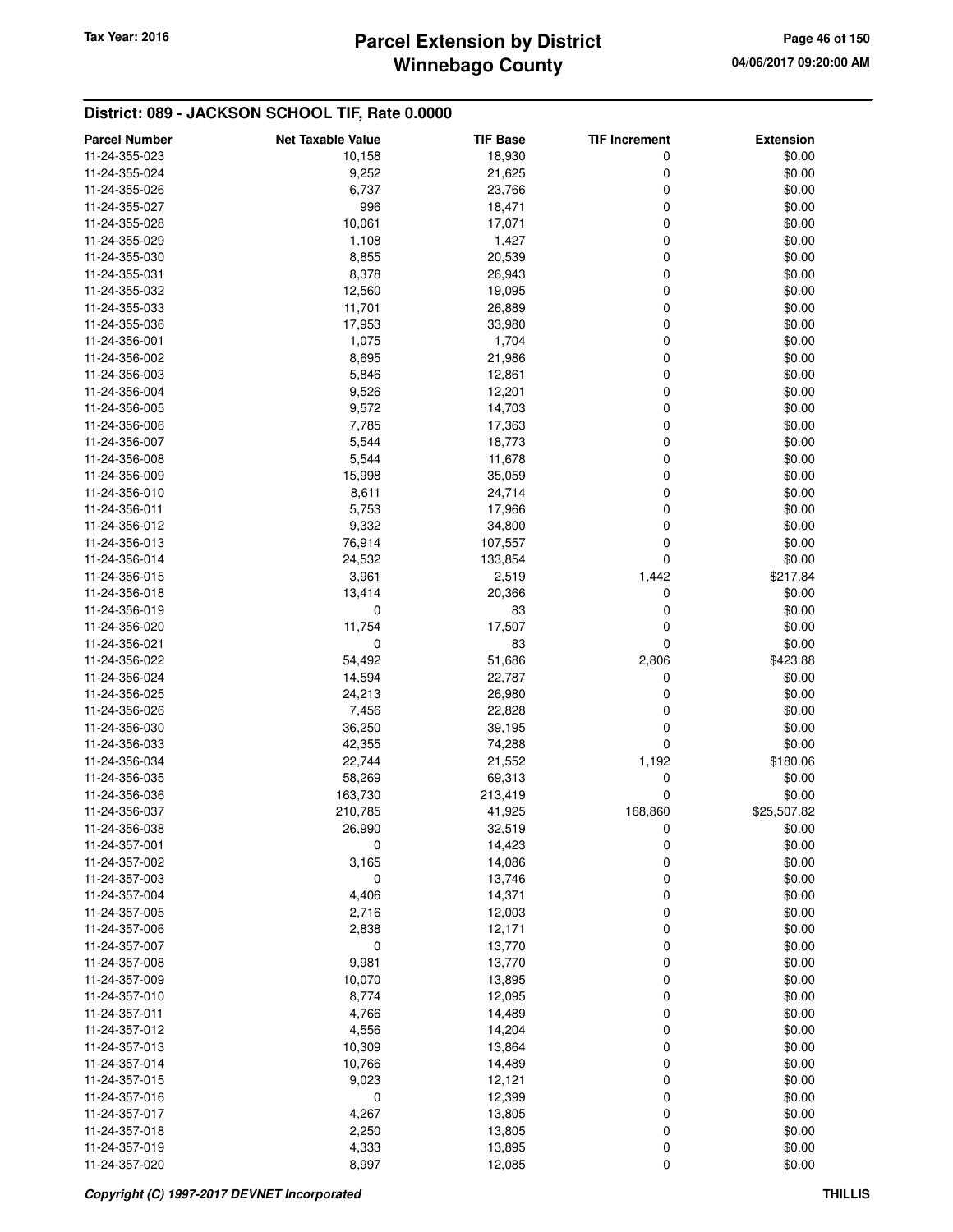# **Winnebago County** Tax Year: 2016 **Parcel Extension by District Page 47 of 150**

| <b>Parcel Number</b> | <b>Net Taxable Value</b> | <b>TIF Base</b> | <b>TIF Increment</b> | <b>Extension</b> |
|----------------------|--------------------------|-----------------|----------------------|------------------|
| 11-24-358-001        | 16,220                   | 25,785          | 0                    | \$0.00           |
| 11-24-358-002        | 8,644                    | 21,042          | 0                    | \$0.00           |
| 11-24-358-003        | 13,513                   | 25,971          | 0                    | \$0.00           |
| 11-24-358-004        | 14,083                   | 27,225          | 0                    | \$0.00           |
| 11-24-358-005        | 3,640                    | 13,586          | 0                    | \$0.00           |
| 11-24-358-006        | 10,343                   | 25,156          | 0                    | \$0.00           |
| 11-24-358-008        | 15,083                   | 24,061          | 0                    | \$0.00           |
| 11-24-358-010        | 6,438                    | 13,879          | 0                    | \$0.00           |
| 11-24-358-011        | 17,297                   | 23,628          | 0                    | \$0.00           |
| 11-24-358-012        | 10,645                   | 22,220          | 0                    | \$0.00           |
| 11-24-358-013        | 12,530                   | 20,188          | 0                    | \$0.00           |
| 11-24-358-014        | 14,129                   | 20,069          | 0                    | \$0.00           |
| 11-24-358-015        | 13,332                   | 25,078          | 0                    | \$0.00           |
| 11-24-358-016        | 20,934                   | 28,769          | 0                    | \$0.00           |
| 11-24-358-017        | 13,473                   | 26,107          | 0                    | \$0.00           |
| 11-24-358-018        | 22,071                   | 30,536          | 0                    | \$0.00           |
| 11-24-358-019        | 2,011                    | 2,236           | 0                    | \$0.00           |
| 11-24-358-020        | 10,691                   | 28,598          | 0                    | \$0.00           |
| 11-24-358-021        | 8,333                    | 24,108          | 0                    | \$0.00           |
| 11-24-358-022        | 18,669                   | 29,461          | 0                    | \$0.00           |
| 11-24-358-023        | 17,061                   | 41,594          | 0                    | \$0.00           |
| 11-24-358-024        | 5,506                    | 18,310          | 0                    | \$0.00           |
| 11-24-358-025        | 12,045                   | 21,406          | 0                    | \$0.00           |
| 11-24-358-026        | 13,736                   | 25,816          | 0                    | \$0.00           |
| 11-24-358-027        | 14,046                   | 24,028          | 0                    | \$0.00           |
| 11-24-358-028        | 21,636                   | 35,761          | 0                    | \$0.00           |
| 11-24-358-029        | 11,166                   | 27,307          | 0                    | \$0.00           |
| 11-24-358-030        | 19,336                   | 42,234          | 0                    | \$0.00           |
| 11-24-358-031        | 1,834                    | 3,921           | 0                    | \$0.00           |
| 11-24-358-032        | 20,377                   | 35,256          | 0                    | \$0.00           |
| 11-24-358-033        | 17,679                   | 31,180          | 0                    | \$0.00           |
| 11-24-358-034        | 86,592                   | 135,349         | 0                    | \$0.00           |
| 11-24-358-035        | 59,609                   | 96,353          | 0                    | \$0.00           |
| 11-24-358-036        | 135,889                  | 131,340         | 4,549                | \$687.18         |
| 11-24-358-037        | 1,200                    | 34,933          | 0                    | \$0.00           |
| 11-24-358-038        | 10,583                   | 22,284          | 0                    | \$0.00           |
| 11-24-378-001        | 15,808                   | 37,605          | 0                    | \$0.00           |
| 11-24-378-002        | 11,476                   | 23,309          | 0                    | \$0.00           |
| 11-24-378-003        | 14,994                   | 34,541          | 0                    | \$0.00           |
| 11-24-378-004        | 20,966                   | 32,612          | 0                    | \$0.00           |
| 11-24-378-005        | 16,101                   | 28,586          | 0                    | \$0.00           |
| 11-24-378-006        | 4,722                    | 20,900          | 0                    | \$0.00           |
| 11-24-378-007        | 2,880                    | 21,258          | 0                    | \$0.00           |
| 11-24-378-008        | 7,273                    | 6,678           | 595                  | \$89.88          |
| 11-24-378-009        | 14,705                   | 28,608          | 0                    | \$0.00           |
| 11-24-378-010        | 13,752                   | 26,038          | 0                    | \$0.00           |
| 11-24-378-011        | 6,647                    | 25,360          | 0                    | \$0.00           |
| 11-24-378-012        | 10,528                   | 24,924          | 0                    | \$0.00           |
| 11-24-378-013        | 19,715                   | 37,581          | 0                    | \$0.00           |
| 11-24-378-014        | 21,101                   | 24,256          | 0                    | \$0.00           |
| 11-24-378-015        | 880                      | 20,426          | 0                    | \$0.00           |
| 11-24-378-016        | 3,891                    | 22,533          | 0                    | \$0.00           |
| 11-24-378-017        | 11,894                   | 21,527          | 0                    | \$0.00           |
| 11-24-378-018        | 15,978                   | 26,659          | 0                    | \$0.00           |
| 11-24-378-019        | 9,410                    | 22,257          | 0                    | \$0.00           |
| 11-24-378-020        | 12,715                   | 27,654          | 0                    | \$0.00           |
| 11-24-378-021        | 14,019                   | 26,966          | 0                    | \$0.00           |
| 11-24-378-022        | 16,734                   | 26,070          | 0                    | \$0.00           |
| 11-24-378-023        | 7,706                    | 18,444          | 0                    | \$0.00           |
| 11-24-378-024        | 13,996                   | 24,608          | 0                    | \$0.00           |
| 11-24-378-025        | 8,822                    | 18,950          | 0                    | \$0.00           |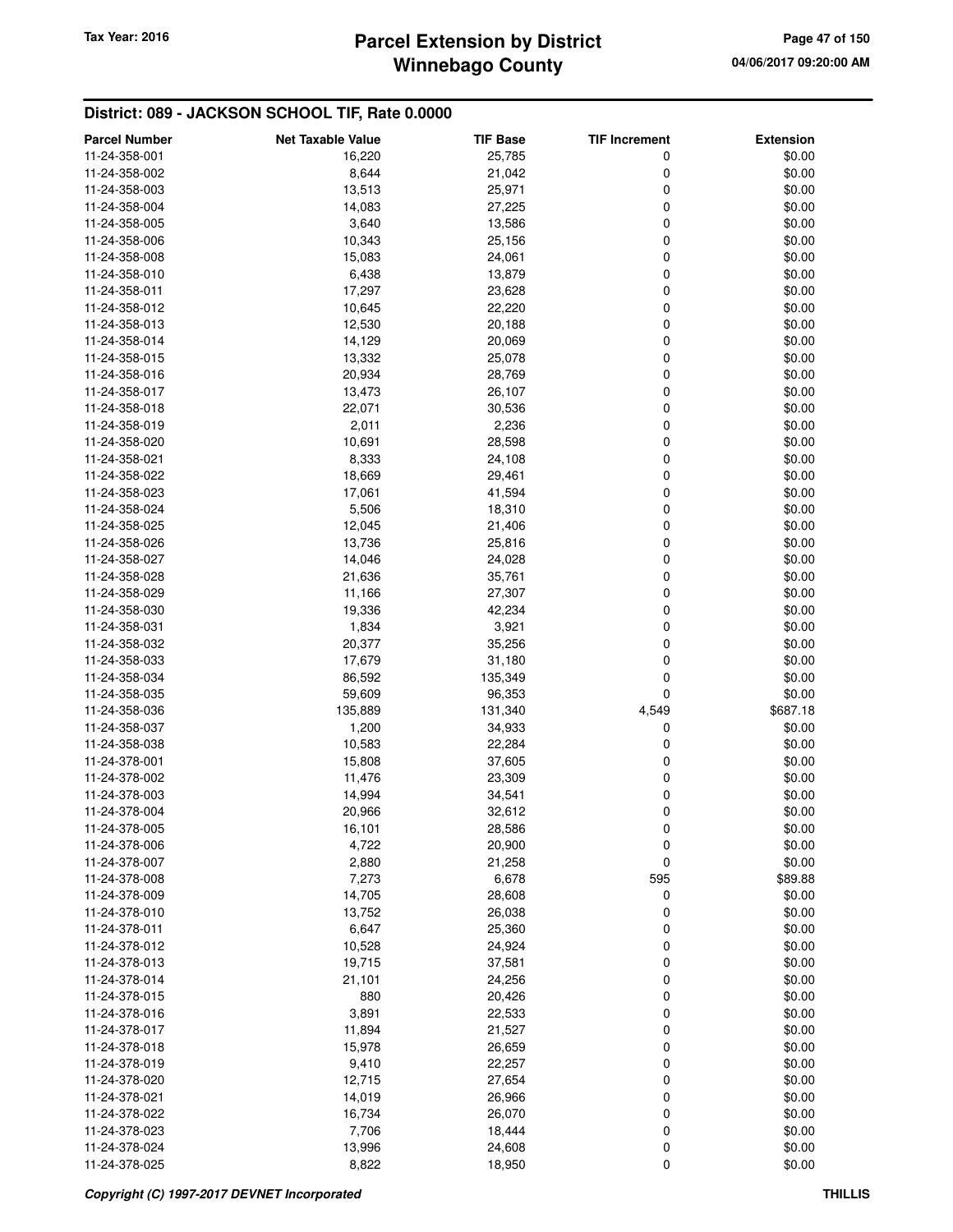# **Winnebago County Parcel Extension by District Tax Year: 2016 Page 48 of 150**

# **District: 089 - JACKSON SCHOOL TIF, Rate 0.0000**

| <b>Parcel Number</b>  | <b>Net Taxable Value</b> | <b>TIF Base</b> | <b>TIF Increment</b> | <b>Extension</b> |
|-----------------------|--------------------------|-----------------|----------------------|------------------|
| 11-24-378-026         | 1,615                    | 12,780          | 0                    | \$0.00           |
| 11-24-378-027         | 4,915                    | 15,100          | 0                    | \$0.00           |
| 11-24-378-028         | 4,554                    | 21,910          | 0                    | \$0.00           |
| 11-24-379-001         | 58,465                   | 83,859          | 0                    | \$0.00           |
| 11-24-379-002         | 14,187                   | 21,955          | $\mathbf 0$          | \$0.00           |
| 11-24-379-003         | 17,904                   | 28,412          | 0                    | \$0.00           |
| 11-24-379-004         | 15,267                   | 26,196          | 0                    | \$0.00           |
| 11-24-379-005         | 10,602                   | 22,332          | 0                    | \$0.00           |
| 11-24-380-001         | 16,107                   | 35,339          | 0                    | \$0.00           |
| 11-24-380-002         | 10,531                   | 22,724          | 0                    | \$0.00           |
| 11-24-380-003         | 21,625                   | 37,809          | 0                    | \$0.00           |
| 11-24-380-004         | 13,216                   | 23,079          | $\mathbf 0$          | \$0.00           |
| 11-24-380-005         |                          | 0               |                      | \$0.00           |
| 11-24-380-006         | 29,492                   | 43,897          | 0                    | \$0.00           |
| 11-24-380-007         | 12,125                   | 23,831          | 0                    | \$0.00           |
| 11-24-380-008         | 8,069                    | 25,731          | $\mathbf 0$          | \$0.00           |
| 11-24-380-009         | 14,747                   | 22,536          | 0                    | \$0.00           |
| 11-24-380-010         | 12,975                   | 24,735          | 0                    | \$0.00           |
| 11-24-380-011         | 14,357                   | 28,283          | 0                    | \$0.00           |
| 11-24-380-012         |                          |                 | 0                    |                  |
|                       | 14,249                   | 26,924          | 0                    | \$0.00           |
| 11-24-380-013         | 10,679                   | 23,935          |                      | \$0.00           |
| 11-24-380-014         | 17,757                   | 23,053          | 0                    | \$0.00           |
| 11-24-380-015         | 20,179                   | 35,334          | 0                    | \$0.00           |
| 11-24-380-016         | 29,177                   | 38,969          | 0                    | \$0.00           |
| 11-24-380-017         | 5,943                    | 26,304          | $\pmb{0}$            | \$0.00           |
| 11-24-380-018         | 21,311                   | 37,338          | 0                    | \$0.00           |
| 11-24-380-019         | 22,971                   | 30,696          | 0                    | \$0.00           |
| 11-24-380-020         | 11,298                   | 34,269          | 0                    | \$0.00           |
| 11-24-380-021         | 14,204                   | 23,241          | 0                    | \$0.00           |
| 11-24-380-022         |                          | 0               |                      | \$0.00           |
| 11-24-380-023         |                          | 0               |                      | \$0.00           |
| 11-24-380-024         | 4,386                    | 4,795           | $\pmb{0}$            | \$0.00           |
| 11-24-380-025         | 4,386                    | 4,795           | 0                    | \$0.00           |
| 11-24-380-026         | 4,386                    | 4,795           | $\mathbf 0$          | \$0.00           |
| 11-24-380-027         | 4,386                    | 4,795           | 0                    | \$0.00           |
| 11-24-380-028         | 9,435                    | 21,434          | 0                    | \$0.00           |
| 11-24-380-029         | 3,948                    | 27,415          | 0                    | \$0.00           |
| 11-24-380-030         | 18,421                   | 24,162          | 0                    | \$0.00           |
| 11-24-382-001         | 16,214                   | 25,680          | $\mathbf 0$          | \$0.00           |
| 11-24-382-002         | 3,872                    | 19,870          | 0                    | \$0.00           |
| 11-24-382-003         | 17,761                   | 28,056          | 0                    | \$0.00           |
| 11-24-382-004         | 15,180                   | 25,312          | 0                    | \$0.00           |
| 11-24-382-005         | 18,931                   | 25,291          | $\mathbf 0$          | \$0.00           |
| 11-24-382-006         | 6,667                    | 28,221          | 0                    | \$0.00           |
| 11-24-382-016         | 74,981                   | 94,469          | 0                    | \$0.00           |
| <b>Totals for 089</b> | 6,274,946                | 11,818,885      | 204,761              | \$30,931.02      |
|                       |                          |                 |                      | 476 Parcels      |

# **District: 093 - NORTH MAIN TIF, Rate 0.0000**

| <b>Parcel Number</b> | <b>Net Taxable Value</b> | <b>TIF Base</b> | <b>TIF Increment</b> | <b>Extension</b> |
|----------------------|--------------------------|-----------------|----------------------|------------------|
| 11-11-427-002        | 30,669                   | 54.941          | 0                    | \$0.00           |
| 11-11-427-010        | 122,952                  | 121,117         | 1,835                | \$277.20         |
| 11-11-427-011        | 124,586                  | 117,646         | 6,940                | \$1,048.36       |
| 11-11-479-011        | 31,939                   | 28,125          | 3,814                | \$576.14         |
| 11-11-479-016        | 50,769                   | 57,496          | 0                    | \$0.00           |
| 11-11-479-017        | 7,516                    | 23.405          | 0                    | \$0.00           |
| 11-12-301-031        | 412                      | 8,000           | 0                    | \$0.00           |
| 11-12-301-036        | 1.844                    | 46              | 1,798                | \$271.60         |
| 11-12-301-037        | 130,815                  | 164,036         | 0                    | \$0.00           |
| 11-12-301-042        | 100.251                  | 151.291         | 0                    | \$0.00           |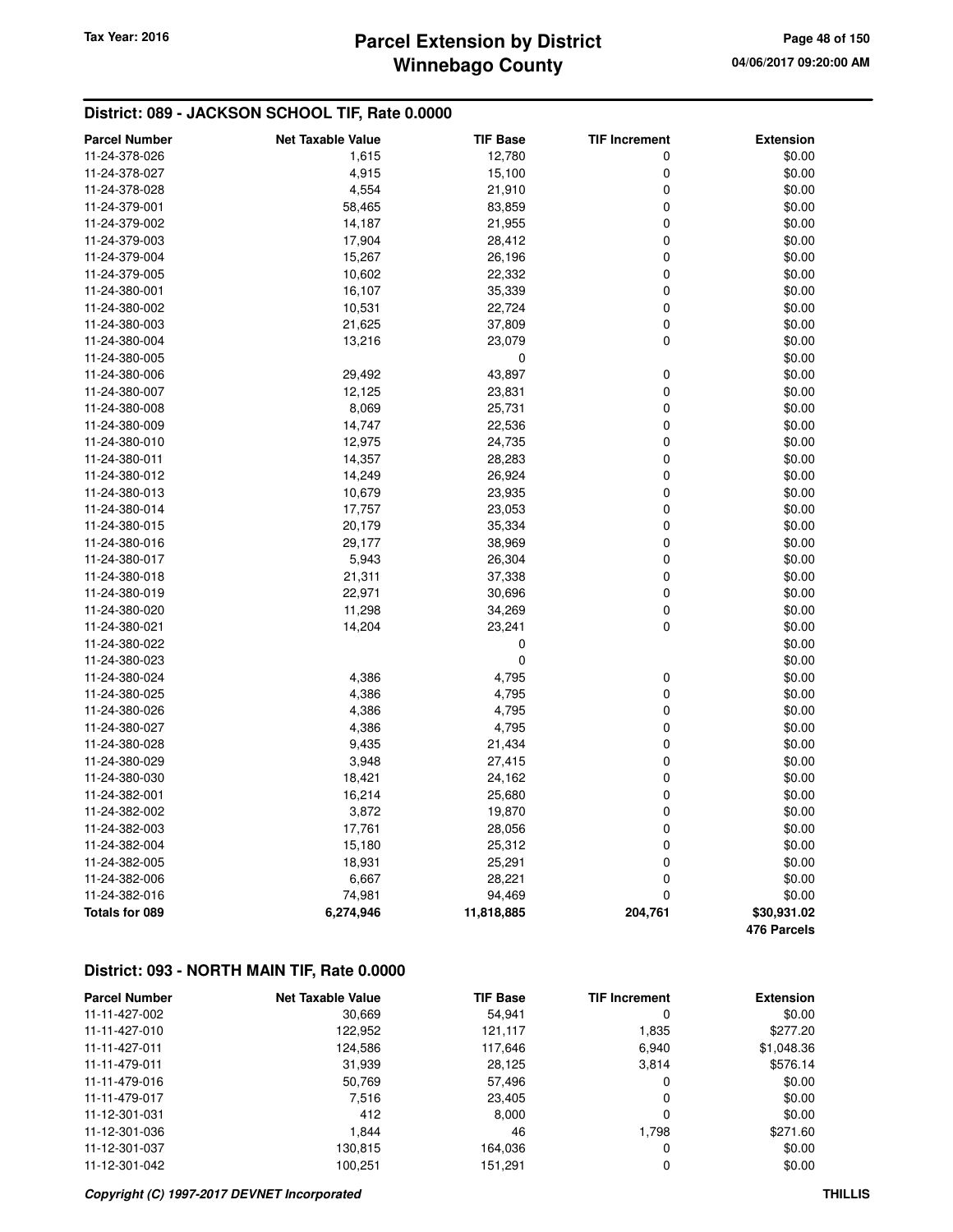# **District: 093 - NORTH MAIN TIF, Rate 0.0000**

| <b>Parcel Number</b>  | <b>Net Taxable Value</b> | <b>TIF Base</b> | <b>TIF Increment</b> | <b>Extension</b>  |
|-----------------------|--------------------------|-----------------|----------------------|-------------------|
| 11-12-303-005         | 208,974                  | 66,666          | 142,308              | \$21,496.90       |
| 11-12-303-006         | 19,345                   | 133,333         | 0                    | \$0.00            |
| 11-12-303-007         | 10,636                   | 66,667          | 0                    | \$0.00            |
| 11-12-304-001         | 15,232                   | 14,666          | 566                  | \$85.50           |
| 11-12-304-002         | 10,696                   | 14,666          | 0                    | \$0.00            |
| 11-12-304-003         | 15,232                   | 14,666          | 566                  | \$85.50           |
| 11-12-304-004         | 15,232                   | 14,666          | 566                  | \$85.50           |
| 11-12-304-005         | 20,401                   | 14,666          | 5,735                | \$866.32          |
| 11-12-304-006         | 20,401                   | 14,666          | 5,735                | \$866.32          |
| 11-12-304-007         | 22,144                   | 28,374          | 0                    | \$0.00            |
| 11-12-304-008         | 16,144                   | 2,240           | 13,904               | \$2,100.32        |
| 11-12-304-009         | 10,945                   | 1,075           | 9,870                | \$1,490.96        |
| 11-12-304-010         | 10,886                   | 1,075           | 9,811                | \$1,482.04        |
| 11-12-304-011         | 10,945                   | 868             | 10,077               | \$1,522.22        |
| 11-12-304-012         | 10,886                   | 868             | 10,018               | \$1,513.32        |
| 11-12-304-013         | 10,886                   | 808             | 10,078               | \$1,522.38        |
| 11-12-304-014         | 10,945                   | 809             | 10,136               | \$1,531.14        |
| 11-12-304-015         | 11,112                   | 530             | 10,582               | \$1,598.52        |
| 11-12-304-016         | 10,886                   | 641             | 10,245               | \$1,547.60        |
| 11-12-351-011         |                          | 18,148          |                      | \$0.00            |
| 11-12-351-019         | 2,041                    | 7,148           | 0                    | \$0.00            |
| 11-12-351-020         | 2,104                    | 7,148           | 0                    | \$0.00            |
| 11-12-351-021         | 1,417                    | 5,130           | 0                    | \$0.00            |
| 11-12-351-022         | 397                      | 1,710           | 0                    | \$0.00            |
| 11-12-351-023         | 1,232                    | 2,736           | 0                    | \$0.00            |
| 11-12-351-024         | 1,977                    | 7,572           | 0                    | \$0.00            |
| 11-12-351-025         | 11,093                   | 45,570          | 0                    | \$0.00            |
| <b>Totals for 093</b> | 1,083,942                | 1,213,215       | 264,584              | \$39,967.84       |
|                       |                          |                 |                      | <b>37 Parcels</b> |

| <b>Parcel Number</b> | <b>Net Taxable Value</b> | <b>TIF Base</b> | <b>TIF Increment</b> | <b>Extension</b> |
|----------------------|--------------------------|-----------------|----------------------|------------------|
| 15-11-277-001        | 15,469                   | 15,388          | 81                   | \$12.24          |
| 15-11-277-002        | 227,370                  | 386,911         | 0                    | \$0.00           |
| 15-11-277-003        | 23,672                   | 27,748          | 0                    | \$0.00           |
| 15-11-277-004        | 350,194                  | 440,441         | 0                    | \$0.00           |
| 15-11-278-004        | 416,215                  | 600,000         | 0                    | \$0.00           |
| 15-11-301-009        |                          | 0               |                      | \$0.00           |
| 15-11-376-001        | 41,096                   | 41,793          | 0                    | \$0.00           |
| 15-11-376-002        | 339,129                  | 393,641         | 0                    | \$0.00           |
| 15-11-376-003        | 53,248                   | 89,374          | 0                    | \$0.00           |
| 15-11-376-004        | 89,543                   | 84,995          | 4,548                | \$687.02         |
| 15-11-376-005        | 154,628                  | 180,680         | 0                    | \$0.00           |
| 15-11-426-006        | 1,442,705                | 1,856,650       | 0                    | \$0.00           |
| 15-11-426-007        | 23,585                   | 22,510          | 1,075                | \$162.40         |
| 15-11-426-008        | 23,701                   | 22,650          | 1,051                | \$158.76         |
| 15-11-426-009        | 507,884                  | 547,019         | 0                    | \$0.00           |
| 15-11-426-010        | 20,695                   | 17,668          | 3,027                | \$457.26         |
| 15-11-426-011        | 14,229                   | 10,012          | 4,217                | \$637.02         |
| 15-11-427-003        | 1,279,113                | 68,497          | 1,210,616            | \$182,874.44     |
| 15-11-427-004        | 11,610                   | 19,071          | 0                    | \$0.00           |
| 15-11-428-006        | 1,568,928                | 518,101         | 1,050,827            | \$158,736.88     |
| 15-11-451-005        | 133,241                  | 140,000         | 0                    | \$0.00           |
| 15-11-451-007        | 131,678                  | 171,599         | 0                    | \$0.00           |
| 15-11-451-008        |                          | 0               |                      | \$0.00           |
| 15-11-451-010        |                          | 0               |                      | \$0.00           |
| 15-11-451-011        | 14,054                   | 0               | 14,054               | \$2,122.98       |
| 15-11-451-012        | 17,198                   | 0               | 17,198               | \$2,597.92       |
| 15-11-451-013        | 20,127                   | 0               | 20,127               | \$3,040.36       |
| 15-11-452-001        |                          | 0               |                      | \$0.00           |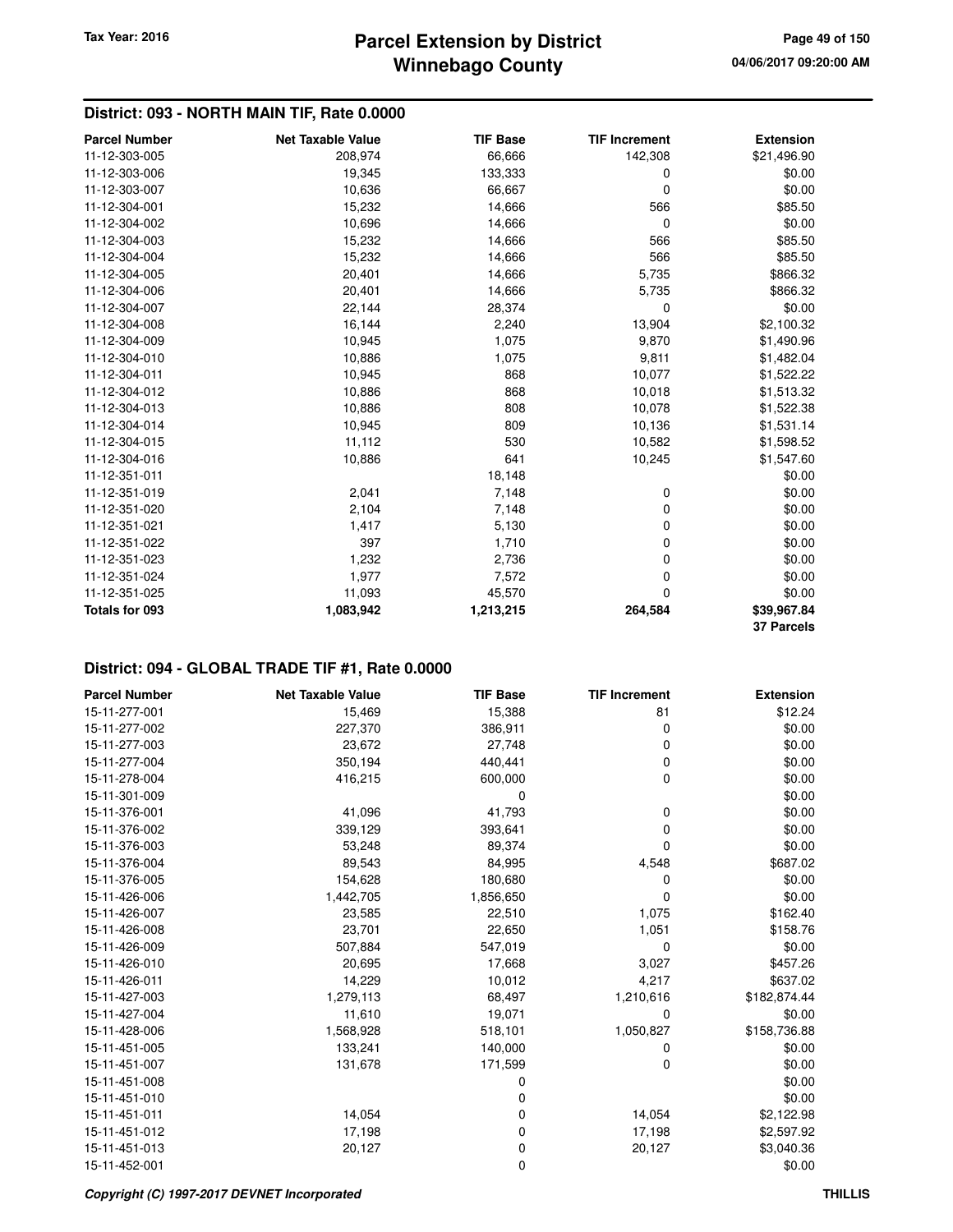| <b>Parcel Number</b>           | <b>Net Taxable Value</b> | <b>TIF Base</b>  | <b>TIF Increment</b> | <b>Extension</b>     |
|--------------------------------|--------------------------|------------------|----------------------|----------------------|
| 15-11-476-002                  | 116,667                  | 164,781          | 0                    | \$0.00               |
| 15-11-476-005                  | 93,622                   | 73,094           | 20,528               | \$3,100.94           |
| 15-11-476-006                  | 14,040                   | 11,096           | 2,944                | \$444.72             |
| 15-11-477-001                  |                          | 14,985           |                      | \$0.00               |
| 15-11-490-001                  |                          | 347              |                      | \$0.00               |
| 15-12-151-002                  | 368,500                  | 498,306          | 0                    | \$0.00               |
| 15-12-303-001                  | 229,105                  | 280,000          | 0                    | \$0.00               |
| 15-12-303-006                  | 25,043                   | 25,867           | 0                    | \$0.00               |
| 15-12-303-007                  | 23,561                   | 0                | 23,561               | \$3,559.10           |
| 15-12-303-008                  |                          | $\mathbf 0$      |                      | \$0.00               |
| 15-12-352-005                  | 51,612                   | 61,841           | 0                    | \$0.00               |
| 15-12-352-006                  | 123,046                  | 189,332          | 0                    | \$0.00               |
| 15-12-352-007                  | 209,560                  | 253,341          | 0                    | \$0.00               |
| 15-12-352-008                  | 9,653                    | 22,050           | 0                    | \$0.00               |
| 15-12-352-009                  | 170,678                  | 169,382          | 1,296                | \$195.78             |
| 15-12-352-014                  | 37,660                   | 12,111           | 25,549               | \$3,859.42           |
| 15-12-352-015                  | 56,485                   | 73,419           | 0                    | \$0.00               |
| 15-12-352-016                  | 98,996                   | 188,821          | 0                    | \$0.00               |
| 15-12-352-017                  | 120,633                  | 155,266          | 0                    | \$0.00               |
| 15-12-352-018                  | 86,277                   | 200,000          | 0                    | \$0.00               |
| 15-12-352-019                  | 545,699                  | 794,142          | 0                    | \$0.00               |
| 15-12-352-020                  |                          | 273,331          |                      | \$0.00               |
| 15-13-101-001                  | 10,046                   | 7,946            | 2,100                | \$317.22             |
| 15-13-101-002                  | 18,030                   | 25,337           | 0                    | \$0.00               |
| 15-13-101-003                  | 206,646                  | 346,373          | 0                    | \$0.00               |
| 15-13-101-004                  | 9,293                    | 5,562            | 3,731                | \$563.60             |
| 15-13-101-005                  | 683,448                  | 608,373          | 75,075               | \$11,340.76          |
| 15-13-151-002                  | 153,826                  | 196,075          | 0                    | \$0.00               |
| 15-13-151-004                  | 743,553                  | 300,000          | 443,553              | \$67,002.68          |
| 15-13-151-005                  | 581,681                  | 600,866          | 0                    | \$0.00               |
| 15-13-151-006                  | 495,795                  | 600,866          | 0                    | \$0.00               |
| 15-13-301-001                  | 39,919                   | 33,076           | 6,843                | \$1,033.70           |
| 15-13-301-002                  | 103,746                  | 100,536          | 3,210                | \$484.90             |
| 15-13-301-003                  |                          | 0                |                      | \$0.00               |
| 15-13-302-001                  | 126,466                  | 121,098          | 5,368                | \$810.88             |
| 15-13-302-002                  | 35,411                   | 25,206           | 10,205               | \$1,541.56           |
| 15-13-302-003                  | 349,833                  | 506,298          | 0                    | \$0.00<br>\$225.54   |
| 15-13-302-004<br>15-13-302-005 | 11,851<br>26,766         | 10,358<br>47,304 | 1,493<br>0           | \$0.00               |
| 15-13-302-006                  | 64,458                   | 92,330           | 0                    | \$0.00               |
| 15-13-351-004                  | 41,441                   | 23,838           |                      |                      |
| 15-13-351-006                  | 729,787                  | 908,828          | 17,603<br>0          | \$2,659.10<br>\$0.00 |
| 15-13-351-007                  |                          | 498              |                      | \$0.00               |
| 15-14-151-001                  |                          | 0                |                      | \$0.00               |
| 15-14-151-002                  | 61,657                   | 62,461           | 0                    | \$0.00               |
| 15-14-151-003                  |                          | 2,246            |                      | \$0.00               |
| 15-14-151-004                  | 70,000                   | 65,758           | 4,242                | \$640.80             |
| 15-14-151-005                  | 36,758                   | 37,091           | 0                    | \$0.00               |
| 15-14-151-006                  | 39,305                   | 68,683           | 0                    | \$0.00               |
| 15-14-152-001                  | 0                        | 44,035           | 0                    | \$0.00               |
| 15-14-152-002                  | 37,428                   | 33,400           | 4,028                | \$608.48             |
| 15-14-152-003                  | 31,697                   | 38,668           | 0                    | \$0.00               |
| 15-14-152-004                  | 262,440                  | 314,764          | 0                    | \$0.00               |
| 15-14-152-006                  | 230,988                  | 288,933          | 0                    | \$0.00               |
| 15-14-152-008                  | 1,081                    | 3,434            | 0                    | \$0.00               |
| 15-14-152-009                  | 0                        | 3,434            | 0                    | \$0.00               |
| 15-14-152-010                  | 1,081                    | 3,434            | 0                    | \$0.00               |
| 15-14-152-014                  | 28,829                   | 34,568           | 0                    | \$0.00               |
| 15-14-152-015                  | 0                        | 26,966           | 0                    | \$0.00               |
| 15-14-176-001                  |                          | 0                |                      | \$0.00               |
| 15-14-201-002                  | 37,691                   | 186,698          | 0                    | \$0.00               |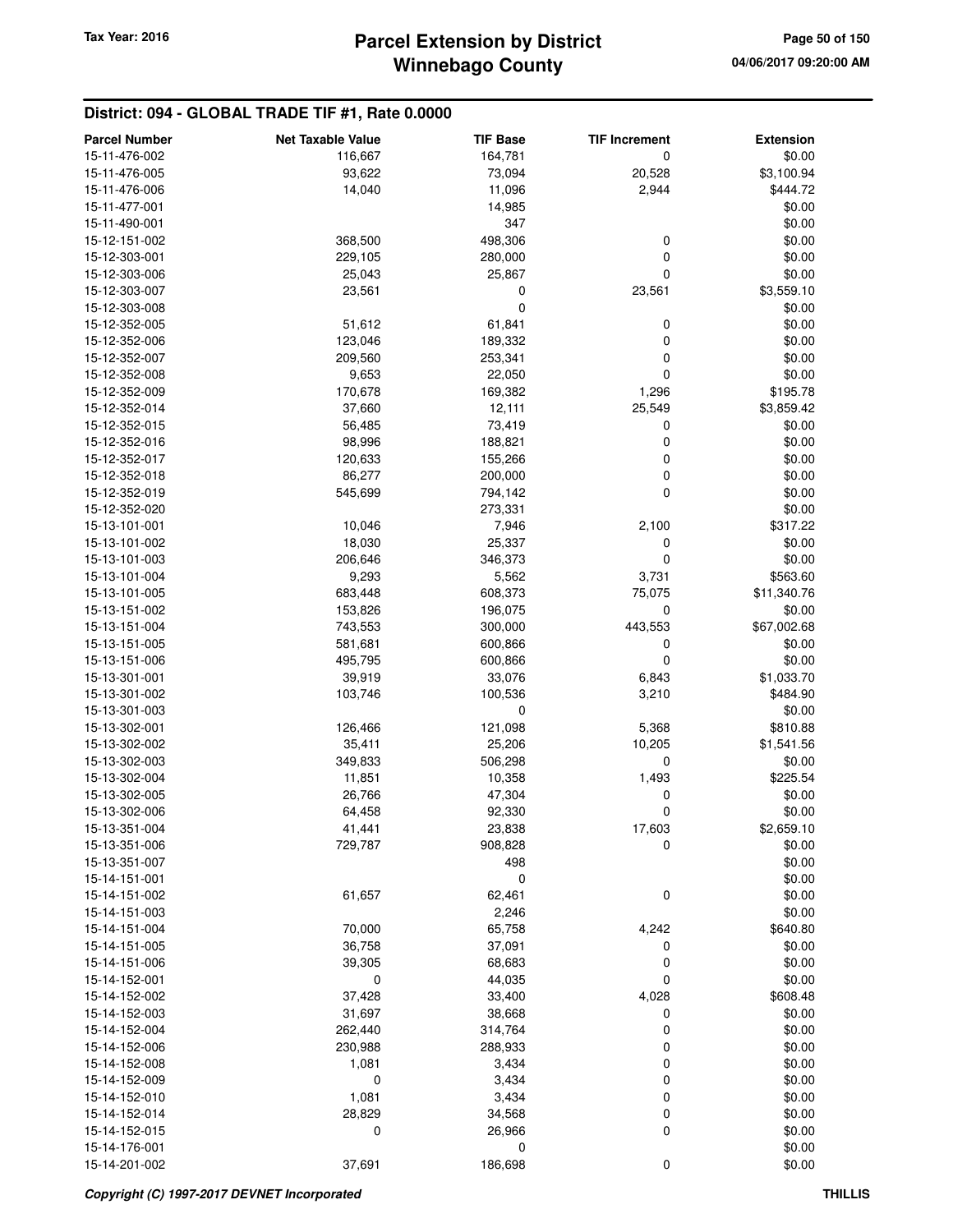# **Winnebago County** Tax Year: 2016 **Parcel Extension by District Page 51 of 150**

| <b>Parcel Number</b>           | <b>Net Taxable Value</b> | <b>TIF Base</b>  | <b>TIF Increment</b>     | <b>Extension</b> |
|--------------------------------|--------------------------|------------------|--------------------------|------------------|
| 15-14-201-003                  | 58,345                   | 6,001            | 52,344                   | \$7,907.04       |
| 15-14-201-005                  | 253,515                  | 138,066          | 115,449                  | \$17,439.62      |
| 15-14-201-006                  | 28,694                   | 15,633           | 13,061                   | \$1,972.98       |
| 15-14-201-007                  | 20,428                   | 18,602           | 1,826                    | \$275.84         |
| 15-14-201-008                  | 48,772                   | 47,501           | 1,271                    | \$192.00         |
| 15-14-201-009                  | 35,220                   | 42,831           | 0                        | \$0.00           |
| 15-14-201-010                  | 30,852                   | 36,634           | $\boldsymbol{0}$         | \$0.00           |
| 15-14-201-012                  | 29,569                   | 88,568           | $\boldsymbol{0}$         | \$0.00           |
| 15-14-201-014                  | 0                        | 4,350            | $\mathbf 0$              | \$0.00           |
| 15-14-201-015                  |                          |                  |                          |                  |
|                                |                          | 4,350            |                          | \$0.00           |
| 15-14-202-002<br>15-14-202-004 |                          | 13,118           |                          | \$0.00           |
|                                | 248,216                  | 293,484          | $\pmb{0}$<br>$\mathbf 0$ | \$0.00           |
| 15-14-202-005                  | 42,640                   | 59,615           |                          | \$0.00           |
| 15-14-202-006                  |                          | 0                |                          | \$0.00           |
| 15-14-226-001                  |                          | 16,846           |                          | \$0.00           |
| 15-14-226-006                  | 840,768                  | 1,219,908        | 0                        | \$0.00           |
| 15-14-226-007                  |                          | 64,206           |                          | \$0.00           |
| 15-14-276-005                  | 93,469                   | 49,028           | 44,441                   | \$6,713.22       |
| 15-14-276-006                  |                          | 6,686            |                          | \$0.00           |
| 15-14-301-001                  |                          | 0                |                          | \$0.00           |
| 15-14-351-001                  | 14,468                   | 10,735           | 3,733                    | \$563.90         |
| 15-14-401-001                  |                          | 0                |                          | \$0.00           |
| 15-14-401-002                  |                          | $\mathbf 0$      |                          | \$0.00           |
| 15-14-401-003                  | 0                        | 1,851            | 0                        | \$0.00           |
| 15-14-402-002                  | 56,688                   | 87,957           | $\mathbf 0$              | \$0.00           |
| 15-14-402-003                  |                          | 120,259          |                          | \$0.00           |
| 15-14-402-004                  | 256,145                  | 344,465          | 0                        | \$0.00           |
| 15-14-402-005                  | 247,655                  | 327,771          | $\boldsymbol{0}$         | \$0.00           |
| 15-14-402-006                  | 601,265                  | 1,048,353        | $\mathbf 0$              | \$0.00           |
| 15-14-402-007                  | 860,652                  | 1,313,430        | 0                        | \$0.00           |
| 15-14-402-008                  | 21,455                   | 14,885           | 6,570                    | \$992.46         |
| 15-14-402-010                  |                          | $\mathbf 0$      |                          | \$0.00           |
| 15-14-426-001                  | 952,962                  | 1,592,889        | 0                        | \$0.00           |
| 15-14-426-002                  | 41,041                   | 41,191           | $\mathbf 0$              | \$0.00           |
| 15-14-426-003                  | 36,912                   | 32,440           | 4,472                    | \$675.54         |
| 15-14-426-004                  | 60,309                   | 53,005           | 7,304                    | \$1,103.34       |
| 15-14-426-005                  | 33,403                   | 27,725           | 5,678                    | \$857.72         |
| 15-14-426-007                  |                          | 0                |                          | \$0.00           |
| 15-14-426-008                  | 1,100                    | 1,661            | 0                        | \$0.00           |
| 15-14-426-009                  |                          | 4,982            |                          | \$0.00           |
| 15-14-427-001                  | 80,247                   | 85,848           | U                        | \$0.00           |
| 15-14-427-002                  | 115,993                  | 112,437          | 3,556                    | \$537.18         |
| 15-14-428-002                  | 23,166                   | 56,658           | 0                        | \$0.00           |
| 15-14-428-003                  | 6,926                    | 7,347            | $\mathbf 0$              | \$0.00           |
| 15-14-428-007                  | 38,926                   | 98,265           | 0                        | \$0.00           |
| 15-14-428-008                  | 15,599                   | 7,680            | 7,919                    | \$1,196.24       |
| 15-14-428-009                  | 22,770                   | 41,003           | 0                        | \$0.00           |
| 15-14-476-006                  | 7,812                    | 15               | 7,797                    | \$1,177.82       |
| 15-14-477-003                  |                          | 0                |                          | \$0.00           |
| 15-14-477-004                  | 461,473                  | 0                | 461,473                  | \$69,709.66      |
| 15-14-477-006                  | 348,003                  | 0                | 348,003                  | \$52,569.00      |
| 15-14-477-007                  | 741,484                  | $\mathbf 0$      | 741,484                  | \$112,007.84     |
|                                |                          | 10,234           |                          |                  |
| 15-15-176-003                  | 9,077<br>0               |                  | 0                        | \$0.00           |
| 15-15-176-004                  |                          | 7,798            | 0                        | \$0.00           |
| 15-15-176-007                  | 1,038                    | 853              | 185                      | \$27.96          |
| 15-15-177-001                  |                          | 0                |                          | \$0.00           |
| 15-15-178-001                  |                          | 0                |                          | \$0.00           |
| 15-15-179-001                  |                          | $\boldsymbol{0}$ |                          | \$0.00           |
| 15-15-277-001                  |                          | 0                |                          | \$0.00           |
| 15-15-278-001                  |                          | 0                |                          | \$0.00           |
| 15-15-301-003                  | 345                      | 796              | 0                        | \$0.00           |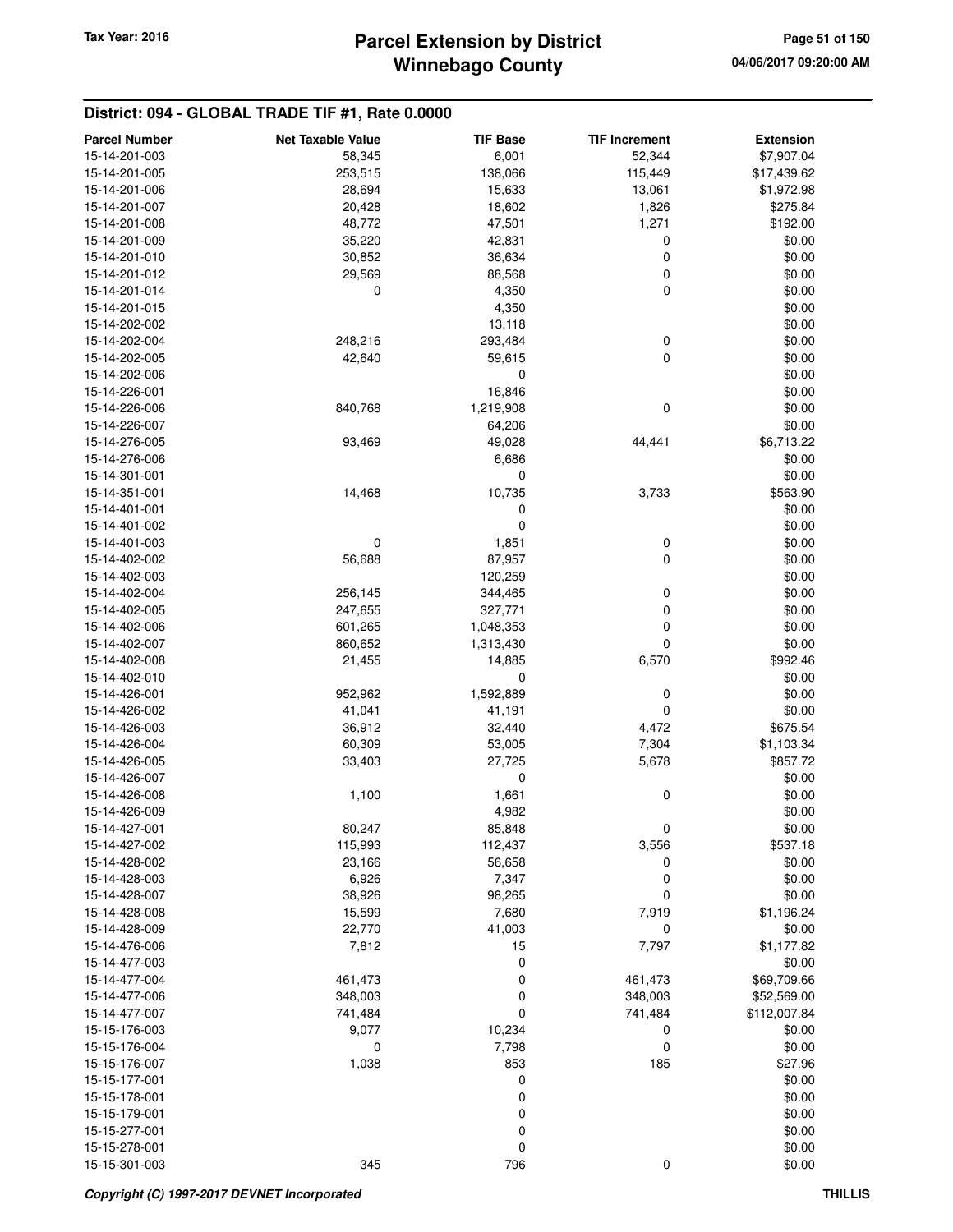| <b>Parcel Number</b>           | <b>Net Taxable Value</b> | <b>TIF Base</b>      | <b>TIF Increment</b> | <b>Extension</b>   |
|--------------------------------|--------------------------|----------------------|----------------------|--------------------|
| 15-15-301-004                  | 3,608                    | 3,510                | 98                   | \$14.80            |
| 15-15-301-005                  | 589,257                  | 12,600               | 576,657              | \$87,109.24        |
| 15-15-351-003                  |                          | 1,006                |                      | \$0.00             |
| 15-15-376-007                  |                          | 0                    |                      | \$0.00             |
| 15-15-401-001                  |                          | $\mathbf 0$          |                      | \$0.00             |
| 15-15-401-002                  | 4,460,796                | 5,075,100            | $\mathbf 0$          | \$0.00             |
| 15-15-426-007                  |                          | 0                    |                      | \$0.00             |
| 15-16-400-006                  | 1,204                    | 2,012                | 0                    | \$0.00             |
| 15-16-400-008                  |                          | 222                  |                      | \$0.00             |
| 15-16-400-009                  | 83,086                   | 223                  | 82,863               | \$12,517.20        |
| 15-21-100-004                  | 966                      | 1,061                | 0                    | \$0.00             |
| 15-21-204-001                  |                          | 0                    |                      | \$0.00             |
| 15-21-204-002                  |                          | $\boldsymbol{0}$     |                      | \$0.00             |
| 15-21-204-003                  |                          | $\boldsymbol{0}$     |                      | \$0.00             |
| 15-21-226-004                  |                          | $\boldsymbol{0}$     |                      | \$0.00             |
| 15-21-226-007                  |                          | $\boldsymbol{0}$     |                      | \$0.00             |
| 15-21-226-008                  |                          | $\boldsymbol{0}$     |                      | \$0.00             |
| 15-21-227-001                  |                          | $\mathbf 0$          |                      | \$0.00             |
| 15-21-251-010                  |                          | $\boldsymbol{0}$     |                      | \$0.00             |
| 15-21-251-013                  |                          | $\boldsymbol{0}$     |                      | \$0.00             |
| 15-21-276-004                  |                          | $\mathbf 0$          |                      | \$0.00             |
| 15-21-276-005                  |                          | 93,751               |                      | \$0.00             |
| 15-21-400-004                  | 157,529                  | 93,750               | 63,779               | \$9,634.40         |
| 15-22-100-010                  |                          | 0                    |                      | \$0.00             |
| 15-22-100-020                  | 170                      | 424                  | 0                    | \$0.00             |
| 15-22-100-021                  |                          | $\mathbf 0$          |                      | \$0.00             |
| 15-22-100-023                  | 8,672                    | 15,892               | $\mathbf 0$          | \$0.00             |
| 15-22-100-024                  |                          | $\mathbf 0$          |                      | \$0.00             |
| 15-22-100-025                  | 751                      | 612                  | 139                  | \$21.00            |
| 15-22-100-026<br>15-22-203-001 |                          | $\mathbf 0$<br>2,609 |                      | \$0.00<br>\$528.10 |
|                                | 6,105                    |                      | 3,496                |                    |
| 15-22-203-002<br>15-22-203-003 |                          | 0<br>$\pmb{0}$       |                      | \$0.00<br>\$0.00   |
| 15-22-226-004                  | 27,955                   | 2,946                | 25,009               | \$3,777.84         |
| 15-22-226-005                  |                          | 0                    |                      | \$0.00             |
| 15-22-251-004                  |                          | $\boldsymbol{0}$     |                      | \$0.00             |
| 15-22-251-005                  |                          | $\boldsymbol{0}$     |                      | \$0.00             |
| 15-22-251-006                  |                          | $\boldsymbol{0}$     |                      | \$0.00             |
| 15-22-300-004                  | 245                      | $\mathbf 0$          | 245                  | \$37.02            |
| 15-22-300-005                  | 4,173                    | 5,597                | $\mathbf 0$          | \$0.00             |
| 15-22-300-006                  | 7,307                    | 13,813               | 0                    | \$0.00             |
| 15-22-401-003                  | 16,778                   | 7,106                | 9,672                | \$1,461.04         |
| 15-22-402-001                  | 504                      | 7,106                | 0                    | \$0.00             |
| 15-22-426-003                  | 1,477                    | 363                  | 1,114                | \$168.28           |
| 15-23-101-003                  | 2,924                    | 7,666                | 0                    | \$0.00             |
| 15-23-101-004                  | 62,723                   | 75,698               | 0                    | \$0.00             |
| 15-23-101-005                  | 116,213                  | 121,735              | 0                    | \$0.00             |
| 15-23-101-006                  | 0                        | 176,533              | 0                    | \$0.00             |
| 15-23-101-007                  |                          | $\mathbf 0$          |                      | \$0.00             |
| 15-23-101-008                  | 224,570                  | 223,565              | 1,005                | \$151.82           |
| 15-23-176-001                  |                          | 0                    |                      | \$0.00             |
| 15-23-176-003                  | 153,855                  | 304,993              | 0                    | \$0.00             |
| 15-23-176-004                  | 233,333                  | 452,085              | 0                    | \$0.00             |
| 15-23-301-001                  |                          | 0                    |                      | \$0.00             |
| 15-23-326-001                  | 67,078                   | 90,879               | 0                    | \$0.00             |
| 15-23-351-001                  | 719                      | 885                  | 0                    | \$0.00             |
| 15-23-351-002                  | 0                        | 164                  | 0                    | \$0.00             |
| 15-23-376-002                  | 36,552                   | 39,878               | 0                    | \$0.00             |
| 15-23-376-004                  |                          | 0                    |                      | \$0.00             |
| 15-26-101-001                  | 202                      | 381                  | $\pmb{0}$            | \$0.00             |
| 15-26-101-002                  | 0                        | 9                    | 0                    | \$0.00             |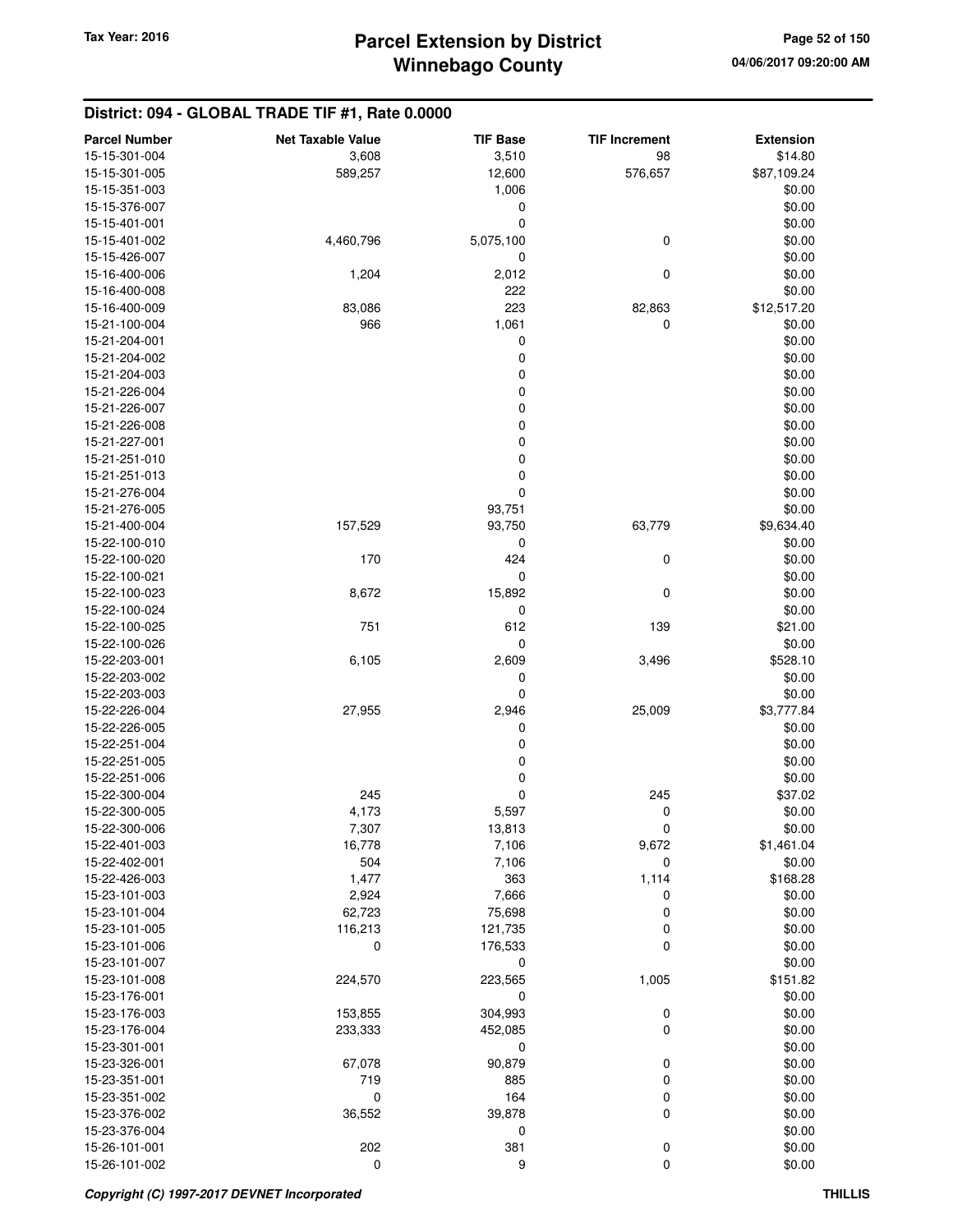#### **District: 094 - GLOBAL TRADE TIF #1, Rate 0.0000**

| <b>Parcel Number</b> | <b>Net Taxable Value</b> | <b>TIF Base</b> | <b>TIF Increment</b> | <b>Extension</b> |
|----------------------|--------------------------|-----------------|----------------------|------------------|
| 15-27-100-004        | 3.186                    | 4.293           |                      | \$0.00           |
| 15-27-201-002        | 2.567                    | 1.916           | 651                  | \$98.34          |
| 15-27-226-001        | 1.138                    | 247             | 891                  | \$134.60         |
| Totals for 094       | 27,634,145               | 29,310,191      | 5.570.335            | \$841,449.50     |
|                      |                          |                 |                      | 214 Parcels      |

#### **District: 098 - MACHESNEY PARK TIF, Rate 0.0000**

| <b>Parcel Number</b>  | <b>Net Taxable Value</b> | <b>TIF Base</b> | <b>TIF Increment</b> | <b>Extension</b>  |
|-----------------------|--------------------------|-----------------|----------------------|-------------------|
| 08-20-101-001         | 3,577                    | 2,619           | 958                  | \$108.14          |
| 08-20-101-002         | 2,460                    | 6,160           | 0                    | \$0.00            |
| 08-20-101-003         | 73,804                   | 49,922          | 23,882               | \$2,695.76        |
| 08-20-101-005         | 2,714                    | 1,989           | 725                  | \$81.84           |
| 08-20-101-011         | 50,282                   | 14,977          | 35,305               | \$3,985.16        |
| 08-20-101-012         | 10,847                   | 4,004           | 6,843                | \$772.42          |
| 08-20-101-014         | 79,598                   | 62,793          | 16,805               | \$1,896.92        |
| 08-20-101-015         | 2,330                    | 10,099          | 0                    | \$0.00            |
| 08-20-101-016         | 470,881                  | 10,960          | 459,921              | \$51,914.96       |
| 08-20-101-017         | 7,417                    | 8,722           | 0                    | \$0.00            |
| 08-20-101-018         | 64,450                   | 61,322          | 3,128                | \$353.08          |
| 08-20-104-001         | 0                        | 117             | $\Omega$             | \$0.00            |
| 08-20-126-004         | 1,756,387                | 52,443          | 1,703,944            | \$195,885.40      |
| 08-20-132-035         | 186,585                  | 438             | 186,147              | \$21,399.46       |
| 08-20-132-036         | 137,037                  | 9,212           | 127,825              | \$14,694.76       |
| 08-20-132-037         | 246,094                  | 15,352          | 230,742              | \$26,526.10       |
| 08-20-132-041         | 137,129                  | 8,331           | 128,798              | \$14,806.62       |
| 08-20-132-042         | 1,625                    | 438             | 1,187                | \$136.46          |
| 08-20-133-043         | 1,572,026                | 55,794          | 1,516,232            | \$174,306.04      |
| 08-20-176-023         | 396,376                  | 4,640           | 391,736              | \$45,033.98       |
| 08-20-176-027         | 128,431                  | 12,938          | 115,493              | \$13,277.08       |
| 08-20-176-028         | 103,131                  | 3,299           | 99,832               | \$11,476.70       |
| 08-20-176-029         | 100,961                  | 3,299           | 97,662               | \$11,227.22       |
| 08-20-176-030         | 403,818                  | 12,809          | 391,009              | \$44,950.40       |
| 08-20-180-023         | 156,432                  | 10,538          | 145,894              | \$16,771.98       |
| 08-20-180-024         | 131,890                  | 4,768           | 127,122              | \$14,613.96       |
| 08-20-180-029         | 440,038                  | 6,754           | 433,284              | \$49,810.34       |
| 08-20-180-030         | 207,299                  | 13,231          | 194,068              | \$22,310.06       |
| 08-20-181-026         | 94,044                   | 26,420          | 67,624               | \$7,774.06        |
| 08-20-181-027         | 2,181,923                | 126,294         | 2,055,629            | \$236,315.12      |
| <b>Totals for 098</b> | 9,149,586                | 600,682         | 8,561,795            | \$983,124.02      |
|                       |                          |                 |                      | <b>30 Parcels</b> |

| <b>Parcel Number</b> | <b>Net Taxable Value</b> | <b>TIF Base</b> | <b>TIF Increment</b> | <b>Extension</b> |
|----------------------|--------------------------|-----------------|----------------------|------------------|
| 11-22-484-003        | 3,512                    | 3,639           | 0                    | \$0.00           |
| 11-22-484-004        | 0                        | 166             | 0                    | \$0.00           |
| 11-22-488-001        | 30,012                   | 27,385          | 2,627                | \$396.84         |
| 11-22-489-001        |                          | 0               |                      | \$0.00           |
| 11-22-489-002        |                          | 2,999           |                      | \$0.00           |
| 11-26-151-001        | 8,672                    | 10,549          | 0                    | \$0.00           |
| 11-26-152-001        |                          | 19,358          |                      | \$0.00           |
| 11-26-153-001        |                          | 4,073           |                      | \$0.00           |
| 11-26-153-002        | 474                      | 1,164           | 0                    | \$0.00           |
| 11-26-153-004        | 31,887                   | 31,647          | 240                  | \$36.26          |
| 11-26-154-001        |                          | 67,972          |                      | \$0.00           |
| 11-26-155-003        | 1,261                    | 1,377           | 0                    | \$0.00           |
| 11-26-155-004        | 27,131                   | 31,504          | 0                    | \$0.00           |
| 11-26-156-001        | 7,000                    | 21,597          | 0                    | \$0.00           |
| 11-26-156-002        | 21,665                   | 11,229          | 10,436               | \$1,576.46       |
| 11-26-156-003        |                          | 11,688          |                      | \$0.00           |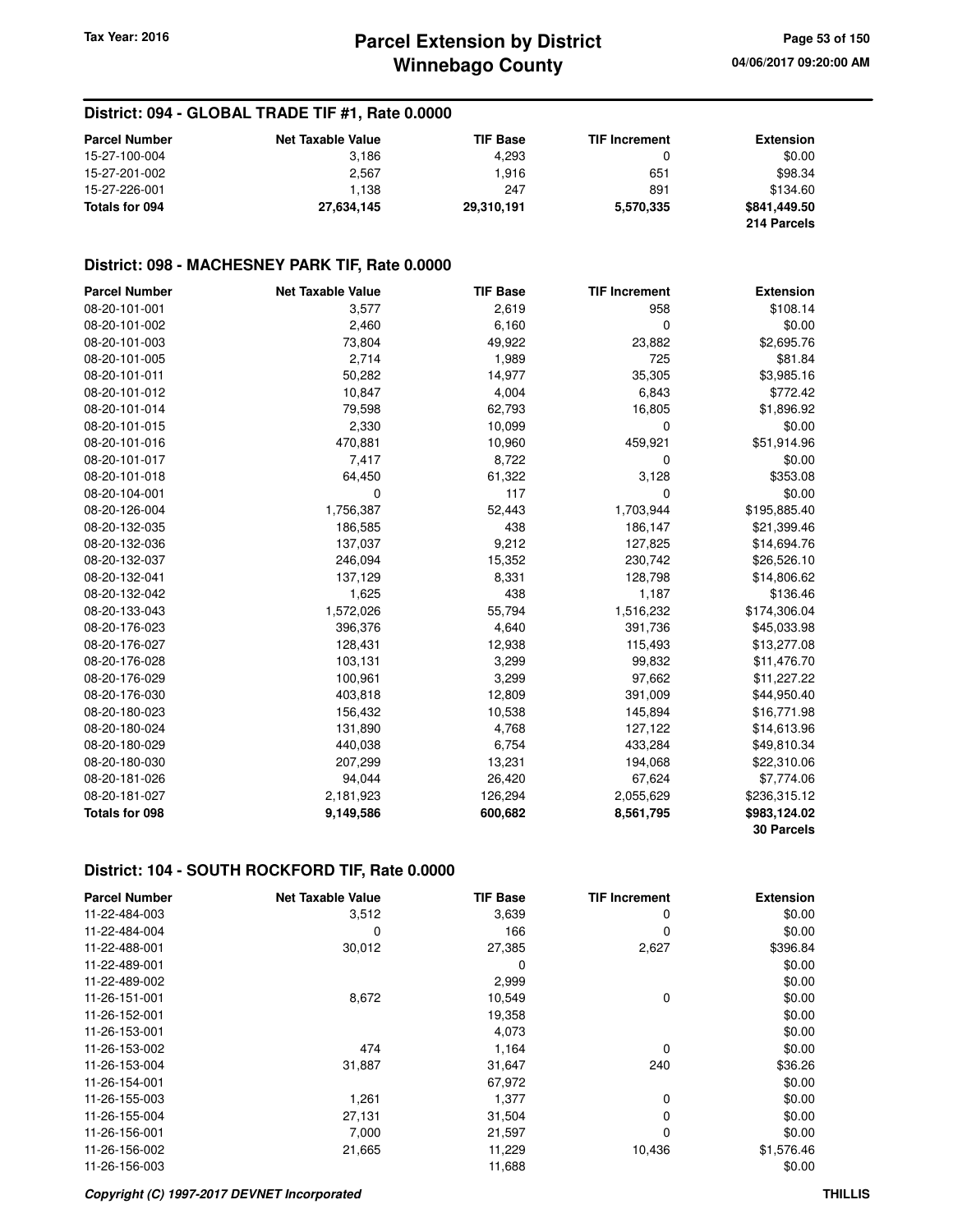| <b>Parcel Number</b> | <b>Net Taxable Value</b> | <b>TIF Base</b>  | <b>TIF Increment</b> | <b>Extension</b>         |
|----------------------|--------------------------|------------------|----------------------|--------------------------|
| 11-26-156-004        | 46,460                   | 45,155           | 1,305                | \$197.14                 |
| 11-26-156-005        | 162                      | 713              | 0                    | \$0.00                   |
| 11-26-156-006        | 3,799                    | 5,606            | 0                    | \$0.00                   |
| 11-26-156-007        | 0                        | 0                | 0                    | \$0.00                   |
| 11-26-301-001        | 29,837                   | 35,300           | 0                    | \$0.00                   |
| 11-27-206-003        | 459                      | 2,789            | 0                    | \$0.00                   |
| 11-27-211-002        |                          | 0                |                      | \$0.00                   |
| 11-27-211-003        |                          | 0                |                      | \$0.00                   |
| 11-27-211-004        |                          | 0                |                      | \$0.00                   |
| 11-27-211-006        |                          | 0                |                      | \$0.00                   |
| 11-27-211-008        |                          | 6,742            |                      | \$0.00                   |
| 11-27-211-009        | 12,911                   | 6,606            | 6,305                | \$952.44                 |
| 11-27-211-010        | 563                      | 613              | 0                    | \$0.00                   |
| 11-27-211-012        |                          | 0                |                      | \$0.00                   |
| 11-27-211-013        |                          | 0                |                      | \$0.00                   |
| 11-27-211-014        |                          | 0                |                      | \$0.00                   |
| 11-27-211-015        |                          | 0                |                      | \$0.00                   |
| 11-27-211-016        |                          | 0                |                      | \$0.00                   |
| 11-27-211-017        | 17,114                   | 28,006           | 0                    | \$0.00                   |
| 11-27-211-019        |                          | 1,395            |                      | \$0.00                   |
| 11-27-211-020        |                          | 71,525           |                      | \$0.00                   |
| 11-27-211-021        |                          | 0                |                      | \$0.00                   |
| 11-27-211-022        |                          | 0                |                      | \$0.00                   |
| 11-27-211-023        | 1,383                    | 49,434           | 0                    | \$0.00                   |
| 11-27-211-024        |                          | 0                |                      | \$0.00                   |
| 11-27-226-001        |                          | 0                |                      | \$0.00                   |
| 11-27-226-010        |                          | 0                |                      | \$0.00                   |
| 11-27-226-011        | 8,999                    | 3,555            | 5,444                | \$822.38                 |
| 11-27-226-012        | 4,959                    | 3,556            | 1,403                | \$211.94                 |
| 11-27-229-001        | 0                        | 395              | 0                    | \$0.00                   |
| 11-27-229-013        |                          | 0                |                      | \$0.00                   |
| 11-27-229-014        |                          | 0                |                      | \$0.00                   |
| 11-27-230-010        | 48,300                   | 45,252           | 3,048                | \$460.44                 |
| 11-27-230-016        | 372                      | 911              | 0                    | \$0.00                   |
| 11-27-230-017        |                          | 4,247            |                      | \$0.00                   |
| 11-27-230-019        | 589,146                  | 750,728          | 0                    | \$0.00                   |
| 11-27-231-002        |                          | 924              |                      | \$0.00                   |
| 11-27-232-002        | 3,360                    | 7,342            | 0                    | \$0.00                   |
| 11-27-232-003        | 11,666                   | 13,512           | 0                    | \$0.00                   |
| 11-27-232-004        | 16,725                   | 20,412           | 0                    | \$0.00                   |
| 11-27-232-005        | 26,994                   | 30,533           | 0                    | \$0.00                   |
| 11-27-232-006        | 0                        | 344              | 0                    | \$0.00                   |
| 11-27-232-007        | 18,632                   | 22,191           | 0                    | \$0.00                   |
| 11-27-232-008        | 69,281                   | 72,205           | 0                    | \$0.00                   |
| 11-27-232-009        | 6,408                    | 7,065            | 0                    | \$0.00                   |
| 11-27-232-010        | 3,724                    | 3,971            | 0                    | \$0.00                   |
| 11-27-232-011        | 16,606                   | 17,192           | 0                    | \$0.00                   |
| 11-27-233-003        |                          | 441              |                      | \$0.00                   |
| 11-27-257-001        | 7,527                    | 11,599           | 0                    | \$0.00                   |
| 11-27-257-002        | 8,119                    | 7,367            | 752                  | \$113.60                 |
| 11-27-257-003        | 4,670                    | 10,834           | 0                    | \$0.00                   |
| 11-27-257-004        | 1,911                    | 2,080            | 0                    | \$0.00                   |
| 11-27-257-005        | 55                       | 6,765            | 0                    | \$0.00                   |
| 11-27-257-007        | 10,487                   | 3,297            | 7,190                | \$1,086.12               |
| 11-27-257-008        | 3,126                    |                  | 0                    | \$0.00                   |
| 11-27-257-009        |                          | 7,266            | 0                    |                          |
| 11-27-257-010        | 8,602                    | 12,942<br>11,582 | 0                    | \$0.00                   |
| 11-27-257-011        | 8,432<br>5,217           | 7,221            | 0                    | \$0.00<br>\$0.00         |
| 11-27-257-012        |                          |                  |                      |                          |
| 11-27-257-013        | 9,993                    | 100              | 9,893                | \$1,494.44<br>\$1,119.06 |
| 11-27-276-001        | 10,443<br>5,662          | 3,035<br>9,807   | 7,408<br>0           | \$0.00                   |
|                      |                          |                  |                      |                          |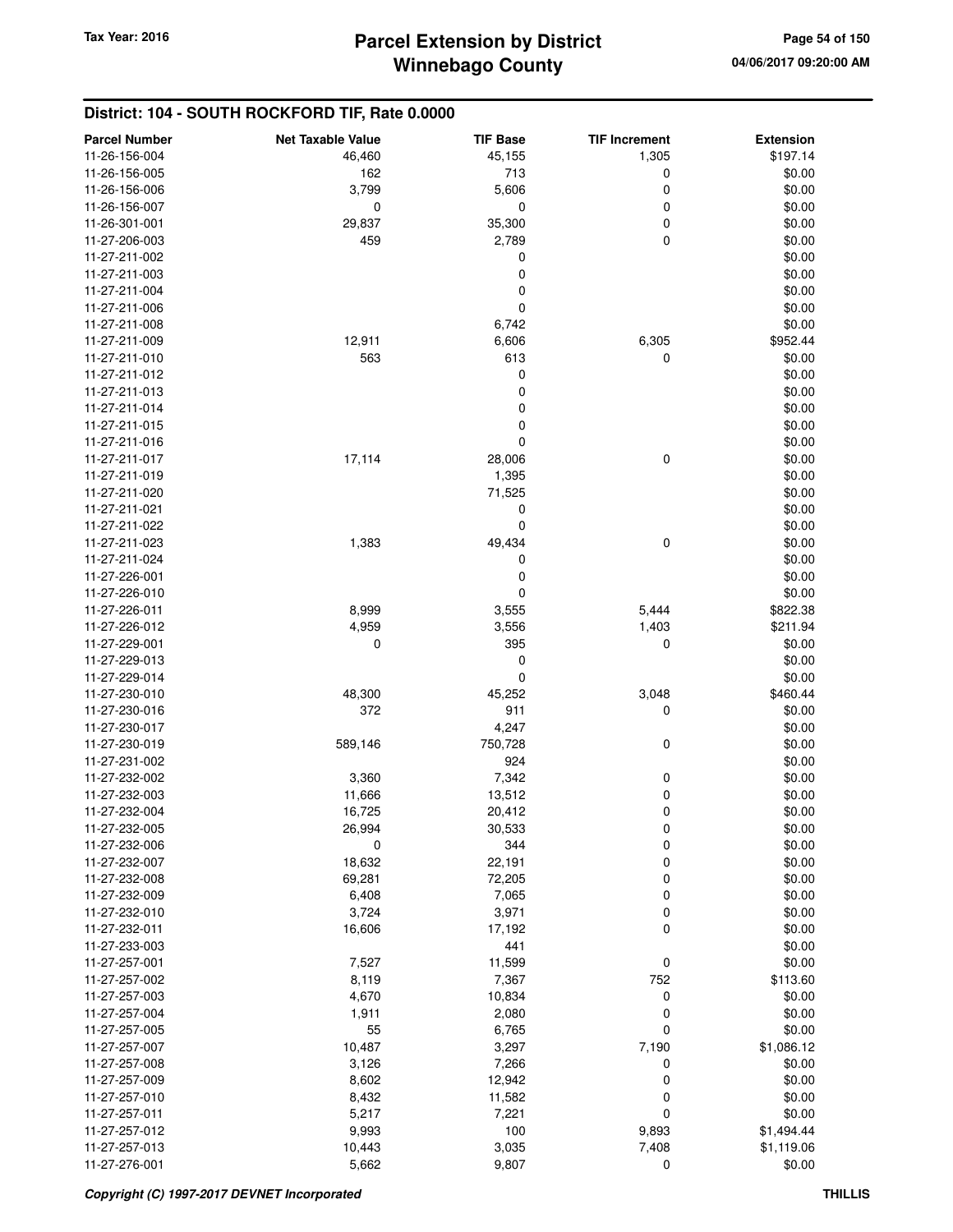| <b>Parcel Number</b> | <b>Net Taxable Value</b> | <b>TIF Base</b> | <b>TIF Increment</b> | <b>Extension</b> |
|----------------------|--------------------------|-----------------|----------------------|------------------|
| 11-27-276-002        | 29,514                   | 21,076          | 8,438                | \$1,274.64       |
| 11-27-276-003        |                          | 0               |                      | \$0.00           |
| 11-27-276-006        | 5,333                    | 5,001           | 332                  | \$50.16          |
| 11-27-276-007        | 823                      | 100             | 723                  | \$109.22         |
| 11-27-276-008        | 6,902                    | 6,636           | 266                  | \$40.18          |
| 11-27-276-009        | 6,635                    | 5,589           | 1,046                | \$158.02         |
| 11-27-276-011        | 12,647                   | 11,713          | 934                  | \$141.10         |
| 11-27-276-018        | 677                      | 626             | 51                   | \$7.70           |
| 11-27-276-019        | 14,725                   | 15,902          | 0                    | \$0.00           |
| 11-27-276-020        | 14,725                   | 17,711          | 0                    | \$0.00           |
| 11-27-276-022        | 32,952                   | 32,009          | 943                  | \$142.46         |
| 11-27-276-023        |                          | $\mathbf 0$     |                      | \$0.00           |
| 11-27-276-024        | 10,999                   | 22,090          | 0                    | \$0.00           |
| 11-27-276-025        | 8,827                    | 8,266           | 561                  | \$84.74          |
| 11-27-277-005        | 15,001                   | 814             | 14,187               | \$2,143.08       |
| 11-27-277-006        | 15,019                   | 814             | 14,205               | \$2,145.80       |
| 11-27-277-007        | 9,659                    | 8,650           | 1,009                | \$152.42         |
| 11-27-277-011        | 19,653                   | 0               | 19,653               | \$2,968.76       |
| 11-27-277-012        | 2,339                    | 0               | 2,339                | \$353.34         |
| 11-27-277-014        | 15,377                   | 5,537           | 9,840                | \$1,486.42       |
| 11-27-277-015        |                          | 2,690           |                      |                  |
|                      |                          |                 |                      | \$0.00           |
| 11-27-277-016        | 7,132                    | 12,757          | 0                    | \$0.00           |
| 11-27-278-001        | 6,388                    | 3,925           | 2,463                | \$372.06         |
| 11-27-278-002        | 702                      | 421             | 281                  | \$42.46          |
| 11-27-278-003        | 4,904                    | 4,904           | 0                    | \$0.00           |
| 11-27-278-004        | 748                      | 6,685           | 0                    | \$0.00           |
| 11-27-278-005        | 7,573                    | 9,191           | 0                    | \$0.00           |
| 11-27-278-006        | 4,474                    | 12,474          | 0                    | \$0.00           |
| 11-27-278-007        | 440                      | 8,151           | 0                    | \$0.00           |
| 11-27-278-012        | 7,019                    | 4,932           | 2,087                | \$315.26         |
| 11-27-278-017        | 1,463                    | 5,283           | 0                    | \$0.00           |
| 11-27-278-018        | 3,934                    | 6,689           | 0                    | \$0.00           |
| 11-27-278-019        | 13,142                   | 11,052          | 2,090                | \$315.72         |
| 11-27-278-020        | 28,133                   | 28,193          | 0                    | \$0.00           |
| 11-27-278-021        | 61,667                   | 1,628           | 60,039               | \$9,069.44       |
| 11-27-278-022        | 8,705                    | 2,358           | 6,347                | \$958.78         |
| 11-27-279-011        | 1,319                    | 1,218           | 101                  | \$15.26          |
| 11-27-279-012        | 16,788                   | 22,602          | 0                    | \$0.00           |
| 11-27-279-013        | 18,331                   | 15,726          | 2,605                | \$393.52         |
| 11-27-279-018        |                          | 17,749          |                      | \$0.00           |
| 11-27-279-019        | 11,089                   | 18,643          | 0                    | \$0.00           |
| 11-27-279-020        |                          | 0               |                      | \$0.00           |
| 11-27-279-021        |                          | 0               |                      | \$0.00           |
| 11-27-279-022        | 14,665                   | 8,266           | 6,399                | \$966.64         |
| 11-27-279-023        | 1,358                    | 9,052           | 0                    | \$0.00           |
| 11-27-279-024        |                          | 0               |                      | \$0.00           |
| 11-27-279-025        |                          | $\mathbf 0$     |                      | \$0.00           |
| 11-27-279-026        | 16,189                   | 15,000          | 1,189                | \$179.62         |
| 11-27-279-027        |                          | 10,605          |                      | \$0.00           |
| 11-27-279-028        | 11,889                   | 10,606          | 1,283                | \$193.82         |
| 11-27-280-002        | 8,916                    | 8,258           | 658                  | \$99.40          |
| 11-27-280-003        | 26,463                   | 24,510          | 1,953                | \$295.02         |
| 11-27-280-004        | 18,053                   | 14,364          | 3,689                | \$557.26         |
| 11-27-280-005        | 42,052                   | 21,539          | 20,513               | \$3,098.68       |
| 11-27-280-006        | 12,610                   | 6,338           | 6,272                | \$947.44         |
| 11-27-280-007        |                          | 0               |                      | \$0.00           |
| 11-27-280-008        |                          | 609             |                      | \$0.00           |
| 11-27-280-009        |                          | 7,233           |                      | \$0.00           |
| 11-27-280-010        |                          | 3,517           |                      | \$0.00           |
| 11-27-280-011        |                          | 5,795           |                      | \$0.00           |
| 11-27-280-012        | 13,155                   | 14,902          | 0                    | \$0.00           |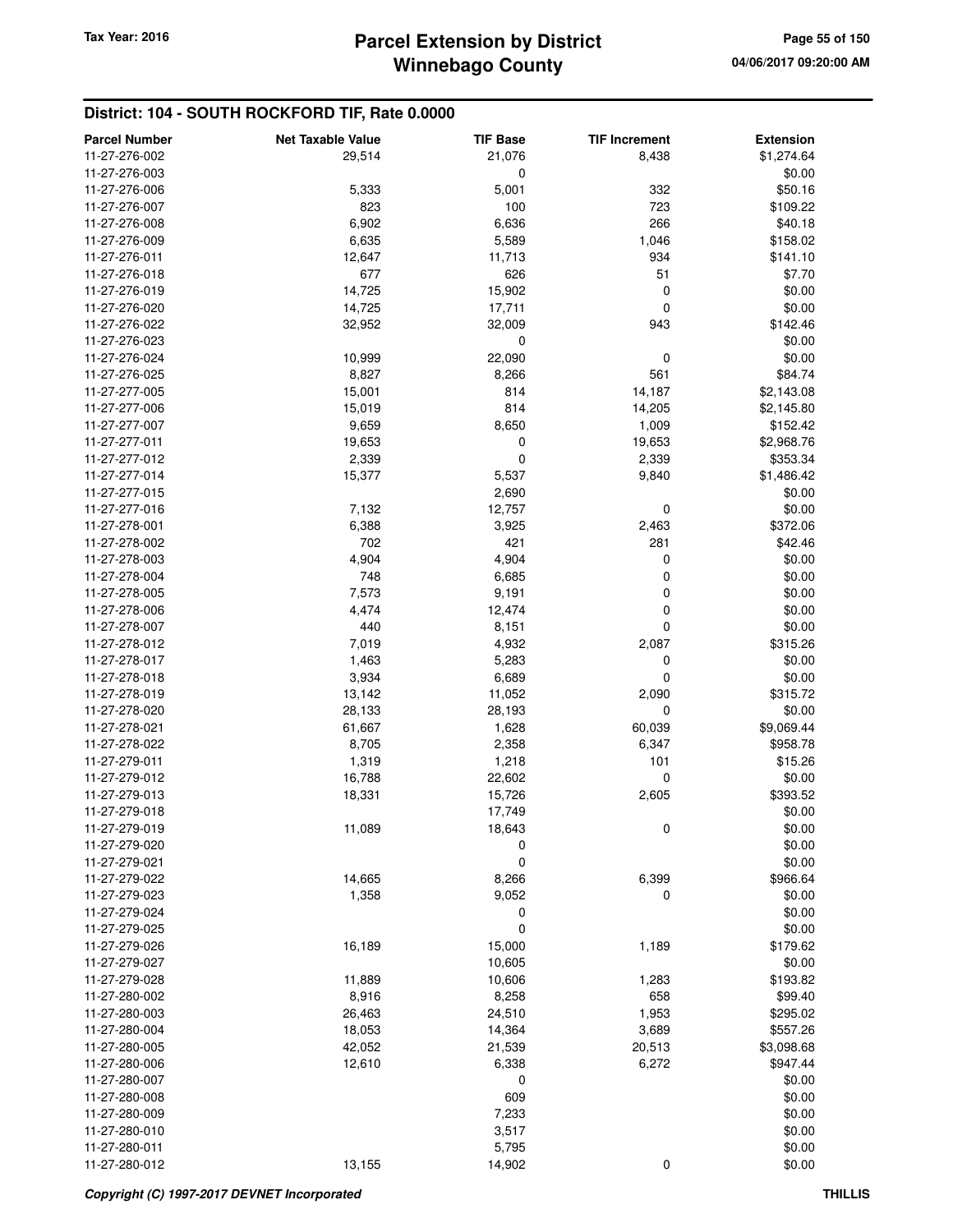| <b>Parcel Number</b> | <b>Net Taxable Value</b> | <b>TIF Base</b> | <b>TIF Increment</b> | <b>Extension</b> |
|----------------------|--------------------------|-----------------|----------------------|------------------|
| 11-27-280-013        | 1,168                    | 386             | 782                  | \$118.14         |
| 11-27-280-014        | 1,318                    | 664             | 654                  | \$98.80          |
| 11-27-280-015        | 2,488                    | 1,862           | 626                  | \$94.56          |
| 11-27-280-016        | 16,867                   | 20,711          | 0                    | \$0.00           |
| 11-27-280-017        | 2,713                    | 2,273           | 440                  | \$66.48          |
| 11-27-280-018        |                          | 0               |                      | \$0.00           |
| 11-27-281-008        |                          | 500             |                      | \$0.00           |
| 11-27-281-009        |                          | 18,555          |                      | \$0.00           |
| 11-27-281-010        |                          | 0               |                      | \$0.00           |
| 11-27-281-011        |                          | 19,240          |                      | \$0.00           |
| 11-27-281-012        |                          | 3,244           |                      | \$0.00           |
| 11-27-281-013        |                          | 1,525           |                      | \$0.00           |
| 11-27-281-014        |                          | 1,723           |                      | \$0.00           |
| 11-27-281-015        |                          | 3,244           |                      | \$0.00           |
| 11-27-281-016        |                          | 16,168          |                      | \$0.00           |
| 11-27-282-002        |                          | 0               |                      | \$0.00           |
| 11-27-282-003        |                          | 0               |                      | \$0.00           |
| 11-27-282-005        |                          | 7,463           |                      | \$0.00           |
| 11-27-282-006        |                          | 14,491          |                      | \$0.00           |
| 11-27-282-007        | 1,837                    | 1,988           | 0                    | \$0.00           |
| 11-27-283-001        |                          | 2,929           |                      | \$0.00           |
| 11-27-283-002        |                          | 7,333           |                      | \$0.00           |
| 11-27-284-001        |                          | 8,125           |                      | \$0.00           |
| 11-27-284-002        | 10,198                   | 11,211          | 0                    | \$0.00           |
| 11-27-284-003        | 9,244                    | 8,096           | 1,148                | \$173.42         |
| 11-27-284-004        | 1,172                    | 814             | 358                  | \$54.08          |
| 11-27-284-005        | 10,016                   | 24,553          | 0                    | \$0.00           |
| 11-27-284-006        | 585                      | 1,429           | 0                    | \$0.00           |
| 11-27-284-007        | 585                      | 626             | 0                    | \$0.00           |
| 11-27-284-010        | 5,742                    | 24,505          | 0                    | \$0.00           |
| 11-27-285-002        |                          | 3,521           |                      | \$0.00           |
| 11-27-285-003        |                          | $\mathbf 0$     |                      | \$0.00           |
| 11-27-286-002        | 1,043                    | 2,378           | 0                    | \$0.00           |
| 11-27-286-003        |                          | 1,980           |                      | \$0.00           |
| 11-27-287-001        |                          | 294             |                      | \$0.00           |
| 11-27-403-001        | 394                      | 326             | 68                   | \$10.28          |
| 11-27-403-002        | 0                        | 2,789           | $\mathbf 0$          | \$0.00           |
| 11-27-403-003        | 7,073                    | 5,204           | 1,869                | \$282.34         |
| 11-27-403-004        | 9,967                    | 5,481           | 4,486                | \$677.66         |
| 11-27-403-005        | 3,045                    | 3,045           | 0                    | \$0.00           |
| 11-27-403-006        | 12,276                   | 11,011          | 1,265                | \$191.10         |
| 11-27-403-007        | 3,438                    | 1,252           | 2,186                | \$330.22         |
| 11-27-403-008        | 1,980                    | 794             | 1,186                | \$179.16         |
| 11-27-403-009        | 1,980                    | 794             | 1,186                | \$179.16         |
| 11-27-403-012        | 7,623                    | 3,432           | 4,191                | \$633.10         |
| 11-27-403-014        | 9,077                    | 4,698           | 4,379                | \$661.50         |
| 11-27-403-015        | 17,794                   | 14,986          | 2,808                | \$424.18         |
| 11-27-403-016        | 32,496                   | 28,218          | 4,278                | \$646.24         |
| 11-27-426-003        |                          | 7,467           |                      | \$0.00           |
| 11-27-426-009        |                          | 8,120           |                      | \$0.00           |
| 11-27-426-010        |                          | 5,942           |                      | \$0.00           |
| 11-27-426-011        |                          | 3,648           |                      | \$0.00           |
| 11-27-426-012        |                          | 19,240          |                      | \$0.00           |
| 11-27-426-013        |                          | 546             |                      | \$0.00           |
| 11-27-426-014        |                          | 2,845           |                      | \$0.00           |
| 11-27-426-015        |                          | 28,793          |                      | \$0.00           |
| 11-27-426-016        |                          | 11,965          |                      | \$0.00           |
| 11-27-426-017        |                          | 7,751           |                      | \$0.00           |
| 11-27-426-018        |                          | 9,936           |                      | \$0.00           |
| 11-27-427-004        |                          | 0               |                      | \$0.00           |
| 11-27-427-005        |                          | 0               |                      | \$0.00           |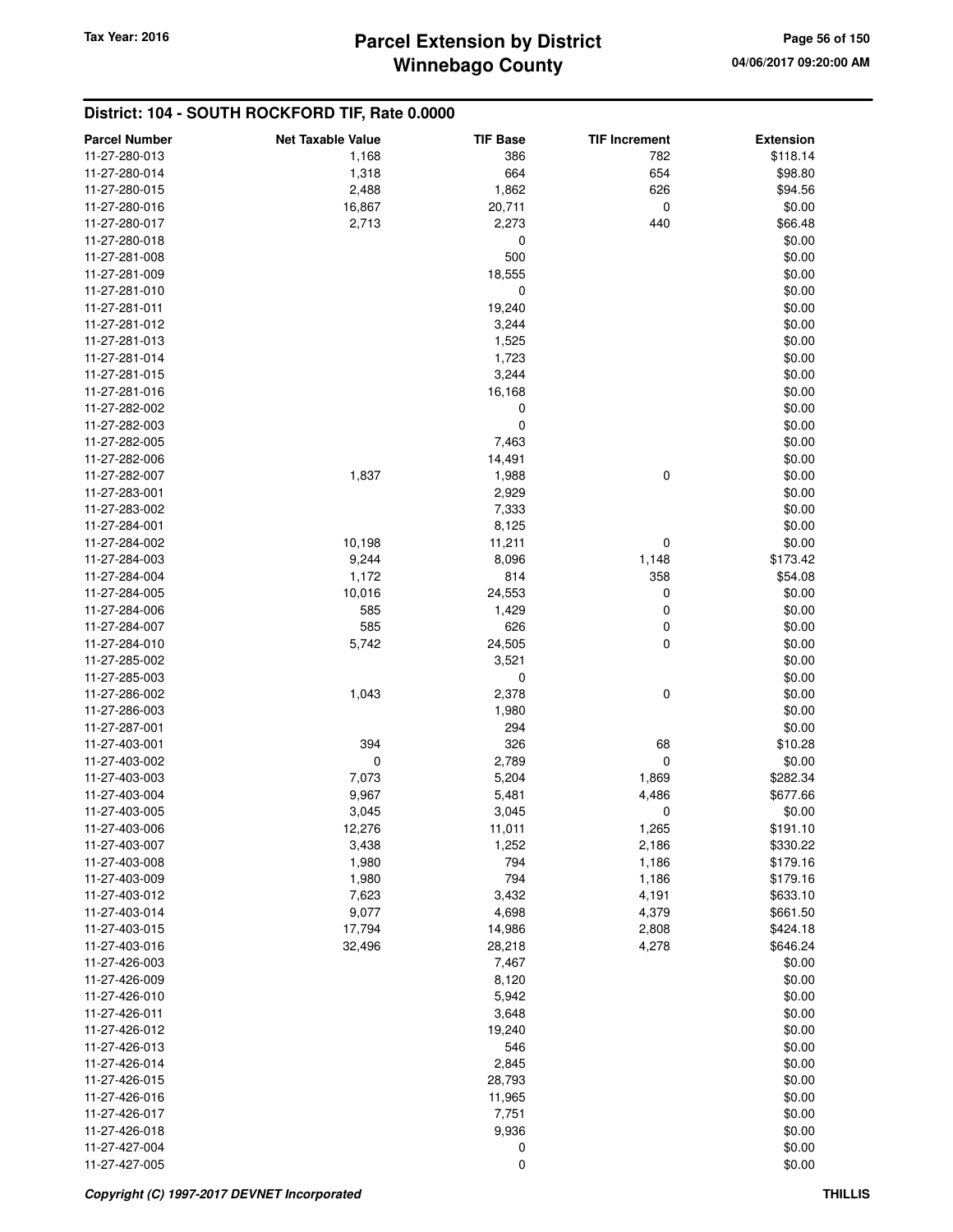| <b>Parcel Number</b> | <b>Net Taxable Value</b> | <b>TIF Base</b> | <b>TIF Increment</b> | <b>Extension</b> |
|----------------------|--------------------------|-----------------|----------------------|------------------|
| 11-27-427-006        |                          | 0               |                      | \$0.00           |
| 11-27-428-020        |                          | 0               |                      | \$0.00           |
| 11-27-428-021        | 283,333                  | 16,205          | 267,128              | \$40,352.10      |
| 11-27-428-024        | 50,786                   | 280             | 50,506               | \$7,629.40       |
| 11-27-428-025        | 181,880                  | 5,713           | 176,167              | \$26,611.62      |
| 11-27-428-026        | 6,292                    | 22,197          | 0                    | \$0.00           |
| 11-27-429-005        | 6,639                    | 2,491           | 4,148                | \$626.60         |
| 11-27-429-006        |                          | 3,825           |                      | \$0.00           |
| 11-27-429-007        |                          | 5,496           |                      | \$0.00           |
| 11-27-429-008        |                          | 9,534           |                      | \$0.00           |
| 11-27-429-009        | 1,016                    | 842             | 174                  | \$26.28          |
| 11-27-429-013        | 7,251                    | 2,487           | 4,764                | \$719.66         |
| 11-27-429-016        |                          | 0               |                      | \$0.00           |
| 11-27-429-017        |                          | 0               |                      | \$0.00           |
| Totals for 104       | 2,454,142                | 2,588,485       | 783,344              | \$118,331.62     |
|                      |                          |                 |                      | 213 Parcels      |

### **District: 105 - LINCOLNWOOD TIF, Rate 0.0000**

| <b>Parcel Number</b> | <b>Net Taxable Value</b> | <b>TIF Base</b> | <b>TIF Increment</b> | <b>Extension</b> |
|----------------------|--------------------------|-----------------|----------------------|------------------|
| 11-21-301-002        | 22,400                   | 148             | 22,252               | \$3,361.36       |
| 11-21-301-003        | 16,402                   | 148             | 16,254               | \$2,455.32       |
| 11-21-301-004        | 8,677                    | 148             | 8,529                | \$1,288.38       |
| 11-21-301-005        | 15,244                   | 148             | 15,096               | \$2,280.40       |
| 11-21-301-006        | 15,200                   | 148             | 15,052               | \$2,273.74       |
| 11-21-301-007        | 16,271                   | 148             | 16,123               | \$2,435.52       |
| 11-21-301-008        | 8,911                    | 148             | 8,763                | \$1,323.74       |
| 11-21-301-009        | 16,574                   | 148             | 16,426               | \$2,481.30       |
| 11-21-301-010        | 14,040                   | 148             | 13,892               | \$2,098.52       |
| 11-21-301-011        | 15,334                   | 148             | 15,186               | \$2,293.98       |
| 11-21-302-023        | 15,920                   | 148             | 15,772               | \$2,382.50       |
| 11-21-302-024        | 15,292                   | 148             | 15,144               | \$2,287.64       |
| 11-21-302-025        | 12,354                   | 148             | 12,206               | \$1,843.84       |
| 11-21-302-026        | 10,485                   | 149             | 10,336               | \$1,561.36       |
| 11-21-302-027        | 15,901                   | 149             | 15,752               | \$2,379.48       |
| 11-21-302-028        | 15,336                   | 149             | 15,187               | \$2,294.14       |
| 11-21-302-029        | 7,822                    | 149             | 7,673                | \$1,159.08       |
| 11-21-303-022        | 14,048                   | 149             | 13,899               | \$2,099.58       |
| 11-21-303-023        | 12,732                   | 149             | 12,583               | \$1,900.78       |
| 11-21-303-024        | 14,818                   | 149             | 14,669               | \$2,215.88       |
| 11-21-303-025        | 12,145                   | 149             | 11,996               | \$1,812.10       |
| 11-21-303-026        | 14,887                   | 149             | 14,738               | \$2,226.32       |
| 11-21-303-027        | 15,313                   | 149             | 15,164               | \$2,290.66       |
| 11-21-303-028        | 13,238                   | 149             | 13,089               | \$1,977.22       |
| 11-21-303-029        | 12,193                   | 149             | 12,044               | \$1,819.36       |
| 11-21-303-030        | 13,844                   | 149             | 13,695               | \$2,068.76       |
| Totals for 105       | 365,381                  | 3,861           | 361,520              | \$54,610.96      |
|                      |                          |                 |                      | 26 Parcels       |

# **District: 106 - DURAND VILLAGE TIF, Rate 0.0000**

| <b>Parcel Number</b> | <b>Net Taxable Value</b> | <b>TIF Base</b> | <b>TIF Increment</b> | <b>Extension</b> |
|----------------------|--------------------------|-----------------|----------------------|------------------|
| 05-10-332-004        | 5,689                    | 4,834           | 855                  | \$99.58          |
| 05-10-332-008        | 51,176                   | 43,477          | 7,699                | \$896.62         |
| 05-10-378-002        | 10.044                   | 8,534           | 1,510                | \$175.86         |
| 05-10-378-003        | 48,322                   | 41,053          | 7,269                | \$846.54         |
| 05-10-378-004        | 24.679                   | 21.666          | 3,013                | \$350.90         |
| 05-10-378-005        |                          | 0               |                      | \$0.00           |
| 05-10-378-006        |                          | 0               |                      | \$0.00           |
| 05-10-378-007        | 3.640                    | 24.266          | 0                    | \$0.00           |
| 05-10-378-008        | 9.970                    | 8.469           | 1.501                | \$174.80         |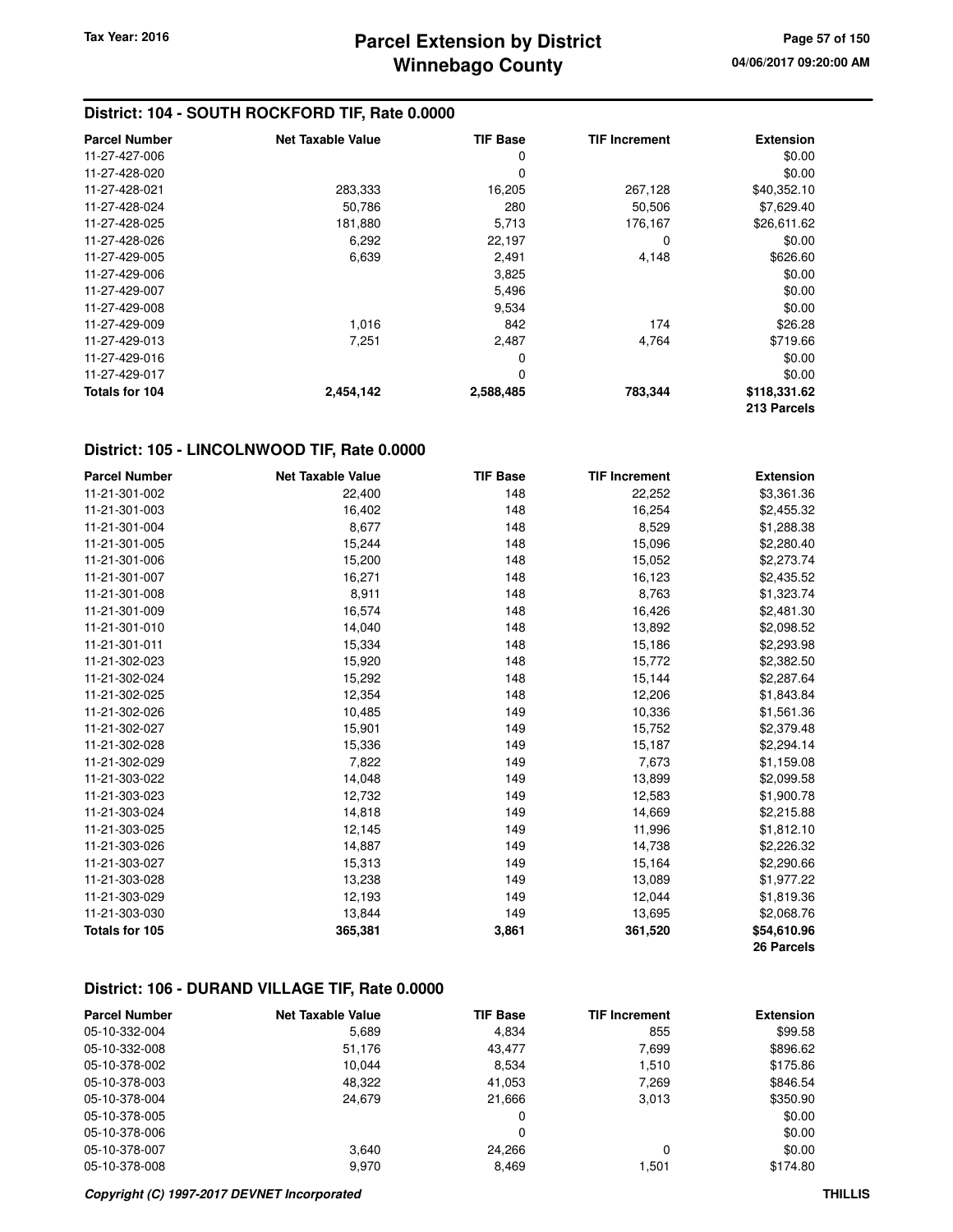# **Winnebago County Parcel Extension by District Tax Year: 2016 Page 58 of 150**

# **District: 106 - DURAND VILLAGE TIF, Rate 0.0000**

| 05-10-378-009<br>12,353<br>10,496<br>1,857<br>05-10-378-010<br>11,695<br>9,936<br>1,759<br>22,351<br>18,990<br>05-10-378-011<br>3,361 | \$216.26<br>\$204.86<br>\$391.42 |
|---------------------------------------------------------------------------------------------------------------------------------------|----------------------------------|
|                                                                                                                                       |                                  |
|                                                                                                                                       |                                  |
|                                                                                                                                       |                                  |
| 21,553<br>05-10-378-012<br>27,654<br>0                                                                                                | \$0.00                           |
| 2,334<br>0<br>05-10-378-013<br>25,113                                                                                                 | \$0.00                           |
| 05-10-378-014<br>2,334<br>18,632<br>0                                                                                                 | \$0.00                           |
| 31,263<br>27,845<br>05-10-382-001<br>3,418                                                                                            | \$398.06                         |
| 05-10-382-002<br>18,488<br>20,805<br>0                                                                                                | \$0.00                           |
| 0<br>05-10-382-003<br>11,879<br>15,189                                                                                                | \$0.00                           |
| 11,797<br>0<br>05-10-382-004<br>15,119                                                                                                | \$0.00                           |
| 0<br>05-10-382-005<br>47,265<br>51,860                                                                                                | \$0.00                           |
| 2,729<br>2,317<br>412<br>05-10-382-006                                                                                                | \$47.98                          |
| 4,217<br>634<br>05-10-382-008<br>3,583                                                                                                | \$73.84                          |
| 71<br>465<br>394<br>05-10-382-010                                                                                                     | \$8.28                           |
| 733<br>622<br>111<br>05-10-382-011                                                                                                    | \$12.94                          |
| 1,463<br>1,244<br>219<br>05-10-382-012                                                                                                | \$25.50                          |
| 1,623<br>1,379<br>244<br>05-10-382-013                                                                                                | \$28.42                          |
| 0<br>05-10-382-014<br>1,622<br>14,248                                                                                                 | \$0.00                           |
| 24,634<br>05-10-382-017<br>4,508<br>20,126                                                                                            | \$2,343.84                       |
| 05-10-382-019<br>34,031<br>57,162<br>0                                                                                                | \$0.00                           |
| 05-10-384-001<br>7,444<br>6,324<br>1,120                                                                                              | \$130.44                         |
| 466<br>3,094<br>2,628<br>05-10-384-002                                                                                                | \$54.28                          |
| 12,078<br>10,260<br>1,818<br>05-10-384-004                                                                                            | \$211.72                         |
| 45,461<br>24,614<br>05-10-384-006<br>20,847                                                                                           | \$2,866.50                       |
| 05-10-385-002<br>27,745<br>21,318<br>6,427                                                                                            | \$748.48                         |
| 05-10-385-003<br>10,291<br>8,742<br>1,549                                                                                             | \$180.40                         |
| 48,268<br>41,007<br>05-10-385-004<br>7,261                                                                                            | \$845.60                         |
| 276<br>05-10-385-005<br>1,840<br>1,564                                                                                                | \$32.14                          |
| 26,595<br>05-10-385-006<br>33,943<br>7,348                                                                                            | \$855.74                         |
| 05-10-405-005<br>0                                                                                                                    | \$0.00                           |
| 16,466<br>05-10-405-006                                                                                                               | \$0.00                           |
| 27,386<br>05-10-451-001<br>23,265<br>4,121                                                                                            | \$479.92                         |
| 5,602<br>0<br>05-10-451-002<br>10,439                                                                                                 | \$0.00                           |
| 29,882<br>25,386<br>4,496<br>05-10-451-003                                                                                            | \$523.60                         |
| 177<br>05-10-451-004<br>1,178<br>1,001                                                                                                | \$20.62                          |
| 7,243<br>9,792<br>0<br>05-10-451-005                                                                                                  | \$0.00                           |
| $\mathbf 0$<br>13,744<br>05-10-451-008<br>11,831                                                                                      | \$0.00                           |
| 05-10-451-009<br>12,883<br>10,945<br>1,938                                                                                            | \$225.70                         |
| 15,509<br>05-10-451-010<br>13,175<br>2,334                                                                                            | \$271.82                         |
| 05-10-451-011<br>16,674<br>12,352<br>4,322                                                                                            | \$503.34                         |
| 05-10-451-012<br>27,965<br>30,378<br>$\mathbf 0$                                                                                      | \$0.00                           |
| 05-10-451-013<br>26,196<br>22,254<br>3,942                                                                                            | \$459.08                         |
| 05-10-451-014<br>4,616<br>5,533<br>0                                                                                                  | \$0.00                           |
| 0<br>05-10-451-015<br>15,941<br>16,104                                                                                                | \$0.00                           |
| 05-10-451-016<br>209<br>1,394<br>1,185                                                                                                | \$24.34                          |
| 508<br>90<br>05-10-451-017<br>598                                                                                                     | \$10.48                          |
| 1,035<br>880<br>155<br>05-10-451-018                                                                                                  | \$18.06                          |
| 3,452<br>2,932<br>520<br>05-10-451-019                                                                                                | \$60.56                          |
| 10,253<br>8,710<br>05-10-451-020<br>1,543                                                                                             | \$179.70                         |
| 05-10-451-021<br>18,197<br>14,821<br>3,376                                                                                            | \$393.16                         |
| 05-10-454-004<br>13,109<br>11,137<br>1,972                                                                                            | \$229.66                         |
| 05-10-454-005<br>17,480<br>14,849<br>2,631                                                                                            | \$306.40                         |
| 576<br>05-10-454-006<br>3,833<br>3,257                                                                                                | \$67.08                          |
| 05-10-454-008<br>18,680<br>20,967<br>0<br>05-10-454-009                                                                               | \$0.00<br>\$0.00                 |
| 16,389<br>0<br>19,021<br>05-10-454-011<br>520                                                                                         |                                  |
| 3,452<br>2,932<br>05-10-454-014<br>171,243<br>214,561<br>43,318                                                                       | \$60.56<br>\$5,044.74            |
| 0<br>05-10-455-001                                                                                                                    | \$0.00                           |
| 05-10-455-002<br>1,918<br>1,629<br>289                                                                                                | \$33.66                          |
| 05-10-455-004<br>961<br>818<br>143                                                                                                    | \$16.66                          |
| 1,532<br>1,303<br>229<br>05-10-455-007                                                                                                | \$26.68                          |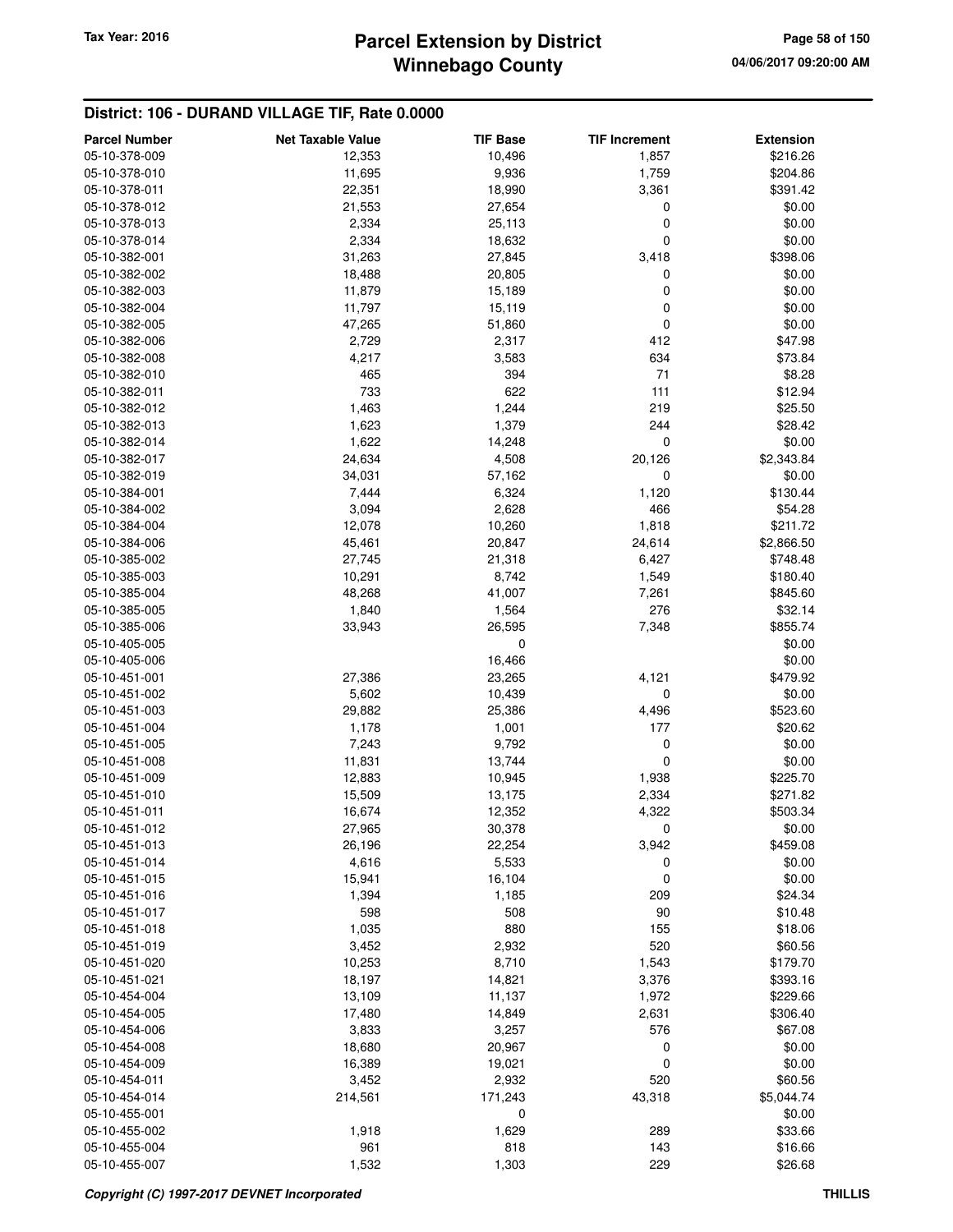# **District: 106 - DURAND VILLAGE TIF, Rate 0.0000**

| <b>Parcel Number</b> | <b>Net Taxable Value</b> | <b>TIF Base</b> | <b>TIF Increment</b> | <b>Extension</b> |
|----------------------|--------------------------|-----------------|----------------------|------------------|
| 05-10-455-008        | 1,337                    | 1,137           | 200                  | \$23.30          |
| 05-10-455-009        | 2,875                    | 2,443           | 432                  | \$50.32          |
| 05-10-455-013        | 17,682                   | 11,770          | 5,912                | \$688.50         |
| 05-10-455-015        | 4,570                    | 3,882           | 688                  | \$80.12          |
| 05-10-455-016        | 2,327                    | 1,977           | 350                  | \$40.76          |
| 05-10-455-017        | 25,769                   | 21,893          | 3,876                | \$451.40         |
| 05-10-456-001        | 6,656                    | 5,655           | 1,001                | \$116.58         |
| 05-10-456-002        | 4,175                    | 3,547           | 628                  | \$73.14          |
| 05-10-456-003        | 1,475                    | 1,254           | 221                  | \$25.74          |
| 05-10-456-004        | 1,455                    | 1,236           | 219                  | \$25.50          |
| 05-10-456-005        | 2,267                    | 2,567           | 0                    | \$0.00           |
| 05-10-457-001        | 25,356                   | 21,543          | 3,813                | \$444.06         |
| 05-10-457-002        | 35,729                   | 32,457          | 3,272                | \$381.06         |
| 05-10-457-003        | 25,156                   | 21,373          | 3,783                | \$440.56         |
| 05-10-457-004        | 6,706                    | 15,043          | 0                    | \$0.00           |
| 05-10-457-005        |                          | 0               |                      | \$0.00           |
| 05-10-459-004        | 1,688                    | 1,434           | 254                  | \$29.58          |
| 05-10-459-005        | 15,949                   | 9,770           | 6,179                | \$719.60         |
| 05-10-461-002        | 19,067                   | 16,199          | 2,868                | \$334.00         |
| 05-10-461-012        | 35,355                   | 35,831          | 0                    | \$0.00           |
| 05-10-461-015        | 0                        | 16,922          | 0                    | \$0.00           |
| 05-10-461-016        | 37,679                   | 72,319          | 0                    | \$0.00           |
| 05-15-201-004        | 1,770                    | 1,504           | 266                  | \$30.98          |
| 05-15-201-007        | 52,361                   | 38,360          | 14,001               | \$1,630.54       |
| 05-15-201-008        | 42,105                   | 38,361          | 3,744                | \$436.02         |
| 05-15-204-001        |                          | 0               |                      | \$0.00           |
| Totals for 106       | 1,507,772                | 1,484,183       | 233,546              | \$27,198.58      |
|                      |                          |                 |                      | 96 Parcels       |

# **District: 107 - SPRINGFIELD CORNERS TIF, Rate 0.0000**

| <b>Parcel Number</b> | <b>Net Taxable Value</b> | <b>TIF Base</b> | <b>TIF Increment</b> | <b>Extension</b> |
|----------------------|--------------------------|-----------------|----------------------|------------------|
| 11-17-402-001        | 13,276                   | 193             | 13,083               | \$1,976.30       |
| 11-17-402-002        | 10,567                   | 193             | 10,374               | \$1,567.10       |
| 11-17-402-003        | 305                      | 5               | 300                  | \$45.32          |
| 11-17-402-004        | 305                      | 5               | 300                  | \$45.32          |
| 11-17-402-005        | 17,420                   | 5               | 17,415               | \$2,630.70       |
| 11-17-402-006        | 305                      | 5               | 300                  | \$45.32          |
| 11-17-402-007        | 305                      | 5               | 300                  | \$45.32          |
| 11-17-402-008        | 305                      | 5               | 300                  | \$45.32          |
| 11-17-402-009        | 305                      | 5               | 300                  | \$45.32          |
| 11-17-402-010        | 305                      | 5               | 300                  | \$45.32          |
| 11-17-403-001        | 305                      | 5               | 300                  | \$45.32          |
| 11-17-403-002        | 305                      | 5               | 300                  | \$45.32          |
| 11-17-403-003        | 305                      | 5               | 300                  | \$45.32          |
| 11-17-403-004        | 305                      | 5               | 300                  | \$45.32          |
| 11-17-403-005        | 305                      | 5               | 300                  | \$45.32          |
| 11-17-403-006        | 305                      | 5               | 300                  | \$45.32          |
| 11-17-403-007        | 305                      | 5               | 300                  | \$45.32          |
| 11-17-403-008        | 305                      | 5               | 300                  | \$45.32          |
| 11-17-404-001        | 18,666                   | 5               | 18,661               | \$2,818.92       |
| 11-17-404-002        | 305                      | 5               | 300                  | \$45.32          |
| 11-17-404-003        | 305                      | 5               | 300                  | \$45.32          |
| 11-17-404-004        | 18,278                   | 5               | 18,273               | \$2,760.30       |
| 11-17-404-005        | 305                      | 5               | 300                  | \$45.32          |
| 11-17-404-006        | 10,796                   | 5               | 10,791               | \$1,630.08       |
| 11-17-404-007        | 10,796                   | 5               | 10,791               | \$1,630.08       |
| 11-17-404-008        | 305                      | 5               | 300                  | \$45.32          |
| 11-17-404-009        | 16,640                   | 5               | 16,635               | \$2,512.88       |
| 11-17-404-010        | 305                      | 5               | 300                  | \$45.32          |
| 11-17-404-011        | 305                      | 5               | 300                  | \$45.32          |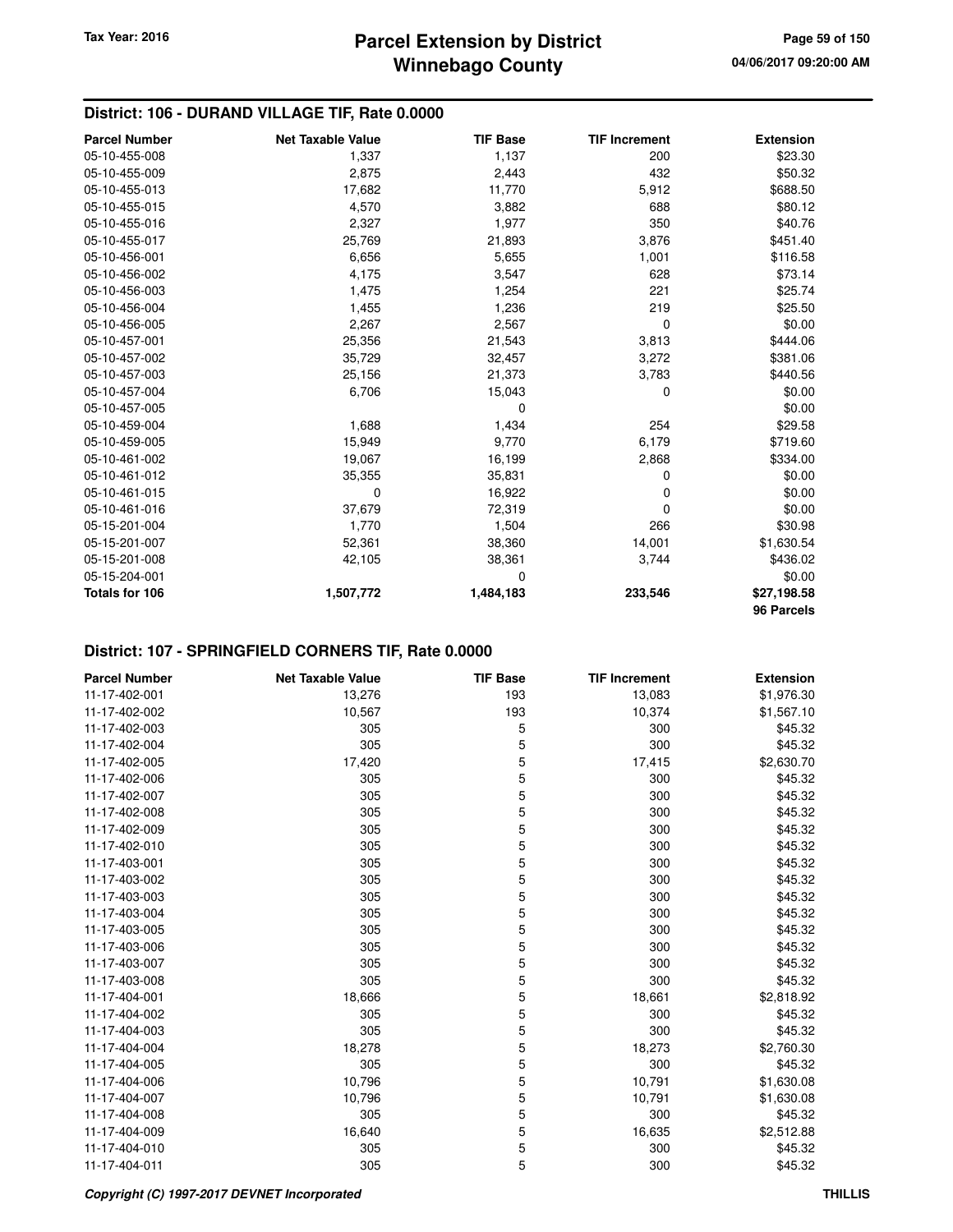# **District: 107 - SPRINGFIELD CORNERS TIF, Rate 0.0000**

| <b>Parcel Number</b> | <b>Net Taxable Value</b> | <b>TIF Base</b> | <b>TIF Increment</b> | <b>Extension</b> |
|----------------------|--------------------------|-----------------|----------------------|------------------|
| 11-17-404-012        | 305                      | 5               | 300                  | \$45.32          |
| 11-17-404-013        | 21,936                   | 5               | 21,931               | \$3,312.88       |
| 11-17-404-014        | 20,707                   | 5               | 20,702               | \$3,127.22       |
| 11-17-404-015        | 305                      | 5               | 300                  | \$45.32          |
| 11-17-404-016        | 305                      | 5               | 300                  | \$45.32          |
| 11-17-404-017        | 305                      | 5               | 300                  | \$45.32          |
| 11-17-451-014        | 3,683                    | 193             | 3,490                | \$527.20         |
| 11-17-451-015        | 19,025                   | 193             | 18,832               | \$2,844.74       |
| 11-17-453-012        | 16,534                   | 193             | 16,341               | \$2,468.46       |
| 11-17-453-013        | 17,919                   | 193             | 17,726               | \$2,677.68       |
| 11-17-453-014        | 19,642                   | 193             | 19,449               | \$2,937.96       |
| 11-17-454-001        | 21,230                   | 193             | 21,037               | \$3,177.84       |
| 11-17-454-002        | 18,349                   | 5               | 18,344               | \$2,771.04       |
| 11-17-454-003        | 24,063                   | 5               | 24,058               | \$3,634.18       |
| 11-17-455-001        | 17,927                   | 193             | 17,734               | \$2,678.88       |
| 11-17-455-002        | 18,242                   | 193             | 18,049               | \$2,726.46       |
| 11-17-455-003        | 19,678                   | 193             | 19,485               | \$2,943.38       |
| 11-17-455-004        | 18,814                   | 193             | 18,621               | \$2,812.88       |
| 11-17-455-005        | 20,104                   | 193             | 19,911               | \$3,007.74       |
| 11-17-455-006        | 305                      | 5               | 300                  | \$45.32          |
| 11-17-455-007        | 305                      | 5               | 300                  | \$45.32          |
| 11-17-455-008        | 305                      | 5               | 300                  | \$45.32          |
| 11-17-455-009        | 305                      | 5               | 300                  | \$45.32          |
| 11-17-455-010        | 305                      | 5               | 300                  | \$45.32          |
| 11-17-455-011        | 24,510                   | 5               | 24,505               | \$3,701.70       |
| 11-17-456-001        | 18,559                   | 193             | 18,366               | \$2,774.36       |
| 11-17-456-002        | 6,550                    | 193             | 6,357                | \$960.28         |
| 11-17-456-003        | 15,341                   | 193             | 15,148               | \$2,288.24       |
| 11-17-456-004        | 11,000                   | 194             | 10,806               | \$1,632.34       |
| 11-17-456-005        | 20,159                   | 194             | 19,965               | \$3,015.90       |
| 11-17-456-006        | 14,052                   | 194             | 13,858               | \$2,093.38       |
| 11-17-456-007        | 18,046                   | 194             | 17,852               | \$2,696.72       |
| 11-17-456-008        | 18,505                   | 194             | 18,311               | \$2,766.04       |
| 11-17-456-009        | 13,344                   | 194             | 13,150               | \$1,986.44       |
| 11-17-456-010        | 25,150                   | 194             | 24,956               | \$3,769.84       |
| 11-17-456-011        | 13,738                   | 194             | 13,544               | \$2,045.94       |
| 11-17-456-012        | 14,180                   | 194             | 13,986               | \$2,112.72       |
| 11-17-456-013        | 10,854                   | 194             | 10,660               | \$1,610.30       |
| 11-17-456-014        | 17,596                   | 194             | 17,402               | \$2,628.74       |
| 11-17-456-015        | 21,340                   | 194             | 21,146               | \$3,194.30       |
| 11-17-456-017        | 5,276                    | 65              | 5,211                | \$787.18         |
| 11-17-456-018        | 1,850                    | 65              | 1,785                | \$269.64         |
| 11-17-456-019        | 187,860                  | 65              | 187,795              | \$28,368.12      |
| 11-17-457-001        | 218,095                  | 194             | 217,901              | \$32,915.92      |
| 11-20-131-001        | 4,867                    | 5,538           | 0                    | \$0.00           |
| 11-20-131-002        | 0                        | 10,803          | 0                    | \$0.00           |
| 11-20-131-004        | 8,771                    | 10,476          | 0                    | \$0.00           |
| 11-20-131-011        | 0                        | 8,211           | 0                    | \$0.00           |
| 11-20-131-012        | 13,638                   | 9,483           | 4,155                | \$627.66         |
| 11-20-201-008        | 17,657                   | 3,369           | 14,288               | \$2,158.34       |
| 11-20-202-001        | 24,122                   | 819             | 23,303               | \$3,520.14       |
| 11-20-202-002        | 23,851                   | 819             | 23,032               | \$3,479.20       |
| 11-20-203-001        | 78,564                   | 98,759          | 0                    | \$0.00           |
| 11-20-204-001        | 17,718                   | 596             | 17,122               | \$2,586.44       |
| 11-20-226-003        |                          | 4,170           |                      | \$0.00           |
| 11-20-226-004        |                          | 2,612           |                      | \$0.00           |
| 11-20-226-005        |                          | 0               |                      | \$0.00           |
| 11-20-226-006        | 1,561                    | 604             | 957                  | \$144.56         |
| 11-20-226-008        |                          | 798             |                      | \$0.00           |
| 11-20-226-009        |                          | 423             |                      | \$0.00           |
| 11-20-226-010        |                          | 29,725          |                      | \$0.00           |
|                      |                          |                 |                      |                  |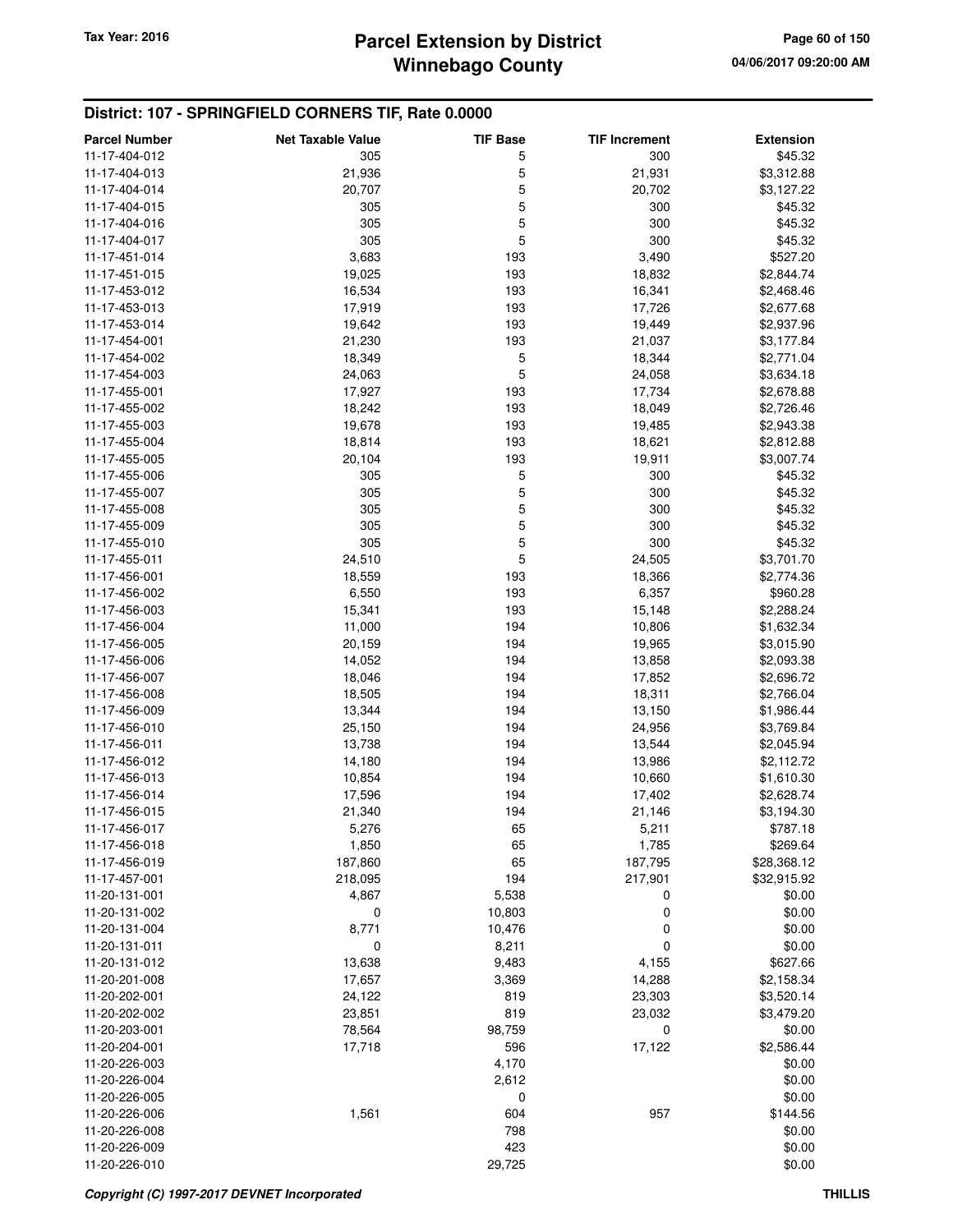# **District: 107 - SPRINGFIELD CORNERS TIF, Rate 0.0000**

| <b>Parcel Number</b> | <b>Net Taxable Value</b> | <b>TIF Base</b> | <b>TIF Increment</b> | <b>Extension</b> |
|----------------------|--------------------------|-----------------|----------------------|------------------|
| 11-20-226-011        |                          | 1,588           |                      | \$0.00           |
| 11-20-226-012        | 8,692                    | 7,254           | 1,438                | \$217.22         |
| 11-20-226-013        | 12,014                   | 373             | 11,641               | \$1,758.48       |
| 11-20-226-014        | 177,046                  | 373             | 176,673              | \$26,688.06      |
| 11-20-226-015        | 1,018                    | 74              | 944                  | \$142.60         |
| 11-20-226-016        | 676                      | 42              | 634                  | \$95.78          |
| 11-20-227-001        | 36,197                   | 283,340         | 0                    | \$0.00           |
| 11-20-227-002        | 20,476                   | 1,389           | 19,087               | \$2,883.26       |
| 11-20-277-001        | 3,076                    | 1,196           | 1,880                | \$284.00         |
| 11-20-277-002        |                          | 485             |                      | \$0.00           |
| 11-20-277-003        |                          | 15,372          |                      | \$0.00           |
| 11-20-277-004        |                          | 509             |                      | \$0.00           |
| 11-20-277-005        |                          | 3,587           |                      | \$0.00           |
| 11-20-277-006        | 3,469                    | 6,906           | 0                    | \$0.00           |
| 11-20-278-001        |                          | 6,274           |                      | \$0.00           |
| 11-20-278-002        |                          | 6,495           |                      | \$0.00           |
| 11-20-278-003        |                          | 728             |                      | \$0.00           |
| 11-20-278-006        | 7,524                    | 7,007           | 517                  | \$78.10          |
| 11-20-278-007        | 7,987                    | 6,756           | 1,231                | \$185.96         |
| Totals for 107       | 1,548,371                | 542,963         | 1,370,339            | \$207,002.40     |
|                      |                          |                 |                      | 109 Parcels      |

# **District: 125 - WAGON WHEEL TIF, Rate 0.0000**

| <b>Parcel Number</b> | <b>Net Taxable Value</b> | <b>TIF Base</b> | <b>TIF Increment</b> | <b>Extension</b> |
|----------------------|--------------------------|-----------------|----------------------|------------------|
| 03-23-476-004        | 19,536                   | 13,798          | 5,738                | \$578.46         |
| 03-23-476-008        | 20,528                   | 61,633          | 0                    | \$0.00           |
| 03-23-476-011        | 31,113                   | 45,347          | 0                    | \$0.00           |
| 03-24-302-013        | 55,930                   | 50,370          | 5,560                | \$560.52         |
| 03-24-302-014        | 75,884                   | 73,189          | 2,695                | \$271.70         |
| 03-24-302-015        | 47,136                   | 45,460          | 1,676                | \$168.96         |
| 03-24-302-016        | 43,420                   | 41,879          | 1,541                | \$155.36         |
| 03-24-302-017        | 27,326                   | 26,357          | 969                  | \$97.70          |
| 03-24-302-018        | 1,633                    | 1,575           | 58                   | \$5.86           |
| 03-24-302-019        | 26,688                   | 25,740          | 948                  | \$95.58          |
| 03-24-302-020        | 679                      | 654             | 25                   | \$2.52           |
| 03-24-303-021        |                          | $\Omega$        |                      | \$0.00           |
| 03-24-305-006        | 180,813                  | 438             | 180,375              | \$18,184.14      |
| 03-24-305-007        | 10,379                   | 175             | 10,204               | \$1,028.70       |
| 03-24-305-008        | 15,084                   | 263             | 14,821               | \$1,494.16       |
| 03-24-351-004        | 68,435                   | 68,931          | $\Omega$             | \$0.00           |
| 03-24-351-008        | 260,709                  | 29,072          | 231,637              | \$23,352.02      |
| 03-24-351-009        | 41,246                   | 209             | 41,037               | \$4,137.06       |
| 03-24-351-010        | 634,508                  | 86,707          | 547,801              | \$55,225.46      |
| Totals for 125       | 1,561,047                | 571,797         | 1,045,085            | \$105,358.20     |
|                      |                          |                 |                      | 19 Parcels       |

#### **District: 126 - RIVER OAKS TIF, Rate 0.0000**

| <b>Parcel Number</b> | <b>Net Taxable Value</b> | <b>TIF Base</b> | <b>TIF Increment</b> | <b>Extension</b> |
|----------------------|--------------------------|-----------------|----------------------|------------------|
| 11-34-179-003        | 1,432                    | 2,897           | 0                    | \$0.00           |
| 11-34-204-001        |                          | 0               |                      | \$0.00           |
| 11-34-204-006        | 342                      | 724             | $\Omega$             | \$0.00           |
| 11-34-205-002        | 986                      | 2,173           | 0                    | \$0.00           |
| 11-34-206-001        | 13,138                   | 5,069           | 8,069                | \$1,218.90       |
| 11-34-206-002        | 11,255                   | 5,794           | 5,461                | \$824.94         |
| 11-34-206-003        | 11,255                   | 5,794           | 5,461                | \$824.94         |
| 11-34-206-004        | 11,255                   | 5.794           | 5.461                | \$824.94         |
| 11-34-206-005        | 9,686                    | 5,069           | 4,617                | \$697.44         |
| 11-34-206-006        | 14,393                   | 3,621           | 10,772               | \$1,627.22       |
| 11-34-206-007        | 9,686                    | 4,345           | 5,341                | \$806.82         |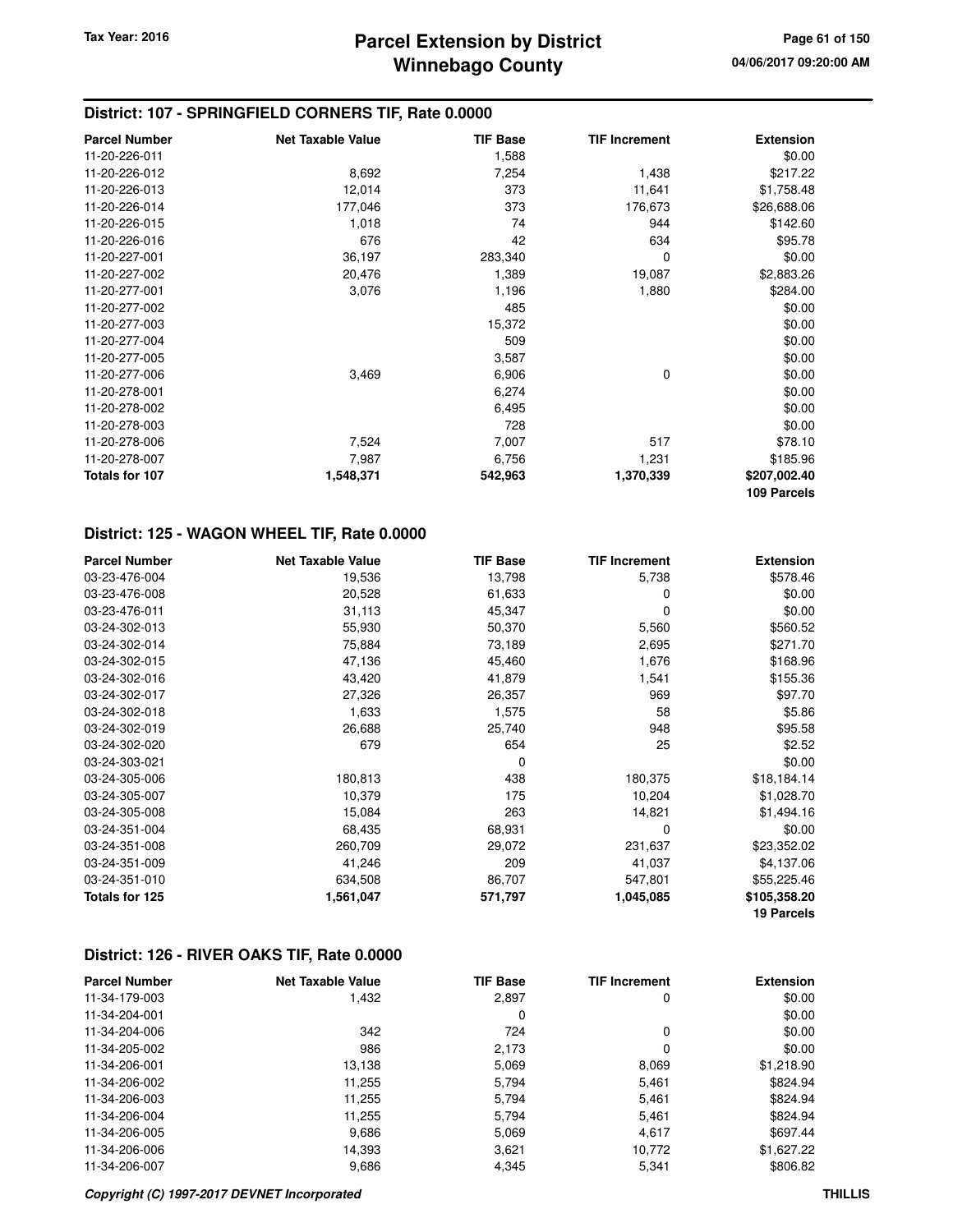# **Winnebago County Parcel Extension by District Tax Year: 2016 Page 62 of 150**

# **District: 126 - RIVER OAKS TIF, Rate 0.0000**

| <b>Parcel Number</b> | <b>Net Taxable Value</b> | <b>TIF Base</b> | <b>TIF Increment</b> | <b>Extension</b> |
|----------------------|--------------------------|-----------------|----------------------|------------------|
| 11-34-206-008        | 11,255                   | 4,345           | 6,910                | \$1,043.82       |
| 11-34-206-009        | 12,860                   | 4,345           | 8,515                | \$1,286.28       |
| 11-34-206-010        | 17,860                   | 3,621           | 14.239               | \$2,150.94       |
| 11-34-206-011        | 17,860                   | 4,345           | 13,515               | \$2,041.56       |
| 11-34-206-012        | 23,860                   | 2,897           | 20,963               | \$3,166.66       |
| 11-34-206-013        | 11,255                   | 2,897           | 8,358                | \$1,262.56       |
| 11-34-206-014        | 11,255                   | 2,897           | 8,358                | \$1,262.56       |
| 11-34-206-015        | 17,255                   | 2,897           | 14,358               | \$2,168.92       |
| 11-34-206-016        | 17,860                   | 2,897           | 14,963               | \$2,260.30       |
| Totals for 126       | 224,748                  | 72.421          | 155,361              | \$23,468.80      |
|                      |                          |                 |                      | 20 Parcels       |

#### **District: 127 - GARRISON SCHOOL TIF, Rate 0.0000**

| <b>Parcel Number</b> | <b>Net Taxable Value</b> | <b>TIF Base</b> | <b>TIF Increment</b> | <b>Extension</b> |
|----------------------|--------------------------|-----------------|----------------------|------------------|
| 11-14-380-010        | 7,866                    | 19,462          | 0                    | \$0.00           |
| 11-14-380-011        | 16,628                   | 33,990          | 0                    | \$0.00           |
| 11-14-380-012        | 12,098                   | 17,062          | 0                    | \$0.00           |
| 11-14-380-013        | 14,408                   | 22,636          | 0                    | \$0.00           |
| 11-14-380-014        | 10,310                   | 10,526          | 0                    | \$0.00           |
| 11-14-380-015        | 10,249                   | 19,978          | 0                    | \$0.00           |
| 11-14-452-014        | 11,708                   | 17,253          | 0                    | \$0.00           |
| 11-14-452-015        | 14,599                   | 22,387          | 0                    | \$0.00           |
| 11-14-452-016        | 10,458                   | 27,776          | 0                    | \$0.00           |
| 11-14-452-017        | 5,123                    | 31,258          | 0                    | \$0.00           |
| 11-14-452-018        | 9,861                    | 25,295          | 0                    | \$0.00           |
| 11-14-452-019        | 10,719                   | 21,851          | 0                    | \$0.00           |
| 11-14-452-020        | 10,240                   | 15,844          | 0                    | \$0.00           |
| 11-14-452-021        | 4,766                    | 13,465          | 0                    | \$0.00           |
| 11-14-452-022        | 10,944                   | 22,221          | $\mathbf 0$          | \$0.00           |
| 11-14-452-023        | 9,020                    | 4,567           | 4,453                | \$672.68         |
| 11-14-452-024        | 13,332                   | 18,617          | 0                    | \$0.00           |
| 11-14-452-025        | 11,645                   | 22,071          | 0                    | \$0.00           |
| 11-14-452-026        | 5,867                    | 11,772          | 0                    | \$0.00           |
| 11-14-452-027        | 13,495                   | 13,813          | 0                    | \$0.00           |
| 11-14-452-028        | 9,999                    | 21,800          | 0                    | \$0.00           |
| 11-14-452-029        | 11,106                   | 15,932          | 0                    | \$0.00           |
| 11-14-452-030        | 381                      | 468             | 0                    | \$0.00           |
| 11-14-452-031        | 6,313                    | 12,483          | 0                    | \$0.00           |
| 11-14-452-032        | 6,892                    | 16,339          | 0                    | \$0.00           |
| 11-14-452-033        | 12,671                   | 16,741          | 0                    | \$0.00           |
| 11-14-452-034        | 10,949                   | 13,712          | 0                    | \$0.00           |
| 11-14-452-035        | 10,309                   | 17,741          | 0                    | \$0.00           |
| 11-14-453-001        |                          | 0               |                      | \$0.00           |
| 11-14-453-019        |                          | 0               |                      | \$0.00           |
| 11-14-453-020        |                          | 0               |                      | \$0.00           |
| 11-14-453-021        |                          | 0               |                      | \$0.00           |
| 11-14-453-022        |                          | 0               |                      | \$0.00           |
| 11-14-453-023        |                          | 0               |                      | \$0.00           |
| 11-14-454-010        | 20,454                   | 34,135          | $\pmb{0}$            | \$0.00           |
| 11-14-454-011        |                          | 25,720          |                      | \$0.00           |
| 11-14-454-041        |                          | 0               |                      | \$0.00           |
| 11-14-454-042        | 23,174                   | 24,210          | 0                    | \$0.00           |
| 11-14-454-044        | 2,667                    | 20,587          | 0                    | \$0.00           |
| 11-14-454-045        | 4,783                    | 18,366          | 0                    | \$0.00           |
| 11-14-454-046        | 17,332                   | 27,713          | 0                    | \$0.00           |
| 11-14-455-005        | 16,314                   | 26,634          | 0                    | \$0.00           |
| 11-14-455-017        | 17,242                   | 28,265          | 0                    | \$0.00           |
| 11-14-455-021        | 22,984                   | 1,319           | 21,665               | \$3,272.70       |
| 11-14-455-022        | 31,101                   | 1,319           | 29,782               | \$4,498.84       |
| 11-14-455-025        | 30,747                   | 660             | 30,087               | \$4,544.92       |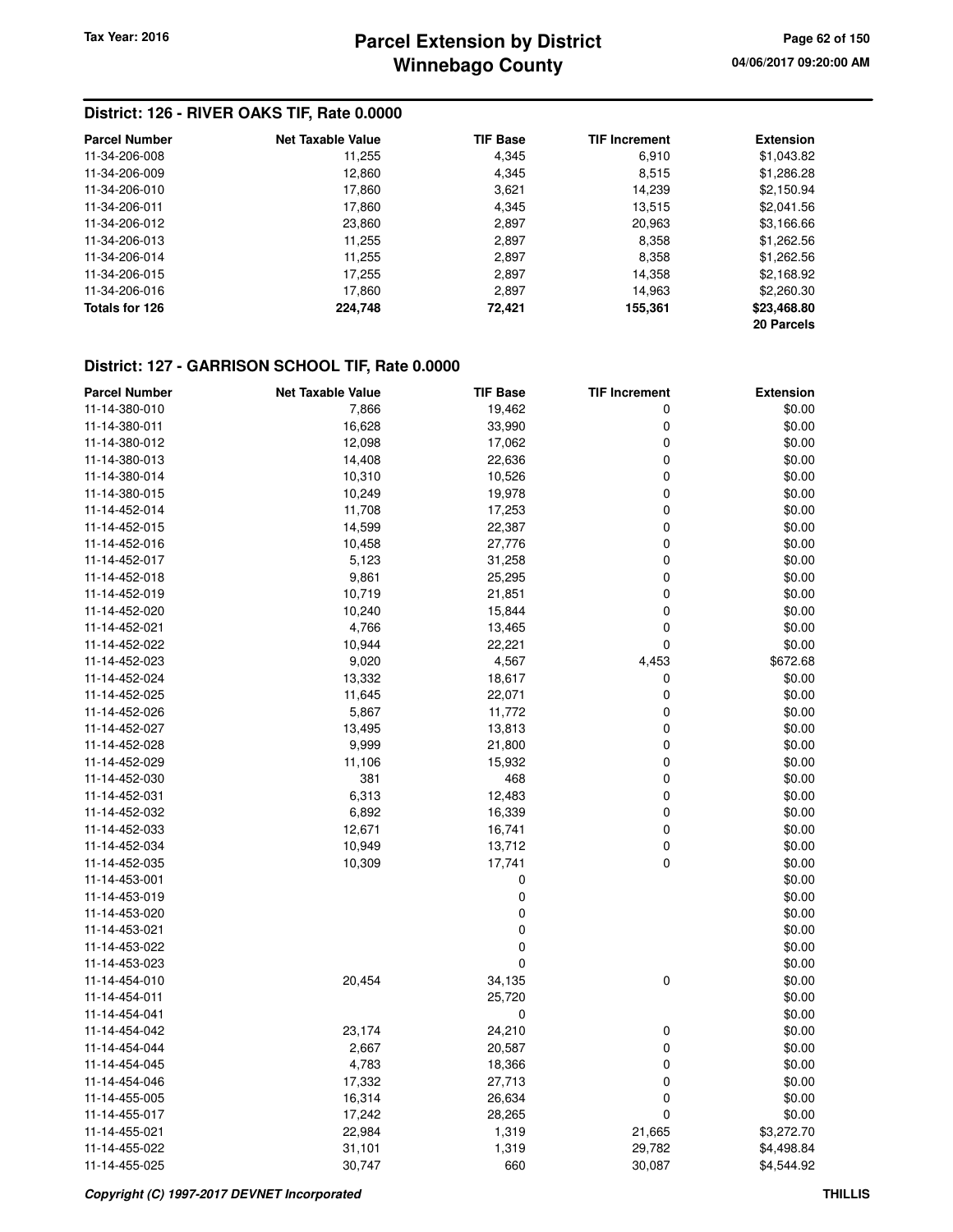# **Winnebago County Parcel Extension by District Tax Year: 2016 Page 63 of 150**

# **District: 127 - GARRISON SCHOOL TIF, Rate 0.0000**

| <b>Parcel Number</b>           | <b>Net Taxable Value</b> | <b>TIF Base</b> | <b>TIF Increment</b> | <b>Extension</b> |
|--------------------------------|--------------------------|-----------------|----------------------|------------------|
| 11-14-455-026                  | 25,323                   | 1,979           | 23,344               | \$3,526.32       |
| 11-14-455-027                  | 13,333                   | 1,979           | 11,354               | \$1,715.12       |
| 11-14-455-028                  | 14,781                   | 1,319           | 13,462               | \$2,033.56       |
| 11-14-455-029                  | 25,039                   | 659             | 24,380               | \$3,682.82       |
| 11-14-455-030                  | 31,039                   | 659             | 30,380               | \$4,589.18       |
| 11-14-455-031                  | 32,093                   | 1,979           | 30,114               | \$4,549.00       |
| 11-14-455-032                  | 19,861                   | 5,276           | 14,585               | \$2,203.20       |
| 11-14-455-034                  | 18,023                   | 1,702           | 16,321               | \$2,465.44       |
| 11-14-455-035                  | 0                        | 1               | 0                    | \$0.00           |
| 11-14-455-036                  | 12,638                   | 17,866          | 0                    | \$0.00           |
| 11-14-455-037                  | 8,133                    | 21,083          | 0                    | \$0.00           |
| 11-14-455-038                  | 1,700                    | 12,116          | 0                    | \$0.00           |
| 11-14-455-039                  | 15,000                   | 17,532          | 0                    | \$0.00           |
| 11-14-455-040                  | 20,000                   | 16,633          | 3,367                | \$508.62         |
| 11-14-456-001                  | 374                      | 461             | 0                    | \$0.00           |
| 11-14-456-002                  | 16,319                   | 19,411          | 0                    | \$0.00           |
| 11-14-456-003                  | 10,649                   | 19,898          | 0                    | \$0.00           |
| 11-14-456-004                  | 12,209                   | 13,218          | 0                    | \$0.00           |
| 11-14-456-005                  | 16,883                   | 20,640          | 0                    | \$0.00           |
| 11-14-456-006                  | 14,785                   | 14,968          | 0                    | \$0.00           |
| 11-14-456-007                  | 10,666                   | 18,863          | 0                    | \$0.00           |
| 11-14-456-008                  | 9,866                    | 16,412          | 0                    | \$0.00           |
| 11-14-456-009                  | 16,802                   | 34,100          | 0                    | \$0.00           |
| 11-14-456-010                  | 13,312                   | 22,204          | 0                    | \$0.00           |
| 11-14-456-011                  | 14,666                   | 17,273          | 0                    | \$0.00           |
| 11-14-456-013                  | 8,580                    | 14,993          | 0                    | \$0.00           |
| 11-14-456-014                  | 3,579                    | 10,564          | 0                    | \$0.00           |
| 11-14-456-026                  | 23,159                   | 25,492          | 0                    | \$0.00           |
| 11-14-456-032                  | 2,742                    | 11,689          | 0                    | \$0.00           |
| 11-14-456-034                  | 10,788                   | 12,503          | 0                    | \$0.00           |
| 11-14-456-035                  | 10,430                   | 12,106          | 0                    | \$0.00           |
| 11-14-456-037                  |                          | 0               |                      | \$0.00           |
| 11-14-458-001                  | 12,239                   | 18,328          | 0                    | \$0.00           |
| 11-14-458-002                  | 7,670                    | 12,151          | 0                    | \$0.00           |
| 11-14-459-001                  |                          |                 | 0                    |                  |
|                                | 16,581                   | 20,229          | 0                    | \$0.00           |
| 11-14-459-002                  | 15,044<br>16,175         | 23,221          |                      | \$0.00           |
| 11-14-459-003                  |                          | 14,064          | 2,111<br>0           | \$318.90         |
| 11-14-459-004<br>11-14-459-005 | 10,649<br>7,112          | 21,770          |                      | \$0.00           |
|                                |                          | 24,598          | 0<br>0               | \$0.00<br>\$0.00 |
| 11-14-459-006                  | 9,652                    | 15,404          |                      |                  |
| 11-14-459-007                  | 6,585                    | 12,590          | 0                    | \$0.00           |
| 11-14-459-008                  | 7,074                    | 17,079          | 0                    | \$0.00<br>\$0.00 |
| 11-14-459-009<br>11-14-459-010 | 12,443                   | 12,847          | 0                    | \$0.00           |
|                                | 9,501                    | 18,343          | 0                    |                  |
| 11-14-459-011                  | 8,315                    | 19,496          | 0                    | \$0.00           |
| 11-14-459-012                  | 6,260                    | 17,778          | 0                    | \$0.00           |
| 11-14-459-013                  | 479                      | 1,009           | 0                    | \$0.00           |
| 11-14-459-014                  | 22,589                   | 50,231          | 0                    | \$0.00           |
| 11-14-459-015                  | 479                      | 589             | 0                    | \$0.00           |
| 11-14-459-016                  | 14,591                   | 20,550          | 0                    | \$0.00           |
| 11-14-460-002                  | 8,209                    | 22,140          | 0                    | \$0.00           |
| 11-14-460-003                  | 8,019                    | 17,049          | 0                    | \$0.00           |
| 11-14-460-004                  | 14,042                   | 19,945          | 0                    | \$0.00           |
| 11-14-460-005                  | 16,116                   | 12,637          | 3,479                | \$525.54         |
| 11-14-460-006                  | 9,564                    | 18,184          | 0                    | \$0.00           |
| 11-14-460-007                  | 24,772                   | 29,777          | 0                    | \$0.00           |
| 11-14-460-008                  | 9,098                    | 18,032          | 0                    | \$0.00           |
| 11-14-460-009                  | 8,865                    | 19,830          | 0                    | \$0.00           |
| 11-14-460-010                  | 6,373                    | 19,490          | 0                    | \$0.00           |
| 11-14-460-016                  | 15,289                   | 17,776          | 0                    | \$0.00           |
| 11-14-460-017                  | 7,186                    | 19,296          | 0                    | \$0.00           |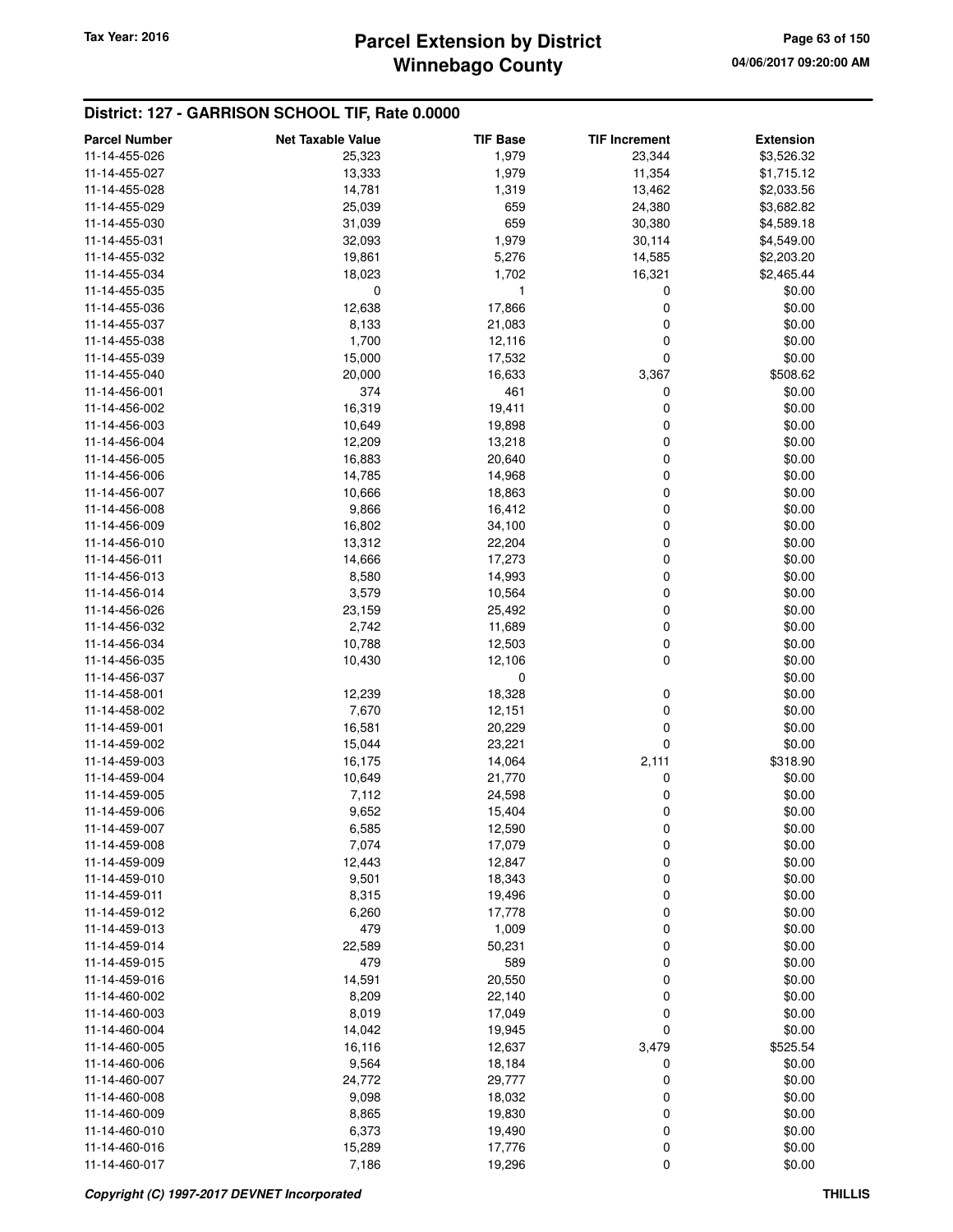# **District: 127 - GARRISON SCHOOL TIF, Rate 0.0000**

| <b>Parcel Number</b>  | <b>Net Taxable Value</b> | <b>TIF Base</b> | <b>TIF Increment</b> | <b>Extension</b> |
|-----------------------|--------------------------|-----------------|----------------------|------------------|
| 11-14-464-001         | 20,924                   | 2,986           | 17,938               | \$2,709.70       |
| 11-14-464-002         | 30,328                   | 2,834           | 27,494               | \$4,153.22       |
| 11-14-464-003         | 31,452                   | 2,944           | 28,508               | \$4,306.40       |
| 11-14-464-004         | 31,727                   | 2,960           | 28,767               | \$4,345.52       |
| 11-14-464-005         | 31,668                   | 2,966           | 28,702               | \$4,335.70       |
| 11-14-464-006         | 32,437                   | 3,035           | 29,402               | \$4,441.44       |
| 11-14-464-007         | 34,585                   | 3,236           | 31,349               | \$4,735.56       |
| 11-14-464-008         | 31,759                   | 3,532           | 28,227               | \$4,263.94       |
| 11-14-464-009         | 27,785                   | 2,600           | 25,185               | \$3,804.42       |
| 11-14-464-010         | 27,785                   | 2,600           | 25,185               | \$3,804.42       |
| 11-14-464-011         | 29,322                   | 2,741           | 26,581               | \$4,015.30       |
| 11-14-464-012         | 29,658                   | 2,774           | 26,884               | \$4,061.08       |
| 11-14-464-013         | 29,322                   | 2,741           | 26,581               | \$4,015.30       |
| 11-14-464-014         | 35,847                   | 3,353           | 32,494               | \$4,908.52       |
| 11-14-464-015         | 31,717                   | 2,967           | 28,750               | \$4,342.96       |
| 11-14-464-016         | 1,342                    | 127             | 1,215                | \$183.54         |
| 11-14-464-017         | 1,342                    | 127             | 1,215                | \$183.54         |
| 11-14-464-018         | 1,342                    | 127             | 1,215                | \$183.54         |
| 11-14-464-019         | 1,342                    | 127             | 1,215                | \$183.54         |
| 11-14-464-020         | 1,564                    | 146             | 1,418                | \$214.20         |
| 11-14-464-021         | 1,564                    | 146             | 1,418                | \$214.20         |
| 11-14-464-022         | 1,564                    | 146             | 1,418                | \$214.20         |
| 11-14-464-023         | 1,564                    | 135             | 1,429                | \$215.86         |
| 11-14-464-024         | 1,342                    | 130             | 1,212                | \$183.08         |
| 11-14-464-025         | 1,342                    | 123             | 1,219                | \$184.14         |
| 11-14-464-026         | 1,342                    | 123             | 1,219                | \$184.14         |
| 11-14-464-027         | 1,342                    | 142             | 1,200                | \$181.28         |
| 11-14-464-028         | 1,388                    | 120             | 1,268                | \$191.54         |
| 11-14-464-029         | 1,176                    | 116             | 1,060                | \$160.12         |
| 11-14-464-030         | 1,176                    | 108             | 1,068                | \$161.34         |
| 11-14-464-031         | 1,282                    | 110             | 1,172                | \$177.04         |
| 11-14-464-032         | 1,282                    | 125             | 1,157                | \$174.78         |
| 11-14-464-033         | 1,568                    | 132             | 1,436                | \$216.92         |
| 11-14-464-034         | 1,328                    | 126             | 1,202                | \$181.58         |
| 11-14-464-035         | 1,328                    | 126             | 1,202                | \$181.58         |
| 11-14-464-036         | 1,388                    | 129             | 1,259                | \$190.18         |
| 11-14-464-037         | 1,388                    | 144             | 1,244                | \$187.92         |
| <b>Totals for 127</b> | 1,699,109                | 1,683,103       | 698,392              | \$105,498.58     |
|                       |                          |                 |                      | 144 Parcels      |

# **District: 128 - KISHWAUKEE & HARRISON TIF, Rate 0.0000**

| <b>Parcel Number</b> | <b>Net Taxable Value</b> | <b>TIF Base</b> | <b>TIF Increment</b> | <b>Extension</b> |
|----------------------|--------------------------|-----------------|----------------------|------------------|
| 11-35-376-001        | 5,542                    | 5,875           | 0                    | \$0.00           |
| 11-35-376-004        | 17,428                   | 22,488          | 0                    | \$0.00           |
| 11-35-376-005        | 17,415                   | 18,479          | 0                    | \$0.00           |
| 11-35-377-004        | 100,892                  | 129,644         | 0                    | \$0.00           |
| 11-35-377-005        | 1,993                    | 3,862           | 0                    | \$0.00           |
| 11-35-377-006        | 16,086                   | 26,955          | 0                    | \$0.00           |
| 11-35-451-002        | 24,872                   | 26,301          | 0                    | \$0.00           |
| 11-35-451-003        | 987                      | 1,048           | 0                    | \$0.00           |
| 11-35-451-004        | 217,899                  | 231,254         | 0                    | \$0.00           |
| 11-35-451-008        | 308,394                  | 328,370         | 0                    | \$0.00           |
| 11-35-451-010        | 2,794                    | 7,867           | 0                    | \$0.00           |
| 11-35-451-011        | 35,568                   | 34,780          | 788                  | \$119.04         |
| 11-35-451-012        | 394,148                  | 132,981         | 261,167              | \$39,451.64      |
| 11-35-453-011        | 4,027                    | 3,827           | 200                  | \$30.22          |
| 11-35-476-001        | 77,446                   | 136,795         | 0                    | \$0.00           |
| 11-35-476-002        | 7,969                    | 10,626          | 0                    | \$0.00           |
| 11-35-476-003        | 239,995                  | 333,747         | 0                    | \$0.00           |
| 11-35-476-004        | 58,225                   | 72,614          | 0                    | \$0.00           |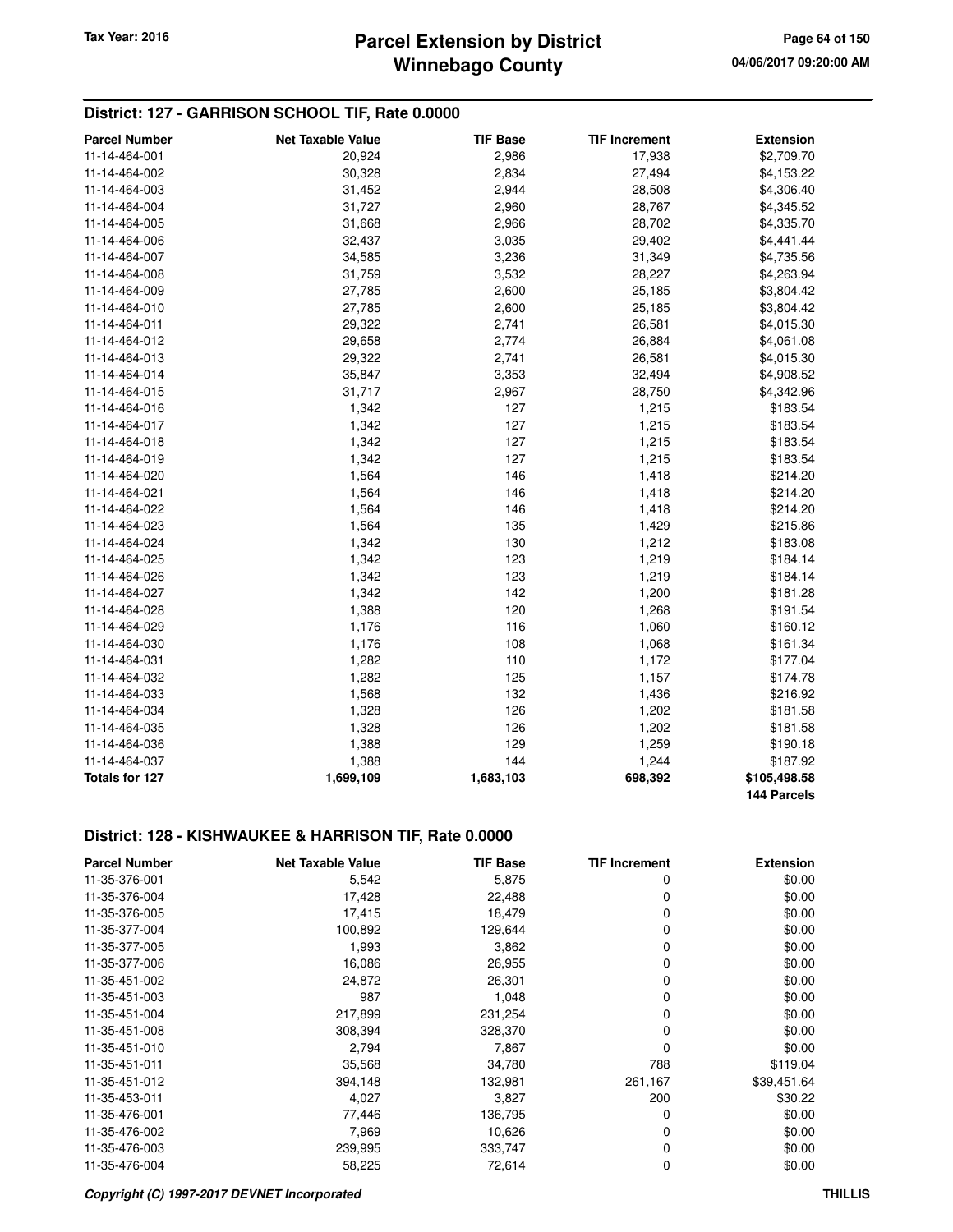# **District: 128 - KISHWAUKEE & HARRISON TIF, Rate 0.0000**

| <b>Parcel Number</b> | <b>Net Taxable Value</b> | <b>TIF Base</b> | <b>TIF Increment</b> | <b>Extension</b> |
|----------------------|--------------------------|-----------------|----------------------|------------------|
| 11-35-476-005        | 55,509                   | 67,031          | 0                    | \$0.00           |
| 11-35-476-006        | 2.102                    | 0               | 2,102                | \$317.54         |
| 11-35-477-001        | 3,195                    | 3,358           | 0                    | \$0.00           |
| 11-35-477-006        | 21,920                   | 216,668         | 0                    | \$0.00           |
| 11-35-477-007        | 2,772                    | 2,938           | 0                    | \$0.00           |
| 11-35-477-008        | 23,936                   | 24.256          | 0                    | \$0.00           |
| 11-35-477-009        | 13.072                   | 22.367          | 0                    | \$0.00           |
| Totals for 128       | 1,654,186                | 1,864,131       | 264.257              | \$39,918.44      |
|                      |                          |                 |                      | 25 Parcels       |

#### **District: 129 - LINCOLNWOOD TIF #2, Rate 0.0000**

| <b>Parcel Number</b> | <b>Net Taxable Value</b> | <b>TIF Base</b> | <b>TIF Increment</b> | <b>Extension</b> |
|----------------------|--------------------------|-----------------|----------------------|------------------|
| 11-21-154-020        | 20,791                   | 586             | 20,205               | \$3,052.16       |
| 11-21-154-021        | 14,195                   | 586             | 13,609               | \$2,055.76       |
| 11-21-154-022        | 14,319                   | 586             | 13,733               | \$2,074.50       |
| 11-21-154-023        | 23,191                   | 586             | 22,605               | \$3,414.70       |
| 11-21-154-024        | 14,107                   | 586             | 13,521               | \$2,042.48       |
| 11-21-154-025        | 17,147                   | 586             | 16,561               | \$2,501.70       |
| 11-21-154-026        | 14,107                   | 586             | 13,521               | \$2,042.48       |
| 11-21-154-027        | 10,741                   | 586             | 10,155               | \$1,534.00       |
| 11-21-154-028        | 23,314                   | 586             | 22,728               | \$3,433.28       |
| 11-21-158-003        | 14,085                   | 586             | 13,499               | \$2,039.16       |
| 11-21-158-004        | 17,278                   | 586             | 16,692               | \$2,521.48       |
| 11-21-158-005        | 14,107                   | 586             | 13,521               | \$2,042.48       |
| 11-21-158-006        | 17,549                   | 586             | 16,963               | \$2,562.42       |
| 11-21-158-007        | 14,210                   | 586             | 13,624               | \$2,058.04       |
| 11-21-158-008        | 15,961                   | 586             | 15,375               | \$2,322.54       |
| 11-21-158-009        | 17,263                   | 586             | 16,677               | \$2,519.22       |
| 11-21-158-010        | 16,882                   | 1,172           | 15,710               | \$2,373.14       |
| Totals for 129       | 279,247                  | 10,548          | 268,699              | \$40,589.54      |
|                      |                          |                 |                      | 17 Parcels       |

| <b>Parcel Number</b> | <b>Net Taxable Value</b> | <b>TIF Base</b> | <b>TIF Increment</b> | <b>Extension</b> |
|----------------------|--------------------------|-----------------|----------------------|------------------|
| 11-20-255-001        | 7,187                    | 7,736           | 0                    | \$0.00           |
| 11-20-255-002        | 0                        | 8,043           | 0                    | \$0.00           |
| 11-20-255-003        | 238                      | 13,631          | 0                    | \$0.00           |
| 11-20-255-004        | 238                      | 293             | 0                    | \$0.00           |
| 11-20-255-007        | 217                      | 266             | 0                    | \$0.00           |
| 11-20-255-008        | 217                      | 266             | 0                    | \$0.00           |
| 11-20-255-009        | 162                      | 266             | 0                    | \$0.00           |
| 11-20-255-010        | 162                      | 266             | 0                    | \$0.00           |
| 11-20-255-011        | 6,085                    | 439             | 5,646                | \$852.88         |
| 11-20-402-002        | 3,300                    | 7,758           | 0                    | \$0.00           |
| 11-20-402-008        | 7,765                    | 4,497           | 3,268                | \$493.66         |
| 11-20-402-009        | 4,891                    | 5,543           | 0                    | \$0.00           |
| 11-20-402-010        | 3,494                    | 3,569           | 0                    | \$0.00           |
| 11-20-402-013        | 209                      | 222             | 0                    | \$0.00           |
| 11-20-402-014        |                          | 6,534           |                      | \$0.00           |
| 11-20-402-015        | 162                      | 266             | 0                    | \$0.00           |
| 11-20-402-016        | 162                      | 266             | 0                    | \$0.00           |
| 11-20-402-017        | 162                      | 266             | 0                    | \$0.00           |
| 11-20-402-018        | 162                      | 266             | 0                    | \$0.00           |
| 11-20-402-019        | 162                      | 266             | 0                    | \$0.00           |
| 11-20-402-020        | 162                      | 266             | 0                    | \$0.00           |
| 11-20-402-021        | 0                        | 5,278           | 0                    | \$0.00           |
| 11-20-402-022        | 6,485                    | 8,021           | 0                    | \$0.00           |
| 11-20-402-023        | 151                      | 186             | 0                    | \$0.00           |
| 11-20-402-024        | 0                        | 6,125           | 0                    | \$0.00           |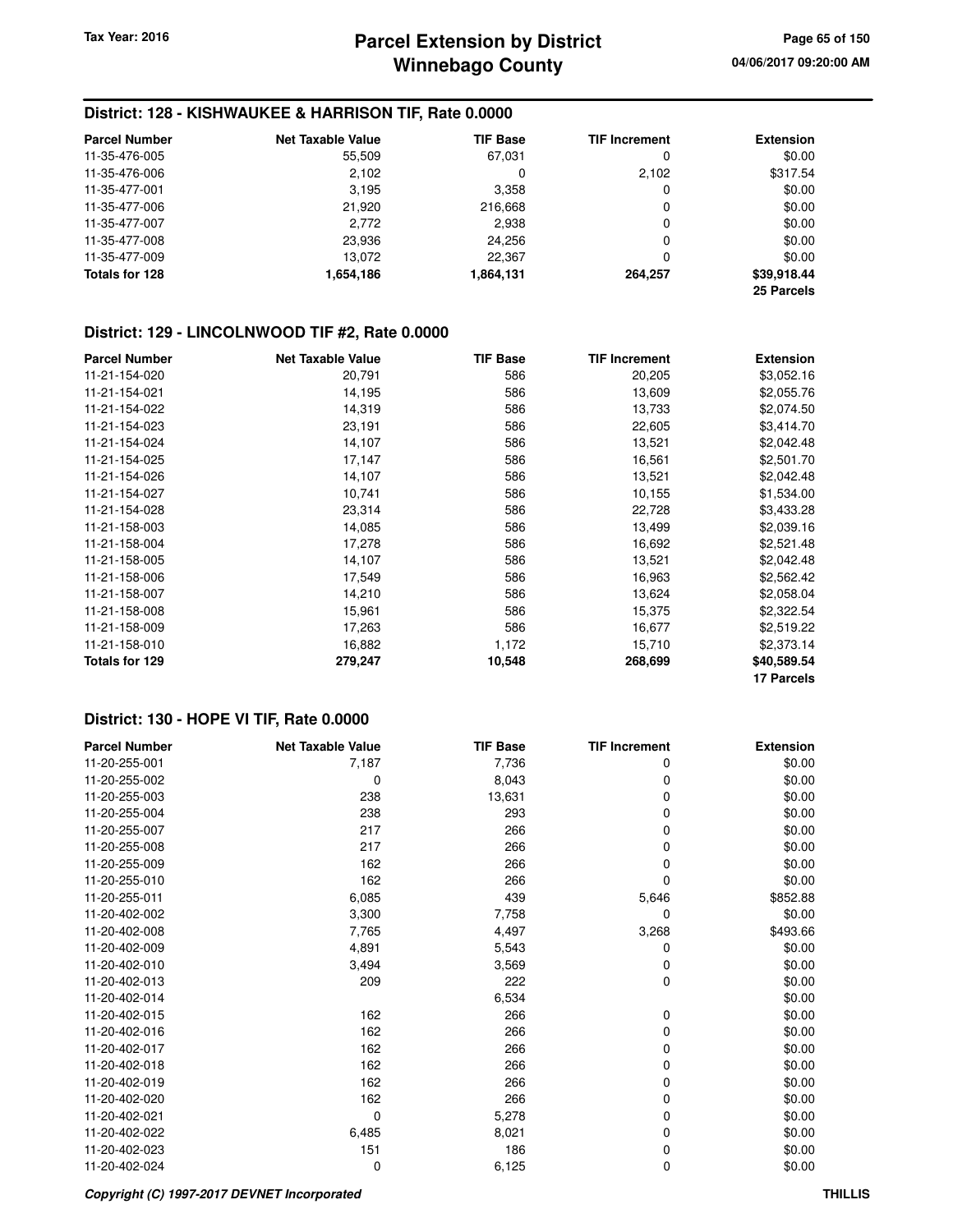# **Winnebago County** Tax Year: 2016 **Parcel Extension by District Page 66 of 150**

| <b>Parcel Number</b> | <b>Net Taxable Value</b> | <b>TIF Base</b> | <b>TIF Increment</b> | <b>Extension</b> |
|----------------------|--------------------------|-----------------|----------------------|------------------|
| 11-20-402-025        | 0                        | 3,317           | 0                    | \$0.00           |
| 11-20-402-026        | 357                      | 5,342           | 0                    | \$0.00           |
| 11-20-402-027        | 7,493                    | 4,438           | 3,055                | \$461.50         |
| 11-20-403-004        |                          | 0               |                      | \$0.00           |
| 11-20-404-007        | 294                      | 361             | 0                    | \$0.00           |
| 11-20-404-008        | $\mathbf 0$              | 5,640           | $\mathbf 0$          | \$0.00           |
| 11-20-404-011        | 6,168                    | 569             | 5,599                | \$845.78         |
| 11-20-404-017        | 294                      | 810             | 0                    | \$0.00           |
| 11-20-404-018        | 294                      | 361             | 0                    | \$0.00           |
| 11-20-404-019        | 294                      | 361             | 0                    | \$0.00           |
| 11-20-404-020        | 3,730                    | 6,329           | 0                    | \$0.00           |
| 11-20-404-021        | 196                      | 6,334           | 0                    | \$0.00           |
| 11-20-404-022        | 3,802                    | 6,204           | 0                    | \$0.00           |
| 11-20-404-025        | 4,045                    | 546             | 3,499                | \$528.56         |
| 11-20-405-001        | 160                      | 198             | $\mathbf 0$          | \$0.00           |
| 11-20-405-002        | 6,085                    | 3,471           | 2,614                | \$394.88         |
| 11-20-405-003        | 9,037                    | 6,915           | 2,122                | \$320.56         |
| 11-20-405-004        | 0                        | 4,656           | 0                    | \$0.00           |
| 11-20-405-005        | 157                      | 193             | 0                    | \$0.00           |
| 11-20-405-006        | 157                      | 193             | 0                    | \$0.00           |
| 11-20-405-007        | 157                      | 193             | 0                    | \$0.00           |
| 11-20-405-008        | 157                      | 193             | $\mathbf 0$          | \$0.00           |
| 11-20-405-009        | 3,475                    | 3,190           | 285                  | \$43.06          |
| 11-20-405-010        | 6,309                    | 8,919           | 0                    | \$0.00           |
| 11-20-405-011        | 157                      | 193             | 0                    | \$0.00           |
| 11-20-405-012        | 3,126                    | 9,833           | 0                    | \$0.00           |
| 11-20-405-015        | 160                      | 198             | 0                    | \$0.00           |
| 11-20-405-016        | 160                      | 198             | 0                    | \$0.00           |
| 11-20-405-017        | 160                      | 3,982           | 0                    | \$0.00           |
| 11-20-405-018        | 160                      | 198             | 0                    | \$0.00           |
| 11-20-405-021        | 322                      | 395             | 0                    | \$0.00           |
| 11-20-405-022        | 4,045                    | 387             | 3,658                | \$552.58         |
| 11-20-406-002        | 160                      | 198             | 0                    | \$0.00           |
| 11-20-406-003        | 5,925                    | 7,745           | 0                    | \$0.00           |
| 11-20-406-007        | 157                      | 193             | 0                    | \$0.00           |
| 11-20-406-008        | 157                      | 193             | 0                    | \$0.00           |
| 11-20-406-014        | 160                      | 3,205           | 0                    | \$0.00           |
| 11-20-406-015        | 0                        | 10,212          | 0                    | \$0.00           |
| 11-20-406-016        | 160                      | 5,354           | 0                    | \$0.00           |
| 11-20-406-017        | 1,611                    | 4,515           | 0                    | \$0.00           |
| 11-20-406-018        | 13,625                   | 11,723          | 1,902                | \$287.32         |
| 11-20-406-019        | 0                        | 9,243           | 0                    | \$0.00           |
| 11-20-406-020        | 0                        | 8,242           | 0                    | \$0.00           |
| 11-20-406-021        | 6,085                    | 290             | 5,795                | \$875.40         |
| 11-20-406-022        | 4,045                    | 290             | 3,755                | \$567.24         |
| 11-20-428-001        | 157                      | 192             | 0                    | \$0.00           |
| 11-20-428-002        | 160                      | 198             | $\mathbf 0$          | \$0.00           |
| 11-20-428-003        | 7,695                    | 9,090           | 0                    | \$0.00           |
| 11-20-428-004        | 2,919                    | 3,024           | 0                    | \$0.00           |
| 11-20-428-005        | 157                      | 192             | 0                    | \$0.00           |
| 11-20-428-006        | 8,008                    | 10,646          | 0                    | \$0.00           |
| 11-20-428-010        | 212                      | 7,852           | 0                    | \$0.00           |
| 11-20-428-011        | 178                      | 219             | 0                    | \$0.00           |
| 11-20-428-012        | 178                      | 219             | 0                    | \$0.00           |
| 11-20-428-013        | 178                      | 219             | 0                    | \$0.00           |
| 11-20-428-014        | 178                      | 219             | 0                    | \$0.00           |
| 11-20-428-015        | 178                      | 1,353           | $\mathbf 0$          | \$0.00           |
| 11-20-428-016        | 169                      | 5,351           | 0                    | \$0.00           |
| 11-20-428-017        | 5,450                    | 6,660           | 0                    | \$0.00           |
| 11-20-428-018        | 784                      | 843             | 0                    | \$0.00           |
| 11-20-428-019        | 1,734                    | 5,415           | $\pmb{0}$            | \$0.00           |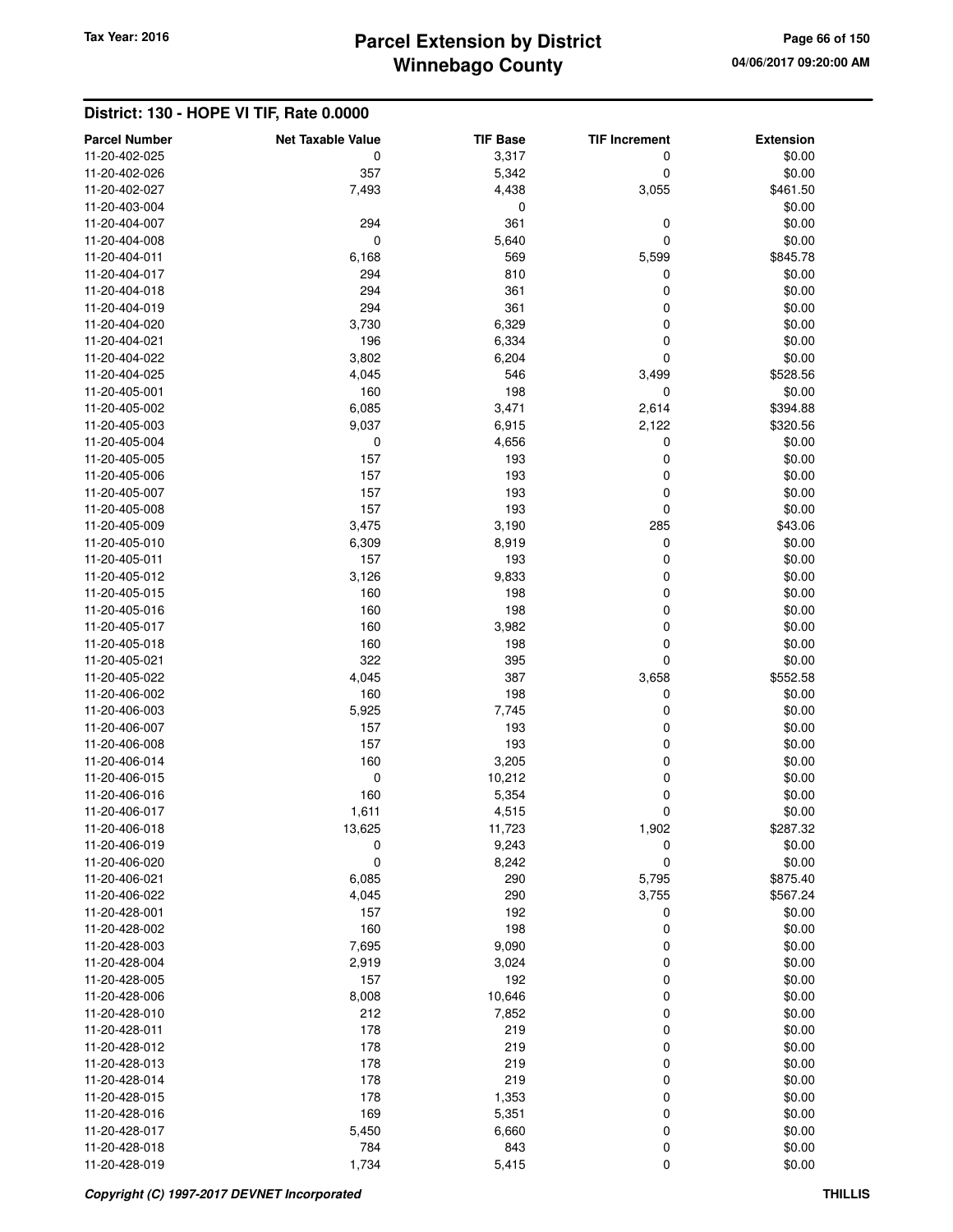# **Winnebago County** Tax Year: 2016 **Parcel Extension by District Page 67 of 150**

| <b>Parcel Number</b>           | <b>Net Taxable Value</b> | <b>TIF Base</b> | <b>TIF Increment</b> | <b>Extension</b>   |
|--------------------------------|--------------------------|-----------------|----------------------|--------------------|
| 11-20-428-020                  | 3,010                    | 5,117           | 0                    | \$0.00             |
| 11-20-428-021                  | 7,366                    | 14,589          | 0                    | \$0.00             |
| 11-20-428-022                  | 169                      | 207             | 0                    | \$0.00             |
| 11-20-428-023                  | 280                      | 344             | 0                    | \$0.00             |
| 11-20-428-024                  | 6,085                    | 299             | 5,786                | \$874.04           |
| 11-20-429-005                  | 169                      | 0               | 169                  | \$25.54            |
| 11-20-429-006                  | 169                      | 0               | 169                  | \$25.54            |
| 11-20-429-007                  | 169                      | 0               | 169                  | \$25.54            |
| 11-20-429-012                  |                          | 4,317           |                      | \$0.00             |
| 11-20-429-015                  | 7,833                    | 319             | 7,514                | \$1,135.06         |
| 11-20-429-018                  | $\mathbf 0$              | 3,726           | 0                    | \$0.00             |
| 11-20-429-019                  | 7,344                    | 4,170           | 3,174                | \$479.46           |
| 11-20-429-020                  | 8,662                    | 10,566          | 0                    | \$0.00             |
| 11-20-429-021                  | 253                      | 1,994           | 0                    | \$0.00             |
| 11-20-429-022                  | 7,310                    | 5,539           | 1,771                | \$267.54           |
| 11-20-429-023                  | 169                      | 5,972           | $\mathbf 0$          | \$0.00             |
| 11-20-429-025                  | 6,085                    | 414             | 5,671                | \$856.66           |
| 11-20-429-026                  | 6,085                    | 319             | 5,766                | \$871.02           |
| 11-20-429-027                  | 6,085                    | 319             | 5,766                | \$871.02           |
| 11-20-429-028                  | 6,085                    | 426             | 5,659                | \$854.84           |
| 11-20-429-029                  | 6,085                    | 319             | 5,766                | \$871.02           |
| 11-20-429-030                  | 342                      | 1,308           | 0                    | \$0.00             |
| 11-20-429-031                  | 2,659                    | 1,308           | 1,351                | \$204.08           |
| 11-20-430-001                  | 5,999                    | 3,967           | 2,032                | \$306.96           |
| 11-20-430-002                  | 3,928                    | 4,650           | $\mathbf 0$          | \$0.00             |
| 11-20-430-003                  | 4,143                    | 5,162           | $\mathbf 0$          | \$0.00             |
| 11-20-430-004<br>11-20-430-007 | $\mathbf 0$<br>6,085     | 158<br>453      | 0<br>5,632           | \$0.00<br>\$850.76 |
| 11-20-430-008                  | 6,085                    | 1,106           | 4,979                | \$752.12           |
| 11-20-430-009                  | 184                      | 226             | 0                    | \$0.00             |
| 11-20-430-012                  | 1,777                    | 4,187           | 0                    | \$0.00             |
| 11-20-430-015                  | 184                      | 226             | 0                    | \$0.00             |
| 11-20-430-016                  | 184                      | 226             | 0                    | \$0.00             |
| 11-20-430-017                  | $\mathbf 0$              | 111             | 0                    | \$0.00             |
| 11-20-430-018                  | 4,160                    | 4,265           | 0                    | \$0.00             |
| 11-20-430-019                  | 4,027                    | 3,195           | 832                  | \$125.68           |
| 11-20-430-021                  | 6,085                    | 453             | 5,632                | \$850.76           |
| 11-20-430-022                  | 369                      | 478             | 0                    | \$0.00             |
| 11-20-430-023                  | 22,746                   | 453             | 22,293               | \$3,367.56         |
| 11-20-431-001                  | 2,116                    | 3,700           | 0                    | \$0.00             |
| 11-20-431-004                  | 4,608                    | 6,686           | 0                    | \$0.00             |
| 11-20-431-005                  | 203                      | 248             | 0                    | \$0.00             |
| 11-20-431-006                  | 3,115                    | 3,524           | 0                    | \$0.00             |
| 11-20-431-007                  | 2,160                    | 11,441          | 0                    | \$0.00             |
| 11-20-431-008                  | 342                      | 1,337           | 0                    | \$0.00             |
| 11-20-431-009                  | 7,124                    | 9,357           | 0                    | \$0.00             |
| 11-20-431-010                  | 270                      | 332             | 0                    | \$0.00             |
| 11-20-431-011                  | 7,984                    | 11,954          | 0                    | \$0.00             |
| 11-20-431-012                  | 180                      | 221             | 0                    | \$0.00             |
| 11-20-431-015                  | 6,085                    | 650             | 5,435                | \$821.02           |
| 11-20-431-016<br>11-20-431-017 |                          | 584             |                      | \$0.00<br>\$0.00   |
| 11-20-431-018                  | 9,984<br>0               | 11,426<br>6,600 | 0<br>0               | \$0.00             |
| 11-20-452-001                  | 8,245                    | 428             | 7,817                | \$1,180.84         |
| 11-20-452-002                  | 1,929                    | 4,514           | $\mathbf 0$          | \$0.00             |
| 11-20-452-003                  | 4,046                    | 361             | 3,685                | \$556.66           |
| 11-20-452-004                  | 180                      | 221             | 0                    | \$0.00             |
| 11-20-452-016                  | 5,608                    | 4,660           | 948                  | \$143.20           |
| 11-20-452-017                  | 4,707                    | 4,660           | 47                   | \$7.10             |
| 11-20-452-028                  | 6,085                    | 294             | 5,791                | \$874.78           |
| 11-20-452-029                  | 4,046                    | 294             | 3,752                | \$566.78           |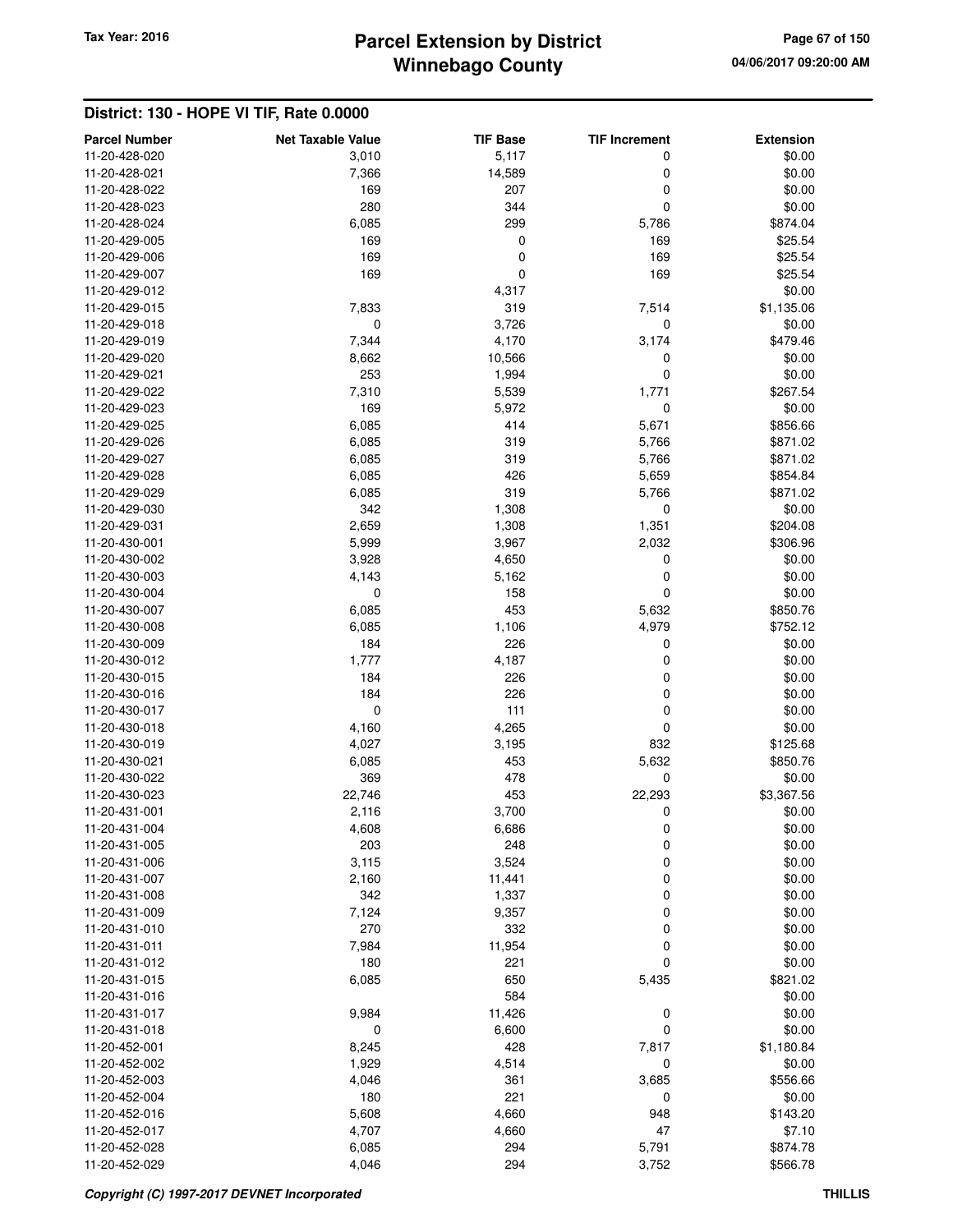# **Winnebago County** Tax Year: 2016 **Parcel Extension by District Page 68 of 150**

| <b>Parcel Number</b> | <b>Net Taxable Value</b> | <b>TIF Base</b> | <b>TIF Increment</b> | <b>Extension</b> |
|----------------------|--------------------------|-----------------|----------------------|------------------|
| 11-20-452-031        | 6,085                    | 293             | 5,792                | \$874.94         |
| 11-20-452-032        | 4,046                    | 293             | 3,753                | \$566.92         |
| 11-20-452-033        | 6,085                    | 293             | 5,792                | \$874.94         |
| 11-20-452-034        | 4,046                    | 293             | 3,753                | \$566.92         |
| 11-20-452-035        | 8,245                    | 391             | 7,854                | \$1,186.42       |
| 11-20-452-036        |                          | 391             |                      | \$860.14         |
| 11-20-452-037        | 6,085<br>318             | 412             | 5,694                |                  |
| 11-20-453-001        | 168                      | 206             | 0                    | \$0.00           |
|                      |                          |                 | 0                    | \$0.00           |
| 11-20-453-002        | $\mathbf 0$              | 4,004           | 0                    | \$0.00           |
| 11-20-453-003        | 3,310                    | 3,064           | 246                  | \$37.16          |
| 11-20-453-009        | 6,302                    | 7,639           | 0                    | \$0.00           |
| 11-20-453-010        | 1,104                    | 2,364           | 0                    | \$0.00           |
| 11-20-453-013        | 157                      | 193             | 0                    | \$0.00           |
| 11-20-453-014        | 157                      | 193             | 0                    | \$0.00           |
| 11-20-453-015        | 7,536                    | 10,215          | 0                    | \$0.00           |
| 11-20-453-016        | 157                      | 193             | 0                    | \$0.00           |
| 11-20-453-017        | 157                      | 193             | 0                    | \$0.00           |
| 11-20-453-018        | 3,185                    | 5,441           | 0                    | \$0.00           |
| 11-20-453-021        | 315                      | 5,452           | 0                    | \$0.00           |
| 11-20-453-022        | 0                        | 3,690           | 0                    | \$0.00           |
| 11-20-453-025        | 157                      | 193             | 0                    | \$0.00           |
| 11-20-453-026        | 157                      | 193             | 0                    | \$0.00           |
| 11-20-453-027        | 193                      | 237             | 0                    | \$0.00           |
| 11-20-453-029        | 6,085                    | 387             | 5,698                | \$860.74         |
| 11-20-453-030        | 6,085                    | 377             | 5,708                | \$862.24         |
| 11-20-453-031        | 6,085                    | 309             | 5,776                | \$872.52         |
| 11-20-453-032        | 4,045                    | 309             | 3,736                | \$564.36         |
| 11-20-453-033        | 8,245                    | 387             | 7,858                | \$1,187.02       |
| 11-20-453-034        | 6,085                    | 1,173           | 4,912                | \$742.00         |
| 11-20-454-003        | 2,033                    | 4,096           | $\mathbf 0$          | \$0.00           |
| 11-20-454-004        | 4,741                    | 13,362          | 0                    | \$0.00           |
| 11-20-454-005        | 8,005                    | 5,154           | 2,851                | \$430.68         |
| 11-20-454-006        |                          | 7,056           |                      | \$0.00           |
| 11-20-454-011        | 157                      | 193             | 0                    | \$0.00           |
| 11-20-454-014        | 157                      | 193             | 0                    | \$0.00           |
| 11-20-454-015        | 5,384                    | 3,813           | 1,571                | \$237.32         |
| 11-20-454-016        | 157                      | 193             | 0                    | \$0.00           |
| 11-20-454-017        | 157                      | 193             | 0                    | \$0.00           |
| 11-20-454-018        | 157                      | 193             | 0                    | \$0.00           |
| 11-20-454-019        | 157                      | 193             | 0                    | \$0.00           |
| 11-20-454-020        | 157                      | 193             | 0                    | \$0.00           |
| 11-20-454-021        | 157                      | 1,763           | 0                    | \$0.00           |
| 11-20-454-022        | 157                      | 193             | 0                    | \$0.00           |
| 11-20-454-023        | 157                      | 193             | 0                    | \$0.00           |
| 11-20-454-024        | 157                      | 193             | 0                    | \$0.00           |
| 11-20-454-025        | 157                      | 1,531           | 0                    | \$0.00           |
| 11-20-454-026        | 157                      | 3,990           | 0                    | \$0.00           |
| 11-20-454-027        | $\boldsymbol{0}$         | 5,811           | 0                    | \$0.00           |
| 11-20-454-028        | 6,085                    | 387             | 5,698                | \$860.74         |
| 11-20-454-029        | 4,045                    | 309             | 3,736                | \$564.36         |
| 11-20-454-030        | 6,085                    | 8,463           | 0                    | \$0.00           |
| 11-20-454-031        | 8,245                    | 387             | 7,858                | \$1,187.02       |
| 11-20-455-003        | 195                      | 287             | 0                    | \$0.00           |
| 11-20-455-004        | 8,750                    | 13,477          | 0                    | \$0.00           |
| 11-20-455-005        | 12,005                   | 13,506          | 0                    | \$0.00           |
| 11-20-455-006        | 9,610                    | 10,336          | 0                    | \$0.00           |
| 11-20-455-010        | 9,483                    | 9,126           | 357                  | \$53.94          |
| 11-20-455-011        | 7,470                    | 13,030          | $\mathbf 0$          | \$0.00           |
| 11-20-455-017        | 5,192                    | 343             | 4,849                | \$732.50         |
| 11-20-455-018        | 11,919                   | 343             | 11,576               | \$1,748.66       |
| 11-20-455-019        | 12,192                   | 343             | 11,849               | \$1,789.90       |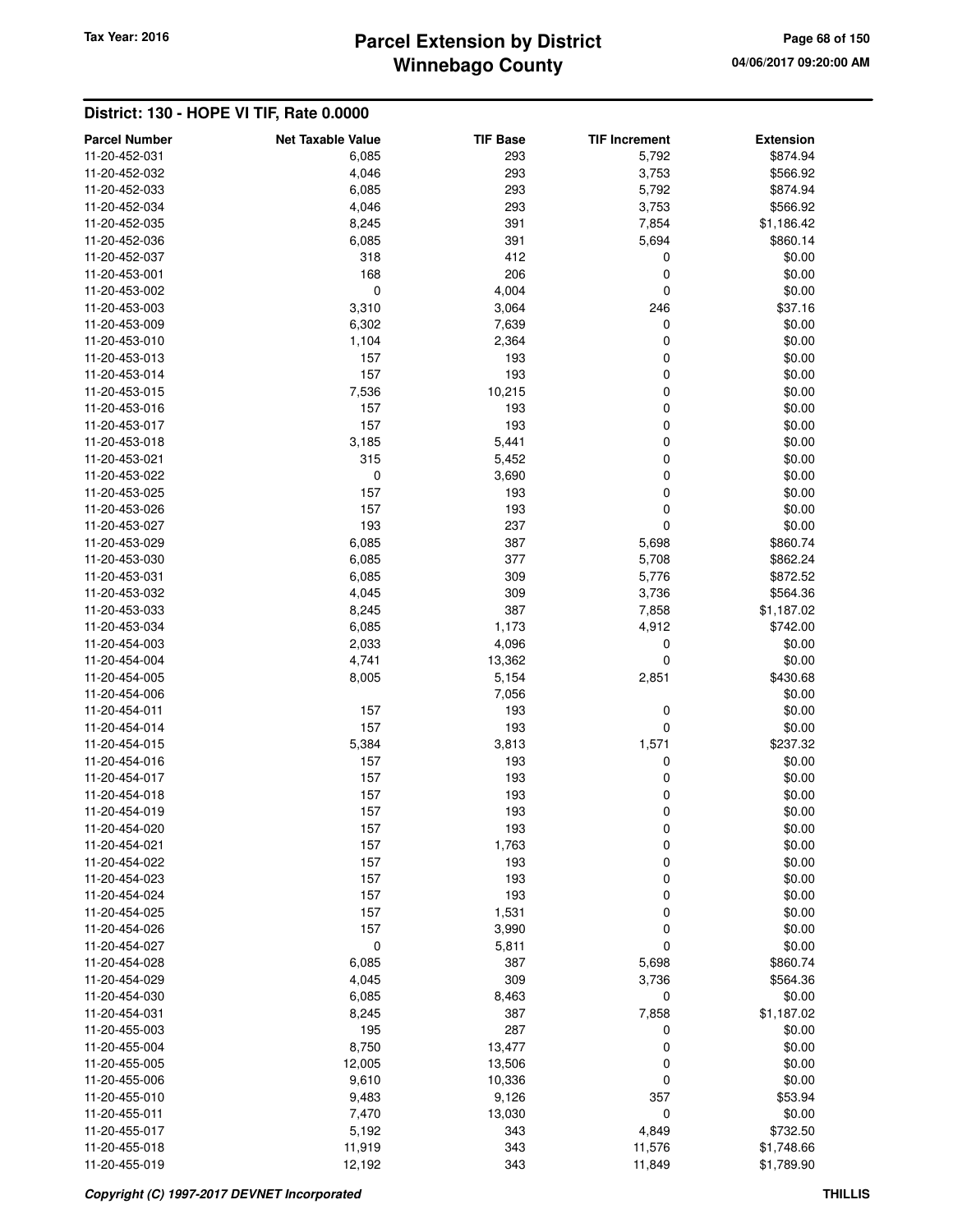# **Winnebago County** Tax Year: 2016 **Parcel Extension by District Page 69 of 150**

| <b>Parcel Number</b> | <b>Net Taxable Value</b> | <b>TIF Base</b> | <b>TIF Increment</b> | <b>Extension</b> |
|----------------------|--------------------------|-----------------|----------------------|------------------|
| 11-20-455-020        |                          | 0               |                      | \$0.00           |
| 11-20-455-021        |                          | 0               |                      | \$0.00           |
|                      |                          |                 |                      |                  |
| 11-20-455-022        | 10,726                   | 362             | 10,364               | \$1,565.58       |
| 11-20-456-001        | 157                      | 193             | 0                    | \$0.00           |
| 11-20-456-002        | 157                      | 193             | 0                    | \$0.00           |
| 11-20-456-003        | 157                      | 193             | 0                    | \$0.00           |
| 11-20-456-004        | 157                      | 3,474           | 0                    | \$0.00           |
| 11-20-456-009        | 157                      | 3,615           | 0                    | \$0.00           |
| 11-20-456-010        | 157                      | 193             | 0                    | \$0.00           |
| 11-20-456-011        | 0                        | 5,616           | 0                    | \$0.00           |
| 11-20-456-020        | 0                        | 101             | 0                    | \$0.00           |
| 11-20-456-025        | 157                      | 193             | 0                    | \$0.00           |
|                      |                          | 3,710           | 0                    | \$0.00           |
| 11-20-456-026        | 3,045                    |                 |                      |                  |
| 11-20-456-027        | 2,370                    | 3,500           | 0                    | \$0.00           |
| 11-20-456-028        | 3,358                    | 4,438           | 0                    | \$0.00           |
| 11-20-456-029        | 157                      | 1,541           | 0                    | \$0.00           |
| 11-20-456-033        | 157                      | 193             | 0                    | \$0.00           |
| 11-20-456-037        | 9,895                    | 290             | 9,605                | \$1,450.92       |
| 11-20-456-038        | 0                        | 97              | 0                    | \$0.00           |
| 11-20-456-039        | 12,734                   | 464             | 12,270               | \$1,853.50       |
| 11-20-456-040        | 4,144                    | 10,296          | 0                    | \$0.00           |
| 11-20-456-042        | 315                      | 387             | 0                    | \$0.00           |
| 11-20-456-043        | 11,545                   | 290             | 11,255               | \$1,700.18       |
|                      |                          |                 |                      |                  |
| 11-20-456-045        | 11,626                   | 290             | 11,336               | \$1,712.40       |
| 11-20-456-046        | 11,626                   | 290             | 11,336               | \$1,712.40       |
| 11-20-456-047        | 11,624                   | 387             | 11,237               | \$1,697.46       |
| 11-20-456-048        | 9,895                    | 290             | 9,605                | \$1,450.92       |
| 11-20-456-049        | 11,626                   | 290             | 11,336               | \$1,712.40       |
| 11-20-456-050        | 472                      | 580             | 0                    | \$0.00           |
| 11-20-456-052        | 11,876                   | 3,354           | 8,522                | \$1,287.32       |
| 11-20-456-053        | 12,149                   | 290             | 11,859               | \$1,791.42       |
| 11-20-456-054        | 0                        | 145             | 0                    | \$0.00           |
| 11-20-456-055        | 6,803                    | 4,586           | 2,217                | \$334.90         |
| 11-20-457-004        | 157                      | 193             | 0                    | \$0.00           |
|                      |                          |                 |                      |                  |
| 11-20-457-010        | 157                      | 193             | 0                    | \$0.00           |
| 11-20-457-011        | 157                      | 4,676           | 0                    | \$0.00           |
| 11-20-457-018        | 157                      | 1,249           | 0                    | \$0.00           |
| 11-20-457-028        | 157                      | 193             | 0                    | \$0.00           |
| 11-20-457-029        | 9,396                    | 10,558          | 0                    | \$0.00           |
| 11-20-457-030        | 157                      | 193             | 0                    | \$0.00           |
| 11-20-457-034        | 157                      | 1,308           | O                    | \$0.00           |
| 11-20-457-042        | 0                        | 11,138          | 0                    | \$0.00           |
| 11-20-457-043        | 11,545                   | 290             | 11,255               | \$1,700.18       |
| 11-20-457-044        | 11,545                   | 290             | 11,255               | \$1,700.18       |
| 11-20-457-045        | 11,545                   | 290             | 11,255               | \$1,700.18       |
| 11-20-457-046        |                          | 290             |                      | \$0.00           |
|                      |                          |                 |                      |                  |
| 11-20-457-047        | 11,545                   | 290             | 11,255               | \$1,700.18       |
| 11-20-457-048        | 11,905                   | 338             | 11,567               | \$1,747.30       |
| 11-20-457-049        | 13,376                   | 193             | 13,183               | \$1,991.42       |
| 11-20-457-050        | 11,876                   | 306             | 11,570               | \$1,747.76       |
| 11-20-457-051        | 11,876                   | 306             | 11,570               | \$1,747.76       |
| 11-20-457-052        | 11,955                   | 386             | 11,569               | \$1,747.60       |
| 11-20-457-053        | 12,228                   | 386             | 11,842               | \$1,788.84       |
| 11-20-457-054        | 11,955                   | 386             | 11,569               | \$1,747.60       |
| 11-20-457-055        | 12,228                   | 386             | 11,842               | \$1,788.84       |
| 11-20-457-056        | 11,903                   | 386             | 11,517               | \$1,739.76       |
| 11-20-457-057        | 11,955                   | 386             | 11,569               | \$1,747.60       |
|                      |                          |                 |                      |                  |
| 11-20-457-058        | $\mathbf 0$              | 7,318           | 0                    | \$0.00           |
| 11-20-476-002        | 6,085                    | 361             | 5,724                | \$864.66         |
| 11-20-476-003        | 294                      | 5,828           | 0                    | \$0.00           |
| 11-20-476-004        | 4,277                    | 6,894           | 0                    | \$0.00           |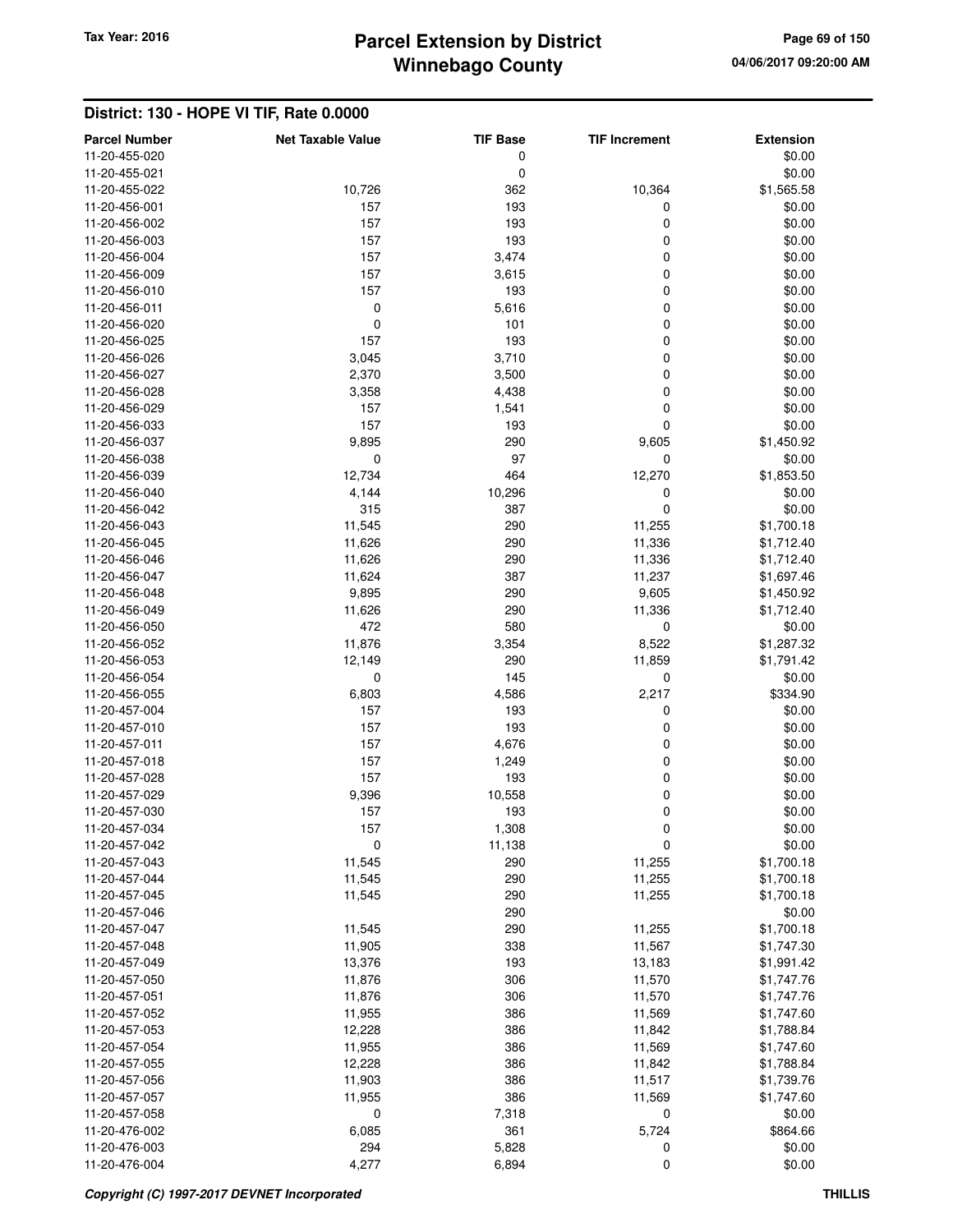# **Winnebago County** Tax Year: 2016 **Parcel Extension by District Page 70 of 150**

| <b>Parcel Number</b>           | <b>Net Taxable Value</b> | <b>TIF Base</b> | <b>TIF Increment</b> | <b>Extension</b>     |
|--------------------------------|--------------------------|-----------------|----------------------|----------------------|
| 11-20-476-005                  | 171                      | 210             | 0                    | \$0.00               |
| 11-20-476-006                  | 194                      | 227             | 0                    | \$0.00               |
| 11-20-476-007                  | 173                      | 212             | 0                    | \$0.00               |
| 11-20-476-008                  | 173                      | 212             | 0                    | \$0.00               |
| 11-20-476-009                  | 173                      | 212             | $\mathbf 0$          | \$0.00               |
| 11-20-476-013                  |                          | $\mathbf 0$     |                      | \$0.00               |
| 11-20-476-014                  |                          | 0               |                      | \$0.00               |
| 11-20-476-015                  | 489                      | 3,970           | 0                    | \$0.00               |
| 11-20-476-016                  | 173                      | 212             | 0                    | \$0.00               |
| 11-20-476-017                  | 173                      | 1,242           | $\mathbf 0$          | \$0.00               |
| 11-20-476-020                  | 6,223                    | 6,191           | 32                   | \$4.84               |
| 11-20-476-021                  | 342                      | 6,932           | $\mathbf 0$          | \$0.00               |
| 11-20-476-022                  | 7,749                    | 10,125          | 0                    | \$0.00               |
| 11-20-476-023                  | 4,045                    | 319             | 3,726                | \$562.86             |
| 11-20-476-024                  | 6,085                    | 319             | 5,766                | \$871.02             |
| 11-20-476-025                  | 8,245                    | 425             | 7,820                | \$1,181.28           |
| 11-20-477-001                  | 0                        | 5,664           | 0                    | \$0.00               |
| 11-20-477-007                  | 0                        | 5,108           | 0                    | \$0.00               |
| 11-20-477-010                  | 7,199                    | 6,849           | 350                  | \$52.88              |
| 11-20-477-013                  |                          | 3,603           |                      | \$0.00               |
| 11-20-477-016                  | 2,812                    | 4,678           | $\boldsymbol{0}$     | \$0.00               |
| 11-20-477-019                  | 4,045                    | 319             | 3,726                | \$562.86             |
| 11-20-477-020                  | 0                        | 106             | 0                    | \$0.00               |
| 11-20-477-021                  | 173                      | 212             | 0                    | \$0.00               |
| 11-20-477-022                  | 6,824                    | 10,863          | $\mathbf 0$          | \$0.00               |
| 11-20-477-023                  | 9,730                    | 9,700           | 30                   | \$4.54               |
| 11-20-477-024                  | 9,806                    | 426             | 9,380                | \$1,416.94           |
| 11-20-477-025                  | 9,806                    | 426             | 9,380                | \$1,416.94           |
| 11-20-477-026                  | 8,245                    | 426             | 7,819                | \$1,181.14           |
| 11-20-477-027                  | 6,085                    | 388             | 5,697                | \$860.58             |
| 11-20-477-028                  |                          | 722             |                      | \$0.00               |
| 11-20-478-001                  | 233                      | 286             | 0                    | \$0.00               |
| 11-20-478-002                  | 4,526                    | 5,343           | 0                    | \$0.00               |
| 11-20-478-011                  | 4,978                    | 5,601           | 0                    | \$0.00               |
| 11-20-478-012                  | 0                        | 166             | $\mathbf 0$          | \$0.00               |
| 11-20-478-013                  | 8,059                    | 8,107           | $\mathbf 0$          | \$0.00               |
| 11-20-478-014                  | 0                        | 166             | $\mathbf 0$          | \$0.00               |
| 11-20-478-015                  | 8,831                    | 10,626          | 0                    | \$0.00               |
| 11-20-478-016                  | 10,824                   | 12,719          | $\mathbf 0$          | \$0.00               |
| 11-20-478-017<br>11-20-478-018 | 17,634<br>270            | 9,928           | 7,706                | \$1,164.06<br>\$0.00 |
| 11-20-478-019                  | 5,299                    | 332<br>6,587    | 0<br>0               | \$0.00               |
| 11-20-478-020                  | 3,487                    | 5,183           | $\mathbf 0$          | \$0.00               |
| 11-20-478-021                  | 810                      | 873             | $\mathbf 0$          | \$0.00               |
| 11-20-478-022                  | 180                      | 221             | $\mathbf 0$          | \$0.00               |
| 11-20-478-023                  | 180                      | 221             | $\mathbf 0$          | \$0.00               |
| 11-20-478-024                  | 2,649                    | 4,191           | $\mathbf 0$          | \$0.00               |
| 11-20-478-025                  | 2,638                    | 4,185           | 0                    | \$0.00               |
| 11-20-478-026                  | 12,475                   | 18,358          | $\mathbf 0$          | \$0.00               |
| 11-20-478-028                  | 4,038                    | 370             | 3,668                | \$554.08             |
| 11-20-478-030                  | 6,085                    | 382             | 5,703                | \$861.50             |
| 11-20-478-031                  | 6,085                    | 312             | 5,773                | \$872.06             |
| 11-20-479-001                  | 229                      | 6,180           | 0                    | \$0.00               |
| 11-20-479-002                  | 224                      | 276             | 0                    | \$0.00               |
| 11-20-479-003                  | 10,379                   | 14,519          | 0                    | \$0.00               |
| 11-20-479-008                  | 360                      | 6,295           | $\mathbf 0$          | \$0.00               |
| 11-20-479-009                  | 176                      | 215             | $\mathbf 0$          | \$0.00               |
| 11-20-479-010                  | 7,132                    | 10,756          | $\mathbf 0$          | \$0.00               |
| 11-20-479-011                  | 315                      | 387             | 0                    | \$0.00               |
| 11-20-479-012                  | 180                      | 221             | 0                    | \$0.00               |
| 11-20-479-013                  | 2,487                    | 3,512           | $\mathbf 0$          | \$0.00               |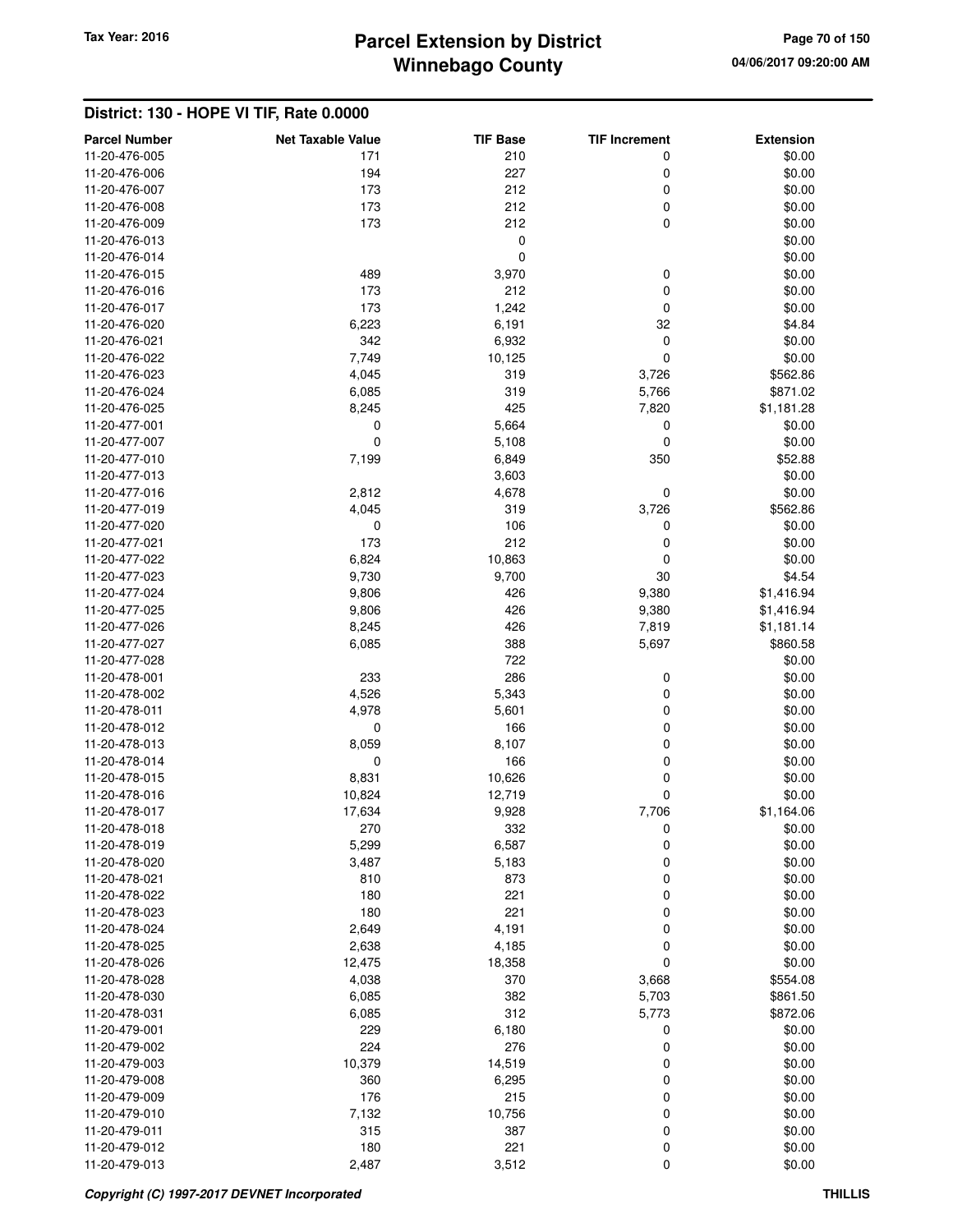# **Winnebago County** Tax Year: 2016 **Parcel Extension by District Page 71 of 150**

| <b>Parcel Number</b> | <b>Net Taxable Value</b> | <b>TIF Base</b> | <b>TIF Increment</b> | <b>Extension</b> |
|----------------------|--------------------------|-----------------|----------------------|------------------|
| 11-20-479-014        | 6,519                    | 9,399           | 0                    | \$0.00           |
| 11-20-479-015        | $\mathbf 0$              | 11,612          | 0                    | \$0.00           |
| 11-20-479-016        | 5,232                    | 7,896           | 0                    | \$0.00           |
| 11-20-479-017        | 6,408                    | 7,772           | 0                    | \$0.00           |
| 11-20-479-020        | 2,501                    | 7,797           | 0                    | \$0.00           |
| 11-20-479-021        | $\mathbf 0$              | 11,399          | 0                    | \$0.00           |
| 11-20-479-022        | 176                      | 215             | 0                    | \$0.00           |
| 11-20-479-023        | 541                      | 664             | 0                    | \$0.00           |
| 11-20-479-025        | $\mathbf 0$              | 10,874          | 0                    | \$0.00           |
| 11-20-479-026        | 6,085                    | 442             | 5,643                | \$852.44         |
| 11-20-479-028        | 4,045                    | 332             | 3,713                | \$560.88         |
| 11-20-479-029        | 6,085                    | 332             | 5,753                | \$869.04         |
| 11-20-480-001        |                          | 0               |                      | \$0.00           |
| 11-20-480-002        |                          | 0               |                      | \$0.00           |
| 11-20-480-003        | 16,296                   | 13,175          | 3,121                | \$471.46         |
| 11-20-480-004        | 173                      | 212             | 0                    | \$0.00           |
| 11-20-480-005        | 173                      | 212             | 0                    | \$0.00           |
| 11-20-480-006        | 173                      | 212             | 0                    | \$0.00           |
| 11-20-480-007        | 173                      | 212             | 0                    | \$0.00           |
| 11-20-480-008        | 3,122                    | 3,139           | 0                    | \$0.00           |
| 11-20-480-009        | 6,141                    | 4,655           | 1,486                | \$224.48         |
| 11-20-480-010        | 173                      | 212             | 0                    | \$0.00           |
| 11-20-480-011        | 173                      | 212             | 0                    | \$0.00           |
| 11-20-480-012        | 173                      | 212             | 0                    | \$0.00           |
| 11-20-480-013        | 346                      | 426             | 0                    | \$0.00           |
| 11-20-480-017        | 9,930                    | 356             | 9,574                | \$1,446.24       |
| 11-20-480-018        | 4,873                    | 5,271           | 0                    | \$0.00           |
| 11-20-480-019        | 231                      | 284             | 0                    | \$0.00           |
| 11-20-480-020        | $\mathbf 0$              | 154             | 0                    | \$0.00           |
| 11-20-480-021        | 11,847                   | 319             | 11,528               | \$1,741.42       |
| 11-20-480-027        | 173                      | 212             | 0                    | \$0.00           |
| 11-20-480-028        | 3,792                    | 3,828           | $\mathbf 0$          | \$0.00           |
| 11-20-480-038        |                          | 319             |                      | \$0.00           |
| 11-20-480-039        | 17,568                   | 319             | 17,249               | \$2,605.62       |
| 11-20-480-040        | 11,568                   | 319             | 11,249               | \$1,699.26       |
| 11-20-480-041        | 11,568                   | 319             | 11,249               | \$1,699.26       |
| 11-20-480-042        | 6,568                    | 319             | 6,249                | \$943.98         |
| 11-20-480-043        | 12,707                   | 436             | 12,271               | \$1,853.64       |
| 11-20-480-044        | 11,986                   | 426             | 11,560               | \$1,746.24       |
| 11-20-480-045        | 13,352                   | 5,826           | 7,526                | \$1,136.88       |
| 11-20-480-048        | 19,220                   | 638             | 18,582               | \$2,806.98       |
| 11-20-481-001        | 475                      | 4,831           | 0                    | \$0.00           |
| 11-20-481-002        | 299                      | 367             | 0                    | \$0.00           |
| 11-20-481-003        | 259                      | 319             | 0                    | \$0.00           |
| 11-20-481-019        |                          | $\pmb{0}$       |                      | \$0.00           |
| 11-20-481-020        | 259                      | 319             | 0                    | \$0.00           |
| 11-20-481-023        | 173                      | 212             | 0                    | \$0.00           |
| 11-20-481-036        |                          | 0               |                      | \$0.00           |
| 11-20-481-038        |                          | $\pmb{0}$       |                      | \$0.00           |
| 11-20-481-039        | 433                      | 532             | 0                    | \$0.00           |
| 11-20-481-040        | 13,134                   | 531             | 12,603               | \$1,903.80       |
| 11-20-481-041        |                          | 424             | 3,719                | \$561.80         |
| 11-20-481-042        | 4,143<br>6,958           | 424             | 6,534                | \$987.02         |
|                      |                          | 424             |                      |                  |
| 11-20-481-043        | 11,091                   |                 | 10,667               | \$1,611.36       |
| 11-20-482-003        | 5,007                    | 5,629           | 0                    | \$0.00           |
| 11-20-482-004        | 11,531                   | 11,230          | 301                  | \$45.48          |
| 11-20-482-005        | 180                      | 3,737           | 0                    | \$0.00           |
| 11-20-482-009        | 180                      | 221             | 0                    | \$0.00           |
| 11-20-482-010        | 11,717                   | 11,504          | 213                  | \$32.18          |
| 11-20-482-019        | 194                      | 238             | 0                    | \$0.00           |
| 11-20-482-020        | 3,696                    | 4,568           | 0                    | \$0.00           |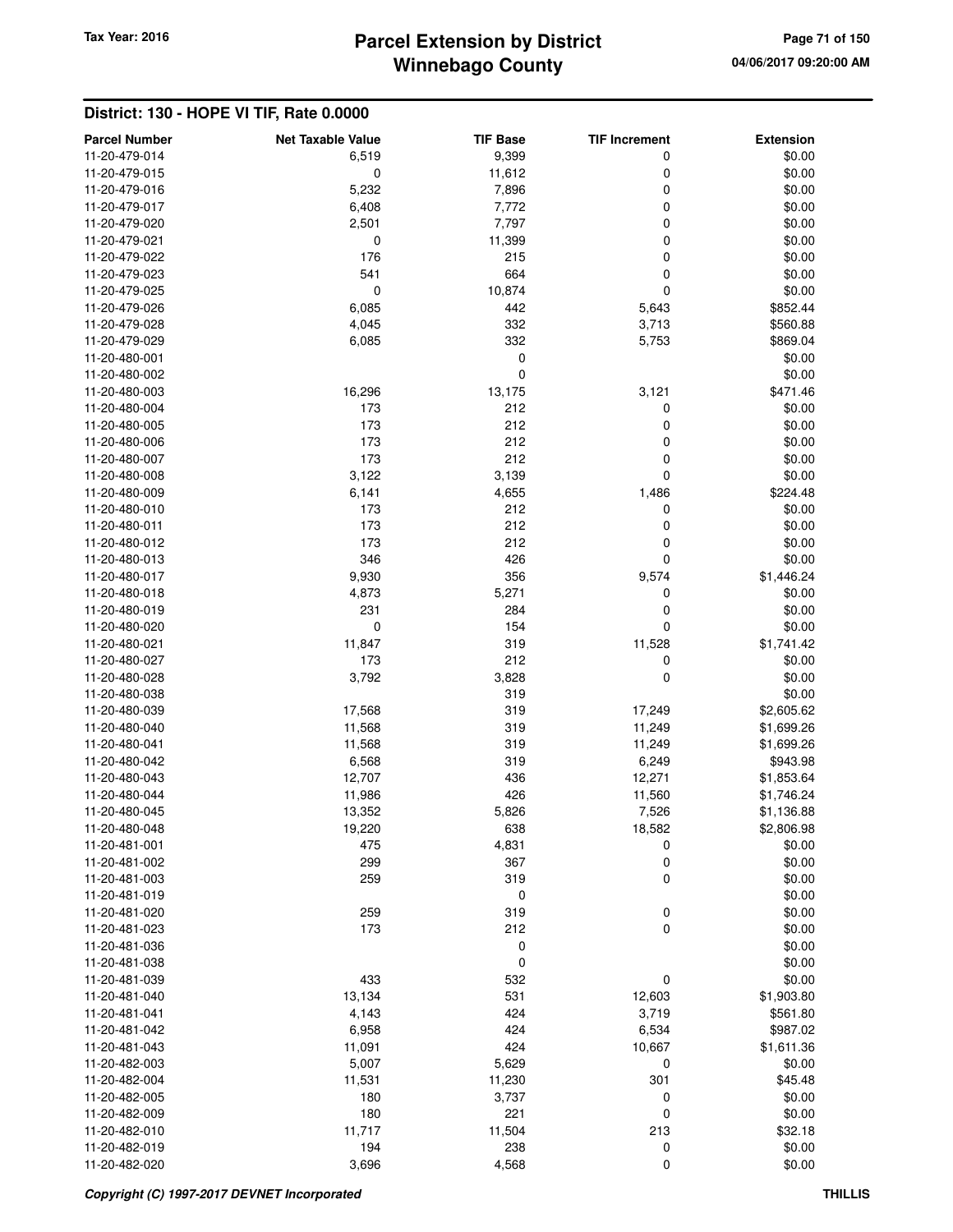# **Winnebago County Parcel Extension by District Tax Year: 2016 Page 72 of 150**

### **District: 130 - HOPE VI TIF, Rate 0.0000**

| <b>Parcel Number</b> | <b>Net Taxable Value</b> | <b>TIF Base</b> | <b>TIF Increment</b> | <b>Extension</b> |
|----------------------|--------------------------|-----------------|----------------------|------------------|
| 11-20-482-021        | 10,599                   | 8,640           | 1,959                | \$295.92         |
| 11-20-482-022        | 180                      | 221             | 0                    | \$0.00           |
| 11-20-482-023        | 360                      | 443             | $\mathbf 0$          | \$0.00           |
| 11-20-482-024        | 3,917                    | 9,412           | $\mathbf 0$          | \$0.00           |
| 11-20-482-025        | 180                      | 3,597           | $\mathbf 0$          | \$0.00           |
| 11-20-482-026        | 180                      | 221             | $\mathbf 0$          | \$0.00           |
| 11-20-482-027        | 7,619                    | 7,840           | $\mathbf 0$          | \$0.00           |
| 11-20-482-028        | 0                        | 111             | 0                    | \$0.00           |
| 11-20-482-029        | 6,106                    | 8,605           | 0                    | \$0.00           |
| 11-20-482-030        | 180                      | 221             | $\mathbf 0$          | \$0.00           |
| 11-20-482-037        | 16,749                   | 332             | 16,417               | \$2,479.94       |
| 11-20-482-038        | 9,277                    | 332             | 8,945                | \$1,351.22       |
| 11-20-482-042        | 12,287                   | 238             | 12,049               | \$1,820.12       |
| 11-20-482-043        | 12,971                   | 608             | 12,363               | \$1,867.54       |
| 11-20-482-045        | 17,286                   | 5,599           | 11,687               | \$1,765.44       |
| 11-20-483-001        | 194                      | 238             | 0                    | \$0.00           |
| 11-20-483-002        | 2,649                    | 4,131           | $\mathbf 0$          | \$0.00           |
| 11-20-483-003        | 2,649                    | 3,860           | $\mathbf 0$          | \$0.00           |
| 11-20-483-004        | 180                      | 221             | 0                    | \$0.00           |
| 11-20-483-005        | 10,307                   | 8,512           | 1,795                | \$271.16         |
| 11-20-483-006        | 200                      | 242             | 0                    | \$0.00           |
| 11-20-483-007        | 180                      | 221             | $\mathbf 0$          | \$0.00           |
| 11-20-483-008        | 0                        | 111             | $\mathbf 0$          | \$0.00           |
| 11-20-483-009        | 9,247                    | 9,590           | $\mathbf 0$          | \$0.00           |
| 11-20-483-012        | 252                      | 309             | $\mathbf 0$          | \$0.00           |
| 11-20-483-019        | 5,712                    | 5,738           | 0                    | \$0.00           |
| 11-20-483-024        | 10,800                   | 1,433           | 9,367                | \$1,414.98       |
| 11-20-483-025        | 2,937                    | 8,663           | 0                    | \$0.00           |
| 11-20-483-026        | 270                      | 332             | $\mathbf 0$          | \$0.00           |
| 11-20-483-027        | 0                        | 111             | $\mathbf 0$          | \$0.00           |
| 11-20-483-028        | 0                        | 111             | $\Omega$             | \$0.00           |
| 11-20-483-036        | 11,669                   | 443             | 11,226               | \$1,695.80       |
| 11-20-483-037        | 360                      | 443             | $\mathbf 0$          | \$0.00           |
| 11-20-483-040        | 16,775                   | 221             | 16,554               | \$2,500.64       |
| 11-20-483-041        | 12,618                   | 586             | 12,032               | \$1,817.54       |
| Totals for 130       | 1,619,042                | 1,189,820       | 926,965              | \$140,027.04     |
|                      |                          |                 |                      | 426 Parcels      |

#### **District: 132 - NORTH 2ND TIF LOVES PARK, Rate 0.0000**

| <b>Parcel Number</b> | <b>Net Taxable Value</b> | <b>TIF Base</b> | <b>TIF Increment</b> | <b>Extension</b> |
|----------------------|--------------------------|-----------------|----------------------|------------------|
| 11-01-230-009        |                          | 0               |                      | \$0.00           |
| 11-01-230-025        |                          | 0               |                      | \$0.00           |
| 11-01-277-027        | 33,198                   | 76,681          | 0                    | \$0.00           |
| 11-01-277-028        | 26,689                   | 31,070          | 0                    | \$0.00           |
| 11-01-277-030        | 16,086                   | 18,496          | 0                    | \$0.00           |
| 11-01-277-031        | 11,966                   | 8,747           | 3,219                | \$387.18         |
| 11-01-277-032        | 228,436                  | 166,196         | 62,240               | \$7,486.30       |
| 11-01-280-033        | 47,060                   | 46,703          | 357                  | \$42.94          |
| 11-01-429-001        | 24,006                   | 37,991          | 0                    | \$0.00           |
| 11-01-429-003        | 77,245                   | 91,178          | 0                    | \$0.00           |
| 11-01-429-004        | 63,065                   | 75,572          | 0                    | \$0.00           |
| 11-01-429-011        |                          | 0               |                      | \$0.00           |
| 11-01-429-012        | 91,667                   | 129,446         | 0                    | \$0.00           |
| 11-01-429-013        | 9,599                    | 10,238          | 0                    | \$0.00           |
| 11-01-431-012        | 174,189                  | 218,385         | 0                    | \$0.00           |
| 11-01-431-014        | 12,339                   | 14,291          | 0                    | \$0.00           |
| 11-01-431-028        | 19,836                   | 23,037          | 0                    | \$0.00           |
| 11-01-452-046        |                          | 0               |                      | \$0.00           |
| 11-01-476-011        |                          | 0               |                      | \$0.00           |
| 11-01-476-012        |                          | 0               |                      | \$0.00           |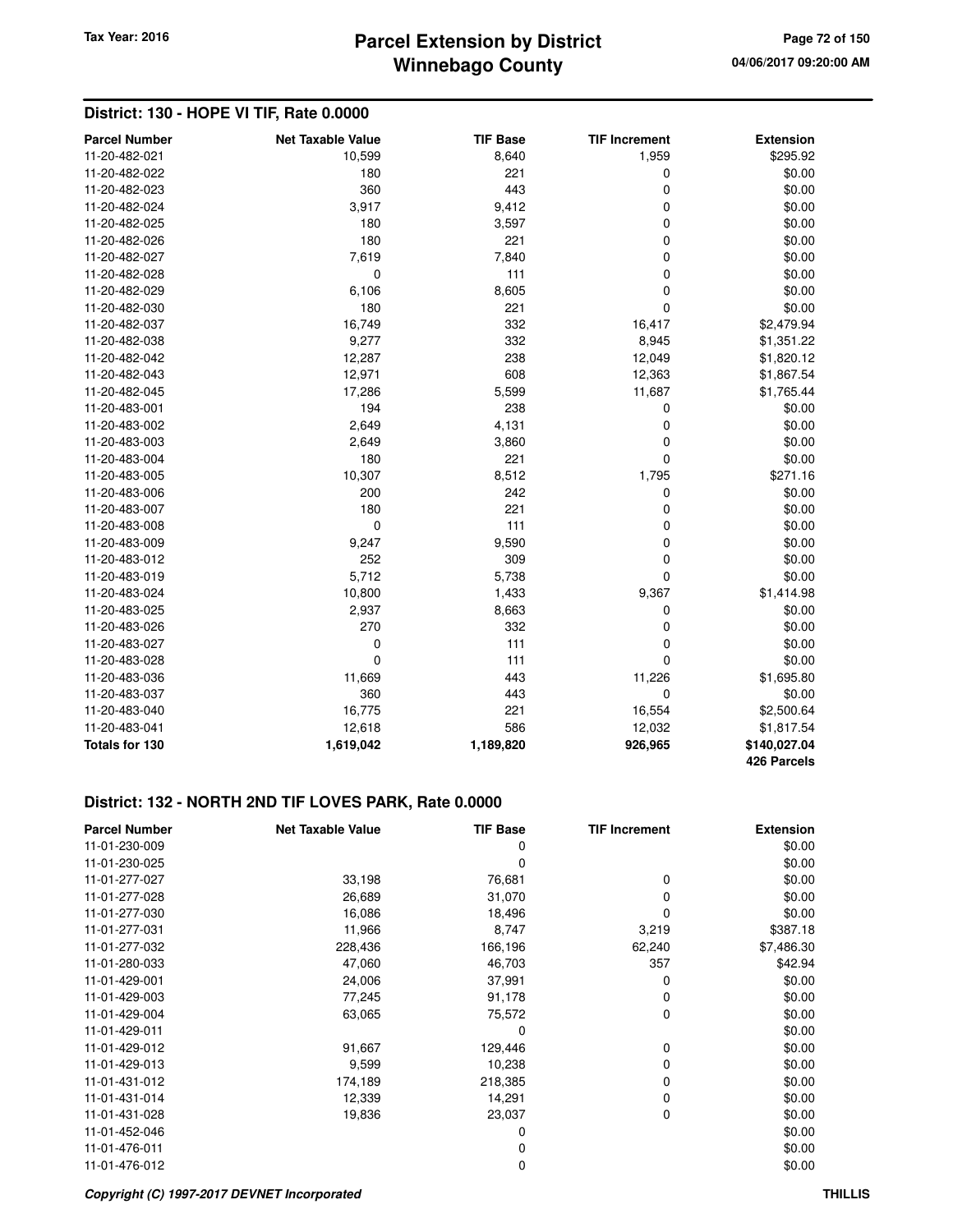## **Winnebago County Parcel Extension by District Tax Year: 2016 Page 73 of 150**

| <b>Parcel Number</b> | <b>Net Taxable Value</b> | <b>TIF Base</b> | <b>TIF Increment</b> | <b>Extension</b> |
|----------------------|--------------------------|-----------------|----------------------|------------------|
| 11-01-476-013        | 9,868                    | 12,173          | 0                    | \$0.00           |
| 11-01-476-014        | 21,739                   | 27,982          | 0                    | \$0.00           |
| 11-01-476-015        | 1,988                    | 2,695           | 0                    | \$0.00           |
| 11-01-476-016        | 2,784                    | 3,604           | 0                    | \$0.00           |
| 11-01-476-017        | 4,896                    | 11,458          | 0                    | \$0.00           |
| 11-01-476-018        | 117,651                  | 99,852          | 17,799               | \$2,140.88       |
| 11-01-476-019        | 39,449                   | 46,074          | 0                    | \$0.00           |
| 11-01-476-021        | 32,121                   | 37,474          | $\mathbf 0$          | \$0.00           |
| 11-01-477-001        |                          | 0               |                      | \$0.00           |
| 11-01-477-002        | 15,026                   | 13,751          | 1,275                | \$153.36         |
| 11-01-477-003        | 9,136                    | 13,859          | 0                    | \$0.00           |
| 11-01-477-004        | 7,492                    | 12,384          | $\mathbf 0$          | \$0.00           |
| 11-01-477-005        | 13,903                   | 3,700           | 10,203               | \$1,227.24       |
| 11-01-477-006        | 14,481                   | 5,769           | 8,712                | \$1,047.90       |
| 11-01-477-007        | 10,275                   | 12,045          | 0                    | \$0.00           |
| 11-01-477-008        | 3,243                    | 3,982           | 0                    | \$0.00           |
| 11-01-477-009        | 33,664                   | 25,957          | 7,707                | \$927.02         |
| 11-01-477-010        | 9,336                    | 21,796          | 0                    | \$0.00           |
| 11-01-477-011        |                          | 0               |                      | \$0.00           |
| 11-01-477-012        |                          | 0               |                      | \$0.00           |
| 11-01-477-013        |                          | 0               |                      | \$0.00           |
| 11-01-477-014        | 4,068                    | 6,107           | 0                    | \$0.00           |
| 11-01-477-015        | 15,035                   | 20,272          | 0                    | \$0.00           |
| 11-01-477-021        | 75,000                   | 87,642          | 0                    | \$0.00           |
| 11-01-478-007        |                          | 0               |                      | \$0.00           |
| 11-01-478-016        | 5,061                    | 5,821           | 0                    | \$0.00           |
| 11-01-478-017        | 44,199                   | 51,630          | 0                    | \$0.00           |
| 11-01-479-014        | 89,645                   | 130,774         | 0                    | \$0.00           |
| 11-01-479-025        | 20,080                   | 22,579          | 0                    | \$0.00           |
| 11-01-479-026        | 18,832                   | 23,616          | 0                    | \$0.00           |
| 11-01-479-027        |                          | 60,444          |                      | \$0.00           |
| 11-12-226-017        |                          | 0               |                      | \$0.00           |
| 11-12-226-019        | 9,632                    | 11,235          | 0                    | \$0.00           |
| 11-12-226-021        | 27,111                   | 31,770          | $\mathbf 0$          | \$0.00           |
| 11-12-226-022        |                          | 0               |                      | \$0.00           |
| 11-12-226-023        |                          | $\mathbf 0$     |                      | \$0.00           |
| 11-12-226-024        | 42,996                   | 41,467          | 1,529                | \$183.92         |
| 11-12-226-054        | 45,329                   | 40,295          | 5,034                | \$605.50         |
| 11-12-226-064        | 14,554                   | 16,991          | 0                    | \$0.00           |
| 11-12-226-065        | 16,906                   | 19,774          | 0                    | \$0.00           |
| 11-12-226-066        | 16,933                   | 18,908          | 0                    | \$0.00           |
| 11-12-226-067        | 3,626                    | 4,285           | 0                    | \$0.00           |
| 11-12-226-068        | 3,264                    | 3,760           | $\mathbf 0$          | \$0.00           |
| 11-12-226-069        | 4,442                    | 5,119           | 0                    | \$0.00           |
| 11-12-226-070        | 43,308                   | 93,711          | 0                    | \$0.00           |
| 11-12-226-072        | 59,185                   | 24,530          | 34,655               | \$4,168.34       |
| 11-12-226-083        | 90,152                   | 114,705         | 0                    | \$0.00           |
| 11-12-226-084        | 4,244                    | 8,121           | 0                    | \$0.00           |
| 11-12-226-085        | 5,781                    | 9,673           | $\mathbf 0$          | \$0.00           |
| 11-12-226-086        |                          | 0               |                      | \$0.00           |
| 11-12-226-089        |                          | 0               |                      | \$0.00           |
| 11-12-226-091        | 235,234                  | 289,190         | 0                    | \$0.00           |
| 11-12-226-099        | 2,916                    | 2,350           | 566                  | \$68.08          |
| 11-12-226-100        | 36,816                   | 44,648          | 0                    | \$0.00           |
| 11-12-278-014        | 37,526                   | 43,793          | 0                    | \$0.00           |
| 11-12-278-015        | 64,315                   | 88,164          | 0                    | \$0.00           |
| 11-12-278-016        | 29,000                   | 45,572          | 0                    | \$0.00           |
| 11-12-278-017        | 29,805                   | 73,114          | 0                    | \$0.00           |
| 11-12-278-018        | 22,508                   | 26,223          | 0                    | \$0.00           |
| 11-12-278-019        | 32,226                   | 42,603          | 0                    | \$0.00           |
| 11-12-278-020        | 9,375                    | 11,113          | 0                    | \$0.00           |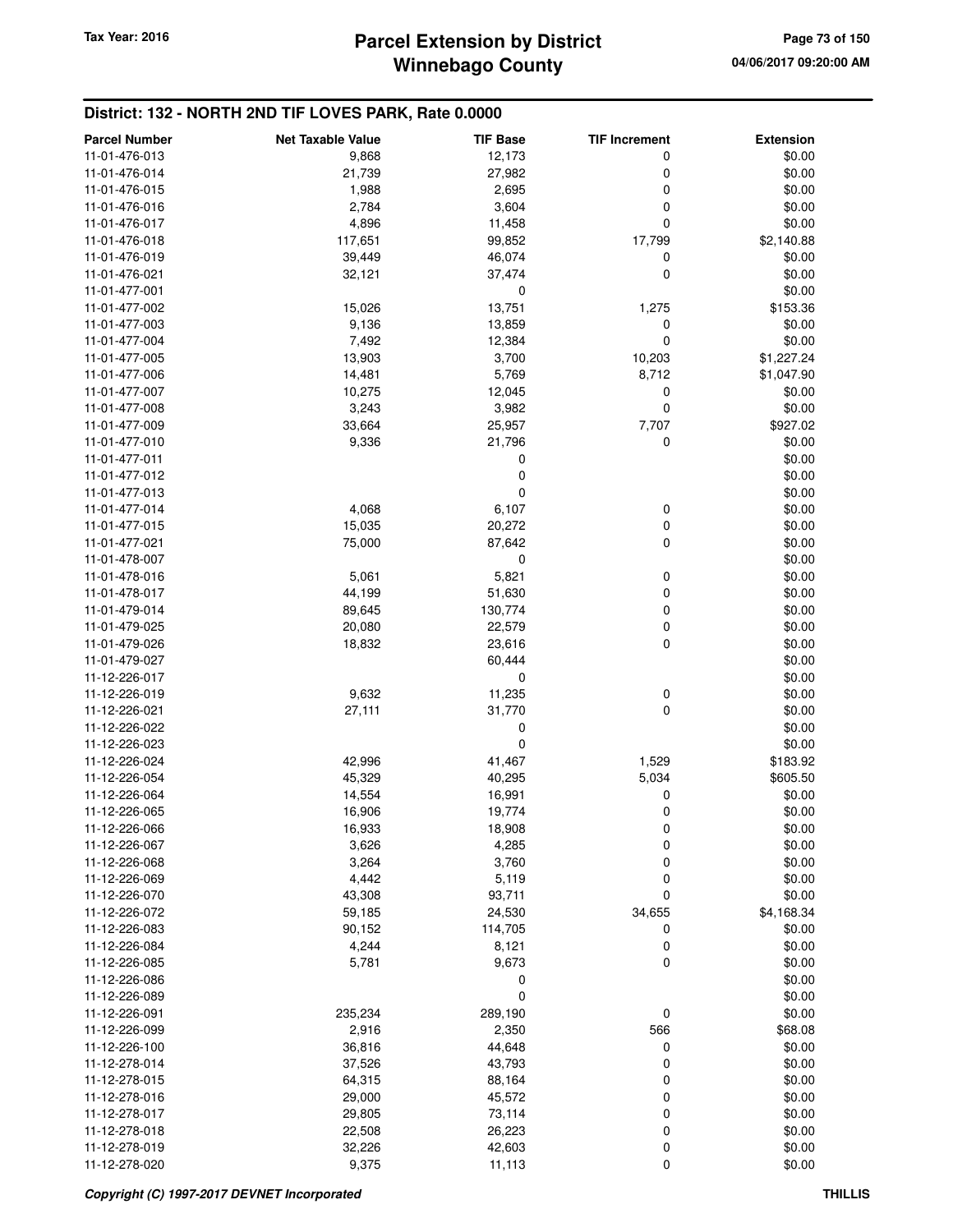## **Winnebago County** Tax Year: 2016 **Parcel Extension by District Page 74 of 150**

| <b>Parcel Number</b>           | <b>Net Taxable Value</b> | <b>TIF Base</b>  | <b>TIF Increment</b> | <b>Extension</b>      |
|--------------------------------|--------------------------|------------------|----------------------|-----------------------|
| 11-12-278-021                  | 9,375                    | 11,113           | 0                    | \$0.00                |
| 11-12-278-022                  | 13,470                   | 15,617           | 0                    | \$0.00                |
| 11-12-281-013                  | 61,924                   | 112,085          | 0                    | \$0.00                |
| 11-12-281-014                  | 31,800                   | 38,801           | 0                    | \$0.00                |
| 11-12-281-015                  | 8,129                    | 10,587           | 0                    | \$0.00                |
| 11-12-281-016                  | 29,291                   | 34,183           | 0                    | \$0.00                |
| 11-12-281-017                  | 22,331                   | 42,309           | 0                    | \$0.00                |
| 11-12-281-018                  | 27,869                   | 35,670           | 0                    | \$0.00                |
| 11-12-281-019                  | 33,368                   | 38,970           | 0                    | \$0.00                |
| 11-12-281-020                  | 8,746                    | 10,666           | 0                    | \$0.00                |
| 11-12-281-021                  | 25,587                   | 26,463           | 0                    | \$0.00                |
| 11-12-281-022                  | 9,106                    | 11,606           | 0                    | \$0.00                |
| 11-12-428-013                  | 20,723                   | 24,132           | 0                    | \$0.00                |
| 11-12-428-018                  | 16,743                   | 19,439           | 0                    | \$0.00                |
| 11-12-428-019                  | 8,033                    | 9,239            | 0                    | \$0.00                |
| 11-12-428-020                  | 18,424                   | 21,432           | 0                    | \$0.00                |
| 11-12-428-021                  | 29,850                   | 34,651           | 0                    | \$0.00                |
| 11-12-428-022                  | 46,549                   | 54,442           | 0                    | \$0.00                |
| 11-12-428-023                  | 30,674                   | 35,807           | 0                    | \$0.00                |
| 11-12-428-024                  | 20,454                   | 27,059           | 0                    | \$0.00                |
| 11-12-428-025                  | 49,662                   | 93,809           | 0                    | \$0.00                |
| 11-12-431-015                  | 29,971                   | 38,705           | 0                    | \$0.00                |
| 11-12-431-016                  | 21,225                   | 27,820           | 0                    | \$0.00                |
| 11-12-431-017                  | 75,759                   | 93,502           | 0                    | \$0.00                |
| 11-12-431-018                  | 116,667                  | 159,202          | 0                    | \$0.00                |
| 11-12-431-019                  | 8,033                    | 9,239            | 0                    | \$0.00                |
| 11-12-480-011                  | 53,987                   | 67,201           | 0                    | \$0.00                |
| 11-12-480-012                  | 12,646                   | 14,653           | 0                    | \$0.00                |
| 11-12-480-013                  | 19,788                   | 25,611           | 0                    | \$0.00                |
| 11-12-480-014                  | 65,882                   | 76,845           | 0                    | \$0.00                |
| 11-12-480-015                  | 36,482                   | 42,469           | 0                    | \$0.00                |
| 11-12-480-016                  | 73,428                   | 86,279           | 0                    | \$0.00                |
| 11-12-484-009                  | 1,084                    | 6,071            | 0                    | \$0.00                |
| 11-12-484-010                  | 19,454                   | 28,960           | 0                    | \$0.00                |
| 11-12-484-012                  | 131,097                  | 182,978          | 0                    | \$0.00                |
| 12-06-101-019                  | 102,241                  | 179,352          | 0                    | \$0.00                |
| 12-06-101-020                  | 1,202,978                | 1,826,805        | 0                    | \$0.00                |
| 12-06-104-001                  |                          | 0                |                      | \$0.00                |
| 12-06-151-001                  | 0                        | 2,762            | 0                    | \$0.00                |
| 12-06-151-002                  | 110,229                  | 125,000          | 0                    | \$0.00                |
| 12-06-151-003                  | 157,415                  | 196,004          | 0                    | \$0.00                |
| 12-06-151-004                  | 27,762                   | 32,781           | 0                    | \$0.00                |
| 12-06-152-001                  | 60,068                   | 47,381           | 12,687               | \$1,526.02            |
| 12-06-152-002                  | 6,835                    | 10,786           | 0                    | \$0.00                |
| 12-06-152-003                  | 121,836                  | 150,413          | 0                    | \$0.00                |
| 12-06-153-001                  | 99,981                   | 146,722          | 0                    | \$0.00                |
| 12-06-153-002                  | 61,480                   | 78,878           | 0<br>0               | \$0.00                |
| 12-06-153-005<br>12-06-153-031 | 6,644<br>165,578         | 10,449<br>15,239 | 150,339              | \$0.00<br>\$18,082.94 |
| 12-06-153-034                  |                          | 142,763          |                      | \$0.00                |
| 12-06-301-001                  | 159,863                  | 188,190          | 0                    | \$0.00                |
| 12-06-301-002                  | 11,799                   | 13,569           | 0                    | \$0.00                |
| 12-06-301-003                  | 17,355                   | 9,491            | 7,864                | \$945.90              |
| 12-06-302-001                  | 28,496                   | 33,166           | 0                    | \$0.00                |
| 12-06-302-009                  | 113,152                  | 170,032          | 0                    | \$0.00                |
| 12-06-304-001                  | 193,196                  | 216,388          | 0                    | \$0.00                |
| 12-06-304-002                  | 78,219                   | 85,937           | 0                    | \$0.00                |
| 12-06-304-003                  | 15,070                   | 17,598           | 0                    | \$0.00                |
| 12-06-304-004                  | 26,649                   | 31,175           | 0                    | \$0.00                |
| 12-06-304-005                  | 20,977                   | 24,540           | 0                    | \$0.00                |
| 12-06-304-006                  | 30,031                   | 35,177           | 0                    | \$0.00                |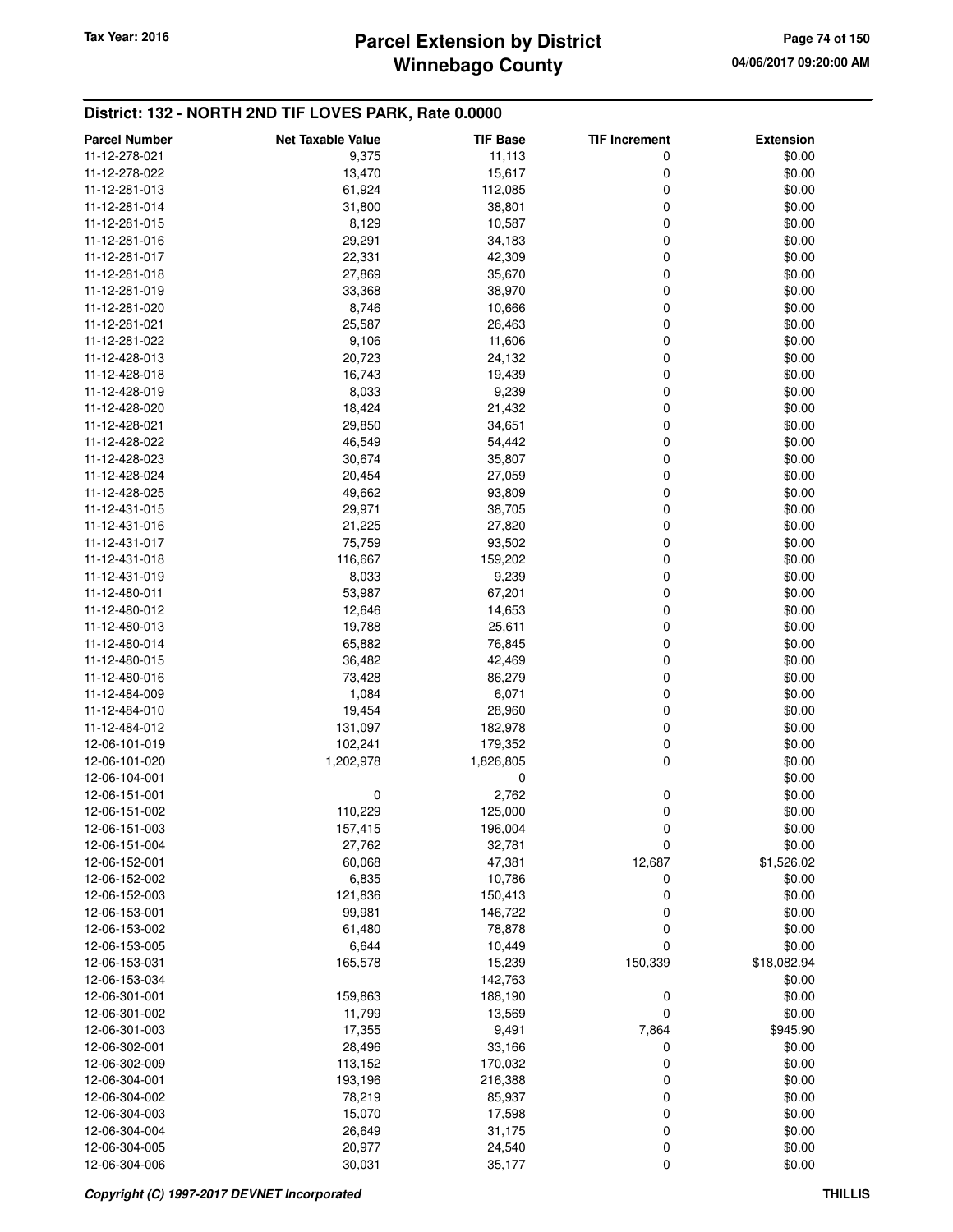| <b>Parcel Number</b> | <b>Net Taxable Value</b> | <b>TIF Base</b> | <b>TIF Increment</b> | <b>Extension</b> |
|----------------------|--------------------------|-----------------|----------------------|------------------|
| 12-06-304-007        | 5,762                    | 6,671           | 0                    | \$0.00           |
| 12-06-304-008        | 4,474                    | 6,671           | 0                    | \$0.00           |
| 12-06-304-009        | 4,474                    | 6,740           | 0                    | \$0.00           |
| 12-06-304-010        | 4,474                    | 6,671           | 0                    | \$0.00           |
| 12-06-304-011        | 4,474                    | 5,900           | 0                    | \$0.00           |
| 12-06-304-012        | 107,223                  | 108,029         | 0                    | \$0.00           |
| 12-06-304-017        | 117,672                  | 138,396         | 0                    | \$0.00           |
| 12-06-304-019        | 22,073                   | 13,340          | 8,733                | \$1,050.42       |
| 12-06-304-020        | 41,987                   | 49,059          | 0                    | \$0.00           |
| 12-06-305-003        | 36,938                   | 43,734          | 0                    | \$0.00           |
| 12-06-305-004        | 8,181                    | 11,041          | 0                    | \$0.00           |
| 12-06-305-012        | 138,295                  | 166,501         | 0                    | \$0.00           |
| 12-06-351-001        | 5,406                    | 8,061           | 0                    | \$0.00           |
| 12-06-351-002        | 21,685                   | 22,805          | 0                    | \$0.00           |
| 12-06-351-008        | 13,058                   | 15,448          | 0                    | \$0.00           |
| 12-06-351-010        | 47,056                   | 59,979          | 0                    | \$0.00           |
| 12-06-351-017        | 38,490                   | 31,686          | 6,804                | \$818.40         |
| 12-06-351-018        | 23,460                   | 22,894          | 566                  | \$68.08          |
| 12-06-351-019        | 105,902                  | 128,992         | 0                    | \$0.00           |
| 12-06-351-020        |                          | 0               |                      | \$0.00           |
| 12-06-351-022        | 47,270                   | 55,002          | 0                    | \$0.00           |
| 12-06-351-023        | 21,013                   | 25,539          | 0                    | \$0.00           |
| 12-06-352-001        | 47,327                   | 61,328          | 0                    | \$0.00           |
| 12-06-352-002        | 14,246                   | 16,652          | 0                    | \$0.00           |
| 12-06-352-003        | 3,616                    | 4,164           | 0                    | \$0.00           |
| 12-06-352-004        | 43,291                   | 53,902          | 0                    | \$0.00           |
| 12-06-352-005        | 19,628                   | 24,263          | 0                    | \$0.00           |
| 12-06-352-006        | 51,609                   | 62,039          | 0                    | \$0.00           |
| 12-06-352-012        | 30,048                   | 38,703          | 0                    | \$0.00           |
| 12-06-352-013        | 17,581                   | 20,824          | 0                    | \$0.00           |
| 12-06-352-014        | 19,015                   | 26,764          | 0                    | \$0.00           |
| 12-06-352-015        | 12,301                   | 8,464           | 3,837                | \$461.52         |
| 12-06-352-016        | 18,068                   | 7,057           | 11,011               | \$1,324.42       |
| 12-06-352-018        |                          | 0               |                      | \$0.00           |
| 12-06-352-025        | 0                        | 23,161          | 0                    | \$0.00           |
| 12-06-353-001        | 36,240                   | 42,265          | 0                    | \$0.00           |
| 12-06-353-002        | 29,363                   | 34,303          | 0                    | \$0.00           |
| 12-06-353-003        | 14,202                   | 14,909          | 0                    | \$0.00           |
| 12-06-353-004        | 13,293                   | 15,576          | 0                    | \$0.00           |
| 12-06-353-005        | 36,229                   | 42,176          | 0                    | \$0.00           |
| 12-06-353-006        | 17,401                   | 23,773          | 0                    | \$0.00           |
| 12-06-353-030        |                          | 0               |                      | \$0.00           |
| 12-06-353-031        | 10,351                   | 2,518           | 7,833                | \$942.16         |
| 12-06-353-032        | 38,454                   | 55,139          | 0                    | \$0.00           |
| 12-06-354-001        | 28,879                   | 30,721          | 0                    | \$0.00           |
| 12-06-354-004        | 14,148                   | 16,267          | 0                    | \$0.00           |
| 12-06-354-005        | 31,688                   | 42,607          | 0                    | \$0.00           |
| 12-06-354-006        |                          | 0               |                      | \$0.00           |
| 12-06-354-019        | 3,445                    | 4,634           | 0                    | \$0.00           |
| 12-06-354-020        | 4,624                    | 6,240           | 0                    | \$0.00           |
| 12-06-354-021        | 4,624                    | 6,240           | 0                    | \$0.00           |
| 12-06-354-031        | 16,725                   | 26,286          | 0                    | \$0.00           |
| 12-07-101-001        | 5,142                    | 18,161          | 0                    | \$0.00           |
| 12-07-101-002        | 5,706                    | 22,073          | 0                    | \$0.00           |
| 12-07-101-003        |                          | 0               |                      | \$0.00           |
| 12-07-101-004        |                          | $\mathbf 0$     |                      | \$0.00           |
| 12-07-101-006        | 57,804                   | 68,487          | 0                    | \$0.00           |
| 12-07-101-007        | 0                        | 439             | 0                    | \$0.00           |
| 12-07-101-008        | 691                      | 173             | 518                  | \$62.32          |
| 12-07-102-003        | 34,729                   | 40,065          | 0                    | \$0.00           |
| 12-07-102-004        | 14,120                   | 22,276          | 0                    | \$0.00           |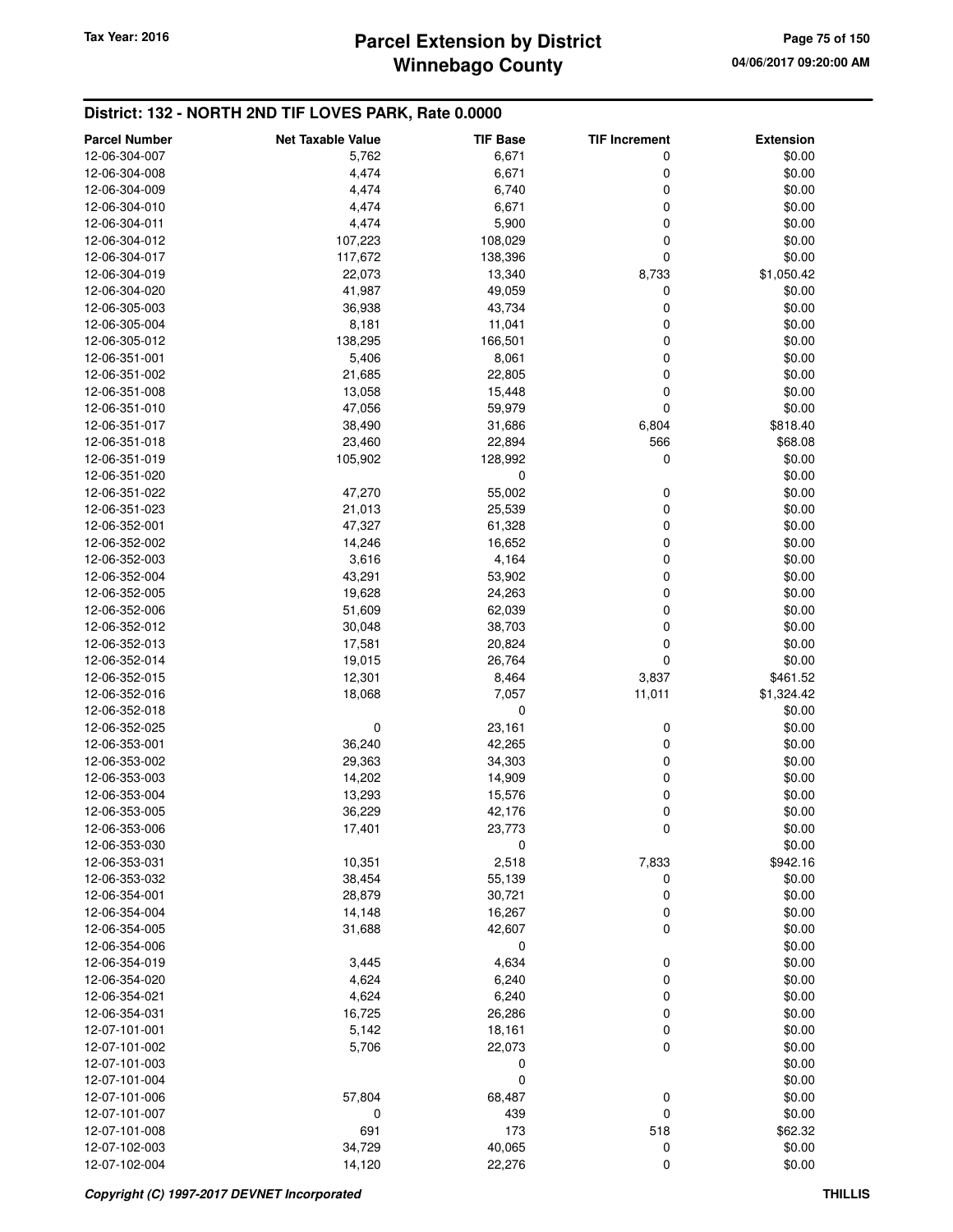| <b>Parcel Number</b> | <b>Net Taxable Value</b> | <b>TIF Base</b>  | <b>TIF Increment</b> | <b>Extension</b> |
|----------------------|--------------------------|------------------|----------------------|------------------|
| 12-07-102-006        |                          | 0                |                      | \$0.00           |
| 12-07-102-007        |                          | 0                |                      | \$0.00           |
| 12-07-102-008        | 24,394                   | 28,268           | 0                    | \$0.00           |
| 12-07-102-009        | 3,517                    | 3,774            | 0                    | \$0.00           |
| 12-07-102-013        | 13,666                   | 24,680           | 0                    | \$0.00           |
| 12-07-102-039        | 24,143                   | 28,067           | 0                    | \$0.00           |
| 12-07-102-040        | 14,498                   | 22,356           | 0                    | \$0.00           |
| 12-07-102-041        | 24,664                   | 28,133           | 0                    | \$0.00           |
| 12-07-104-047        | 21,571                   | 21,749           | 0                    | \$0.00           |
| 12-07-104-049        | 256,714                  | 167,011          | 89,703               | \$10,789.58      |
| 12-07-105-001        | 96,968                   | 120,654          | 0                    | \$0.00           |
| 12-07-105-002        | 66,457                   | 102,582          | $\mathbf 0$          | \$0.00           |
| 12-07-154-001        | 1,334,117                | 966,666          | 367,451              | \$44,197.38      |
| 12-07-177-003        | 32,448                   | 41,692           | 0                    | \$0.00           |
| 12-07-301-001        | 14,062                   | 17,144           | 0                    | \$0.00           |
| 12-07-301-002        | 26,052                   | 31,652           | 0                    | \$0.00           |
| 12-07-302-001        | 103,579                  | 196,689          | 0                    | \$0.00           |
| 12-07-303-001        | 34,475                   | 53,808           | 0                    | \$0.00           |
| 12-07-303-002        | 16,565                   | 19,046           | 0                    | \$0.00           |
| 12-07-303-003        | 19,574                   | 21,216           | 0                    | \$0.00           |
| 12-07-303-004        | 5,119                    | 6,165            | 0                    | \$0.00           |
| 12-07-303-005        | 3,532                    | 6,165            | 0                    | \$0.00           |
| 12-07-303-006        | 5,119                    | 6,165            | 0                    | \$0.00           |
| 12-07-303-007        | 14,791                   | 17,961           | 0                    | \$0.00           |
| 12-07-303-008        | 33,861                   | 64,312           | 0                    | \$0.00           |
| 12-07-303-009        | 8,462                    | 13,628           | 0                    | \$0.00           |
| 12-07-303-010        | 8,686                    | 12,915           | 0                    | \$0.00           |
| 12-07-303-011        | 19,998                   | 26,590           | 0                    | \$0.00           |
| 12-07-303-012        | 3,532                    | 5,436            | 0                    | \$0.00           |
| 12-07-303-013        | 3,532                    | 5,436            | 0                    | \$0.00           |
| 12-07-303-014        | 3,532                    | 5,436            | 0                    | \$0.00           |
| 12-07-303-015        | 48,949                   | 56,968           | 0                    | \$0.00           |
| 12-07-304-001        | 4,145                    | 4,766            | 0                    | \$0.00           |
| 12-07-304-002        | 31,140                   | 38,378           | 0                    | \$0.00           |
| 12-07-304-010        | 20,029                   | 23,780           | 0                    | \$0.00           |
| 12-07-304-011        | 42,248                   | 55,854           | 0                    | \$0.00           |
| 12-07-305-001        | 17,183                   | 20,000           | 0                    | \$0.00           |
| 12-07-305-002        | 19,857                   | 6,309            | 13,548               | \$1,629.58       |
| 12-07-305-006        | 7,767                    | 8,951            | 0                    | \$0.00           |
| 12-07-305-007        | 20,535                   | 23,934           | 0                    | \$0.00           |
| 12-07-307-001        | 45,953                   | 53,437           | 0                    | \$0.00           |
| 12-07-307-006        | 6,790                    | 7,828            | 0                    | \$0.00           |
| 12-07-307-007        | 4,074                    | 4,453            | 0                    | \$0.00           |
| 12-07-307-008        | 3,231                    | 3,461            | 0                    | \$0.00           |
| 12-07-308-001        | 5,351                    | 6,489            | 0                    | \$0.00           |
| 12-07-308-002        | 4,366                    | 6,047            | 0                    | \$0.00           |
| 12-07-308-003        | 98,722                   | 116,586          | 0                    | \$0.00           |
| 12-07-308-004        | 76,922                   | 99,418           | 0                    | \$0.00           |
| 12-07-308-005        | 3,087                    | 3,858            | 0                    | \$0.00           |
| 12-07-308-006        | 84,650                   | 100,389          | 0                    | \$0.00           |
| 12-07-326-001        | 12,498                   | 15,461           | 0                    | \$0.00           |
| 12-07-326-002        | 6,586                    | 8,229            | 0                    | \$0.00           |
| 12-07-326-003        | 6,974                    | 8,713            | 0                    | \$0.00           |
| 12-07-326-004        | 19,260                   | 23,395           | 0                    | \$0.00           |
| 12-07-326-005        | 5,118                    | 6,395            | 0                    | \$0.00           |
| 12-07-326-006        |                          |                  |                      | \$0.00           |
| 12-07-326-007        | 5,758                    | 28,474           | 0<br>0               | \$0.00           |
| 12-07-326-010        | 44,234<br>11,286         | 52,203<br>13,497 | 0                    | \$0.00           |
| 12-07-326-011        | 11,216                   | 13,392           | 0                    | \$0.00           |
| 12-07-326-012        | 10,604                   | 33,914           | 0                    | \$0.00           |
| 12-07-326-013        | 10,552                   | 12,600           | $\pmb{0}$            | \$0.00           |
|                      |                          |                  |                      |                  |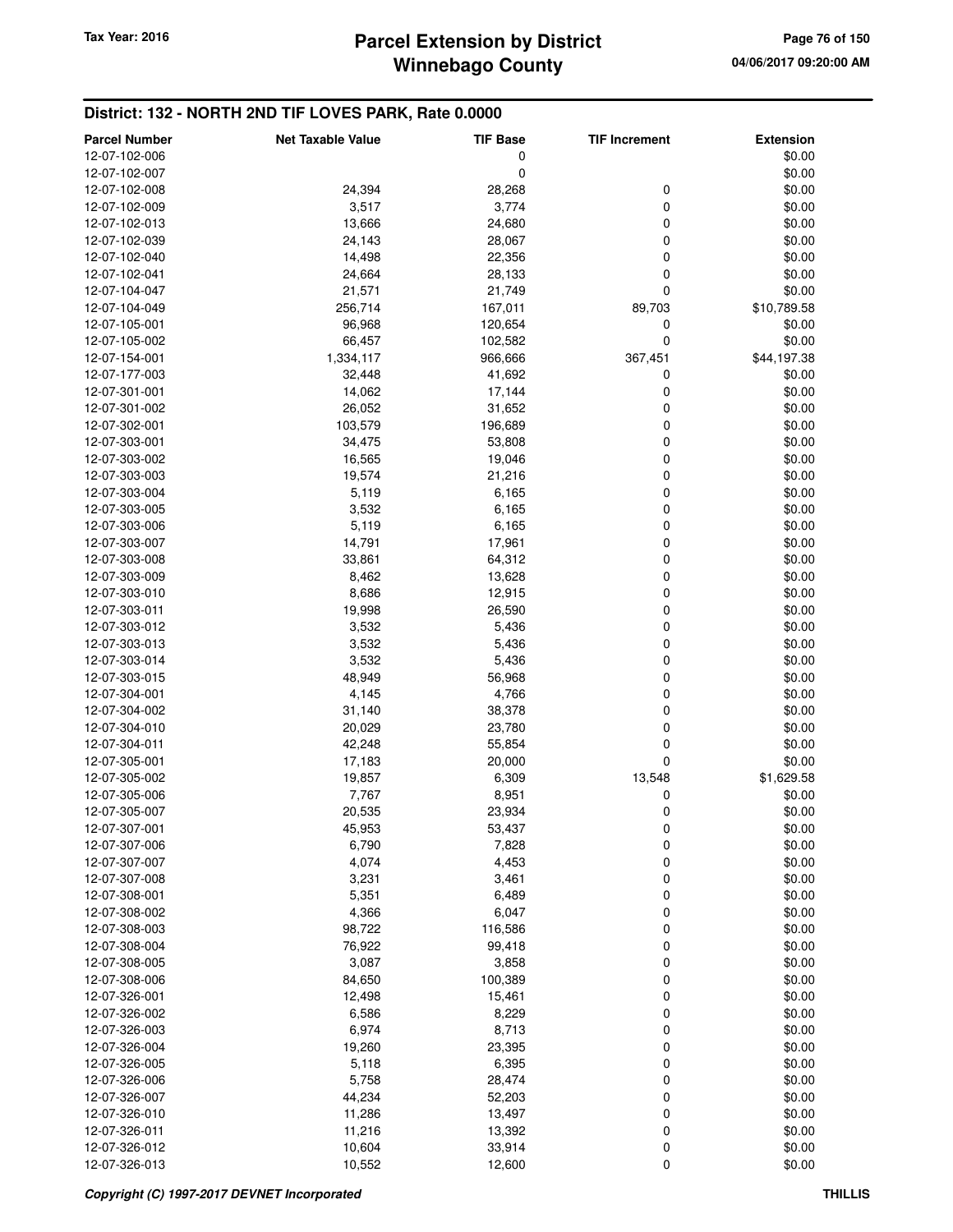#### **District: 132 - NORTH 2ND TIF LOVES PARK, Rate 0.0000**

| <b>Parcel Number</b> | <b>Net Taxable Value</b> | <b>TIF Base</b> | <b>TIF Increment</b> | <b>Extension</b> |
|----------------------|--------------------------|-----------------|----------------------|------------------|
| 12-07-326-014        | 51,941                   | 75.000          | 0                    | \$0.00           |
| 12-07-351-005        | 8.824                    | 18.944          |                      | \$0.00           |
| 12-07-351-006        | 4.099                    | 4.713           | 0                    | \$0.00           |
| 12-07-351-007        | 126.901                  | 162.576         |                      | \$0.00           |
| Totals for 132       | 10.979.435               | 13.180.414      | 834.190              | \$100,337,38     |
|                      |                          |                 |                      | 268 Parcels      |

#### **District: 133 - GLOBAL TRADE TIF #2, Rate 0.0000**

| <b>Parcel Number</b> | <b>Net Taxable Value</b> | <b>TIF Base</b> | <b>TIF Increment</b> | <b>Extension</b>  |
|----------------------|--------------------------|-----------------|----------------------|-------------------|
| 15-03-351-011        | 512,285                  | 831,325         | 0                    | \$0.00            |
| 15-03-351-012        | 842,113                  | 1,356,782       | 0                    | \$0.00            |
| 15-03-351-013        | 97,596                   | 169,690         | 0                    | \$0.00            |
| 15-03-351-014        | 112,770                  | 143,390         | 0                    | \$0.00            |
| 15-03-352-030        | 242,959                  | 312,820         | 0                    | \$0.00            |
| 15-03-352-032        | 143,376                  | 240,881         | 0                    | \$0.00            |
| 15-03-352-033        | 107,405                  | 165,692         | 0                    | \$0.00            |
| 15-03-352-041        |                          | 0               |                      | \$0.00            |
| 15-03-352-042        | 502,857                  | 651,981         | 0                    | \$0.00            |
| 15-03-353-009        | 12,599                   | 17,275          | 0                    | \$0.00            |
| 15-03-353-017        | 1,600                    | 2,175           | 0                    | \$0.00            |
| 15-03-353-018        | 33,035                   | 19,306          | 13,729               | \$2,073.90        |
| 15-03-353-019        | 1,068                    | 1,450           | 0                    | \$0.00            |
| 15-03-353-020        | 1,344                    | 13,712          | 0                    | \$0.00            |
| 15-03-353-021        | 178,189                  | 276,732         | 0                    | \$0.00            |
| 15-03-354-001        | 11,289                   | 23,681          | 0                    | \$0.00            |
| 15-03-354-002        | 13,194                   | 29,712          | 0                    | \$0.00            |
| 15-03-377-001        | 87,114                   | 102,202         | 0                    | \$0.00            |
| 15-03-451-009        | 75,670                   | 190,460         | 0                    | \$0.00            |
| 15-04-428-008        | 657,618                  | 492,511         | 165,107              | \$24,940.90       |
| 15-04-453-005        | 3,921                    | 5,317           | 0                    | \$0.00            |
| 15-04-453-006        | 61,231                   | 73,862          | 0                    | \$0.00            |
| 15-04-453-007        | 1,513,356                | 2,128,626       | 0                    | \$0.00            |
| 15-04-476-002        |                          |                 | 0                    | \$0.00            |
|                      | 576,293                  | 916,667         |                      |                   |
| 15-04-477-008        | 161,363                  | 169,955         | 0<br>0               | \$0.00            |
| 15-04-477-009        | 23,968                   | 28,265          |                      | \$0.00            |
| 15-04-477-010        | 376,703                  | 440,752         | 0                    | \$0.00            |
| 15-04-477-011        | 233,419                  | 341,711         | 0                    | \$0.00            |
| 15-09-226-004        | 1,027,839                | 73,537          | 954,302              | \$144,155.92      |
| 15-09-226-005        | 0                        | 66              | 0                    | \$0.00            |
| 15-09-226-006        | 1,069                    | 148             | 921                  | \$139.14          |
| 15-09-426-001        | 391                      | 32,921          | 0                    | \$0.00            |
| 15-10-101-004        | 4,657                    | 6,315           | 0                    | \$0.00            |
| 15-10-101-013        | 48,083                   | 1,690,349       | 0                    | \$0.00            |
| 15-10-101-015        | 16,735                   | 31,009          | 0                    | \$0.00            |
| 15-10-101-016        | 7,787                    | 5,208           | 2,579                | \$389.58          |
| 15-10-101-018        | 438,127                  | 17,146          | 420,981              | \$63,592.98       |
| 15-10-251-001        | 3,120                    | 1,379           | 1,741                | \$263.00          |
| 15-10-301-003        | 3,515                    | 1,406           | 2,109                | \$318.58          |
| 15-10-301-004        | 13,036                   | 5,920           | 7,116                | \$1,074.94        |
| 15-10-326-001        | 4,953                    | 31,263          | 0                    | \$0.00            |
| 15-10-326-002        | 1,944                    | 19,525          | 0                    | \$0.00            |
| 15-10-326-003        | 5,219                    | 7,094           | 0                    | \$0.00            |
| 15-10-326-011        |                          | 0               |                      | \$0.00            |
| 15-10-401-009        | 24,929                   | 14,937          | 9,992                | \$1,509.38        |
| 15-10-476-002        | 13,892                   | 6,076           | 7,816                | \$1,180.68        |
| 15-15-226-001        | 1,551                    | 187             | 1,364                | \$206.04          |
| Totals for 133       | 8,201,182                | 11,091,418      | 1,587,757            | \$239,845.04      |
|                      |                          |                 |                      | <b>47 Parcels</b> |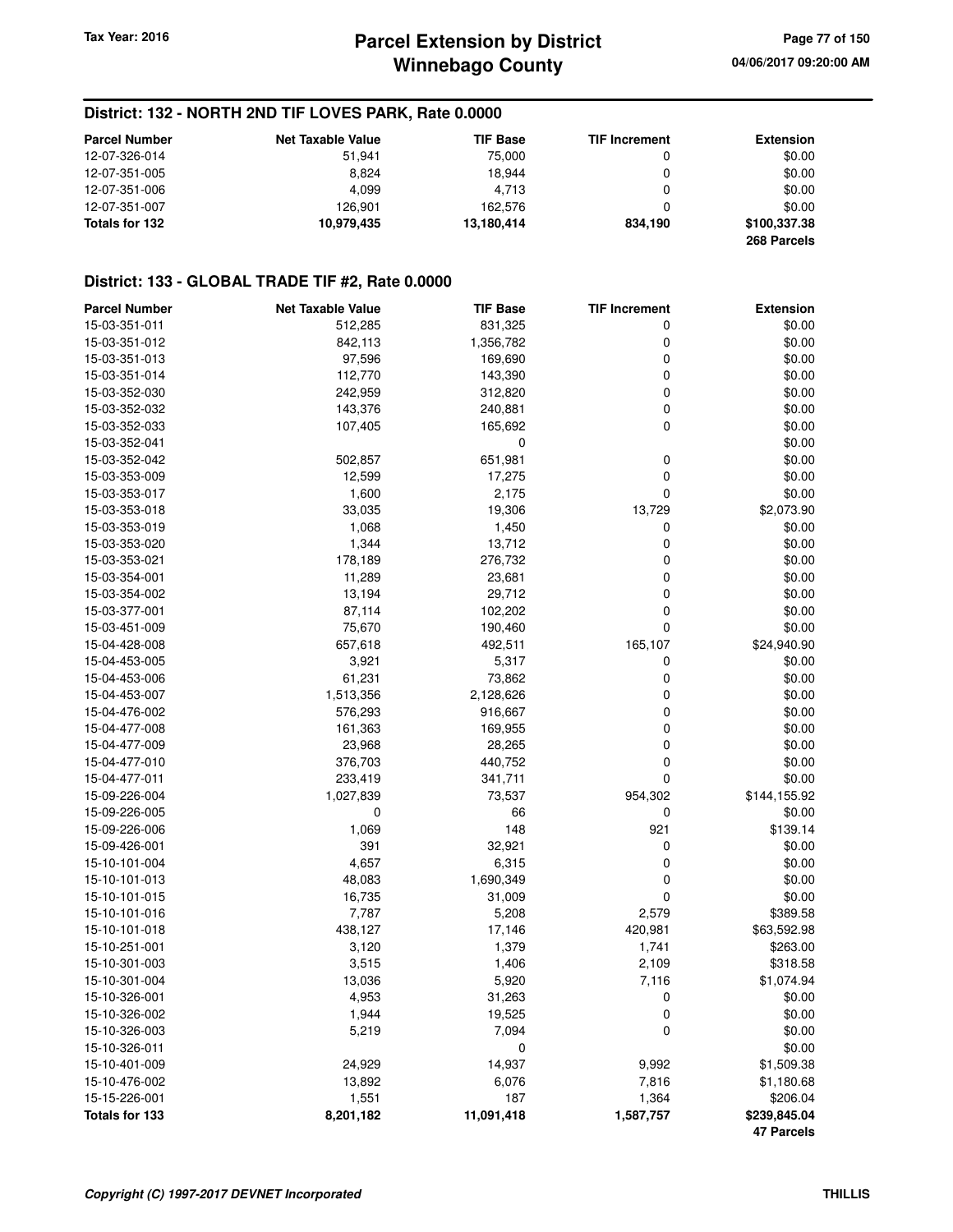## **District: 134 - ASSISTED LIVING/ RIVER HOUSING TIF, Rate 0.0000**

| <b>Parcel Number</b> | <b>Net Taxable Value</b> | <b>TIF Base</b> | <b>TIF Increment</b> | <b>Extension</b> |
|----------------------|--------------------------|-----------------|----------------------|------------------|
| 15-03-126-017        | 6,286                    | 7,383           | 0                    | \$0.00           |
| 15-03-126-021        | 25,460                   | 40,802          | 0                    | \$0.00           |
| 15-03-126-022        | 26,718                   | 36,096          | 0                    | \$0.00           |
| 15-03-126-026        | 5.997                    | 8,133           | 0                    | \$0.00           |
| 15-03-126-027        | 5.477                    | 7,116           | 0                    | \$0.00           |
| 15-03-127-001        | 6,388                    | 14.034          | 0                    | \$0.00           |
| 15-03-127-002        | 6,109                    | 13,522          | 0                    | \$0.00           |
| Totals for 134       | 82,435                   | 127,086         | 0                    | \$0.00           |
|                      |                          |                 |                      | <b>7 Parcels</b> |

#### **District: 135 - NORTH 2ND TIF MACHESNEY PARK, Rate 0.0000**

| <b>Parcel Number</b> | <b>Net Taxable Value</b> | <b>TIF Base</b> | <b>TIF Increment</b> | <b>Extension</b> |
|----------------------|--------------------------|-----------------|----------------------|------------------|
| 08-19-228-017        | 30,507                   | 35,898          | 0                    | \$0.00           |
| 08-19-228-018        | 11,512                   | 20,670          | 0                    | \$0.00           |
| 08-19-228-019        | 12,569                   | 20,802          | 0                    | \$0.00           |
| 08-19-228-020        | 37,229                   | 36,707          | 522                  | \$58.92          |
| 08-19-228-022        | 126,274                  | 5,801           | 120,473              | \$13,598.76      |
| 08-19-228-023        | 93,937                   | 110,697         | 0                    | \$0.00           |
| 08-19-277-012        | 50,200                   | 56,238          | 0                    | \$0.00           |
| 08-19-277-013        | 4,794                    | 14,066          | 0                    | \$0.00           |
| 08-19-277-014        | 17,892                   | 20,044          | $\mathbf 0$          | \$0.00           |
| 08-19-277-015        | 56,605                   | 33,868          | 22,737               | \$2,566.52       |
| 08-19-277-016        | 70,673                   | 78,706          | 0                    | \$0.00           |
| 08-19-326-001        | 39,140                   | 45,329          | 0                    | \$0.00           |
| 08-19-426-001        | 1,167                    | 1,308           | 0                    | \$0.00           |
| 08-19-426-002        | 1,167                    | 1,308           | 0                    | \$0.00           |
| 08-19-426-003        | 3,547                    | 3,972           | 0                    | \$0.00           |
| 08-19-426-004        | 13,372                   | 18,803          | $\mathbf 0$          | \$0.00           |
| 08-19-426-005        | 16,100                   | 19,757          | $\mathbf 0$          | \$0.00           |
| 08-19-426-006        | 3,547                    | 3,972           | $\mathbf 0$          | \$0.00           |
| 08-19-426-007        | 15,596                   | 24,192          | 0                    | \$0.00           |
| 08-19-426-010        | 10,964                   | 20,631          | 0                    | \$0.00           |
| 08-19-426-011        | 5,502                    | 16,628          | $\mathbf 0$          | \$0.00           |
| 08-19-426-013        | 10,165                   | 19,839          | 0                    | \$0.00           |
| 08-19-426-014        | 12,939                   | 30,104          | $\mathbf 0$          | \$0.00           |
| 08-19-426-016        | 14,087                   | 17,564          | 0                    | \$0.00           |
| 08-19-426-019        | 1,198                    | 3,972           | 0                    | \$0.00           |
| 08-19-427-001        | 765                      | 857             | $\mathbf 0$          | \$0.00           |
| 08-19-428-007        | 27,376                   | 30,668          | 0                    | \$0.00           |
| 08-19-428-008        | 67,752                   | 75,900          | $\mathbf 0$          | \$0.00           |
| 08-19-428-009        | 21,575                   | 17,260          | 4,315                | \$496.06         |
| 08-19-428-010        | 12,671                   | 21,531          | 0                    | \$0.00           |
| 08-19-452-015        | 23,231                   | 27,749          | 0                    | \$0.00           |
| 08-19-453-013        | 8,596                    | 17,345          | 0                    | \$0.00           |
| 08-19-453-014        | 60,699                   | 67,998          | 0                    | \$0.00           |
| 08-19-454-001        | 3,547                    | 3,972           | $\mathbf 0$          | \$0.00           |
| 08-19-454-002        | 21,273                   | 10,971          | 10,302               | \$1,184.32       |
| 08-19-454-003        | 16,001                   | 27,009          | 0                    | \$0.00           |
| 08-19-454-004        | 35,644                   | 38,004          | 0                    | \$0.00           |
| 08-19-454-005        | 3,496                    | 5,543           | 0                    | \$0.00           |
| 08-19-454-006        | 16,857                   | 18,450          | 0                    | \$0.00           |
| 08-19-454-007        | 16,370                   | 14,243          | 2,127                | \$244.52         |
| 08-19-454-008        | 29,375                   | 39,123          | 0                    | \$0.00           |
| 08-19-454-009        | 65,834                   | 73,754          | 0                    | \$0.00           |
| 08-19-454-010        | 23,673                   | 26,522          | 0                    | \$0.00           |
| 08-19-454-011        | 4,071                    | 2,494           | 1,577                | \$181.30         |
| 08-19-454-012        | 2,749                    | 1,702           | 1,047                | \$120.36         |
| 08-19-454-013        | 17,829                   | 19,974          | 0                    | \$0.00           |
| 08-19-454-014        | 71,963                   | 56,204          | 15,759               | \$1,811.66       |
| 08-19-478-001        | 7,984                    | 8,943           | 0                    | \$0.00           |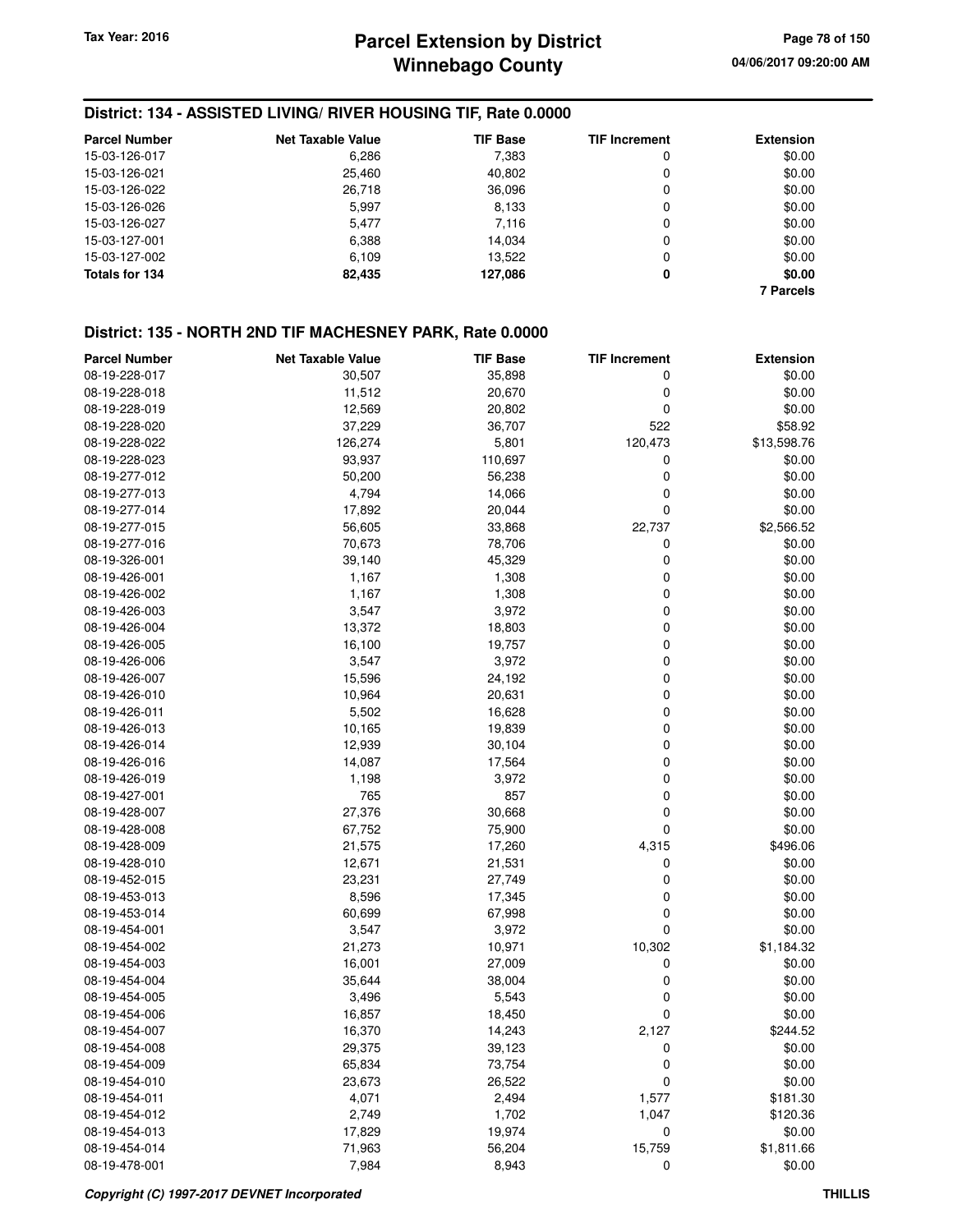#### **District: 135 - NORTH 2ND TIF MACHESNEY PARK, Rate 0.0000 Parcel Number Net Taxable Value TIF Base TIF Increment Extension** 08-20-102-007 51,548 60,710 0 \$0.00 08-20-102-008 7,280 8,150 0 \$0.00 08-20-102-009 14,378 11,126 3,252 \$367.08 08-20-103-003 0 \$0.00 08-20-103-004 \$0.00 \$0.00 \$0.00 \$0.00 \$0.00 \$0.00 \$0.00 \$0.00 \$0.00 \$0.00 \$0.00 \$0.00 \$0.00 \$0.00 \$0.00 \$0.00 \$0.00 08-20-103-005 \$0.00 \$0.00 \$0.00 \$0.00 \$0.00 \$0.00 \$0.00 \$0.00 \$0.00 \$0.00 \$0.00 \$0.00 \$0.00 \$0.00 \$0.00 \$0.00 \$0.00 \$0.00 \$0.00 \$0.00 \$0.00 \$0.00 \$0.00 \$0.00 \$0.00 \$0.00 \$0.00 \$0.00 \$0.00 \$0.00 \$0.00 \$0.00 \$0.00 \$0.00 \$0.0 08-20-103-006 0 \$0.00 08-20-151-001 19,896 11,851 8,045 \$924.86 08-20-151-002 141,718 158,762 0 \$0.00 08-20-151-003 125,152 140,204 0 \$0.00 08-20-151-004 629 703 0 \$0.00 08-20-151-005 58,611 36,333 22,278 \$2,514.70 08-20-151-006 30,561 34,237 0 \$0.00 08-30-129-019 83,354 32,828 50,526 \$5,654.98 08-30-130-006 66,060 28,818 37,242 \$4,168.20 08-30-131-001 36,085 5,850 30,235 \$3,383.96 08-30-131-002 53,333 184,192 0 \$0.00 08-30-152-005 92,989 80,534 12,455 \$1,394.00 08-30-152-006 551,829 601,172 0 \$0.00 08-30-152-010 \$0.00 \$0.00 \$1,000 \$1,000 \$1,000 \$1,000 \$1,000 \$1,000 \$1,000 \$1,000 \$1,000 \$1,000 \$1,000 \$1,000 \$ 08-30-152-011 1,719,311 98,190 1,621,121 \$181,439.10 08-30-152-012 861,324 418,602 442,722 \$49,550.34 08-30-153-002 2,478 15,806 0 \$0.00 08-30-153-003 426 470,446 0 \$0.00 08-30-176-002 117,418 135,843 0 \$0.00 08-30-176-005 1,106 32,775 0 \$0.00 08-30-176-006 119,394 112,891 6,503 \$727.84 08-30-176-007 39,934 18,208 21,726 \$2,431.62 08-30-176-008 38,576 18,208 20,368 \$2,279.64 08-30-176-009 37,679 18,208 19,471 \$2,179.24 08-30-177-001 803 25,492 0 \$0.00 08-30-177-002 **40,211** 40,211 **18,208** 22,003 \$2,462.62 08-30-177-003 **18,208 18,208 21,867 \$2,447.40** 08-30-177-004 **41,994 41,994 21,850 20,144 \$2,254.56** 08-30-177-005 84,394 80,116 4,278 \$478.80 08-30-201-005 32,617 38,262 0 \$0.00 08-30-201-006 62,177 10,741 51,436 \$5,756.82 08-30-202-013 64,662 42,946 21,716 \$2,430.50 08-30-206-003 263,754 295,478 0 \$0.00 08-30-251-001 \$0.00 \$0.00 \$0.00 \$0.00 \$0.00 \$0.00 \$0.00 \$0.00 \$0.00 \$0.00 \$0.00 \$0.00 \$0.00 \$0.00 \$0.00 \$0.00 \$0.00 08-30-251-002 \$0.00 08-30-251-003 0 \$0.00 08-30-251-004 \$0.00 \$0.00 \$0.00 \$0.00 \$0.00 \$0.00 \$0.00 \$0.00 \$0.00 \$0.00 \$0.00 \$0.00 \$0.00 \$0.00 \$0.00 \$0.00 \$0.00 08-30-251-005 0 \$0.00 08-30-326-001 19,410 14,717 4,693 \$525.26 08-30-326-002 15,295 21,877 0 \$0.00 08-30-326-003 2,323 2,134 189 \$21.16 08-30-326-004 2,323 2,134 189 \$21.16 08-30-326-005 2,323 7,241 0 \$0.00 08-30-326-006 12,391 18,671 0 \$0.00 08-30-326-007 15,394 17,894 0 \$0.00 08-30-326-008 2,471 2,325 146 \$16.34 08-30-326-009 11,820 11,848 0 \$0.00 08-30-326-010 15,955 16,967 0 \$0.00 08-30-326-011 15,763 15,964 0 \$0.00 08-30-326-012 7,341 6,747 594 \$66.48 08-30-326-013 6,341 3,172 3,169 \$354.68 08-30-326-014 6,840 5,249 1,591 \$178.08 08-30-326-015 64,536 72,299 0 \$0.00 08-30-327-001 11,503 14,143 0 \$0.00 08-30-327-002 11,976 18,243 0 \$0.00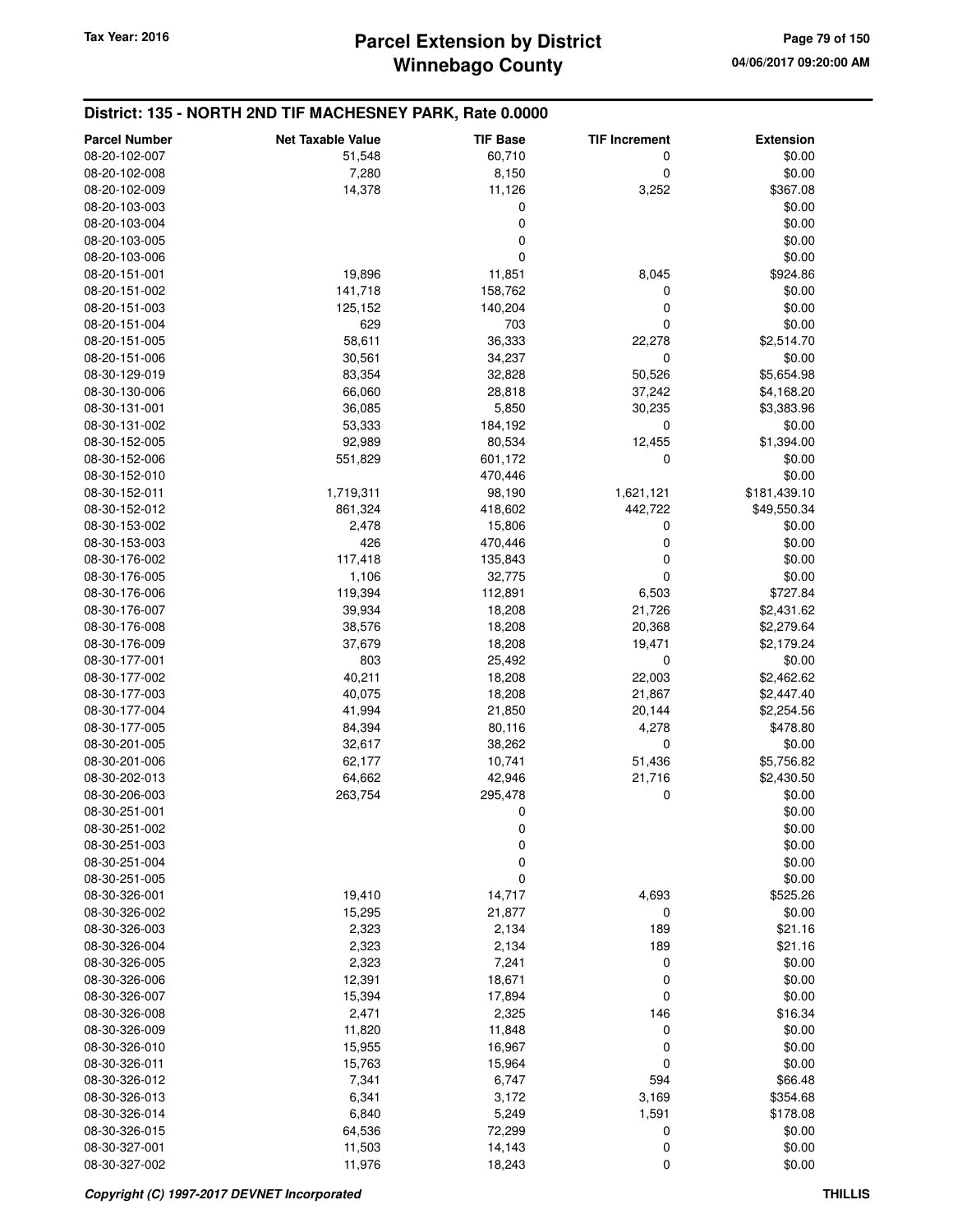#### **District: 135 - NORTH 2ND TIF MACHESNEY PARK, Rate 0.0000**

| <b>Parcel Number</b> | <b>Net Taxable Value</b> | <b>TIF Base</b> | <b>TIF Increment</b> | <b>Extension</b> |
|----------------------|--------------------------|-----------------|----------------------|------------------|
| 08-30-327-003        | 7,641                    | 6,988           | 653                  | \$73.10          |
| 08-30-327-004        | 7,910                    | 10,840          | 0                    | \$0.00           |
| 08-30-327-005        | 13,507                   | 10,707          | 2,800                | \$313.38         |
| 08-30-327-006        | 8,929                    | 14,517          | $\mathbf 0$          | \$0.00           |
| 08-30-327-007        | 20,607                   | 10,214          | 10,393               | \$1,163.22       |
| 08-30-327-008        | 4,938                    | 8,658           | 0                    | \$0.00           |
| 08-30-327-009        |                          |                 |                      | \$0.00           |
| 08-30-327-010        | 14,427                   | 20,764          | 0<br>0               |                  |
|                      | 13,018                   | 19,317          |                      | \$0.00           |
| 08-30-327-011        | 14,248                   | 9,407           | 4,841                | \$541.82         |
| 08-30-327-012        | 18,438                   | 24,893          | 0                    | \$0.00           |
| 08-30-327-013        | 2,323                    | 2,134           | 189                  | \$21.16          |
| 08-30-327-014        | 7,867                    | 10,267          | 0                    | \$0.00           |
| 08-30-327-015        | 18,102                   | 18,297          | 0                    | \$0.00           |
| 08-30-327-018        | 18,983                   | 15,274          | 3,709                | \$415.12         |
| 08-30-327-019        | 5,240                    | 16,826          | 0                    | \$0.00           |
| 08-30-327-020        | 12,378                   | 13,658          | 0                    | \$0.00           |
| 08-30-327-021        | 11,778                   | 12,565          | 0                    | \$0.00           |
| 08-30-327-022        | 17,503                   | 18,932          | 0                    | \$0.00           |
| 08-30-327-023        | 16,538                   | 17,938          | 0                    | \$0.00           |
| 08-30-327-024        | 18,649                   | 20,112          | 0                    | \$0.00           |
| 08-30-327-025        | 19,015                   | 20,635          | 0                    | \$0.00           |
| 08-30-327-026        | 23,224                   | 24,819          | 0                    | \$0.00           |
| 08-30-327-027        | 5,490                    | 12,017          | 0                    | \$0.00           |
| 08-30-327-028        | 20,985                   | 27,669          | $\mathbf 0$          | \$0.00           |
| 08-30-327-031        | 4,998                    | 4,594           | 404                  | \$45.22          |
| 08-30-327-032        | 19,064                   | 19,070          | 0                    | \$0.00           |
| 08-30-327-033        |                          | 0               |                      | \$0.00           |
| 08-30-327-034        | 12,990                   | 14,552          | 0                    | \$0.00           |
| 08-30-327-035        | 24,769                   | 25,388          | 0                    | \$0.00           |
| 08-30-328-001        | 10,338                   | 16,761          | 0                    | \$0.00           |
| 08-30-328-002        | 22,059                   | 24,654          | 0                    | \$0.00           |
| 08-30-328-003        | 20,297                   | 27,526          | 0                    | \$0.00           |
| 08-30-328-004        | 2,323                    | 2,134           | 189                  | \$21.16          |
| 08-30-328-005        | 2,323                    | 2,134           | 189                  | \$21.16          |
| 08-30-328-006        | 11,291                   | 20,188          | $\mathbf 0$          | \$0.00           |
| 08-30-328-007        | 2,323                    | 2,134           | 189                  | \$21.16          |
| 08-30-328-008        | 16,746                   | 23,336          | 0                    | \$0.00           |
| 08-30-328-009        | 18,091                   | 24,534          | 0                    | \$0.00           |
| 08-30-328-010        | 16,948                   | 20,157          | 0                    | \$0.00           |
| 08-30-328-011        | 21,340                   | 23,003          | 0                    | \$0.00           |
| 08-30-328-013        | 25,825                   | 34,511          | 0                    | \$0.00           |
| 08-30-328-014        | 5,333                    | 4,409           | 924                  | \$103.42         |
| 08-30-328-015        | 11,591                   | 14,091          | 0                    | \$0.00           |
| 08-30-328-016        | 13,972                   | 14,121          | $\mathbf 0$          | \$0.00           |
| 08-30-328-017        | 20,851                   | 3,340           | 17,511               | \$1,959.88       |
| 08-30-328-018        | 10,285                   | 18,423          | 0                    | \$0.00           |
| 08-30-328-019        | 21,981                   | 17,365          | 4,616                | \$516.64         |
| 08-30-328-020        | 2,323                    | 2,134           | 189                  | \$21.16          |
| 08-30-328-021        | 20,206                   | 21,189          | 0                    | \$0.00           |
| 08-30-328-022        | 1,585                    | 11,229          | 0                    | \$0.00           |
| 08-30-328-023        | 12,023                   | 13,195          | 0                    | \$0.00           |
| 08-30-328-025        | 16,505                   | 18,489          | 0                    | \$0.00           |
| 08-30-328-026        | 5,864                    | 5,468           | 396                  | \$44.32          |
| 08-30-328-027        | 13,927                   | 15,604          | 0                    | \$0.00           |
| 08-30-328-028        | 24,719                   | 24,754          | 0                    | \$0.00           |
| 08-30-328-029        | 19,027                   | 19,065          | 0                    | \$0.00           |
| 08-30-328-030        | 28,263                   | 26,666          | 1,597                | \$178.74         |
| 08-30-328-031        | 25,517                   | 36,291          | 0                    | \$0.00           |
| 08-30-328-032        | 14,731                   | 21,277          | 0                    | \$0.00           |
| 08-30-329-001        | 21,745                   | 22,122          | 0                    | \$0.00           |
| 08-30-329-002        | 22,429                   | 17,825          | 4,604                | \$515.30         |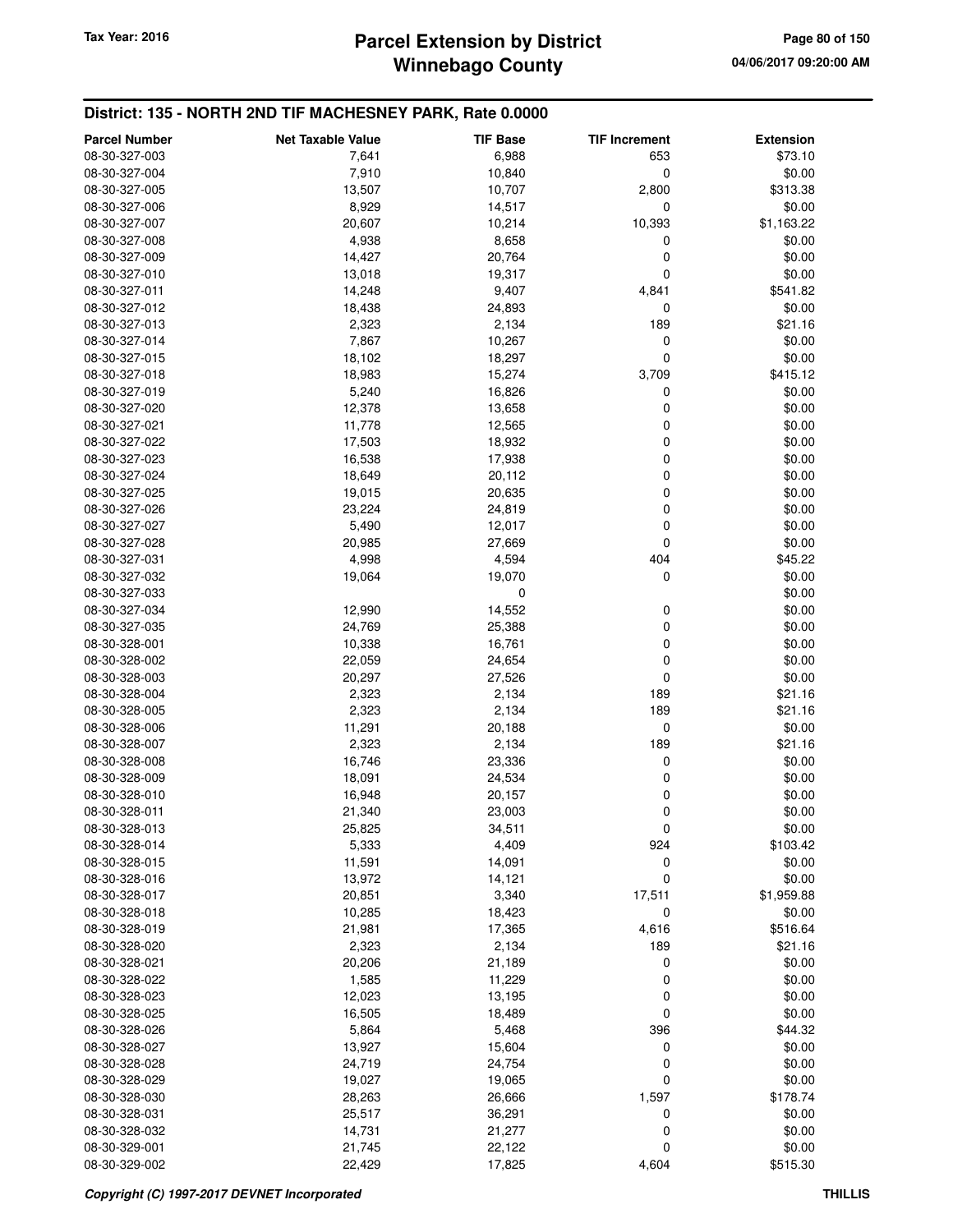#### **District: 135 - NORTH 2ND TIF MACHESNEY PARK, Rate 0.0000**

| <b>Parcel Number</b> | <b>Net Taxable Value</b> | <b>TIF Base</b> | <b>TIF Increment</b> | <b>Extension</b> |
|----------------------|--------------------------|-----------------|----------------------|------------------|
| 08-30-329-003        | 12,410                   | 12,541          | 0                    | \$0.00           |
| 08-30-329-004        | 19,747                   | 14,758          | 4,989                | \$558.38         |
| 08-30-329-005        | 14,000                   | 14,779          | 0                    | \$0.00           |
| 08-30-329-006        | 15,500                   | 16,148          | 0                    | \$0.00           |
| 08-30-329-007        | 19,958                   | 20,284          | 0                    | \$0.00           |
| 08-30-329-008        | 14,831                   | 21,798          | 0                    | \$0.00           |
| 08-30-329-009        | 2,323                    | 2,134           | 189                  | \$21.16          |
| 08-30-329-010        | 28,243                   | 28,810          | 0                    | \$0.00           |
| 08-30-329-012        | 18,952                   | 22,056          | 0                    | \$0.00           |
| 08-30-329-013        | 2,323                    | 2,134           | 189                  | \$21.16          |
| 08-30-329-016        | 19,914                   | 15,238          | 4,676                | \$523.36         |
| 08-30-329-017        | 19,147                   | 14,449          | 4,698                | \$525.82         |
| 08-30-329-019        | 26,862                   | 27,524          | 0                    | \$0.00           |
| 08-30-329-022        | 54,007                   | 64,843          | 0                    | \$0.00           |
| 08-30-329-028        | 14,263                   | 22,570          | 0                    | \$0.00           |
| 08-30-329-029        | 39,476                   | 44,225          | 0                    | \$0.00           |
| 08-30-329-030        | 20,940                   | 8,628           | 12,312               | \$1,377.98       |
| 08-30-329-031        | 36,126                   | 40,472          | 0                    | \$0.00           |
| 08-30-329-032        | 46,400                   | 51,981          | 0                    | \$0.00           |
| 08-30-329-033        | 7,248                    | 5,561           | 1,687                | \$188.82         |
| 08-30-329-034        | 1,161                    | 1,067           | 94                   | \$10.52          |
| 08-30-329-036        | 16,927                   | 22,660          | 0                    | \$0.00           |
| 08-30-357-001        | 24,697                   | 30,706          | $\mathbf 0$          | \$0.00           |
| 08-30-357-002        | 17,332                   | 12,589          | 4,743                | \$530.86         |
| 08-30-357-003        | 2,277                    | 2,069           | 208                  | \$23.28          |
| 08-30-357-004        | 39,281                   | 15,579          | 23,702               | \$2,652.78       |
| 08-30-357-007        | 33,898                   | 31,839          | 2,059                | \$230.46         |
| 08-30-357-008        | 6,253                    | 19,372          | 0                    | \$0.00           |
| 08-30-357-009        | 2,250                    | 2,069           | 181                  | \$20.26          |
| 08-30-357-010        | 7,000                    | 15,516          | 0                    | \$0.00           |
| 08-30-357-013        | 2,250                    | 2,069           | 181                  | \$20.26          |
| 08-30-357-014        | 19,681                   | 20,712          | $\mathbf 0$          | \$0.00           |
| 08-30-357-015        | 26,490                   | 28,188          | 0                    | \$0.00           |
| 08-30-357-016        | 14,305                   | 13,597          | 708                  | \$79.24          |
| 08-30-357-017        | 22,936                   | 24,036          | $\mathbf 0$          | \$0.00           |
| 08-30-358-001        | 21,968                   | 17,361          | 4,607                | \$515.62         |
| 08-30-358-002        | 18,373                   | 13,102          | 5,271                | \$589.94         |
| 08-30-358-003        | 2,250                    | 2,069           | 181                  | \$20.26          |
| 08-30-358-004        | 13,166                   | 14,480          | 0                    | \$0.00           |
| 08-30-358-005        | 7,570                    | 15,746          | 0                    | \$0.00           |
| 08-30-358-006        | 19,284                   | 20,775          | 0                    | \$0.00           |
| 08-30-358-007        | 13,000                   | 17,474          | 0                    | \$0.00           |
| 08-30-358-008        | 13,424                   | 14,745          | 0                    | \$0.00           |
| 08-30-358-011        | 11,953                   | 15,974          | 0                    | \$0.00           |
| 08-30-358-012        | 10,442                   | 8,297           | 2,145                | \$240.08         |
| 08-30-358-013        | 13,566                   | 14,259          | 0                    | \$0.00           |
| 08-30-358-014        | 16,322                   | 16,552          | 0                    | \$0.00           |
| 08-30-358-015        | 23,026                   | 27,932          | 0                    | \$0.00           |
| 08-30-358-016        | 16,393                   | 17,120          | 0                    | \$0.00           |
| 08-30-358-017        | 11,089                   | 13,677          | 0                    | \$0.00           |
| 08-30-358-018        | 21,072                   | 18,966          | 2,106                | \$235.72         |
| 08-30-358-019        | 14,080                   | 4,971           | 9,109                | \$1,019.50       |
| 08-30-358-020        | 18,160                   | 18,348          | 0                    | \$0.00           |
| 08-30-359-001        | 19,041                   | 19,348          | 0                    | \$0.00           |
| 08-30-359-002        | 17,247                   | 11,897          | 5,350                | \$598.78         |
| 08-30-359-003        | 8,508                    | 19,267          | 0                    | \$0.00           |
| 08-30-359-004        | 13,626                   | 19,950          | 0                    | \$0.00           |
| 08-30-359-005        | 11,415                   | 12,676          | 0                    | \$0.00           |
| 08-30-359-006        | 15,118                   | 16,487          | 0                    | \$0.00           |
| 08-30-359-007        | 2,250                    | 2,069           | 181                  | \$20.26          |
| 08-30-359-008        | 25,084                   | 15,953          | 9,131                | \$1,021.96       |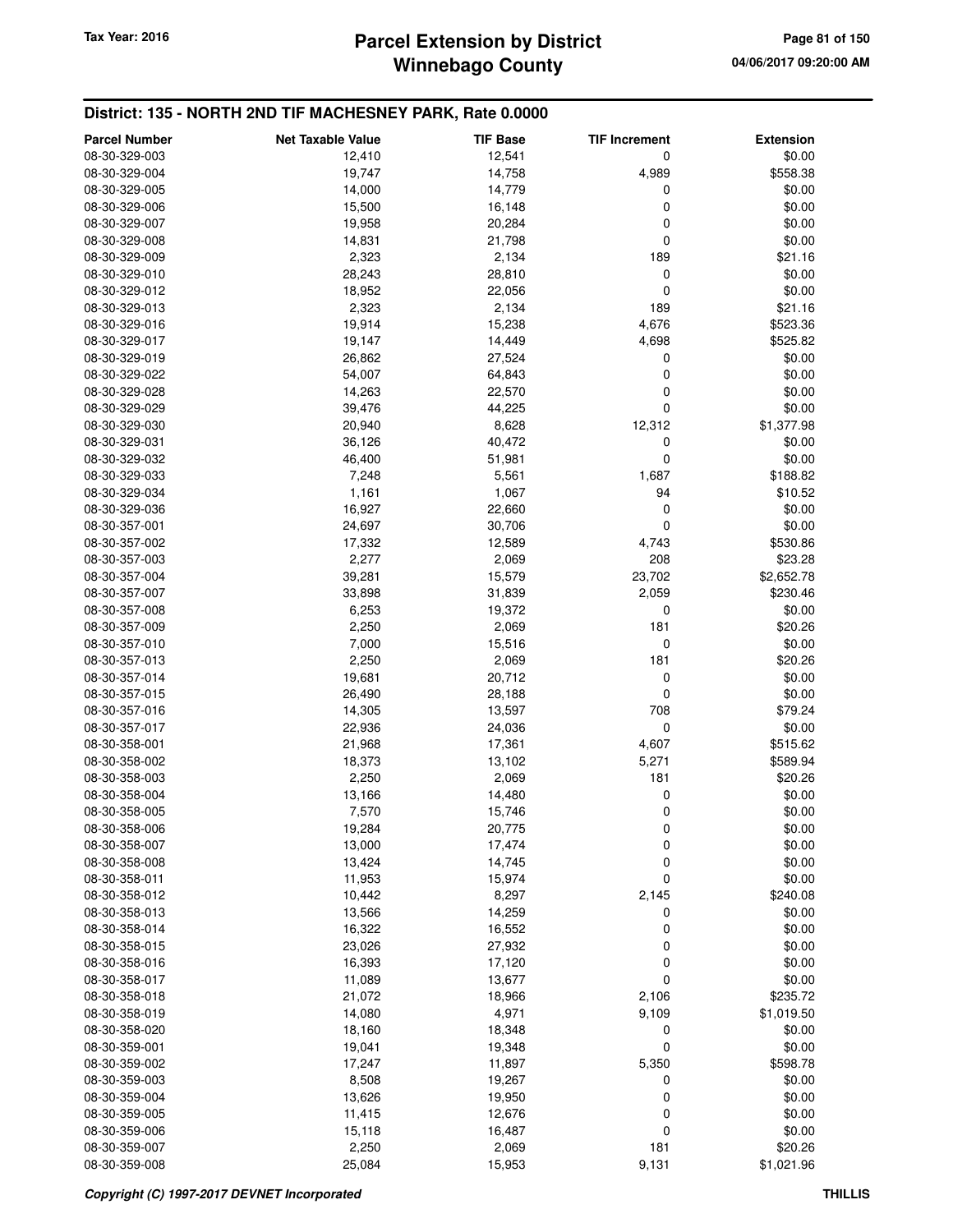## **Winnebago County Parcel Extension by District Tax Year: 2016 Page 82 of 150**

#### **District: 135 - NORTH 2ND TIF MACHESNEY PARK, Rate 0.0000**

| <b>Parcel Number</b> | <b>Net Taxable Value</b> | <b>TIF Base</b> | <b>TIF Increment</b> | <b>Extension</b> |
|----------------------|--------------------------|-----------------|----------------------|------------------|
| 08-30-359-009        | 18,679                   | 18,299          | 380                  | \$42.54          |
| 08-30-359-010        | 22,595                   | 23,006          | 0                    | \$0.00           |
| 08-30-359-011        | 17,919                   | 17,902          | 17                   | \$1.90           |
| 08-30-359-012        | 15,780                   | 20,830          | 0                    | \$0.00           |
| 08-30-359-013        | 9,000                    | 12,172          | 0                    | \$0.00           |
| 08-30-359-014        | 17,929                   | 13,105          | 4,824                | \$539.92         |
| 08-30-359-015        | 16,303                   | 16,533          | 0                    | \$0.00           |
| 08-30-359-016        | 23,881                   | 24,329          | 0                    | \$0.00           |
| 08-30-360-001        | 2,542                    | 15,889          | 0                    | \$0.00           |
| 08-30-360-002        | 24,282                   | 19,743          | 4,539                | \$508.02         |
| 08-30-360-003        | 14,557                   | 18,336          | 0                    | \$0.00           |
| 08-30-360-004        | 15,939                   | 14,096          | 1,843                | \$206.28         |
| 08-30-360-005        | 16,902                   | 17,241          | 0                    | \$0.00           |
| 08-30-360-006        | 11,999                   | 13,279          | 0                    | \$0.00           |
| 08-30-360-007        | 14,573                   | 15,453          | 0                    | \$0.00           |
| 08-30-360-008        | 13,443                   | 14,761          | 0                    | \$0.00           |
| 08-30-376-001        | 27,297                   | 27,821          | 0                    | \$0.00           |
| 08-30-376-002        | 12,998                   | 19,153          | 0                    | \$0.00           |
| 08-30-376-003        | 15,810                   | 17,174          | 0                    | \$0.00           |
| 08-30-376-004        | 23,343                   | 23,753          | $\mathbf 0$          | \$0.00           |
| 08-30-376-005        | 19,339                   | 18,510          | 829                  | \$92.78          |
| 08-30-376-006        | 18,234                   | 20,757          | 0                    | \$0.00           |
| 08-30-376-007        | 23,776                   | 29,845          | 0                    | \$0.00           |
|                      |                          |                 | 0                    | \$0.00           |
| 08-30-376-008        | 24,075                   | 25,583          | 0                    |                  |
| 08-30-376-009        | 17,318                   | 18,725          |                      | \$0.00           |
| 08-30-376-010        | 17,847                   | 27,861          | 0                    | \$0.00           |
| 08-30-376-011        | 13,149                   | 21,158          | $\mathbf 0$          | \$0.00           |
| 08-30-376-012        | 17,494                   | 18,091          | 0                    | \$0.00           |
| 08-30-376-013        | 18,555                   | 19,423          | $\mathbf 0$          | \$0.00           |
| 08-30-376-014        | 12,252                   | 18,497          | 0                    | \$0.00           |
| 08-30-376-015        | 26,995                   | 21,529          | 5,466                | \$611.78         |
| 08-30-376-016        | 7,913                    | 6,874           | 1,039                | \$116.30         |
| 08-30-376-017        | 54,125                   | 60,636          | 0                    | \$0.00           |
| 08-30-376-018        | 27,038                   | 30,290          | 0                    | \$0.00           |
| 08-30-376-019        | 12,778                   | 13,230          | 0                    | \$0.00           |
| 08-30-376-020        | 156,037                  | 162,112         | 0                    | \$0.00           |
| 08-30-377-001        | 4,309                    | 5,077           | 0                    | \$0.00           |
| 08-30-377-002        | 4,422                    | 5,077           | $\mathbf 0$          | \$0.00           |
| 08-30-377-003        | 4,440                    | 5,077           | 0                    | \$0.00           |
| 08-30-377-014        | 21,717                   | 25,285          | 0                    | \$0.00           |
| 08-30-377-016        | 201,956                  | 235,823         | 0                    | \$0.00           |
| 08-30-378-005        | 284,443                  | 318,657         | 0                    | \$0.00           |
| 08-30-378-006        | 43,589                   | 36,634          | 6,955                | \$778.42         |
| 08-30-378-009        | 36,709                   | 41,124          | 0                    | \$0.00           |
| 08-30-378-012        | 214,724                  | 195,538         | 19,186               | \$2,147.34       |
| Totals for 135       | 9,877,955                | 9,081,076       | 2,823,986            | \$316,359.54     |
|                      |                          |                 |                      | 276 Parcels      |

#### **District: 137 - MAIN & WHITMAN TIF, Rate 0.0000**

| <b>Parcel Number</b> | <b>Net Taxable Value</b> | <b>TIF Base</b> | <b>TIF Increment</b> | <b>Extension</b> |
|----------------------|--------------------------|-----------------|----------------------|------------------|
| 11-23-179-001        | 45.000                   | 88.351          |                      | \$0.00           |
| 11-23-206-011        | 1.756.491                | 845.661         | 910.830              | \$137.589.08     |
| Totals for 137       | 1.801.491                | 934.012         | 910.830              | \$137.589.08     |
|                      |                          |                 |                      | 2 Parcels        |

| <b>Parcel Number</b> | Net Taxable Value | <b>TIF Base</b> | <b>TIF Increment</b> | <b>Extension</b> |
|----------------------|-------------------|-----------------|----------------------|------------------|
| 11-25-155-001        | 5.687             | 11.285          |                      | \$0.00           |
| 11-25-155-002        | 2,109             | 20,604          |                      | \$0.00           |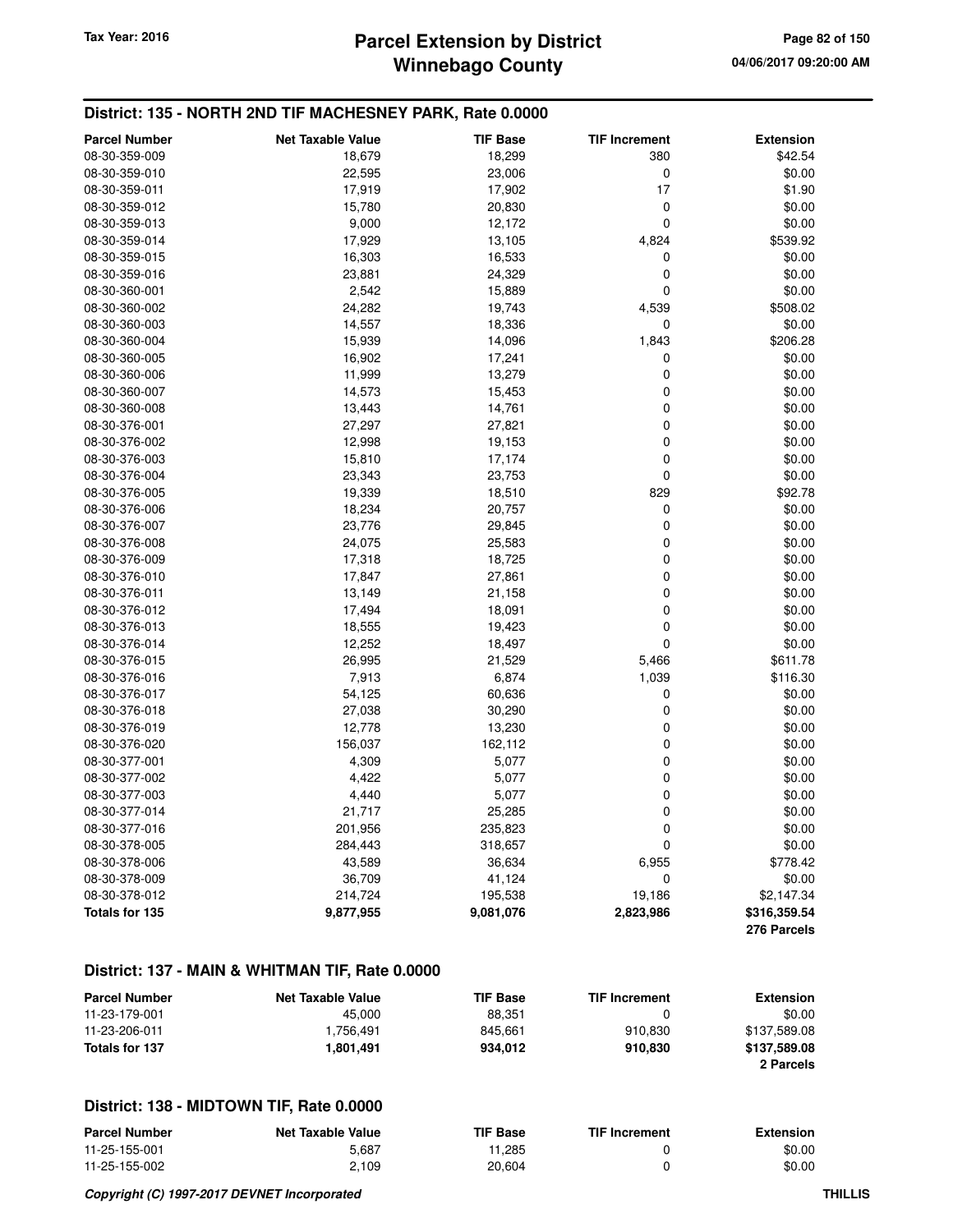# **Winnebago County** Tax Year: 2016 **Parcel Extension by District Page 83 of 150**

| <b>Parcel Number</b><br>11-25-155-003 | <b>Net Taxable Value</b><br>4,475 | <b>TIF Base</b> | <b>TIF Increment</b><br>2,836 | <b>Extension</b><br>\$428.40 |
|---------------------------------------|-----------------------------------|-----------------|-------------------------------|------------------------------|
|                                       |                                   | 1,639           |                               |                              |
| 11-25-155-004                         | 3,334                             | 16,559          | 0                             | \$0.00                       |
| 11-25-155-005                         | 3,603                             | 11,102          | $\mathbf 0$                   | \$0.00                       |
| 11-25-155-006                         | 6,845                             | 15,312          | 0                             | \$0.00                       |
| 11-25-155-007                         | 7,670                             | 14,333          | 0                             | \$0.00                       |
| 11-25-155-008                         | 2,844                             | 12,801          | 0                             | \$0.00                       |
| 11-25-155-009                         | 8,676                             | 17,607          | $\mathbf 0$                   | \$0.00                       |
| 11-25-155-010                         | 7,670                             | 10,188          | 0                             | \$0.00                       |
| 11-25-155-011                         | 1,424                             | 1,927           | 0                             | \$0.00                       |
| 11-25-155-012                         | 2,948                             | 7,066           | $\mathbf 0$                   | \$0.00                       |
| 11-25-155-013                         | 1,391                             | 19,947          | $\mathbf 0$                   | \$0.00                       |
| 11-25-155-014                         | 11,701                            | 11,535          | 166                           | \$25.08                      |
| 11-25-155-015                         | 9,192                             | 16,158          | 0                             | \$0.00                       |
| 11-25-155-016                         | 8,158                             | 15,356          | 0                             | \$0.00                       |
| 11-25-155-017                         | 9,321                             | 21,147          | 0                             | \$0.00                       |
| 11-25-155-018                         | 10,028                            | 20,523          | 0                             | \$0.00                       |
| 11-25-155-019                         | 6,798                             | 13,041          | $\mathbf 0$                   | \$0.00                       |
| 11-25-155-020                         | 8,826                             | 14,875          | $\mathbf 0$                   | \$0.00                       |
| 11-25-155-021                         | 35,497                            | 71,980          | 0                             | \$0.00                       |
| 11-25-155-022                         | 8,425                             | 18,333          | 0                             | \$0.00                       |
| 11-25-155-023                         | 11,850                            | 19,557          | 0                             | \$0.00                       |
| 11-25-155-024                         | 7,437                             | 18,368          | $\mathbf 0$                   | \$0.00                       |
| 11-25-155-025                         | 1,129                             | 1,654           | $\mathbf 0$                   | \$0.00                       |
| 11-25-155-026                         | 5,172                             | 11,703          | $\mathbf 0$                   | \$0.00                       |
| 11-25-155-027                         | 10,926                            | 21,597          | 0                             | \$0.00                       |
| 11-25-155-028                         | 14,630                            | 23,184          | $\mathbf 0$                   | \$0.00                       |
| 11-25-155-029                         | 3,902                             | 12,227          | $\mathbf 0$                   | \$0.00                       |
| 11-25-155-030                         | 10,169                            | 17,876          | 0                             | \$0.00                       |
| 11-25-155-031                         | 14,905                            | 26,500          | 0                             | \$0.00                       |
| 11-25-155-032                         | 10,933                            | 12,347          | 0                             | \$0.00                       |
| 11-25-155-033                         | 8,715                             | 15,130          | $\mathbf 0$                   | \$0.00                       |
| 11-25-156-001                         | 11,629                            | 13,890          | $\mathbf 0$                   | \$0.00                       |
| 11-25-156-002                         | 7,740                             | 19,360          | $\mathbf 0$                   | \$0.00                       |
| 11-25-156-003                         | 11,691                            | 19,158          | $\mathbf 0$                   | \$0.00                       |
| 11-25-156-004                         | 24,296                            | 34,310          | 0                             | \$0.00                       |
| 11-25-156-005                         | 9,556                             | 18,821          | $\mathbf 0$                   | \$0.00                       |
| 11-25-156-006                         | 10,956                            | 21,037          | $\mathbf 0$                   | \$0.00                       |
| 11-25-156-007                         | 1,334                             | 4,790           | 0                             | \$0.00                       |
| 11-25-156-008                         | 5,253                             | 8,333           | $\mathbf 0$                   | \$0.00                       |
| 11-25-156-009                         | 17,998                            | 26,228          | $\mathbf 0$                   | \$0.00                       |
| 11-25-156-010                         | 10,720                            | 18,875          | $\boldsymbol{0}$              | \$0.00                       |
| 11-25-156-011                         | 8,916                             | 15,221          | 0                             | \$0.00                       |
| 11-25-156-012                         | 13,946                            | 25,543          | 0                             | \$0.00                       |
| 11-25-156-013                         | 3,931                             | 22,094          | 0                             | \$0.00                       |
| 11-25-156-014                         | 7,332                             | 15,088          | 0                             | \$0.00                       |
| 11-25-156-015                         | 11,583                            | 23,048          | $\mathbf 0$                   | \$0.00                       |
| 11-25-156-016                         |                                   | 17,814          |                               | \$0.00                       |
| 11-25-156-017                         | 7,844                             | 12,863          | $\boldsymbol{0}$              | \$0.00                       |
| 11-25-156-018                         | 4,939                             | 9,686           | 0                             | \$0.00                       |
| 11-25-156-019                         | 4,614                             | 9,104           | 0                             | \$0.00                       |
| 11-25-156-020                         | 6,484                             | 24,102          | 0                             | \$0.00                       |
| 11-25-156-021                         | 9,258                             | 10,407          | 0                             | \$0.00                       |
| 11-25-156-022                         | 1,903                             | 3,225           | $\mathbf 0$                   | \$0.00                       |
| 11-25-156-023                         |                                   | 34,147          |                               | \$0.00                       |
| 11-25-157-001                         |                                   | 11,801          |                               | \$0.00                       |
| 11-25-157-002                         |                                   | 8,175           |                               | \$0.00                       |
| 11-25-157-003                         |                                   | 18,353          |                               | \$0.00                       |
| 11-25-157-004                         |                                   | 19,525          |                               | \$0.00                       |
| 11-25-157-005                         |                                   | 16,865          |                               | \$0.00                       |
| 11-25-157-006                         |                                   | 13,756          |                               | \$0.00                       |
| 11-25-157-007                         |                                   | 12,382          |                               | \$0.00                       |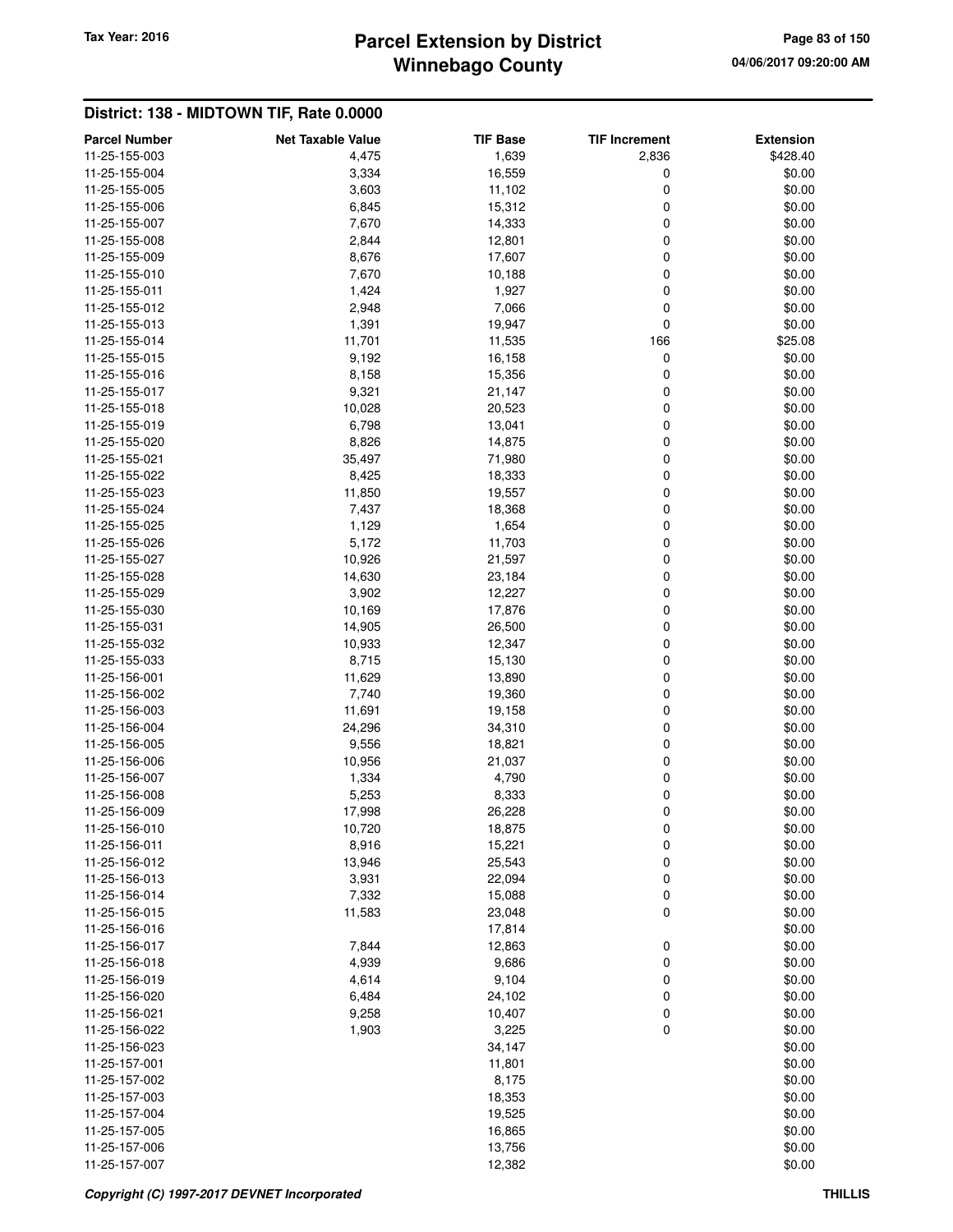# **Winnebago County** Tax Year: 2016 **Parcel Extension by District Page 84 of 150**

| <b>Parcel Number</b> | <b>Net Taxable Value</b> | <b>TIF Base</b> | <b>TIF Increment</b> | <b>Extension</b> |
|----------------------|--------------------------|-----------------|----------------------|------------------|
| 11-25-157-008        |                          | 4,081           |                      | \$0.00           |
| 11-25-157-009        |                          | 20,822          |                      | \$0.00           |
| 11-25-157-010        |                          | 11,272          |                      | \$0.00           |
| 11-25-157-011        |                          | 13,683          |                      | \$0.00           |
|                      |                          |                 |                      |                  |
| 11-25-157-012        |                          | 16,307          |                      | \$0.00           |
| 11-25-157-013        |                          | 11,946          |                      | \$0.00           |
| 11-25-158-001        |                          | 13,303          |                      | \$0.00           |
| 11-25-158-002        |                          | 13,119          |                      | \$0.00           |
| 11-25-158-003        |                          | 19,246          |                      | \$0.00           |
| 11-25-158-004        |                          | 19,992          |                      | \$0.00           |
| 11-25-158-005        | 2,641                    | 3,648           | 0                    | \$0.00           |
| 11-25-158-006        |                          | 16,250          |                      | \$0.00           |
| 11-25-158-007        |                          | 17,834          |                      | \$0.00           |
| 11-25-158-008        |                          | 12,442          |                      | \$0.00           |
| 11-25-158-009        |                          | 7,350           |                      | \$0.00           |
| 11-25-158-010        |                          | 11,282          |                      | \$0.00           |
| 11-25-158-011        |                          | 10,760          |                      | \$0.00           |
| 11-25-158-012        |                          | 2,370           |                      | \$0.00           |
| 11-25-159-001        |                          | 1,720           |                      | \$0.00           |
| 11-25-159-002        |                          | 15,447          |                      | \$0.00           |
| 11-25-159-003        |                          | 6,060           |                      | \$0.00           |
| 11-25-159-004        |                          | 27,610          |                      | \$0.00           |
| 11-25-159-005        |                          | 27,962          |                      | \$0.00           |
|                      |                          |                 |                      |                  |
| 11-25-159-006        |                          | 15,017          |                      | \$0.00           |
| 11-25-159-007        |                          | 17,386          |                      | \$0.00           |
| 11-25-159-008        |                          | 4,753           |                      | \$0.00           |
| 11-25-159-009        |                          | 14,486          |                      | \$0.00           |
| 11-25-159-010        |                          | 16,003          |                      | \$0.00           |
| 11-25-159-011        |                          | 15,417          |                      | \$0.00           |
| 11-25-159-012        |                          | 18,535          |                      | \$0.00           |
| 11-25-159-013        |                          | 21,715          |                      | \$0.00           |
| 11-25-159-014        |                          | 16,213          |                      | \$0.00           |
| 11-25-160-001        | 12,867                   | 30,144          | 0                    | \$0.00           |
| 11-25-160-002        |                          | 14,907          |                      | \$0.00           |
| 11-25-160-003        |                          | 13,559          |                      | \$0.00           |
| 11-25-160-004        |                          | 16,851          |                      | \$0.00           |
| 11-25-160-005        | 8,948                    | 15,009          | 0                    | \$0.00           |
| 11-25-160-006        |                          | 7,007           |                      | \$0.00           |
| 11-25-160-007        | 4,106                    | 19,426          | 0                    | \$0.00           |
| 11-25-160-008        |                          | 17,598          |                      | \$0.00           |
| 11-25-160-009        |                          | U               |                      | \$0.00           |
| 11-25-160-010        |                          | 40,835          |                      | \$0.00           |
| 11-25-301-001        | 9,457                    | 1,632           | 7,825                | \$1,182.04       |
| 11-25-301-002        | 4,684                    | 12,766          | 0                    | \$0.00           |
| 11-25-301-003        | 8,224                    | 16,593          | 0                    | \$0.00           |
| 11-25-301-004        | 10,384                   | 16,888          | 0                    | \$0.00           |
| 11-25-301-005        | 7,786                    | 12,966          | 0                    | \$0.00           |
| 11-25-301-006        | 11,641                   | 11,907          | 0                    | \$0.00           |
| 11-25-301-007        | 9,220                    | 18,705          | 0                    | \$0.00           |
| 11-25-301-008        | 8,332                    | 19,532          | 0                    | \$0.00           |
| 11-25-301-009        | 8,557                    | 16,911          | 0                    | \$0.00           |
| 11-25-301-010        | 13,194                   | 21,243          | 0                    | \$0.00           |
| 11-25-301-011        | 9,670                    | 14,884          | 0                    | \$0.00           |
| 11-25-301-012        | 6,550                    | 22,831          | 0                    | \$0.00           |
| 11-25-301-013        |                          |                 |                      |                  |
|                      | 13,362                   | 21,731          | 0                    | \$0.00           |
| 11-25-301-014        | 1,080                    | 1,582           | 0                    | \$0.00           |
| 11-25-301-015        | 18,250                   | 23,041          | 0                    | \$0.00           |
| 11-25-301-020        | 14,035                   | 23,049          | 0                    | \$0.00           |
| 11-25-301-021        | 7,494                    | 15,173          | 0                    | \$0.00           |
| 11-25-301-022        | 9,858                    | 20,839          | 0                    | \$0.00           |
| 11-25-301-023        | 7,667                    | 14,305          | 0                    | \$0.00           |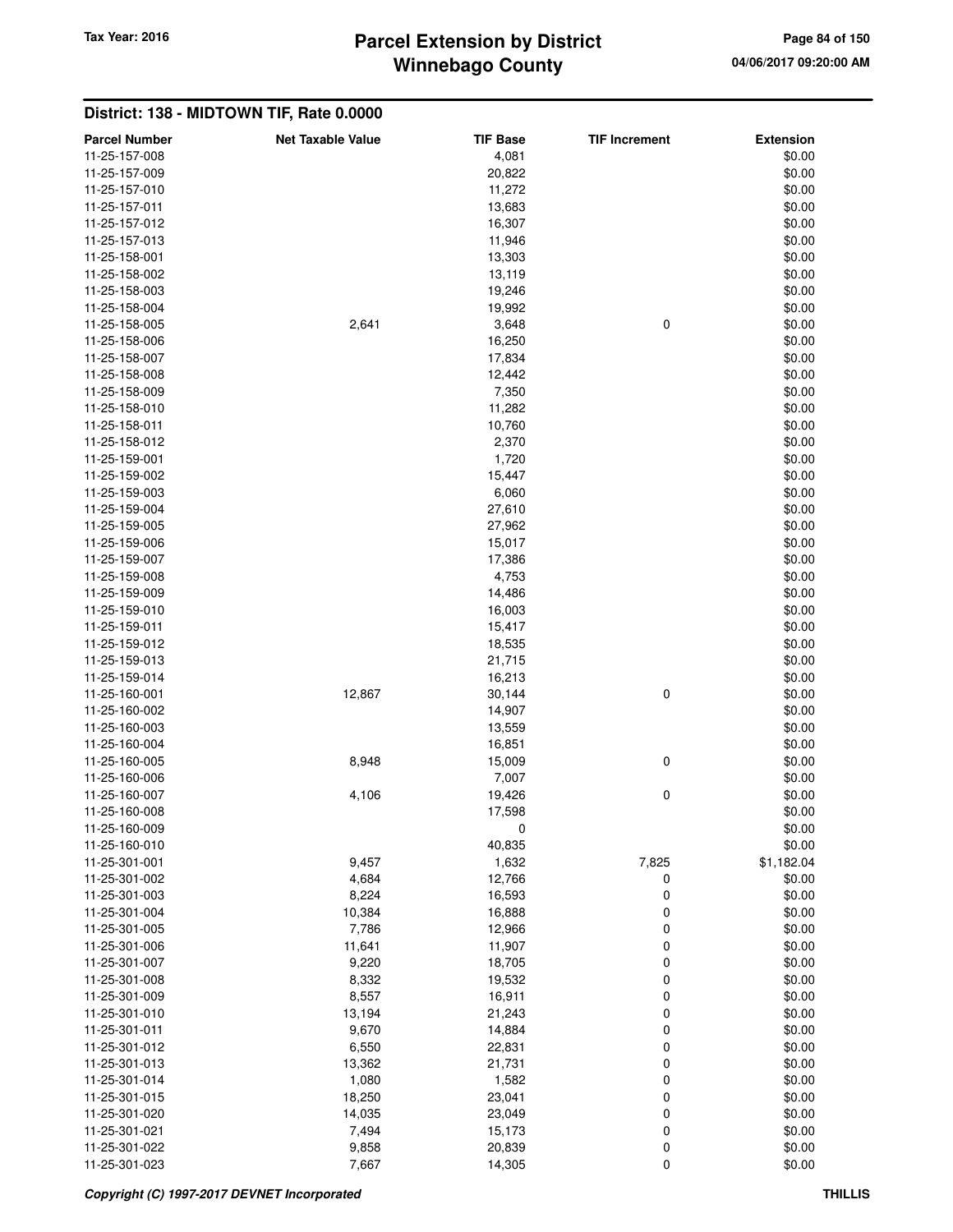# **Winnebago County Parcel Extension by District Tax Year: 2016 Page 85 of 150**

| 7,802<br>\$0.00<br>11-25-301-024<br>7,135<br>0<br>8,664<br>19,297<br>0<br>\$0.00<br>11-25-301-025<br>898<br>0<br>\$0.00<br>11-25-301-026<br>1,316<br>11-25-301-027<br>9,023<br>17,872<br>0<br>\$0.00<br>113<br>11-25-301-028<br>16,864<br>0<br>\$0.00<br>17,382<br>20,528<br>0<br>\$0.00<br>11-25-301-029<br>4,409<br>5,172<br>0<br>\$0.00<br>11-25-301-030<br>5,104<br>6,694<br>0<br>11-25-301-031<br>\$0.00<br>10,862<br>21,896<br>0<br>\$0.00<br>11-25-301-033<br>11-25-301-035<br>11,244<br>18,139<br>0<br>\$0.00<br>3,487<br>8,767<br>0<br>\$0.00<br>11-25-301-036<br>2,906<br>14,047<br>0<br>\$0.00<br>11-25-301-037<br>0<br>\$0.00<br>11-25-301-038<br>8,162<br>18,119<br>11-25-301-039<br>8,827<br>17,446<br>0<br>\$0.00<br>11-25-301-040<br>1,517<br>18,079<br>0<br>\$0.00<br>781<br>11,275<br>0<br>\$0.00<br>11-25-301-041<br>8,715<br>0<br>17,197<br>\$0.00<br>11-25-302-001<br>0<br>\$0.00<br>11-25-302-002<br>9,181<br>20,056<br>11-25-302-003<br>6,666<br>14,008<br>0<br>\$0.00<br>11-25-302-004<br>8,051<br>16,093<br>0<br>\$0.00<br>10,537<br>21,252<br>0<br>\$0.00<br>11-25-302-005<br>7,391<br>19,967<br>0<br>\$0.00<br>11-25-302-006<br>0<br>\$0.00<br>11-25-302-007<br>11,831<br>23,719<br>0<br>11-25-302-008<br>8,367<br>16,533<br>\$0.00<br>11-25-302-009<br>10,576<br>25,476<br>0<br>\$0.00<br>6,420<br>\$0.00<br>19,791<br>0<br>11-25-302-010<br>11-25-302-011<br>6,752<br>16,511<br>0<br>\$0.00<br>32,520<br>0<br>\$0.00<br>11-25-302-012<br>41,555<br>10,104<br>14,028<br>0<br>\$0.00<br>11-25-302-013<br>11-25-302-014<br>8,832<br>17,285<br>0<br>\$0.00<br>8,077<br>16,651<br>0<br>\$0.00<br>11-25-302-015<br>11,134<br>0<br>\$0.00<br>11-25-302-016<br>21,820<br>0<br>11-25-302-017<br>8,995<br>18,985<br>\$0.00<br>0<br>16,995<br>18,592<br>\$0.00<br>11-25-302-018<br>11-25-302-019<br>11,521<br>2,165<br>9,356<br>\$1,413.32<br>4,276<br>15,750<br>0<br>\$0.00<br>11-25-302-020<br>13,832<br>31,572<br>0<br>\$0.00<br>11-25-302-021<br>11-25-302-022<br>8,632<br>17,243<br>0<br>\$0.00<br>11-25-303-001<br>12,384<br>0<br>\$0.00<br>8,865<br>0<br>11-25-303-002<br>8,333<br>10,561<br>\$0.00<br>5,701<br>10,358<br>0<br>\$0.00<br>11-25-303-003<br>10,073<br>0<br>11-25-303-004<br>19,274<br>\$0.00<br>4,483<br>0<br>\$0.00<br>11-25-303-005<br>15,208<br>0<br>10,226<br>16,205<br>\$0.00<br>11-25-303-006<br>0<br>11-25-303-007<br>8,053<br>18,676<br>\$0.00<br>0<br>9,379<br>19,965<br>\$0.00<br>11-25-303-008<br>0<br>11-25-303-009<br>13,333<br>28,000<br>\$0.00<br>6,833<br>0<br>\$0.00<br>11-25-303-010<br>19,897<br>0<br>11-25-303-011<br>10,297<br>20,951<br>\$0.00<br>10,324<br>0<br>11-25-303-012<br>21,005<br>\$0.00<br>0<br>\$0.00<br>11,341<br>23,815<br>11-25-303-013<br>0<br>11-25-303-014<br>8,333<br>28,625<br>\$0.00<br>8,284<br>0<br>\$0.00<br>11-25-303-015<br>17,697<br>0<br>8,924<br>18,083<br>\$0.00<br>11-25-303-016<br>11-25-303-017<br>5,694<br>20,113<br>0<br>\$0.00<br>5,427<br>12,811<br>0<br>\$0.00<br>11-25-303-018<br>0<br>4,649<br>10,845<br>\$0.00<br>11-25-303-021<br>0<br>11-25-303-022<br>1,971<br>20,225<br>\$0.00<br>0<br>\$0.00<br>11-25-303-023<br>3,109<br>12,953<br>1,217<br>1,783<br>0<br>11-25-303-024<br>\$0.00<br>7,814<br>17,252<br>0<br>\$0.00<br>11-25-303-025 |                      |                          |                 |                      |                  |
|--------------------------------------------------------------------------------------------------------------------------------------------------------------------------------------------------------------------------------------------------------------------------------------------------------------------------------------------------------------------------------------------------------------------------------------------------------------------------------------------------------------------------------------------------------------------------------------------------------------------------------------------------------------------------------------------------------------------------------------------------------------------------------------------------------------------------------------------------------------------------------------------------------------------------------------------------------------------------------------------------------------------------------------------------------------------------------------------------------------------------------------------------------------------------------------------------------------------------------------------------------------------------------------------------------------------------------------------------------------------------------------------------------------------------------------------------------------------------------------------------------------------------------------------------------------------------------------------------------------------------------------------------------------------------------------------------------------------------------------------------------------------------------------------------------------------------------------------------------------------------------------------------------------------------------------------------------------------------------------------------------------------------------------------------------------------------------------------------------------------------------------------------------------------------------------------------------------------------------------------------------------------------------------------------------------------------------------------------------------------------------------------------------------------------------------------------------------------------------------------------------------------------------------------------------------------------------------------------------------------------------------------------------------------------------------------------------------------------------------------------------------------------------------------------------------------------------------------------------------------------------------------------------------------------------------------------------------------------------------------------------------------------------------------------------------------------------------------------------------------------------------------------------------------------------------------------------------------------------------------------|----------------------|--------------------------|-----------------|----------------------|------------------|
|                                                                                                                                                                                                                                                                                                                                                                                                                                                                                                                                                                                                                                                                                                                                                                                                                                                                                                                                                                                                                                                                                                                                                                                                                                                                                                                                                                                                                                                                                                                                                                                                                                                                                                                                                                                                                                                                                                                                                                                                                                                                                                                                                                                                                                                                                                                                                                                                                                                                                                                                                                                                                                                                                                                                                                                                                                                                                                                                                                                                                                                                                                                                                                                                                                                  | <b>Parcel Number</b> | <b>Net Taxable Value</b> | <b>TIF Base</b> | <b>TIF Increment</b> | <b>Extension</b> |
|                                                                                                                                                                                                                                                                                                                                                                                                                                                                                                                                                                                                                                                                                                                                                                                                                                                                                                                                                                                                                                                                                                                                                                                                                                                                                                                                                                                                                                                                                                                                                                                                                                                                                                                                                                                                                                                                                                                                                                                                                                                                                                                                                                                                                                                                                                                                                                                                                                                                                                                                                                                                                                                                                                                                                                                                                                                                                                                                                                                                                                                                                                                                                                                                                                                  |                      |                          |                 |                      |                  |
|                                                                                                                                                                                                                                                                                                                                                                                                                                                                                                                                                                                                                                                                                                                                                                                                                                                                                                                                                                                                                                                                                                                                                                                                                                                                                                                                                                                                                                                                                                                                                                                                                                                                                                                                                                                                                                                                                                                                                                                                                                                                                                                                                                                                                                                                                                                                                                                                                                                                                                                                                                                                                                                                                                                                                                                                                                                                                                                                                                                                                                                                                                                                                                                                                                                  |                      |                          |                 |                      |                  |
|                                                                                                                                                                                                                                                                                                                                                                                                                                                                                                                                                                                                                                                                                                                                                                                                                                                                                                                                                                                                                                                                                                                                                                                                                                                                                                                                                                                                                                                                                                                                                                                                                                                                                                                                                                                                                                                                                                                                                                                                                                                                                                                                                                                                                                                                                                                                                                                                                                                                                                                                                                                                                                                                                                                                                                                                                                                                                                                                                                                                                                                                                                                                                                                                                                                  |                      |                          |                 |                      |                  |
|                                                                                                                                                                                                                                                                                                                                                                                                                                                                                                                                                                                                                                                                                                                                                                                                                                                                                                                                                                                                                                                                                                                                                                                                                                                                                                                                                                                                                                                                                                                                                                                                                                                                                                                                                                                                                                                                                                                                                                                                                                                                                                                                                                                                                                                                                                                                                                                                                                                                                                                                                                                                                                                                                                                                                                                                                                                                                                                                                                                                                                                                                                                                                                                                                                                  |                      |                          |                 |                      |                  |
|                                                                                                                                                                                                                                                                                                                                                                                                                                                                                                                                                                                                                                                                                                                                                                                                                                                                                                                                                                                                                                                                                                                                                                                                                                                                                                                                                                                                                                                                                                                                                                                                                                                                                                                                                                                                                                                                                                                                                                                                                                                                                                                                                                                                                                                                                                                                                                                                                                                                                                                                                                                                                                                                                                                                                                                                                                                                                                                                                                                                                                                                                                                                                                                                                                                  |                      |                          |                 |                      |                  |
|                                                                                                                                                                                                                                                                                                                                                                                                                                                                                                                                                                                                                                                                                                                                                                                                                                                                                                                                                                                                                                                                                                                                                                                                                                                                                                                                                                                                                                                                                                                                                                                                                                                                                                                                                                                                                                                                                                                                                                                                                                                                                                                                                                                                                                                                                                                                                                                                                                                                                                                                                                                                                                                                                                                                                                                                                                                                                                                                                                                                                                                                                                                                                                                                                                                  |                      |                          |                 |                      |                  |
|                                                                                                                                                                                                                                                                                                                                                                                                                                                                                                                                                                                                                                                                                                                                                                                                                                                                                                                                                                                                                                                                                                                                                                                                                                                                                                                                                                                                                                                                                                                                                                                                                                                                                                                                                                                                                                                                                                                                                                                                                                                                                                                                                                                                                                                                                                                                                                                                                                                                                                                                                                                                                                                                                                                                                                                                                                                                                                                                                                                                                                                                                                                                                                                                                                                  |                      |                          |                 |                      |                  |
|                                                                                                                                                                                                                                                                                                                                                                                                                                                                                                                                                                                                                                                                                                                                                                                                                                                                                                                                                                                                                                                                                                                                                                                                                                                                                                                                                                                                                                                                                                                                                                                                                                                                                                                                                                                                                                                                                                                                                                                                                                                                                                                                                                                                                                                                                                                                                                                                                                                                                                                                                                                                                                                                                                                                                                                                                                                                                                                                                                                                                                                                                                                                                                                                                                                  |                      |                          |                 |                      |                  |
|                                                                                                                                                                                                                                                                                                                                                                                                                                                                                                                                                                                                                                                                                                                                                                                                                                                                                                                                                                                                                                                                                                                                                                                                                                                                                                                                                                                                                                                                                                                                                                                                                                                                                                                                                                                                                                                                                                                                                                                                                                                                                                                                                                                                                                                                                                                                                                                                                                                                                                                                                                                                                                                                                                                                                                                                                                                                                                                                                                                                                                                                                                                                                                                                                                                  |                      |                          |                 |                      |                  |
|                                                                                                                                                                                                                                                                                                                                                                                                                                                                                                                                                                                                                                                                                                                                                                                                                                                                                                                                                                                                                                                                                                                                                                                                                                                                                                                                                                                                                                                                                                                                                                                                                                                                                                                                                                                                                                                                                                                                                                                                                                                                                                                                                                                                                                                                                                                                                                                                                                                                                                                                                                                                                                                                                                                                                                                                                                                                                                                                                                                                                                                                                                                                                                                                                                                  |                      |                          |                 |                      |                  |
|                                                                                                                                                                                                                                                                                                                                                                                                                                                                                                                                                                                                                                                                                                                                                                                                                                                                                                                                                                                                                                                                                                                                                                                                                                                                                                                                                                                                                                                                                                                                                                                                                                                                                                                                                                                                                                                                                                                                                                                                                                                                                                                                                                                                                                                                                                                                                                                                                                                                                                                                                                                                                                                                                                                                                                                                                                                                                                                                                                                                                                                                                                                                                                                                                                                  |                      |                          |                 |                      |                  |
|                                                                                                                                                                                                                                                                                                                                                                                                                                                                                                                                                                                                                                                                                                                                                                                                                                                                                                                                                                                                                                                                                                                                                                                                                                                                                                                                                                                                                                                                                                                                                                                                                                                                                                                                                                                                                                                                                                                                                                                                                                                                                                                                                                                                                                                                                                                                                                                                                                                                                                                                                                                                                                                                                                                                                                                                                                                                                                                                                                                                                                                                                                                                                                                                                                                  |                      |                          |                 |                      |                  |
|                                                                                                                                                                                                                                                                                                                                                                                                                                                                                                                                                                                                                                                                                                                                                                                                                                                                                                                                                                                                                                                                                                                                                                                                                                                                                                                                                                                                                                                                                                                                                                                                                                                                                                                                                                                                                                                                                                                                                                                                                                                                                                                                                                                                                                                                                                                                                                                                                                                                                                                                                                                                                                                                                                                                                                                                                                                                                                                                                                                                                                                                                                                                                                                                                                                  |                      |                          |                 |                      |                  |
|                                                                                                                                                                                                                                                                                                                                                                                                                                                                                                                                                                                                                                                                                                                                                                                                                                                                                                                                                                                                                                                                                                                                                                                                                                                                                                                                                                                                                                                                                                                                                                                                                                                                                                                                                                                                                                                                                                                                                                                                                                                                                                                                                                                                                                                                                                                                                                                                                                                                                                                                                                                                                                                                                                                                                                                                                                                                                                                                                                                                                                                                                                                                                                                                                                                  |                      |                          |                 |                      |                  |
|                                                                                                                                                                                                                                                                                                                                                                                                                                                                                                                                                                                                                                                                                                                                                                                                                                                                                                                                                                                                                                                                                                                                                                                                                                                                                                                                                                                                                                                                                                                                                                                                                                                                                                                                                                                                                                                                                                                                                                                                                                                                                                                                                                                                                                                                                                                                                                                                                                                                                                                                                                                                                                                                                                                                                                                                                                                                                                                                                                                                                                                                                                                                                                                                                                                  |                      |                          |                 |                      |                  |
|                                                                                                                                                                                                                                                                                                                                                                                                                                                                                                                                                                                                                                                                                                                                                                                                                                                                                                                                                                                                                                                                                                                                                                                                                                                                                                                                                                                                                                                                                                                                                                                                                                                                                                                                                                                                                                                                                                                                                                                                                                                                                                                                                                                                                                                                                                                                                                                                                                                                                                                                                                                                                                                                                                                                                                                                                                                                                                                                                                                                                                                                                                                                                                                                                                                  |                      |                          |                 |                      |                  |
|                                                                                                                                                                                                                                                                                                                                                                                                                                                                                                                                                                                                                                                                                                                                                                                                                                                                                                                                                                                                                                                                                                                                                                                                                                                                                                                                                                                                                                                                                                                                                                                                                                                                                                                                                                                                                                                                                                                                                                                                                                                                                                                                                                                                                                                                                                                                                                                                                                                                                                                                                                                                                                                                                                                                                                                                                                                                                                                                                                                                                                                                                                                                                                                                                                                  |                      |                          |                 |                      |                  |
|                                                                                                                                                                                                                                                                                                                                                                                                                                                                                                                                                                                                                                                                                                                                                                                                                                                                                                                                                                                                                                                                                                                                                                                                                                                                                                                                                                                                                                                                                                                                                                                                                                                                                                                                                                                                                                                                                                                                                                                                                                                                                                                                                                                                                                                                                                                                                                                                                                                                                                                                                                                                                                                                                                                                                                                                                                                                                                                                                                                                                                                                                                                                                                                                                                                  |                      |                          |                 |                      |                  |
|                                                                                                                                                                                                                                                                                                                                                                                                                                                                                                                                                                                                                                                                                                                                                                                                                                                                                                                                                                                                                                                                                                                                                                                                                                                                                                                                                                                                                                                                                                                                                                                                                                                                                                                                                                                                                                                                                                                                                                                                                                                                                                                                                                                                                                                                                                                                                                                                                                                                                                                                                                                                                                                                                                                                                                                                                                                                                                                                                                                                                                                                                                                                                                                                                                                  |                      |                          |                 |                      |                  |
|                                                                                                                                                                                                                                                                                                                                                                                                                                                                                                                                                                                                                                                                                                                                                                                                                                                                                                                                                                                                                                                                                                                                                                                                                                                                                                                                                                                                                                                                                                                                                                                                                                                                                                                                                                                                                                                                                                                                                                                                                                                                                                                                                                                                                                                                                                                                                                                                                                                                                                                                                                                                                                                                                                                                                                                                                                                                                                                                                                                                                                                                                                                                                                                                                                                  |                      |                          |                 |                      |                  |
|                                                                                                                                                                                                                                                                                                                                                                                                                                                                                                                                                                                                                                                                                                                                                                                                                                                                                                                                                                                                                                                                                                                                                                                                                                                                                                                                                                                                                                                                                                                                                                                                                                                                                                                                                                                                                                                                                                                                                                                                                                                                                                                                                                                                                                                                                                                                                                                                                                                                                                                                                                                                                                                                                                                                                                                                                                                                                                                                                                                                                                                                                                                                                                                                                                                  |                      |                          |                 |                      |                  |
|                                                                                                                                                                                                                                                                                                                                                                                                                                                                                                                                                                                                                                                                                                                                                                                                                                                                                                                                                                                                                                                                                                                                                                                                                                                                                                                                                                                                                                                                                                                                                                                                                                                                                                                                                                                                                                                                                                                                                                                                                                                                                                                                                                                                                                                                                                                                                                                                                                                                                                                                                                                                                                                                                                                                                                                                                                                                                                                                                                                                                                                                                                                                                                                                                                                  |                      |                          |                 |                      |                  |
|                                                                                                                                                                                                                                                                                                                                                                                                                                                                                                                                                                                                                                                                                                                                                                                                                                                                                                                                                                                                                                                                                                                                                                                                                                                                                                                                                                                                                                                                                                                                                                                                                                                                                                                                                                                                                                                                                                                                                                                                                                                                                                                                                                                                                                                                                                                                                                                                                                                                                                                                                                                                                                                                                                                                                                                                                                                                                                                                                                                                                                                                                                                                                                                                                                                  |                      |                          |                 |                      |                  |
|                                                                                                                                                                                                                                                                                                                                                                                                                                                                                                                                                                                                                                                                                                                                                                                                                                                                                                                                                                                                                                                                                                                                                                                                                                                                                                                                                                                                                                                                                                                                                                                                                                                                                                                                                                                                                                                                                                                                                                                                                                                                                                                                                                                                                                                                                                                                                                                                                                                                                                                                                                                                                                                                                                                                                                                                                                                                                                                                                                                                                                                                                                                                                                                                                                                  |                      |                          |                 |                      |                  |
|                                                                                                                                                                                                                                                                                                                                                                                                                                                                                                                                                                                                                                                                                                                                                                                                                                                                                                                                                                                                                                                                                                                                                                                                                                                                                                                                                                                                                                                                                                                                                                                                                                                                                                                                                                                                                                                                                                                                                                                                                                                                                                                                                                                                                                                                                                                                                                                                                                                                                                                                                                                                                                                                                                                                                                                                                                                                                                                                                                                                                                                                                                                                                                                                                                                  |                      |                          |                 |                      |                  |
|                                                                                                                                                                                                                                                                                                                                                                                                                                                                                                                                                                                                                                                                                                                                                                                                                                                                                                                                                                                                                                                                                                                                                                                                                                                                                                                                                                                                                                                                                                                                                                                                                                                                                                                                                                                                                                                                                                                                                                                                                                                                                                                                                                                                                                                                                                                                                                                                                                                                                                                                                                                                                                                                                                                                                                                                                                                                                                                                                                                                                                                                                                                                                                                                                                                  |                      |                          |                 |                      |                  |
|                                                                                                                                                                                                                                                                                                                                                                                                                                                                                                                                                                                                                                                                                                                                                                                                                                                                                                                                                                                                                                                                                                                                                                                                                                                                                                                                                                                                                                                                                                                                                                                                                                                                                                                                                                                                                                                                                                                                                                                                                                                                                                                                                                                                                                                                                                                                                                                                                                                                                                                                                                                                                                                                                                                                                                                                                                                                                                                                                                                                                                                                                                                                                                                                                                                  |                      |                          |                 |                      |                  |
|                                                                                                                                                                                                                                                                                                                                                                                                                                                                                                                                                                                                                                                                                                                                                                                                                                                                                                                                                                                                                                                                                                                                                                                                                                                                                                                                                                                                                                                                                                                                                                                                                                                                                                                                                                                                                                                                                                                                                                                                                                                                                                                                                                                                                                                                                                                                                                                                                                                                                                                                                                                                                                                                                                                                                                                                                                                                                                                                                                                                                                                                                                                                                                                                                                                  |                      |                          |                 |                      |                  |
|                                                                                                                                                                                                                                                                                                                                                                                                                                                                                                                                                                                                                                                                                                                                                                                                                                                                                                                                                                                                                                                                                                                                                                                                                                                                                                                                                                                                                                                                                                                                                                                                                                                                                                                                                                                                                                                                                                                                                                                                                                                                                                                                                                                                                                                                                                                                                                                                                                                                                                                                                                                                                                                                                                                                                                                                                                                                                                                                                                                                                                                                                                                                                                                                                                                  |                      |                          |                 |                      |                  |
|                                                                                                                                                                                                                                                                                                                                                                                                                                                                                                                                                                                                                                                                                                                                                                                                                                                                                                                                                                                                                                                                                                                                                                                                                                                                                                                                                                                                                                                                                                                                                                                                                                                                                                                                                                                                                                                                                                                                                                                                                                                                                                                                                                                                                                                                                                                                                                                                                                                                                                                                                                                                                                                                                                                                                                                                                                                                                                                                                                                                                                                                                                                                                                                                                                                  |                      |                          |                 |                      |                  |
|                                                                                                                                                                                                                                                                                                                                                                                                                                                                                                                                                                                                                                                                                                                                                                                                                                                                                                                                                                                                                                                                                                                                                                                                                                                                                                                                                                                                                                                                                                                                                                                                                                                                                                                                                                                                                                                                                                                                                                                                                                                                                                                                                                                                                                                                                                                                                                                                                                                                                                                                                                                                                                                                                                                                                                                                                                                                                                                                                                                                                                                                                                                                                                                                                                                  |                      |                          |                 |                      |                  |
|                                                                                                                                                                                                                                                                                                                                                                                                                                                                                                                                                                                                                                                                                                                                                                                                                                                                                                                                                                                                                                                                                                                                                                                                                                                                                                                                                                                                                                                                                                                                                                                                                                                                                                                                                                                                                                                                                                                                                                                                                                                                                                                                                                                                                                                                                                                                                                                                                                                                                                                                                                                                                                                                                                                                                                                                                                                                                                                                                                                                                                                                                                                                                                                                                                                  |                      |                          |                 |                      |                  |
|                                                                                                                                                                                                                                                                                                                                                                                                                                                                                                                                                                                                                                                                                                                                                                                                                                                                                                                                                                                                                                                                                                                                                                                                                                                                                                                                                                                                                                                                                                                                                                                                                                                                                                                                                                                                                                                                                                                                                                                                                                                                                                                                                                                                                                                                                                                                                                                                                                                                                                                                                                                                                                                                                                                                                                                                                                                                                                                                                                                                                                                                                                                                                                                                                                                  |                      |                          |                 |                      |                  |
|                                                                                                                                                                                                                                                                                                                                                                                                                                                                                                                                                                                                                                                                                                                                                                                                                                                                                                                                                                                                                                                                                                                                                                                                                                                                                                                                                                                                                                                                                                                                                                                                                                                                                                                                                                                                                                                                                                                                                                                                                                                                                                                                                                                                                                                                                                                                                                                                                                                                                                                                                                                                                                                                                                                                                                                                                                                                                                                                                                                                                                                                                                                                                                                                                                                  |                      |                          |                 |                      |                  |
|                                                                                                                                                                                                                                                                                                                                                                                                                                                                                                                                                                                                                                                                                                                                                                                                                                                                                                                                                                                                                                                                                                                                                                                                                                                                                                                                                                                                                                                                                                                                                                                                                                                                                                                                                                                                                                                                                                                                                                                                                                                                                                                                                                                                                                                                                                                                                                                                                                                                                                                                                                                                                                                                                                                                                                                                                                                                                                                                                                                                                                                                                                                                                                                                                                                  |                      |                          |                 |                      |                  |
|                                                                                                                                                                                                                                                                                                                                                                                                                                                                                                                                                                                                                                                                                                                                                                                                                                                                                                                                                                                                                                                                                                                                                                                                                                                                                                                                                                                                                                                                                                                                                                                                                                                                                                                                                                                                                                                                                                                                                                                                                                                                                                                                                                                                                                                                                                                                                                                                                                                                                                                                                                                                                                                                                                                                                                                                                                                                                                                                                                                                                                                                                                                                                                                                                                                  |                      |                          |                 |                      |                  |
|                                                                                                                                                                                                                                                                                                                                                                                                                                                                                                                                                                                                                                                                                                                                                                                                                                                                                                                                                                                                                                                                                                                                                                                                                                                                                                                                                                                                                                                                                                                                                                                                                                                                                                                                                                                                                                                                                                                                                                                                                                                                                                                                                                                                                                                                                                                                                                                                                                                                                                                                                                                                                                                                                                                                                                                                                                                                                                                                                                                                                                                                                                                                                                                                                                                  |                      |                          |                 |                      |                  |
|                                                                                                                                                                                                                                                                                                                                                                                                                                                                                                                                                                                                                                                                                                                                                                                                                                                                                                                                                                                                                                                                                                                                                                                                                                                                                                                                                                                                                                                                                                                                                                                                                                                                                                                                                                                                                                                                                                                                                                                                                                                                                                                                                                                                                                                                                                                                                                                                                                                                                                                                                                                                                                                                                                                                                                                                                                                                                                                                                                                                                                                                                                                                                                                                                                                  |                      |                          |                 |                      |                  |
|                                                                                                                                                                                                                                                                                                                                                                                                                                                                                                                                                                                                                                                                                                                                                                                                                                                                                                                                                                                                                                                                                                                                                                                                                                                                                                                                                                                                                                                                                                                                                                                                                                                                                                                                                                                                                                                                                                                                                                                                                                                                                                                                                                                                                                                                                                                                                                                                                                                                                                                                                                                                                                                                                                                                                                                                                                                                                                                                                                                                                                                                                                                                                                                                                                                  |                      |                          |                 |                      |                  |
|                                                                                                                                                                                                                                                                                                                                                                                                                                                                                                                                                                                                                                                                                                                                                                                                                                                                                                                                                                                                                                                                                                                                                                                                                                                                                                                                                                                                                                                                                                                                                                                                                                                                                                                                                                                                                                                                                                                                                                                                                                                                                                                                                                                                                                                                                                                                                                                                                                                                                                                                                                                                                                                                                                                                                                                                                                                                                                                                                                                                                                                                                                                                                                                                                                                  |                      |                          |                 |                      |                  |
|                                                                                                                                                                                                                                                                                                                                                                                                                                                                                                                                                                                                                                                                                                                                                                                                                                                                                                                                                                                                                                                                                                                                                                                                                                                                                                                                                                                                                                                                                                                                                                                                                                                                                                                                                                                                                                                                                                                                                                                                                                                                                                                                                                                                                                                                                                                                                                                                                                                                                                                                                                                                                                                                                                                                                                                                                                                                                                                                                                                                                                                                                                                                                                                                                                                  |                      |                          |                 |                      |                  |
|                                                                                                                                                                                                                                                                                                                                                                                                                                                                                                                                                                                                                                                                                                                                                                                                                                                                                                                                                                                                                                                                                                                                                                                                                                                                                                                                                                                                                                                                                                                                                                                                                                                                                                                                                                                                                                                                                                                                                                                                                                                                                                                                                                                                                                                                                                                                                                                                                                                                                                                                                                                                                                                                                                                                                                                                                                                                                                                                                                                                                                                                                                                                                                                                                                                  |                      |                          |                 |                      |                  |
|                                                                                                                                                                                                                                                                                                                                                                                                                                                                                                                                                                                                                                                                                                                                                                                                                                                                                                                                                                                                                                                                                                                                                                                                                                                                                                                                                                                                                                                                                                                                                                                                                                                                                                                                                                                                                                                                                                                                                                                                                                                                                                                                                                                                                                                                                                                                                                                                                                                                                                                                                                                                                                                                                                                                                                                                                                                                                                                                                                                                                                                                                                                                                                                                                                                  |                      |                          |                 |                      |                  |
|                                                                                                                                                                                                                                                                                                                                                                                                                                                                                                                                                                                                                                                                                                                                                                                                                                                                                                                                                                                                                                                                                                                                                                                                                                                                                                                                                                                                                                                                                                                                                                                                                                                                                                                                                                                                                                                                                                                                                                                                                                                                                                                                                                                                                                                                                                                                                                                                                                                                                                                                                                                                                                                                                                                                                                                                                                                                                                                                                                                                                                                                                                                                                                                                                                                  |                      |                          |                 |                      |                  |
|                                                                                                                                                                                                                                                                                                                                                                                                                                                                                                                                                                                                                                                                                                                                                                                                                                                                                                                                                                                                                                                                                                                                                                                                                                                                                                                                                                                                                                                                                                                                                                                                                                                                                                                                                                                                                                                                                                                                                                                                                                                                                                                                                                                                                                                                                                                                                                                                                                                                                                                                                                                                                                                                                                                                                                                                                                                                                                                                                                                                                                                                                                                                                                                                                                                  |                      |                          |                 |                      |                  |
|                                                                                                                                                                                                                                                                                                                                                                                                                                                                                                                                                                                                                                                                                                                                                                                                                                                                                                                                                                                                                                                                                                                                                                                                                                                                                                                                                                                                                                                                                                                                                                                                                                                                                                                                                                                                                                                                                                                                                                                                                                                                                                                                                                                                                                                                                                                                                                                                                                                                                                                                                                                                                                                                                                                                                                                                                                                                                                                                                                                                                                                                                                                                                                                                                                                  |                      |                          |                 |                      |                  |
|                                                                                                                                                                                                                                                                                                                                                                                                                                                                                                                                                                                                                                                                                                                                                                                                                                                                                                                                                                                                                                                                                                                                                                                                                                                                                                                                                                                                                                                                                                                                                                                                                                                                                                                                                                                                                                                                                                                                                                                                                                                                                                                                                                                                                                                                                                                                                                                                                                                                                                                                                                                                                                                                                                                                                                                                                                                                                                                                                                                                                                                                                                                                                                                                                                                  |                      |                          |                 |                      |                  |
|                                                                                                                                                                                                                                                                                                                                                                                                                                                                                                                                                                                                                                                                                                                                                                                                                                                                                                                                                                                                                                                                                                                                                                                                                                                                                                                                                                                                                                                                                                                                                                                                                                                                                                                                                                                                                                                                                                                                                                                                                                                                                                                                                                                                                                                                                                                                                                                                                                                                                                                                                                                                                                                                                                                                                                                                                                                                                                                                                                                                                                                                                                                                                                                                                                                  |                      |                          |                 |                      |                  |
|                                                                                                                                                                                                                                                                                                                                                                                                                                                                                                                                                                                                                                                                                                                                                                                                                                                                                                                                                                                                                                                                                                                                                                                                                                                                                                                                                                                                                                                                                                                                                                                                                                                                                                                                                                                                                                                                                                                                                                                                                                                                                                                                                                                                                                                                                                                                                                                                                                                                                                                                                                                                                                                                                                                                                                                                                                                                                                                                                                                                                                                                                                                                                                                                                                                  |                      |                          |                 |                      |                  |
|                                                                                                                                                                                                                                                                                                                                                                                                                                                                                                                                                                                                                                                                                                                                                                                                                                                                                                                                                                                                                                                                                                                                                                                                                                                                                                                                                                                                                                                                                                                                                                                                                                                                                                                                                                                                                                                                                                                                                                                                                                                                                                                                                                                                                                                                                                                                                                                                                                                                                                                                                                                                                                                                                                                                                                                                                                                                                                                                                                                                                                                                                                                                                                                                                                                  |                      |                          |                 |                      |                  |
|                                                                                                                                                                                                                                                                                                                                                                                                                                                                                                                                                                                                                                                                                                                                                                                                                                                                                                                                                                                                                                                                                                                                                                                                                                                                                                                                                                                                                                                                                                                                                                                                                                                                                                                                                                                                                                                                                                                                                                                                                                                                                                                                                                                                                                                                                                                                                                                                                                                                                                                                                                                                                                                                                                                                                                                                                                                                                                                                                                                                                                                                                                                                                                                                                                                  |                      |                          |                 |                      |                  |
|                                                                                                                                                                                                                                                                                                                                                                                                                                                                                                                                                                                                                                                                                                                                                                                                                                                                                                                                                                                                                                                                                                                                                                                                                                                                                                                                                                                                                                                                                                                                                                                                                                                                                                                                                                                                                                                                                                                                                                                                                                                                                                                                                                                                                                                                                                                                                                                                                                                                                                                                                                                                                                                                                                                                                                                                                                                                                                                                                                                                                                                                                                                                                                                                                                                  |                      |                          |                 |                      |                  |
|                                                                                                                                                                                                                                                                                                                                                                                                                                                                                                                                                                                                                                                                                                                                                                                                                                                                                                                                                                                                                                                                                                                                                                                                                                                                                                                                                                                                                                                                                                                                                                                                                                                                                                                                                                                                                                                                                                                                                                                                                                                                                                                                                                                                                                                                                                                                                                                                                                                                                                                                                                                                                                                                                                                                                                                                                                                                                                                                                                                                                                                                                                                                                                                                                                                  |                      |                          |                 |                      |                  |
|                                                                                                                                                                                                                                                                                                                                                                                                                                                                                                                                                                                                                                                                                                                                                                                                                                                                                                                                                                                                                                                                                                                                                                                                                                                                                                                                                                                                                                                                                                                                                                                                                                                                                                                                                                                                                                                                                                                                                                                                                                                                                                                                                                                                                                                                                                                                                                                                                                                                                                                                                                                                                                                                                                                                                                                                                                                                                                                                                                                                                                                                                                                                                                                                                                                  |                      |                          |                 |                      |                  |
|                                                                                                                                                                                                                                                                                                                                                                                                                                                                                                                                                                                                                                                                                                                                                                                                                                                                                                                                                                                                                                                                                                                                                                                                                                                                                                                                                                                                                                                                                                                                                                                                                                                                                                                                                                                                                                                                                                                                                                                                                                                                                                                                                                                                                                                                                                                                                                                                                                                                                                                                                                                                                                                                                                                                                                                                                                                                                                                                                                                                                                                                                                                                                                                                                                                  |                      |                          |                 |                      |                  |
|                                                                                                                                                                                                                                                                                                                                                                                                                                                                                                                                                                                                                                                                                                                                                                                                                                                                                                                                                                                                                                                                                                                                                                                                                                                                                                                                                                                                                                                                                                                                                                                                                                                                                                                                                                                                                                                                                                                                                                                                                                                                                                                                                                                                                                                                                                                                                                                                                                                                                                                                                                                                                                                                                                                                                                                                                                                                                                                                                                                                                                                                                                                                                                                                                                                  |                      |                          |                 |                      |                  |
|                                                                                                                                                                                                                                                                                                                                                                                                                                                                                                                                                                                                                                                                                                                                                                                                                                                                                                                                                                                                                                                                                                                                                                                                                                                                                                                                                                                                                                                                                                                                                                                                                                                                                                                                                                                                                                                                                                                                                                                                                                                                                                                                                                                                                                                                                                                                                                                                                                                                                                                                                                                                                                                                                                                                                                                                                                                                                                                                                                                                                                                                                                                                                                                                                                                  |                      |                          |                 |                      |                  |
|                                                                                                                                                                                                                                                                                                                                                                                                                                                                                                                                                                                                                                                                                                                                                                                                                                                                                                                                                                                                                                                                                                                                                                                                                                                                                                                                                                                                                                                                                                                                                                                                                                                                                                                                                                                                                                                                                                                                                                                                                                                                                                                                                                                                                                                                                                                                                                                                                                                                                                                                                                                                                                                                                                                                                                                                                                                                                                                                                                                                                                                                                                                                                                                                                                                  |                      |                          |                 |                      |                  |
|                                                                                                                                                                                                                                                                                                                                                                                                                                                                                                                                                                                                                                                                                                                                                                                                                                                                                                                                                                                                                                                                                                                                                                                                                                                                                                                                                                                                                                                                                                                                                                                                                                                                                                                                                                                                                                                                                                                                                                                                                                                                                                                                                                                                                                                                                                                                                                                                                                                                                                                                                                                                                                                                                                                                                                                                                                                                                                                                                                                                                                                                                                                                                                                                                                                  |                      |                          |                 |                      |                  |
|                                                                                                                                                                                                                                                                                                                                                                                                                                                                                                                                                                                                                                                                                                                                                                                                                                                                                                                                                                                                                                                                                                                                                                                                                                                                                                                                                                                                                                                                                                                                                                                                                                                                                                                                                                                                                                                                                                                                                                                                                                                                                                                                                                                                                                                                                                                                                                                                                                                                                                                                                                                                                                                                                                                                                                                                                                                                                                                                                                                                                                                                                                                                                                                                                                                  |                      |                          |                 |                      |                  |
|                                                                                                                                                                                                                                                                                                                                                                                                                                                                                                                                                                                                                                                                                                                                                                                                                                                                                                                                                                                                                                                                                                                                                                                                                                                                                                                                                                                                                                                                                                                                                                                                                                                                                                                                                                                                                                                                                                                                                                                                                                                                                                                                                                                                                                                                                                                                                                                                                                                                                                                                                                                                                                                                                                                                                                                                                                                                                                                                                                                                                                                                                                                                                                                                                                                  |                      |                          |                 |                      |                  |
|                                                                                                                                                                                                                                                                                                                                                                                                                                                                                                                                                                                                                                                                                                                                                                                                                                                                                                                                                                                                                                                                                                                                                                                                                                                                                                                                                                                                                                                                                                                                                                                                                                                                                                                                                                                                                                                                                                                                                                                                                                                                                                                                                                                                                                                                                                                                                                                                                                                                                                                                                                                                                                                                                                                                                                                                                                                                                                                                                                                                                                                                                                                                                                                                                                                  |                      |                          |                 |                      |                  |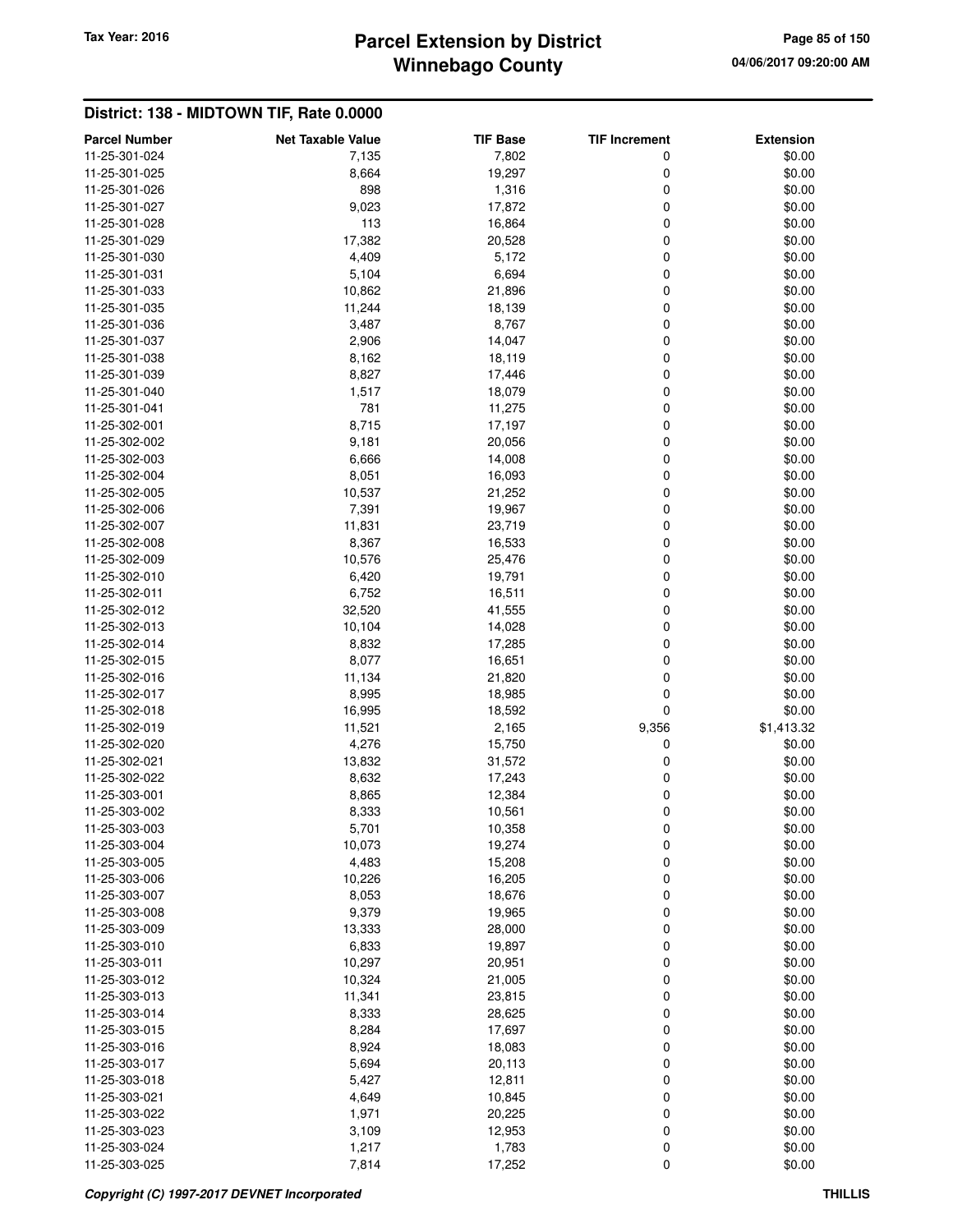# **Winnebago County Parcel Extension by District Tax Year: 2016 Page 86 of 150**

| <b>Parcel Number</b>           | <b>Net Taxable Value</b> | <b>TIF Base</b>  | <b>TIF Increment</b> | <b>Extension</b>   |
|--------------------------------|--------------------------|------------------|----------------------|--------------------|
| 11-25-303-026                  | 8,897                    | 18,024           | 0                    | \$0.00             |
| 11-25-303-027                  | 8,948                    | 18,117           | 0                    | \$0.00             |
| 11-25-303-029                  | 6,885                    | 15,664           | 0                    | \$0.00             |
| 11-25-303-030                  | 16,147                   | 18,089           | 0                    | \$0.00             |
| 11-25-304-001                  | 1,491                    | 1,750            | 0                    | \$0.00             |
| 11-25-305-001                  | 1,579                    | 1,854            | 0                    | \$0.00             |
| 11-25-305-003                  | 168                      | 1,963            | 0                    | \$0.00             |
| 11-25-306-001                  | 1,290                    | 1,516            | 0                    | \$0.00             |
| 11-25-307-001                  | 1,398                    | 1,641            | 0                    | \$0.00             |
| 11-25-308-001                  | 1,019                    | 1,197            | 0                    | \$0.00             |
| 11-25-309-001                  | 19,156                   | 22,480           | 0                    | \$0.00             |
| 11-25-309-007                  | 54,943                   | 64,483           | 0                    | \$0.00             |
| 11-25-309-008                  | 1,367                    | 1,605            | 0                    | \$0.00             |
| 11-25-309-009                  | 33,434                   | 39,239           | 0                    | \$0.00             |
| 11-25-309-011                  | 45,518                   | 53,420           | 0                    | \$0.00             |
| 11-25-309-012                  | 34,410                   | 49,335           | 0                    | \$0.00             |
| 11-25-310-004                  | 12,426                   | 23,715           | 0                    | \$0.00             |
| 11-25-310-006                  | 8,334                    | 34,163           | 0                    | \$0.00             |
| 11-25-310-007                  | 35,941                   | 56,682           | 0                    | \$0.00             |
| 11-25-310-008                  | 99,291                   | 116,531          | 0                    | \$0.00             |
| 11-25-351-001                  | 1,930                    | 2,293            | 0                    | \$0.00             |
| 11-25-351-002                  | 757                      | 893              | 0                    | \$0.00             |
| 11-25-351-004                  | 2,680                    | 3,145            | 0                    | \$0.00             |
| 11-25-351-006                  | 757                      | 1,056            | 0                    | \$0.00             |
| 11-25-351-007                  | 117,451                  | 164,246          | 0                    | \$0.00             |
| 11-25-352-001                  | 23,517                   | 44,487           | 0                    | \$0.00             |
| 11-25-352-003                  | 4,528                    | 5,313            | 0                    | \$0.00             |
| 11-25-352-004                  | 1,168                    | 1,372            | 0                    | \$0.00             |
| 11-25-352-005                  | 9,825                    | 11,531           | 0                    | \$0.00             |
| 11-25-353-001                  | 136,475                  | 163,913          | 0                    | \$0.00             |
| 11-25-354-001                  | 2,285                    | 2,682            | 0                    | \$0.00             |
| 11-25-354-003                  | 1,920                    | 3,486            | 0                    | \$0.00             |
| 11-25-354-004                  | 1,923                    | 2,257            | 0                    | \$0.00             |
| 11-25-354-005                  | 1,996                    | 3,924            | 0                    | \$0.00             |
| 11-25-354-006                  | 1,884                    | 3,373            | 0                    | \$0.00             |
| 11-25-355-001                  | 21,398                   | 22,836           | 0                    | \$0.00             |
| 11-25-355-002                  | 7,696                    | 9,033            | 0                    | \$0.00             |
| 11-25-355-003                  | 6,217                    | 24,522           | 0                    | \$0.00             |
| 11-25-355-004                  | 1,313                    | 1,540            | 0                    | \$0.00             |
| 11-25-356-001                  | 75,515                   | 93,041           | 0                    | \$0.00             |
| 11-25-356-002                  | 4,323                    | 5,074            | 0                    | \$0.00             |
| 11-25-356-003                  | 28,994                   | 34,266           | 0                    | \$0.00             |
| 11-25-356-004                  | 367                      | 627              | 0                    | \$0.00             |
| 11-25-356-005                  | 2,127                    | 2,495            | 0                    | \$0.00             |
| 11-26-230-010                  | 6,682                    | 9,634            | 0                    | \$0.00             |
| 11-26-231-010                  | 10,622                   | 12,586           | 0                    | \$0.00             |
| 11-26-231-011<br>11-26-231-013 | 20,263<br>24,256         | 48,688<br>22,533 | 0<br>1,723           | \$0.00<br>\$260.28 |
| 11-26-231-015                  | 18,056                   | 21,351           | 0                    | \$0.00             |
| 11-26-231-016                  | 18,335                   | 29,933           | 0                    | \$0.00             |
| 11-26-231-019                  | 36,269                   | 56,794           | 0                    | \$0.00             |
| 11-26-232-001                  | 10,266                   | 16,151           | 0                    | \$0.00             |
| 11-26-232-002                  | 10,931                   | 7,111            | 3,820                | \$577.06           |
| 11-26-232-003                  | 13,806                   | 16,372           | 0                    | \$0.00             |
| 11-26-232-004                  | 4,896                    | 6,013            | 0                    | \$0.00             |
| 11-26-232-005                  | 11,905                   | 19,323           | 0                    | \$0.00             |
| 11-26-233-001                  | 3,912                    | 4,896            | 0                    | \$0.00             |
| 11-26-233-002                  | 13,621                   | 16,272           | 0                    | \$0.00             |
| 11-26-233-003                  | 33,596                   | 41,157           | 0                    | \$0.00             |
| 11-26-233-004                  | 22,979                   | 27,544           | 0                    | \$0.00             |
| 11-26-233-005                  | 8,999                    | 34,152           | 0                    | \$0.00             |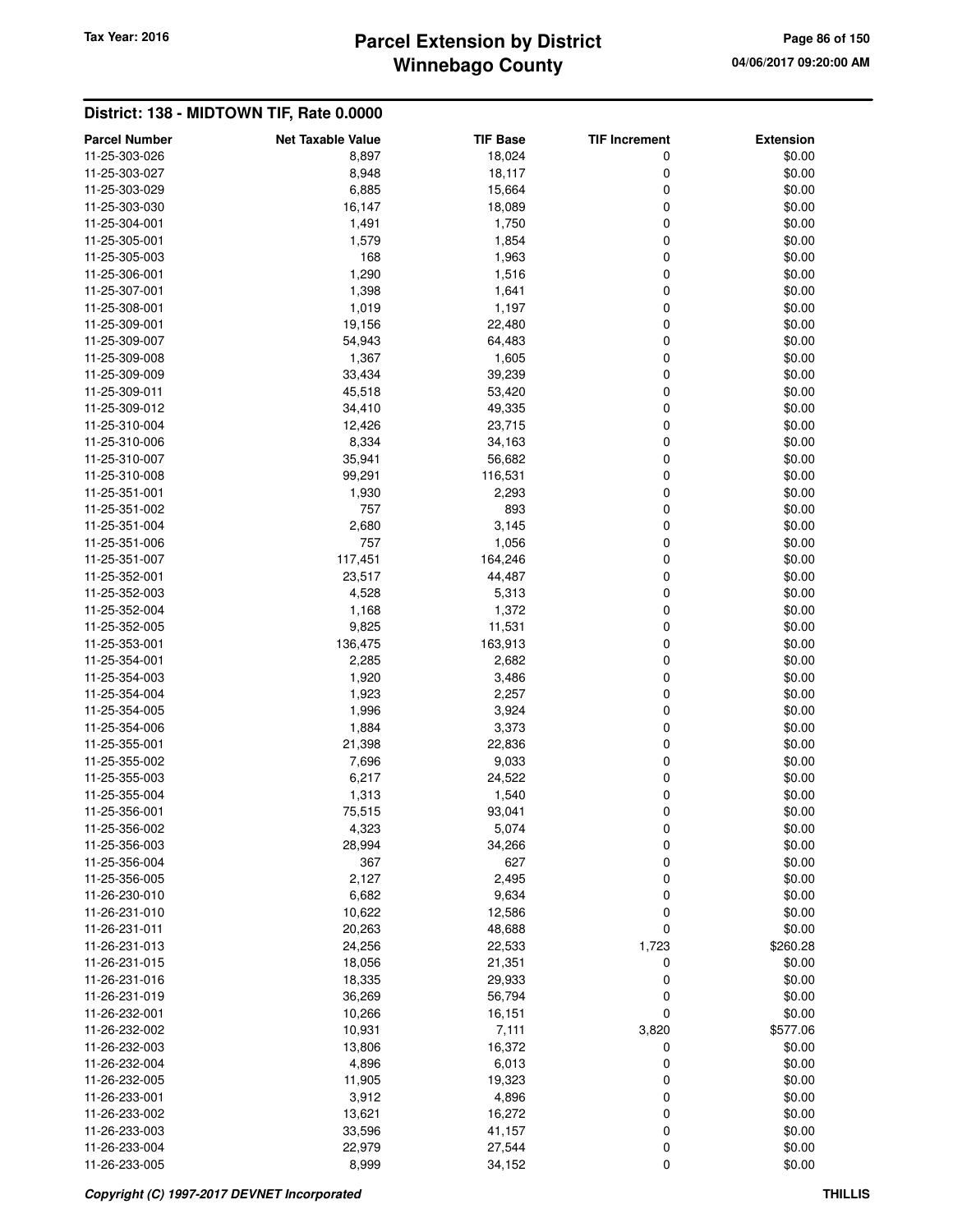# **Winnebago County** Tax Year: 2016 **Parcel Extension by District Page 87 of 150**

| <b>Parcel Number</b> | <b>Net Taxable Value</b> | <b>TIF Base</b> | <b>TIF Increment</b> | <b>Extension</b> |
|----------------------|--------------------------|-----------------|----------------------|------------------|
| 11-26-233-006        |                          | 30,644          |                      | \$0.00           |
| 11-26-233-008        | 35,994                   | 42,837          | 0                    | \$0.00           |
| 11-26-233-028        | 3,687                    | 4,595           | 0                    | \$0.00           |
| 11-26-233-029        | 66,660                   | 30,448          | 36,212               | \$5,470.16       |
| 11-26-235-004        | 26,544                   | 31,453          | 0                    | \$0.00           |
| 11-26-235-005        | 9,406                    | 15,644          | 0                    | \$0.00           |
| 11-26-235-006        | 41,515                   | 60,450          | 0                    | \$0.00           |
| 11-26-235-009        | 19,490                   | 23,077          | 0                    | \$0.00           |
| 11-26-235-010        | 13,664                   | 16,237          | 0                    | \$0.00           |
| 11-26-235-011        | 11,524                   | 13,727          | 0                    | \$0.00           |
| 11-26-235-017        | 50,067                   | 60,163          | 0                    | \$0.00           |
| 11-26-235-018        | 2,028                    | 2,378           | 0                    | \$0.00           |
| 11-26-235-019        |                          | 0               |                      | \$0.00           |
| 11-26-236-002        |                          | 30,605          |                      | \$0.00           |
|                      | 25,768                   |                 | 0                    |                  |
| 11-26-236-003        | 18,943                   | 24,581          | 0                    | \$0.00           |
| 11-26-236-004        | 9,139                    | 11,440          | 0                    | \$0.00           |
| 11-26-236-007        | 12,212                   | 13,842          | 0                    | \$0.00           |
| 11-26-236-008        | 3,889                    | 7,871           | 0                    | \$0.00           |
| 11-26-236-009        | 5,025                    | 6,448           | 0                    | \$0.00           |
| 11-26-236-010        | 5,025                    | 6,448           | 0                    | \$0.00           |
| 11-26-236-011        | 9,052                    | 18,096          | 0                    | \$0.00           |
| 11-26-236-012        | 2,840                    | 3,333           | 0                    | \$0.00           |
| 11-26-236-013        | 12,917                   | 15,160          | 0                    | \$0.00           |
| 11-26-236-014        | 13,755                   | 19,545          | 0                    | \$0.00           |
| 11-26-276-005        | 22,304                   | 26,477          | 0                    | \$0.00           |
| 11-26-276-006        | 14,702                   | 17,405          | 0                    | \$0.00           |
| 11-26-276-007        | 14,134                   | 16,702          | 0                    | \$0.00           |
| 11-26-276-008        | 14,134                   | 16,702          | 0                    | \$0.00           |
| 11-26-276-012        | 20,521                   | 24,084          | 0                    | \$0.00           |
| 11-26-276-013        | 23,200                   | 27,228          | 0                    | \$0.00           |
| 11-26-276-014        | 14,753                   | 17,314          | 0                    | \$0.00           |
| 11-26-276-015        | 40,157                   | 47,153          | 0                    | \$0.00           |
| 11-26-276-016        | 32,507                   | 48,967          | 0                    | \$0.00           |
| 11-26-277-001        | 14,349                   | 19,049          | 0                    | \$0.00           |
| 11-26-277-002        | 20,000                   | 33,268          | 0                    | \$0.00           |
| 11-26-277-003        | 12,908                   | 15,269          | 0                    | \$0.00           |
| 11-26-277-004        | 1,752                    | 2,559           | 0                    | \$0.00           |
| 11-26-277-005        | 1,752                    | 2,213           | 0                    | \$0.00           |
| 11-26-277-006        | 16,667                   | 20,573          | 0                    | \$0.00           |
| 11-26-277-007        | 31,965                   | 38,239          | 0                    | \$0.00           |
| 11-26-277-009        | 6,080                    | 23,608          | 0                    | \$0.00           |
| 11-26-277-010        | 6,296                    | 12,948          | 0                    | \$0.00           |
| 11-26-277-011        | 6,294                    | 10,745          | 0                    | \$0.00           |
|                      |                          |                 |                      |                  |
| 11-26-277-012        | 9,574                    | 18,233          | 0                    | \$0.00           |
| 11-26-277-013        | 5,166                    | 7,578           | 0                    | \$0.00           |
| 11-26-277-015        | 3,333                    | 15,188          | 0                    | \$0.00           |
| 11-26-277-017        | 6,296                    | 12,948          | 0                    | \$0.00           |
| 11-26-277-018        | 47,060                   | 105,035         | 0                    | \$0.00           |
| 11-26-277-019        | 9,489                    | 14,578          | 0                    | \$0.00           |
| 11-26-277-020        | 39,706                   | 46,442          | 0                    | \$0.00           |
| 11-26-277-021        | 6,032                    | 14,081          | 0                    | \$0.00           |
| 11-26-277-022        | 4,419                    | 16,381          | 0                    | \$0.00           |
| 11-26-280-002        | 12,211                   | 15,296          | 0                    | \$0.00           |
| 11-26-280-003        | 34,176                   | 40,037          | 0                    | \$0.00           |
| 11-26-280-004        | 8,797                    | 14,667          | 0                    | \$0.00           |
| 11-26-280-006        | 23,646                   | 19,600          | 4,046                | \$611.18         |
| 11-26-280-009        | 28,577                   | 33,539          | 0                    | \$0.00           |
| 11-26-280-010        | 18,659                   | 23,801          | 0                    | \$0.00           |
| 11-26-280-011        | 7,216                    | 8,468           | 0                    | \$0.00           |
| 11-26-280-014        | $\mathbf 0$              | 23,474          | 0                    | \$0.00           |
| 11-26-280-015        | 44,905                   | 52,131          | 0                    | \$0.00           |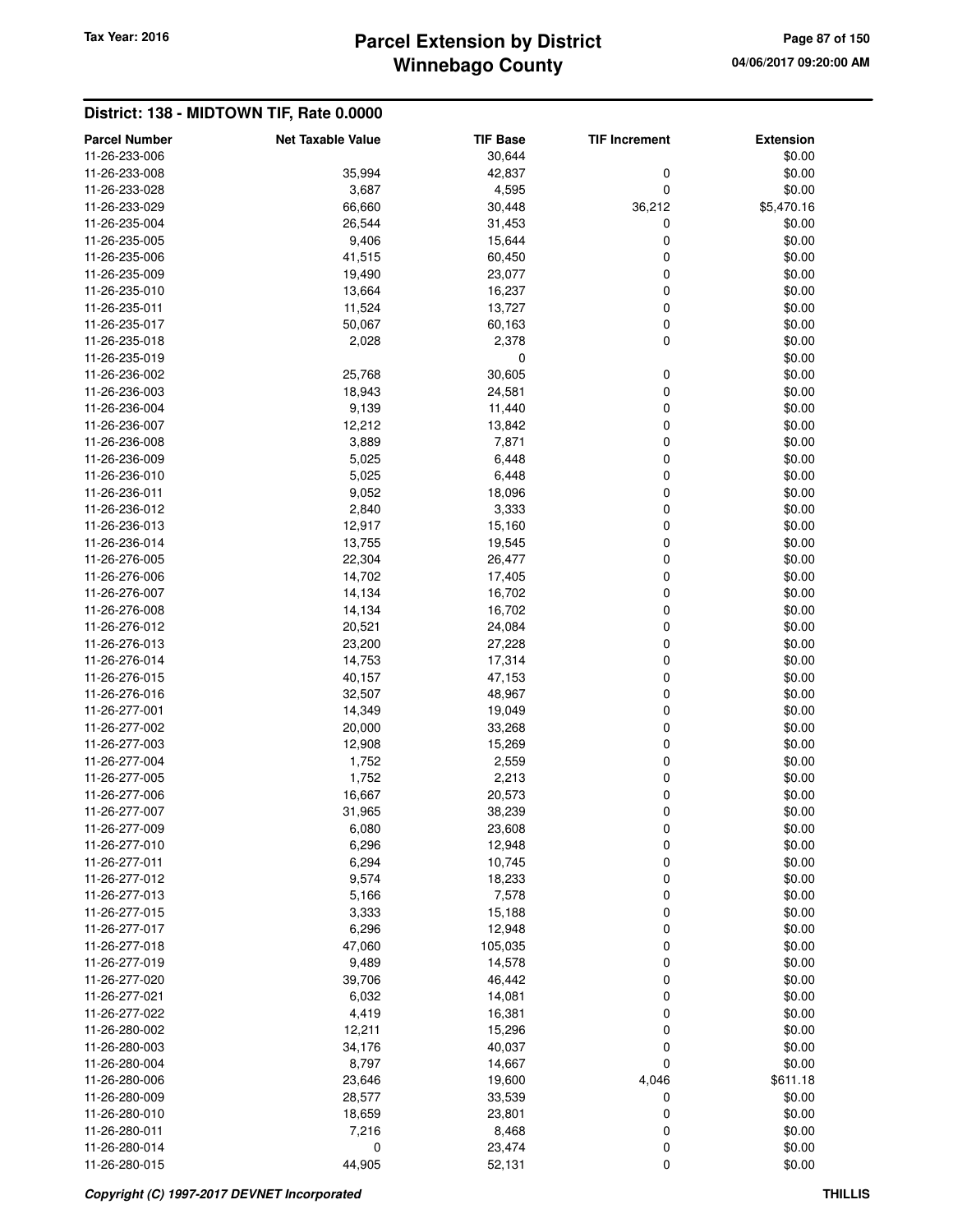# **Winnebago County Parcel Extension by District Tax Year: 2016 Page 88 of 150**

| <b>Parcel Number</b> | <b>Net Taxable Value</b> | <b>TIF Base</b> | <b>TIF Increment</b> | <b>Extension</b> |
|----------------------|--------------------------|-----------------|----------------------|------------------|
| 11-26-280-016        | 8,005                    | 9,394           | 0                    | \$0.00           |
| 11-26-280-017        | 787                      | 1,150           | 0                    | \$0.00           |
| 11-26-280-018        | 17,960                   | 24,973          | 0                    | \$0.00           |
| 11-26-280-019        | 684                      | 999             | 0                    | \$0.00           |
| 11-26-280-020        | 684                      | 999             | 0                    | \$0.00           |
| 11-26-280-021        | 9,177                    | 18,345          | 0                    | \$0.00           |
| 11-26-280-022        | 13,847                   | 20,846          | 0                    | \$0.00           |
| 11-26-280-023        | 3,774                    | 14,802          | 0                    | \$0.00           |
| 11-26-280-024        | 4,874                    | 5,720           | 0                    | \$0.00           |
| 11-26-282-005        | 15,001                   | 35,135          | 0                    | \$0.00           |
| 11-26-282-008        | 7,131                    | 8,861           | 0                    | \$0.00           |
| 11-26-282-009        | 1,547                    | 2,072           | 0                    | \$0.00           |
| 11-26-282-010        | 18,047                   | 41,549          | 0                    | \$0.00           |
|                      |                          |                 |                      |                  |
| 11-26-282-011        | 5,256                    | 20,885          | 0                    | \$0.00           |
| 11-26-282-012        | 28,333                   | 82,028          | 0                    | \$0.00           |
| 11-26-283-001        | 11,811                   | 14,165          | 0                    | \$0.00           |
| 11-26-283-002        | 13,145                   | 15,743          | 0                    | \$0.00           |
| 11-26-283-003        | 15,588                   | 18,715          | 0                    | \$0.00           |
| 11-26-283-004        | 11,245                   | 15,038          | 0                    | \$0.00           |
| 11-26-283-005        | 14,142                   | 93,183          | 0                    | \$0.00           |
| 11-26-283-006        | 30,039                   | 35,254          | 0                    | \$0.00           |
| 11-26-283-007        | 6,903                    | 16,516          | 0                    | \$0.00           |
| 11-26-283-008        | 7,216                    | 8,468           | 0                    | \$0.00           |
| 11-26-283-009        | 6,833                    | 15,024          | 0                    | \$0.00           |
| 11-26-283-011        | 49,645                   | 50,050          | 0                    | \$0.00           |
| 11-26-283-012        | 7,841                    | 9,201           | 0                    | \$0.00           |
| 11-26-283-013        | 7,851                    | 9,214           | 0                    | \$0.00           |
| 11-26-283-014        | 9,927                    | 25,029          | 0                    | \$0.00           |
| 11-26-283-015        | 13,312                   | 25,573          | 0                    | \$0.00           |
| 11-26-283-017        | 6,357                    | 18,387          | 0                    | \$0.00           |
| 11-26-285-001        | 50,154                   | 58,863          | 0                    | \$0.00           |
| 11-26-285-002        | 6,122                    | 7,523           | 0                    | \$0.00           |
| 11-26-285-003        | 7,527                    | 8,833           | 0                    | \$0.00           |
|                      |                          |                 |                      |                  |
| 11-26-285-004        | 13,484                   | 25,616          | 0                    | \$0.00           |
| 11-26-286-001        | 11,915                   | 13,983          | 0                    | \$0.00           |
| 11-26-287-001        |                          | 0               |                      | \$0.00           |
| 11-26-287-002        |                          | 0               |                      | \$0.00           |
| 11-26-288-001        | 23,998                   | 23,046          | 952                  | \$143.82         |
| 11-26-288-002        | 2,823                    | 0               | 2,823                | \$426.44         |
| 11-26-288-003        |                          | 0               |                      | \$0.00           |
| 11-26-288-004        | 15,446                   | 22,849          | 0                    | \$0.00           |
| 11-26-288-005        | 24,825                   | 31,876          | 0                    | \$0.00           |
| 11-26-288-006        | 9,048                    | 17,777          | 0                    | \$0.00           |
| 11-26-288-007        | 20,005                   | 39,399          | 0                    | \$0.00           |
| 11-26-288-008        | 7,493                    | 8,792           | 0                    | \$0.00           |
| 11-26-288-009        | 14,035                   | 27,559          | 0                    | \$0.00           |
| 11-26-288-010        | 1,275                    | 1,963           | 0                    | \$0.00           |
| 11-26-288-011        | 8,499                    | 16,925          | 0                    | \$0.00           |
| 11-26-288-012        | 9,482                    | 16,148          | 0                    | \$0.00           |
| 11-26-404-001        | 25,779                   | 30,255          | 0                    | \$0.00           |
| 11-26-404-002        | 7,670                    | 14,494          | 0                    | \$0.00           |
| 11-26-404-003        | 12,880                   | 15,116          | 0                    | \$0.00           |
| 11-26-404-004        | 4,406                    | 5,170           | 0                    | \$0.00           |
| 11-26-404-005        | 1,648                    | 2,437           | 0                    | \$0.00           |
| 11-26-404-006        |                          |                 |                      | \$0.00           |
|                      |                          | 0               |                      |                  |
| 11-26-404-007        | 16,035                   | 23,807          | 0                    | \$0.00           |
| 11-26-404-008        | 0                        | 17,001          | 0                    | \$0.00           |
| 11-26-404-009        | 6,438                    | 14,460          | 0                    | \$0.00           |
| 11-26-404-010        | 933                      | 1,362           | 0                    | \$0.00           |
| 11-26-404-011        | 3,905                    | 4,796           | 0                    | \$0.00           |
| 11-26-404-012        | 2,928                    | 8,326           | 0                    | \$0.00           |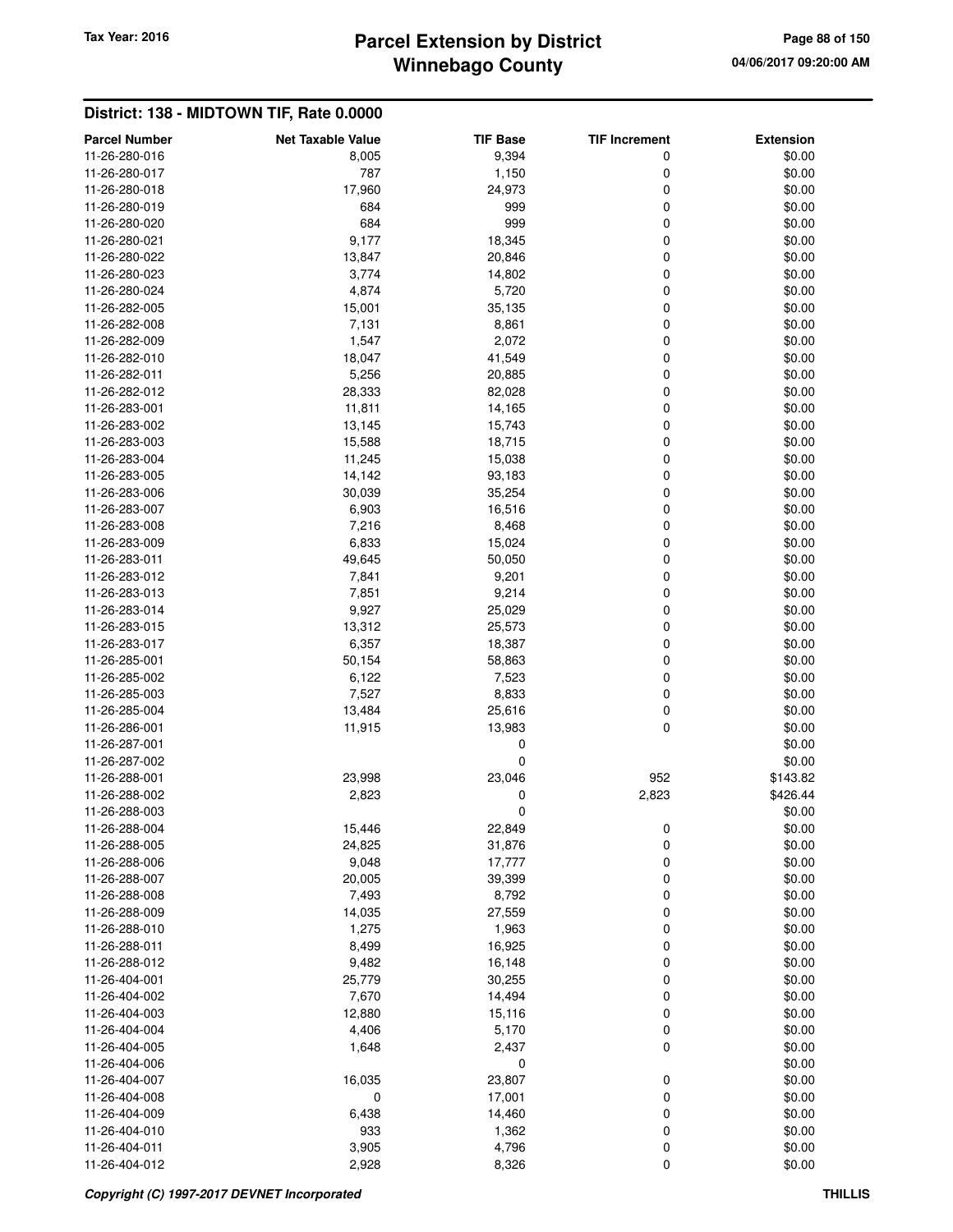## **Winnebago County Parcel Extension by District Tax Year: 2016 Page 89 of 150**

#### **District: 138 - MIDTOWN TIF, Rate 0.0000 Parcel Number Net Taxable Value TIF Base TIF Increment Extension** 11-26-404-013 8,217 4,967 3,250 \$490.94 11-26-404-014 965 1,410 0 \$0.00 11-26-404-015 5,415 16,389 0 \$0.00 11-26-405-001 0 \$0.00 11-26-405-002 0 159 0 \$0.00 11-26-406-001 2,505 26,101 0 \$0.00 11-26-406-002 \$0.00 11-26-406-003 3,172 13,194 0 \$0.00 11-26-406-004 \$0.00 11-26-406-005 8,526 16,984 0 \$0.00 11-26-406-006 9,714 21,336 0 \$0.00 11-26-406-007 8,843 28,750 0 \$0.00 11-26-406-008 9,332 40,704 0 \$0.00 11-26-406-009 880 17,574 0 \$0.00 11-26-407-002 8,843 \$0.00 11-26-407-003 \$0.00 11-26-407-005 1,453 \$0.00 11-26-407-006 11,329 20,778 0 \$0.00 11-26-407-007 15,754 \$0.00 11-26-407-008 7,448 14,378 0 \$0.00 11-26-407-009 7,356 11,179 0 \$0.00 11-26-407-010 9,585 18,626 0 \$0.00 11-26-407-011 611 5,265 0 \$0.00 11-26-407-012 7,909 18,591 0 \$0.00 11-26-407-013 4,693 \$0.00 11-26-408-001 13,905 16,321 0 \$0.00 11-26-408-002 4,369 16,625 0 \$0.00 11-26-408-003 1,180 20,104 0 \$0.00 11-26-408-004 6,000 6,463 7,585 0 60.00 11-26-408-005 1,926 20,394 0 \$0.00 11-26-408-006 6,396 6,333 6,333 6,933 6,933 6,933 6,933 6,933 6,000 6,000 6,000 5,000 5,000 5,000 5,000 5,000 5,000 5,000 5,000 5,000 5,000 5,000 5,000 11-26-408-007 3,506 21,380 0 \$0.00 11-26-408-008 9,401 18,294 0 \$0.00  $11-26-408-009$  \$0.00 11-26-408-010 10,138 20,098 0 \$0.00 11-26-408-011 320 14,775 0 \$0.00 11-26-408-012 1,016 14,107 0 \$0.00 11-26-408-013 8,294 11,302 0 \$0.00 11-26-408-017 8,089 17,151 0 \$0.00 11-26-408-018 1,197 \$0.00 11-26-409-001 1,396 \$0.00 11-26-409-002 4,761 9,777 0 \$0.00 11-26-409-003 8,060 5,000 3,060 \$462.24 11-26-409-004 2,301 12,250 0 \$0.00 11-26-409-005 836 13,532 0 \$0.00 11-26-409-007 5,419 10,800 0 \$0.00 11-26-409-008 891 \$0.00 11-26-409-009 8,124 12,212 0 \$0.00 11-26-409-012 7,671 16,595 0 \$0.00 11-26-409-015 9,635 1,877 7,758 \$1,171.92 11-26-409-016 1,001 1,463 0 \$0.00 11-26-409-017 7,374 14,441 0 \$0.00 11-26-409-018 8,680 13,986 0 \$0.00 11-26-409-019 6,588 14,014 0 \$0.00 11-26-409-020 6,833 15,431 0 \$0.00 11-26-409-021 1,138 28,851 0 \$0.00 11-26-409-022 9,181 18,062 0 \$0.00 11-26-409-023 9,999 22,272 0 \$0.00 11-26-409-024 8,918 19,508 0 \$0.00 11-26-409-027 0 13,327 0 \$0.00 11-26-409-028 1,717 10,176 0 \$0.00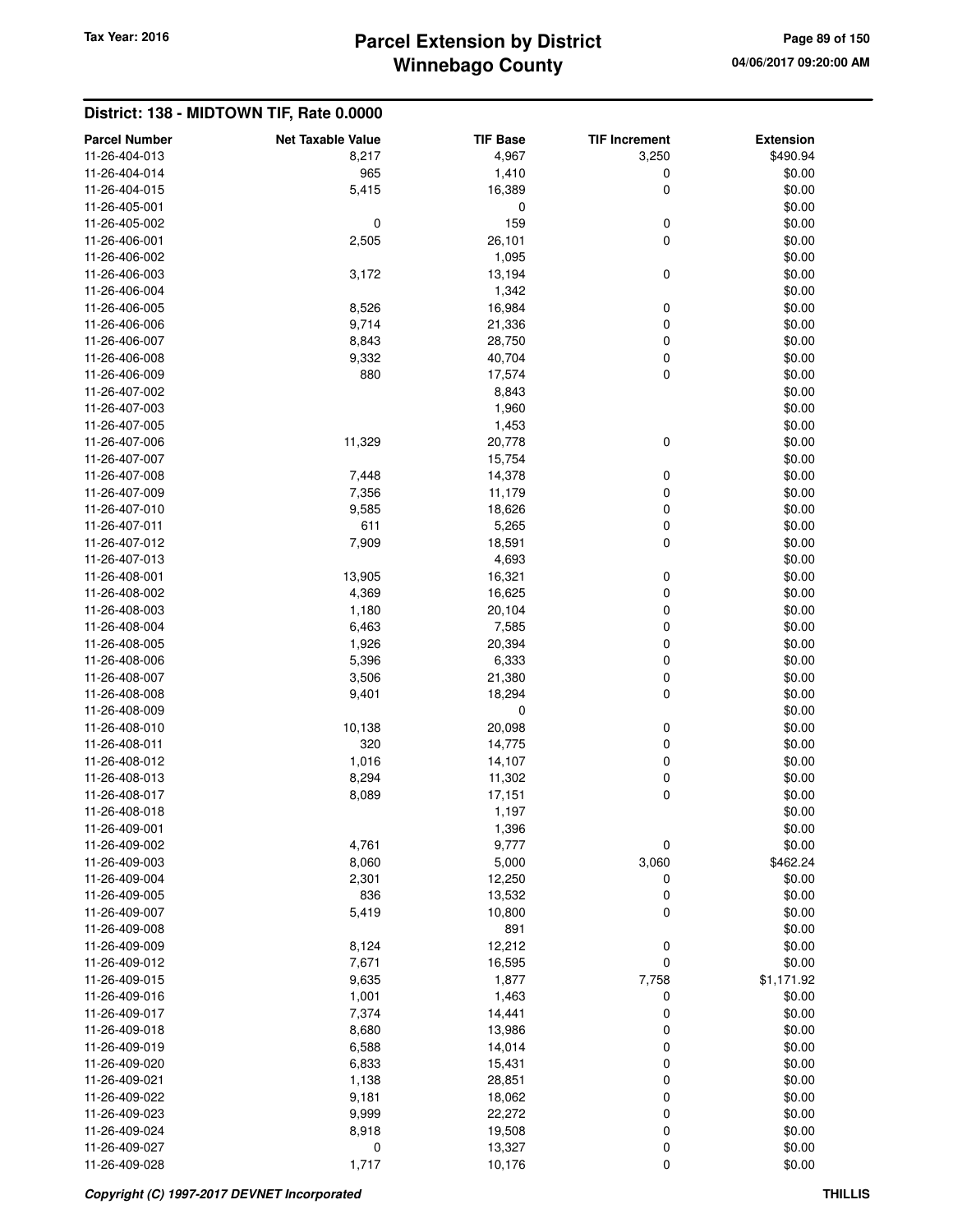# **Winnebago County Parcel Extension by District Tax Year: 2016 Page 90 of 150**

| <b>Parcel Number</b>           |                                 |                        |                           |                            |
|--------------------------------|---------------------------------|------------------------|---------------------------|----------------------------|
| 11-26-409-029                  | <b>Net Taxable Value</b><br>366 | <b>TIF Base</b><br>535 | <b>TIF Increment</b><br>0 | <b>Extension</b><br>\$0.00 |
| 11-26-409-030                  | 1,288                           | 9,403                  | 0                         | \$0.00                     |
| 11-26-410-001                  | 7,118                           | 2,095                  | 5,023                     | \$758.78                   |
| 11-26-410-002                  | 6,387                           | 12,680                 | 0                         | \$0.00                     |
| 11-26-410-003                  | 7,898                           | 15,742                 | 0                         | \$0.00                     |
| 11-26-410-004                  | 974                             | 1,423                  | 0                         | \$0.00                     |
| 11-26-410-005                  | 10,363                          | 20,681                 | 0                         | \$0.00                     |
| 11-26-410-006                  | 9,108                           | 12,859                 | 0                         | \$0.00                     |
| 11-26-410-007                  | 9,548                           | 19,035                 | 0                         | \$0.00                     |
| 11-26-410-008                  | 1,682                           | 13,908                 | 0                         | \$0.00                     |
| 11-26-410-009                  |                                 | 18,598                 |                           | \$0.00                     |
| 11-26-410-010                  | 6,939                           | 13,802                 | 0                         | \$0.00                     |
| 11-26-410-011                  | 6,830                           | 14,358                 | 0                         | \$0.00                     |
| 11-26-410-012                  | 5,471                           | 6,651                  | 0                         | \$0.00                     |
| 11-26-410-013                  | 502                             | 733                    | 0                         | \$0.00                     |
| 11-26-410-014                  | 6,089                           | 13,174                 | 0                         | \$0.00                     |
| 11-26-410-015                  | 7,577                           | 14,674                 | 0                         | \$0.00                     |
| 11-26-410-016                  | 4,688                           | 8,889                  | 0                         | \$0.00                     |
| 11-26-410-017                  | 5,700                           | 11,661                 | 0                         | \$0.00                     |
| 11-26-410-018                  | 858                             | 20,164                 | 0                         | \$0.00                     |
| 11-26-410-019                  | 9,779                           | 15,725                 | 0                         | \$0.00                     |
| 11-26-411-004                  | 827                             | 1,208                  | 0                         | \$0.00                     |
| 11-26-411-005                  | 8,109                           | 17,670                 | 0                         | \$0.00                     |
| 11-26-411-006                  | 3,905                           | 12,670                 | 0                         | \$0.00                     |
| 11-26-411-007                  | 8,512                           | 19,156                 | 0                         | \$0.00                     |
| 11-26-411-008                  | 8,269                           | 11,195                 | 0                         | \$0.00                     |
| 11-26-411-009                  | 6,132                           | 12,854                 | 0                         | \$0.00                     |
| 11-26-411-010                  | 7,629                           | 20,502                 | 0                         | \$0.00                     |
| 11-26-411-011                  | 7,743                           | 27,026                 | 0                         | \$0.00                     |
| 11-26-411-013                  |                                 | 0                      |                           | \$0.00                     |
| 11-26-411-014                  | 9,963                           | 14,175                 | 0                         | \$0.00                     |
| 11-26-411-015                  | 18,648                          | 23,912                 | 0                         | \$0.00                     |
| 11-26-411-016                  | 3,467                           | 18,381                 | 0                         | \$0.00                     |
| 11-26-412-001                  |                                 | 1,360                  |                           | \$0.00                     |
| 11-26-412-002                  | 7,512                           | 8,300                  | 0                         | \$0.00                     |
| 11-26-412-003                  | 7,961                           | 15,904                 | 0                         | \$0.00                     |
| 11-26-412-004                  |                                 | 1,482                  |                           | \$0.00                     |
| 11-26-412-005                  |                                 | 2,273                  |                           | \$0.00                     |
| 11-26-413-001                  | 6,108                           | 16,534                 | 0                         | \$0.00                     |
| 11-26-413-002                  | 1,368                           | 0                      | 1,368                     | \$206.66                   |
| 11-26-413-003                  |                                 | 24,060                 |                           | \$0.00                     |
| 11-26-413-004                  | 6,833                           | 3,948                  | 2,885                     | \$435.82                   |
| 11-26-413-005                  | 4,166                           | 19,410                 | 0                         | \$0.00                     |
| 11-26-413-006                  | 10,316                          | 18,333                 | 0                         | \$0.00                     |
| 11-26-413-007                  |                                 | 0                      |                           | \$0.00                     |
| 11-26-413-008                  | 5,903                           | 12,490                 | 0                         | \$0.00                     |
| 11-26-413-009                  | 9,750                           | 15,088                 | 0                         | \$0.00                     |
| 11-26-413-010                  | 6,100                           | 14,934                 | 0                         | \$0.00                     |
| 11-26-413-011                  | 11,694                          | 22,757                 | 0                         | \$0.00                     |
| 11-26-413-012                  | 10,058                          | 23,454                 | 0                         | \$0.00                     |
| 11-26-413-013                  | 6,624                           | 11,174                 | 0                         | \$0.00                     |
| 11-26-413-014                  | 10,074                          | 15,277                 | 0                         | \$0.00                     |
| 11-26-413-015                  | 10,314                          | 20,361                 | 0                         | \$0.00                     |
| 11-26-413-016                  | 3,067                           | 18,100                 | 0                         | \$0.00                     |
| 11-26-413-017                  | 8,863                           | 5,916                  | 2,947                     | \$445.18                   |
| 11-26-413-018                  | 10,691                          | 16,000                 | 0                         | \$0.00                     |
| 11-26-426-002<br>11-26-426-006 | 38,140                          | 79,966                 | 0                         | \$0.00                     |
|                                | 14,575                          | 17,105                 | 0                         | \$0.00                     |
| 11-26-426-008<br>11-26-426-009 | 3,366<br>6,680                  | 3,949<br>7,840         | 0<br>0                    | \$0.00<br>\$0.00           |
| 11-26-426-010                  | 11,307                          | 11,858                 | 0                         | \$0.00                     |
|                                |                                 |                        |                           |                            |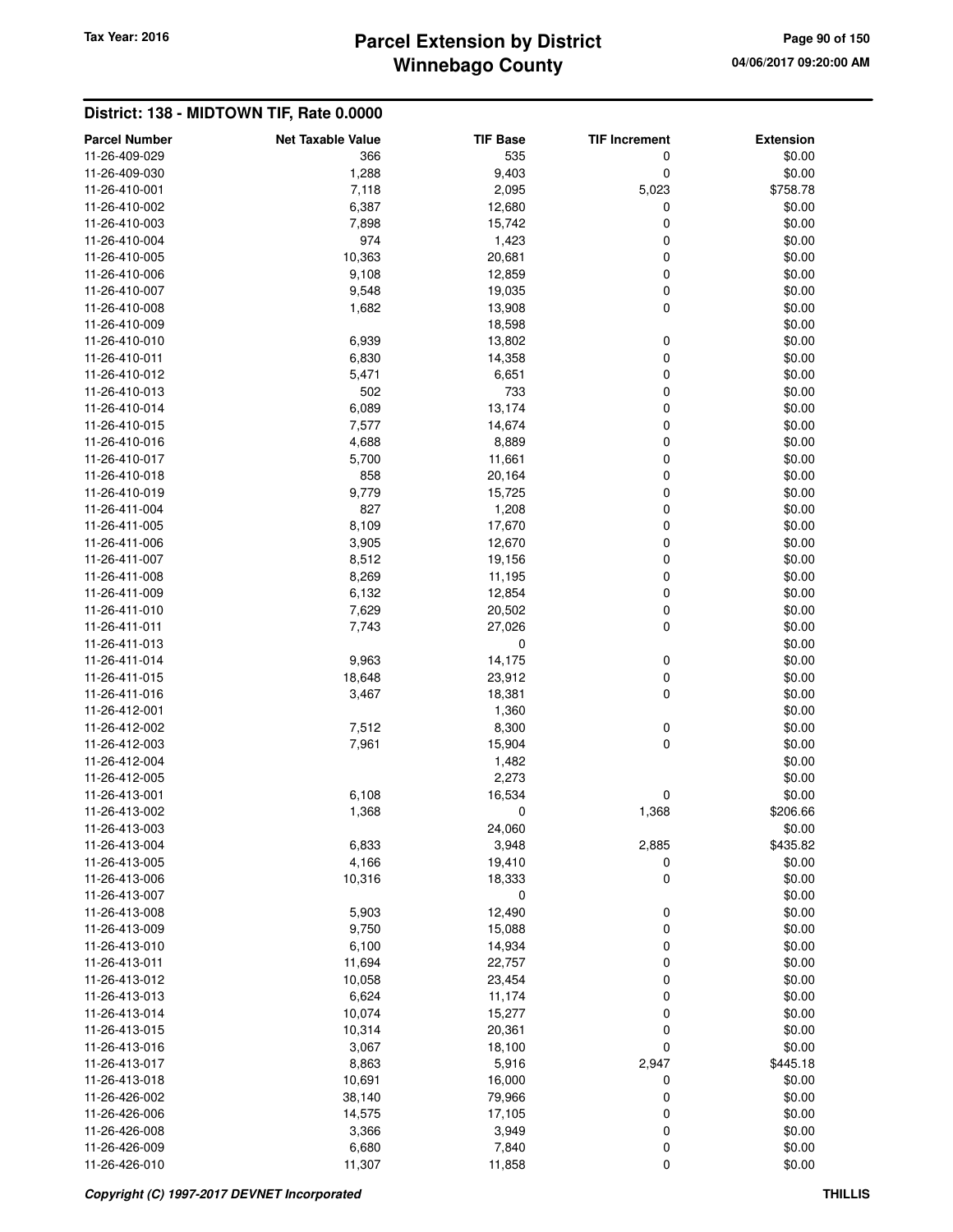# **Winnebago County** Tax Year: 2016 **Parcel Extension by District Page 91 of 150**

| <b>Parcel Number</b> | <b>Net Taxable Value</b> | <b>TIF Base</b> | <b>TIF Increment</b> | <b>Extension</b> |
|----------------------|--------------------------|-----------------|----------------------|------------------|
| 11-26-426-011        | 1,935                    | 2,093           | 0                    | \$0.00           |
| 11-26-427-001        | 11,631                   | 19,410          | 0                    | \$0.00           |
| 11-26-428-001        | 9,187                    | 22,899          | 0                    | \$0.00           |
| 11-26-428-002        | 6,694                    | 13,287          | 0                    | \$0.00           |
| 11-26-428-005        | 14,809                   | 17,894          | 0                    | \$0.00           |
| 11-26-428-006        | 6,972                    | 11,815          | 0                    | \$0.00           |
| 11-26-428-007        | 1,368                    | 1,998           | 0                    | \$0.00           |
| 11-26-428-008        | 1,368                    | 1,998           | 0                    | \$0.00           |
| 11-26-428-009        | 1,368                    | 1,998           | 0                    | \$0.00           |
| 11-26-428-011        | 9,157                    | 26,381          | 0                    | \$0.00           |
| 11-26-428-013        | 9,718                    | 17,439          | 0                    | \$0.00           |
| 11-26-428-014        | 3,269                    | 9,663           | 0                    | \$0.00           |
| 11-26-428-015        | 4,967                    | 22,425          | 0                    | \$0.00           |
| 11-26-429-001        | 5,950                    | 16,130          | 0                    | \$0.00           |
| 11-26-429-002        | 4,333                    | 16,720          | 0                    | \$0.00           |
| 11-26-429-003        | 0                        | 9,868           | 0                    | \$0.00           |
| 11-26-429-004        | 9,328                    | 18,393          | 0                    | \$0.00           |
| 11-26-429-005        | 625                      | 15,658          | 0                    | \$0.00           |
| 11-26-429-006        | 4,215                    | 10,488          | 0                    | \$0.00           |
| 11-26-429-007        | 5,520                    | 14,635          | 0                    | \$0.00           |
| 11-26-429-008        | 7,687                    | 17,274          | 0                    | \$0.00           |
| 11-26-429-009        | 832                      | 1,216           | 0                    | \$0.00           |
| 11-26-429-010        | 5,406                    | 10,388          | 0                    | \$0.00           |
| 11-26-429-011        | 7,402                    | 24,936          | 0                    | \$0.00           |
| 11-26-429-012        | 7,334                    | 22,403          | 0                    | \$0.00           |
| 11-26-429-013        | 3,251                    | 15,778          | 0                    | \$0.00           |
| 11-26-429-014        | 4,999                    | 23,972          | 0                    | \$0.00           |
| 11-26-429-015        | 8,142                    | 14,437          | 0                    | \$0.00           |
| 11-26-430-001        | 16,424                   | 19,275          | 0                    | \$0.00           |
| 11-26-430-002        | 28,736                   | 33,726          | 0                    | \$0.00           |
| 11-26-430-003        | 1,341                    | 1,574           | 0                    | \$0.00           |
| 11-26-430-004        | 14,820                   | 17,342          | 0                    | \$0.00           |
| 11-26-430-007        | 26,425                   | 39,920          | 0                    | \$0.00           |
| 11-26-430-012        | 32,953                   | 38,675          | 0                    | \$0.00           |
| 11-26-432-003        | 10,276                   | 19,532          | 0                    | \$0.00           |
| 11-26-432-004        | 16,106                   | 18,903          | 0                    | \$0.00           |
| 11-26-432-005        | 6,066                    | 0               | 6,066                | \$916.32         |
| 11-26-432-006        | 5,793                    | 6,798           | 0                    | \$0.00           |
| 11-26-432-007        | 7,043                    | 11,053          | 0                    | \$0.00           |
| 11-26-432-008        | 18,824                   | 36,380          | 0                    | \$0.00           |
| 11-26-432-009        | 4,799                    | 13,127          | 0                    | \$0.00           |
| 11-26-432-010        | 6,322                    | 14,732          | 0                    | \$0.00           |
| 11-26-432-011        | 6,752                    | 14,773          | 0                    | \$0.00           |
| 11-26-432-012        | 7,670                    | 18,786          | 0                    | \$0.00           |
| 11-26-432-013        | 6,717                    | 13,045          | 0                    | \$0.00           |
| 11-26-432-014        | 939                      | 1,371           | 0                    | \$0.00           |
| 11-26-432-015        | 14,693                   | 17,244          | 0                    | \$0.00           |
| 11-26-432-016        | 9,254                    | 18,860          | 0                    | \$0.00           |
| 11-26-432-017        |                          | 0               |                      | \$0.00           |
| 11-26-435-006        | 1,222                    | 1,433           | 0                    | \$0.00           |
| 11-26-438-001        | 1,368                    | 18,599          | 0                    | \$0.00           |
| 11-26-438-002        | 833                      | 27,417          | 0                    | \$0.00           |
| 11-26-438-003        | 10,273                   | 22,486          | 0                    | \$0.00           |
| 11-26-438-004        | 8,691                    | 12,783          | 0                    | \$0.00           |
| 11-26-438-005        | 7,829                    | 16,117          | 0                    | \$0.00           |
| 11-26-438-006        | 6,100                    | 13,396          | 0                    | \$0.00           |
| 11-26-438-007        | 7,385                    | 17,469          | 0                    | \$0.00           |
| 11-26-438-008        | 5,357                    | 10,666          | 0                    | \$0.00           |
| 11-26-438-009        | 5,578                    | 9,350           | 0                    | \$0.00           |
| 11-26-438-012        | 3,772                    | 10,061          | 0                    | \$0.00           |
| 11-26-438-013        | 7,703                    | 4,695           | 3,008                | \$454.40         |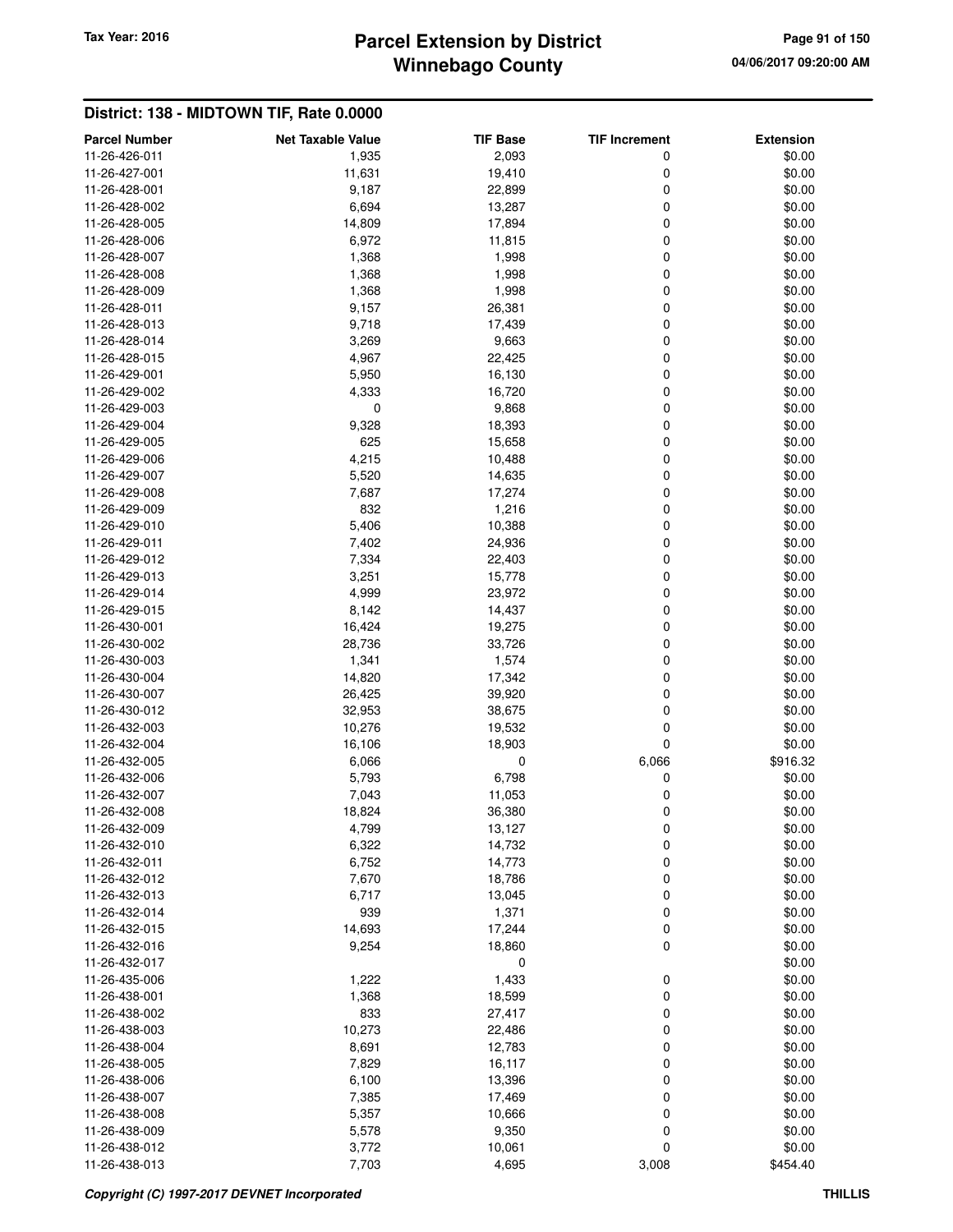## **Winnebago County Parcel Extension by District Tax Year: 2016 Page 92 of 150**

| <b>Parcel Number</b> | <b>Net Taxable Value</b> | TIF Base | <b>TIF Increment</b> | <b>Extension</b> |
|----------------------|--------------------------|----------|----------------------|------------------|
| 11-26-438-014        | 6,466                    | 13,830   | 0                    | \$0.00           |
| 11-26-438-015        | 7,873                    | 19,324   | 0                    | \$0.00           |
| 11-26-438-016        | 7,843                    | 20,044   | 0                    | \$0.00           |
| 11-26-438-017        | 8,435                    | 12,722   | 0                    | \$0.00           |
| 11-26-438-018        | 5,520                    | 8,291    | 0                    | \$0.00           |
| 11-26-438-021        | 10,520                   | 20,638   | 0                    | \$0.00           |
| 11-26-438-022        | 11,495                   | 8,158    | 3,337                | \$504.08         |
| 11-26-438-023        | 3,977                    | 14,034   | 0                    | \$0.00           |
| 11-26-438-024        | 5,018                    | 17,159   | 0                    | \$0.00           |
| 11-26-451-009        | 10,494                   | 20,607   | 0                    | \$0.00           |
| 11-26-451-010        | 7,575                    | 5,392    | 2,183                | \$329.76         |
| 11-26-451-011        |                          | 1,753    |                      | \$0.00           |
| 11-26-451-012        |                          | 0        |                      | \$0.00           |
| 11-26-451-014        |                          | 0        |                      | \$0.00           |
| 11-26-451-015        |                          | 0        |                      | \$0.00           |
| 11-26-451-016        |                          | 0        |                      | \$0.00           |
| 11-26-451-017        |                          | 0        |                      | \$0.00           |
| 11-26-451-018        |                          | 0        |                      | \$0.00           |
| 11-26-451-019        |                          | 0        |                      | \$0.00           |
| 11-26-451-020        |                          | 2,783    |                      | \$0.00           |
| 11-26-452-001        |                          | 0        |                      | \$0.00           |
| 11-26-452-002        |                          | 0        |                      | \$0.00           |
| 11-26-452-003        |                          | 0        |                      | \$0.00           |
| 11-26-452-004        |                          | 0        |                      |                  |
|                      |                          |          |                      | \$0.00           |
| 11-26-452-005        |                          | 0        |                      | \$0.00           |
| 11-26-452-006        |                          | 0        |                      | \$0.00           |
| 11-26-453-001        |                          | 0        |                      | \$0.00           |
| 11-26-453-003        | 345                      | 810      | 0                    | \$0.00           |
| 11-26-453-006        | 2,980                    | 18,156   | 0                    | \$0.00           |
| 11-26-453-007        | 7,803                    | 10,476   | 0                    | \$0.00           |
| 11-26-453-008        | 7,286                    | 15,380   | 0                    | \$0.00           |
| 11-26-453-009        | 1,623                    | 19,388   | 0                    | \$0.00           |
| 11-26-453-010        | 26,873                   | 31,539   | 0                    | \$0.00           |
| 11-26-453-011        | 4,224                    | 4,957    | 0                    | \$0.00           |
| 11-26-453-013        | 9,034                    | 17,974   | 0                    | \$0.00           |
| 11-26-453-014        | 4,178                    | 15,632   | 0                    | \$0.00           |
| 11-26-476-001        | 11,401                   | 17,050   | 0                    | \$0.00           |
| 11-26-476-002        | 8,616                    | 16,753   | 0                    | \$0.00           |
| 11-26-476-003        | 13,059                   | 24,972   | 0                    | \$0.00           |
| 11-26-476-004        | 5,166                    | 6,002    | 0                    | \$0.00           |
| 11-26-476-006        | 22,661                   | 35,183   | $\mathbf 0$          | \$0.00           |
| 11-26-476-007        | $\pmb{0}$                | 163      | 0                    | \$0.00           |
| 11-26-476-008        | 5,971                    | 7,008    | 0                    | \$0.00           |
| 11-26-476-009        | 3,831                    | 4,496    | 0                    | \$0.00           |
| 11-26-476-010        | 5,661                    | 12,088   | 0                    | \$0.00           |
| 11-26-476-011        | 0                        | 247      | $\mathbf 0$          | \$0.00           |
| 11-26-480-001        | 13,053                   | 15,319   | 0                    | \$0.00           |
| 11-26-480-002        | 7,408                    | 13,397   | 0                    | \$0.00           |
| 11-26-480-003        | 4,974                    | 11,965   | 0                    | \$0.00           |
| 11-26-480-004        | 0                        | 1,847    | 0                    | \$0.00           |
| 11-26-480-005        | 5,206                    | 9,967    | $\mathbf 0$          | \$0.00           |
| 11-26-480-006        | 10,056                   | 23,059   | 0                    | \$0.00           |
| 11-26-480-007        | 6,814                    | 14,002   | 0                    | \$0.00           |
| 11-26-485-001        | 7,588                    | 14,434   | 0                    | \$0.00           |
| 11-26-485-002        | 1,323                    | 14,036   | $\mathbf 0$          | \$0.00           |
| 11-26-485-003        |                          | 0        |                      | \$0.00           |
| 11-26-485-004        | 5,950                    | 6,849    | 0                    | \$0.00           |
| 11-26-485-005        | 6,543                    | 14,796   | 0                    | \$0.00           |
| 11-26-485-006        | 13,847                   | 20,649   | 0                    | \$0.00           |
| 11-26-485-007        | 8,022                    | 10,249   | 0                    | \$0.00           |
| 11-26-486-001        | 9,154                    | 19,128   | $\mathbf 0$          | \$0.00           |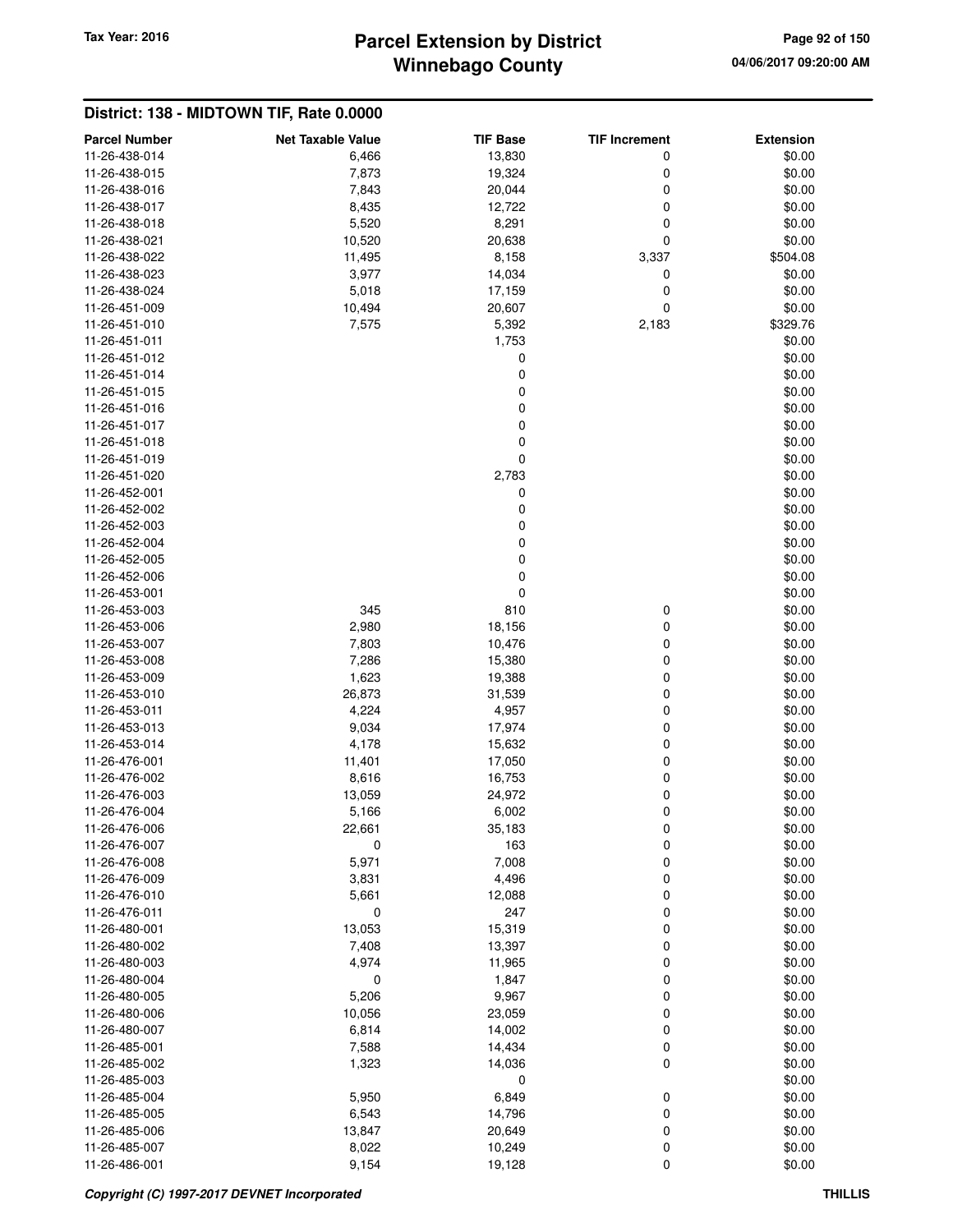## **Winnebago County Parcel Extension by District Tax Year: 2016 Page 93 of 150**

## **District: 138 - MIDTOWN TIF, Rate 0.0000**

| <b>Parcel Number</b> | <b>Net Taxable Value</b> | <b>TIF Base</b> | <b>TIF Increment</b> | <b>Extension</b>           |
|----------------------|--------------------------|-----------------|----------------------|----------------------------|
| 11-26-486-002        | 6,229                    | 18,893          | 0                    | \$0.00                     |
| 11-26-486-003        | 7,550                    | 11,222          | 0                    | \$0.00                     |
| 11-26-486-004        | 1.717                    | 9,355           | 0                    | \$0.00                     |
| 11-26-486-005        | 10,337                   | 20,445          | 0                    | \$0.00                     |
| 11-26-486-006        | 6,077                    | 7,313           | 0                    | \$0.00                     |
| 11-26-486-007        | 9.171                    | 13.127          | 0                    | \$0.00                     |
| 11-26-486-008        | 11.897                   | 17.870          | 0                    | \$0.00                     |
| 11-26-486-009        | 11.667                   | 21.457          | 0                    | \$0.00                     |
| Totals for 138       | 5,510,507                | 10,329,770      | 110.644              | \$16,713.88<br>620 Parcels |

#### **District: 139 - KISHWAUKEE & HARRISON TIF #2, Rate 0.0000**

| <b>Parcel Number</b> | <b>Net Taxable Value</b> | <b>TIF Base</b> | <b>TIF Increment</b> | Extension |
|----------------------|--------------------------|-----------------|----------------------|-----------|
| 11-36-451-001        | 24.892                   | 29.214          |                      | \$0.00    |
| 11-36-451-010        | 361.325                  | 462.515         |                      | \$0.00    |
| Totals for 139       | 386.217                  | 491.729         |                      | \$0.00    |
|                      |                          |                 |                      | 2 Parcels |

#### **District: 140 - FORMER BELOIT CORP TIF, Rate 0.0000**

| <b>Parcel Number</b> | <b>Net Taxable Value</b> | <b>TIF Base</b> | <b>TIF Increment</b> | <b>Extension</b> |
|----------------------|--------------------------|-----------------|----------------------|------------------|
| 03-12-376-001        | 54,497                   | 56,148          | 0                    | \$0.00           |
| 03-12-452-002        | 130,179                  | 73,384          | 56,795               | \$5,725.68       |
| 03-12-452-003        | 862,637                  | 284,859         | 577,778              | \$58,247.54      |
| 03-12-476-001        | 55,197                   | 56,871          | 0                    | \$0.00           |
| 03-13-126-001        | 236,289                  | 243,447         | 0                    | \$0.00           |
| 03-13-176-004        | 25,226                   | 25,990          | 0                    | \$0.00           |
| 03-13-201-002        | 3,556,688                | 907,988         | 2,648,700            | \$267,023.40     |
| 03-13-226-027        | 20,511                   | 21,134          | 0                    | \$0.00           |
| 03-13-226-029        | 25,098                   | 25,858          | 0                    | \$0.00           |
| 03-13-226-035        | 3,574                    | 3,723           | 0                    | \$0.00           |
| 03-13-226-036        | 19,426                   | 19,899          | 0                    | \$0.00           |
| 03-13-226-037        | 22,775                   | 23,360          | 0                    | \$0.00           |
| 03-13-231-001        | 19,010                   | 19,548          | 0                    | \$0.00           |
| 03-13-252-001        | 10,140                   | 5,360           | 4,780                | \$481.90         |
| 03-13-252-002        | 9,645                    | 8,229           | 1,416                | \$142.76         |
| 04-07-351-001        | 1,364                    | 1,406           | 0                    | \$0.00           |
| Totals for 140       | 5,052,256                | 1,777,204       | 3,289,469            | \$331,621.28     |
|                      |                          |                 |                      | 16 Parcels       |

#### **District: 141 - GLOBAL TRADE TIF #3, Rate 0.0000**

| <b>Parcel Number</b> | <b>Net Taxable Value</b> | <b>TIF Base</b> | <b>TIF Increment</b> | <b>Extension</b> |
|----------------------|--------------------------|-----------------|----------------------|------------------|
| 15-11-102-003        |                          | 0               |                      | \$0.00           |
| 15-11-126-004        | 2,434                    | 5,750           | 0                    | \$0.00           |
| 15-11-126-005        | 68,600                   | 49,017          | 19,583               | \$2,958.20       |
| 15-11-126-006        | 7,253                    | 8,512           | 0                    | \$0.00           |
| 15-11-126-007        | 88,150                   | 103,455         | 0                    | \$0.00           |
| 15-11-126-008        |                          | 86,823          |                      | \$0.00           |
| 15-11-127-003        | 232,827                  | 409,479         | 0                    | \$0.00           |
| 15-11-127-004        | 44,005                   | 57,574          | 0                    | \$0.00           |
| 15-11-127-005        | 23,289                   | 30,667          | 0                    | \$0.00           |
| 15-11-127-006        | 6,248                    | 7,333           | 0                    | \$0.00           |
| 15-11-127-007        | 79,346                   | 93,123          | 0                    | \$0.00           |
| 15-11-127-010        | 55,197                   | 81,880          | 0                    | \$0.00           |
| 15-11-127-011        | 71,545                   | 83,967          | 0                    | \$0.00           |
| 15-11-127-012        | 94,223                   | 128,947         | 0                    | \$0.00           |
| 15-11-128-001        | 99,777                   | 140,343         | 0                    | \$0.00           |
| 15-11-128-002        | 40,106                   | 47,069          | 0                    | \$0.00           |
| 15-11-128-003        | 43,188                   | 50,687          | 0                    | \$0.00           |

#### **Copyright (C) 1997-2017 DEVNET Incorporated THILLIS**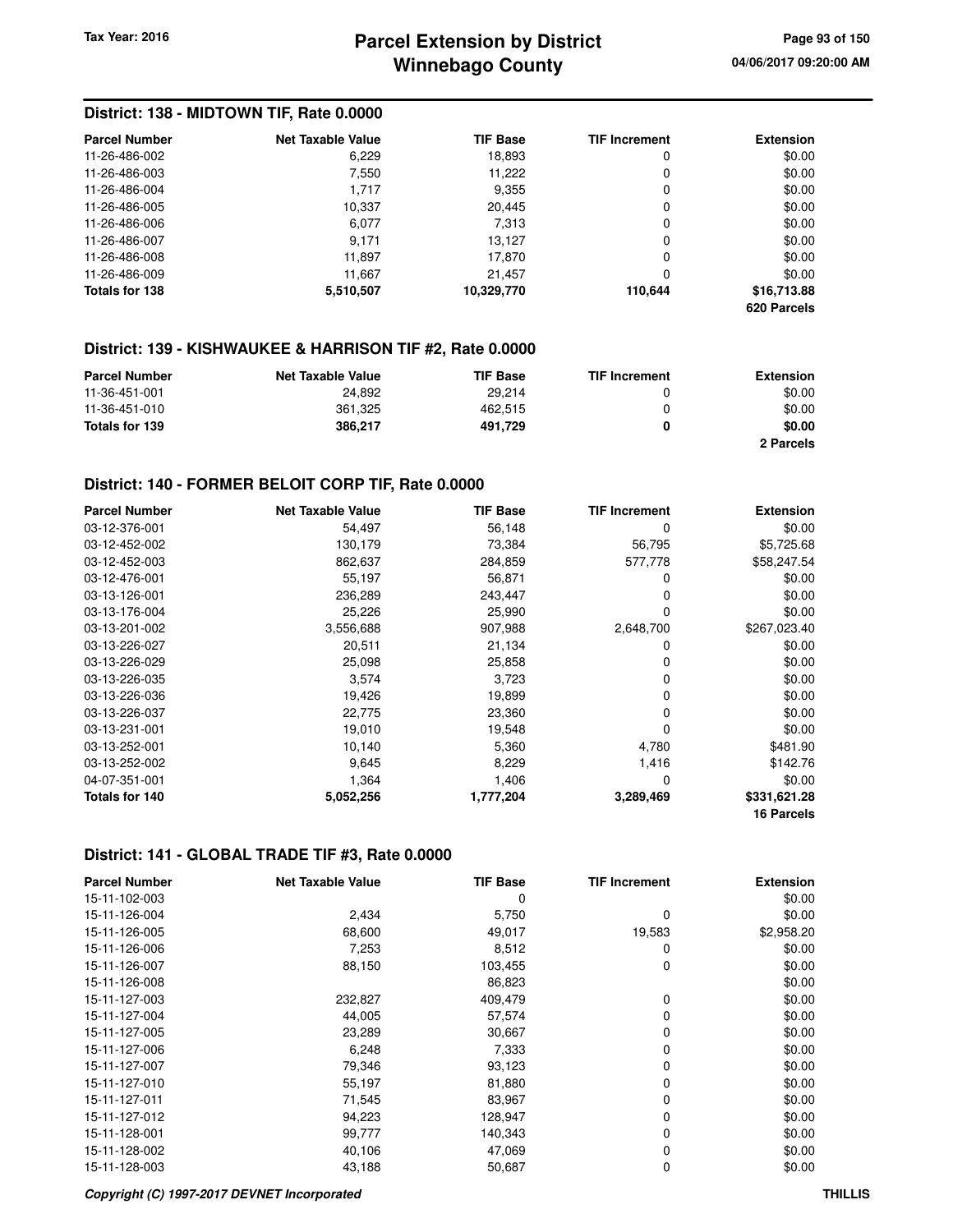# **Winnebago County** Tax Year: 2016 **Parcel Extension by District Page 94 of 150**

#### **District: 141 - GLOBAL TRADE TIF #3, Rate 0.0000**

| <b>Parcel Number</b>           | <b>Net Taxable Value</b> | <b>TIF Base</b> | <b>TIF Increment</b> | <b>Extension</b> |
|--------------------------------|--------------------------|-----------------|----------------------|------------------|
| 15-11-128-004                  | 54,846                   | 64,370          | 0                    | \$0.00           |
| 15-11-128-005                  | 28,506                   | 33,457          | 0                    | \$0.00           |
| 15-11-128-006                  | 51,719                   | 60,700          | 0                    | \$0.00           |
| 15-11-128-007                  | 47,505                   | 55,753          | 0                    | \$0.00           |
| 15-11-128-008                  | 21,099                   | 28,260          | 0                    | \$0.00           |
| 15-11-128-009                  | 36,264                   | 42,560          | 0                    | \$0.00           |
| 15-11-151-001                  | 864,868                  | 1,160,469       | 0                    | \$0.00           |
| 15-11-151-002                  | 319,634                  | 822,466         | 0                    | \$0.00           |
| 15-11-151-004                  | 38,847                   | 45,592          | 0                    | \$0.00           |
| 15-11-151-005                  | 257,370                  | 398,551         | 0                    | \$0.00           |
| 15-11-176-002                  | 88,333                   | 223,494         | 0                    | \$0.00           |
| 15-11-176-003                  | 190,417                  | 223,494         | 0                    | \$0.00           |
| 15-11-176-010                  | 18,865                   | 23,017          | 0                    | \$0.00           |
| 15-11-176-011                  | 7,308                    | 8,574           | 0                    | \$0.00           |
| 15-11-176-013                  |                          | 0               |                      | \$0.00           |
| 15-11-176-014                  |                          | 0               |                      | \$0.00           |
| 15-11-176-015                  | 352,262                  | 413,425         | 0                    | \$0.00           |
| 15-11-176-016                  | 143,871                  | 231,831         | 0                    | \$0.00           |
| 15-11-201-001                  |                          | 0               |                      | \$0.00           |
| 15-11-201-002                  |                          | 0               |                      |                  |
|                                |                          |                 |                      | \$0.00<br>\$0.00 |
| 15-11-226-003                  | 157,339                  | 180,818         | 0                    | \$0.00           |
| 15-11-226-004<br>15-11-226-006 | 195,170                  | 204,408         | 0                    |                  |
|                                | 167,568                  | 378,470         | 0                    | \$0.00           |
| 15-11-227-001                  | 427,518                  | 1,007,571       | 0                    | \$0.00           |
| 15-11-227-002                  | 195,771                  | 425,569         | 0                    | \$0.00           |
| 15-11-227-004                  | 18,831                   | 22,099          | 0                    | \$0.00           |
| 15-11-227-005                  | 17,443                   | 20,470          | 0                    | \$0.00           |
| 15-11-251-003                  | 313,734                  | 488,439         | 0                    | \$0.00           |
| 15-11-251-004                  | 403,071                  | 473,057         | 0                    | \$0.00           |
| 15-11-251-005                  | 470,602                  | 837,186         | 0                    | \$0.00           |
| 15-11-252-002                  | 26,171                   | 30,715          | 0                    | \$0.00           |
| 15-11-252-003                  | 28,782                   | 33,779          | 0                    | \$0.00           |
| 15-11-252-004                  | 197,565                  | 294,185         | 0                    | \$0.00           |
| 15-11-276-001                  |                          | 0               |                      | \$0.00           |
| 15-11-276-002                  |                          | 7,167           |                      | \$0.00           |
| 15-11-276-003                  |                          | 3,941           |                      | \$0.00           |
| 15-11-276-004                  | 31,262                   | 36,690          | 0                    | \$0.00           |
| 15-11-276-005                  | 458,250                  | 650,837         | 0                    | \$0.00           |
| 15-11-301-002                  | 28,078                   | 32,954          | 0                    | \$0.00           |
| 15-11-301-003                  | 61,882                   | 72,626          | 0                    | \$0.00           |
| 15-11-301-004                  | 254,361                  | 186,113         | 68,248               | \$10,309.48      |
| 15-11-301-005                  | 268,828                  | 334,237         | 0                    | \$0.00           |
| 15-11-326-007                  | 163,645                  | 192,059         | 0                    | \$0.00           |
| 15-11-326-011                  | 661,485                  | 862,598         | 0                    | \$0.00           |
| 15-11-326-012                  |                          | 0               |                      | \$0.00           |
| 15-11-326-013                  |                          | 0               |                      | \$0.00           |
| 15-11-401-002                  | 1,249,680                | 1,466,864       | 0                    | \$0.00           |
| 15-12-101-001                  | 62,994                   | 70,523          | 0                    | \$0.00           |
| 15-12-101-002                  | 666,600                  | 1,280,505       | 0                    | \$0.00           |
| 15-12-101-003                  | 82,228                   | 126,708         | 0                    | \$0.00           |
| 15-12-101-004                  | 20,740                   | 134,341         | 0                    | \$0.00           |
| 15-12-101-005                  | 72,453                   | 85,033          | 0                    | \$0.00           |
| 15-12-126-001                  | 131,609                  | 147,105         | 0                    | \$0.00           |
| 15-12-126-002                  | 287,798                  | 364,825         | 0                    | \$0.00           |
| 15-12-126-003                  | 4,877                    | 5,723           | 0                    | \$0.00           |
| 15-12-126-004                  | 9,448                    | 10,905          | 0                    | \$0.00           |
| 15-12-126-005                  | 14,347                   | 22,389          | 0                    | \$0.00           |
| 15-12-126-007                  |                          | 0               |                      | \$0.00           |
| 15-12-126-008                  | 114,722                  | 134,641         | 0                    | \$0.00           |
| 15-12-126-009                  | 15,924                   | 18,467          | 0                    | \$0.00           |
| 15-12-126-010                  | 7,024                    | 19,431          | 0                    | \$0.00           |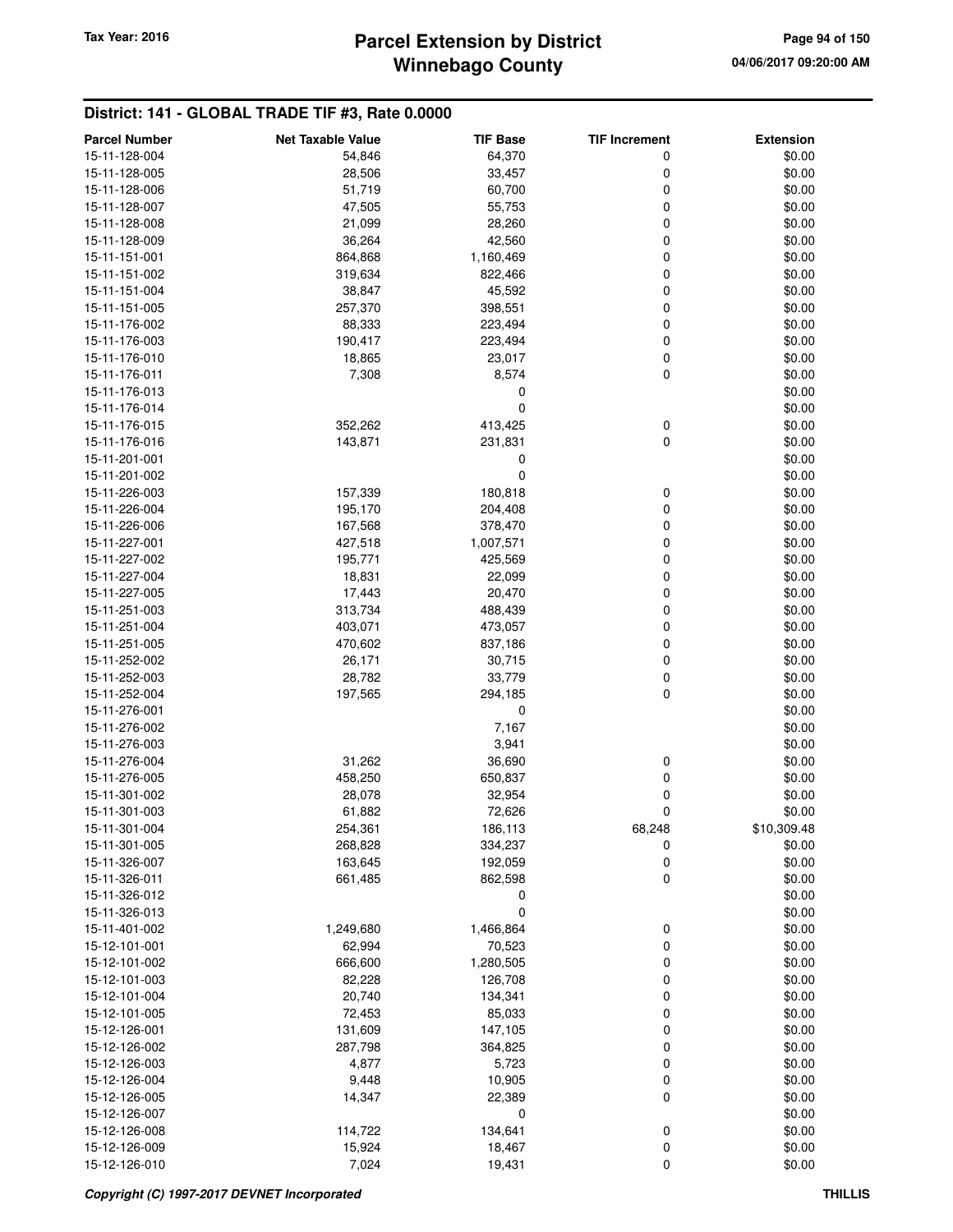## **Winnebago County Parcel Extension by District Tax Year: 2016 Page 95 of 150**

#### **District: 141 - GLOBAL TRADE TIF #3, Rate 0.0000**

| <b>Parcel Number</b> | <b>Net Taxable Value</b> | <b>TIF Base</b> | <b>TIF Increment</b> | <b>Extension</b> |
|----------------------|--------------------------|-----------------|----------------------|------------------|
| 15-12-126-011        | 14,522                   | 19,011          | 0                    | \$0.00           |
| 15-12-126-012        | 11,872                   | 16,429          | 0                    | \$0.00           |
| 15-12-126-013        | 10,714                   | 17,840          | 0                    | \$0.00           |
| 15-12-126-014        | 9,725                    | 18,762          | 0                    | \$0.00           |
| 15-12-126-015        | 4,744                    | 14,718          | 0                    | \$0.00           |
| 15-12-126-016        |                          |                 | 0                    |                  |
|                      | 2,874                    | 11,818          |                      | \$0.00           |
| 15-12-126-017        | 3,011                    | 5,511           | 0                    | \$0.00           |
| 15-12-127-001        | 14,517                   | 18,377          | 0                    | \$0.00           |
| 15-12-127-002        | 2,367                    | 9,877           | 0                    | \$0.00           |
| 15-12-127-003        | 1,513                    | 9,969           | 0                    | \$0.00           |
| 15-12-127-004        | 16,173                   | 27,776          | 0                    | \$0.00           |
| 15-12-127-005        | 1,822                    | 5,022           | $\mathbf 0$          | \$0.00           |
| 15-12-127-006        | 8,474                    | 8,414           | 60                   | \$9.06           |
| 15-12-127-007        | 14,675                   | 23,262          | $\mathbf 0$          | \$0.00           |
| 15-12-127-008        | 14,040                   | 21,587          | 0                    | \$0.00           |
| 15-12-127-009        | 6,275                    | 23,621          | 0                    | \$0.00           |
| 15-12-127-010        | 5,365                    | 5,130           | 235                  | \$35.50          |
| 15-12-127-011        | 38,703                   | 62,713          | 0                    | \$0.00           |
| 15-12-127-012        | 12,191                   | 19,191          | 0                    | \$0.00           |
| 15-12-127-013        | 7,019                    | 10,043          | 0                    | \$0.00           |
| 15-12-127-014        | 7,670                    | 12,034          | 0                    | \$0.00           |
| 15-12-127-015        | 1,874                    | 2,749           | 0                    | \$0.00           |
| 15-12-127-016        | 2,000                    | 3,123           | 0                    | \$0.00           |
| 15-12-127-017        | 21,961                   | 30,418          | 0                    | \$0.00           |
| 15-12-127-018        | 14,234                   | 16,077          | 0                    | \$0.00           |
| 15-12-127-019        | 29,164                   | 31,454          | 0                    | \$0.00           |
| 15-12-128-001        | 8,927                    | 15,492          | 0                    | \$0.00           |
| 15-12-128-002        | 1,766                    | 21,096          | 0                    | \$0.00           |
| 15-12-128-005        | 12,824                   | 22,054          | 0                    | \$0.00           |
| 15-12-128-006        | 13,254                   | 21,195          | 0                    | \$0.00           |
| 15-12-128-007        | 8,281                    | 4,261           | 4,020                | \$607.26         |
| 15-12-128-008        | 10,733                   | 17,464          | $\mathbf 0$          | \$0.00           |
| 15-12-128-009        | 13,202                   | 10,081          | 3,121                | \$471.46         |
| 15-12-128-010        | 13,810                   | 12,268          | 1,542                | \$232.94         |
| 15-12-128-011        | 1,409                    | 2,067           | 0                    | \$0.00           |
| 15-12-128-012        | 14,489                   | 18,749          | 0                    | \$0.00           |
| 15-12-152-001        | 53,663                   | 62,980          | 0                    | \$0.00           |
| 15-12-152-004        | 147,655                  | 173,293         | 0                    | \$0.00           |
| 15-12-152-005        |                          | 0               |                      | \$0.00           |
|                      |                          |                 | 0                    | \$0.00           |
| 15-12-152-006        | 24,097                   | 28,281          |                      |                  |
| 15-12-152-007        | 477,290                  | 394,653         | 82,637               | \$12,483.06      |
| 15-12-176-001        | 10,706                   | 65,480          | 0                    | \$0.00           |
| 15-12-176-005        | 10,348                   | 54,793          | $\mathbf 0$          | \$0.00           |
| 15-12-176-006        | 94,831                   | 172,106         | 0                    | \$0.00           |
| 15-12-176-007        | 120,873                  | 141,860         | 0                    | \$0.00           |
| 15-12-302-001        | 28,200                   | 33,097          | 0                    | \$0.00           |
| 15-12-302-004        | 6,081                    | 7,136           | $\mathbf 0$          | \$0.00           |
| 15-12-302-005        | 131,986                  | 114,627         | 17,359               | \$2,622.24       |
| 15-12-302-006        | 14,333                   | 14,333          | 0                    | \$0.00           |
| 15-12-303-002        | 112,147                  | 146,243         | 0                    | \$0.00           |
| 15-12-303-003        | 371,153                  | 568,335         | 0                    | \$0.00           |
| 15-12-326-001        | 116,655                  | 188,097         | 0                    | \$0.00           |
| 15-12-326-002        | 123,785                  | 161,420         | 0                    | \$0.00           |
| 15-12-326-003        | 4,473                    | 6,550           | 0                    | \$0.00           |
| 15-12-327-004        | 42,145                   | 49,368          | 0                    | \$0.00           |
| 15-12-327-020        | 67,163                   | 67,545          | 0                    | \$0.00           |
| 15-12-327-021        | 69,356                   | 81,399          | 0                    | \$0.00           |
| 15-12-328-017        | 2,290                    | 3,145           | 0                    | \$0.00           |
| 15-12-328-018        | 1,091                    | 0               | 1,091                | \$164.82         |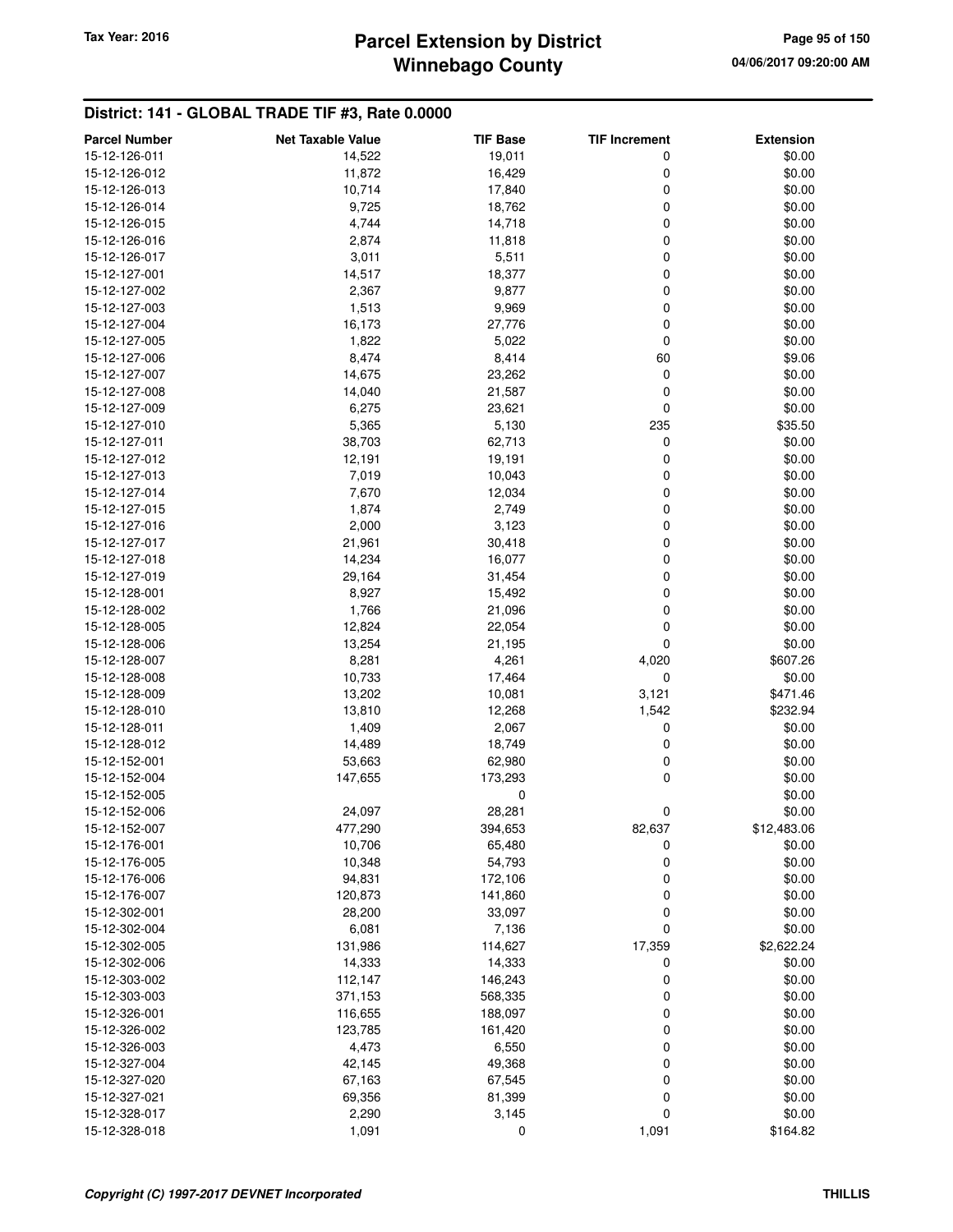#### **District: 141 - GLOBAL TRADE TIF #3, Rate 0.0000**

| <b>Parcel Number</b> | <b>Net Taxable Value</b> | <b>TIF Base</b> | <b>TIF Increment</b> | <b>Extension</b> |
|----------------------|--------------------------|-----------------|----------------------|------------------|
| 15-12-328-019        | 102.679                  | 202.984         |                      | \$0.00           |
| Totals for 141       | 13.274.896               | 19.211.465      | 197.896              | \$29,894.02      |
|                      |                          |                 |                      | 138 Parcels      |

| <b>Parcel Number</b> | <b>Net Taxable Value</b> | <b>TIF Base</b> | <b>TIF Increment</b> | <b>Extension</b> |
|----------------------|--------------------------|-----------------|----------------------|------------------|
| 11-14-359-001        | 4,887                    | 12,009          | 0                    | \$0.00           |
| 11-14-359-002        | 8,204                    | 6,555           | 1,649                | \$249.10         |
| 11-14-359-003        | 4,218                    | 4,218           | 0                    | \$0.00           |
| 11-14-360-004        | 4,068                    | 11,575          | 0                    | \$0.00           |
| 11-14-360-005        | 6,945                    | 13,059          | 0                    | \$0.00           |
| 11-14-360-006        | 10,587                   | 17,675          | 0                    | \$0.00           |
| 11-14-360-007        | 7,602                    | 15,049          | 0                    | \$0.00           |
| 11-14-360-008        | 10,693                   | 20,017          | 0                    | \$0.00           |
| 11-14-360-009        | 8,514                    | 14,878          | 0                    | \$0.00           |
| 11-14-360-010        | 15,744                   | 18,617          | 0                    | \$0.00           |
| 11-14-361-001        | 2,666                    | 14,405          | 0                    | \$0.00           |
| 11-14-361-002        | 12,617                   | 17,796          | 0                    | \$0.00           |
| 11-14-361-003        | 8,251                    | 18,846          | 0                    | \$0.00           |
| 11-14-361-004        | 12,910                   | 16,401          | 0                    | \$0.00           |
| 11-14-361-005        | 3,542                    | 9,234           | 0                    | \$0.00           |
| 11-22-281-011        | 59,610                   | 84,545          | 0                    | \$0.00           |
| 11-22-281-013        | 16,060                   | 18,847          | 0                    | \$0.00           |
| 11-22-281-014        | 45,662                   | 99,855          | 0                    | \$0.00           |
| 11-22-281-016        | 19,098                   | 22,046          | 0                    | \$0.00           |
| 11-22-284-004        |                          |                 | 0                    |                  |
|                      | 24,093                   | 28,275          |                      | \$0.00           |
| 11-22-284-005        | 15,088                   | 22,035          | 0                    | \$0.00           |
| 11-22-284-006        | 4,000                    | 0               | 4,000                | \$604.24         |
| 11-22-284-007        | 4,482                    | 5,260           | 0                    | \$0.00           |
| 11-22-284-008        |                          | 4,636           |                      | \$0.00           |
| 11-22-284-011        |                          | 126,703         |                      | \$0.00           |
| 11-22-284-012        |                          | 0               |                      | \$0.00           |
| 11-22-285-001        | 75,469                   | 88,572          | 0                    | \$0.00           |
| 11-22-285-002        |                          | 0               |                      | \$0.00           |
| 11-22-285-003        |                          | 0               |                      | \$0.00           |
| 11-22-426-001        |                          | 0               |                      | \$0.00           |
| 11-22-426-002        |                          | 0               |                      | \$0.00           |
| 11-22-426-003        |                          | 0               |                      | \$0.00           |
| 11-22-426-004        |                          | 0               |                      | \$0.00           |
| 11-22-427-002        | 499                      | 732             | 0                    | \$0.00           |
| 11-22-427-003        |                          | 0               |                      | \$0.00           |
| 11-22-427-004        |                          | 0               |                      | \$0.00           |
| 11-22-427-006        | 986                      | 1,158           | 0                    | \$0.00           |
| 11-22-427-007        | 1,142                    | 1,339           | 0                    | \$0.00           |
| 11-22-427-008        | 9,214                    | 10,813          | 0                    | \$0.00           |
| 11-22-427-010        | 36,663                   | 28,616          | 8,047                | \$1,215.58       |
| 11-22-427-011        | 7,094                    | 8,325           | 0                    | \$0.00           |
| 11-22-427-014        |                          | 0               |                      | \$0.00           |
| 11-22-427-015        | 14,558                   | 15,533          | $\pmb{0}$            | \$0.00           |
| 11-22-427-016        | 11,191                   | 14,517          | 0                    | \$0.00           |
| 11-22-427-018        | 30,292                   | 47,073          | $\pmb{0}$            | \$0.00           |
| 11-22-431-004        |                          | 0               |                      | \$0.00           |
| 11-22-431-005        |                          | 0               |                      | \$0.00           |
| 11-22-433-017        |                          | 0               |                      | \$0.00           |
| 11-23-101-003        | 4,000                    | 6,650           | 0                    | \$0.00           |
| 11-23-101-004        | 266                      | 4,299           | 0                    | \$0.00           |
| 11-23-101-005        | 299                      | 6,691           | 0                    | \$0.00           |
| 11-23-101-006        | 4,834                    | 15,409          | 0                    | \$0.00           |
| 11-23-102-002        | 8,522                    | 14,352          | 0                    | \$0.00           |
| 11-23-102-003        | 3,667                    | 16,860          | 0                    | \$0.00           |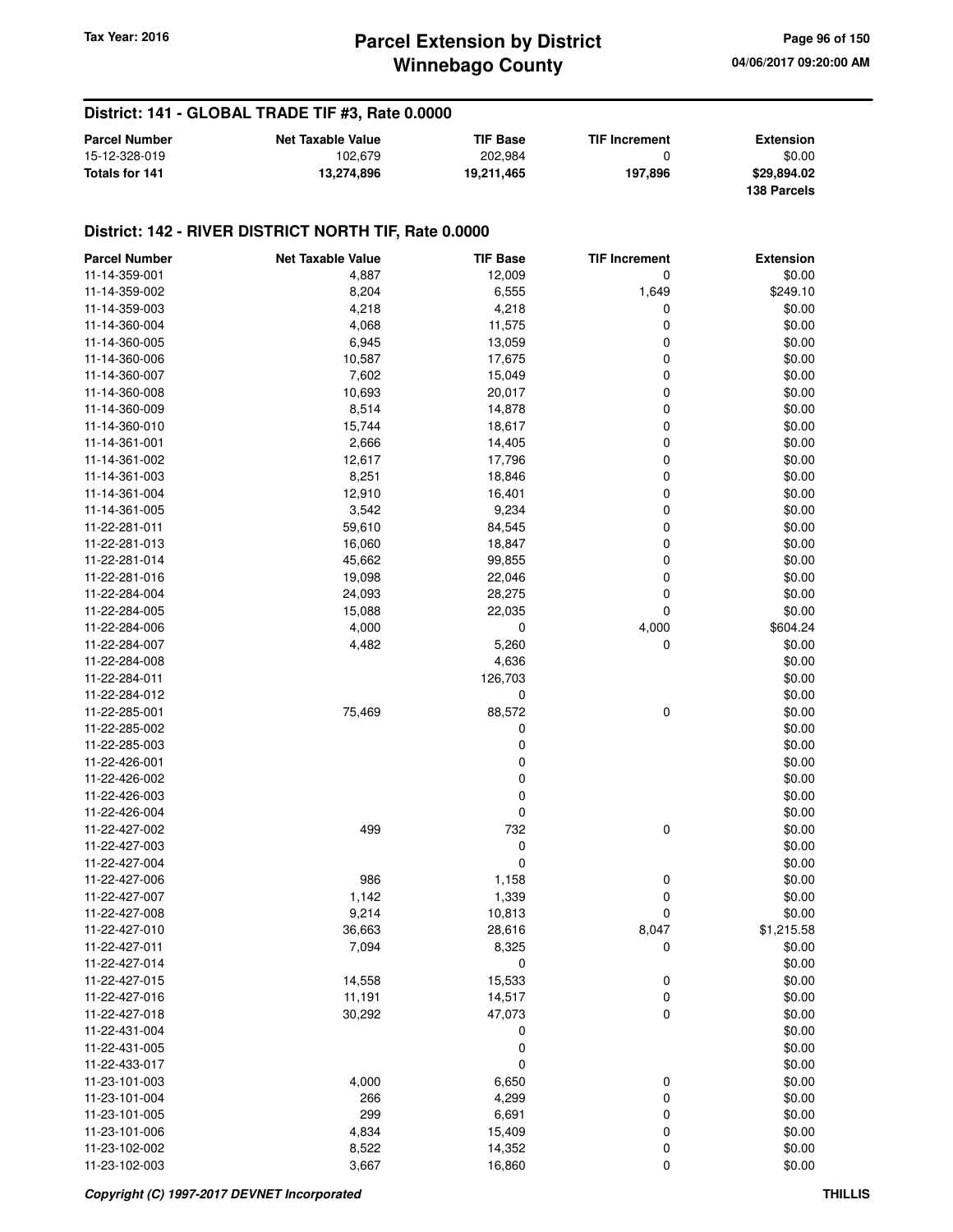| <b>Parcel Number</b>           | <b>Net Taxable Value</b> | <b>TIF Base</b> | <b>TIF Increment</b> | <b>Extension</b> |
|--------------------------------|--------------------------|-----------------|----------------------|------------------|
| 11-23-102-004                  | 5,544                    | 11,146          | 0                    | \$0.00           |
| 11-23-102-005                  | 1,298                    | 17,644          | 0                    | \$0.00           |
| 11-23-102-006                  | 6,910                    | 18,529          | 0                    | \$0.00           |
| 11-23-102-007                  | 534                      | 784             | 0                    | \$0.00           |
| 11-23-102-008                  | 11,428                   | 16,629          | 0                    | \$0.00           |
| 11-23-102-009                  | 11,776                   | 17,215          | 0                    | \$0.00           |
| 11-23-102-010                  | 239                      | 13,418          | 0                    | \$0.00           |
| 11-23-102-011                  | 7,354                    | 10,153          | 0                    | \$0.00           |
| 11-23-102-012                  | 7,271                    | 20,017          | 0                    | \$0.00           |
| 11-23-102-013                  | 7,432                    | 13,834          | 0                    | \$0.00           |
| 11-23-102-014                  | 6,415                    | 15,363          | 0                    | \$0.00           |
| 11-23-102-015                  | 14,390                   | 20,935          | 0                    | \$0.00           |
| 11-23-102-016                  | 10,094                   | 15,385          | 0                    | \$0.00           |
| 11-23-102-017                  | 8,170                    | 18,412          | 0                    | \$0.00           |
| 11-23-102-018                  | 14,403                   | 21,153          | 0                    | \$0.00           |
| 11-23-102-019                  | 15,308                   | 22,359          | 0                    | \$0.00           |
| 11-23-102-020                  | 539                      | 792             | 0                    | \$0.00           |
| 11-23-102-021                  | 2,848                    | 5,598           | 0                    | \$0.00           |
| 11-23-102-022                  |                          | 21,865          |                      | \$0.00           |
| 11-23-102-023                  | 8,177                    | 14,416          | 0                    | \$0.00           |
| 11-23-104-006                  | 5,353                    | 8,375           | 0                    | \$0.00           |
|                                |                          |                 | 0                    | \$0.00           |
| 11-23-104-014<br>11-23-104-017 | 2,867<br>5,856           | 11,827<br>5,427 | 429                  | \$64.80          |
| 11-23-104-018                  | 545                      | 10,895          | 0                    | \$0.00           |
| 11-23-104-019                  |                          |                 | 0                    | \$0.00           |
| 11-23-104-020                  | 11,599                   | 16,810          |                      |                  |
|                                | 11,123<br>9,937          | 14,045          | 0<br>0               | \$0.00<br>\$0.00 |
| 11-23-104-022                  |                          | 20,499          | 0                    | \$0.00           |
| 11-23-104-023                  | 9,981                    | 10,325          |                      |                  |
| 11-23-106-013                  | 152                      | 223             | 0                    | \$0.00<br>\$0.00 |
| 11-23-106-014                  | 7,253                    | 10,211          | 0                    |                  |
| 11-23-106-015                  | $\mathbf 0$              | 17,580          | 0                    | \$0.00           |
| 11-23-106-016                  | 2,411                    | 500             | 1,911                | \$288.68         |
| 11-23-106-017                  | 6,406                    | 10,155          | 0                    | \$0.00           |
| 11-23-106-018                  | 352                      | 516             | 0                    | \$0.00           |
| 11-23-106-019                  | 3,994                    | 9,825           | 0                    | \$0.00           |
| 11-23-106-020                  | 5,380                    | 5,673           | 0                    | \$0.00           |
| 11-23-106-021                  | 285                      | 418             | 0                    | \$0.00           |
| 11-23-106-022                  | 507                      | 745             | 0                    | \$0.00           |
| 11-23-106-023                  | 9,634                    | 13,482          | 0                    | \$0.00           |
| 11-23-106-024                  | 307                      | 451             | 0                    | \$0.00           |
| 11-23-106-025                  | 4,718                    | 8,189           | 0                    | \$0.00           |
| 11-23-107-001                  | 5,842                    | 7,377           | 0                    | \$0.00           |
| 11-23-107-002                  | 256                      | 376             | 0                    | \$0.00           |
| 11-23-107-003                  | 11,103                   | 6,761           | 4,342                | \$655.90         |
| 11-23-107-004                  | 7,345                    | 9,790           | 0                    | \$0.00           |
| 11-23-107-005                  | 15,219                   | 22,240          | 0                    | \$0.00           |
| 11-23-107-006                  | 341                      | 529             | $\mathbf 0$          | \$0.00           |
| 11-23-107-007                  |                          | 20,705          |                      | \$0.00           |
| 11-23-107-008                  | 1,213                    | 1,423           | 0                    | \$0.00           |
| 11-23-107-009                  | 6,717                    | 4,649           | 2,068                | \$312.40         |
| 11-23-107-010                  | 10,606                   | 10,392          | 214                  | \$32.34          |
| 11-23-107-011                  | 6,845                    | 9,753           | 0                    | \$0.00           |
| 11-23-107-012                  | 5,718                    | 11,231          | 0                    | \$0.00           |
| 11-23-107-013                  | 0                        | 7,152           | 0                    | \$0.00           |
| 11-23-107-014                  | 12,289                   | 4,342           | 7,947                | \$1,200.48       |
| 11-23-107-015                  | 10,264                   | 9,211           | 1,053                | \$159.08         |
| 11-23-107-016                  | 5,303                    | 4,729           | 574                  | \$86.72          |
| 11-23-107-017                  | 328                      | 482             | 0                    | \$0.00           |
| 11-23-107-018                  | 2,568                    | 4,146           | 0                    | \$0.00           |
| 11-23-107-021                  | 7,881                    | 19,206          | 0                    | \$0.00           |
| 11-23-107-022                  | 8,933                    | 13,972          | 0                    | \$0.00           |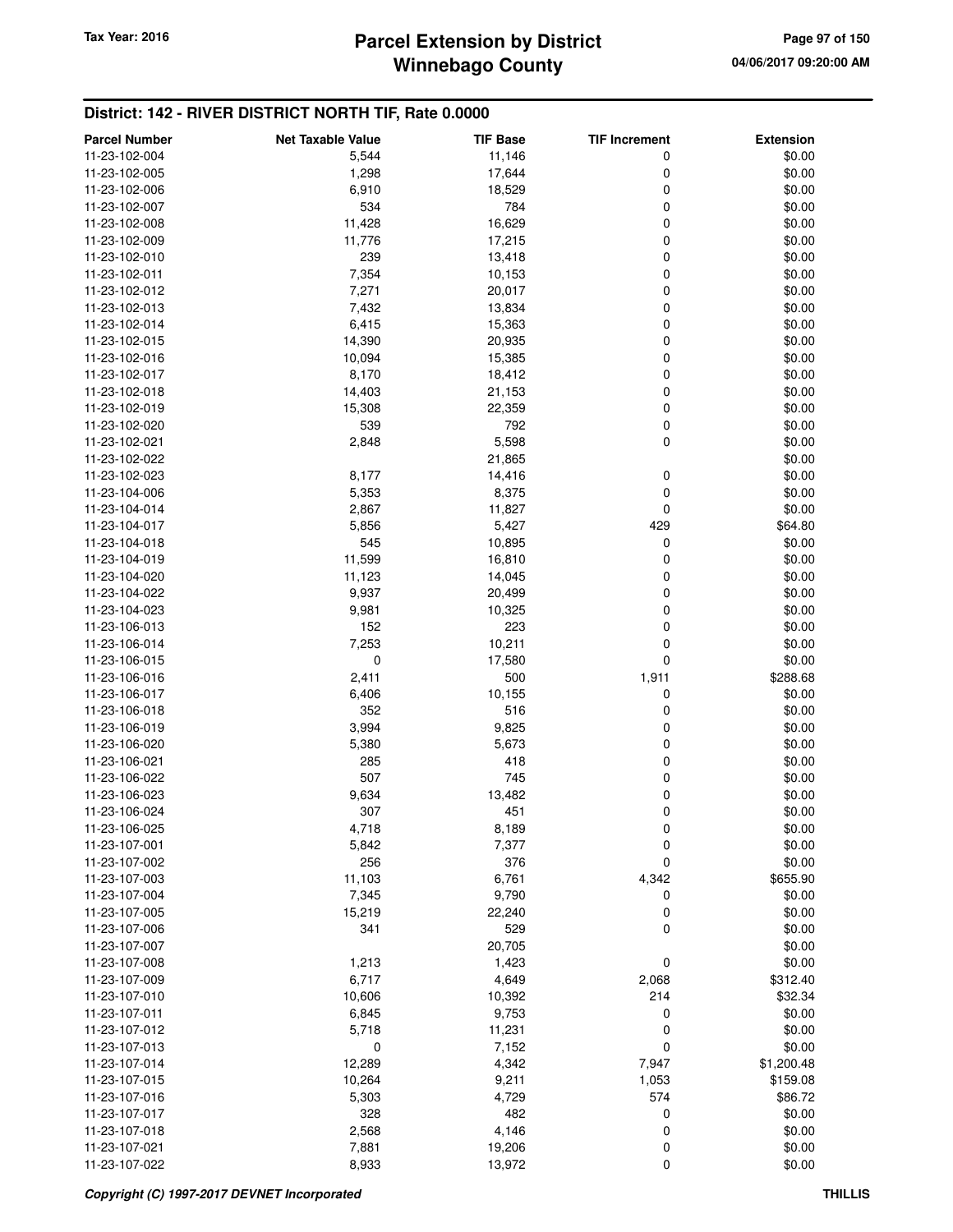## **Winnebago County Parcel Extension by District Tax Year: 2016 Page 98 of 150**

| <b>Parcel Number</b> | <b>Net Taxable Value</b> | <b>TIF Base</b> | <b>TIF Increment</b> | <b>Extension</b> |
|----------------------|--------------------------|-----------------|----------------------|------------------|
| 11-23-107-023        | 6,519                    | 17,593          | 0                    | \$0.00           |
| 11-23-107-024        | 77,122                   | 173,360         | 0                    | \$0.00           |
| 11-23-107-025        | 28,543                   | 38,443          | 0                    | \$0.00           |
| 11-23-107-026        | 145,740                  | 171,379         | 0                    | \$0.00           |
| 11-23-107-027        | 12,243                   | 20,681          | 0                    | \$0.00           |
| 11-23-107-028        | 16,948                   | 25,084          | 0                    | \$0.00           |
|                      | 421                      |                 | 0                    |                  |
| 11-23-107-030        | 387                      | 16,410          | 0                    | \$0.00           |
| 11-23-107-031        |                          | 15,495          |                      | \$0.00           |
| 11-23-107-032        | 11,412                   | 17,634          | 0                    | \$0.00           |
| 11-23-107-033        | 7,517                    | 18,367          | 0                    | \$0.00           |
| 11-23-107-035        | 267                      | 392             | 0                    | \$0.00           |
| 11-23-107-036        | 12,667                   | 31,693          | 0                    | \$0.00           |
| 11-23-107-037        | 13,830                   | 16,734          | 0                    | \$0.00           |
| 11-23-107-038        | 14,889                   | 21,530          | 0                    | \$0.00           |
| 11-23-107-039        | 11,175                   | 19,151          | 0                    | \$0.00           |
| 11-23-107-040        | 16,154                   | 18,508          | 0                    | \$0.00           |
| 11-23-107-041        | 13,006                   | 18,335          | 0                    | \$0.00           |
| 11-23-107-042        | 13,415                   | 28,011          | 0                    | \$0.00           |
| 11-23-107-043        | 5,389                    | 9,335           | $\mathbf 0$          | \$0.00           |
| 11-23-126-001        | 10,105                   | 20,772          | $\mathbf 0$          | \$0.00           |
| 11-23-126-004        | 534                      | 5,385           | $\mathbf 0$          | \$0.00           |
| 11-23-126-005        |                          | 0               |                      | \$0.00           |
| 11-23-126-006        | 7,064                    | 19,728          | 0                    | \$0.00           |
| 11-23-126-007        | 1,411                    | 6,553           | 0                    | \$0.00           |
| 11-23-126-008        | 267                      | 392             | 0                    | \$0.00           |
| 11-23-126-009        | 525                      | 771             | 0                    | \$0.00           |
| 11-23-126-010        | 7,964                    | 14,254          | 0                    | \$0.00           |
| 11-23-126-011        | 0                        | 0               | 0                    | \$0.00           |
| 11-23-126-012        | 8,313                    | 21,789          | 0                    | \$0.00           |
| 11-23-126-013        | 459                      | 674             | 0                    | \$0.00           |
| 11-23-126-014        | 7,603                    | 13,038          | 0                    | \$0.00           |
| 11-23-126-015        | 5,585                    | 8,730           | 0                    | \$0.00           |
| 11-23-126-016        | 9,576                    | 11,743          | 0                    | \$0.00           |
| 11-23-126-017        | 3,888                    | 7,444           | $\mathbf 0$          | \$0.00           |
| 11-23-126-018        | 520                      | 5,810           | 0                    | \$0.00           |
| 11-23-126-019        |                          |                 |                      |                  |
|                      | 2,732                    | 7,498           | 0                    | \$0.00           |
| 11-23-126-020        | 5,659                    | 10,835          | 0                    | \$0.00           |
| 11-23-126-021        | 5,600                    | 10,416          | 0                    | \$0.00           |
| 11-23-126-022        | 5,532                    | 5,532           | 0                    | \$0.00           |
| 11-23-126-023        | 578                      | 2,568           | 0                    | \$0.00           |
| 11-23-126-024        | 1,903                    | 14,772          | $\mathbf 0$          | \$0.00           |
| 11-23-126-025        | 3,722                    | 12,728          | 0                    | \$0.00           |
| 11-23-126-026        | 7,150                    | 10,512          | 0                    | \$0.00           |
| 11-23-126-027        | 292                      | 4,771           | 0                    | \$0.00           |
| 11-23-126-028        | 7,650                    | 17,468          | 0                    | \$0.00           |
| 11-23-126-029        | 395                      | 4,700           | 0                    | \$0.00           |
| 11-23-126-030        | 14,666                   | 27,584          | 0                    | \$0.00           |
| 11-23-126-031        | 18,016                   | 23,476          | 0                    | \$0.00           |
| 11-23-126-032        | 6,001                    | 19,253          | 0                    | \$0.00           |
| 11-23-126-033        | 15,041                   | 21,291          | 0                    | \$0.00           |
| 11-23-126-034        | 555                      | 815             | 0                    | \$0.00           |
| 11-23-126-035        | 8,993                    | 21,523          | 0                    | \$0.00           |
| 11-23-126-036        | 14,074                   | 0               | 14,074               | \$2,126.00       |
| 11-23-126-037        | 8,840                    | 16,537          | 0                    | \$0.00           |
| 11-23-126-038        | 32,759                   | 37,929          | 0                    | \$0.00           |
| 11-23-126-039        | 1,531                    | 102,964         | 0                    | \$0.00           |
| 11-23-126-040        | 23,216                   | 34,124          | 0                    | \$0.00           |
| 11-23-126-041        | 21,608                   | 34,403          | 0                    | \$0.00           |
| 11-23-126-042        | 172,623                  | 202,578         | 0                    | \$0.00           |
| 11-23-126-043        | 7,836                    | 14,565          | 0                    | \$0.00           |
| 11-23-129-001        | 76,306                   | 343,607         | 0                    | \$0.00           |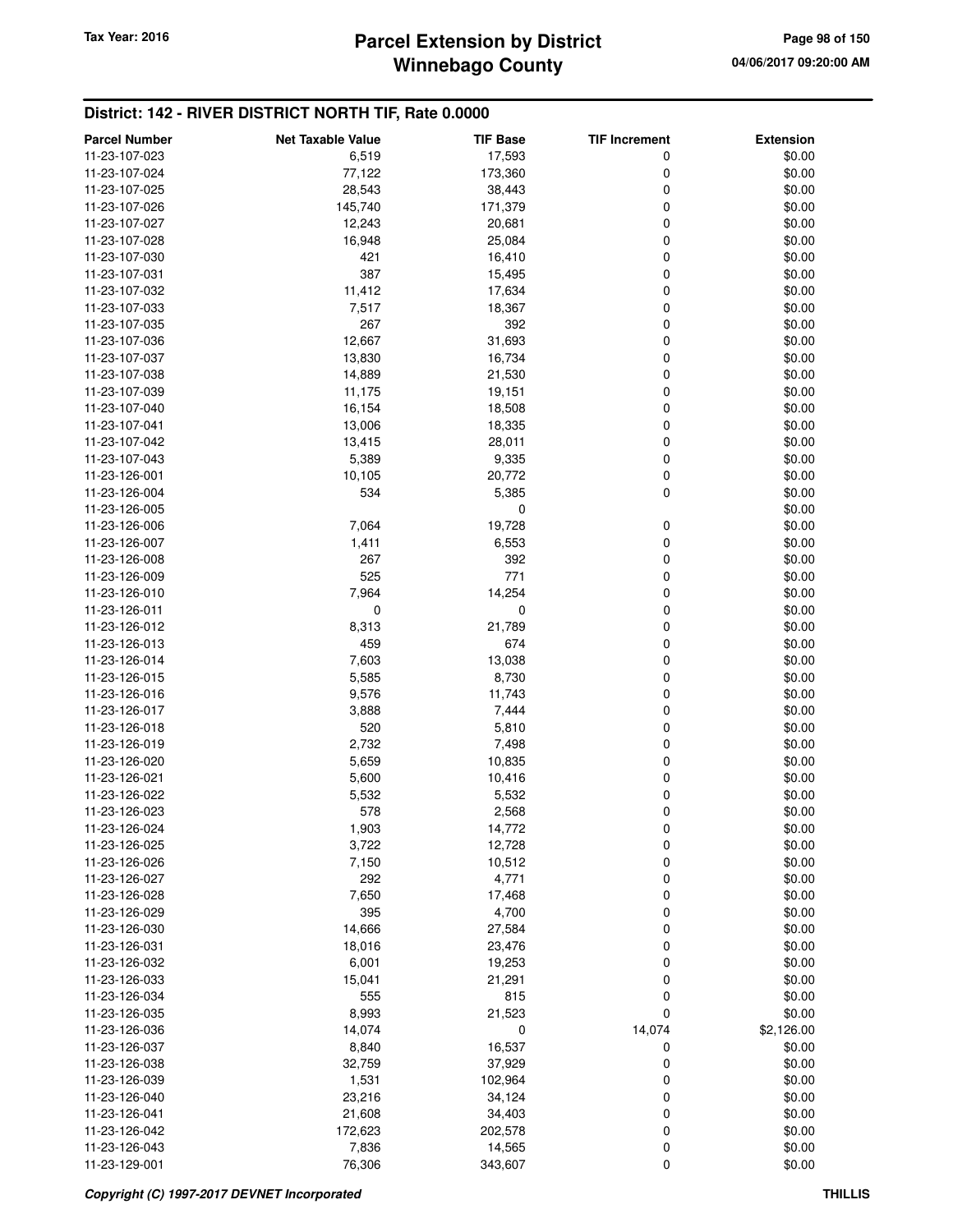## **Winnebago County Parcel Extension by District Tax Year: 2016 Page 99 of 150**

| <b>Parcel Number</b>           | <b>Net Taxable Value</b> | <b>TIF Base</b> | <b>TIF Increment</b> | <b>Extension</b>   |
|--------------------------------|--------------------------|-----------------|----------------------|--------------------|
| 11-23-129-002                  | 84,309                   | 109,302         | 0                    | \$0.00             |
| 11-23-129-003                  | 5,765                    | 822             | 4,943                | \$746.68           |
| 11-23-129-004                  | 7,688                    | 10,451          | 0                    | \$0.00             |
| 11-23-129-005                  | 12,675                   | 16,004          | 0                    | \$0.00             |
| 11-23-129-007                  | 903                      | 1,325           | 0                    | \$0.00             |
| 11-23-129-008                  | 129,124                  | 202,170         | 0                    | \$0.00             |
| 11-23-129-009                  | 1,204                    | 1,767           | 0                    | \$0.00             |
| 11-23-129-010                  | 115,385                  | 135,423         | 0                    | \$0.00             |
| 11-23-129-011                  | 16,270                   | 29,793          | 0                    | \$0.00             |
| 11-23-129-012                  | 14,479                   | 23,082          | 0                    | \$0.00             |
| 11-23-129-013                  | 85,516                   | 100,364         | 0                    | \$0.00             |
| 11-23-130-001                  | 15,373                   | 24,259          | 0                    | \$0.00             |
| 11-23-130-002                  | 9,513                    | 8,476           | 1,037                | \$156.66           |
| 11-23-130-003                  | 246,406                  | 289,083         | 0                    | \$0.00             |
| 11-23-130-004                  | 5,000                    | 22,036          | 0                    | \$0.00             |
| 11-23-130-005                  | 118,786                  | 83,694          | 35,092               | \$5,300.96         |
| 11-23-130-006                  | 4,254                    | 7,614           | 0                    | \$0.00             |
| 11-23-130-007                  | 6,833                    | 8,815           | 0                    | \$0.00             |
| 11-23-130-008                  | 12,401                   | 21,676          | 0                    | \$0.00             |
| 11-23-130-009                  | 7,542                    | 13,073          | 0                    | \$0.00             |
| 11-23-130-010                  | 9,377                    | 7,868           | 1,509                | \$227.96           |
| 11-23-130-011<br>11-23-130-012 | 545<br>133,320           | 800<br>158,257  | 0<br>0               | \$0.00<br>\$0.00   |
| 11-23-130-013                  | 4,499                    | 0               | 4,499                | \$679.62           |
| 11-23-130-014                  | 6,412                    | 0               | 6,412                | \$968.60           |
| 11-23-130-015                  | 27,344                   | 0               | 27,344               | \$4,130.56         |
| 11-23-130-016                  | 17,999                   | 24,229          | 0                    | \$0.00             |
| 11-23-130-017                  | 11,079                   | 13,687          | 0                    | \$0.00             |
| 11-23-130-018                  | 79,855                   | 81,681          | 0                    | \$0.00             |
| 11-23-130-019                  | 25,264                   | 40,213          | 0                    | \$0.00             |
| 11-23-130-020                  | 6,591                    | 7,735           | 0                    | \$0.00             |
| 11-23-130-021                  | 14,714                   | 17,269          | 0                    | \$0.00             |
| 11-23-130-022                  |                          | 0               |                      | \$0.00             |
| 11-23-132-001                  | 25,879                   | 30,373          | 0                    | \$0.00             |
| 11-23-132-002                  | 27,609                   | 38,196          | 0                    | \$0.00             |
| 11-23-132-003                  | 16,741                   | 21,687          | 0                    | \$0.00             |
| 11-23-132-004                  |                          | 0               |                      | \$0.00             |
| 11-23-132-005                  |                          | 31,107          |                      | \$0.00             |
| 11-23-132-006                  |                          | 9,450           |                      | \$0.00             |
| 11-23-132-007                  | 71,772                   | 96,001          | 0                    | \$0.00             |
| 11-23-132-008                  |                          | 53,214          |                      | \$0.00             |
| 11-23-132-009                  | 9,383                    | 11,014          | 0                    | \$0.00             |
| 11-23-132-010                  | 4,894                    | 5,744           | 0                    | \$0.00             |
| 11-23-132-011                  | 22,374                   | 30,813          | 0                    | \$0.00             |
| 11-23-132-012                  | 24,083                   | 28,265          | 0                    | \$0.00             |
| 11-23-132-013                  | 16,881                   | 16,750          | 131                  | \$19.80            |
| 11-23-132-014                  |                          | 0               |                      | \$0.00             |
| 11-23-132-015                  |                          | 0               |                      | \$0.00             |
| 11-23-132-016                  |                          | 0               |                      | \$0.00             |
| 11-23-132-017                  |                          | 0               |                      | \$0.00             |
| 11-23-132-018                  |                          | 0               |                      | \$0.00             |
| 11-23-151-004                  | 7,759                    | 10,094          | 0                    | \$0.00             |
| 11-23-151-005                  | 9,188                    | 13,938          | 0                    | \$0.00             |
| 11-23-151-006                  | 3,824                    | 14,663          | 0                    | \$0.00             |
| 11-23-151-007                  | 7,818                    | 6,867           | 951                  | \$143.66           |
| 11-23-151-011                  |                          | 0               |                      | \$0.00             |
| 11-23-152-001                  | 585                      | 858             | $\mathbf 0$<br>3,577 | \$0.00             |
| 11-23-152-002<br>11-23-152-003 | 7,068                    | 3,491           |                      | \$540.34<br>\$0.00 |
| 11-23-153-001                  | 6,665<br>650             | 24,249<br>955   | 0<br>0               | \$0.00             |
| 11-23-153-002                  | 371                      | 545             | 0                    | \$0.00             |
|                                |                          |                 |                      |                    |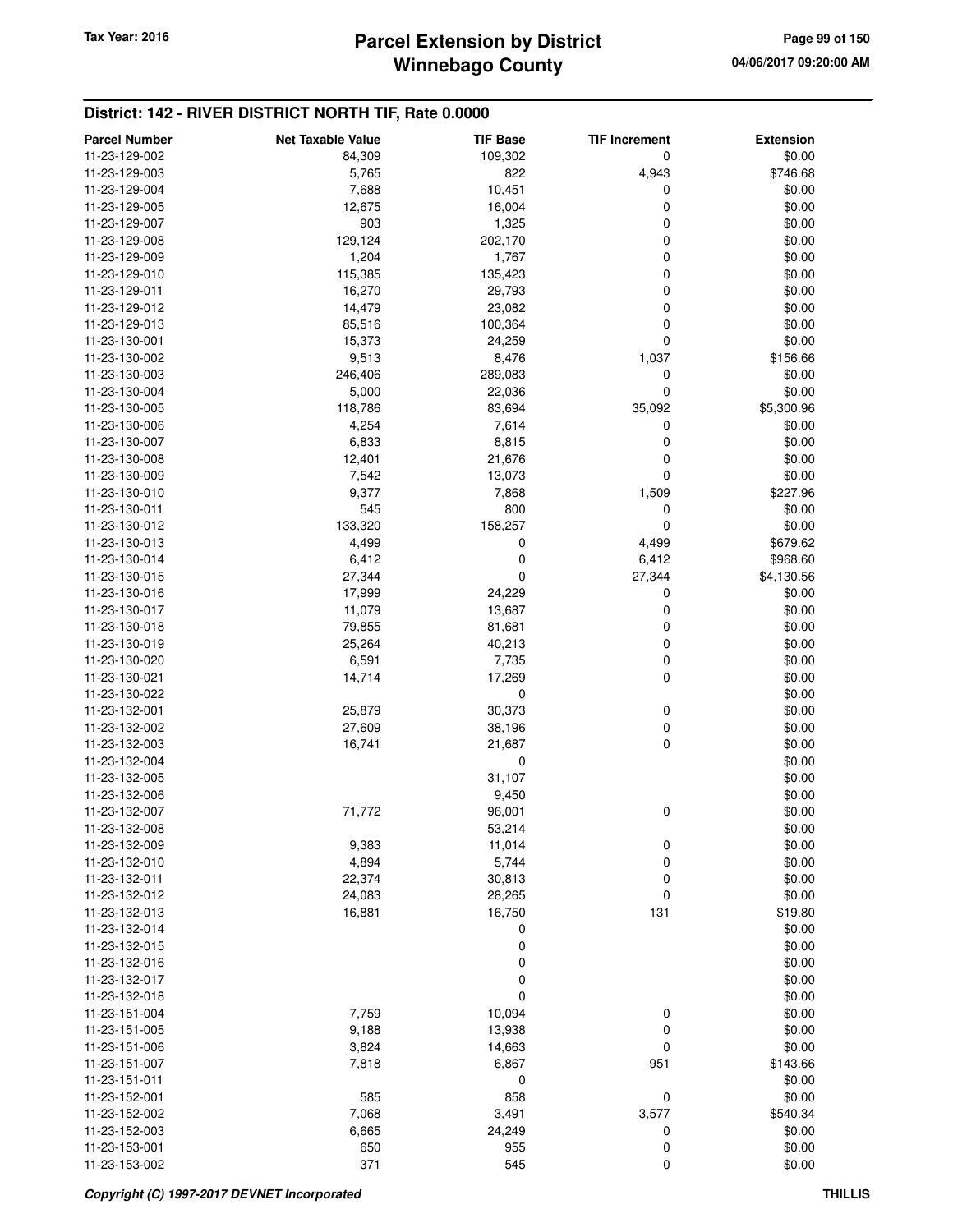| <b>Parcel Number</b> | <b>Net Taxable Value</b> | <b>TIF Base</b> | <b>TIF Increment</b> | <b>Extension</b> |
|----------------------|--------------------------|-----------------|----------------------|------------------|
| 11-23-153-003        | 454                      | 666             | 0                    | \$0.00           |
| 11-23-153-004        | 407                      | 598             | 0                    | \$0.00           |
| 11-23-153-005        | 4,649                    | 12,552          | 0                    | \$0.00           |
| 11-23-153-006        | 284                      | 417             | 0                    | \$0.00           |
| 11-23-153-007        | 6,683                    | 16,750          | 0                    | \$0.00           |
| 11-23-154-001        | 59,397                   | 36,543          | 22,854               | \$3,452.30       |
| 11-23-154-002        | 427                      | 627             | 0                    | \$0.00           |
| 11-23-154-003        | 488                      | 0               | 488                  | \$73.72          |
| 11-23-154-004        | 2,361                    | 3,215           | 0                    | \$0.00           |
| 11-23-154-005        | 0                        | 5,314           | 0                    | \$0.00           |
| 11-23-154-006        | 9,453                    | 12,190          | 0                    | \$0.00           |
| 11-23-154-007        | 610                      | 895             | 0                    | \$0.00           |
| 11-23-154-008        | 57,995                   | 48,938          | 9,057                | \$1,368.14       |
| 11-23-154-009        | 10,981                   | 23,449          | 0                    | \$0.00           |
| 11-23-154-010        | 318                      | 4,230           | 0                    | \$0.00           |
| 11-23-154-011        | 4,428                    | 6,030           | 0                    | \$0.00           |
| 11-23-154-012        | 7,608                    | 16,495          | 0                    | \$0.00           |
| 11-23-154-013        | 7,309                    | 9,012           | 0                    | \$0.00           |
| 11-23-154-014        | 48,167                   | 27,260          | 20,907               | \$3,158.20       |
| 11-23-154-015        | 9,029                    | 9,029           | 0                    | \$0.00           |
| 11-23-155-001        |                          | 0               |                      | \$0.00           |
| 11-23-155-002        | 20,635                   | 23,776          | 0                    | \$0.00           |
| 11-23-155-003        | 10,650                   | 12,964          | 0                    | \$0.00           |
| 11-23-155-004        | 14,752                   | 17,850          | 0                    | \$0.00           |
| 11-23-156-001        | 12,836                   | 15,530          | 0                    | \$0.00           |
| 11-23-156-002        | 11,865                   | 3,576           | 8,289                | \$1,252.14       |
| 11-23-156-003        | 6,021                    | 11,134          | 0                    | \$0.00           |
| 11-23-156-004        | 979                      | 1,319           | 0                    | \$0.00           |
| 11-23-156-005        | 10,918                   | 13,785          | 0                    | \$0.00           |
| 11-23-156-006        | 4,160                    | 11,680          | 0                    | \$0.00           |
| 11-23-156-007        | 561                      | 761             | 0                    | \$0.00           |
| 11-23-156-008        | 11,216                   | 20,123          | 0                    | \$0.00           |
| 11-23-156-009        | 11,468                   | 16,088          | 0                    | \$0.00           |
| 11-23-156-010        | 9,064                    | 12,732          | 0                    | \$0.00           |
| 11-23-156-011        | 402                      | 590             | 0                    | \$0.00           |
| 11-23-156-012        | 36,663                   | 49,238          | 0                    | \$0.00           |
| 11-23-156-013        | 18,094                   | 22,122          | 0                    | \$0.00           |
| 11-23-156-014        | 55,328                   | 71,669          | 0                    | \$0.00           |
| 11-23-156-015        | 12,387                   | 14,988          | 0                    | \$0.00           |
| 11-23-157-001        | 2,482                    | 5,366           | 0                    | \$0.00           |
| 11-23-157-002        | 11,667                   | 20,844          | 0                    | \$0.00           |
| 11-23-157-003        | 11,667                   | 21,181          | 0                    | \$0.00           |
| 11-23-157-006        | 3,210                    | 3,934           | 0                    | \$0.00           |
| 11-23-157-007        | 15,689                   | 20,486          | 0                    | \$0.00           |
| 11-23-157-008        | 14,217                   | 16,952          | 0                    | \$0.00           |
| 11-23-157-010        |                          | 0               |                      | \$0.00           |
| 11-23-157-011        |                          | 15,578          |                      | \$0.00           |
| 11-23-157-012        |                          | 4,130           |                      | \$0.00           |
| 11-23-157-013        | 5,117                    | 7,088           | 0                    | \$0.00           |
| 11-23-157-014        | 40,996                   | 37,273          | 3,723                | \$562.40         |
| 11-23-157-015        | 0                        | 346             | 0                    | \$0.00           |
| 11-23-157-016        |                          | 0               |                      | \$0.00           |
| 11-23-157-017        | 7,572                    | 22,704          | 0                    | \$0.00           |
| 11-23-158-001        | 0                        | 0               | 0                    | \$0.00           |
| 11-23-158-002        | 16,002                   | 8,888           | 7,114                | \$1,074.64       |
| 11-23-159-001        | 33,997                   | 424,135         | 0                    | \$0.00           |
| 11-23-159-002        | 105,110                  | 123,360         | 0                    | \$0.00           |
| 11-23-159-003        |                          | 0               |                      | \$0.00           |
| 11-23-159-004        | 24,114                   | 28,301          | 0                    | \$0.00           |
| 11-23-159-005        | 3,308                    | 4,538           | 0                    | \$0.00           |
| 11-23-160-003        |                          | 0               |                      | \$0.00           |
|                      |                          |                 |                      |                  |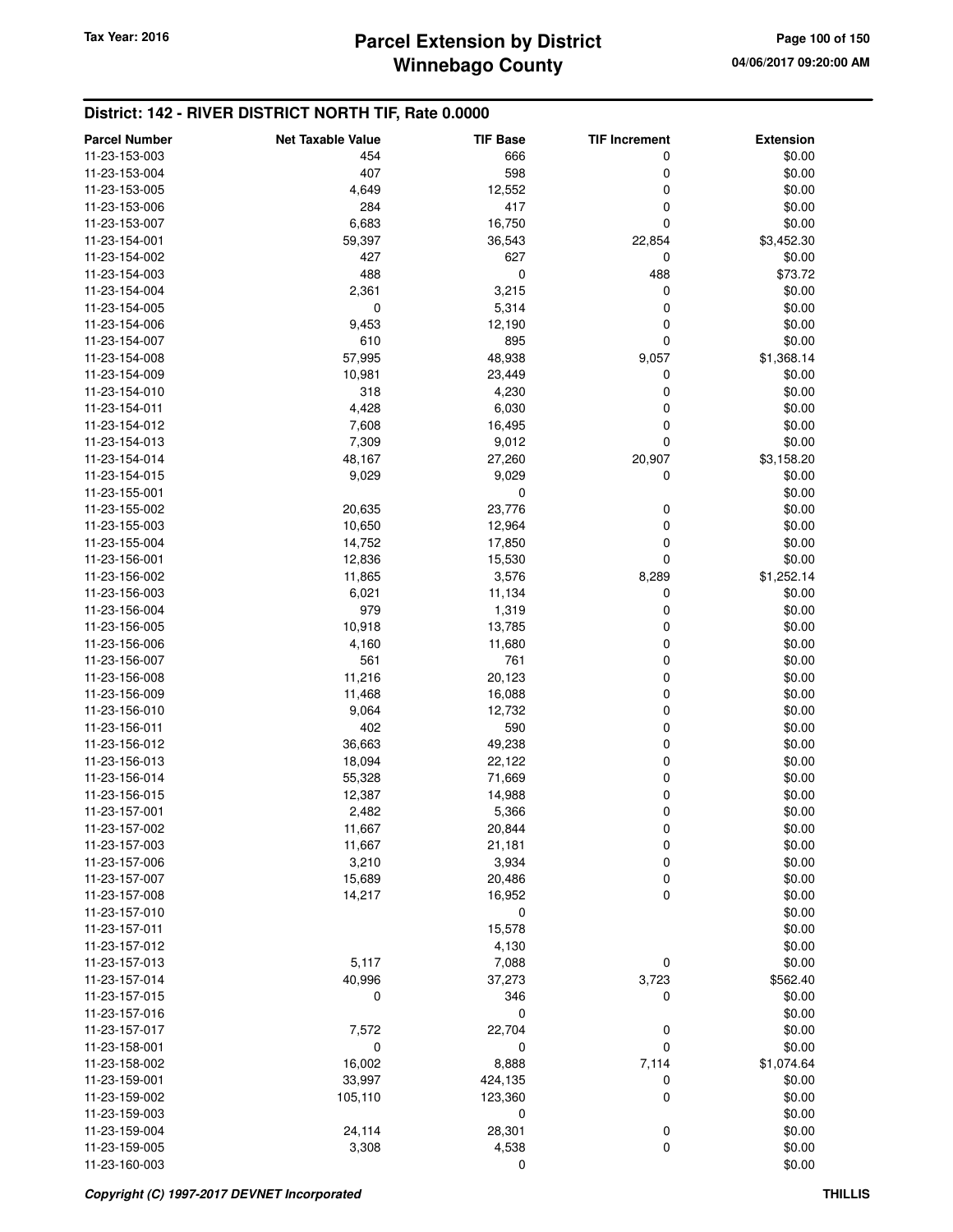| <b>Parcel Number</b> | <b>Net Taxable Value</b> | <b>TIF Base</b> | <b>TIF Increment</b> | <b>Extension</b> |
|----------------------|--------------------------|-----------------|----------------------|------------------|
| 11-23-160-004        |                          | 0               |                      | \$0.00           |
| 11-23-176-001        |                          | $\mathbf 0$     |                      | \$0.00           |
| 11-23-176-003        | 14,326                   | 17,334          | $\boldsymbol{0}$     | \$0.00           |
| 11-23-176-004        | 53,679                   | 63,000          | $\mathbf 0$          | \$0.00           |
| 11-23-176-005        |                          | 0               |                      | \$0.00           |
| 11-23-176-006        |                          | 0               |                      | \$0.00           |
| 11-23-176-007        |                          | 0               |                      | \$0.00           |
| 11-23-176-008        | 47,293                   | 53,837          | 0                    | \$0.00           |
|                      | 33,810                   |                 | $\mathbf 0$          |                  |
| 11-23-176-009        |                          | 39,914          |                      | \$0.00           |
| 11-23-176-010        |                          | 0               |                      | \$0.00           |
| 11-23-176-011        | 14,357                   | 17,372          | 0                    | \$0.00           |
| 11-23-176-012        | 446,604                  | 501,057         | 0                    | \$0.00           |
| 11-23-177-001        | 9,917                    | 15,256          | 0                    | \$0.00           |
| 11-23-177-002        | 23,628                   | 27,731          | 0                    | \$0.00           |
| 11-23-177-003        | 11,179                   | 15,321          | 0                    | \$0.00           |
| 11-23-177-004        |                          | 0               |                      | \$0.00           |
| 11-23-177-005        | 18,521                   | 0               | 18,521               | \$2,797.76       |
| 11-23-177-006        |                          | 0               |                      | \$0.00           |
| 11-23-177-007        |                          | 0               |                      | \$0.00           |
| 11-23-177-008        | 87,601                   | 102,811         | 0                    | \$0.00           |
| 11-23-177-009        | 11,626                   | 0               | 11,626               | \$1,756.22       |
| 11-23-177-010        | 1,716                    | 0               | 1,716                | \$259.22         |
| 11-23-177-011        | 3,639                    | 0               | 3,639                | \$549.70         |
| 11-23-178-004        |                          | 0               |                      | \$0.00           |
| 11-23-179-002        | 513,282                  | 518,813         | 0                    | \$0.00           |
| 11-23-179-003        |                          | 70,344          |                      | \$0.00           |
| 11-23-179-004        | 63,339                   | 75,443          | $\mathbf 0$          | \$0.00           |
| 11-23-179-005        |                          | 0               |                      | \$0.00           |
| 11-23-179-006        |                          | 0               |                      | \$0.00           |
| 11-23-179-015        |                          | 0               |                      | \$0.00           |
| 11-23-179-021        |                          | 0               |                      | \$0.00           |
| 11-23-180-001        | 71,342                   | 83,467          | 0                    | \$0.00           |
| 11-23-180-002        | 1,669                    | 1,958           | $\mathbf 0$          | \$0.00           |
| 11-23-181-013        |                          | 0               |                      | \$0.00           |
| 11-23-182-001        | 1,938                    | 21,547          | 0                    | \$0.00           |
| 11-23-182-002        | 13,405                   | 24,841          | 0                    | \$0.00           |
| 11-23-182-003        | 13,405                   | 24,841          | 0                    | \$0.00           |
| 11-23-182-004        | 13,405                   | 24,841          | 0                    | \$0.00           |
| 11-23-182-005        | 8,954                    | 16,478          | 0                    | \$0.00           |
| 11-23-182-006        | 13,405                   | 24,841          | 0                    | \$0.00           |
| 11-23-182-007        | 13,405                   | 24,841          | 0                    | \$0.00           |
| 11-23-182-008        | 13,405                   | 24,841          | 0                    | \$0.00           |
| 11-23-182-009        | 268                      | 332             | 0                    | \$0.00           |
| 11-23-182-010        | 268                      | 332             | 0                    | \$0.00           |
| 11-23-182-011        | 268                      | 332             | 0                    | \$0.00           |
| 11-23-182-012        | 268                      | 332             | 0                    | \$0.00           |
| 11-23-182-013        | 268                      | 332             | 0                    | \$0.00           |
| 11-23-301-001        | 16,002                   | 33,953          | $\mathbf 0$          | \$0.00           |
| 11-23-301-005        |                          | 0               |                      | \$0.00           |
|                      |                          |                 |                      |                  |
| 11-23-302-003        |                          | 0               |                      | \$0.00           |
| 11-23-302-004        |                          | 0               |                      | \$0.00           |
| 11-23-303-004        | 75,457                   | 75,464          | 0                    | \$0.00           |
| 11-23-303-007        | 257,263                  | 257,289         | $\mathbf 0$          | \$0.00           |
| 11-23-305-001        | 55,528                   | 42,627          | 12,901               | \$1,948.82       |
| 11-23-305-002        | 149,025                  | 37,781          | 111,244              | \$16,804.42      |
| 11-23-305-004        | 80,306                   | 117,265         | 0                    | \$0.00           |
| 11-23-306-001        | 39,460                   | 32,945          | 6,515                | \$984.16         |
| 11-23-306-005        | 24,002                   | 66,500          | 0                    | \$0.00           |
| 11-23-306-013        | 25,663                   | 23,660          | 2,003                | \$302.58         |
| 11-23-306-014        | 54,903                   | 102,587         | 0                    | \$0.00           |
| 11-23-306-016        | 17,306                   | 23,175          | $\mathbf 0$          | \$0.00           |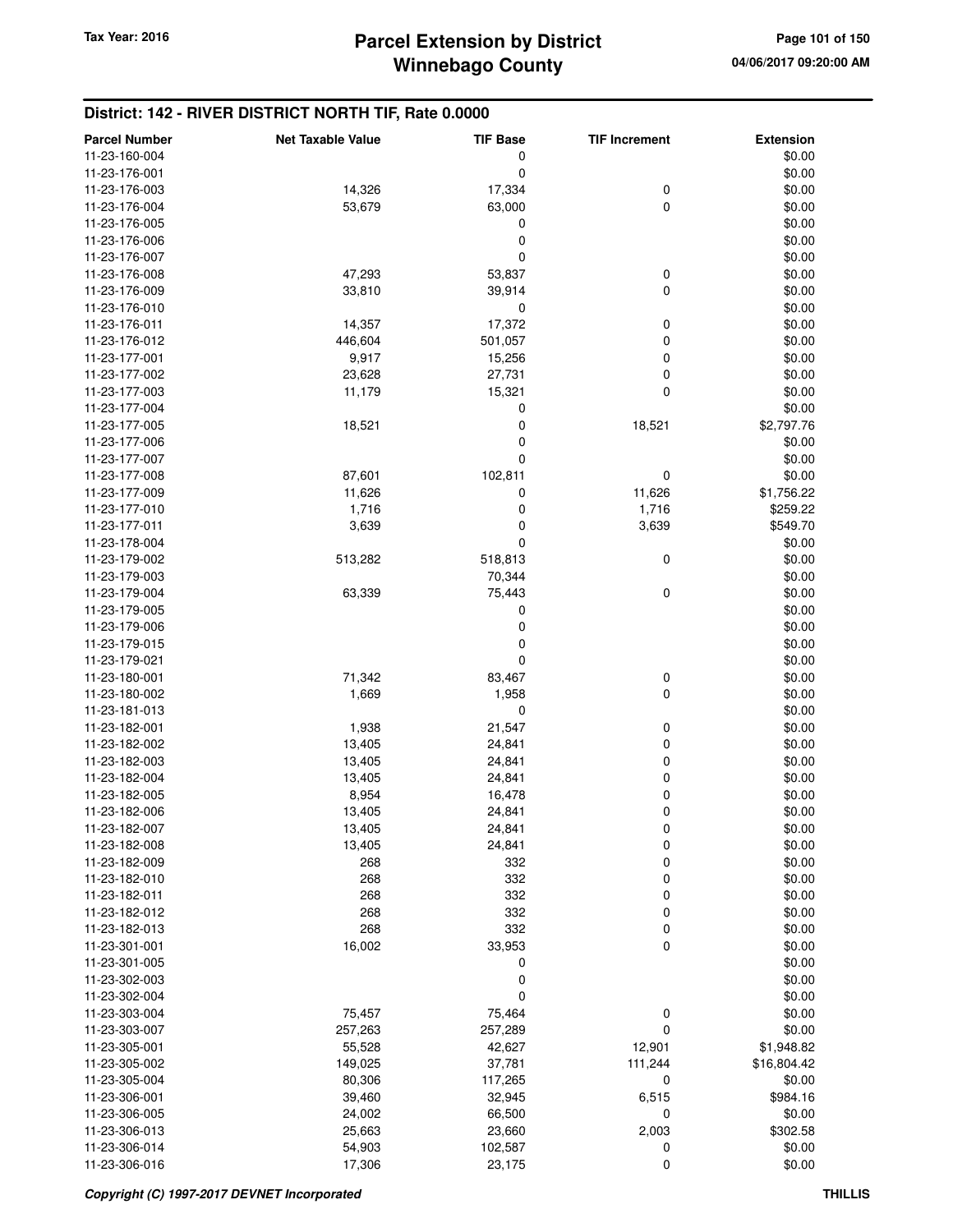## **Winnebago County Parcel Extension by District Tax Year: 2016 Page 102 of 150**

#### **District: 142 - RIVER DISTRICT NORTH TIF, Rate 0.0000**

| <b>Parcel Number</b> | <b>Net Taxable Value</b> | <b>TIF Base</b>  | <b>TIF Increment</b> | <b>Extension</b> |
|----------------------|--------------------------|------------------|----------------------|------------------|
| 11-23-306-017        | 12,665                   | 10,125           | 2,540                | \$383.70         |
| 11-23-306-018        | 10,486                   | 17,950           | 0                    | \$0.00           |
| 11-23-307-001        | 15,011                   | 18,648           | 0                    | \$0.00           |
| 11-23-307-002        | 15,393                   | 20,778           | 0                    | \$0.00           |
| 11-23-307-003        | 84,991                   | 121,075          | 0                    | \$0.00           |
| 11-23-307-004        | 62,993                   | 59,578           | 3,415                | \$515.88         |
| 11-23-307-005        | 17,257                   | 18,951           | 0                    | \$0.00           |
| 11-23-307-006        | 15,922                   | 18,951           | 0                    | \$0.00           |
| 11-23-307-007        | 923,241                  | 684,012          | 239,229              | \$36,137.70      |
| 11-23-307-008        |                          | 0                |                      | \$0.00           |
| 11-23-308-001        |                          | 0                |                      | \$0.00           |
| 11-23-308-002        |                          | 0                |                      | \$0.00           |
| 11-23-308-003        |                          | 0                |                      | \$0.00           |
| 11-23-308-004        |                          | 0                |                      | \$0.00           |
| 11-23-308-005        |                          | $\mathbf 0$      |                      | \$0.00           |
| 11-23-308-006        | 20,832                   | 24,656           | 0                    | \$0.00           |
| 11-23-308-008        |                          | 0                |                      | \$0.00           |
| 11-23-308-009        |                          | 0                |                      | \$0.00           |
| 11-23-308-010        |                          | $\boldsymbol{0}$ |                      | \$0.00           |
| 11-23-308-011        |                          | 0                |                      | \$0.00           |
| 11-23-308-014        | 16,972                   | 20,261           | 0                    | \$0.00           |
| 11-23-308-015        |                          | 0                |                      | \$0.00           |
| 11-23-310-001        | 10,107                   | 33,160           | 0                    | \$0.00           |
| 11-23-310-002        | 14,636                   | 17,369           | 0                    | \$0.00           |
| 11-23-310-003        | 2,527                    | 6,012            | 0                    | \$0.00           |
| 11-23-310-004        |                          | 0                |                      | \$0.00           |
| 11-23-310-005        |                          | 0                |                      | \$0.00           |
| 11-23-311-003        | 21,811                   | 31,149           | 0                    | \$0.00           |
| 11-23-311-004        | 18,920                   | 22,313           | 0                    | \$0.00           |
| 11-23-311-005        | 42,506                   | 134,827          | 0                    | \$0.00           |
| 11-23-311-009        |                          | 0                |                      | \$0.00           |
| 11-23-312-005        |                          | 0                |                      | \$0.00           |
| 11-23-312-006        | 616,605                  | 492,614          | 123,991              | \$18,729.96      |
| 11-23-312-008        | 24,088                   | 32,764           | 0                    | \$0.00           |
| 11-23-312-009        | 8,959                    | 0                | 8,959                | \$1,353.34       |
| 11-23-312-010        |                          | 0                |                      | \$0.00           |
| 11-23-312-011        | 12,879                   | 29,228           | 0                    | \$0.00           |
| 11-23-313-005        |                          | 0                |                      | \$0.00           |
| 11-23-313-008        |                          | 0                |                      | \$0.00           |
| 11-23-314-001        | 45,853                   | 45,857           | 0                    | \$0.00           |
| 11-23-314-002        | 1,012                    | 1,267            | 0                    | \$0.00           |
| 11-23-314-003        |                          | 0                |                      | \$0.00           |
| 11-23-314-004        |                          | 0                |                      | \$0.00           |
| 11-23-315-004        |                          | 0                |                      | \$0.00           |
| 11-23-356-002        |                          | 0                |                      | \$0.00           |
| 11-23-356-004        | 633,270                  | 955,404          | 0                    | \$0.00           |
| Totals for 142       | 9,048,739                | 12,012,491       | 750,534              | \$113,375.16     |
|                      |                          |                  |                      | 405 Parcels      |

### **District: 143 - BROADWAY TIF, Rate 0.0000**

| <b>Parcel Number</b> | <b>Net Taxable Value</b> | <b>TIF Base</b> | <b>TIF Increment</b> | <b>Extension</b> |
|----------------------|--------------------------|-----------------|----------------------|------------------|
| 11-25-357-001        | 1,951                    | 23,810          | 0                    | \$0.00           |
| 11-25-357-002        | 11.100                   | 18.918          | 0                    | \$0.00           |
| 11-25-357-003        | 13.747                   | 22.801          | 0                    | \$0.00           |
| 11-25-357-004        | 2,975                    | 3,659           | 0                    | \$0.00           |
| 11-25-357-005        | 5,183                    | 23,835          | 0                    | \$0.00           |
| 11-25-357-006        | 7,418                    | 10.017          | 0                    | \$0.00           |
| 11-25-357-007        | 1.603                    | 5,293           | 0                    | \$0.00           |
| 11-25-357-008        | 6,298                    | 14,718          | 0                    | \$0.00           |
| 11-25-357-009        | 6.220                    | 14.844          |                      | \$0.00           |

#### **Copyright (C) 1997-2017 DEVNET Incorporated THILLIS**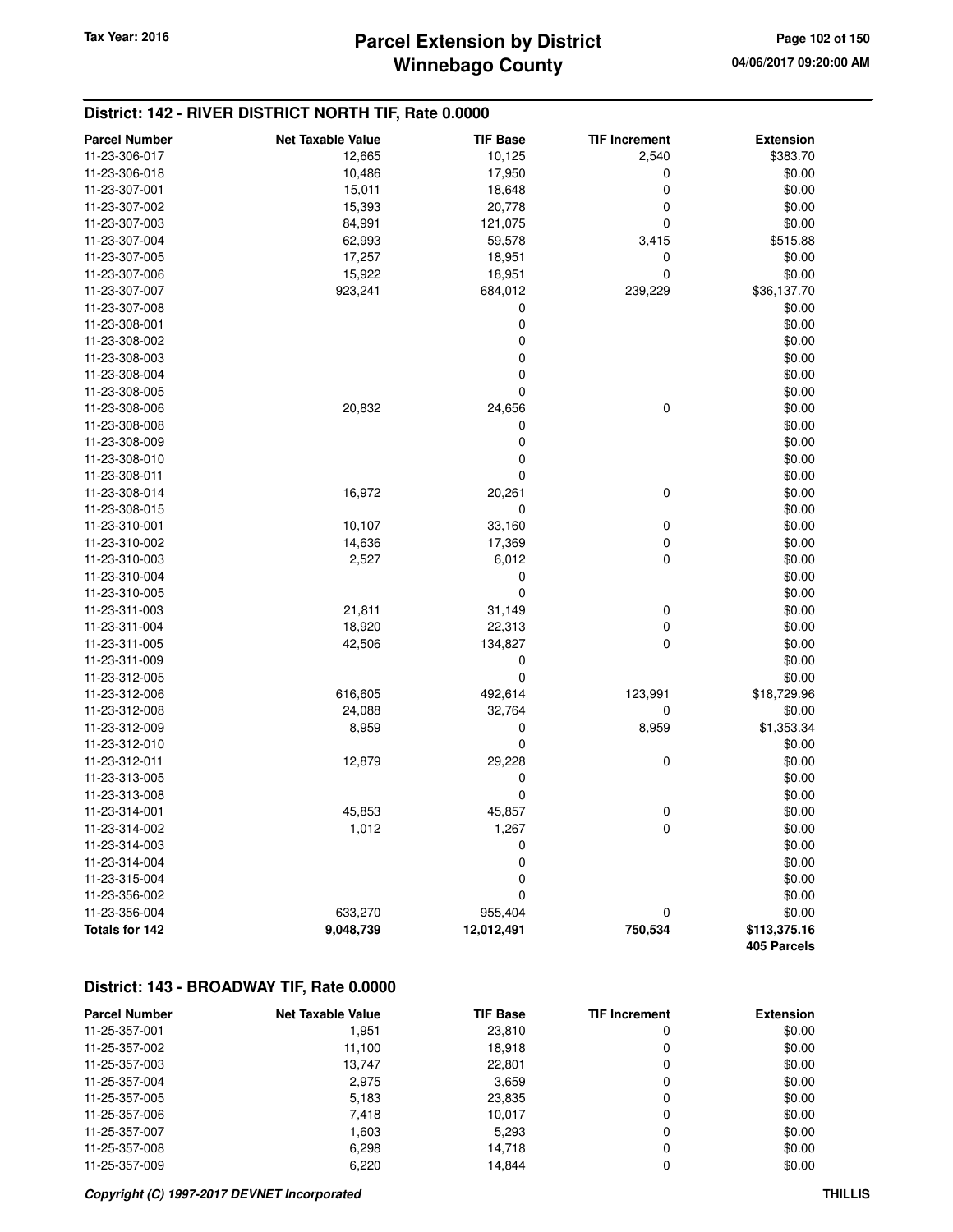# **Winnebago County Parcel Extension by District Tax Year: 2016 Page 103 of 150**

| <b>Parcel Number</b>           | <b>Net Taxable Value</b> | <b>TIF Base</b> | <b>TIF Increment</b> | <b>Extension</b> |
|--------------------------------|--------------------------|-----------------|----------------------|------------------|
| 11-25-357-010                  | 386                      | 13,068          | 0                    | \$0.00           |
| 11-25-357-011                  | 2,519                    | 22,484          | 0                    | \$0.00           |
| 11-25-357-012                  | 10,289                   | 23,758          | 0                    | \$0.00           |
| 11-25-357-013                  | 2,519                    | 3,866           | 0                    | \$0.00           |
| 11-25-357-014                  | 5,886                    | 22,684          | 0                    | \$0.00           |
| 11-25-357-015                  | 9,413                    | 23,696          | 0                    | \$0.00           |
| 11-25-358-001                  | 11,071                   | 12,813          | 0                    | \$0.00           |
| 11-25-358-002                  | 6,717                    | 18,807          | 0                    | \$0.00           |
| 11-25-358-003                  | 6,554                    | 15,473          | 0                    | \$0.00           |
| 11-25-358-004                  | 7,620                    | 19,374          | 0                    | \$0.00           |
| 11-25-358-005                  | 3,623                    | 13,951          | 0                    | \$0.00           |
| 11-25-358-006                  | 11,925                   | 26,530          | 0                    | \$0.00           |
| 11-25-358-007                  | 8,425                    | 18,097          | 0                    | \$0.00           |
| 11-25-358-008                  | 10,981                   | 17,976          | 0                    | \$0.00           |
| 11-25-358-009                  | 6,184                    | 14,986          | 0                    | \$0.00           |
| 11-25-358-010                  | 15,664                   | 33,893          | 0                    | \$0.00           |
| 11-25-358-011                  | 11,970                   | 17,429          | 0                    | \$0.00           |
| 11-25-358-012                  | 8,333                    | 15,913          | 0                    | \$0.00           |
| 11-25-358-013                  | 14,808                   | 30,183          | 0                    | \$0.00           |
| 11-25-358-014                  | 7,221                    | 15,494          | 0                    | \$0.00           |
| 11-25-358-015                  | 1,972                    | 13,982          | 0                    | \$0.00           |
| 11-25-358-016                  | 15,383                   | 25,124          | 0                    | \$0.00           |
| 11-25-359-001                  | 2,032                    | 3,118           | 0                    | \$0.00           |
| 11-25-359-002                  | 7,902                    | 19,335          | 0                    | \$0.00           |
| 11-25-359-003                  | 8,330                    | 18,385          | 0                    | \$0.00           |
| 11-25-359-004                  | 10,254                   | 14,103          | 0                    | \$0.00           |
| 11-25-359-005                  | 22,455                   | 53,826          | 0                    | \$0.00           |
| 11-25-359-006                  | 34,193                   | 42,045          | 0                    | \$0.00           |
| 11-25-359-007                  | 1,592                    | 2,443           | 0                    | \$0.00           |
| 11-25-359-008                  | 3,053                    | 16,469          | 0                    | \$0.00           |
| 11-25-359-009                  | 8,576                    | 21,626          | 0                    | \$0.00           |
| 11-25-359-010                  | 12,846                   | 27,445          | 0                    | \$0.00           |
| 11-25-359-011                  | 5,753                    | 13,714          | 0                    | \$0.00           |
| 11-25-359-012                  | 10,586                   | 19,601          | 0                    | \$0.00           |
| 11-25-359-013                  | 9,927                    | 21,027          | 0                    | \$0.00           |
| 11-25-359-014                  | 14,558                   | 29,491          | 0                    | \$0.00           |
| 11-25-360-001                  | 9,315                    | 20,430          | 0                    | \$0.00           |
| 11-25-360-002                  | 7,638                    | 17,344          | 0                    | \$0.00           |
| 11-25-360-003                  | 16,417                   | 26,351          | 0                    | \$0.00           |
| 11-25-360-004                  | 1,788                    | 2,744           | 0                    | \$0.00           |
| 11-25-360-005                  | 12,550                   | 16,959          | 0                    | \$0.00           |
| 11-25-360-006                  | 2,682                    | 4,116           | 0                    | \$0.00           |
| 11-25-360-007                  | 5,985                    | 13,900          | 0                    | \$0.00           |
| 11-25-360-008<br>11-25-360-009 | 2,993                    | 4,456           | 0                    | \$0.00           |
| 11-25-360-010                  | 21,307                   | 26,200          | 0                    | \$0.00           |
| 11-25-360-011                  | 11,725                   | 25,762<br>9,332 | 0                    | \$0.00           |
| 11-25-360-012                  | 8,198<br>9,251           | 11,588          | 0<br>0               | \$0.00<br>\$0.00 |
| 11-25-360-013                  | 33,687                   | 58,365          | 0                    | \$0.00           |
| 11-25-360-014                  | 1,333                    | 15,354          | 0                    | \$0.00           |
| 11-25-360-015                  | 12,322                   | 22,719          | 0                    | \$0.00           |
| 11-25-360-016                  | 11,319                   | 14,195          | 0                    | \$0.00           |
| 11-25-360-017                  | 10,341                   | 21,358          | 0                    | \$0.00           |
| 11-25-360-018                  | 8,808                    | 27,372          | 0                    | \$0.00           |
| 11-25-360-019                  | 5,985                    | 11,678          | 0                    | \$0.00           |
| 11-25-360-020                  | 2,032                    | 23,345          | 0                    | \$0.00           |
| 11-25-360-021                  | 2,333                    | 16,961          | 0                    | \$0.00           |
| 11-25-360-022                  | 3,832                    | 13,760          | 0                    | \$0.00           |
| 11-25-360-023                  | 9,181                    | 26,083          | 0                    | \$0.00           |
| 11-25-360-025                  |                          | 33,008          |                      | \$0.00           |
| 11-25-360-027                  |                          | 9,144           |                      | \$0.00           |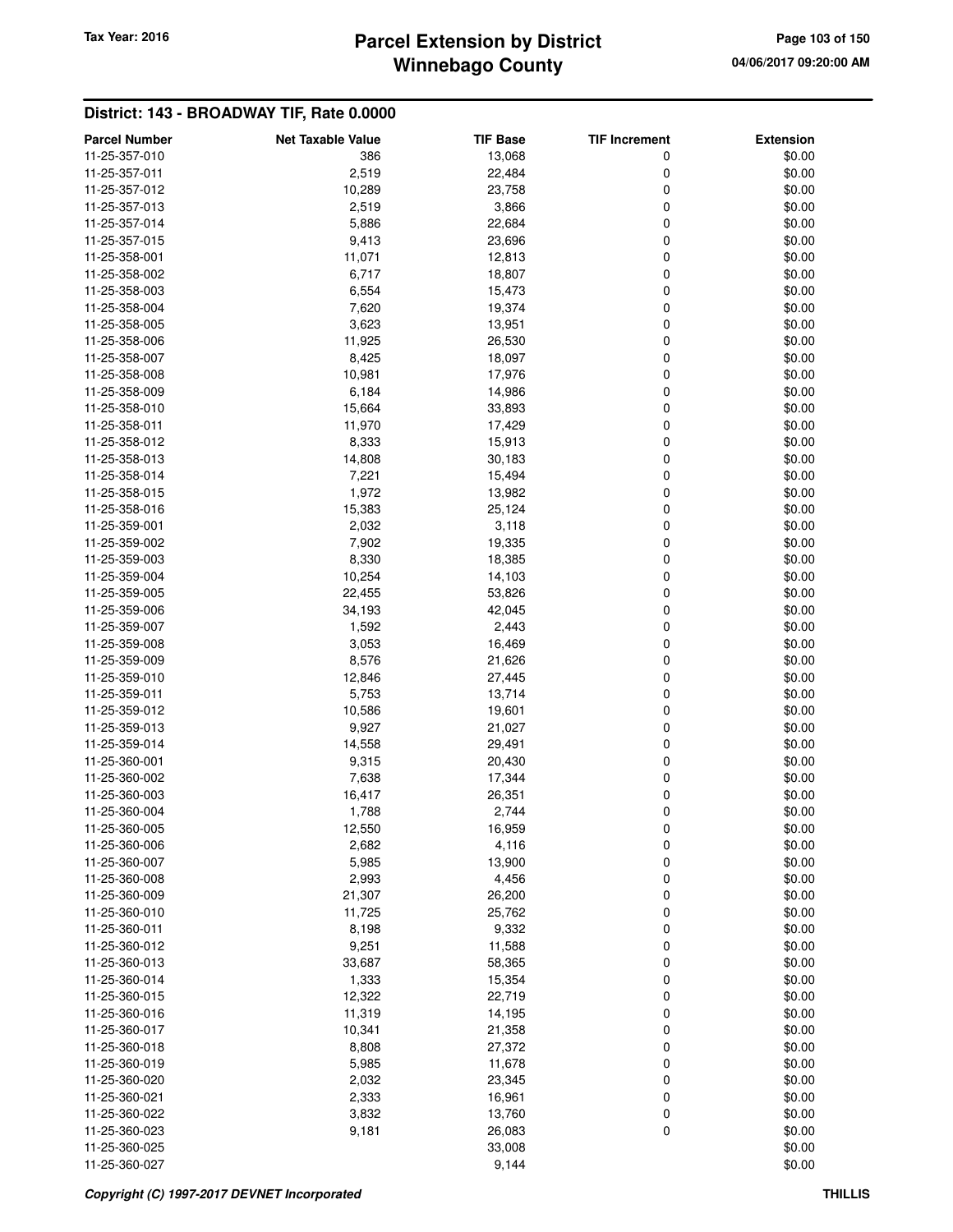# **Winnebago County Parcel Extension by District Tax Year: 2016 Page 104 of 150**

| <b>Parcel Number</b>           | <b>Net Taxable Value</b> | <b>TIF Base</b>  | <b>TIF Increment</b> | <b>Extension</b> |
|--------------------------------|--------------------------|------------------|----------------------|------------------|
| 11-25-360-028                  | 24,220                   | 34,311           | 0                    | \$0.00           |
| 11-25-361-001                  | 19,138                   | 32,592           | 0                    | \$0.00           |
| 11-25-361-002                  | 9,427                    | 16,123           | 0                    | \$0.00           |
| 11-25-361-003                  | 7,205                    | 13,187           | 0                    | \$0.00           |
| 11-25-361-004                  | 9,203                    | 18,690           | 0                    | \$0.00           |
| 11-25-361-005                  | 2,441                    | 18,062           | 0                    | \$0.00           |
| 11-25-361-006                  |                          | 21,279           |                      | \$0.00           |
| 11-25-361-007                  | 7,472                    | 17,972           | 0                    | \$0.00           |
| 11-25-361-008                  | 6,856                    | 14,065           | 0                    | \$0.00           |
| 11-25-361-009                  | 10,667                   | 40,823           | 0                    | \$0.00           |
| 11-25-361-010                  | 22,589                   | 40,884           | 0                    | \$0.00           |
| 11-25-361-011                  | 23,074                   | 33,574           | $\mathbf 0$          | \$0.00           |
| 11-25-361-012                  | 2,832                    | 30,230           | 0                    | \$0.00           |
| 11-25-361-013                  | 31,059                   | 41,700           | 0                    | \$0.00           |
| 11-25-361-014                  | 7,392                    | 16,012           | 0                    | \$0.00           |
| 11-25-361-015                  | 7,379                    | 15,531           | 0                    | \$0.00           |
| 11-25-361-016                  | 4,320                    | 19,507           | 0                    | \$0.00           |
| 11-25-361-017                  | 44,314                   | 55,711           | 0                    | \$0.00           |
| 11-25-361-018                  | 26,983                   | 33,179           | 0                    | \$0.00           |
| 11-25-361-019                  | 6,250                    | 8,618            | 0                    | \$0.00           |
| 11-25-361-020                  | 14,010                   | 20,137           | 0                    | \$0.00           |
| 11-25-362-001                  | 12,379                   | 15,504           | $\mathbf 0$          | \$0.00           |
| 11-25-362-002                  | 11,426                   | 14,937           | 0                    | \$0.00           |
| 11-25-362-003                  | 6,892                    | 20,662           | 0                    | \$0.00           |
| 11-25-362-004                  | 12,789                   | 22,821           | 0                    | \$0.00           |
| 11-25-362-005                  | 8,321                    | 17,142           | 0                    | \$0.00           |
| 11-25-362-006                  | 7,518                    | 21,665           | 0                    | \$0.00           |
| 11-25-362-007                  | 9,879                    | 11,551           | 0                    | \$0.00           |
| 11-25-362-008                  | 7,924                    | 18,812           | 0                    | \$0.00           |
| 11-25-362-009                  | 7,379                    | 13,981           | 0                    | \$0.00           |
| 11-25-362-010                  | 9,415                    | 19,919           | 0                    | \$0.00           |
| 11-25-362-011                  | 6,999                    | 16,543           | $\mathbf 0$          | \$0.00           |
| 11-25-362-012                  | 782                      | 1,220            | 0                    | \$0.00           |
| 11-25-362-013                  | 26,527                   | 43,214           | 0                    | \$0.00           |
| 11-25-362-014                  | 0                        | 213              | 0                    | \$0.00           |
| 11-25-362-015                  | 26,041                   | 35,842           | 0                    | \$0.00           |
| 11-25-362-016                  | 9,600                    | 14,645           | 0                    | \$0.00           |
| 11-25-362-017                  | 9,028                    | 13,564           | 0                    | \$0.00           |
| 11-25-362-018                  | 13,783                   | 22,864           | 0                    | \$0.00           |
| 11-25-362-019                  | 7,967                    | 23,358           | 0                    | \$0.00           |
| 11-25-362-020<br>11-25-362-021 | 3,300                    | 28,306           | 0                    | \$0.00           |
| 11-25-362-022                  | 9,992<br>12,707          | 23,251<br>21,666 | 0<br>0               | \$0.00<br>\$0.00 |
| 11-25-362-023                  | 9,757                    | 20,115           | 0                    | \$0.00           |
| 11-25-362-024                  | 47,995                   | 41,561           | 6,434                | \$971.92         |
| 11-25-362-025                  | 25,834                   | 36,101           | 0                    | \$0.00           |
| 11-25-362-026                  | 12,485                   | 17,326           | 0                    | \$0.00           |
| 11-25-362-027                  | 30,895                   | 52,823           | 0                    | \$0.00           |
| 11-25-362-028                  | 23,679                   | 41,246           | 0                    | \$0.00           |
| 11-25-362-029                  | 29,076                   | 36,241           | 0                    | \$0.00           |
| 11-25-362-030                  | 5,818                    | 42,361           | 0                    | \$0.00           |
| 11-25-378-002                  | 27,822                   | 34,208           | 0                    | \$0.00           |
| 11-25-378-006                  | 7,205                    | 13,224           | 0                    | \$0.00           |
| 11-25-378-007                  | 16,304                   | 20,709           | 0                    | \$0.00           |
| 11-25-378-008                  | 8,623                    | 17,127           | 0                    | \$0.00           |
| 11-25-378-009                  |                          | 0                |                      | \$0.00           |
| 11-25-378-010                  | 32,820                   | 68,468           | 0                    | \$0.00           |
| 11-25-378-011                  | 19,939                   | 27,939           | 0                    | \$0.00           |
| 11-25-379-001                  | 254                      | 312              | 0                    | \$0.00           |
| 11-25-379-002                  | 1,377                    | 1,695            | $\boldsymbol{0}$     | \$0.00           |
| 11-25-379-003                  | 8,066                    | 18,856           | $\mathbf 0$          | \$0.00           |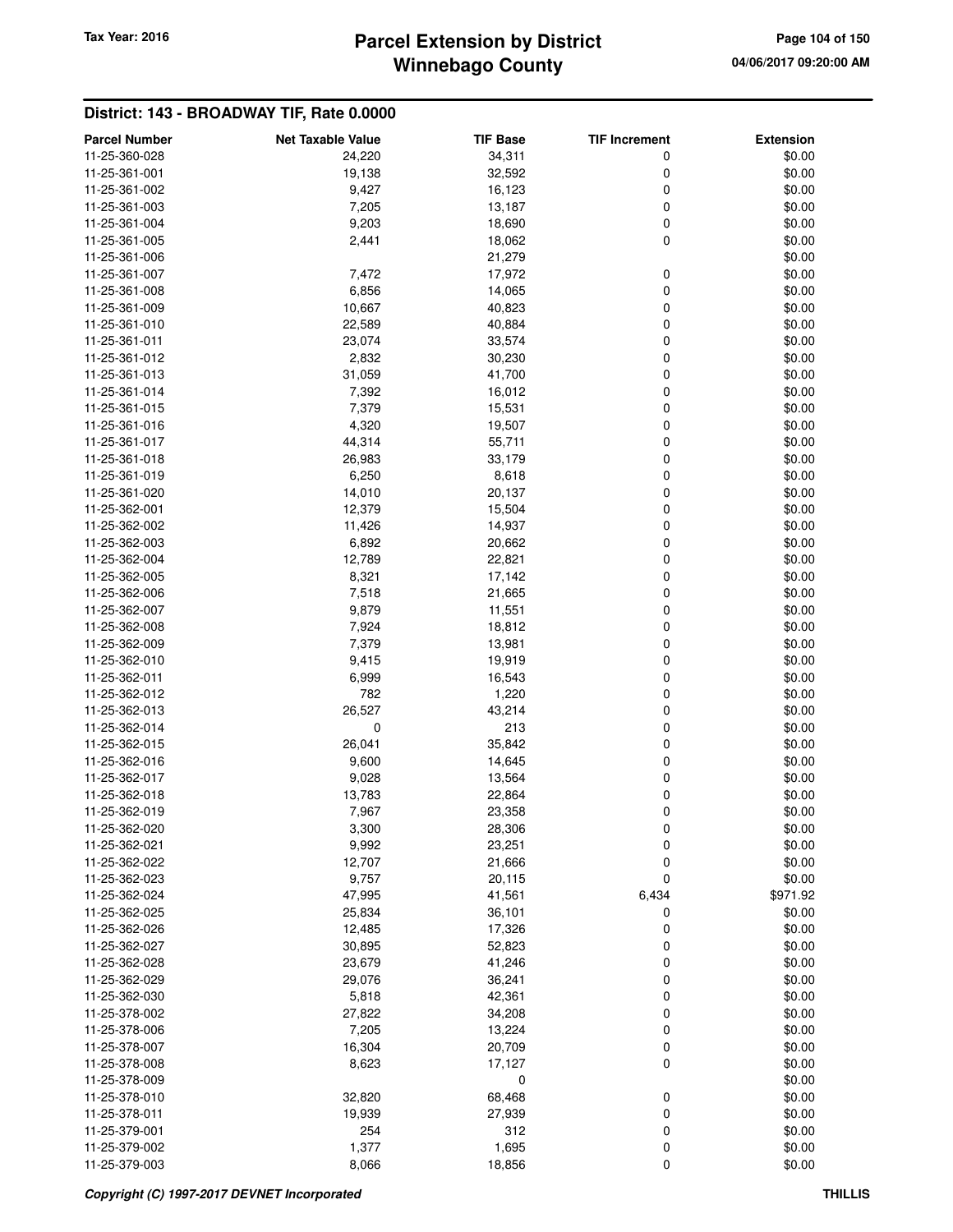# **Winnebago County** Tax Year: 2016 **Parcel Extension by District Page 105 of 150**

| <b>Parcel Number</b> | <b>Net Taxable Value</b> | <b>TIF Base</b> | <b>TIF Increment</b> | <b>Extension</b> |
|----------------------|--------------------------|-----------------|----------------------|------------------|
| 11-25-379-004        | 5,810                    | 16,373          | 0                    | \$0.00           |
| 11-25-379-005        | 10,742                   | 21,442          | 0                    | \$0.00           |
| 11-25-379-006        | 9,915                    | 18,018          | 0                    | \$0.00           |
| 11-25-379-007        | 48,333                   | 67,773          | 0                    | \$0.00           |
| 11-25-380-001        | 6,430                    | 7,907           | 0                    | \$0.00           |
| 11-25-380-002        | 9,227                    | 15,840          | 0                    | \$0.00           |
| 11-25-380-003        | 10,667                   | 16,625          | 0                    | \$0.00           |
| 11-25-380-004        | 9,725                    | 24,174          | 0                    | \$0.00           |
| 11-25-380-005        | 10,667                   | 25,147          | 0                    | \$0.00           |
| 11-25-380-006        | 7,940                    | 22,561          | 0                    | \$0.00           |
| 11-25-380-007        | 10,938                   | 17,105          | 0                    | \$0.00           |
| 11-25-380-008        | 9,369                    | 18,882          | 0                    | \$0.00           |
| 11-25-380-009        | 8,600                    | 17,628          | 0                    | \$0.00           |
| 11-25-380-010        | 1,066                    | 9,654           | 0                    | \$0.00           |
| 11-25-380-011        | 10,645                   | 13,088          | 0                    | \$0.00           |
| 11-25-380-012        | 8,384                    | 12,478          | 0                    | \$0.00           |
| 11-25-380-013        | 12,426                   | 19,184          | 0                    | \$0.00           |
| 11-25-380-014        | 9,212                    | 19,018          | 0                    | \$0.00           |
| 11-25-380-015        | 7,679                    | 18,013          | 0                    | \$0.00           |
| 11-25-380-016        | 1,460                    | 13,170          | 0                    | \$0.00           |
| 11-25-380-017        | 10,000                   | 20,696          | 0                    | \$0.00           |
| 11-25-380-018        | 7,485                    | 16,371          | 0                    | \$0.00           |
| 11-25-380-019        | 6,842                    | 16,446          | 0                    | \$0.00           |
| 11-25-380-020        | 7,031                    | 14,228          | 0                    | \$0.00           |
| 11-25-380-021        | 7,309                    | 16,989          | 0                    | \$0.00           |
| 11-25-380-022        | 24,871                   | 38,792          | 0                    | \$0.00           |
| 11-25-381-001        | 22,664                   | 41,560          | 0                    | \$0.00           |
| 11-25-381-002        | 682                      | 1,100           | 0                    | \$0.00           |
| 11-25-381-003        | 5,944                    | 14,851          | 0                    | \$0.00           |
| 11-25-381-004        | 2,657                    | 13,684          | 0                    | \$0.00           |
| 11-25-381-005        | 6,588                    | 8,224           | 0                    | \$0.00           |
| 11-25-381-006        | 13,190                   | 16,218          | 0                    | \$0.00           |
| 11-25-381-007        | 20,393                   | 39,662          | 0                    | \$0.00           |
| 11-25-381-008        | 12,139                   | 20,486          | 0                    | \$0.00           |
| 11-25-381-009        | 9,035                    | 19,004          | 0                    | \$0.00           |
| 11-25-381-010        | 10,989                   | 19,440          | 0                    | \$0.00           |
| 11-25-381-011        | 10,972                   | 18,233          | 0                    | \$0.00           |
| 11-25-381-012        | 16,586                   | 31,235          | 0                    | \$0.00           |
| 11-25-381-013        | 6,451                    | 15,893          | 0                    | \$0.00           |
| 11-25-381-014        | 8,376                    | 8,821           | 0                    | \$0.00           |
| 11-25-382-001        | 7,671                    | 17,947          | 0                    | \$0.00           |
| 11-25-382-002        | 2,136                    | 3,094           | 0                    | \$0.00           |
| 11-25-382-003        | 7,065                    | 12,669          | 0                    | \$0.00           |
| 11-25-382-004        | 9,435                    | 13,472          | 0                    | \$0.00           |
| 11-25-382-006        | 5,753                    | 14,141          | 0                    | \$0.00           |
| 11-25-382-007        | 12,275                   | 16,666          | 0                    | \$0.00           |
| 11-25-382-008        | 12,005                   | 24,464          | 0                    | \$0.00           |
| 11-25-382-009        | 2,714                    | 17,657          | 0                    | \$0.00           |
| 11-25-382-010        | 7,019                    | 14,732          | 0                    | \$0.00           |
| 11-25-382-011        | 12,665                   | 12,111          | 554                  | \$83.70          |
| 11-25-382-012        | 7,501                    | 9,835           | 0                    | \$0.00           |
| 11-25-382-013        | 7,501                    | 9,835           | 0                    | \$0.00           |
| 11-25-382-014        | 11,993                   | 15,356          | 0                    | \$0.00           |
| 11-25-382-015        | 7,597                    | 9,953           | 0                    | \$0.00           |
| 11-25-382-016        | 13,444                   | 28,826          | 0                    | \$0.00           |
| 11-25-382-017        | 27,129                   | 28,172          | 0                    | \$0.00           |
| 11-25-382-018        | 13,998                   | 40,734          | 0                    | \$0.00           |
| 11-25-382-019        | 22,509                   | 28,288          | 0                    | \$0.00           |
| 11-25-382-020        | 730                      | 1,120           | 0                    | \$0.00           |
| 11-25-382-021        | 730                      | 1,120           | 0                    | \$0.00           |
| 11-25-383-001        | 9,658                    | 22,553          | 0                    | \$0.00           |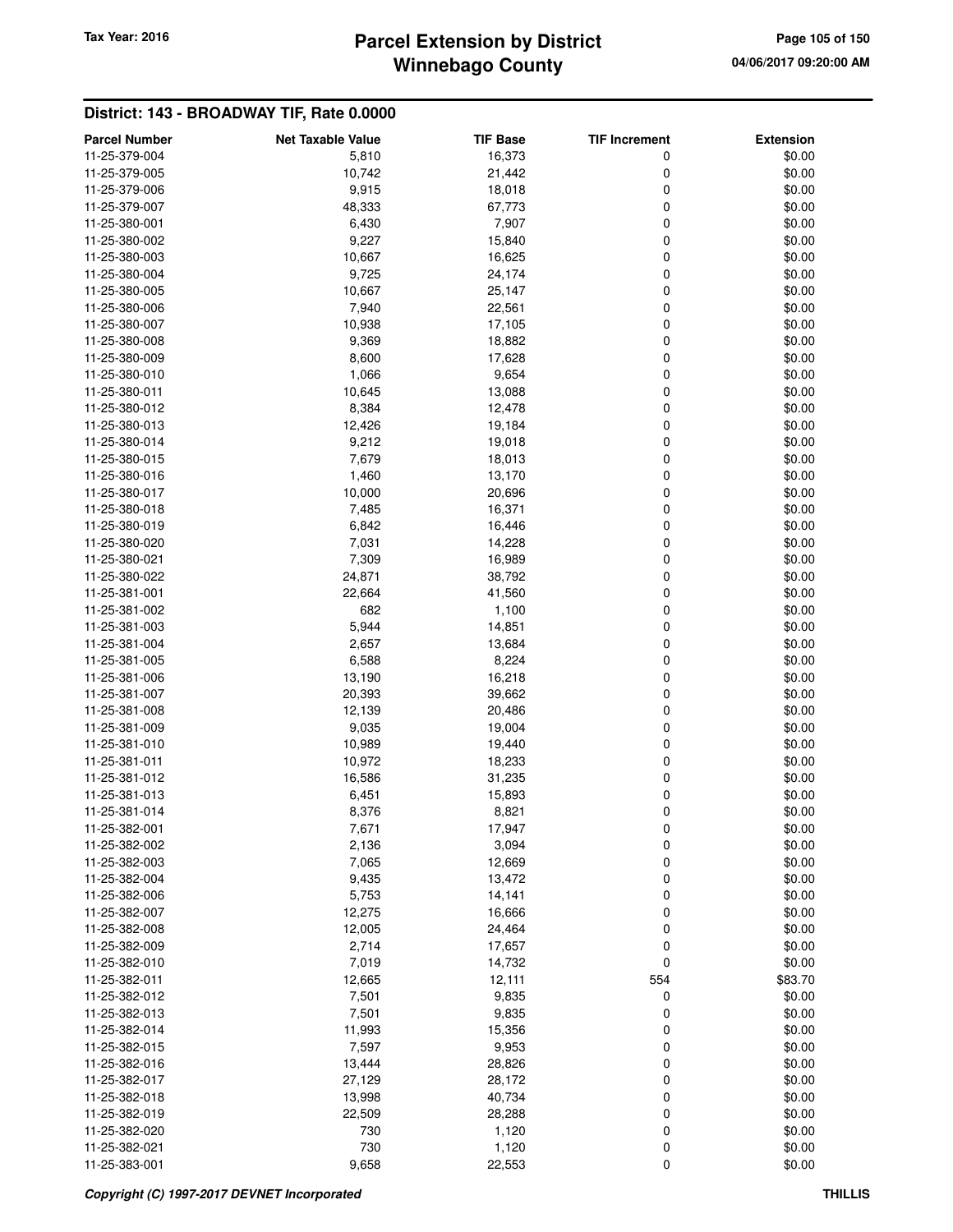## **Winnebago County Parcel Extension by District Tax Year: 2016 Page 106 of 150**

| <b>Parcel Number</b> | <b>Net Taxable Value</b> | <b>TIF Base</b> | <b>TIF Increment</b> | <b>Extension</b> |
|----------------------|--------------------------|-----------------|----------------------|------------------|
| 11-25-383-002        | 2,854                    | 17,683          | 0                    | \$0.00           |
| 11-25-383-003        | 7,089                    | 20,430          | 0                    | \$0.00           |
| 11-25-383-004        | 6,333                    | 24,408          | 0                    | \$0.00           |
| 11-25-383-005        | 7,553                    | 19,010          | 0                    | \$0.00           |
| 11-25-383-006        | 12,630                   | 17,691          | 0                    | \$0.00           |
| 11-25-383-007        | 13,696                   | 15,559          | 0                    | \$0.00           |
| 11-25-383-008        | 8,890                    | 17,262          | 0                    | \$0.00           |
| 11-25-383-009        | 5,608                    | 14,643          | 0                    | \$0.00           |
| 11-25-383-010        | 7,333                    | 12,189          | 0                    | \$0.00           |
| 11-25-383-011        | 8,017                    | 11,451          | 0                    | \$0.00           |
| 11-25-383-012        | 27,066                   | 42,083          | 0                    | \$0.00           |
| 11-25-383-013        | 8,148                    | 11,731          | 0                    | \$0.00           |
| 11-25-383-016        | 2,748                    | 22,100          | 0                    | \$0.00           |
| 11-25-383-017        | 813                      | 5,624           | 0                    | \$0.00           |
| 11-25-383-018        | 10,260                   | 22,607          | 0                    | \$0.00           |
| 11-25-383-019        | 4,730                    | 23,571          | 0                    | \$0.00           |
| 11-25-384-004        | 55,673                   | 68,458          | 0                    | \$0.00           |
| 11-25-460-001        | 167,263                  | 205,669         | 0                    | \$0.00           |
| 11-25-460-002        | 4,816                    | 10,937          | 0                    | \$0.00           |
| 11-26-351-001        | 252,634                  | 363,061         | 0                    | \$0.00           |
| 11-26-351-002        | 267,523                  | 438,856         | 0                    | \$0.00           |
| 11-26-352-001        | 18,981                   | 53,541          | 0                    | \$0.00           |
| 11-26-352-002        | 2,212                    | 3,396           | 0                    | \$0.00           |
| 11-26-352-003        | 1,810                    | 2,777           | 0                    | \$0.00           |
| 11-26-352-004        | 162                      | 3,835           | 0                    | \$0.00           |
| 11-26-352-005        | 1,840                    | 2,825           | 0                    | \$0.00           |
| 11-26-352-006        | 9,944                    | 17,024          | 0                    | \$0.00           |
| 11-26-352-007        | 2,049                    | 3,145           | 0                    | \$0.00           |
| 11-26-352-008        | 1,608                    | 2,467           | 0                    | \$0.00           |
| 11-26-352-009        | 1,640                    | 2,516           | 0                    | \$0.00           |
| 11-26-352-010        | 5,369                    | 10,780          | $\mathbf 0$          | \$0.00           |
| 11-26-352-012        | 8,851                    | 16,908          | 0                    | \$0.00           |
| 11-26-352-013        | 1,429                    | 2,194           | 0                    | \$0.00           |
| 11-26-354-001        | 9,976                    | 19,664          | 0                    | \$0.00           |
| 11-26-354-002        | 7,687                    | 27,470          | 0                    | \$0.00           |
| 11-26-354-003        | 7,261                    | 15,781          | 0                    | \$0.00           |
| 11-26-354-004        | 5,113                    | 5,113           | 0                    | \$0.00           |
| 11-26-354-005        | 1,988                    | 3,052           | 0                    | \$0.00           |
| 11-26-355-001        |                          | 0               |                      | \$0.00           |
| 11-26-355-002        | 7,855                    | 17,892          | 0                    | \$0.00           |
| 11-26-355-003        | 13,497                   | 25,901          | 0                    | \$0.00           |
| 11-26-355-004        | 1,563                    | 17,357          | 0                    | \$0.00           |
| 11-26-355-005        | 9,878                    | 19,679          | 0                    | \$0.00           |
| 11-26-355-006        | 10,482                   | 22,519          | 0                    | \$0.00           |
| 11-26-355-007        | 3,741                    | 10,291          | 0                    | \$0.00           |
| 11-26-355-008        | 2,287                    | 13,603          | 0                    | \$0.00           |
| 11-26-355-009        | 7,714                    | 9,096           | 0                    | \$0.00           |
| 11-26-355-010        | 11,509                   | 27,951          | 0                    | \$0.00           |
| 11-26-355-011        | 5,281                    | 17,272          | 0                    | \$0.00           |
| 11-26-355-012        | 4,499                    | 8,944           | 0                    | \$0.00           |
| 11-26-355-013        | 5,346                    | 13,025          | 0                    | \$0.00           |
| 11-26-355-014        | 7,507                    | 14,790          | 0                    | \$0.00           |
| 11-26-355-015        | 4,486                    | 14,282          | 0                    | \$0.00           |
| 11-26-356-001        | 6,647                    | 15,053          | 0                    | \$0.00           |
| 11-26-356-002        | 7,810                    | 9,093           | 0                    | \$0.00           |
| 11-26-356-003        | 1,159                    | 9,967           | 0                    | \$0.00           |
| 11-26-356-004        | 26,499                   | 33,754          | 0                    | \$0.00           |
| 11-26-356-005        | 5,578                    | 8,834           | $\mathbf 0$          | \$0.00           |
| 11-26-356-006        | 8,757                    | 7,106           | 1,651                | \$249.40         |
| 11-26-356-007        | 1,508                    | 7,514           | 0                    | \$0.00           |
| 11-26-357-001        | 6,166                    | 8,896           | $\mathbf 0$          | \$0.00           |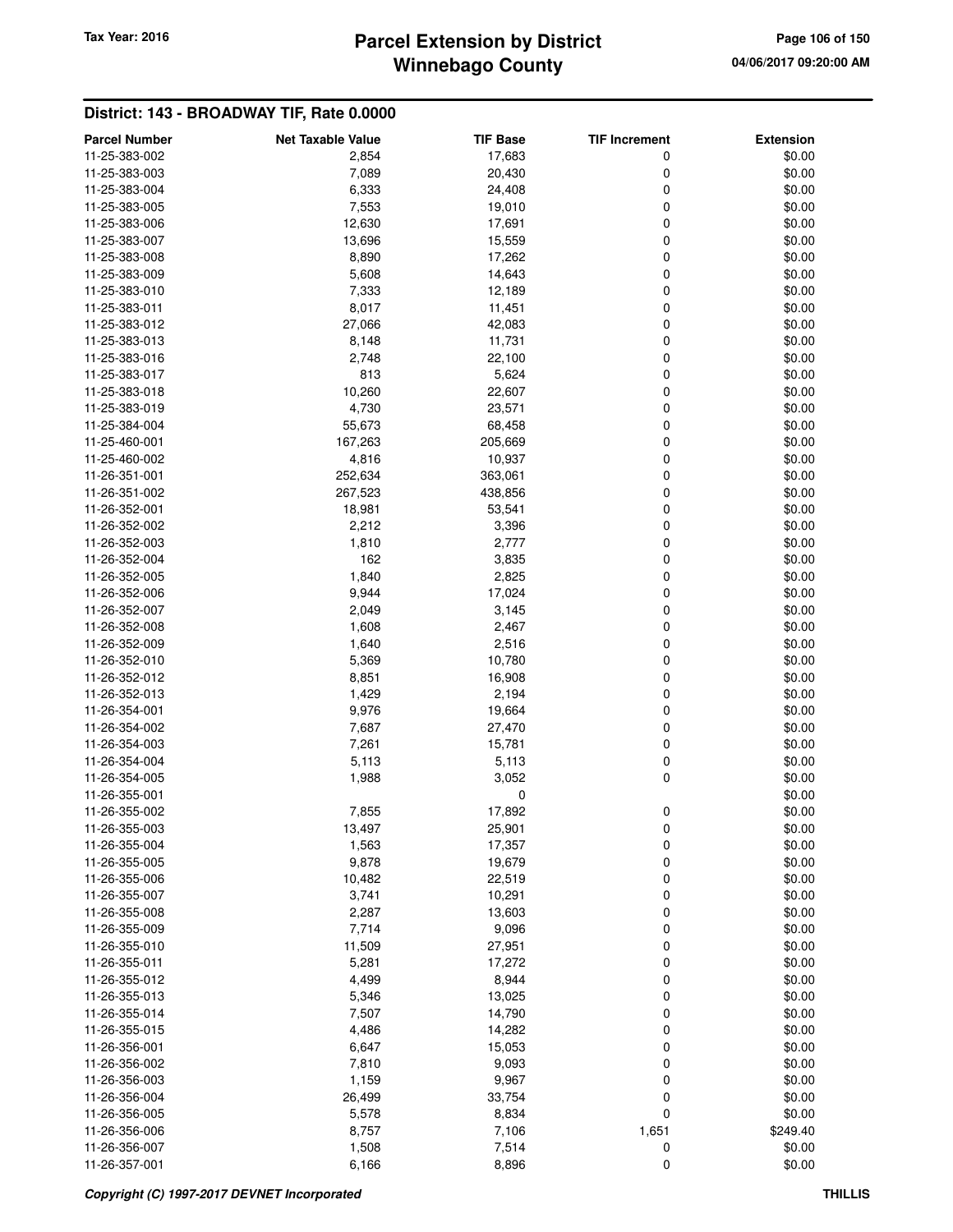## **Winnebago County Parcel Extension by District Tax Year: 2016 Page 107 of 150**

| <b>Parcel Number</b>           | <b>Net Taxable Value</b> | <b>TIF Base</b>  | <b>TIF Increment</b> | <b>Extension</b> |
|--------------------------------|--------------------------|------------------|----------------------|------------------|
| 11-26-357-002                  | 6,647                    | 11,830           | 0                    | \$0.00           |
| 11-26-357-003                  | 8,481                    | 10,767           | 0                    | \$0.00           |
| 11-26-357-004                  | 8,278                    | 15,863           | 0                    | \$0.00           |
| 11-26-357-005                  | 7,896                    | 17,049           | 0                    | \$0.00           |
| 11-26-357-006                  | 2,117                    | 14,286           | 0                    | \$0.00           |
| 11-26-357-007                  | 2,437                    | 9,151            | 0                    | \$0.00           |
| 11-26-357-008                  | 6,811                    | 8,488            | 0                    | \$0.00           |
| 11-26-357-009                  | 6,136                    | 11,969           | 0                    | \$0.00           |
| 11-26-357-010                  | 5,369                    | 13,724           | 0                    | \$0.00           |
| 11-26-357-011                  | 1,912                    | 9,027            | 0                    | \$0.00           |
| 11-26-357-012                  | 6,391                    | 8,752            | 0                    | \$0.00           |
| 11-26-357-013                  | 6,450                    | 12,424           | 0                    | \$0.00           |
| 11-26-357-014                  | 5,975                    | 6,844            | 0                    | \$0.00           |
| 11-26-358-001                  |                          | 0                |                      | \$0.00           |
| 11-26-358-002                  | 7,001                    | 20,814           | 0                    | \$0.00           |
| 11-26-358-003                  | 9,314                    | 12,614           | 0                    | \$0.00           |
| 11-26-358-004                  | 5,134                    | 20,255           | 0                    | \$0.00           |
| 11-26-358-005                  | 7,481                    | 10,421           | 0                    | \$0.00           |
| 11-26-358-006                  | 11,032                   | 12,302           | 0                    | \$0.00           |
| 11-26-358-007                  | 8,333                    | 6,343            | 1,990                | \$300.62         |
| 11-26-379-001                  | 15,979                   | 23,243           | 0                    | \$0.00           |
| 11-26-379-003                  |                          | 2,041            |                      | \$0.00           |
| 11-26-379-004                  | 4,093                    | 25,985           | 0                    | \$0.00           |
| 11-26-379-005                  | 11,980                   | 14,729           | 0                    | \$0.00           |
| 11-26-379-006                  | 72,397                   | 89,020           | 0                    | \$0.00           |
| 11-26-379-007                  |                          | 70,370           |                      | \$0.00           |
| 11-26-379-008                  | 6,091                    | 7,490            | 0                    | \$0.00           |
| 11-26-379-009                  |                          | 1,388            |                      | \$0.00           |
| 11-26-380-001                  | 18,757                   | 23,062           | 0                    | \$0.00           |
| 11-26-380-002                  | 21,506                   | 26,443           | 0                    | \$0.00           |
| 11-26-381-001                  | 44,873                   | 55,176           | 0                    | \$0.00           |
| 11-26-381-004                  | 10,806                   | 14,426           | 0                    | \$0.00           |
| 11-26-382-003                  | 17,925                   | 27,751           | 0                    | \$0.00           |
| 11-26-383-001                  | 124,441                  | 153,014          | 0                    | \$0.00           |
| 11-26-383-002                  | 1,550                    | 1,907            | 0                    | \$0.00           |
| 11-26-383-003                  | 3,266                    | 4,016            | 0                    | \$0.00           |
| 11-26-383-006                  | 217,154                  | 0                | 217,154              | \$32,803.08      |
| 11-26-383-007                  | 172,535                  | 202,049          | 0                    | \$0.00           |
| 11-26-454-004                  | 14,398                   | 27,802           | 0                    | \$0.00           |
| 11-26-454-006                  | 47,350                   | 63,511           | 0                    | \$0.00           |
| 11-26-454-007                  |                          | 3,680            |                      | \$0.00           |
| 11-26-456-002                  |                          | 0                |                      | \$0.00           |
| 11-26-456-003                  | 5,000                    | 24,452           | 0                    | \$0.00           |
| 11-26-456-004                  | 27,054                   | 41,095           | 0                    | \$0.00           |
| 11-26-456-005                  | 1,558                    | 2,326            | 0                    | \$0.00           |
| 11-26-456-007                  | 30,000                   | 52,589           | 0                    | \$0.00           |
| 11-26-457-001                  | 11,040                   | 22,512           | 0                    | \$0.00           |
| 11-26-457-002                  | 10,678                   | 24,840           | 0                    | \$0.00           |
| 11-26-457-003<br>11-26-457-004 | 8,053                    | 18,559           | 0                    | \$0.00           |
| 11-26-457-005                  | 13,419                   | 16,892<br>25,102 | 0                    | \$0.00           |
| 11-26-457-006                  | 15,602                   | 14,249           | 0                    | \$0.00           |
| 11-26-457-007                  | 7,716<br>2,518           | 7,883            | 0<br>0               | \$0.00<br>\$0.00 |
| 11-26-457-008                  | 8,161                    | 11,342           | 0                    | \$0.00           |
| 11-26-457-009                  | 766                      | 1,173            | 0                    | \$0.00           |
| 11-26-457-010                  | 11,074                   | 20,600           | 0                    | \$0.00           |
| 11-26-457-011                  | 9,561                    | 22,379           | 0                    | \$0.00           |
| 11-26-457-012                  | 4,393                    | 17,778           | 0                    | \$0.00           |
| 11-26-457-013                  | 9,029                    | 18,828           | 0                    | \$0.00           |
| 11-26-458-012                  | 5,659                    | 11,333           | 0                    | \$0.00           |
| 11-26-458-013                  | 723                      | 1,107            | 0                    | \$0.00           |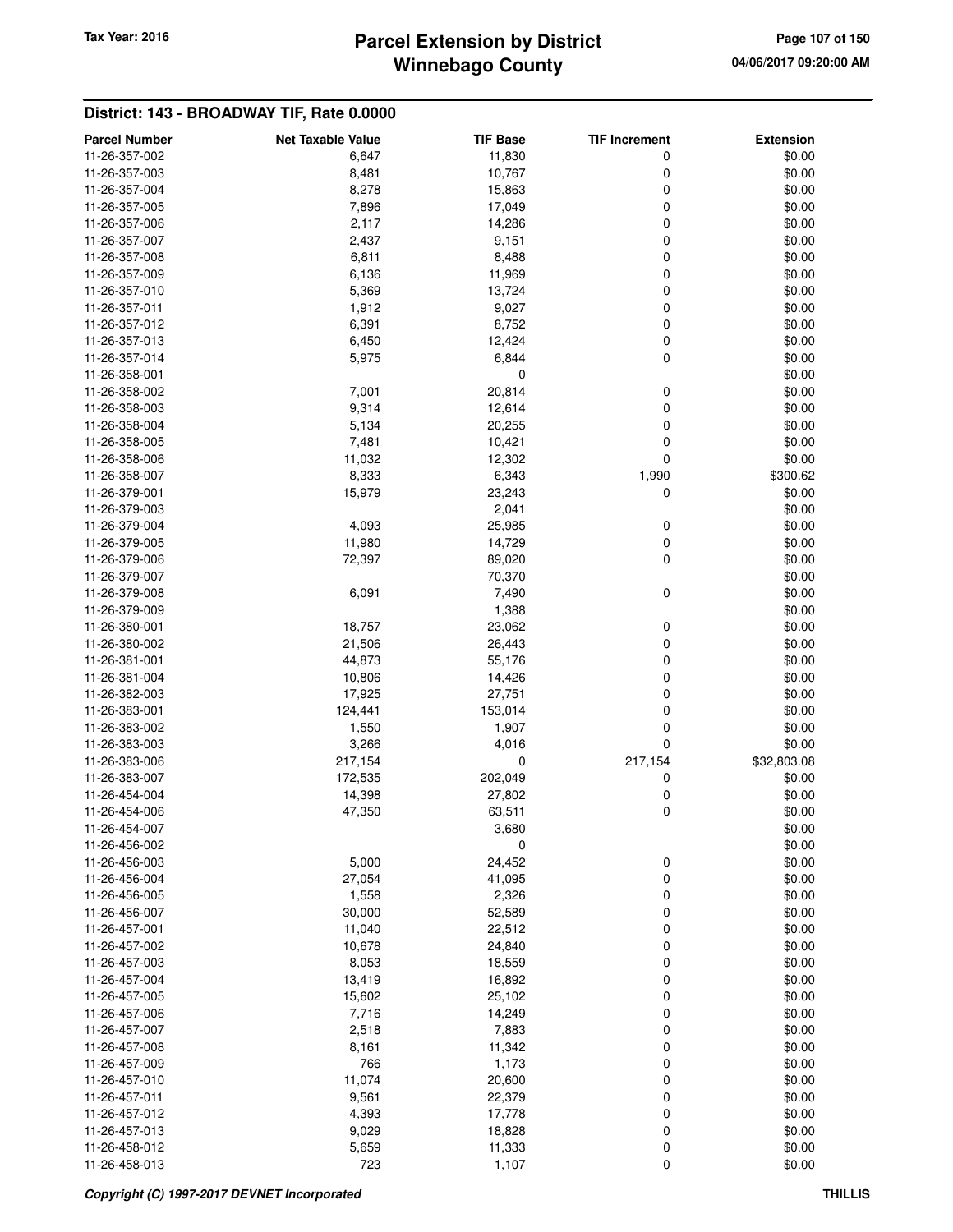# **Winnebago County Parcel Extension by District Tax Year: 2016 Page 108 of 150**

| <b>Parcel Number</b>           | <b>Net Taxable Value</b> | <b>TIF Base</b>  | <b>TIF Increment</b> | <b>Extension</b> |
|--------------------------------|--------------------------|------------------|----------------------|------------------|
| 11-26-458-014                  | 11,666                   | 25,933           | 0                    | \$0.00           |
| 11-26-458-015                  | 0                        | 89               | 0                    | \$0.00           |
| 11-26-458-018                  | 81,571                   | 73,340           | 8,231                | \$1,243.38       |
| 11-26-458-027                  | 2,066                    | 2,766            | 0                    | \$0.00           |
| 11-26-458-028                  | 1,933                    | 2,459            | 0                    | \$0.00           |
| 11-26-458-029                  | 1,589                    | 14,308           | 0                    | \$0.00           |
| 11-26-458-030                  | 15,843                   | 26,657           | 0                    | \$0.00           |
| 11-26-458-031                  | 0                        | 18,510           | 0                    | \$0.00           |
| 11-26-459-003                  | 18,151                   | 22,419           | 0                    | \$0.00           |
| 11-26-459-004                  | 29,805                   | 49,014           | 0                    | \$0.00           |
| 11-26-459-005                  | 8,471                    | 24,128           | 0                    | \$0.00           |
| 11-26-459-006                  | 13,337                   | 22,965           | 0                    | \$0.00           |
| 11-26-459-007                  | 12,740                   | 18,079           | 0                    | \$0.00           |
| 11-26-459-012                  | 3,095                    | 4,379            | 0                    | \$0.00           |
| 11-26-459-013                  | 3,095                    | 4,418            | 0                    | \$0.00           |
| 11-26-459-014                  | 12,450                   | 17,221           | 0                    | \$0.00           |
| 11-26-459-015                  | 12,546                   | 17,353           | 0                    | \$0.00           |
| 11-26-459-016                  | 54,994                   | 58,200           | 0                    | \$0.00           |
| 11-26-459-017                  | 16,542                   | 20,764           | 0                    | \$0.00           |
| 11-26-459-018                  | 22,343                   | 32,329           | 0                    | \$0.00           |
| 11-26-460-001                  | 8,303                    | 7,159            | 1,144                | \$172.82         |
| 11-26-460-002                  | 1,449                    | 8,632            | 0                    | \$0.00           |
| 11-26-460-003                  |                          | 16,759           |                      | \$0.00           |
| 11-26-460-004                  | 583                      | 893              | 0                    | \$0.00           |
| 11-26-460-005                  | 7,098                    | 14,826           | 0                    | \$0.00           |
| 11-26-460-006                  | 7,767                    | 20,238           | 0                    | \$0.00           |
| 11-26-460-007                  | 8,430                    | 12,475           | 0                    | \$0.00           |
| 11-26-460-008                  | 5,810                    | 14,797           | 0                    | \$0.00           |
| 11-26-460-009                  | 6,286                    | 12,683           | 0                    | \$0.00           |
| 11-26-460-010                  | 8,344                    | 13,136           | 0                    | \$0.00           |
| 11-26-460-011                  | 7,518                    | 18,443           | 0                    | \$0.00           |
| 11-26-460-012                  | 8,274                    | 16,228           | 0                    | \$0.00           |
| 11-26-460-013                  | 4,486                    | 10,888           | 0                    | \$0.00           |
| 11-26-460-014                  | 8,801                    | 14,092           | 0                    | \$0.00           |
| 11-26-460-015                  | 1,500                    | 12,651           | 0                    | \$0.00           |
| 11-26-461-001                  | 8,984                    | 8,970            | 14                   | \$2.12           |
| 11-26-461-002                  | 9,672                    | 19,590           | 0                    | \$0.00           |
| 11-26-461-003                  | 7,657                    | 14,224           | 0                    | \$0.00           |
| 11-26-461-004                  | 7,518                    | 15,460           | 0                    | \$0.00           |
| 11-26-461-005                  | 7,076                    | 16,184           | 0                    | \$0.00           |
| 11-26-461-006                  | 7,518                    | 12,478           | 0                    | \$0.00           |
| 11-26-461-007                  | 7,322                    | 13,447           | 0                    | \$0.00           |
| 11-26-461-008                  | 1,036                    | 17,394           | 0                    | \$0.00           |
| 11-26-461-009                  | 7,333                    | 23,050           | 0                    | \$0.00           |
| 11-26-461-010<br>11-26-461-011 | 10,252                   | 21,283           | 0                    | \$0.00           |
| 11-26-461-012                  | 7,747                    | 10,021           | 0                    | \$0.00           |
| 11-26-461-013                  | 20,743<br>9,226          | 29,461<br>17,530 | 0<br>0               | \$0.00<br>\$0.00 |
| 11-26-461-014                  | 8,343                    | 20,646           | 0                    | \$0.00           |
| 11-26-461-015                  | 8,350                    | 17,047           | 0                    | \$0.00           |
| 11-26-461-016                  | 10,356                   | 23,820           | 0                    | \$0.00           |
| 11-26-461-017                  | 22,018                   | 34,328           | 0                    | \$0.00           |
| 11-26-461-018                  | 8,397                    | 18,429           | 0                    | \$0.00           |
| 11-26-461-019                  | 9,291                    | 14,026           | 0                    | \$0.00           |
| 11-26-461-020                  | 10,587                   | 13,294           | 0                    | \$0.00           |
| 11-26-461-021                  | 8,134                    | 16,294           | 0                    | \$0.00           |
| 11-26-461-022                  | 7,429                    | 9,134            | 0                    | \$0.00           |
| 11-26-461-023                  | 22,236                   | 37,359           | 0                    | \$0.00           |
| 11-26-477-001                  | 5,919                    | 18,768           | 0                    | \$0.00           |
| 11-26-477-002                  | 3,953                    | 23,294           | 0                    | \$0.00           |
| 11-26-477-003                  | 9,956                    | 25,502           | 0                    | \$0.00           |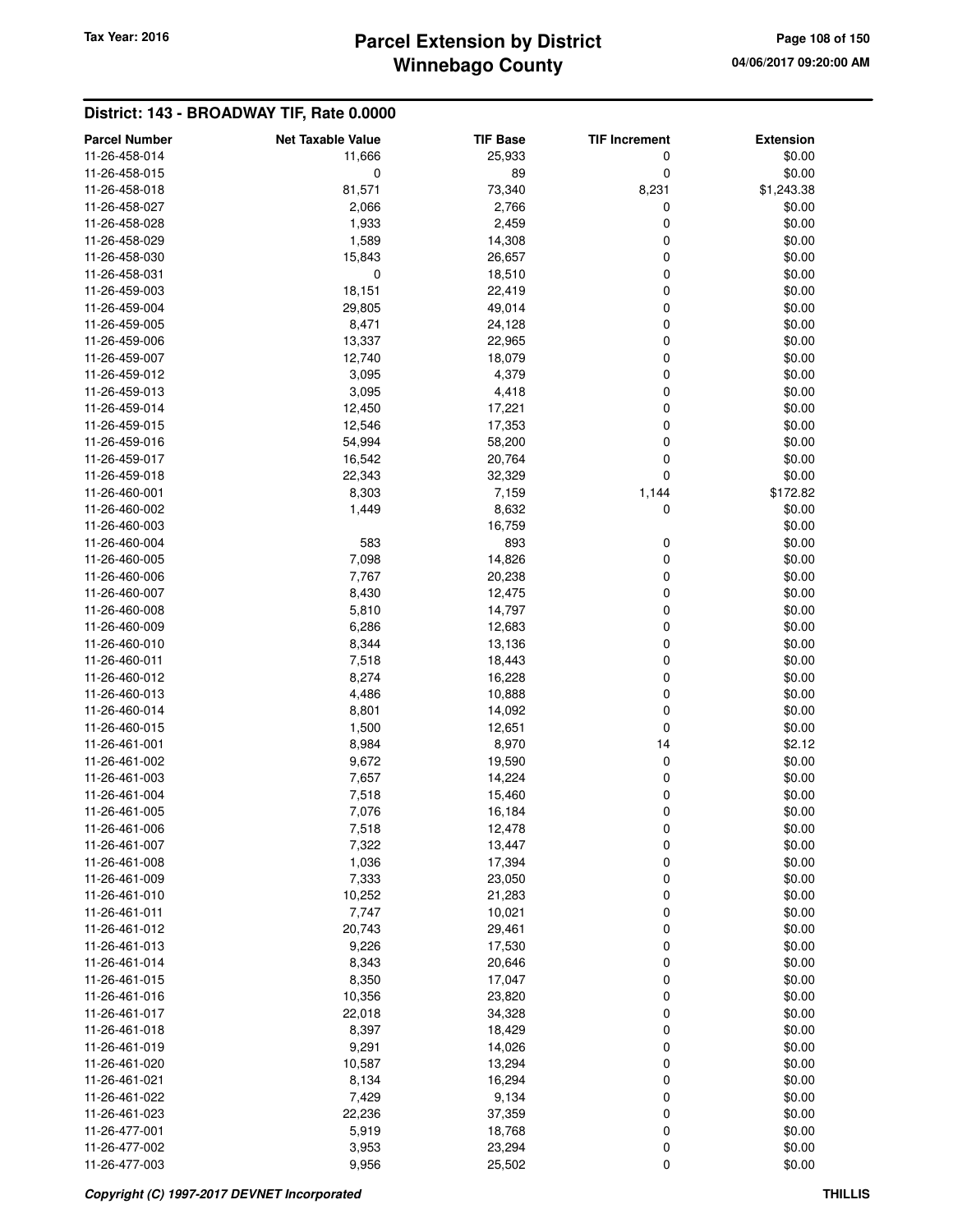# **Winnebago County Parcel Extension by District Tax Year: 2016 Page 109 of 150**

| <b>Parcel Number</b> | <b>Net Taxable Value</b> | <b>TIF Base</b> | <b>TIF Increment</b> | <b>Extension</b> |
|----------------------|--------------------------|-----------------|----------------------|------------------|
| 11-26-478-001        | 9,228                    | 18,986          | 0                    | \$0.00           |
| 11-26-478-002        | 8,730                    | 18,345          | 0                    | \$0.00           |
| 11-26-478-003        | 4,680                    | 16,020          | 0                    | \$0.00           |
|                      |                          |                 |                      |                  |
| 11-26-478-004        | 9,255                    | 21,281          | 0                    | \$0.00           |
| 11-26-478-005        | 11,449                   | 10,761          | 688                  | \$103.94         |
| 11-26-478-006        | 2,964                    | 7,185           | 0                    | \$0.00           |
| 11-26-478-007        | 81,598                   | 102,731         | 0                    | \$0.00           |
| 11-26-478-008        | 11,958                   | 20,285          | 0                    | \$0.00           |
| 11-26-478-009        | 21,331                   | 41,871          | 0                    | \$0.00           |
| 11-26-479-001        | 8,470                    | 17,064          | 0                    | \$0.00           |
| 11-26-479-002        | 5,369                    | 13,918          | 0                    | \$0.00           |
| 11-26-479-003        | 8,168                    | 12,118          | 0                    | \$0.00           |
| 11-26-479-004        | 6,298                    | 15,392          | 0                    | \$0.00           |
| 11-26-479-005        | 6,543                    | 23,920          | 0                    | \$0.00           |
| 11-26-479-006        | 6,984                    | 15,194          | 0                    | \$0.00           |
| 11-26-479-007        | 6,496                    | 16,548          | 0                    | \$0.00           |
| 11-26-479-008        | 4,685                    | 26,597          | 0                    | \$0.00           |
| 11-26-479-009        | 1,969                    | 12,758          | 0                    | \$0.00           |
|                      | 813                      |                 | 0                    |                  |
| 11-26-479-010        |                          | 20,043          |                      | \$0.00           |
| 11-26-479-011        | 8,472                    | 23,173          | 0                    | \$0.00           |
| 11-26-479-012        | 9,109                    | 19,715          | 0                    | \$0.00           |
| 11-26-479-013        | 1,654                    | 8,854           | 0                    | \$0.00           |
| 11-26-479-014        | 18,141                   | 22,307          | 0                    | \$0.00           |
| 11-26-479-015        |                          | 0               |                      | \$0.00           |
| 11-26-479-016        | 25,323                   | 31,138          | 0                    | \$0.00           |
| 11-26-479-017        | 3,256                    | 5,819           | 0                    | \$0.00           |
| 11-26-479-018        | 5,678                    | 7,446           | 0                    | \$0.00           |
| 11-26-479-019        | 19,409                   | 26,982          | 0                    | \$0.00           |
| 11-26-479-020        | 23,051                   | 31,177          | 0                    | \$0.00           |
| 11-26-479-021        | 7,860                    | 54,231          | 0                    | \$0.00           |
| 11-26-479-022        | 1,212                    | 23,775          | 0                    | \$0.00           |
| 11-26-479-023        | 2,479                    | 45,694          | 0                    | \$0.00           |
| 11-26-479-024        | 16,152                   | 20,680          | 0                    | \$0.00           |
| 11-26-479-025        | 11,412                   | 11,412          | 0                    | \$0.00           |
| 11-26-479-026        | 11,691                   | 11,691          | 0                    | \$0.00           |
|                      |                          |                 |                      |                  |
| 11-26-479-027        | 26,072                   | 32,567          | 0                    | \$0.00           |
| 11-26-479-028        | 982                      | 12,486          | 0                    | \$0.00           |
| 11-26-481-001        | 15,030                   | 18,481          | 0                    | \$0.00           |
| 11-26-481-002        | 15,998                   | 24,603          | 0                    | \$0.00           |
| 11-26-481-003        | 7,952                    | 17,312          | 0                    | \$0.00           |
| 11-26-481-004        | 11,669                   | 18,954          | o                    | \$0.00           |
| 11-26-481-005        | 1,323                    | 14,458          | 0                    | \$0.00           |
| 11-26-481-006        | 4,880                    | 11,045          | 0                    | \$0.00           |
| 11-26-481-007        | 8,290                    | 18,695          | 0                    | \$0.00           |
| 11-26-481-008        | 5,282                    | 13,621          | 0                    | \$0.00           |
| 11-26-482-001        | 1,499                    | 2,170           | 0                    | \$0.00           |
| 11-26-482-002        | 9,391                    | 15,288          | 0                    | \$0.00           |
| 11-26-482-003        | 10,922                   | 16,794          | 0                    | \$0.00           |
| 11-26-482-004        | 14,205                   | 22,199          | 0                    | \$0.00           |
| 11-26-482-005        | 8,014                    | 16,133          | 0                    | \$0.00           |
| 11-26-482-006        | 8,793                    | 11,271          | 0                    | \$0.00           |
| 11-26-482-007        | 768                      | 15,679          | 0                    | \$0.00           |
| 11-26-482-008        | 9,841                    | 11,470          | 0                    | \$0.00           |
| 11-26-482-009        | 8,072                    | 18,566          | 0                    | \$0.00           |
|                      |                          |                 |                      |                  |
| 11-26-482-010        | 16,455                   | 21,266          | 0                    | \$0.00           |
| 11-26-482-011        | 5,044                    | 18,078          | 0                    | \$0.00           |
| 11-26-482-012        | 1,244                    | 17,156          | 0                    | \$0.00           |
| 11-26-482-013        | 3,718                    | 15,418          | 0                    | \$0.00           |
| 11-26-482-014        | 10,545                   | 25,520          | 0                    | \$0.00           |
| 11-26-482-015        | 8,543                    | 17,649          | 0                    | \$0.00           |
| 11-26-482-016        | 6,033                    | 23,079          | 0                    | \$0.00           |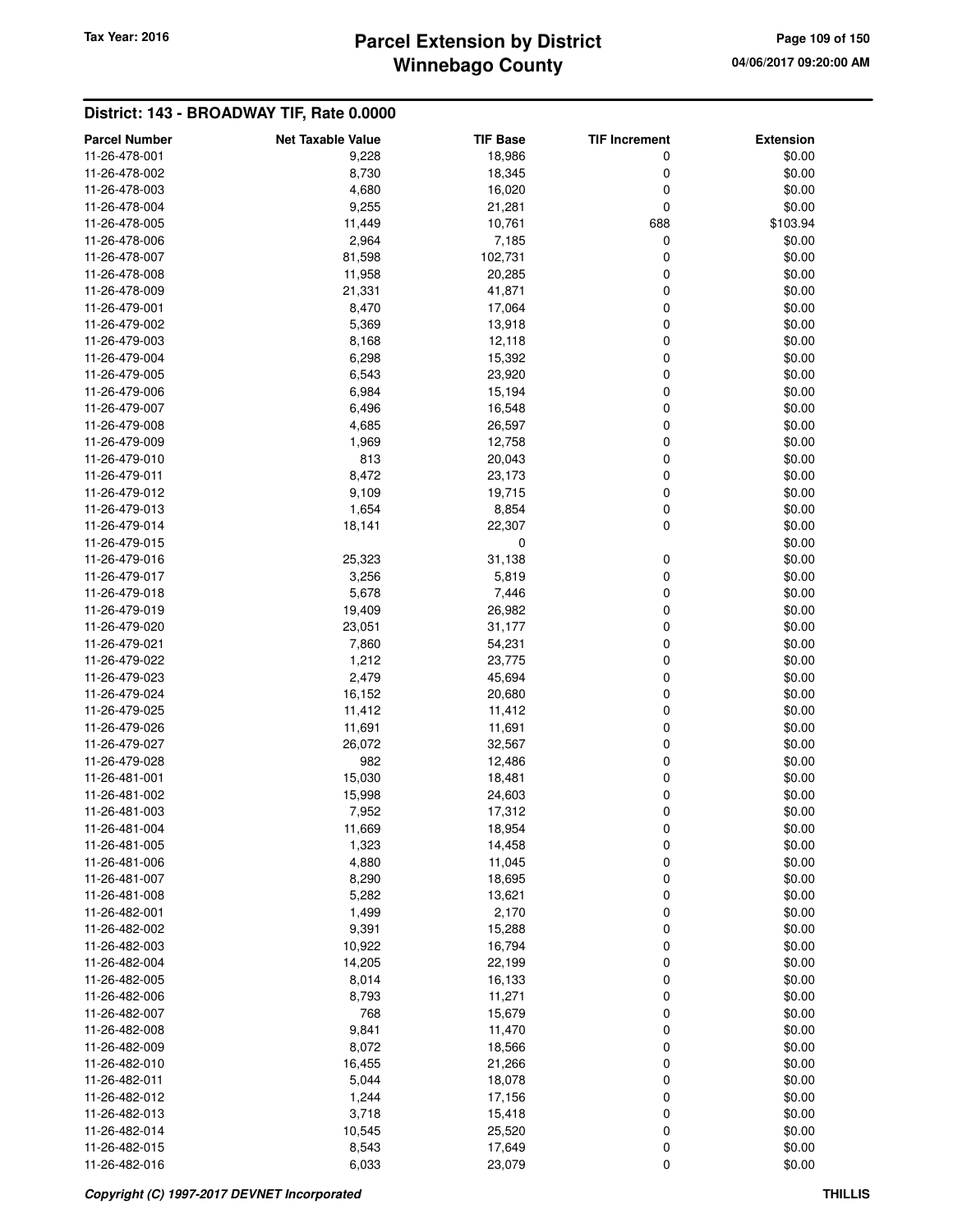# **Winnebago County** Tax Year: 2016 **Parcel Extension by District Page 110 of 150**

| <b>Parcel Number</b>           | <b>Net Taxable Value</b> | <b>TIF Base</b>  | <b>TIF Increment</b> | <b>Extension</b> |
|--------------------------------|--------------------------|------------------|----------------------|------------------|
| 11-26-482-017                  | 5,670                    | 18,623           | 0                    | \$0.00           |
| 11-26-482-018                  | 32,004                   | 69,589           | 0                    | \$0.00           |
| 11-26-482-019                  | 10,939                   | 22,489           | 0                    | \$0.00           |
| 11-26-483-001                  | 22,444                   | 47,174           | $\mathbf 0$          | \$0.00           |
| 11-26-483-002                  | 6,994                    | 18,285           | $\mathbf 0$          | \$0.00           |
| 11-26-483-003                  | 7,021                    | 0                | 7,021                | \$1,060.60       |
| 11-26-483-004                  | 15,432                   | 31,152           | 0                    | \$0.00           |
| 11-26-483-005                  | 8,132                    | 12,842           | 0                    | \$0.00           |
| 11-26-483-006                  | 1,404                    | 8,995            | 0                    | \$0.00           |
| 11-26-483-007                  | 7,666                    | 33,927           | 0                    | \$0.00           |
| 11-26-483-008                  |                          | 0                |                      | \$0.00           |
| 11-26-483-009                  | 8,881                    | 7,067            | 1,814                | \$274.02         |
| 11-26-483-010                  |                          | 0                |                      | \$0.00           |
| 11-26-483-011                  |                          | 0                |                      | \$0.00           |
| 11-26-483-012                  |                          | 0                |                      | \$0.00           |
| 11-26-483-013                  |                          | 0                |                      | \$0.00           |
| 11-26-483-014                  |                          | 0                |                      | \$0.00           |
| 11-26-483-015                  | 13,447                   | 21,179           | 0                    | \$0.00           |
| 11-26-483-016                  | 281                      | 6,990            | 0                    | \$0.00           |
| 11-26-483-017                  | 819                      | 1,765            | 0                    | \$0.00           |
| 11-26-483-018                  | 7,322                    | 19,601           | $\mathbf 0$          | \$0.00           |
| 11-26-483-019                  |                          | 0                |                      | \$0.00           |
| 11-26-484-002                  |                          | 121,150          |                      | \$0.00           |
| 11-26-484-003                  |                          | 0                |                      | \$0.00           |
| 11-26-484-005                  | 33,462                   | 41,843           | 0                    | \$0.00           |
| 11-26-484-006                  | 25,772                   | 32,306           | 0                    | \$0.00           |
| 11-26-484-007                  | 11,067                   | 15,393           | 0                    | \$0.00           |
| 11-26-484-008                  | 26,668                   | 33,295           | 0                    | \$0.00           |
| 11-26-484-009                  | 19,167                   | 25,237           | 0                    | \$0.00           |
| 11-26-484-010                  | 28,878                   | 36,206           | 0                    | \$0.00           |
| 11-26-484-011                  | 79,167                   | 97,346           | $\mathbf 0$          | \$0.00           |
| 11-26-484-012                  |                          | 20,293           |                      | \$0.00           |
| 11-26-484-013                  |                          | 0                |                      | \$0.00           |
| 11-26-487-001                  |                          | 1,620            |                      | \$0.00           |
| 11-26-487-002                  |                          | 48,337           |                      | \$0.00           |
| 11-26-487-003                  | 5,450                    | 16,822           | 0                    | \$0.00           |
| 11-26-487-004                  | 10,537                   | 15,886           | 0                    | \$0.00           |
| 11-26-487-005                  | 1,516                    | 15,368           | 0                    | \$0.00           |
| 11-26-487-006                  | 6,305                    | 2,918            | 3,387                | \$511.64         |
| 11-26-487-007                  | 1,341                    | 7,360            | 0                    | \$0.00           |
| 11-26-487-008                  | 9,344                    | 19,126           | 0                    | \$0.00           |
| 11-26-487-009                  | 9,124                    | 14,366           | $\boldsymbol{0}$     | \$0.00           |
| 11-26-487-010                  | 6,577                    | 9,211            | 0                    | \$0.00           |
| 11-26-487-011                  | 4,834                    | 18,229           | 0                    | \$0.00           |
| 11-26-487-012                  | 10,288                   | 23,980           | 0                    | \$0.00           |
| 11-26-487-013<br>11-26-487-014 | 8,840                    | 14,397           | 0                    | \$0.00<br>\$0.00 |
| 11-26-487-015                  | 6,717<br>5,055           | 22,630<br>11,550 | 0<br>0               | \$0.00           |
| 11-26-487-016                  | 12,902                   | 20,839           | 0                    | \$0.00           |
| 11-26-487-017                  | 8,146                    | 19,305           | 0                    | \$0.00           |
| 11-26-487-018                  | 1,496                    | 20,335           | 0                    | \$0.00           |
| 11-26-487-019                  | 11,275                   | 22,451           | 0                    | \$0.00           |
| 11-26-487-020                  | 7,000                    | 22,036           | 0                    | \$0.00           |
| 11-26-488-001                  | 8,897                    | 18,531           | 0                    | \$0.00           |
| 11-26-488-002                  | 5,392                    | 10,778           | 0                    | \$0.00           |
| 11-26-488-003                  | 1,298                    | 6,437            | 0                    | \$0.00           |
| 11-26-488-004                  | 10,089                   | 19,324           | 0                    | \$0.00           |
| 11-26-488-005                  | 6,500                    | 21,403           | 0                    | \$0.00           |
| 11-26-488-006                  | 6,752                    | 12,538           | 0                    | \$0.00           |
| 11-26-488-007                  | 2,581                    | 3,174            | 0                    | \$0.00           |
| 11-26-488-008                  | 61,384                   | 75,478           | 0                    | \$0.00           |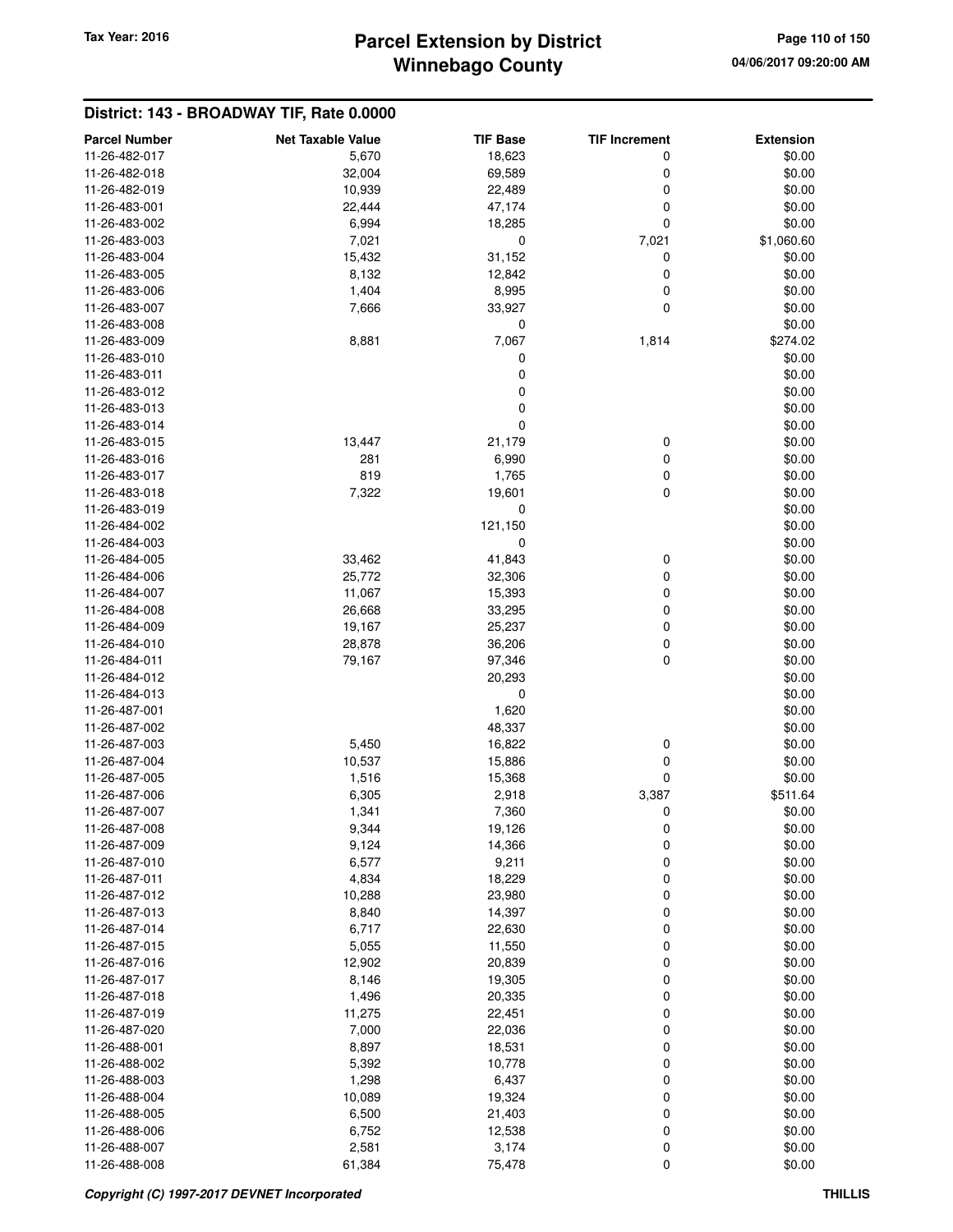# **Winnebago County Parcel Extension by District Tax Year: 2016 Page 111 of 150**

| <b>Parcel Number</b> | <b>Net Taxable Value</b> | <b>TIF Base</b> | <b>TIF Increment</b> | <b>Extension</b> |
|----------------------|--------------------------|-----------------|----------------------|------------------|
| 11-26-488-009        | 8,586                    | 14,051          | 0                    | \$0.00           |
| 11-26-488-010        | 6,671                    | 11,146          | 0                    | \$0.00           |
| 11-26-488-011        | 891                      | 1,363           | 0                    | \$0.00           |
| 11-26-488-012        | 7,623                    | 23,974          | 0                    | \$0.00           |
| 11-26-488-013        | 30,307                   | 42,936          | 0                    | \$0.00           |
| 11-26-488-014        | 9,499                    | 11,736          | 0                    | \$0.00           |
| 11-26-488-015        | 19,160                   | 24,347          | 0                    | \$0.00           |
| 11-26-488-016        | 6,051                    | 13,470          | 0                    | \$0.00           |
| 11-26-488-017        | 2,065                    | 12,686          | 0                    | \$0.00           |
| 11-26-488-018        | 8,739                    | 13,223          | 0                    | \$0.00           |
| 11-26-488-019        | 4,974                    | 20,744          | 0                    | \$0.00           |
| 11-26-488-020        | 5,810                    | 13,973          | 0                    | \$0.00           |
| 11-26-488-021        | 3,089                    | 6,004           | 0                    | \$0.00           |
| 11-26-488-022        | 7,699                    | 10,417          | 0                    | \$0.00           |
| 11-26-488-023        | 6,737                    | 17,717          | 0                    | \$0.00           |
| 11-26-488-025        | 4,852                    | 6,325           | 0                    | \$0.00           |
| 11-26-488-026        | 37,831                   | 49,048          | 0                    | \$0.00           |
| 11-26-488-027        | 14,151                   | 18,491          | 0                    | \$0.00           |
| 11-26-488-028        | 21,198                   | 26,430          | 0                    | \$0.00           |
| 11-26-488-029        | 26,512                   | 36,405          | 0                    | \$0.00           |
| 11-26-488-030        | 14,131                   | 23,985          | 0                    | \$0.00           |
| 11-26-488-031        | 14,783                   | 21,196          | 0                    | \$0.00           |
| 11-26-488-032        |                          | 0               |                      | \$0.00           |
| 11-26-488-033        | 5,659                    | 9,856           | 0                    | \$0.00           |
| 11-27-477-001        | 21,273                   | 26,158          | 0                    | \$0.00           |
| 11-27-477-002        |                          | 0               |                      | \$0.00           |
| 11-27-478-001        | 4,157                    | 12,554          | 0                    | \$0.00           |
| 11-27-478-002        | 1,250                    | 1,918           | 0                    | \$0.00           |
| 11-27-478-003        | 1,278                    | 1,961           | 0                    | \$0.00           |
| 11-27-478-004        | 2,821                    | 19,970          | 0                    | \$0.00           |
| 11-27-478-005        | 6,298                    | 12,276          | 0                    | \$0.00           |
| 11-27-478-006        | 8,274                    | 17,512          | 0                    | \$0.00           |
| 11-27-478-007        | 4,492                    | 11,689          | 0                    | \$0.00           |
| 11-27-478-008        | 8,286                    | 13,826          | 0                    | \$0.00           |
| 11-27-479-001        | 11,523                   | 22,448          | 0                    | \$0.00           |
| 11-27-479-002        | 7,297                    | 15,595          | 0                    | \$0.00           |
| 11-27-479-003        | 8,693                    | 17,565          | 0                    | \$0.00           |
| 11-27-479-004        | 7,065                    | 13,455          | 0                    | \$0.00           |
| 11-27-479-005        | 7,507                    | 12,187          | 0                    | \$0.00           |
| 11-27-479-006        | 12,779                   | 15,595          | 0                    | \$0.00           |
| 11-27-479-007        | 12,900                   | 20,425          | O                    | \$0.00           |
| 11-27-479-008        | 8,845                    | 18,708          | 0                    | \$0.00           |
| 11-27-479-009        | 7,607                    | 10,046          | 0                    | \$0.00           |
| 11-27-479-010        | 9,192                    | 14,025          | 0                    | \$0.00           |
| 11-27-479-011        | 6,519                    | 12,821          | 0                    | \$0.00           |
| 11-27-479-012        | 8,199                    | 15,955          | 0                    | \$0.00           |
| 11-27-479-013        | 11,295                   | 16,239          | 0                    | \$0.00           |
| 11-27-479-014        | 14,000                   | 23,525          | 0                    | \$0.00           |
| 11-27-479-015        | 9,240                    | 20,207          | 0                    | \$0.00           |
| 11-27-480-001        | 8,121                    | 8,202           | 0                    | \$0.00           |
| 11-27-480-002        | 10,354                   | 23,588          | 0                    | \$0.00           |
| 11-27-480-003        | 3,100                    | 11,285          | 0                    | \$0.00           |
| 11-27-480-004        | 9,201                    | 8,842           | 359                  | \$54.24          |
| 11-27-480-005        | 9,000                    | 24,614          | 0                    | \$0.00           |
| 11-27-480-006        | 8,337                    | 11,630          | 0                    | \$0.00           |
| 11-27-480-007        | 6,421                    | 13,584          | 0                    | \$0.00           |
| 11-27-480-008        | 7,708                    | 16,476          | 0                    | \$0.00           |
| 11-27-480-009        | 15,178                   | 24,102          | 0                    | \$0.00           |
| 11-27-480-010        | 8,402                    | 14,669          | 0                    | \$0.00           |
| 11-27-480-011        | 8,100                    | 19,637          | 0                    | \$0.00           |
| 11-27-480-012        | 7,612                    | 20,874          | 0                    | \$0.00           |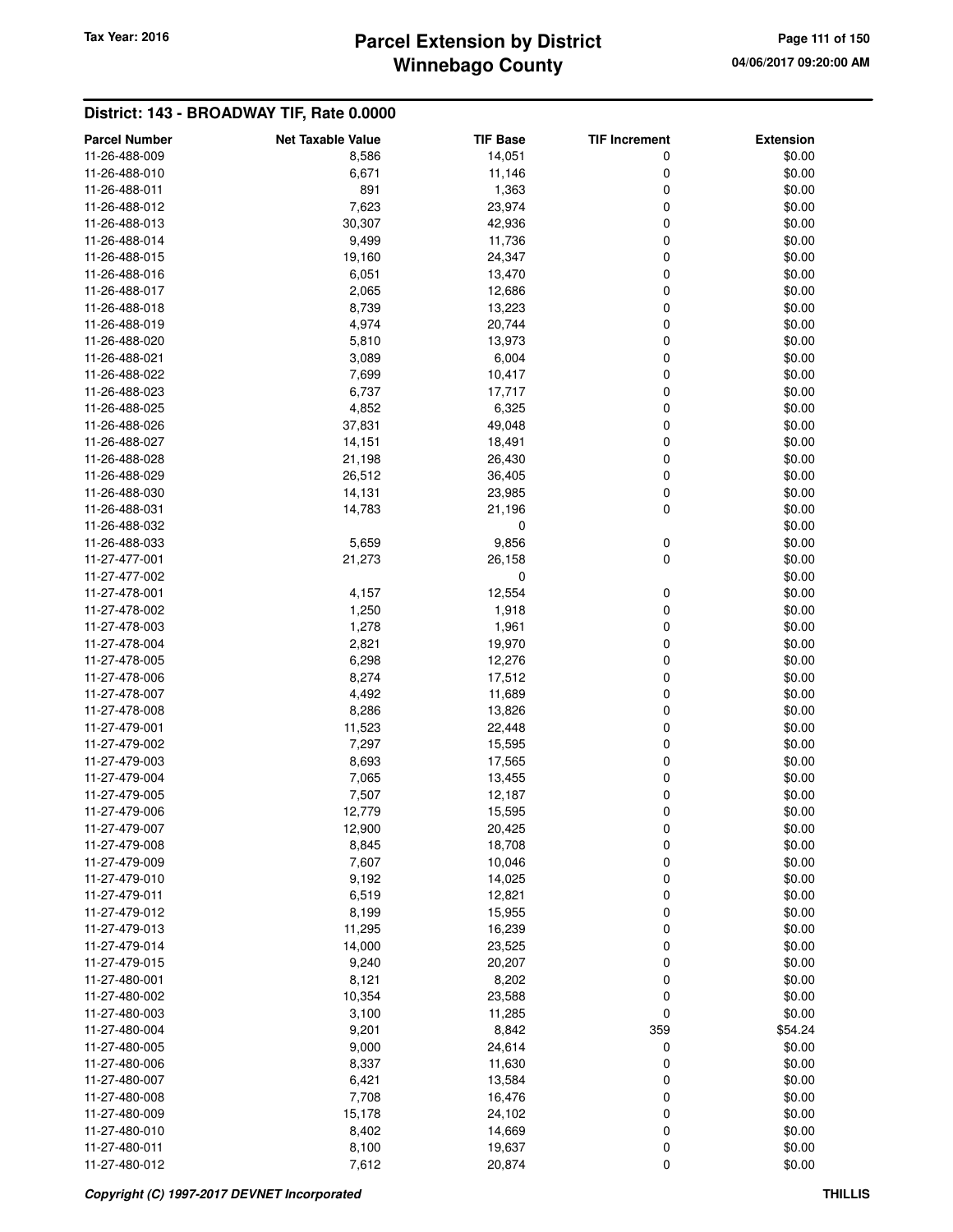# **Winnebago County Parcel Extension by District Tax Year: 2016 Page 112 of 150**

| <b>Parcel Number</b>           | <b>Net Taxable Value</b> | <b>TIF Base</b>  | <b>TIF Increment</b> | <b>Extension</b>  |
|--------------------------------|--------------------------|------------------|----------------------|-------------------|
| 11-27-480-013                  | 4,784                    | 13,890           | 0                    | \$0.00            |
| 11-27-480-014                  | 7,166                    | 6,401            | 765                  | \$115.56          |
| 11-27-480-015                  | 11,475                   | 17,278           | 0                    | \$0.00            |
| 11-27-481-001                  | 7,402                    | 10,787           | 0                    | \$0.00            |
| 11-27-481-002                  | 0                        | 7,694            | 0                    | \$0.00            |
| 11-27-481-003                  | 5,648                    | 19,778           | 0                    | \$0.00            |
| 11-27-481-004                  | 8,018                    | 12,251           | 0                    | \$0.00            |
| 11-27-481-005                  | 19,530                   | 21,129           | 0                    | \$0.00            |
| 11-27-481-006                  | 5,000                    | 7,353            | 0                    | \$0.00            |
| 11-27-481-007                  | 13,333                   | 26,810           | 0                    | \$0.00            |
| 11-27-481-008                  | 12,620                   | 20,354           | 0                    | \$0.00            |
| 11-34-226-001                  |                          |                  | 0                    | \$0.00            |
| 11-34-226-002                  | 10,634<br>7,798          | 17,097<br>16,188 | 0                    | \$0.00            |
| 11-34-226-003                  | 0                        | 4,196            | 0                    | \$0.00            |
| 11-34-226-004                  |                          |                  | 0                    | \$0.00            |
| 11-34-226-005                  | 9,669                    | 13,824           | 0                    |                   |
| 11-34-226-006                  | 9,262                    | 21,341           |                      | \$0.00<br>\$0.00  |
| 11-34-226-007                  | 7,809                    | 17,063           | 0<br>0               | \$0.00            |
|                                | 3,986                    | 6,079            | 0                    |                   |
| 11-34-226-008<br>11-34-226-009 | 4,427                    | 6,224            | 576                  | \$0.00<br>\$87.02 |
|                                | 10,267                   | 9,691            |                      |                   |
| 11-34-226-010                  | 5,501                    | 5,958            | 0                    | \$0.00            |
| 11-34-226-011                  | 10,761                   | 16,508           | 0                    | \$0.00            |
| 11-34-226-012                  | 5,717                    | 17,283           | 0                    | \$0.00            |
| 11-34-227-001                  | 7,870                    | 10,197           | 0                    | \$0.00<br>\$0.00  |
| 11-34-227-002                  | 1,364                    | 17,358           | 0                    |                   |
| 11-34-227-003                  | 9,332                    | 23,103           | 0                    | \$0.00            |
| 11-34-227-004                  | 1,843                    | 8,919            | 0                    | \$0.00            |
| 11-34-227-005                  | 1,322                    | 6,001            | 0                    | \$0.00            |
| 11-34-227-006                  | 9,824                    | 21,772           | 0                    | \$0.00            |
| 11-34-227-007                  | 10,340                   | 21,250           | 0                    | \$0.00            |
| 11-34-228-001                  | 5,380                    | 8,072            | 0                    | \$0.00            |
| 11-34-228-002                  | 6,426                    | 14,251           | 0                    | \$0.00            |
| 11-34-228-003                  | 9,332                    | 18,476           | 0                    | \$0.00            |
| 11-34-228-004                  | 17,068                   | 28,222           | 0                    | \$0.00            |
| 11-34-228-005                  | 2,452                    | 4,165            | 0                    | \$0.00            |
| 11-34-228-006                  | 12,078                   | 24,207           | 0                    | \$0.00            |
| 11-34-229-001                  | 4,864                    | 5,980            | 0                    | \$0.00            |
| 11-34-229-002                  | 4,864                    | 5,980            | 0                    | \$0.00            |
| 11-34-229-003                  | 4,919                    | 6,048            | 0                    | \$0.00            |
| 11-34-229-006                  | 3,475                    | 8,806            | 0                    | \$0.00            |
| 11-34-229-007                  | 973                      | 1,493            | 0                    | \$0.00            |
| 11-34-229-008                  |                          | 0                |                      | \$0.00            |
| 11-34-229-009                  | 7,844                    | 14,918           | 0                    | \$0.00            |
| 11-34-229-010                  | 4,068                    | 5,174            | 0                    | \$0.00            |
| 11-34-229-011                  | 10,002                   | 22,393           | 0                    | \$0.00            |
| 11-34-229-012                  | 10,382                   | 26,935           | 0                    | \$0.00            |
| 11-34-229-013                  | 16,338                   | 26,889           | 0                    | \$0.00            |
| 11-34-229-015                  | 15,690                   | 16,160           | 0                    | \$0.00            |
| 11-34-229-016                  | 10,500                   | 32,667           | 0                    | \$0.00            |
| 11-34-229-017                  | 4,517                    | 5,879            | 0                    | \$0.00            |
| 11-34-229-018                  | 7,465                    | 11,169           | 0                    | \$0.00            |
| 11-34-229-023                  | 41,021                   | 50,440           | 0                    | \$0.00            |
| 11-34-229-024                  | 0                        | 6,555            | 0                    | \$0.00            |
| 11-34-229-025                  | 6,484                    | 25,582           | 0                    | \$0.00            |
| 11-34-229-026                  | 31,376                   | 70,514           | 0                    | \$0.00            |
| 11-34-230-001                  | 12,245                   | 24,524           | 0                    | \$0.00            |
| 11-34-230-002                  | 5,063                    | 17,107           | 0                    | \$0.00            |
| 11-34-230-005                  | 1,763                    | 14,179           | 0                    | \$0.00            |
| 11-34-230-006                  | 6,961                    | 8,206            | 0                    | \$0.00            |
| 11-34-230-007                  | 6,159                    | 11,134           | 0                    | \$0.00            |
| 11-34-230-008                  | 1,884                    | 3,165            | 0                    | \$0.00            |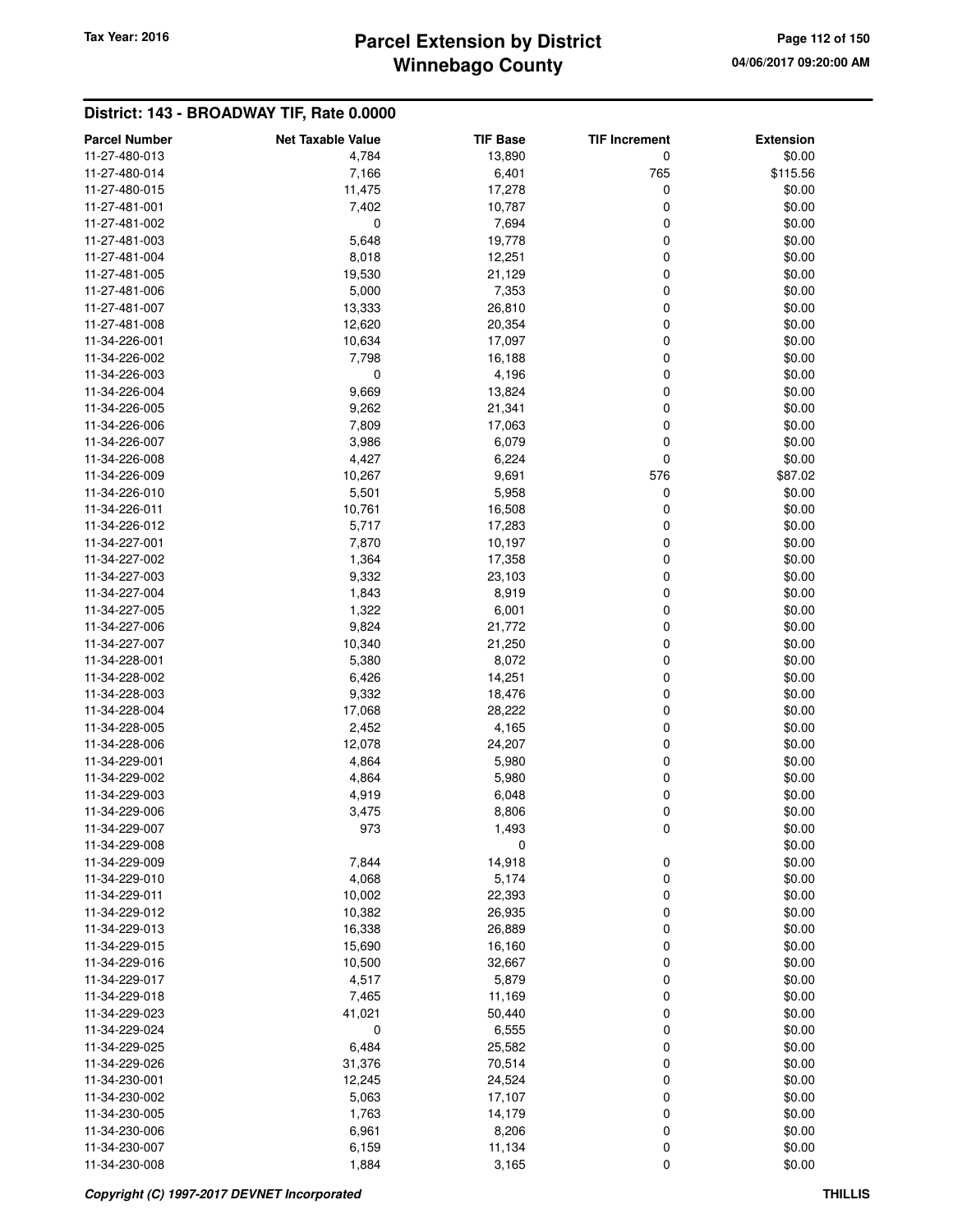# **Winnebago County Parcel Extension by District Tax Year: 2016 Page 113 of 150**

| <b>Parcel Number</b>           | <b>Net Taxable Value</b> | <b>TIF Base</b>  | <b>TIF Increment</b> | <b>Extension</b> |
|--------------------------------|--------------------------|------------------|----------------------|------------------|
| 11-34-230-009                  | 1,884                    | 3,165            | 0                    | \$0.00           |
| 11-34-230-010                  | 1,885                    | 3,165            | 0                    | \$0.00           |
| 11-34-230-011                  | 1,883                    | 3,165            | 0                    | \$0.00           |
| 11-34-230-012                  | 10,418                   | 20,853           | 0                    | \$0.00           |
| 11-34-230-013                  | 10,215                   | 20,450           | 0                    | \$0.00           |
| 11-34-230-014                  | 5,393                    | 6,253            | 0                    | \$0.00           |
| 11-34-230-015                  | 1,227                    | 10,185           | 0                    | \$0.00           |
| 11-34-231-001                  | 8,693                    | 18,559           | 0                    | \$0.00           |
| 11-34-231-002                  | 7,098                    | 15,830           | 0                    | \$0.00           |
| 11-34-231-003                  | 12,034                   | 18,869           | 0                    | \$0.00           |
| 11-34-231-004                  | 6,786                    | 10,915           | 0                    | \$0.00           |
| 11-34-231-005                  | 11,702                   | 12,932           | 0                    | \$0.00           |
| 11-34-231-006                  | 14,746                   | 22,198           | 0                    | \$0.00           |
| 11-34-231-007                  | 18,692                   | 24,016           | 0                    | \$0.00           |
| 11-34-231-008                  | 6,031                    | 8,003            | 0                    | \$0.00           |
| 11-34-231-009                  | 12,324                   | 24,575           | 0                    | \$0.00           |
| 11-34-231-010                  | 19,775                   | 32,840           | 0                    | \$0.00           |
| 11-34-232-001                  | 6,498                    | 10,251           | 0                    | \$0.00           |
| 11-34-232-002                  | 44,473                   | 54,684           | 0                    | \$0.00           |
| 11-34-232-010                  | 13,665                   | 14,053           | 0                    | \$0.00           |
| 11-34-232-011                  | 1,154                    | 1,419            | 0                    | \$0.00           |
| 11-34-276-003                  | 60,010                   | 0                | 60,010               | \$9,065.06       |
| 11-35-101-001                  | 3,146                    | 14,414           | 0                    | \$0.00           |
| 11-35-101-002                  | 8,541                    | 13,261           | 0                    | \$0.00           |
| 11-35-101-003                  | 1,519                    | 8,113            | 0                    | \$0.00           |
| 11-35-101-004                  | 16,384                   | 15,932           | 452                  | \$68.28          |
| 11-35-101-005                  | 7,903                    | 15,038           | 0                    | \$0.00           |
| 11-35-101-006                  | 5,865                    | 20,706           | 0                    | \$0.00           |
| 11-35-101-007                  | 15,742                   | 20,789           | 0                    | \$0.00           |
| 11-35-102-001                  |                          | 0                |                      | \$0.00           |
| 11-35-102-002                  |                          | 0                |                      | \$0.00           |
| 11-35-102-003                  | 6,627                    | 8,154            | 0                    | \$0.00           |
| 11-35-102-004                  | 7,553                    | 14,214           | 0                    | \$0.00           |
| 11-35-102-005                  |                          | 0                |                      | \$0.00           |
| 11-35-102-006                  | 5,616                    | 19,774           | 0                    | \$0.00           |
| 11-35-102-007                  | 9,256                    | 18,916           | 0                    | \$0.00           |
| 11-35-102-008                  |                          |                  |                      |                  |
| 11-35-103-001                  |                          | 0<br>0           |                      | \$0.00<br>\$0.00 |
| 11-35-103-002                  | 7,234                    | 8,893            | 0                    | \$0.00           |
|                                |                          | 0                |                      | \$0.00           |
| 11-35-103-003<br>11-35-104-001 | 10,709                   | 14,623           |                      | \$0.00           |
| 11-35-104-002                  |                          |                  | 0                    |                  |
| 11-35-104-003                  | 32,195<br>32,195         | 39,587<br>39,587 | 0<br>0               | \$0.00<br>\$0.00 |
| 11-35-104-004                  | 16,154                   | 19,862           | 0                    | \$0.00           |
|                                |                          |                  |                      |                  |
| 11-35-104-005<br>11-35-126-002 | 1,563                    | 1,920            | 0                    | \$0.00           |
| 11-35-126-003                  | 8,567<br>625             | 21,773<br>768    | 0                    | \$0.00           |
|                                |                          |                  | 0<br>0               | \$0.00           |
| 11-35-126-004                  | 13,729                   | 25,397           |                      | \$0.00           |
| 11-35-127-001                  | 13,660                   | 16,892           | 0                    | \$0.00           |
| 11-35-128-001                  | 3,953                    | 4,860            | 0                    | \$0.00           |
| 11-35-128-003                  | 11,415                   | 24,568           | 0                    | \$0.00           |
| 11-35-128-016                  | 9,369                    | 19,188           | 0                    | \$0.00           |
| 11-35-128-017                  | 187,784                  | 230,879          | 0                    | \$0.00           |
| 11-35-128-018                  | 2,281                    | 10,869           | 0                    | \$0.00           |
| 11-35-128-019                  | 41,169                   | 53,130           | 0                    | \$0.00           |
| 11-35-128-020                  | 1,712                    | 16,247           | 0                    | \$0.00           |
| 11-35-128-021                  | 27,534                   | 34,954           | 0                    | \$0.00           |
| 11-35-128-022                  | 16,258                   | 27,426           | 0                    | \$0.00           |
| 11-35-128-023                  | 13,614                   | 25,519           | 0                    | \$0.00           |
| 11-35-201-005                  | 115,578                  | 126,024          | 0                    | \$0.00           |
| 11-35-201-006                  | 20,393                   | 32,538           | 0                    | \$0.00           |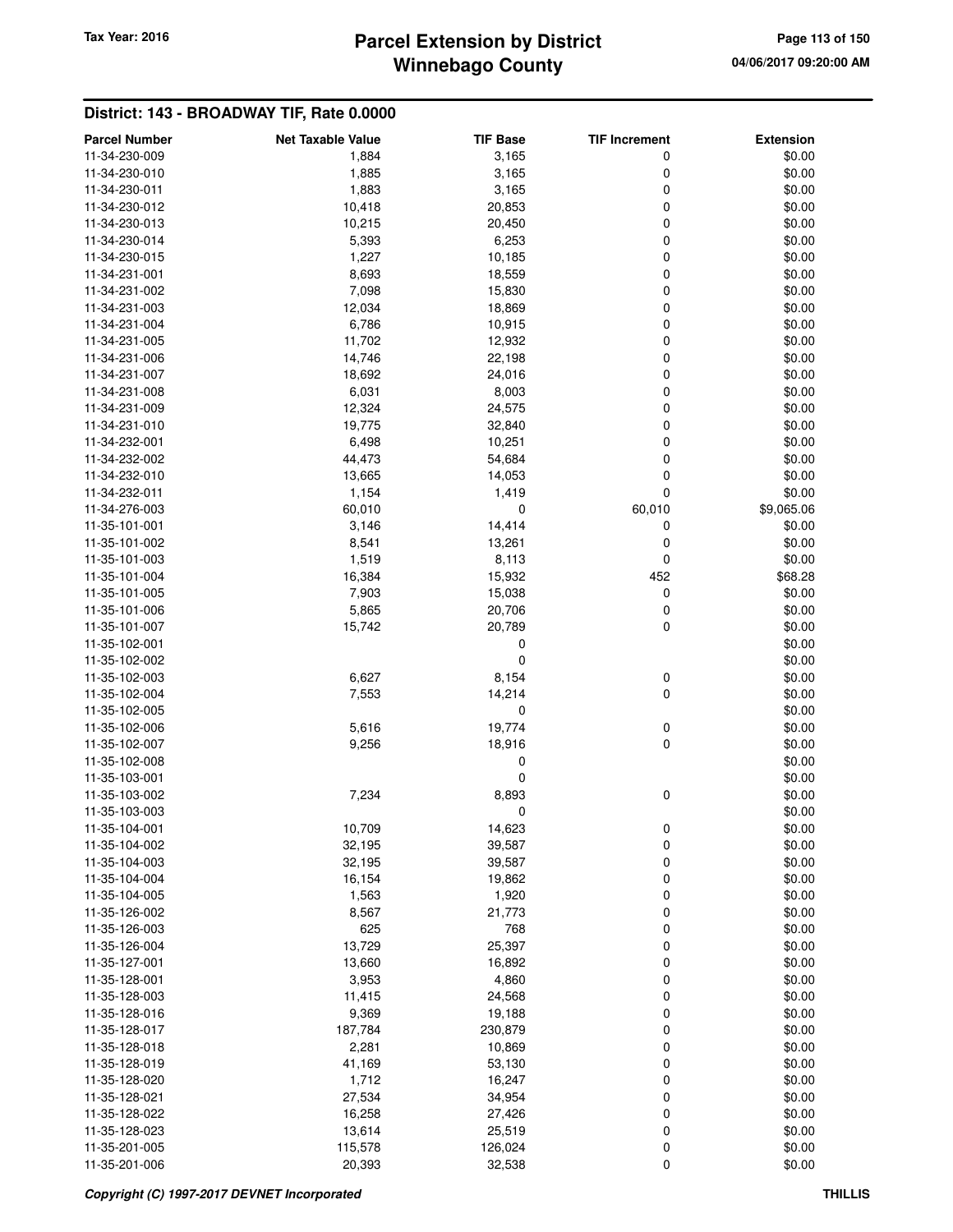# **Winnebago County** Tax Year: 2016 **Parcel Extension by District Page 114 of 150**

| <b>Parcel Number</b>           | <b>Net Taxable Value</b> | <b>TIF Base</b>  | <b>TIF Increment</b> | <b>Extension</b> |
|--------------------------------|--------------------------|------------------|----------------------|------------------|
| 11-35-201-007                  | 20,393                   | 32,423           | 0                    | \$0.00           |
| 11-35-201-008                  | 17,146                   | 23,849           | 0                    | \$0.00           |
| 11-35-201-009                  | 15,193                   | 31,575           | 0                    | \$0.00           |
| 11-35-201-011                  | 38,091                   | 52,985           | 0                    | \$0.00           |
| 11-35-201-012                  | 7,377                    | 9,673            | 0                    | \$0.00           |
| 11-35-201-013                  | 69,660                   | 90,908           | 0                    | \$0.00           |
| 11-35-201-014                  | 16,519                   | 21,083           | 0                    | \$0.00           |
| 11-35-201-015                  | 12,391                   | 23,022           | 0                    | \$0.00           |
| 11-35-202-001                  | 43,393                   | 54,834           | 0                    | \$0.00           |
| 11-35-202-002                  | 32,392                   | 40,703           | 0                    | \$0.00           |
| 11-35-202-003                  | 3,279                    | 12,622           | 0                    | \$0.00           |
| 11-35-202-004                  | 700                      | 965              | 0                    | \$0.00           |
| 11-35-202-005                  | 9,610                    | 21,871           | 0                    | \$0.00           |
| 11-35-202-006                  | 8,100                    | 16,756           | 0                    | \$0.00           |
| 11-35-202-007                  | 20,393                   | 31,853           | 0                    | \$0.00           |
| 11-35-202-008                  | 8,193                    | 18,631           | $\mathbf 0$          | \$0.00           |
| 11-35-202-009                  | 8,999                    | 5,969            | 3,030                | \$457.72         |
| 11-35-202-010                  | 13,357                   | 16,889           | 0                    | \$0.00           |
| 11-35-202-011                  | 1,541                    | 2,372            | 0                    | \$0.00           |
| 11-35-202-012                  | 9,999                    | 23,442           | 0                    | \$0.00           |
| 11-35-202-013                  | 10,929                   | 14,763           | 0                    | \$0.00           |
| 11-35-202-014                  | 11,644                   | 23,306           | 0                    | \$0.00           |
| 11-35-202-015                  | 6,391                    | 17,384           | 0                    | \$0.00           |
| 11-35-202-016                  | 9,564                    | 22,858           | 0                    | \$0.00           |
| 11-35-202-017                  | 12,470                   | 28,492           | 0                    | \$0.00           |
| 11-35-203-001                  | 17,863                   | 25,092           | 0                    | \$0.00           |
| 11-35-203-002                  | 5,332                    | 20,746           | 0                    | \$0.00           |
| 11-35-203-003                  | 8,274                    | 18,202           | 0                    | \$0.00           |
| 11-35-203-004                  | 8,123                    | 22,672           | 0                    | \$0.00           |
| 11-35-203-005                  | 4,366                    | 11,286           | 0                    | \$0.00           |
| 11-35-203-006                  | 2,309                    | 17,007           | 0                    | \$0.00           |
| 11-35-203-007                  | 8,606                    | 17,064           | 0                    | \$0.00           |
| 11-35-203-010                  | 10,000                   | 16,464           | 0                    | \$0.00           |
| 11-35-203-011                  | 10,120                   | 25,105           | 0                    | \$0.00           |
| 11-35-203-012                  | 10,333                   | 26,102           | 0                    | \$0.00           |
| 11-35-203-013                  | 9,320                    | 17,036           | 0                    | \$0.00           |
| 11-35-203-014                  | 8,100                    | 16,432           | 0                    | \$0.00           |
| 11-35-203-015                  | 13,009                   | 21,055           | 0                    | \$0.00           |
| 11-35-203-016                  | 10,159                   | 28,220           | 0                    | \$0.00           |
| 11-35-203-017                  | 9,509                    | 20,967           | 0                    | \$0.00           |
| 11-35-203-018                  | 3,500                    | 23,131           | 0                    | \$0.00           |
| 11-35-203-019                  | 1,265                    | 16,568           | 0                    | \$0.00           |
| 11-35-203-020                  | 3,555                    | 19,798           | 0                    | \$0.00           |
| 11-35-226-001                  | 41,297                   | 57,142           | 0                    | \$0.00           |
| 11-35-226-002                  | 10,791                   | 22,328           | 0                    | \$0.00           |
| 11-35-226-003<br>11-35-226-004 | 8,779                    | 21,677           | 0                    | \$0.00           |
|                                | 7,960                    | 17,591           | 0                    | \$0.00           |
| 11-35-226-005<br>11-35-226-006 | 1,880                    | 30,047           | 0                    | \$0.00           |
| 11-35-226-007                  | 3,147                    | 4,453            | 0                    | \$0.00           |
|                                | 3,000                    | 19,352           | 0                    | \$0.00           |
| 11-35-226-008<br>11-35-226-009 | 2,424<br>8,805           | 24,106           | 0                    | \$0.00<br>\$0.00 |
| 11-35-226-010                  | 6,918                    | 16,728<br>11,182 | 0<br>0               | \$0.00           |
| 11-35-226-011                  | 16,998                   | 33,487           | 0                    | \$0.00           |
| 11-35-226-012                  | 20,044                   | 25,125           | 0                    | \$0.00           |
| 11-35-226-013                  | 28,565                   | 35,545           | 0                    | \$0.00           |
| 11-35-226-014                  |                          | 14,901           |                      | \$0.00           |
| 11-35-226-015                  |                          | 13,951           |                      | \$0.00           |
| 11-35-226-018                  | 6,751                    | 15,890           | 0                    | \$0.00           |
| 11-35-226-019                  | 7,448                    | 21,395           | 0                    | \$0.00           |
| 11-35-226-020                  | 17,166                   | 29,867           | 0                    | \$0.00           |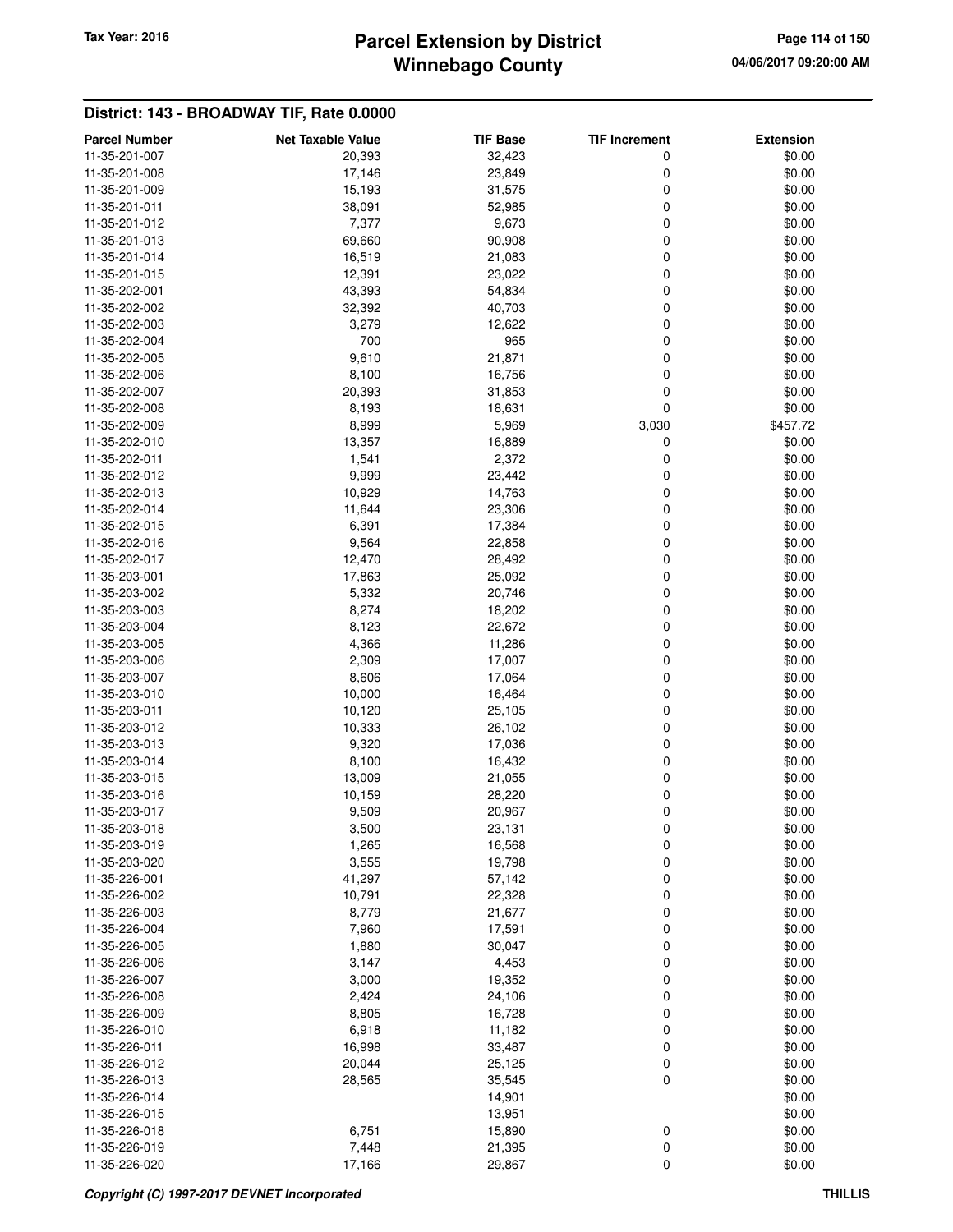### **Winnebago County Parcel Extension by District Tax Year: 2016 Page 115 of 150**

| <b>Parcel Number</b>           | <b>Net Taxable Value</b> | <b>TIF Base</b>  | <b>TIF Increment</b> | <b>Extension</b> |
|--------------------------------|--------------------------|------------------|----------------------|------------------|
| 11-35-227-001                  | 19,868                   | 34,040           | 0                    | \$0.00           |
| 11-35-227-002                  |                          | 0                |                      | \$0.00           |
| 11-35-227-003                  | 8,134                    | 10,669           | 0                    | \$0.00           |
| 11-35-227-004                  | 25,599                   | 34,282           | 0                    | \$0.00           |
| 11-35-227-005                  | 13,333                   | 27,981           | 0                    | \$0.00           |
| 11-35-227-006                  | 77,422                   | 96,367           | 0                    | \$0.00           |
| 11-35-227-007                  | 9,898                    | 26,241           | 0                    | \$0.00           |
| 11-35-227-008                  | 17,612                   | 21,366           | 0                    | \$0.00           |
| 11-35-227-009                  | 35,756                   | 49,339           | 0                    | \$0.00           |
| 11-35-227-010                  | 22,818                   | 28,531           | 0                    | \$0.00           |
| 11-35-227-011                  | 40,700                   | 51,419           | 0                    | \$0.00           |
| 11-35-227-012                  | 39,849                   | 48,998           | 0                    | \$0.00           |
| 11-35-227-013                  | 112,922                  | 138,850          | 0                    | \$0.00           |
| 11-35-227-014                  | 6,769                    | 8,323            | 0                    | \$0.00           |
| 11-35-227-015                  | 11,797                   | 25,473           | 0                    | \$0.00           |
| 11-35-227-016                  | 3,224                    | 7,355            | 0                    | \$0.00           |
| 11-35-227-017                  | 8,274                    | 18,184           | 0                    | \$0.00           |
| 11-35-227-018                  | 7,855                    | 17,241           | 0                    | \$0.00           |
| 11-35-228-001                  | 23,933                   | 29,760           | 0                    | \$0.00           |
| 11-35-228-007                  | 7,168                    | 9,037            | 0                    | \$0.00           |
| 11-35-228-008                  | 10,825                   | 13,471           | 0                    | \$0.00           |
| 11-35-228-009                  | 5,196                    | 7,566            | 0                    | \$0.00           |
| 11-35-228-011                  | 9,385                    | 12,862           | 0                    | \$0.00           |
| 11-35-228-015                  | 9,106                    | 12,604           | 0                    | \$0.00           |
| 11-35-228-016                  | 9,106                    | 12,604           | 0                    | \$0.00           |
| 11-35-228-019                  | 5,567                    | 6,845            | 0                    | \$0.00           |
| 11-35-228-020                  | 0                        | 22,514           | 0                    | \$0.00           |
| 11-35-228-021                  | 10,401                   | 16,562           | 0                    | \$0.00           |
| 11-35-228-022                  | 7,810                    | 12,814           | 0                    | \$0.00           |
| 11-35-228-023                  | 9,262                    | 20,735           | 0                    | \$0.00           |
| 11-35-228-024                  | 17,256                   | 38,495           | 0                    | \$0.00           |
| 11-35-228-040                  | 95,065                   | 108,710          | 0                    | \$0.00           |
| 11-35-228-042                  | 1,078                    | 1,414            | 0                    | \$0.00           |
| 11-35-228-043                  | 24,013                   | 29,528           | 0                    | \$0.00           |
| 11-35-228-045                  |                          | 0                |                      | \$0.00           |
| 11-35-228-047                  | 4,409                    | 21,000           | 0                    | \$0.00           |
| 11-35-228-048                  | 48,760                   | 105,764          | 0                    | \$0.00           |
| 11-36-101-001                  | 2,128                    | 2,780            | 0                    | \$0.00           |
| 11-36-101-002                  | 2,355                    | 3,059            | 0                    | \$0.00           |
| 11-36-101-003                  | 4,889                    | 6,339            | 0                    | \$0.00           |
| 11-36-101-004<br>11-36-101-005 | 4,652                    | 7,746            | 0                    | \$0.00           |
| 11-36-101-006                  | 20,227<br>16,167         | 23,099<br>22,397 | 0<br>$\mathbf 0$     | \$0.00<br>\$0.00 |
| 11-36-101-007                  | 10,209                   | 5,111            | 5,098                | \$770.10         |
| 11-36-101-008                  | 12,114                   | 15,074           | 0                    | \$0.00           |
| 11-36-101-009                  | 35,515                   | 44,842           | 0                    | \$0.00           |
| 11-36-101-010                  | 21,064                   | 45,521           | 0                    | \$0.00           |
| 11-36-101-011                  | 21,053                   | 43,393           | 0                    | \$0.00           |
| 11-36-101-012                  | 23,362                   | 68,426           | 0                    | \$0.00           |
| 11-36-101-017                  | 13,340                   | 28,430           | 0                    | \$0.00           |
| 11-36-101-018                  | 13,200                   | 33,058           | 0                    | \$0.00           |
| 11-36-101-019                  | 11,155                   | 22,371           | 0                    | \$0.00           |
| 11-36-101-020                  | 16,104                   | 33,875           | 0                    | \$0.00           |
| 11-36-101-021                  | 11,012                   | 15,309           | 0                    | \$0.00           |
| 11-36-101-023                  | 9,303                    | 19,605           | 0                    | \$0.00           |
| 11-36-102-001                  | 19,770                   | 25,043           | 0                    | \$0.00           |
| 11-36-102-002                  | 6,133                    | 7,892            | 0                    | \$0.00           |
| 11-36-102-003                  | 7,479                    | 9,510            | 0                    | \$0.00           |
| 11-36-102-004                  | 10,680                   | 13,914           | 0                    | \$0.00           |
| 11-36-102-005                  | 7,995                    | 7,180            | 815                  | \$123.12         |
| 11-36-102-008                  | 10,794                   | 13,660           | $\pmb{0}$            | \$0.00           |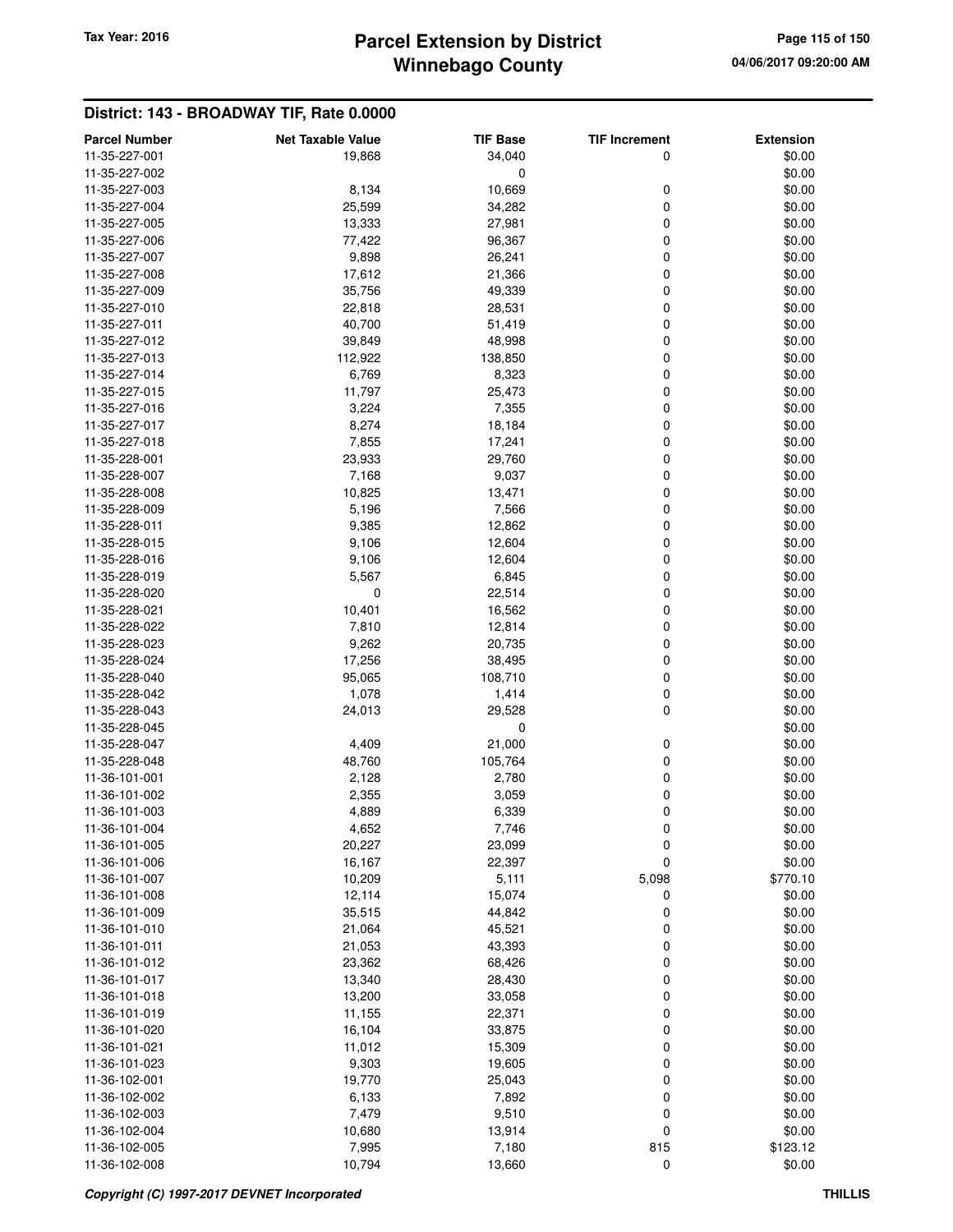# **Winnebago County** Tax Year: 2016 **Parcel Extension by District Page 116 of 150**

| <b>Parcel Number</b> | <b>Net Taxable Value</b> | <b>TIF Base</b> | <b>TIF Increment</b> | <b>Extension</b> |
|----------------------|--------------------------|-----------------|----------------------|------------------|
| 11-36-102-009        | 14,836                   | 21,032          | 0                    | \$0.00           |
| 11-36-102-010        | 19,998                   | 32,029          | 0                    | \$0.00           |
| 11-36-102-011        | 5,540                    | 23,166          | 0                    | \$0.00           |
| 11-36-102-012        | 7,344                    | 12,294          | 0                    | \$0.00           |
| 11-36-102-013        | 28,351                   | 45,301          | 0                    | \$0.00           |
| 11-36-102-014        | 9,260                    | 18,610          | 0                    | \$0.00           |
| 11-36-102-015        |                          | 0               |                      | \$0.00           |
| 11-36-102-016        | 9,236                    | 21,232          | 0                    | \$0.00           |
| 11-36-102-017        | 7,134                    | 10,500          | 0                    | \$0.00           |
| 11-36-102-018        | 11,374                   | 14,731          | 0                    | \$0.00           |
| 11-36-102-019        | 11,319                   | 31,931          | 0                    | \$0.00           |
| 11-36-102-020        | 8,832                    | 20,753          | 0                    | \$0.00           |
| 11-36-102-021        | 10,658                   | 14,611          | 0                    | \$0.00           |
| 11-36-102-022        | 10,007                   | 24,680          | 0                    | \$0.00           |
| 11-36-102-023        | 19,670                   | 24,980          | 0                    | \$0.00           |
| 11-36-103-001        |                          | 0               |                      | \$0.00           |
| 11-36-103-002        | 1,278                    | 1,676           | 0                    | \$0.00           |
| 11-36-103-003        | 11,418                   | 14,231          | 0                    | \$0.00           |
| 11-36-103-004        | 2,839                    | 3,691           | 0                    | \$0.00           |
| 11-36-103-005        | 2,941                    | 3,887           | 0                    | \$0.00           |
| 11-36-103-006        | 10,012                   | 20,917          | 0                    | \$0.00           |
| 11-36-103-007        | 11,206                   | 20,225          | 0                    | \$0.00           |
| 11-36-103-008        | 6,937                    | 19,950          | 0                    | \$0.00           |
| 11-36-103-009        | 6,000                    | 17,268          | 0                    | \$0.00           |
| 11-36-103-010        | 6,508                    | 13,535          | 0                    | \$0.00           |
| 11-36-103-011        | 9,039                    | 14,998          | 0                    | \$0.00           |
| 11-36-103-014        |                          | 0               |                      | \$0.00           |
| 11-36-103-015        | 1,130                    | 12,032          | 0                    | \$0.00           |
| 11-36-103-016        | 5,950                    | 13,240          | 0                    | \$0.00           |
| 11-36-103-017        | 10,044                   | 13,486          | 0                    | \$0.00           |
| 11-36-103-018        | 1,508                    | 1,978           | 0                    | \$0.00           |
| 11-36-103-019        | 4,333                    | 4,995           | 0                    | \$0.00           |
| 11-36-104-001        | $\mathbf 0$              | 0               | 0                    | \$0.00           |
| 11-36-104-002        | 26,059                   | 32,580          | 0                    | \$0.00           |
| 11-36-104-003        | $\mathbf 0$              | 0               | 0                    | \$0.00           |
| 11-36-104-005        | 7,118                    | 9,336           | 0                    | \$0.00           |
| 11-36-104-006        | 14,255                   | 17,528          | 0                    | \$0.00           |
| 11-36-104-007        | 30,726                   | 29,854          | 872                  | \$131.72         |
| 11-36-104-008        | 170                      | 261             | 0                    | \$0.00           |
| 11-36-104-009        | 6,775                    | 15,908          | 0                    | \$0.00           |
| 11-36-104-010        | 23,531                   | 42,909          | 0                    | \$0.00           |
| 11-36-104-011        |                          | 0               |                      | \$0.00           |
| 11-36-104-012        | 34,742                   | 43,752          | 0                    | \$0.00           |
| 11-36-126-002        | 13,665                   | 22,918          | 0                    | \$0.00           |
| 11-36-126-003        | 8,391                    | 21,256          | 0                    | \$0.00           |
| 11-36-126-004        | 7,670                    | 17,184          | 0                    | \$0.00           |
| 11-36-126-005        | 12,927                   | 32,688          | 0                    | \$0.00           |
| 11-36-126-006        | 13,368                   | 33,313          | 0                    | \$0.00           |
| 11-36-126-007        | 8,167                    | 32,407          | 0                    | \$0.00           |
| 11-36-126-008        | 12,044                   | 25,771          | 0                    | \$0.00           |
| 11-36-126-009        | 17,556                   | 31,208          | 0                    | \$0.00           |
| 11-36-126-010        |                          | 0               |                      | \$0.00           |
| 11-36-126-011        | 8,878                    | 21,103          | 0                    | \$0.00           |
| 11-36-126-012        | 14,453                   | 15,684          | 0                    | \$0.00           |
| 11-36-126-013        | 20,393                   | 38,877          | 0                    | \$0.00           |
| 11-36-126-014        | 29,384                   | 43,330          | 0                    | \$0.00           |
| 11-36-126-015        | 10,924                   | 30,556          | 0                    | \$0.00           |
| 11-36-126-016        | 34,062                   | 43,435          | 0                    | \$0.00           |
| 11-36-127-001        | 11,026                   | 14,049          | 0                    | \$0.00           |
| 11-36-127-002        | 9,686                    | 12,106          | 0                    | \$0.00           |
| 11-36-127-003        | 23,383                   | 29,444          | 0                    | \$0.00           |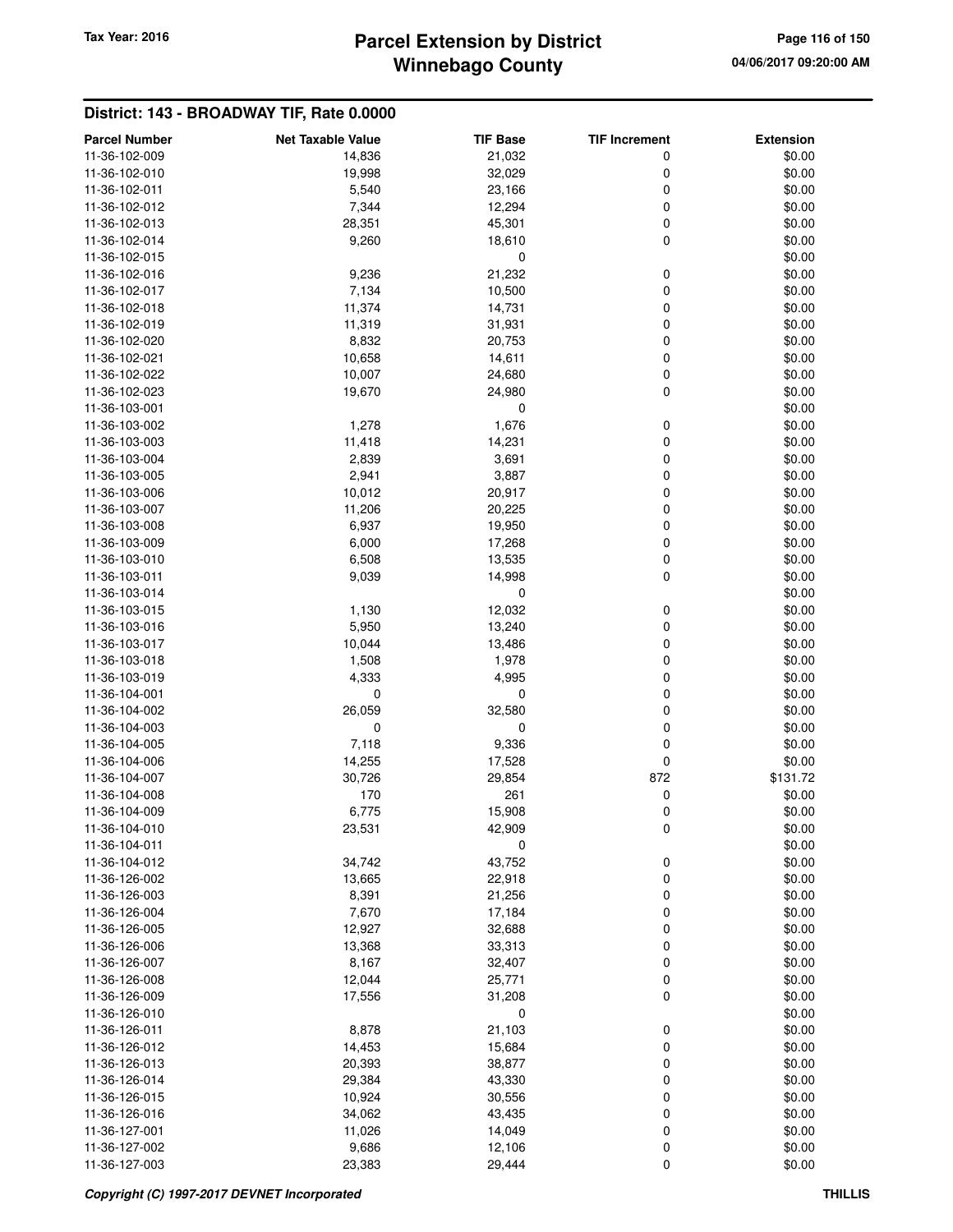# **Winnebago County Parcel Extension by District Tax Year: 2016 Page 117 of 150**

### **District: 143 - BROADWAY TIF, Rate 0.0000**

| <b>Parcel Number</b> | <b>Net Taxable Value</b> | <b>TIF Base</b> | <b>TIF Increment</b> | <b>Extension</b>           |
|----------------------|--------------------------|-----------------|----------------------|----------------------------|
| 11-36-127-004        | 11,288                   | 23,261          | 0                    | \$0.00                     |
| 11-36-127-005        | 20,351                   | 41,864          | 0                    | \$0.00                     |
| 11-36-127-006        | 13,324                   | 31,197          | 0                    | \$0.00                     |
| 11-36-127-007        | 11,956                   | 21,768          | 0                    | \$0.00                     |
| 11-36-127-008        | 13,004                   | 28,136          | 0                    | \$0.00                     |
| 11-36-127-009        | 14,959                   | 21,129          | 0                    | \$0.00                     |
| 11-36-127-010        | 13,730                   | 19,449          | 0                    | \$0.00                     |
| 11-36-127-011        | 14,055                   | 30,083          | 0                    | \$0.00                     |
| 11-36-127-012        | 23,530                   | 47,003          | 0                    | \$0.00                     |
| 11-36-127-013        | 18,333                   | 46,305          | 0                    | \$0.00                     |
| 11-36-127-014        | 14,543                   | 25,721          | 0                    | \$0.00                     |
| 11-36-127-015        | 11,475                   | 24,338          | 0                    | \$0.00                     |
| 11-36-127-016        | 10,334                   | 21,660          | 0                    | \$0.00                     |
| 11-36-127-017        | 7,403                    | 19,275          | 0                    | \$0.00                     |
| 11-36-127-018        | 7,803                    | 17,148          | 0                    | \$0.00                     |
| 11-36-127-019        | 8,226                    | 14,668          | 0                    | \$0.00                     |
| 11-36-128-002        | 1,788                    | 2,200           | 0                    | \$0.00                     |
| 11-36-128-003        | 65,660                   | 68,493          | 0                    | \$0.00                     |
| 11-36-128-006        | 12,978                   | 17,395          | 0                    | \$0.00                     |
| 11-36-128-008        | 51,381                   | 63,178          | 0                    | \$0.00                     |
| 11-36-131-001        | 17,406                   | 26,420          | 0                    | \$0.00                     |
| 11-36-131-002        | 16,176                   | 27,458          | 0                    | \$0.00                     |
| 11-36-131-003        | 12,665                   | 23,932          | 0                    | \$0.00                     |
| 11-36-131-004        | 9,178                    | 21,493          | 0                    | \$0.00                     |
| 11-36-131-005        | 12,304                   | 21,911          | 0                    | \$0.00                     |
| 11-36-131-006        | 27,612                   | 29,281          | 0                    | \$0.00                     |
| 11-36-201-004        | 4,239                    | 4,239           | 0                    | \$0.00                     |
| 11-36-201-005        | 16,234                   | 19,961          | 0                    | \$0.00                     |
| 11-36-202-001        | 3,761                    | 4,624           | 0                    | \$0.00                     |
| 11-36-202-002        | 12,218                   | 24,673          | 0                    | \$0.00                     |
| 11-36-202-003        | 9,332                    | 17,719          | 0                    | \$0.00                     |
| 11-36-202-004        | 28,236                   | 47,228          | 0                    | \$0.00                     |
| 11-36-202-005        | 28,236                   | 51,589          | 0                    | \$0.00                     |
| 11-36-202-006        | 12,275                   | 20,341          | 0                    | \$0.00                     |
| 11-36-202-007        | 9,298                    | 20,189          | 0                    | \$0.00                     |
| 11-36-202-008        | 8,600                    | 14,783          | 0                    | \$0.00                     |
| 11-36-202-009        | 49,417                   | 60,764          | 0                    | \$0.00                     |
| 11-36-202-010        | 6,832                    | 8,399           | 0                    | \$0.00                     |
| 11-36-202-011        | 8,000                    | 20,970          | 0                    | \$0.00                     |
| 11-36-202-012        | 8,134                    | 9,500           | 0                    | \$0.00                     |
| 11-36-202-013        |                          |                 |                      | \$0.00                     |
| 11-36-202-014        | 8,843                    | 20,840          | 0                    |                            |
| 11-36-203-004        | 5,667                    | 8,580<br>18,291 | 0                    | \$0.00<br>\$0.00           |
|                      | 12,894                   |                 | 0                    |                            |
| 11-36-203-005        | 7,065                    | 14,318          | 0                    | \$0.00                     |
| 11-36-203-006        | 12,147                   | 21,381          | 0                    | \$0.00                     |
| 11-36-203-007        | 6,566                    | 16,947          | 0                    | \$0.00                     |
| 11-36-203-008        | 13,832                   | 23,996          | 0                    | \$0.00                     |
| 11-36-203-009        | 8,693                    | 19,449          | 0                    | \$0.00                     |
| 11-36-203-010        | 7,810                    | 20,270          | 0                    | \$0.00                     |
| 11-36-203-011        | 7,666                    | 20,059          | 0                    | \$0.00                     |
| 11-36-203-012        | 39,513                   | 53,985          | 0                    | \$0.00                     |
| 11-36-204-004        | 9,136                    | 13,571          | 0                    | \$0.00                     |
| 11-36-204-005        | 11,479                   | 14,115          | 0                    | \$0.00                     |
| Totals for 143       | 11,425,782               | 19,647,900      | 322,059              | \$48,650.06<br>916 Parcels |

| <b>Parcel Number</b> | <b>Net Taxable Value</b> | TIF Base | <b>TIF Increment</b> | Extension |
|----------------------|--------------------------|----------|----------------------|-----------|
| 11-23-251-005        | 52.596                   | 64.673   |                      | \$0.00    |
| 11-23-251-008        | 3.071                    | 3.776    |                      | \$0.00    |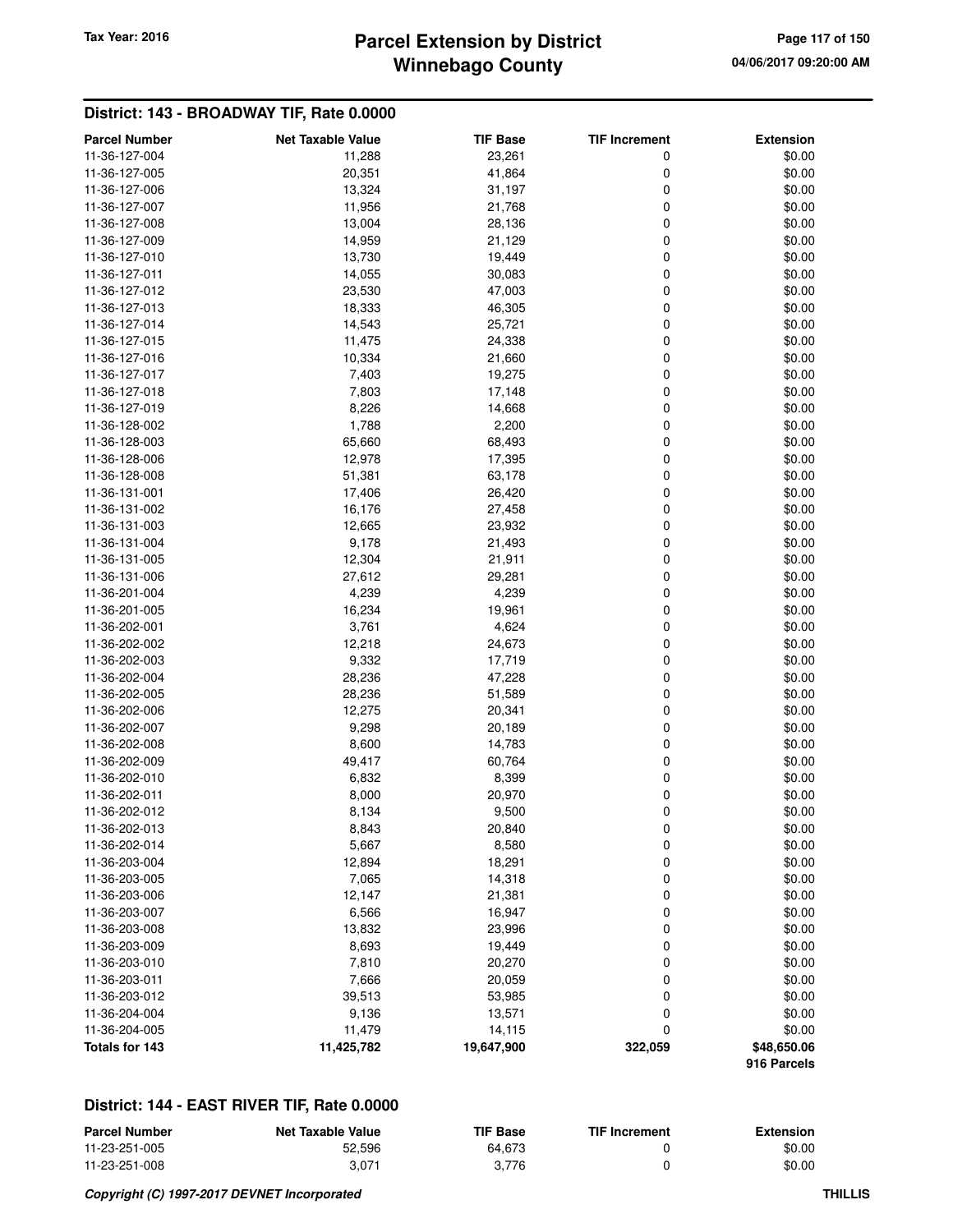# **Winnebago County Parcel Extension by District Tax Year: 2016 Page 118 of 150**

| <b>Parcel Number</b>           | <b>Net Taxable Value</b> | <b>TIF Base</b>   | <b>TIF Increment</b> | <b>Extension</b> |
|--------------------------------|--------------------------|-------------------|----------------------|------------------|
| 11-23-251-009                  | 3,019                    | 3,711             | 0                    | \$0.00           |
| 11-23-251-010                  | 62,024                   | 76,267            | 0                    | \$0.00           |
| 11-23-251-011                  | 78,247                   | 113,732           | 0                    | \$0.00           |
| 11-23-251-012                  | 138,190                  | 169,919           | 0                    | \$0.00           |
| 11-23-251-013                  | 8,915                    | 18,432            | 0                    | \$0.00           |
| 11-23-252-001                  | 95,603                   | 117,554           | 0                    | \$0.00           |
| 11-23-252-002                  | 1,744                    | 2,145             | 0                    | \$0.00           |
| 11-23-252-003                  | 1,638                    | 2,015             | 0                    | \$0.00           |
| 11-23-252-004                  | 1,744                    | 2,145             | 0                    | \$0.00           |
| 11-23-252-005                  | 10,474                   | 25,198            | 0                    | \$0.00           |
| 11-23-253-001                  | 6,636                    | 17,599            | 0                    | \$0.00           |
| 11-23-253-002                  | 69,883                   | 85,929            | 0                    | \$0.00           |
| 11-23-253-003                  | 41,391                   | 50,895            | 0                    | \$0.00           |
| 11-23-253-004                  | 26,405                   | 52,707            | 0                    | \$0.00           |
| 11-23-253-005                  | 2,035                    | 2,501             | 0                    | \$0.00           |
| 11-23-253-006                  | 9,394                    | 11,439            | 0                    | \$0.00<br>\$0.00 |
| 11-23-253-007<br>11-23-253-008 | 134,490<br>31,818        | 165,365<br>62,380 | 0<br>0               | \$0.00           |
| 11-23-253-011                  | 13,945                   | 18,012            | 0                    | \$0.00           |
| 11-23-253-012                  | 13,088                   | 20,612            | 0                    | \$0.00           |
| 11-23-253-013                  | 11,172                   | 20,785            | 0                    | \$0.00           |
| 11-23-253-037                  | $\mathbf 0$              | 18,020            | 0                    | \$0.00           |
| 11-23-276-001                  | 54,154                   | 66,589            | 0                    | \$0.00           |
| 11-23-276-002                  | 59,573                   | 82,812            | 0                    | \$0.00           |
| 11-23-276-003                  | 36,610                   | 45,017            | 0                    | \$0.00           |
| 11-23-276-004                  | 12,829                   | 27,253            | 0                    | \$0.00           |
| 11-23-276-005                  | 6,322                    | 10,204            | 0                    | \$0.00           |
| 11-23-276-006                  | 57,425                   | 70,610            | 0                    | \$0.00           |
| 11-23-276-007                  | 2,035                    | 2,501             | 0                    | \$0.00           |
| 11-23-326-001                  | 1,283,205                | 124,726           | 1,158,479            | \$174,998.68     |
| 11-23-326-002                  | 104,434                  | 128,414           | 0                    | \$0.00           |
| 11-23-327-002                  |                          | 0                 |                      | \$0.00           |
| 11-23-330-001                  |                          | 0                 |                      | \$0.00           |
| 11-23-331-002                  | 1,027                    | 1,262             | 0                    | \$0.00           |
| 11-23-331-006                  |                          | 0                 |                      | \$0.00           |
| 11-23-332-001                  |                          | 0                 |                      | \$0.00           |
| 11-23-332-002                  |                          | 0                 |                      | \$0.00           |
| 11-23-332-003                  |                          | 0                 |                      | \$0.00           |
| 11-23-333-001                  | 20,820                   | 25,602            | 0                    | \$0.00           |
| 11-23-333-002                  | 0                        | 1                 | 0                    | \$0.00           |
| 11-23-333-004                  | 8,392                    | 24,009            | 0                    | \$0.00           |
| 11-23-334-001                  | 31,453                   | 43,917            | 0                    | \$0.00           |
| 11-23-334-002                  | 14,164                   | 16,810            | 0                    | \$0.00           |
| 11-23-334-003<br>11-23-334-004 | 4,781                    | 5,878             | 0                    | \$0.00           |
| 11-23-335-001                  | 13,617<br>2,940          | 25,099<br>15,658  | 0<br>0               | \$0.00<br>\$0.00 |
| 11-23-335-002                  | 9,174                    | 10,878            | 0                    | \$0.00           |
| 11-23-335-003                  | 35,215                   | 30,676            | 4,539                | \$685.66         |
| 11-23-335-004                  | 87,701                   | 107,840           | 0                    | \$0.00           |
| 11-23-335-006                  | 65,885                   | 86,892            | 0                    | \$0.00           |
| 11-23-335-007                  | 72,414                   | 89,042            | 0                    | \$0.00           |
| 11-23-335-008                  | 11,229                   | 27,690            | 0                    | \$0.00           |
| 11-23-335-009                  | 6,667                    | 40,808            | 0                    | \$0.00           |
| 11-23-335-010                  | 8,667                    | 19,042            | 0                    | \$0.00           |
| 11-23-335-011                  | 26,668                   | 43,606            | 0                    | \$0.00           |
| 11-23-337-001                  | 866                      | 190               | 676                  | \$102.12         |
| 11-23-337-002                  | 618                      | 243               | 375                  | \$56.66          |
| 11-23-337-003                  | 852                      | 225               | 627                  | \$94.72          |
| 11-23-337-004                  | 1,202                    | 190               | 1,012                | \$152.88         |
| 11-23-337-005                  | 444                      | 112               | 332                  | \$50.16          |
| 11-23-337-006                  | 929                      | 240               | 689                  | \$104.08         |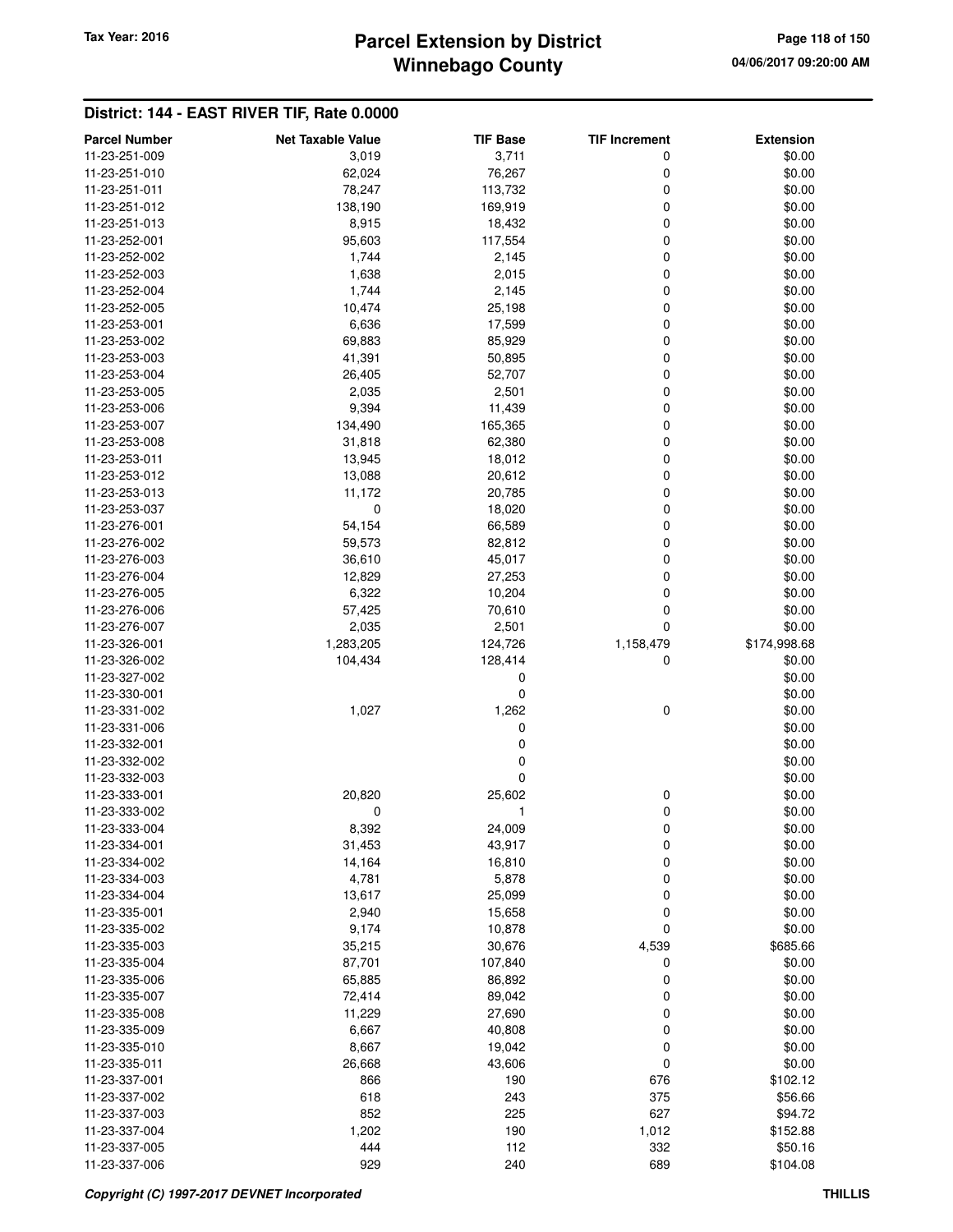# **Winnebago County Parcel Extension by District Tax Year: 2016 Page 119 of 150**

| <b>Parcel Number</b> | <b>Net Taxable Value</b> | <b>TIF Base</b> | <b>TIF Increment</b> | <b>Extension</b> |
|----------------------|--------------------------|-----------------|----------------------|------------------|
| 11-23-337-007        | 50,860                   | 9,315           | 41,545               | \$6,275.76       |
| 11-23-337-008        | 30,000                   | 11,902          | 18,098               | \$2,733.88       |
| 11-23-337-009        | 33,043                   | 11,021          | 22,022               | \$3,326.62       |
| 11-23-337-010        | 42,560                   | 9,320           | 33,240               | \$5,021.20       |
| 11-23-337-011        | 33,043                   | 11,771          | 21,272               | \$3,213.34       |
| 11-23-337-012        | 33,199                   | 11,115          | 22,084               | \$3,336.00       |
| 11-23-359-001        |                          | 0               |                      | \$0.00           |
| 11-23-360-001        |                          | $\mathbf 0$     |                      | \$0.00           |
| 11-23-361-001        |                          | 0               |                      | \$0.00           |
| 11-23-361-002        | 1,755                    | 2,156           | $\mathbf 0$          | \$0.00           |
| 11-23-377-001        |                          | $\mathbf 0$     |                      | \$0.00           |
| 11-23-377-002        | 25,514                   | 14,555          | 10,959               | \$1,655.46       |
| 11-23-379-001        | 1,249                    | 1,535           | 0                    | \$0.00           |
| 11-23-379-002        | 21,962                   | 22,499          | 0                    | \$0.00           |
| 11-23-379-003        | 10,498                   | 13,115          | $\mathbf 0$          | \$0.00           |
| 11-23-379-004        | 8,171                    | 10,642          | 0                    | \$0.00           |
| 11-23-379-005        | 9,971                    | 11,486          | 0                    | \$0.00           |
| 11-23-379-006        | 18,826                   | 23,174          | 0                    | \$0.00           |
| 11-23-379-007        | 14,119                   | 16,183          | $\mathbf 0$          | \$0.00           |
| 11-23-379-008        | 14,120                   | 16,193          | $\mathbf 0$          | \$0.00           |
| 11-23-379-009        | 17,332                   | 13,131          | 4,201                | \$634.60         |
| 11-23-379-010        | 4,949                    | 7,612           | 0                    | \$0.00           |
| 11-23-379-011        | 8,786                    | 11,366          | $\mathbf 0$          | \$0.00           |
| 11-23-379-012        | 46,746                   | 55,589          | 0                    | \$0.00           |
| 11-23-379-013        | 16,941                   | 19,769          | $\mathbf 0$          | \$0.00           |
| 11-23-379-014        |                          | 144,827         |                      | \$160.12         |
|                      | 145,887                  |                 | 1,060                |                  |
| 11-23-380-006        | 23,997                   | 21,939          | 2,058                | \$310.88         |
| 11-23-380-007        | 14,522                   | 18,154          | 0                    | \$0.00           |
| 11-23-380-008        | 18,109                   | 22,861          | 0                    | \$0.00           |
| 11-23-380-009        | 27,609                   | 28,180          | 0                    | \$0.00           |
| 11-23-380-010        | 24,441                   | 30,946          | $\mathbf 0$          | \$0.00           |
| 11-23-381-001        |                          | 0               |                      | \$0.00           |
| 11-23-382-001        | 20,395                   | 40,501          | 0                    | \$0.00           |
| 11-23-382-003        | 94,121                   | 92,840          | 1,281                | \$193.52         |
| 11-23-382-004        | 21,334                   | 20,234          | 1,100                | \$166.16         |
| 11-23-382-005        | 22,902                   | 22,442          | 460                  | \$69.50          |
| 11-23-382-011        | 37,551                   | 46,720          | $\mathbf 0$          | \$0.00           |
| 11-23-382-012        | 66,667                   | 63,103          | 3,564                | \$538.38         |
| 11-23-382-013        | 20,331                   | 13,494          | 6,837                | \$1,032.80       |
| 11-23-382-014        | 19,331                   | 16,512          | 2,819                | \$425.84         |
| 11-23-382-015        | 890                      | 1,166           | 0                    | \$0.00           |
| 11-23-382-016        | 60,461                   | 26,889          | 33,572               | \$5,071.36       |
| 11-23-382-017        | 51,769                   | 67,937          | 0                    | \$0.00           |
| 11-23-382-018        | 19,228                   | 24,316          | 0                    | \$0.00           |
| 11-23-382-019        | 29,258                   | 24,959          | 4,299                | \$649.40         |
| 11-23-382-021        | 1,748                    | 2,291           | 0                    | \$0.00           |
| 11-23-382-022        | 1,748                    | 2,291           | 0                    | \$0.00           |
| 11-23-382-023        | 5,342                    | 7,007           | 0                    | \$0.00           |
| 11-23-382-024        | 216,645                  | 25,497          | 191,148              | \$28,874.64      |
| 11-23-382-026        |                          | 0               |                      | \$0.00           |
| 11-23-382-027        |                          | $\mathbf 0$     |                      | \$0.00           |
| 11-23-382-029        | 21,962                   | 22,706          | 0                    | \$0.00           |
| 11-23-382-030        | 17,255                   | 18,139          | $\mathbf 0$          | \$0.00           |
| 11-23-383-008        |                          | 0               |                      | \$0.00           |
| 11-23-384-001        | 7,232                    | 0               | 7,232                | \$1,092.46       |
| 11-23-384-002        | 7,628                    | 0               | 7,628                | \$1,152.28       |
| 11-23-384-003        | 20,696                   | 25,449          | 0                    | \$0.00           |
| 11-23-384-004        | 1,883                    | 2,317           | 0                    | \$0.00           |
| 11-23-384-005        | 15,104                   | 24,457          | 0                    | \$0.00           |
| 11-23-384-006        | 7,375                    | 0               | 7,375                | \$1,114.06       |
| 11-23-384-007        | 132,987                  | 0               | 132,987              | \$20,088.88      |
|                      |                          |                 |                      |                  |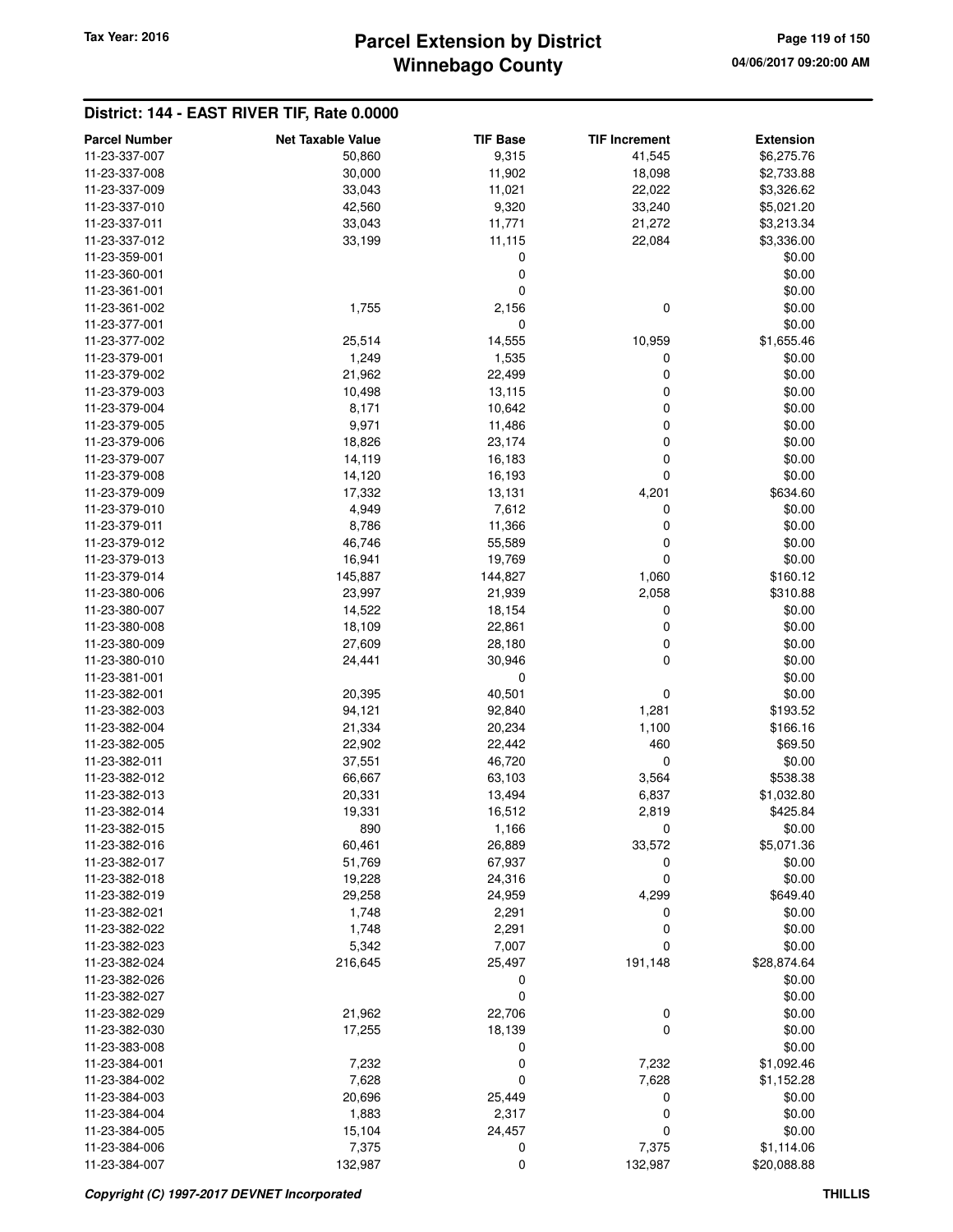### **Winnebago County Parcel Extension by District Tax Year: 2016 Page 120 of 150**

| <b>Parcel Number</b> | <b>Net Taxable Value</b> | <b>TIF Base</b> | <b>TIF Increment</b> | <b>Extension</b> |
|----------------------|--------------------------|-----------------|----------------------|------------------|
| 11-23-386-001        | 20,283                   | 31,703          | 0                    | \$0.00           |
| 11-23-386-002        | 2,741                    | 3,671           | 0                    | \$0.00           |
| 11-23-386-003        | 30,986                   | 27,108          | 3,878                | \$585.82         |
| 11-23-386-004        |                          | 0               |                      | \$0.00           |
| 11-23-386-010        | 33,883                   | 33,563          | 320                  | \$48.34          |
| 11-23-386-011        | 13,376                   | 16,674          | 0                    | \$0.00           |
| 11-23-386-012        | 149,766                  | 33,302          | 116,464              | \$17,592.94      |
| 11-23-386-013        | 53,669                   | 12,176          | 41,493               | \$6,267.90       |
| 11-23-386-014        | 62,818                   | 14,806          | 48,012               | \$7,252.64       |
| 11-23-390-012        |                          | 0               |                      | \$0.00           |
| 11-23-390-013        |                          | 0               |                      | \$0.00           |
| 11-23-390-014        |                          | $\pmb{0}$       |                      | \$0.00           |
| 11-23-390-018        | 788                      | 969             | 0                    | \$0.00           |
| 11-23-390-019        | 23,315                   | 28,861          | 0                    | \$0.00           |
| 11-23-401-001        | 377                      | 466             | 0                    | \$0.00           |
| 11-23-401-002        | 9,176                    | 11,282          | 0                    | \$0.00           |
| 11-23-401-003        | 11,522                   | 24,609          | 0                    | \$0.00           |
| 11-23-401-004        | 20,545                   | 25,262          | 0                    | \$0.00           |
| 11-23-402-001        | 5,160                    | 9,414           | 0                    | \$0.00           |
| 11-23-402-002        | 995                      | 1,529           | 0                    | \$0.00           |
| 11-23-402-003        | 1,117                    | 1,716           | 0                    | \$0.00           |
| 11-23-402-004        | 24,045                   | 33,181          | 0                    | \$0.00           |
| 11-23-402-005        | 40,595                   | 49,917          | 0                    | \$0.00           |
| 11-23-402-006        | 7,216                    | 8,872           | 0                    | \$0.00           |
| 11-23-402-007        | 6,682                    | 16,278          | 0                    | \$0.00           |
| 11-23-403-001        | 140,516                  | 172,781         | 0                    | \$0.00           |
| 11-23-404-001        | 9,758                    | 11,997          | 0                    | \$0.00           |
| 11-23-404-002        | 603                      | 741             | 0                    | \$0.00           |
| 11-23-404-003        | 11,830                   | 34,343          | 0                    | \$0.00           |
| 11-23-404-004        | 21,299                   | 34,123          | 0                    | \$0.00           |
| 11-23-404-005        | 11,467                   | 23,561          | 0                    | \$0.00           |
| 11-23-404-006        | 7,999                    | 14,236          | 0                    | \$0.00           |
| 11-23-404-007        | 24,126                   | 16,375          | 7,751                | \$1,170.86       |
| 11-23-404-008        | 3,905                    | 18,015          | 0                    | \$0.00           |
| 11-23-404-009        | 32,996                   | 45,133          | 0                    | \$0.00           |
| 11-23-408-001        |                          | 0               |                      | \$0.00           |
| 11-23-411-001        | 3,038                    | 36,717          | 0                    | \$0.00           |
| 11-23-411-002        | 5,718                    | 17,726          | 0                    | \$0.00           |
| 11-23-411-003        | 14,083                   | 22,166          | 0                    | \$0.00           |
| 11-23-411-004        | 11,726                   | 13,606          | 0                    | \$0.00           |
| 11-23-411-005        | 6,275                    | 12,695          | 0                    | \$0.00           |
| 11-23-411-006        | 8,911                    | 19,860          | 0                    | \$0.00           |
| 11-23-411-007        |                          | 0               |                      | \$0.00           |
| 11-23-411-008        |                          | $\mathbf 0$     |                      | \$0.00           |
| 11-23-411-011        | 11,887                   | 14,615          | 0                    | \$0.00           |
| 11-23-451-001        |                          | 0               |                      | \$0.00           |
| 11-23-456-001        | 3,659                    | 21,941          | 0                    | \$0.00           |
| 11-23-456-007        | 9,682                    | 18,626          | 0                    | \$0.00           |
| 11-23-456-008        | 4,945                    | 22,381          | 0                    | \$0.00           |
| 11-23-456-009        | 9,732                    | 20,599          | 0                    | \$0.00           |
| 11-23-456-010        | 4,078                    | 19,641          | 0                    | \$0.00           |
| 11-23-456-011        | 5,647                    | 19,968          | 0                    | \$0.00           |
| 11-23-456-012        | 13,802                   | 22,907          | 0                    | \$0.00           |
| 11-23-456-013        | 2,231                    | 3,429           | 0                    | \$0.00           |
| 11-23-456-014        | 1,640                    | 2,520           | 0                    | \$0.00           |
| 11-23-456-015        | 17,803                   | 22,712          | 0                    | \$0.00           |
| 11-23-456-016        | 4,729                    | 13,245          | 0                    | \$0.00           |
| 11-23-456-017        | 9,190                    | 18,602          | 0                    | \$0.00           |
| 11-23-457-002        | 106,815                  | 126,580         | 0                    | \$0.00           |
| 11-23-457-006        | 66,390                   | 112,662         | 0                    | \$0.00           |
| 11-23-458-001        | 18,620                   | 25,436          | 0                    | \$0.00           |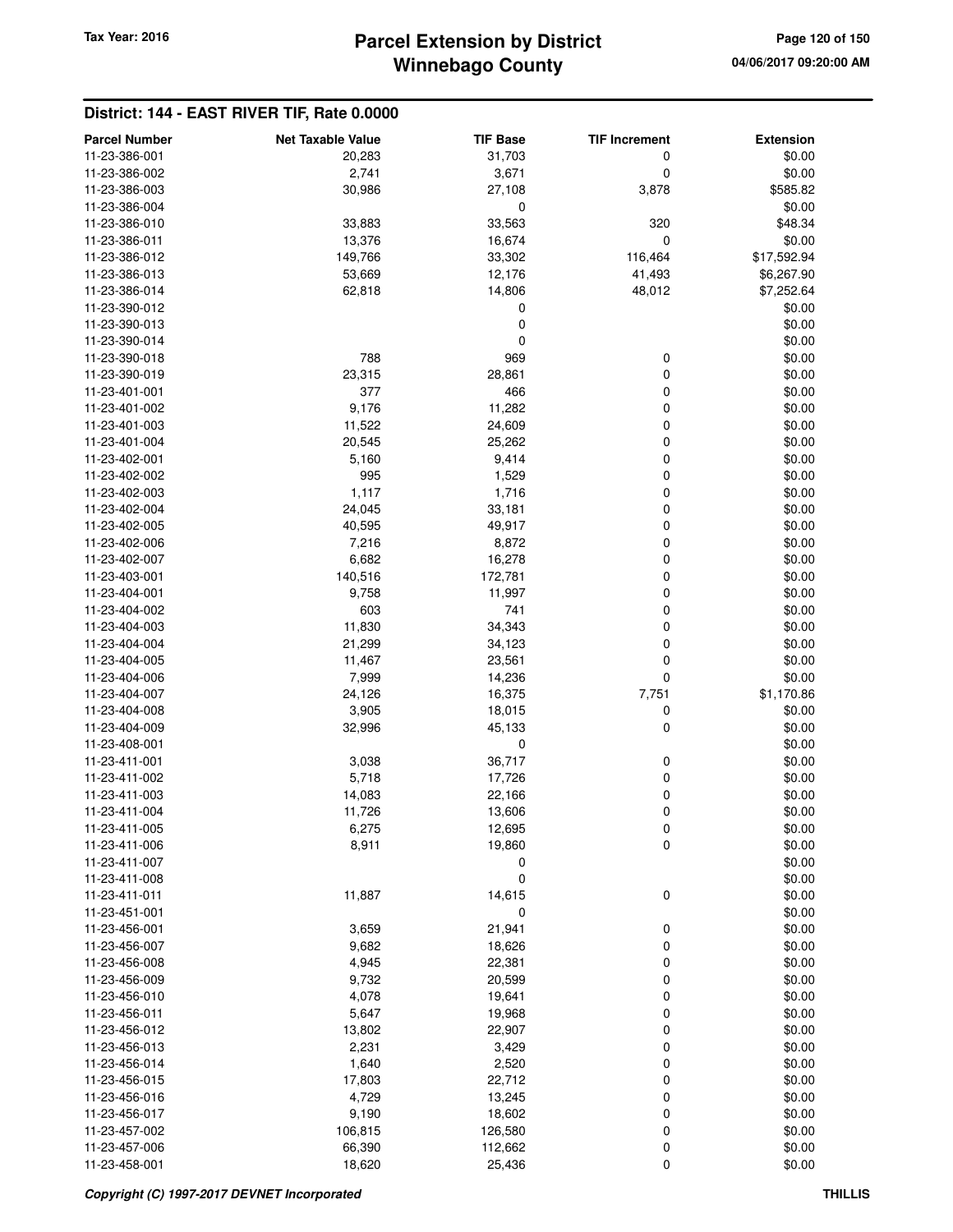# **Winnebago County** Tax Year: 2016 **Parcel Extension by District Page 121 of 150**

| <b>Parcel Number</b> | <b>Net Taxable Value</b> | <b>TIF Base</b> | <b>TIF Increment</b> | <b>Extension</b> |
|----------------------|--------------------------|-----------------|----------------------|------------------|
| 11-23-458-002        | 15,779                   | 46,850          | 0                    | \$0.00           |
| 11-23-458-003        | 1,063                    | 1,307           | 0                    | \$0.00           |
| 11-23-458-004        | 6,195                    | 7,618           | 0                    | \$0.00           |
| 11-23-458-005        | 24,471                   | 86,317          | 0                    | \$0.00           |
| 11-23-458-006        | 23,164                   | 36,269          | 0                    | \$0.00           |
| 11-23-458-007        | 1,561                    | 0               | 1,561                | \$235.80         |
| 11-23-458-008        | 13,331                   | 0               | 13,331               | \$2,013.78       |
| 11-23-458-009        | 11,368                   | 20,919          | 0                    | \$0.00           |
| 11-23-458-010        | 48,287                   | 58,959          | 0                    | \$0.00           |
| 11-23-458-011        | 9,394                    | 19,255          | 0                    | \$0.00           |
| 11-23-458-012        | 4,576                    | 5,627           | 0                    | \$0.00           |
| 11-23-458-013        | 27,839                   | 34,045          | 0                    | \$0.00           |
| 11-23-458-014        | 38,422                   | 52,050          | 0                    | \$0.00           |
| 11-23-458-015        | 3,568                    | 4,387           | 0                    | \$0.00           |
| 11-23-462-001        | 8,365                    | 10,286          | 0                    | \$0.00           |
| 11-23-462-002        | 3,632                    | 4,466           | 0                    | \$0.00           |
| 11-23-462-003        | 62,617                   | 76,304          | 0                    | \$0.00           |
| 11-23-462-004        | 9,523                    | 14,004          | 0                    | \$0.00           |
| 11-23-462-005        | 12,148                   | 14,937          | 0                    | \$0.00           |
| 11-23-463-001        | 70,333                   | 100,802         | 0                    | \$0.00           |
| 11-26-101-001        | 48,313                   | 59,407          | 0                    | \$0.00           |
| 11-26-102-001        |                          | 0               |                      | \$0.00           |
| 11-26-102-003        | 32,393                   | 39,832          | 0                    | \$0.00           |
| 11-26-102-004        |                          | 56,639          |                      | \$0.00           |
| 11-26-103-001        | 1,960                    | 3,013           | 0                    | \$0.00           |
| 11-26-103-002        | 12,017                   | 17,997          | 0                    | \$0.00           |
| 11-26-103-003        | 9,547                    | 14,209          | 0                    | \$0.00           |
| 11-26-103-004        |                          | 0               |                      | \$0.00           |
| 11-26-103-005        | 14,518                   | 20,610          | 0                    | \$0.00           |
| 11-26-103-006        | 54,448                   | 66,950          | 0                    | \$0.00           |
| 11-26-103-007        | 9,087                    | 18,098          | 0                    | \$0.00           |
| 11-26-103-008        | 7,289                    | 21,605          | 0                    | \$0.00           |
| 11-26-103-009        | 19,111                   | 26,986          | 0                    | \$0.00           |
| 11-26-103-010        | 15,700                   | 20,279          | 0                    | \$0.00           |
| 11-26-104-001        | 61,679                   | 86,677          | 0                    | \$0.00           |
| 11-26-104-002        |                          | 0               |                      | \$0.00           |
| 11-26-126-001        |                          | 0               |                      | \$0.00           |
| 11-26-127-001        | 9,852                    | 40,554          | 0                    | \$0.00           |
| 11-26-127-002        | 24,971                   | 36,814          | 0                    | \$0.00           |
| 11-26-127-003        | 33,889                   | 45,821          | 0                    | \$0.00           |
| 11-26-127-005        |                          | 0               |                      | \$0.00           |
| 11-26-127-006        |                          | 0               |                      | \$0.00           |
| 11-26-128-001        |                          | 0               |                      | \$0.00           |
| 11-26-128-002        | 18,493                   | 45,197          | 0                    | \$0.00           |
| 11-26-128-003        |                          | 0               |                      | \$0.00           |
| 11-26-128-004        | 17,135                   | 24,482          | 0                    | \$0.00           |
| 11-26-128-005        | 18,749                   | 26,625          | 0                    | \$0.00           |
| 11-26-128-006        | 11,954                   | 31,126          | 0                    | \$0.00           |
| 11-26-128-007        | 12,500                   | 30,202          | 0                    | \$0.00           |
| 11-26-128-008        | 14,039                   | 16,434          | 0                    | \$0.00           |
| 11-26-128-009        | 14,410                   | 22,663          | 0                    | \$0.00           |
| 11-26-128-010        | 11,313                   | 27,546          | 0                    | \$0.00           |
| 11-26-128-011        | 14,843                   | 9,913           | 4,930                | \$744.72         |
| 11-26-128-012        | 9,201                    | 23,914          | 0                    | \$0.00           |
| 11-26-128-013        | 13,574                   | 23,052          | 0                    | \$0.00           |
| 11-26-129-001        | 30,155                   | 21,416          | 8,739                | \$1,320.10       |
| 11-26-129-002        | 10,889                   | 27,718          | 0                    | \$0.00           |
| 11-26-129-003        | 15,913                   | 33,221          | 0                    | \$0.00           |
| 11-26-129-004        | 17,100                   | 23,649          | 0                    | \$0.00           |
| 11-26-129-005        | 6,368                    | 14,704          | 0                    | \$0.00           |
| 11-26-129-006        | 12,743                   | 20,722          | 0                    | \$0.00           |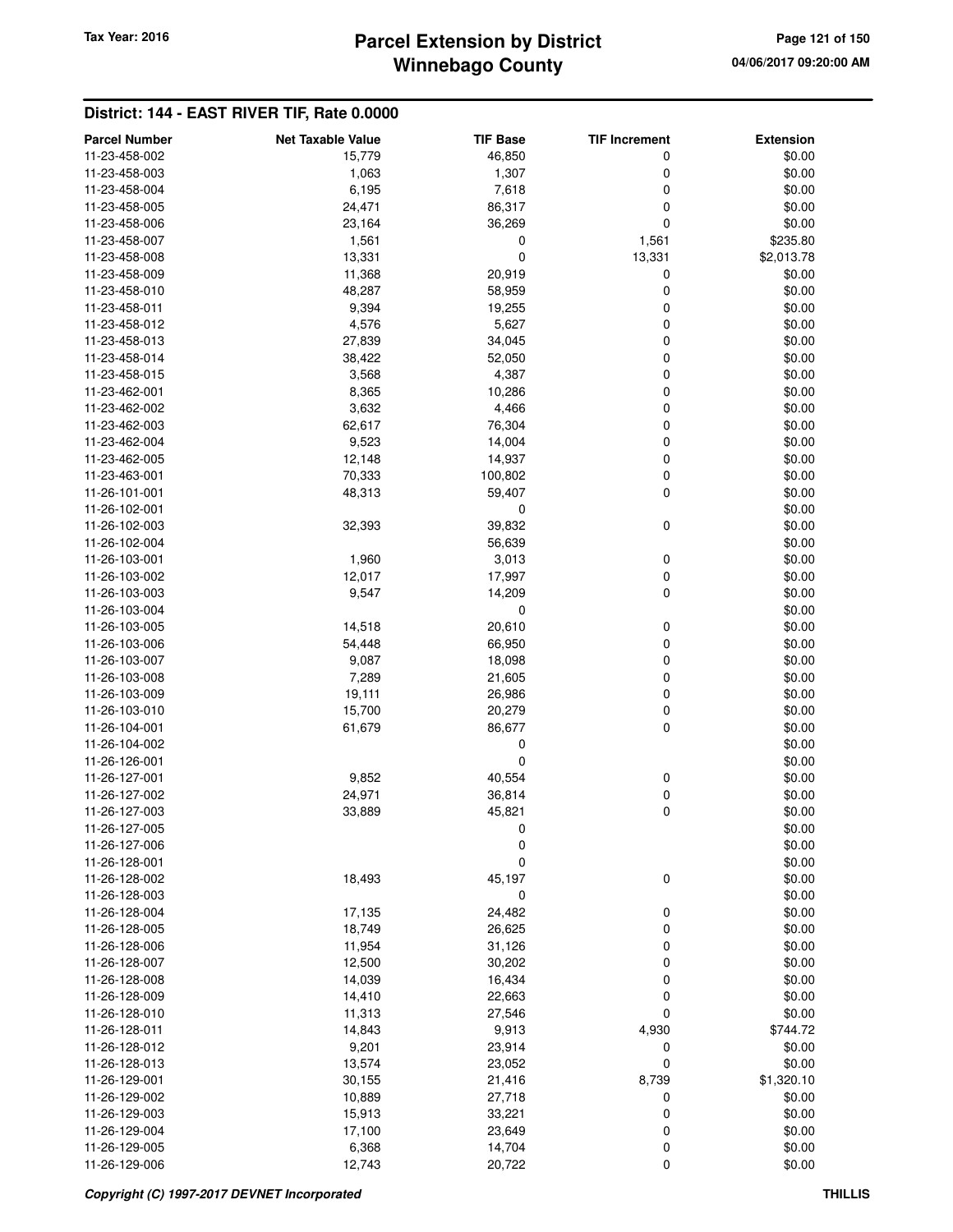### **Winnebago County Parcel Extension by District Tax Year: 2016 Page 122 of 150**

| <b>Parcel Number</b>           | <b>Net Taxable Value</b> | <b>TIF Base</b> | <b>TIF Increment</b> | <b>Extension</b> |
|--------------------------------|--------------------------|-----------------|----------------------|------------------|
| 11-26-129-007                  | 12,550                   | 24,526          | 0                    | \$0.00           |
| 11-26-129-008                  | 8,600                    | 29,555          | 0                    | \$0.00           |
| 11-26-129-009                  | 15,782                   | 24,405          | 0                    | \$0.00           |
| 11-26-129-010                  | 15,079                   | 23,732          | 0                    | \$0.00           |
| 11-26-129-011                  | 14,417                   | 26,970          | 0                    | \$0.00           |
| 11-26-129-012                  | 5,000                    | 10,631          | 0                    | \$0.00           |
| 11-26-129-013                  | 7,066                    | 24,148          | 0                    | \$0.00           |
| 11-26-129-014                  | 11,240                   | 22,804          | 0                    | \$0.00           |
| 11-26-129-015                  | 7,631                    | 21,244          | 0                    | \$0.00           |
| 11-26-129-016                  | 11,665                   | 26,243          | 0                    | \$0.00           |
| 11-26-130-003                  | 1,322                    | 2,031           | 0                    | \$0.00           |
| 11-26-130-004                  | 4,068                    | 9,180           | 0                    | \$0.00           |
| 11-26-130-005                  | 4,768                    | 3,486           | 1,282                | \$193.66         |
| 11-26-130-006                  | 545                      | 838             | 0                    | \$0.00           |
| 11-26-130-007                  | 9,538                    | 21,336          | 0                    | \$0.00           |
| 11-26-130-008                  | 9,913                    | 26,217          | 0                    | \$0.00           |
| 11-26-130-009                  |                          | 0               |                      | \$0.00           |
| 11-26-130-010                  | 15,523                   | 17,171          | 0                    | \$0.00           |
| 11-26-130-011                  | 19,352                   | 23,797          | 0                    | \$0.00           |
| 11-26-130-012                  | 13,366                   | 27,462          | 0                    | \$0.00           |
| 11-26-130-013                  | 13,000                   | 28,056          | 0                    | \$0.00           |
| 11-26-130-014                  | 5,648                    | 15,394          | 0                    | \$0.00           |
| 11-26-130-015                  |                          | 0               |                      | \$0.00           |
| 11-26-130-016                  | 0                        | 14,694          | 0                    | \$0.00           |
| 11-26-130-017                  | $\mathbf 0$              | 0               | 0                    | \$0.00           |
| 11-26-131-001                  |                          | 0               |                      | \$0.00           |
| 11-26-131-005                  | 3,937<br>22,034          | 4,840<br>27,294 | 0<br>$\mathbf 0$     | \$0.00           |
| 11-26-131-006<br>11-26-132-002 |                          | 0               |                      | \$0.00<br>\$0.00 |
| 11-26-132-003                  |                          | 0               |                      | \$0.00           |
| 11-26-132-005                  | 2,877                    | 3,536           | 0                    | \$0.00           |
| 11-26-132-006                  | 5,920                    | 7,279           | 0                    | \$0.00           |
| 11-26-132-007                  | 5,461                    | 6,713           | 0                    | \$0.00           |
| 11-26-132-008                  | 9,554                    | 19,360          | 0                    | \$0.00           |
| 11-26-132-009                  | 21,228                   | 19,813          | 1,415                | \$213.76         |
| 11-26-132-010                  | 11,665                   | 32,889          | 0                    | \$0.00           |
| 11-26-132-011                  | 16,839                   | 33,722          | 0                    | \$0.00           |
| 11-26-132-012                  | 1,501                    | 1,846           | 0                    | \$0.00           |
| 11-26-132-013                  |                          | 0               |                      | \$0.00           |
| 11-26-132-014                  |                          | 0               |                      | \$0.00           |
| 11-26-132-015                  |                          | 0               |                      | \$0.00           |
| 11-26-133-001                  | 19,864                   | 33,812          | 0                    | \$0.00           |
| 11-26-133-002                  | 16,548                   | 27,708          | 0                    | \$0.00           |
| 11-26-133-003                  | 1,020                    | 9,408           | 0                    | \$0.00           |
| 11-26-133-004                  | 10,828                   | 16,142          | 0                    | \$0.00           |
| 11-26-133-005                  | 17,696                   | 24,810          | 0                    | \$0.00           |
| 11-26-133-006                  | 18,774                   | 26,647          | $\mathbf 0$          | \$0.00           |
| 11-26-133-007                  | 12,441                   | 32,412          | 0                    | \$0.00           |
| 11-26-133-008                  | 20,558                   | 40,418          | 0                    | \$0.00           |
| 11-26-133-009                  | 15,306                   | 31,271          | 0                    | \$0.00           |
| 11-26-133-010                  | 25,388                   | 35,176          | 0                    | \$0.00           |
| 11-26-133-011                  | 30,034                   | 46,512          | 0                    | \$0.00           |
| 11-26-133-012                  | 36,489                   | 54,771          | 0                    | \$0.00           |
| 11-26-133-013                  | 26,899                   | 31,433          | 0                    | \$0.00           |
| 11-26-134-001                  | 10,332                   | 45,328          | 0                    | \$0.00           |
| 11-26-134-002                  | 10,332                   | 45,328          | 0                    | \$0.00           |
| 11-26-134-003                  | $\mathbf 0$              | 10,840          | 0                    | \$0.00           |
| 11-26-134-004                  | 5,160                    | 10,840          | 0                    | \$0.00           |
| 11-26-134-005                  | 7,925                    | 26,663          | 0                    | \$0.00           |
| 11-26-134-006                  | 2,711                    | 3,333           | 0                    | \$0.00           |
| 11-26-134-007                  |                          | 0               |                      | \$0.00           |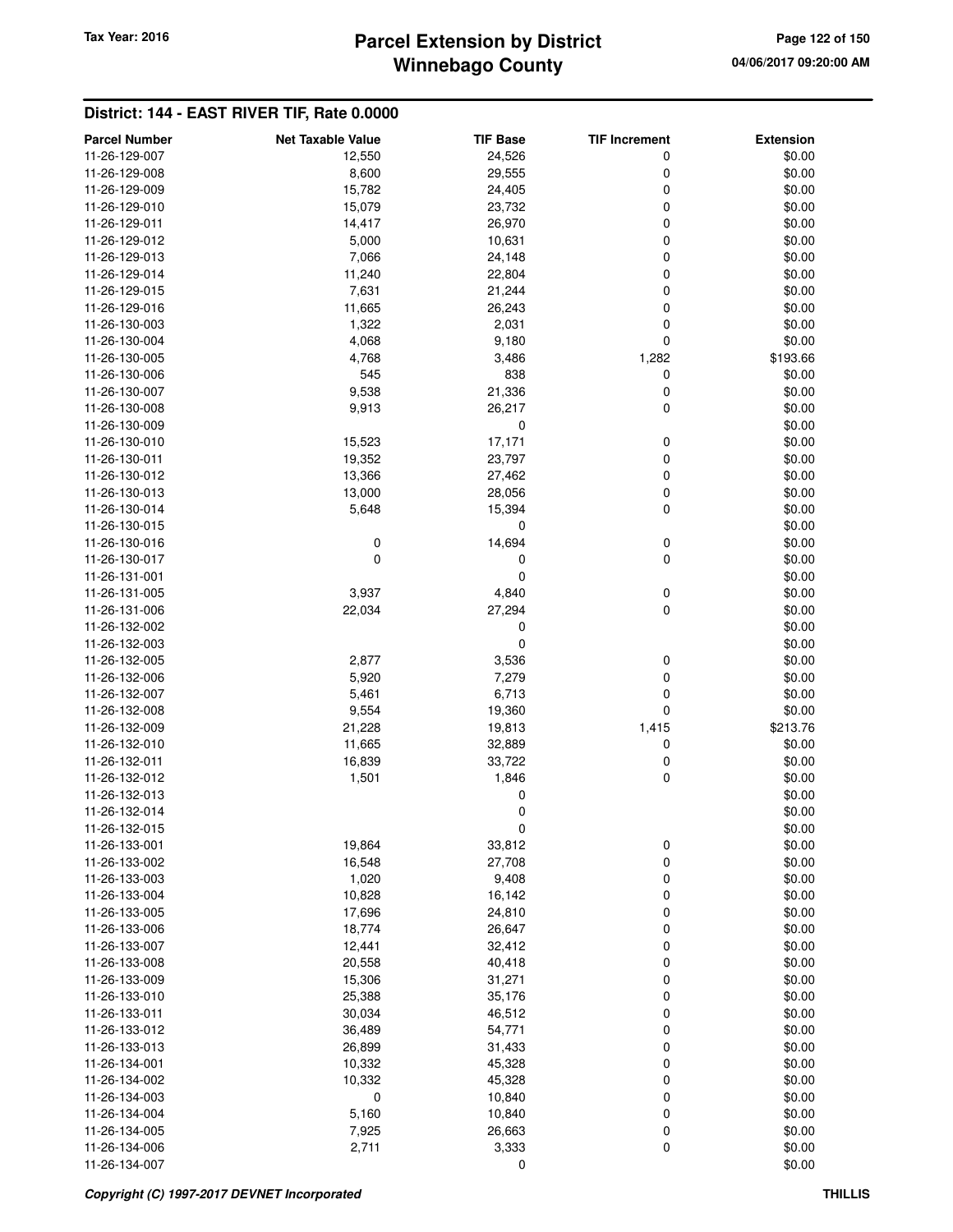# **Winnebago County Parcel Extension by District Tax Year: 2016 Page 123 of 150**

| <b>Parcel Number</b> | <b>Net Taxable Value</b> | <b>TIF Base</b> | <b>TIF Increment</b> | <b>Extension</b> |
|----------------------|--------------------------|-----------------|----------------------|------------------|
| 11-26-134-008        | 15,170                   | 22,005          | 0                    | \$0.00           |
| 11-26-134-009        | 2,635                    | 4,050           | 0                    | \$0.00           |
| 11-26-134-010        | 19,718                   | 34,013          | 0                    | \$0.00           |
| 11-26-135-005        | 1,908                    | 3,080           | 0                    | \$0.00           |
| 11-26-135-006        | 5,589                    | 14,252          | $\mathbf 0$          | \$0.00           |
| 11-26-137-001        |                          | 0               |                      | \$0.00           |
| 11-26-137-002        | 87,026                   | 0               | 87,026               | \$13,146.06      |
| 11-26-137-004        | 14,246                   | 18,162          | 0                    | \$0.00           |
| 11-26-137-005        | 944                      | 1,452           | 0                    | \$0.00           |
| 11-26-137-006        | 12,267                   | 17,259          | 0                    | \$0.00           |
| 11-26-137-007        | 6,356                    | 10,441          | 0                    | \$0.00           |
| 11-26-137-008        | 6,718                    | 17,281          | 0                    | \$0.00           |
| 11-26-137-010        |                          | 0               |                      | \$0.00           |
| 11-26-137-011        | 19,118                   | 28,354          | 0                    | \$0.00           |
| 11-26-138-001        | 20,651                   | 26,193          | 0                    | \$0.00           |
| 11-26-138-002        | 11,952                   | 24,476          | $\mathbf 0$          | \$0.00           |
| 11-26-138-003        | 48,889                   | 45,761          | 3,128                | \$472.52         |
| 11-26-138-004        |                          | 0               |                      | \$0.00           |
| 11-26-138-005        | 25,453                   | 34,709          | 0                    | \$0.00           |
| 11-26-138-006        |                          | 0               |                      | \$0.00           |
| 11-26-138-007        | 6,832                    | 23,555          | 0                    | \$0.00           |
| 11-26-138-008        | 5,380                    | 16,317          | 0                    | \$0.00           |
| 11-26-138-009        | 19,648                   | 27,173          | 0                    | \$0.00           |
| 11-26-138-010        |                          | 0               |                      | \$0.00           |
| 11-26-138-011        | 14,258                   | 24,674          | $\pmb{0}$            | \$0.00           |
| 11-26-138-012        | 14,964                   | 25,477          | 0                    | \$0.00           |
| 11-26-138-013        | 7,827                    | 23,210          | 0                    | \$0.00           |
| 11-26-139-001        |                          | 0               |                      | \$0.00           |
| 11-26-139-002        | 35,266                   | 37,041          | 0                    | \$0.00           |
| 11-26-139-003        |                          | 0               |                      | \$0.00           |
| 11-26-139-004        | 5,815                    | 18,296          | 0                    | \$0.00           |
| 11-26-139-006        | 6,636                    | 20,355          | 0                    | \$0.00           |
| 11-26-139-008        | 7,465                    | 21,090          | 0                    | \$0.00           |
| 11-26-139-009        | 12,913                   | 30,709          | 0                    | \$0.00           |
| 11-26-140-001        |                          | 0               |                      | \$0.00           |
| 11-26-140-004        | 543                      | 5,253           | 0                    | \$0.00           |
| 11-26-140-007        | 2,621                    | 4,029           | 0                    | \$0.00           |
| 11-26-141-001        | 16,778                   | 20,630          | 0                    | \$0.00           |
| 11-26-141-002        | 27,766                   | 44,809          | 0                    | \$0.00           |
| 11-26-141-003        | 12,686                   | 29,051          | 0                    | \$0.00           |
| 11-26-141-007        | 13,882                   | 29,871          | 0                    | \$0.00           |
| 11-26-141-008        | 8,847                    | 27,827          | 0                    | \$0.00           |
| 11-26-141-009        | 5,953                    | 7,469           | 0                    | \$0.00           |
| 11-26-157-001        |                          | 0               |                      | \$0.00           |
| 11-26-157-002        |                          | 0               |                      | \$0.00           |
| 11-26-157-003        |                          | 0               |                      | \$0.00           |
| 11-26-157-004        |                          | 0               |                      | \$0.00           |
| 11-26-157-005        |                          | 0               |                      | \$0.00           |
| 11-26-157-006        | 82,940                   | 113,054         | 0                    | \$0.00           |
| 11-26-157-007        | 81,169                   | 102,899         | 0                    | \$0.00           |
| 11-26-158-001        |                          | 5,730           |                      | \$0.00           |
| 11-26-158-002        |                          | 4,829           |                      | \$0.00           |
| 11-26-158-003        |                          | 0               |                      | \$0.00           |
| 11-26-158-004        | 766                      | 4,207           | 0                    | \$0.00           |
| 11-26-158-005        | 7,657                    | 14,160          | 0                    | \$0.00           |
| 11-26-158-006        | 796                      | 1,214           | 0                    | \$0.00           |
| 11-26-158-007        | 7,065                    | 16,506          | 0                    | \$0.00           |
| 11-26-158-008        | 5,095                    | 9,837           | 0                    | \$0.00           |
| 11-26-158-009        | 766                      | 0               | 766                  | \$115.72         |
| 11-26-158-010        | 1,447                    | 6,206           | 0                    | \$0.00           |
| 11-26-158-011        | 4,558                    | 7,042           | 0                    | \$0.00           |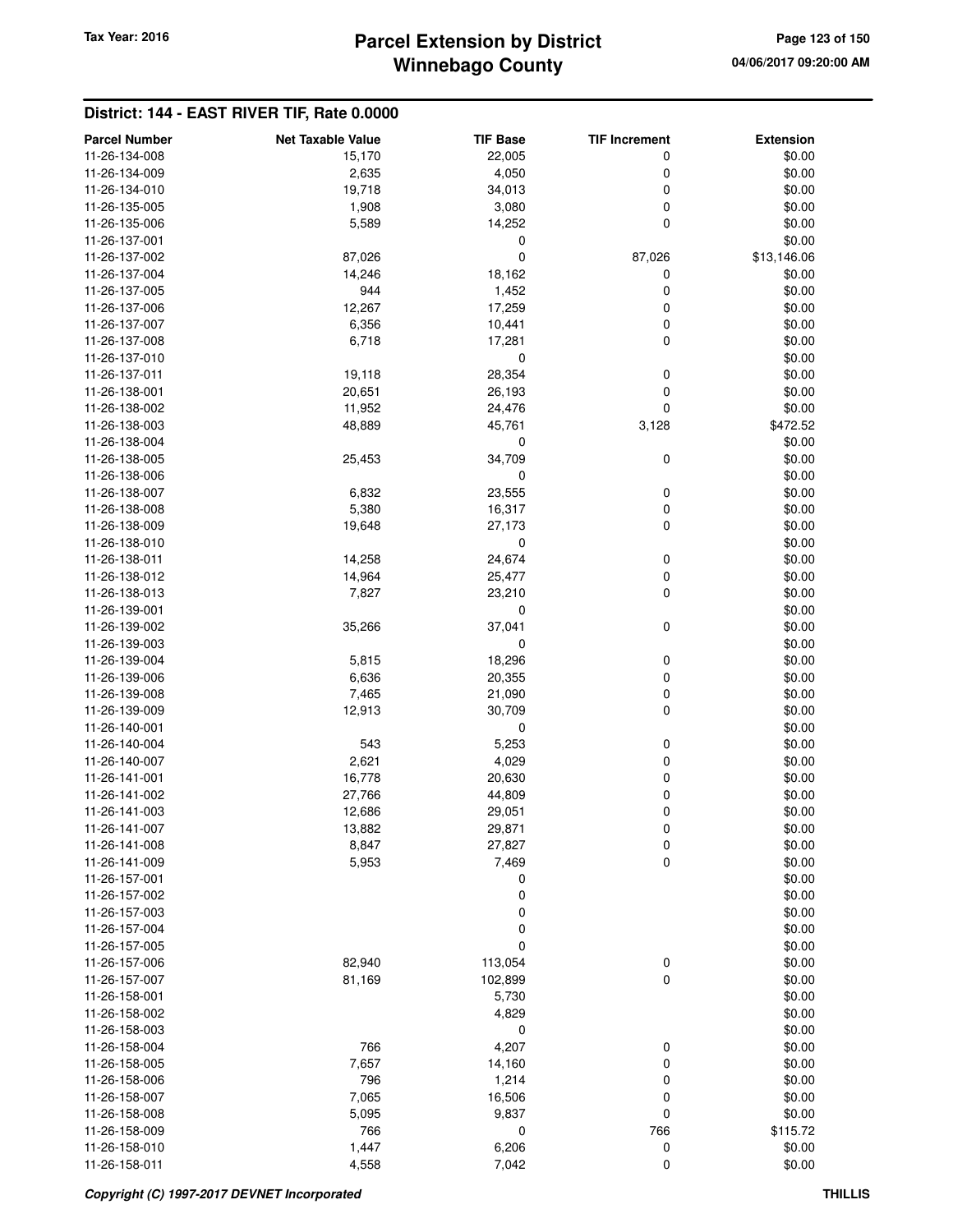# **Winnebago County Parcel Extension by District Tax Year: 2016 Page 124 of 150**

| <b>Parcel Number</b> | <b>Net Taxable Value</b> | <b>TIF Base</b> | <b>TIF Increment</b> | <b>Extension</b> |
|----------------------|--------------------------|-----------------|----------------------|------------------|
| 11-26-158-012        | 3,646                    | 7,158           | 0                    | \$0.00           |
| 11-26-158-013        | 9,192                    | 17,157          | 0                    | \$0.00           |
| 11-26-159-002        | 5,405                    | 4,147           | 1,258                | \$190.04         |
| 11-26-159-005        | 8,581                    | 17,786          | 0                    | \$0.00           |
| 11-26-159-008        | 796                      | 8,475           | 0                    | \$0.00           |
| 11-26-159-009        | 3,941                    | 5,747           | 0                    | \$0.00           |
| 11-26-159-010        | 3,734                    | 11,412          | 0                    | \$0.00           |
| 11-26-159-011        | 8,146                    | 12,356          | 0                    | \$0.00           |
| 11-26-159-012        | 777                      | 1,194           | 0                    | \$0.00           |
| 11-26-159-013        | 0                        | 210             | 0                    | \$0.00           |
| 11-26-159-014        | 962                      | 1,478           | 0                    | \$0.00           |
| 11-26-159-015        | 5,319                    | 8,402           | 0                    | \$0.00           |
| 11-26-159-016        | 962                      | 0               | 962                  | \$145.32         |
| 11-26-159-017        | 10,727                   | 14,951          | 0                    | \$0.00           |
| 11-26-159-018        | 6,170                    | 13,432          | 0                    | \$0.00           |
| 11-26-159-019        | 9,170                    | 24,055          | 0                    | \$0.00           |
| 11-26-159-020        | 6,546                    | 7,547           | 0                    | \$0.00           |
| 11-26-159-021        | 1,002                    | 1,539           | 0                    | \$0.00           |
| 11-26-159-022        | 7,842                    | 16,498          | 0                    | \$0.00           |
| 11-26-159-023        | 9,515                    | 13,788          | 0                    | \$0.00           |
| 11-26-159-024        | 0                        | 7,029           | $\mathbf 0$          | \$0.00           |
| 11-26-159-025        | 0                        | 4,598           | 0                    | \$0.00           |
| 11-26-160-001        | 5,046                    | 3,651           | 1,395                | \$210.74         |
| 11-26-160-002        | 7,522                    | 15,006          | 0                    | \$0.00           |
| 11-26-160-003        | 10,763                   | 22,434          | 0                    | \$0.00           |
| 11-26-160-004        | 7,322                    | 9,175           | 0                    | \$0.00           |
| 11-26-160-005        | 962                      | 10,451          | 0                    | \$0.00           |
| 11-26-160-008        | 9,199                    | 8,971           | 228                  | \$34.44          |
| 11-26-160-009        | 10,080                   | 14,695          | 0                    | \$0.00           |
| 11-26-160-010        | 2,385                    | 8,532           | 0                    | \$0.00           |
| 11-26-176-002        |                          | 0               |                      | \$0.00           |
| 11-26-176-003        | 146,280                  | 0               | 146,280              | \$22,096.92      |
| 11-26-176-004        |                          | 0               |                      | \$0.00           |
| 11-26-177-001        | 10,564                   | 6,984           | 3,580                | \$540.80         |
| 11-26-177-002        | 10,551                   | 6,984           | 3,567                | \$538.84         |
| 11-26-177-003        | 4,967                    | 10,784          | 0                    | \$0.00           |
| 11-26-177-004        | 6,588                    | 9,991           | 0                    | \$0.00           |
| 11-26-177-005        | 16,526                   | 24,695          | 0                    | \$0.00           |
| 11-26-177-006        | 6,755                    | 13,899          | 0                    | \$0.00           |
| 11-26-177-007        | 1,109                    | 1,705           | 0                    | \$0.00           |
| 11-26-177-008        | 1,341                    | 2,062           | 0                    | \$0.00           |
| 11-26-177-009        | 10,258                   | 15,367          | 0                    | \$0.00           |
| 11-26-177-011        | 7,357                    | 15,333          | 0                    | \$0.00           |
| 11-26-177-012        | 5,459                    | 18,852          | 0                    | \$0.00           |
| 11-26-177-013        | 8,217                    | 11,667          | 0                    | \$0.00           |
| 11-26-177-014        | 11,667                   | 28,223          | 0                    | \$0.00           |
| 11-26-177-015        | 1,903                    | 13,271          | 0                    | \$0.00           |
| 11-26-177-016        | 7,903                    | 14,473          | 0                    | \$0.00           |
| 11-26-177-017        | 4,260                    | 8,227           | 0                    | \$0.00           |
| 11-26-177-018        | 9,605                    | 19,682          | 0                    | \$0.00           |
| 11-26-177-019        | 9,614                    | 18,347          | 0                    | \$0.00           |
| 11-26-177-020        | 9,413                    | 17,370          | 0                    | \$0.00           |
| 11-26-177-027        | 9,780                    | 19,792          | 0                    | \$0.00           |
| 11-26-178-001        |                          | 0               |                      | \$0.00           |
| 11-26-178-002        | 7,062                    | 7,844           | 0                    | \$0.00           |
| 11-26-178-005        | 12,942                   | 28,323          | 0                    | \$0.00           |
| 11-26-178-006        | 9,967                    | 23,431          | 0                    | \$0.00           |
| 11-26-178-007        | 9,967                    | 22,911          | 0                    | \$0.00           |
| 11-26-178-008        | 9,967                    | 23,373          | 0                    | \$0.00           |
| 11-26-178-011        | 1,231                    | 1,892           | 0                    | \$0.00           |
| 11-26-178-012        | 6,860                    | 4,224           | 2,636                | \$398.20         |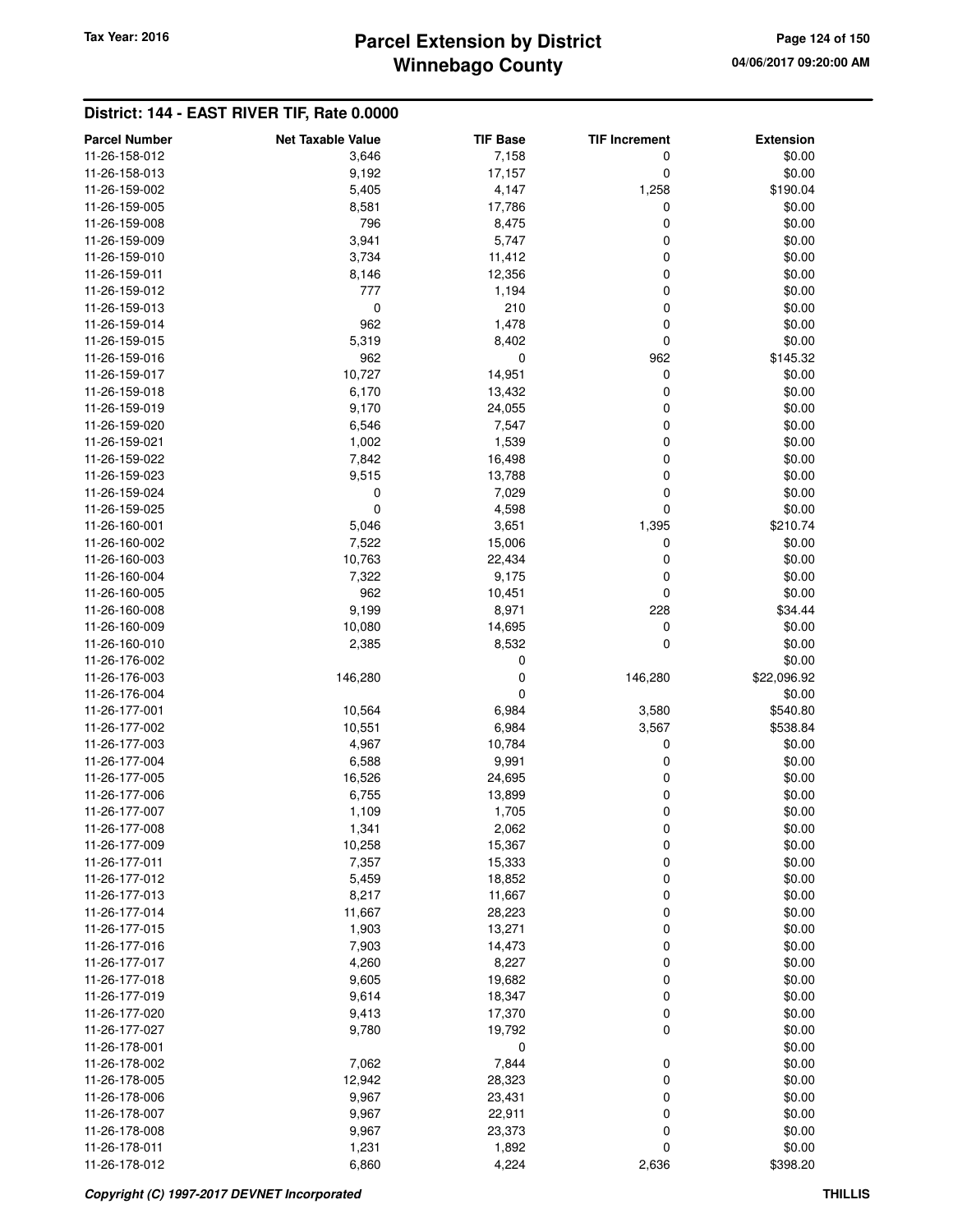# **Winnebago County Parcel Extension by District Tax Year: 2016 Page 125 of 150**

| <b>Parcel Number</b>           | <b>Net Taxable Value</b> | <b>TIF Base</b> | <b>TIF Increment</b> | <b>Extension</b> |
|--------------------------------|--------------------------|-----------------|----------------------|------------------|
| 11-26-178-013                  | 9,572                    | 19,844          | 0                    | \$0.00           |
| 11-26-178-014                  | 12,800                   | 15,420          | 0                    | \$0.00           |
| 11-26-178-015                  | 7,892                    | 10,176          | 0                    | \$0.00           |
| 11-26-178-016                  | 6,190                    | 7,356           | 0                    | \$0.00           |
| 11-26-178-017                  | 7,358                    | 9,445           | 0                    | \$0.00           |
| 11-26-178-018                  | 9,564                    | 11,897          | 0                    | \$0.00           |
| 11-26-178-019                  |                          | 624             |                      | \$0.00           |
| 11-26-178-020                  |                          | $\mathbf 0$     |                      | \$0.00           |
| 11-26-178-021                  | 658                      | 12,222          | 0                    | \$0.00           |
| 11-26-178-022                  | 976                      | 15,366          | 0                    | \$0.00           |
| 11-26-178-023                  | 10,667                   | 19,452          | 0                    | \$0.00           |
| 11-26-178-024                  | 6,582                    | 18,735          | 0                    | \$0.00           |
| 11-26-179-001                  |                          | 0               |                      | \$0.00           |
| 11-26-179-002                  | 708                      | 1,089           | 0                    | \$0.00           |
| 11-26-179-003                  | 9,493                    | 18,492          | 0                    | \$0.00           |
| 11-26-179-004                  | 9,089                    | 18,429          | 0                    | \$0.00           |
| 11-26-179-005                  |                          | $\mathbf 0$     |                      | \$0.00           |
| 11-26-179-006                  | 6,000                    | 14,198          | 0                    | \$0.00           |
| 11-26-179-007                  | 4,556                    | 8,695           | 0                    | \$0.00           |
| 11-26-179-008                  | 8,134                    | 12,545          | 0                    | \$0.00           |
| 11-26-179-010                  | 11,505                   | 16,259          | 0                    | \$0.00           |
| 11-26-179-011                  | 8,875                    | 23,328          | 0                    | \$0.00           |
| 11-26-179-012                  | 7,167                    | 15,454          | 0                    | \$0.00           |
|                                |                          |                 |                      |                  |
| 11-26-179-013<br>11-26-179-014 | 6,661<br>499             | 13,511<br>767   | 0                    | \$0.00           |
| 11-26-179-015                  | $\mathbf 0$              |                 | 0                    | \$0.00           |
|                                |                          | 3,917           | 0                    | \$0.00           |
| 11-26-179-016                  | 8,295                    | 9,562           | 0                    | \$0.00           |
| 11-26-179-017                  | 1,667                    | 12,460          | 0                    | \$0.00           |
| 11-26-179-018                  | 0                        | 4,259           | 0                    | \$0.00           |
| 11-26-179-019                  | 7,515                    | 17,985          | 0                    | \$0.00           |
| 11-26-179-020                  | 0                        | 126             | 0                    | \$0.00           |
| 11-26-179-021                  | 0                        | 178             | 0                    | \$0.00           |
| 11-26-179-022                  | 760                      | 1,341           | 0                    | \$0.00           |
| 11-26-179-023                  | 693                      | 14,371          | 0                    | \$0.00           |
| 11-26-179-024                  | 3,556                    | 4,480           | 0                    | \$0.00           |
| 11-26-179-033                  | 66,132                   | 108,985         | 0                    | \$0.00           |
| 11-26-179-035                  | 18,623                   | 24,987          | 0                    | \$0.00           |
| 11-26-179-036                  | 17,745                   | 21,817          | 0                    | \$0.00           |
| 11-26-180-001                  |                          | 0               |                      | \$0.00           |
| 11-26-180-002                  | 10,618                   | 19,251          | 0                    | \$0.00           |
| 11-26-180-003                  | 5,035                    | 16,647          | 0                    | \$0.00           |
| 11-26-180-004                  | 6,368                    | 12,626          | 0                    | \$0.00           |
| 11-26-180-006                  | 5,927                    | 8,276           | 0                    | \$0.00           |
| 11-26-180-007                  | 3,462                    | 4,500           | 0                    | \$0.00           |
| 11-26-180-008                  | 15,730                   | 20,182          | 0                    | \$0.00           |
| 11-26-180-009                  | 9,845                    | 20,421          | 0                    | \$0.00           |
| 11-26-180-010                  | 20,998                   | 26,824          | 0                    | \$0.00           |
| 11-26-180-011                  | 5,216                    | 13,381          | 0                    | \$0.00           |
| 11-26-180-012                  | 4,289                    | 33,932          | 0                    | \$0.00           |
| 11-26-180-015                  | 6,032                    | 18,620          | 0                    | \$0.00           |
| 11-26-180-016                  | 923                      | 11,579          | 0                    | \$0.00           |
| 11-26-180-017                  |                          | $\mathbf 0$     |                      | \$0.00           |
| 11-26-180-018                  | 2,865                    | 10,298          | 0                    | \$0.00           |
| 11-26-180-019                  | 7,019                    | 17,092          | 0                    | \$0.00           |
| 11-26-180-020                  | 1,130                    | 11,853          | 0                    | \$0.00           |
| 11-26-180-021                  | 2,967                    | 22,422          | 0                    | \$0.00           |
| 11-26-201-001                  |                          | 0               |                      | \$0.00           |
| 11-26-201-003                  |                          | $\mathbf 0$     |                      | \$0.00           |
| 11-26-201-004                  | 17,257                   | 103,719         | 0                    | \$0.00           |
| 11-26-201-005                  |                          | 20,606          |                      | \$0.00           |
| 11-26-201-006                  | 34,983                   | 43,413          | 0                    | \$0.00           |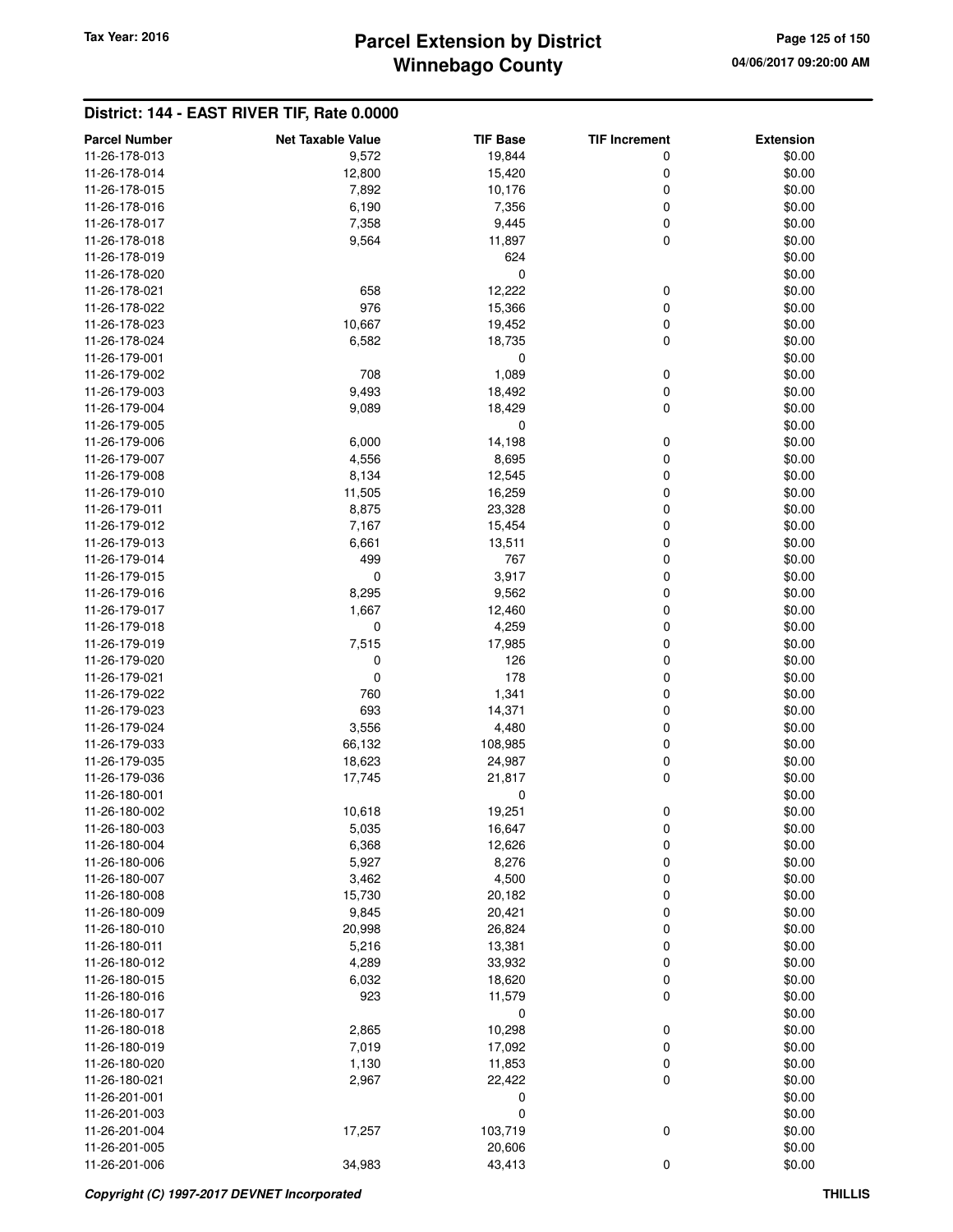# **Winnebago County** Tax Year: 2016 **Parcel Extension by District Page 126 of 150**

| <b>Parcel Number</b> | <b>Net Taxable Value</b> | <b>TIF Base</b> | <b>TIF Increment</b> | <b>Extension</b> |
|----------------------|--------------------------|-----------------|----------------------|------------------|
| 11-26-201-008        | 19,243                   | 25,242          | 0                    | \$0.00           |
| 11-26-201-011        | 124,987                  | 136,072         | 0                    | \$0.00           |
| 11-26-201-012        | 10,563                   | 10,834          | 0                    | \$0.00           |
| 11-26-201-013        | 3,237                    | 3,980           | 0                    | \$0.00           |
| 11-26-201-014        | 5,258                    | 6,465           | 0                    | \$0.00           |
| 11-26-201-015        | 2,231                    | 2,743           | 0                    | \$0.00           |
| 11-26-201-018        | 3,155                    | 4,588           |                      | \$0.00           |
|                      |                          |                 | 0<br>0               |                  |
| 11-26-201-021        | 62,219                   | 78,833          |                      | \$0.00           |
| 11-26-201-023        |                          | 0               |                      | \$0.00           |
| 11-26-201-024        |                          | 0               |                      | \$0.00           |
| 11-26-203-008        | 80,658                   | 117,758         | 0                    | \$0.00           |
| 11-26-203-009        | 74,857                   | 152,464         | 0                    | \$0.00           |
| 11-26-302-001        |                          | 0               |                      | \$0.00           |
| 11-26-303-001        | 5,927                    | 5,927           | 0                    | \$0.00           |
| 11-26-303-002        | 6,032                    | 13,990          | 0                    | \$0.00           |
| 11-26-303-003        | 6,519                    | 9,518           | 0                    | \$0.00           |
| 11-26-303-004        | 10,444                   | 21,718          | 0                    | \$0.00           |
| 11-26-303-005        | 6,972                    | 14,027          | 0                    | \$0.00           |
| 11-26-303-006        | 10,622                   | 12,567          | 0                    | \$0.00           |
| 11-26-303-007        | 1,884                    | 7,948           | 0                    | \$0.00           |
| 11-26-303-009        | 5,719                    | 5,729           | 0                    | \$0.00           |
| 11-26-303-011        | 11,024                   | 18,137          | 0                    | \$0.00           |
| 11-26-303-012        | 231                      | 285             | 0                    | \$0.00           |
| 11-26-303-013        |                          | 0               |                      | \$0.00           |
| 11-26-303-015        | 1,194                    | 7,705           | 0                    | \$0.00           |
| 11-26-304-001        | 4,939                    | 14,615          | 0                    | \$0.00           |
| 11-26-304-002        | 8,402                    | 13,333          | 0                    | \$0.00           |
| 11-26-304-003        | 8,736                    | 7,858           | 878                  | \$132.64         |
| 11-26-304-004        | 4,064                    | 14,764          | 0                    | \$0.00           |
| 11-26-304-005        | 6,276                    | 7,240           | 0                    | \$0.00           |
| 11-26-304-008        |                          | 0               |                      | \$0.00           |
| 11-26-304-009        | 19,244                   | 23,660          | 0                    | \$0.00           |
| 11-26-304-011        | 37,432                   | 46,026          | 0                    | \$0.00           |
| 11-26-305-007        | 171,382                  | 217,267         | 0                    | \$0.00           |
| 11-26-326-001        | 7,414                    | 20,495          | 0                    | \$0.00           |
| 11-26-326-002        | 9,459                    | 25,614          | 0                    | \$0.00           |
| 11-26-326-003        | 1,641                    | 2,523           | 0                    | \$0.00           |
| 11-26-326-004        | 2,360                    | 8,758           | 0                    | \$0.00           |
| 11-26-326-005        | 7,055                    | 14,779          | 0                    | \$0.00           |
| 11-26-326-006        | 777                      | 1,194           | 0                    | \$0.00           |
| 11-26-326-007        | 1,538                    | 27,560          |                      | \$0.00           |
| 11-26-326-008        | 9,729                    |                 | o                    | \$0.00           |
| 11-26-326-009        |                          | 20,315          | 0                    | \$0.00           |
|                      | 4,189                    | 12,886          | 0                    |                  |
| 11-26-326-010        | 7,975                    | 10,755          | 0                    | \$0.00           |
| 11-26-326-011        | 11,717                   | 19,629          | 0                    | \$0.00           |
| 11-26-326-012        | 0                        | 5,732           | 0                    | \$0.00           |
| 11-26-326-013        | 8,530                    | 15,425          | 0                    | \$0.00           |
| 11-26-327-001        | 10,099                   | 16,979          | 0                    | \$0.00           |
| 11-26-327-002        | 5,615                    | 7,670           | 0                    | \$0.00           |
| 11-26-327-003        | 12,041                   | 18,777          | 0                    | \$0.00           |
| 11-26-327-004        | 4,299                    | 12,983          | 0                    | \$0.00           |
| 11-26-327-005        | 4,715                    | 10,105          | 0                    | \$0.00           |
| 11-26-327-006        | 14,030                   | 20,755          | 0                    | \$0.00           |
| 11-26-327-007        | 8,182                    | 12,151          | 0                    | \$0.00           |
| 11-26-327-008        | 738                      | 1,135           | 0                    | \$0.00           |
| 11-26-327-009        | 9,412                    | 9,296           | 116                  | \$17.52          |
| 11-26-327-010        | 9,572                    | 14,905          | 0                    | \$0.00           |
| 11-26-327-011        | 7,811                    | 10,259          | 0                    | \$0.00           |
| 11-26-327-012        | 6,700                    | 8,048           | 0                    | \$0.00           |
| 11-26-327-013        | 4,741                    | 10,589          | 0                    | \$0.00           |
| 11-26-327-014        | 6,508                    | 21,057          | 0                    | \$0.00           |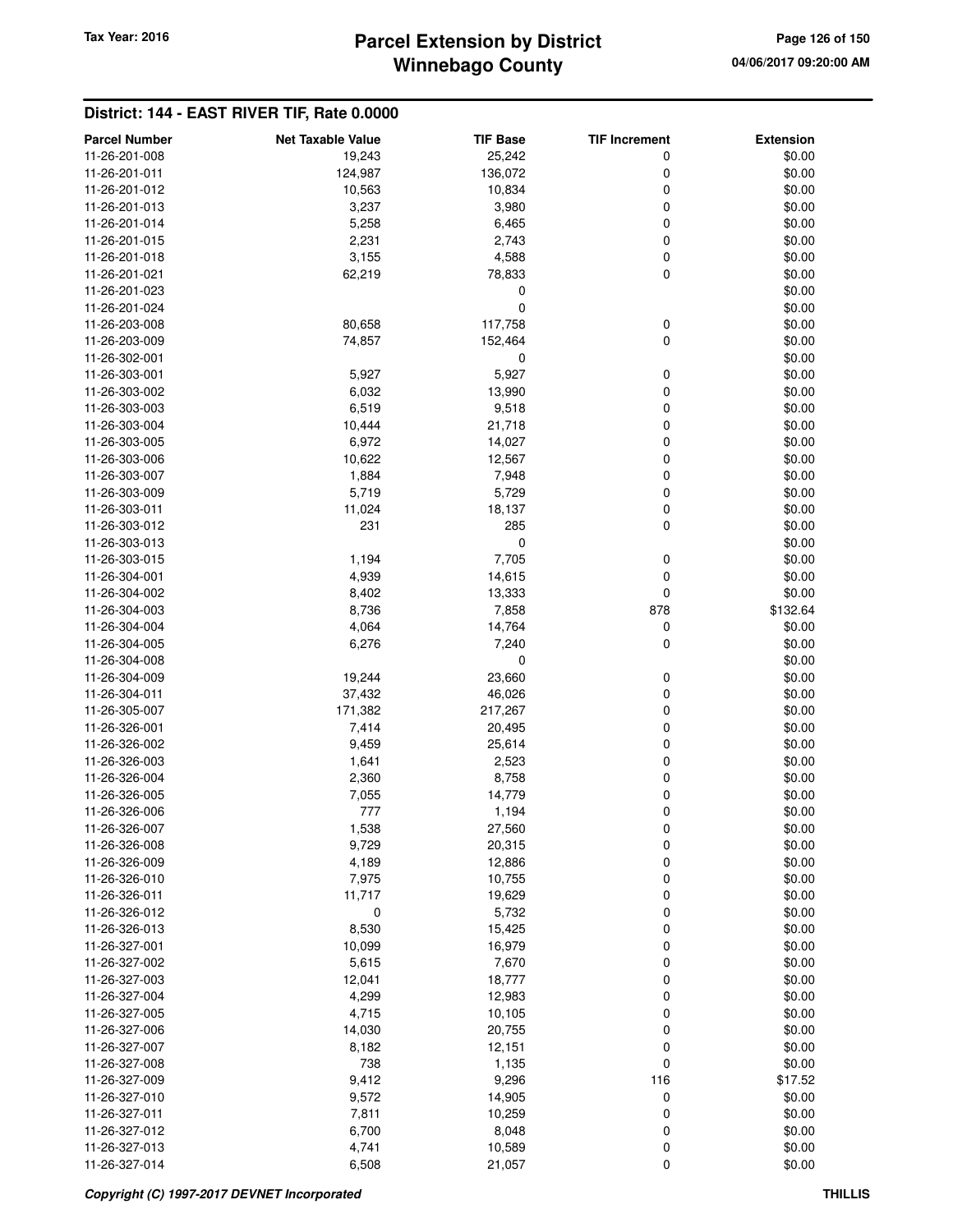### **Winnebago County Parcel Extension by District Tax Year: 2016 Page 127 of 150**

| <b>Parcel Number</b> | <b>Net Taxable Value</b> | <b>TIF Base</b> | <b>TIF Increment</b> | <b>Extension</b> |
|----------------------|--------------------------|-----------------|----------------------|------------------|
| 11-26-327-015        | 8,404                    | 17,399          | 0                    | \$0.00           |
| 11-26-327-016        | 4,483                    | 15,644          | 0                    | \$0.00           |
| 11-26-327-017        | 6,926                    | 16,170          | 0                    | \$0.00           |
| 11-26-327-018        | 738                      | 20,623          | 0                    | \$0.00           |
| 11-26-327-019        | 1,399                    | 17,737          | 0                    | \$0.00           |
| 11-26-327-020        | 14,327                   | 23,934          | 0                    | \$0.00           |
| 11-26-327-021        | 6,411                    | 10,024          | 0                    | \$0.00           |
| 11-26-327-022        | 13,814                   | 21,740          | 0                    | \$0.00           |
| 11-26-327-024        | 8,194                    | 18,422          | 0                    | \$0.00           |
| 11-26-327-032        | 39,004                   | 75,094          | 0                    | \$0.00           |
| 11-26-328-021        |                          | 1,217           |                      | \$0.00           |
| 11-26-328-022        |                          | 2,660           |                      | \$0.00           |
| 11-26-328-023        |                          | 2,310           |                      | \$0.00           |
| 11-26-328-025        |                          | 0               |                      | \$0.00           |
| 11-26-329-001        | 9,265                    | 18,193          | 0                    | \$0.00           |
| 11-26-329-002        | 11,293                   | 22,312          | 0                    | \$0.00           |
| 11-26-329-003        | 879                      | 1,350           | 0                    | \$0.00           |
| 11-26-329-004        | 7,437                    | 17,871          | 0                    | \$0.00           |
| 11-26-329-005        | 6,496                    | 7,847           | 0                    | \$0.00           |
| 11-26-329-006        | 5,176                    | 5,578           | 0                    | \$0.00           |
| 11-26-329-007        | 5,452                    | 10,522          | 0                    | \$0.00           |
| 11-26-329-008        | 3,362                    | 6,464           | 0                    | \$0.00           |
| 11-26-329-009        | 5,067                    | 5,967           | 0                    | \$0.00           |
| 11-26-329-010        | 4,922                    | 9,244           | 0                    | \$0.00           |
| 11-26-329-011        | 4,579                    | 4,579           | 0                    | \$0.00           |
| 11-26-329-012        | 7,115                    | 14,560          | 0                    | \$0.00           |
| 11-26-329-013        | 835                      | 1,282           | 0                    | \$0.00           |
| 11-26-329-014        | 933                      | 1,433           | 0                    | \$0.00           |
| 11-26-329-015        | 4,883                    | 4,601           | 282                  | \$42.60          |
| 11-26-329-016        | 4,649                    | 4,981           | 0                    | \$0.00           |
| 11-26-329-017        | 933                      | 1,433           | 0                    | \$0.00           |
| 11-26-329-018        | 9,048                    | 25,851          | 0                    | \$0.00           |
| 11-26-329-019        | 4,665                    | 13,235          | 0                    | \$0.00           |
| 11-26-329-022        | 3,826                    | 20,492          | 0                    | \$0.00           |
| 11-26-329-023        | 12,095                   | 19,785          | 0                    | \$0.00           |
| 11-26-329-024        | 5,346                    | 16,125          | 0                    | \$0.00           |
| 11-26-329-025        | 6,461                    | 10,849          | 0                    | \$0.00           |
| 11-26-329-026        | 6,089                    | 11,531          | 0                    | \$0.00           |
| 11-26-329-027        | 1,322                    | 2,031           | 0                    | \$0.00           |
| 11-26-329-028        | 136                      | 7,696           | 0                    | \$0.00           |
| 11-26-329-029        | 4,334                    | 18,206          | 0                    | \$0.00           |
| 11-26-329-030        | 7,042                    | 18,690          | 0                    | \$0.00           |
| 11-26-329-031        | 6,581                    | 17,081          | 0                    | \$0.00           |
| 11-26-329-032        | 1,082                    | 1,663           | 0                    | \$0.00           |
| 11-26-329-033        | $\mathbf 0$              | 1,791           | 0                    | \$0.00           |
| 11-26-329-034        | 1,119                    | 1,720           | 0                    | \$0.00           |
| 11-26-329-038        | 7,393                    | 25,992          | 0                    | \$0.00           |
| 11-26-330-001        | 8,738                    | 13,968          | 0                    | \$0.00           |
| 11-26-330-002        | 6,034                    | 6,647           | 0                    | \$0.00           |
| 11-26-330-003        | 7,763                    | 19,827          | 0                    | \$0.00           |
| 11-26-330-004        | 4,022                    | 17,319          | 0                    | \$0.00           |
| 11-26-330-005        | 6,867                    | 9,382           | 0                    | \$0.00           |
| 11-26-330-008        | 4,683                    | 6,734           | 0                    | \$0.00           |
| 11-26-330-009        | 858                      | 1,318           | 0                    | \$0.00           |
| 11-26-330-010        | 5,629                    | 2,623           | 3,006                | \$454.08         |
| 11-26-330-011        | 6,484                    | 7,532           | 0                    | \$0.00           |
| 11-26-330-012        | 8,333                    | 17,273          | 0                    | \$0.00           |
| 11-26-330-013        | 6,275                    | 14,237          | 0                    | \$0.00           |
| 11-26-330-014        | 6,733                    | 13,323          | 0                    | \$0.00           |
| 11-26-330-015        | 7,518                    | 11,414          | 0                    | \$0.00           |
| 11-26-330-016        | 14,348                   | 33,928          | 0                    | \$0.00           |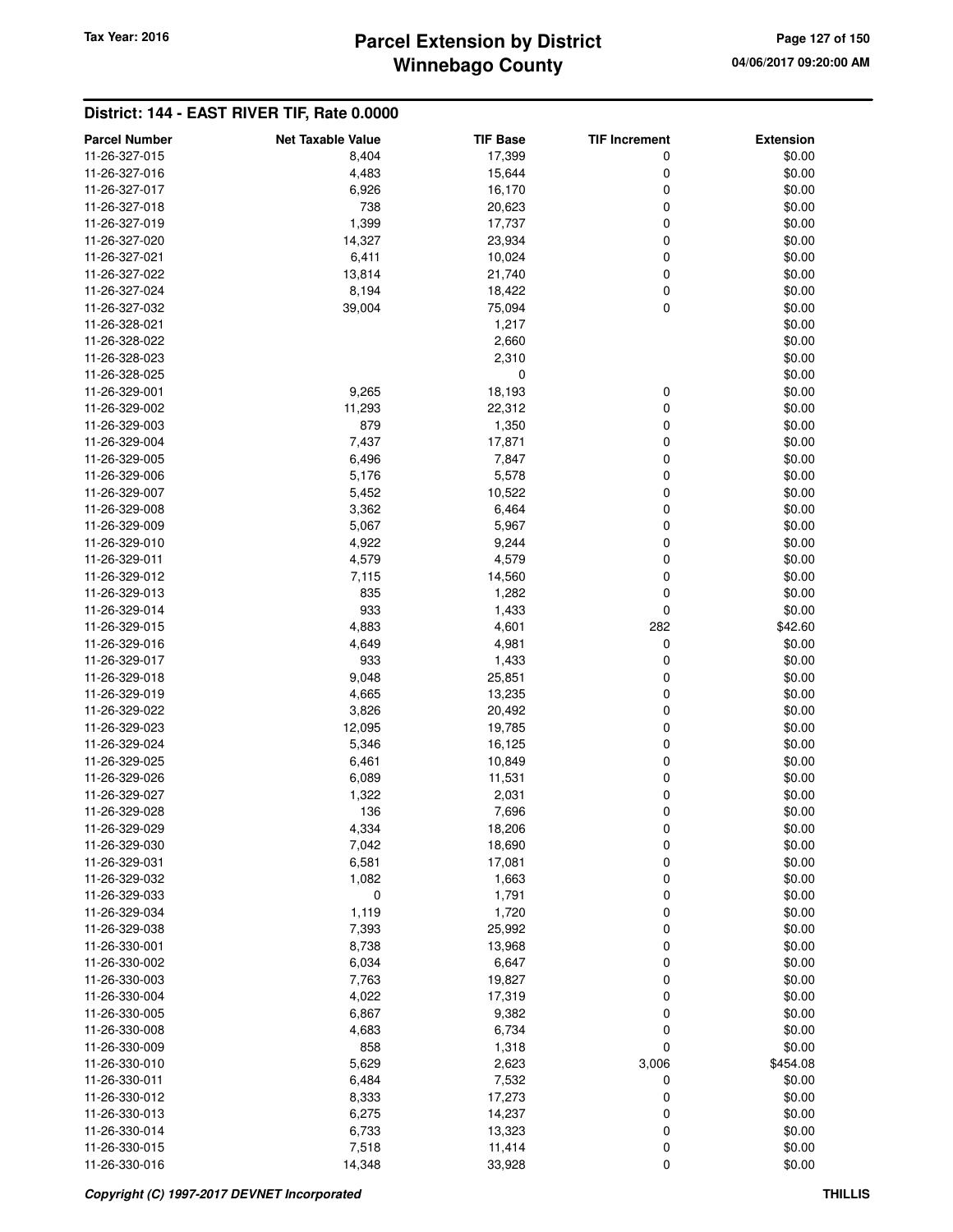# **Winnebago County Parcel Extension by District Tax Year: 2016 Page 128 of 150**

### **District: 144 - EAST RIVER TIF, Rate 0.0000**

| <b>Parcel Number</b>  | <b>Net Taxable Value</b> | <b>TIF Base</b> | <b>TIF Increment</b> | <b>Extension</b>            |
|-----------------------|--------------------------|-----------------|----------------------|-----------------------------|
| 11-26-330-017         | 8,832                    | 10,871          | 0                    | \$0.00                      |
| 11-26-330-018         | 4,532                    | 5,578           | $\mathbf 0$          | \$0.00                      |
| 11-26-330-019         | 8,112                    | 15,577          | $\mathbf 0$          | \$0.00                      |
| 11-26-330-020         | 4,641                    | 8,739           | $\mathbf 0$          | \$0.00                      |
| 11-26-330-021         | 6,088                    | 10,494          | $\mathbf 0$          | \$0.00                      |
| 11-26-330-022         | 1,532                    | 22,270          | 0                    | \$0.00                      |
| 11-26-330-024         | 1,060                    | 14,191          | 0                    | \$0.00                      |
| 11-26-330-025         | 6,302                    | 9,424           | 0                    | \$0.00                      |
| 11-26-330-026         | 9,741                    | 19,805          | 0                    | \$0.00                      |
| 11-26-330-027         | 3,137                    | 22,547          | 0                    | \$0.00                      |
| 11-26-330-028         | 7,089                    | 11,971          | 0                    | \$0.00                      |
| 11-26-330-029         | 8,751                    | 27,486          | 0                    | \$0.00                      |
| 11-26-330-030         | 10,161                   | 21,801          | 0                    | \$0.00                      |
| 11-26-331-001         | 578                      | 1,578           | 0                    | \$0.00                      |
| 11-26-331-002         | 5,261                    | 10,847          | 0                    | \$0.00                      |
| 11-26-331-003         | 3,233                    | 6,211           | 0                    | \$0.00                      |
| 11-26-331-004         | 4,416                    | 4,416           | 0                    | \$0.00                      |
| 11-26-331-008         | 5,801                    | 11,184          | 0                    | \$0.00                      |
| 11-26-331-009         | 15,126                   | 20,230          | 0                    | \$0.00                      |
| 11-26-331-010         | 6,508                    | 14,312          | 0                    | \$0.00                      |
| 11-26-331-023         | 9,816                    | 19,988          | 0                    | \$0.00                      |
| 11-26-331-024         | 961                      | 20,174          | 0                    | \$0.00                      |
| 11-26-331-025         | 7,569                    | 20,114          | $\mathbf 0$          | \$0.00                      |
| 11-26-331-026         |                          | 0               |                      | \$0.00                      |
| 11-26-331-027         | 756                      | 1,162           | 0                    | \$0.00                      |
| 11-26-331-029         | 952                      | 1,494           | $\mathbf 0$          | \$0.00                      |
| 11-26-331-030         |                          | 5,163           |                      | \$0.00                      |
| 11-26-331-031         | 658                      | 1,494           | 0                    | \$0.00                      |
| 11-26-331-032         | 5,668                    | 9,551           | 0                    | \$0.00                      |
| 11-26-353-006         | 121,136                  | 153,567         | 0                    | \$0.00                      |
| 11-26-353-007         | 1,358                    | $\mathbf 0$     | 1,358                | \$205.14                    |
| 11-26-376-010         | 217,222                  | 336,020         | $\mathbf 0$          | \$0.00                      |
| 11-26-378-004         | 50,716                   | 70,048          | 0                    | \$0.00                      |
| <b>Totals for 144</b> | 10,646,435               | 13,241,739      | 2,249,212            | \$339,764.00<br>645 Parcels |

#### **District: 145 - SUMNER ROAD / GROVE ST TIF, Rate 0.0000**

| <b>Parcel Number</b> | <b>Net Taxable Value</b> | <b>TIF Base</b> | <b>TIF Increment</b> | <b>Extension</b> |
|----------------------|--------------------------|-----------------|----------------------|------------------|
| 09-29-327-016        | 57.841                   | 93.550          |                      | \$0.00           |
| Totals for 145       | 57.841                   | 93.550          | 0                    | \$0.00           |
|                      |                          |                 |                      | Parcels          |

#### **District: 146 - LOVES PARK CORP CENTER TIF, Rate 0.0000**

| <b>Parcel Number</b> | <b>Net Taxable Value</b> | <b>TIF Base</b> | <b>TIF Increment</b> | <b>Extension</b> |
|----------------------|--------------------------|-----------------|----------------------|------------------|
| 08-35-379-002        | 3,869                    | 2,242           | 1,627                | \$185.98         |
| 08-35-383-002        |                          | 0               |                      | \$0.00           |
| 08-35-400-006        | 8,029                    | 9,804           | 0                    | \$0.00           |
| 08-35-400-007        | 4,282                    | 1,899           | 2,383                | \$267.44         |
| 08-35-400-009        | 1,581,790                | 1,931,441       | 0                    | \$0.00           |
| 08-35-400-010        | 280,424                  | 147,394         | 133,030              | \$15,206.40      |
| 08-35-400-013        | 1.440.059                | 327             | 1,439,732            | \$164,572.90     |
| 12-02-126-011        | 3,168                    | 1,361           | 1,807                | \$209.00         |
| 12-02-127-008        | 273                      | 0               | 273                  | \$31.58          |
| 12-02-127-010        | 2,489                    | 12,049          | 0                    | \$0.00           |
| 12-02-178-002        | 348,246                  | 558.340         | 0                    | \$0.00           |
| 12-02-178-003        | 367                      | 199             | 168                  | \$19.44          |
| 12-02-178-004        | 475                      | 258             | 217                  | \$25.10          |
| 12-02-178-005        | 714                      | 390             | 324                  | \$37.48          |
| 12-02-178-006        | 1,050                    | 575             | 475                  | \$54.94          |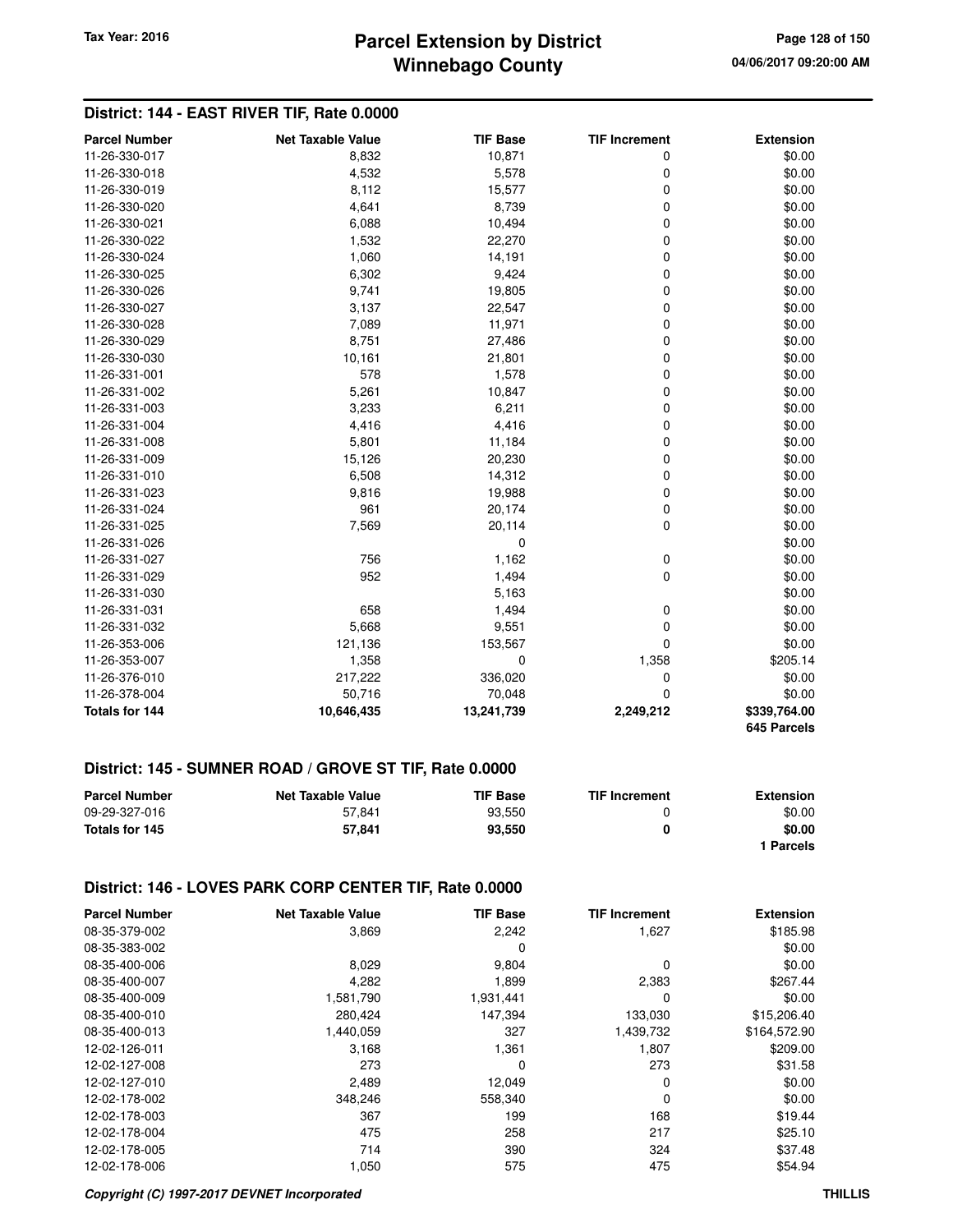#### **District: 146 - LOVES PARK CORP CENTER TIF, Rate 0.0000**

| <b>Parcel Number</b> | <b>Net Taxable Value</b> | <b>TIF Base</b> | <b>TIF Increment</b> | <b>Extension</b> |
|----------------------|--------------------------|-----------------|----------------------|------------------|
| 12-02-178-007        | 333                      | 182             | 151                  | \$17.48          |
| 12-02-178-008        | 477                      | 267             | 210                  | \$24.30          |
| 12-02-178-009        | 27,150                   | 33,935          | 0                    | \$0.00           |
| 12-02-179-004        | 366                      | 228             | 138                  | \$15.96          |
| 12-02-179-005        | 430                      | 273             | 157                  | \$18.16          |
| 12-02-179-006        | 37,655                   | 47.297          | 0                    | \$0.00           |
| 12-02-179-007        |                          | 0               |                      | \$0.00           |
| 12-02-179-008        | 536                      | 672             | 0                    | \$0.00           |
| 12-02-201-003        | 1,851,039                | 1,835,109       | 15,930               | \$1.842.54       |
| Totals for 146       | 5,593,221                | 4,584,242       | 1,596,622            | \$182,528.70     |
|                      |                          |                 |                      | 24 Parcels       |

#### **District: 147 - WESTSTONE TIF, Rate 0.0000**

| <b>Parcel Number</b>  | <b>Net Taxable Value</b> | <b>TIF Base</b> | <b>TIF Increment</b> | <b>Extension</b>  |
|-----------------------|--------------------------|-----------------|----------------------|-------------------|
| 08-13-100-003         | 899                      | 342             | 557                  | \$60.30           |
| 08-13-300-009         | 2,523                    | 1,475           | 1,048                | \$115.64          |
| 08-13-300-010         | 1,143                    | 660             | 483                  | \$53.30           |
| 08-13-300-011         | 47,475                   | 49,409          | 0                    | \$0.00            |
| 08-14-100-005         | 2,368                    | 906             | 1,462                | \$158.28          |
| 08-14-200-003         | 4,420                    | 2,086           | 2,334                | \$252.68          |
| 08-14-300-002         | 1,004                    | 537             | 467                  | \$50.56           |
| 08-14-300-014         | 11,972                   | 39,124          | 0                    | \$0.00            |
| 08-14-300-016         | 15,640                   | 3,049           | 12,591               | \$1,389.34        |
| 08-14-400-001         | 1,422                    | 742             | 680                  | \$73.62           |
| 08-14-400-007         | 6,307                    | 21,164          | 0                    | \$0.00            |
| 08-14-400-008         | 1,295                    | 450             | 845                  | \$93.24           |
| 08-14-400-009         | 1,801,131                | 35,123          | 1,766,008            | \$194,866.62      |
| 08-14-400-010         | 859,914                  | 22,514          | 837,400              | \$92,401.24       |
| 08-14-400-011         | 19,668                   | 6,304           | 13,364               | \$1,474.62        |
| 08-14-400-012         | 9,793                    | 2,702           | 7,091                | \$782.44          |
| 08-14-400-014         | 1,490,498                | 1,797           | 1,488,701            | \$164,267.74      |
| 08-14-400-015         | 2,854                    | 4               | 2,850                | \$314.48          |
| <b>Totals for 147</b> | 4,280,326                | 188,388         | 4,135,881            | \$456,354.10      |
|                       |                          |                 |                      | <b>18 Parcels</b> |

### **District: 148 - NORTH WILLOW CREEK TIF, Rate 0.0000**

| <b>Parcel Number</b> | <b>Net Taxable Value</b> | <b>TIF Base</b> | <b>TIF Increment</b> | <b>Extension</b> |
|----------------------|--------------------------|-----------------|----------------------|------------------|
| 08-16-103-006        | 1.374                    | 627             | 747                  | \$85.88          |
| 08-16-151-011        | 480.597                  | 411.014         | 69.583               | \$7,999.26       |
| 08-17-276-002        | 88.583                   | 31.431          | 57,152               | \$6,570.20       |
| 08-17-276-005        | 881.452                  | 1,043,576       |                      | \$0.00           |
| Totals for 148       | 1,452,006                | 1,486,648       | 127.482              | \$14,655.34      |
|                      |                          |                 |                      | 4 Parcels        |

#### **District: 149 - SOUTH WILLOW CREEK TIF, Rate 0.0000**

| <b>Parcel Number</b> | Net Taxable Value | <b>TIF Base</b> | <b>TIF Increment</b> | <b>Extension</b> |
|----------------------|-------------------|-----------------|----------------------|------------------|
| 08-17-277-005        | 190,578           | 225,630         | 0                    | \$0.00           |
| 08-17-277-011        | 403,696           | 396.636         | 7,060                | \$811.62         |
| 08-17-277-012        | 39.770            | 22,548          | 17,222               | \$1,979.84       |
| 08-17-277-014        | 1.236.976         | 22.720          | 1.214.256            | \$139,590.88     |
| 08-17-378-005        | 143,252           | 169,600         | 0                    | \$0.00           |
| 08-17-402-006        | 116.079           | 137.430         | 0                    | \$0.00           |
| 08-17-402-015        | 222.812           | 263.794         | 0                    | \$0.00           |
| 08-17-402-021        | 21.475            | 12.275          | 9,200                | \$1,057.64       |
| 08-17-402-024        | 244.119           | 329.417         | 0                    | \$0.00           |
| 08-17-402-025        | 0                 | 97              | 0                    | \$0.00           |
| 08-17-402-027        | 0                 | 97              | 0                    | \$0.00           |
| 08-17-402-028        | 265.758           | 326.752         |                      | \$0.00           |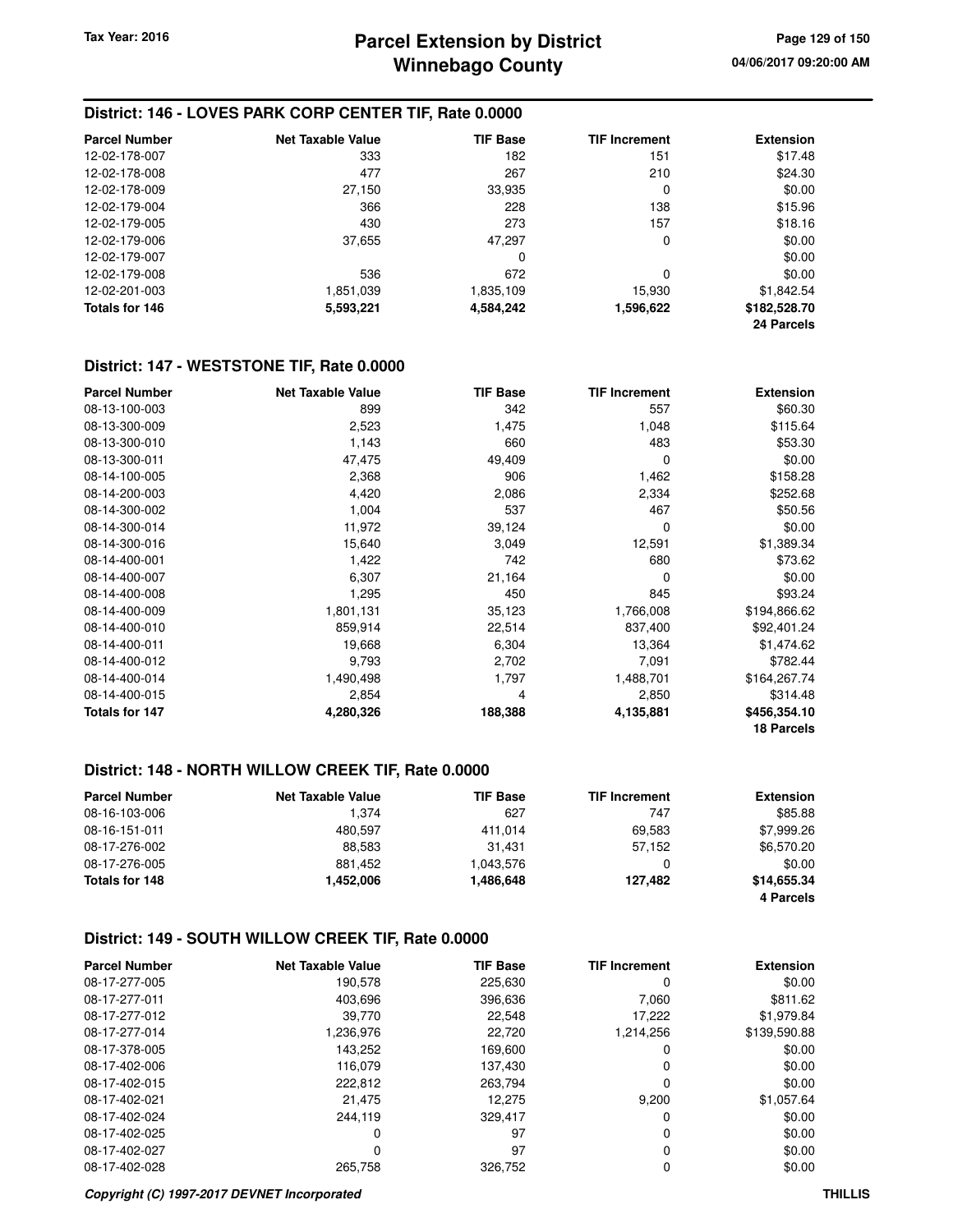### **District: 149 - SOUTH WILLOW CREEK TIF, Rate 0.0000**

| <b>Parcel Number</b> | <b>Net Taxable Value</b> | <b>TIF Base</b> | <b>TIF Increment</b> | <b>Extension</b>  |
|----------------------|--------------------------|-----------------|----------------------|-------------------|
| 08-17-402-031        | 435,476                  | 200,377         | 235,099              | \$27,026.98       |
| 08-17-402-032        | 8,588                    | 4,855           | 3,733                | \$429.16          |
| 08-17-402-033        | 12,721                   | 7,189           | 5,532                | \$635.96          |
| 08-17-402-034        | 134,202                  | 158,885         | 0                    | \$0.00            |
| 08-17-426-001        | 253,494                  | 300,118         | 0                    | \$0.00            |
| 08-17-426-003        | 162,747                  | 251,328         | $\mathbf 0$          | \$0.00            |
| 08-17-427-005        | 242,002                  | 238,949         | 3,053                | \$350.98          |
| 08-17-427-006        | 108,232                  | 128,139         | 0                    | \$0.00            |
| 08-17-427-008        | 578                      | 19,768          | 0                    | \$0.00            |
| 08-17-427-009        | 76,831                   | 90,963          | 0                    | \$0.00            |
| 08-17-427-010        | 230,716                  | 273,150         | 0                    | \$0.00            |
| 08-17-427-011        | 154,946                  | 183,445         | $\mathbf 0$          | \$0.00            |
| 08-17-427-017        | 94,133                   | 12,445          | 81,688               | \$9,390.86        |
| 08-17-427-018        | 1,104,292                | 1,009,449       | 94,843               | \$10,903.16       |
| 08-17-451-015        | 666,422                  | 788,995         | 0                    | \$0.00            |
| 08-17-451-016        | 0                        | 97              | 0                    | \$0.00            |
| 08-17-451-017        | 0                        | 97              | 0                    | \$0.00            |
| 08-17-451-018        | 0                        | 97              | $\mathbf 0$          | \$0.00            |
| 08-17-476-001        | 53,608                   | 63,468          | $\mathbf 0$          | \$0.00            |
| 08-17-476-002        | 117,771                  | 102,645         | 15,126               | \$1,738.88        |
| 08-17-476-003        | 86,218                   | 102,076         | 0                    | \$0.00            |
| 08-17-476-004        | 117,194                  | 138,749         | $\mathbf 0$          | \$0.00            |
| 08-17-476-009        | 124,697                  | 1,110           | 123,587              | \$14,207.56       |
| 08-17-476-010        |                          | 2,605           |                      | \$0.00            |
| 08-17-476-011        | 0                        | 115             | $\mathbf 0$          | \$0.00            |
| 08-17-476-012        | 161,399                  | 116             | 161,283              | \$18,541.10       |
| 08-17-477-002        | 48,863                   | 298             | 48,565               | \$5,583.04        |
| 08-17-477-003        | 76,824                   | 561             | 76,263               | \$8,767.20        |
| 08-17-478-005        | $\mathbf 0$              | 97              | 0                    | \$0.00            |
| 08-17-478-006        | 81,838                   | 96,888          | 0                    | \$0.00            |
| 08-20-201-021        | 0                        | 97              | 0                    | \$0.00            |
| 08-20-225-013        | 464,954                  | 628,086         | 0                    | \$0.00            |
| 08-20-225-014        | 72,006                   | 89,591          | 0                    | \$0.00            |
| 08-20-225-015        | 87,013                   | 109,501         | $\Omega$             | \$0.00            |
| Totals for 149       | 8,062,280                | 6,911,345       | 2,096,510            | \$241,014.86      |
|                      |                          |                 |                      | <b>46 Parcels</b> |

#### **District: 150 - GLOBAL TRADEPARK SOUTH TIF, Rate 0.0000**

| <b>Parcel Number</b> | <b>Net Taxable Value</b> | <b>TIF Base</b> | <b>TIF Increment</b> | <b>Extension</b> |
|----------------------|--------------------------|-----------------|----------------------|------------------|
| 15-28-452-002        | 5,791                    | 3,584           | 2,207                | \$289.70         |
| 15-28-477-002        | 7,240                    | 4,312           | 2,928                | \$384.34         |
| 15-33-100-006        | 13,484                   | 8,337           | 5,147                | \$675.60         |
| 15-33-200-005        | 17,146                   | 10,204          | 6,942                | \$911.22         |
| 15-33-200-007        | 23,279                   | 13,688          | 9,591                | \$1,258.92       |
| 15-33-200-008        | 6,267                    | 3,639           | 2,628                | \$344.96         |
| 15-33-300-002        | 19,970                   | 10,022          | 9,948                | \$1,305.78       |
| 15-33-300-004        | 4,483                    | 2,264           | 2,219                | \$291.28         |
| 15-33-400-002        | 8,660                    | 3,711           | 4,949                | \$649.62         |
| 15-33-400-003        | 8,884                    | 4,167           | 4,717                | \$619.16         |
| 15-33-400-004        | 10,649                   | 4,203           | 6,446                | \$846.12         |
| 15-33-400-005        | 8,735                    | 3,746           | 4,989                | \$654.86         |
| 15-33-400-006        | 1,859                    | 1,096           | 763                  | \$100.16         |
| 15-34-101-001        | 14,471                   | 7,742           | 6,729                | \$883.26         |
| 15-34-101-003        | 5,570                    | 3,006           | 2,564                | \$336.56         |
| 15-34-126-004        | 28,176                   | 14,836          | 13,340               | \$1,751.02       |
| 15-34-200-005        | 5,110                    | 3,068           | 2,042                | \$268.04         |
| 15-34-300-001        | 30,710                   | 13,657          | 17,053               | \$2,238.40       |
| 15-34-300-002        | 17,256                   | 10,359          | 6,897                | \$905.32         |
| 15-34-400-001        | 31,501                   | 36,356          | 0                    | \$0.00           |
| 15-34-400-003        | 15,748                   | 9,355           | 6,393                | \$839.16         |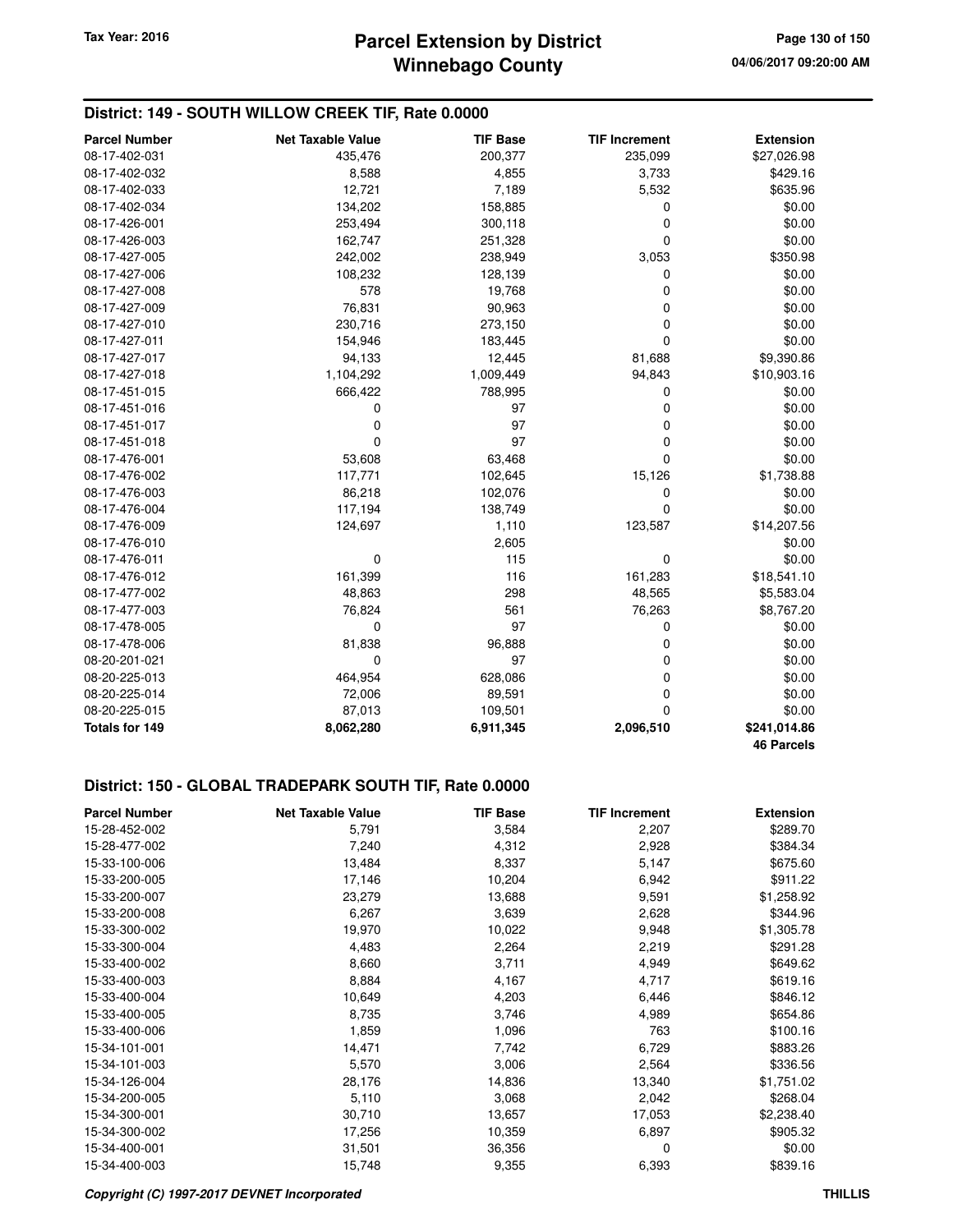### **Winnebago County Parcel Extension by District Tax Year: 2016 Page 131 of 150**

### **District: 150 - GLOBAL TRADEPARK SOUTH TIF, Rate 0.0000**

| <b>Parcel Number</b> | <b>Net Taxable Value</b> | <b>TIF Base</b> | <b>TIF Increment</b> | <b>Extension</b> |
|----------------------|--------------------------|-----------------|----------------------|------------------|
| 15-35-300-001        | 24.615                   | 13.344          | 11.271               | \$1.479.44       |
| Totals for 150       | 309.604                  | 184.696         | 129.763              | \$17,032.92      |
|                      |                          |                 |                      | 22 Parcels       |

#### **District: 151 - I-39 / BAXTER ROAD TIF, Rate 0.0000**

| <b>Parcel Number</b> | <b>Net Taxable Value</b> | <b>TIF Base</b> | <b>TIF Increment</b> | <b>Extension</b> |
|----------------------|--------------------------|-----------------|----------------------|------------------|
| 16-28-300-009        | 16,798                   | 10,775          | 6,023                | \$668.58         |
| 16-28-300-012        | 1,837                    | 536             | 1,301                | \$147.26         |
| 16-28-300-019        | 397,117                  | 468,044         | 0                    | \$0.00           |
| 16-28-300-021        | 13,574                   | 3,346           | 10,228               | \$1,157.68       |
| 16-28-300-023        | 4,656                    | 2,227           | 2,429                | \$274.94         |
| 16-28-300-024        | 2,333                    | 1,237           | 1,096                | \$124.06         |
| 16-28-400-013        | 879                      | 468             | 411                  | \$47.02          |
| 16-28-400-017        |                          | 20,821          |                      | \$0.00           |
| 16-28-400-019        | 2,493,956                | 6,661           | 2,487,295            | \$284,501.78     |
| 16-28-400-020        | 14,794                   | 4,275           | 10,519               | \$1,203.18       |
| 16-28-400-021        | 1,901                    | 2,340           | 0                    | \$0.00           |
| 16-29-100-010        | 12,523                   | 6,404           | 6,119                | \$679.24         |
| 16-29-200-002        | 10,986                   | 6,095           | 4,891                | \$542.94         |
| 16-29-326-002        | 11,870                   | 6,685           | 5,185                | \$575.56         |
| 16-29-351-001        | 2,417                    | 896             | 1,521                | \$168.84         |
| 16-29-351-002        | 693                      | 529             | 164                  | \$18.20          |
| 16-29-351-003        | 30,270                   | 39,333          | 0                    | \$0.00           |
| 16-29-351-004        | 40,942                   | 48,602          | 0                    | \$0.00           |
| 16-29-376-001        | 3,716                    | 1,526           | 2,190                | \$243.10         |
| 16-29-400-002        | 6,260                    | 3,359           | 2,901                | \$328.36         |
| 16-29-400-004        | 1,811                    | 837             | 974                  | \$108.12         |
| 16-29-400-005        | 221                      | 63              | 158                  | \$17.54          |
| 16-29-400-008        | 169,842                  | 212,024         | 0                    | \$0.00           |
| 16-29-400-011        | 266,667                  | 447,576         | 0                    | \$0.00           |
| 16-30-300-005        | 0                        | 21              | 0                    | \$0.00           |
| 16-30-300-009        | 7,355                    | 33,579          | 0                    | \$0.00           |
| 16-30-400-007        | 428                      | 93              | 335                  | \$37.20          |
| 16-30-400-008        | 13,229                   | 7,459           | 5,770                | \$640.50         |
| 16-30-400-009        | 767                      | 428             | 339                  | \$37.64          |
| 16-30-400-010        | 35,738                   | 51,916          | 0                    | \$0.00           |
| 16-30-400-011        | 16,630                   | 24,625          | $\mathbf 0$          | \$0.00           |
| 16-30-400-013        | 1,653                    | 889             | 764                  | \$84.82          |
| 16-30-400-014        | 25,473                   | 37,256          | 0                    | \$0.00           |
| 16-30-400-019        | 27,884                   | 34,852          | 0                    | \$0.00           |
| 16-30-400-020        | 105,788                  | 131,597         | 0                    | \$0.00           |
| 16-30-400-021        | 30,703                   | 97,982          | 0                    | \$0.00           |
| 16-31-100-023        | 35,459                   | 15,219          | 20,240               | \$2,246.74       |
| 16-32-100-004        | 31,541                   | 40,447          | 0                    | \$0.00           |
| 16-32-200-001        | 907                      | 226             | 681                  | \$75.60          |
| 16-32-200-005        | 4,680                    | 1,604           | 3,076                | \$341.46         |
| 16-33-100-009        | 11,472                   | 6,490           | 4,982                | \$563.90         |
| 16-33-100-012        | 21,741                   | 28,510          | 0                    | \$0.00           |
| 16-33-100-013        | 5,051                    | 2,158           | 2,893                | \$321.14         |
| 16-33-200-009        | 20,016                   | 12,741          | 7,275                | \$832.14         |
| Totals for 151       | 3,902,578                | 1,822,751       | 2,589,760            | \$295,987.54     |
|                      |                          |                 |                      | 44 Parcels       |

#### **District: 152 - ZENITH CUTTER TIF, Rate 0.0000**

| <b>Parcel Number</b> | <b>Net Taxable Value</b> | <b>TIF Base</b> | <b>TIF Increment</b> | Extension   |
|----------------------|--------------------------|-----------------|----------------------|-------------|
| 08-28-325-002        | 54.156                   | 23,880          | 30.276               | \$3,600.58  |
| 08-28-325-003        | 1.387                    | 3.674           |                      | \$0.00      |
| 08-28-325-004        | 680.022                  | 549.273         | 130.749              | \$15.549.32 |
| 08-28-355-002        | 365.254                  | 432.432         |                      | \$0.00      |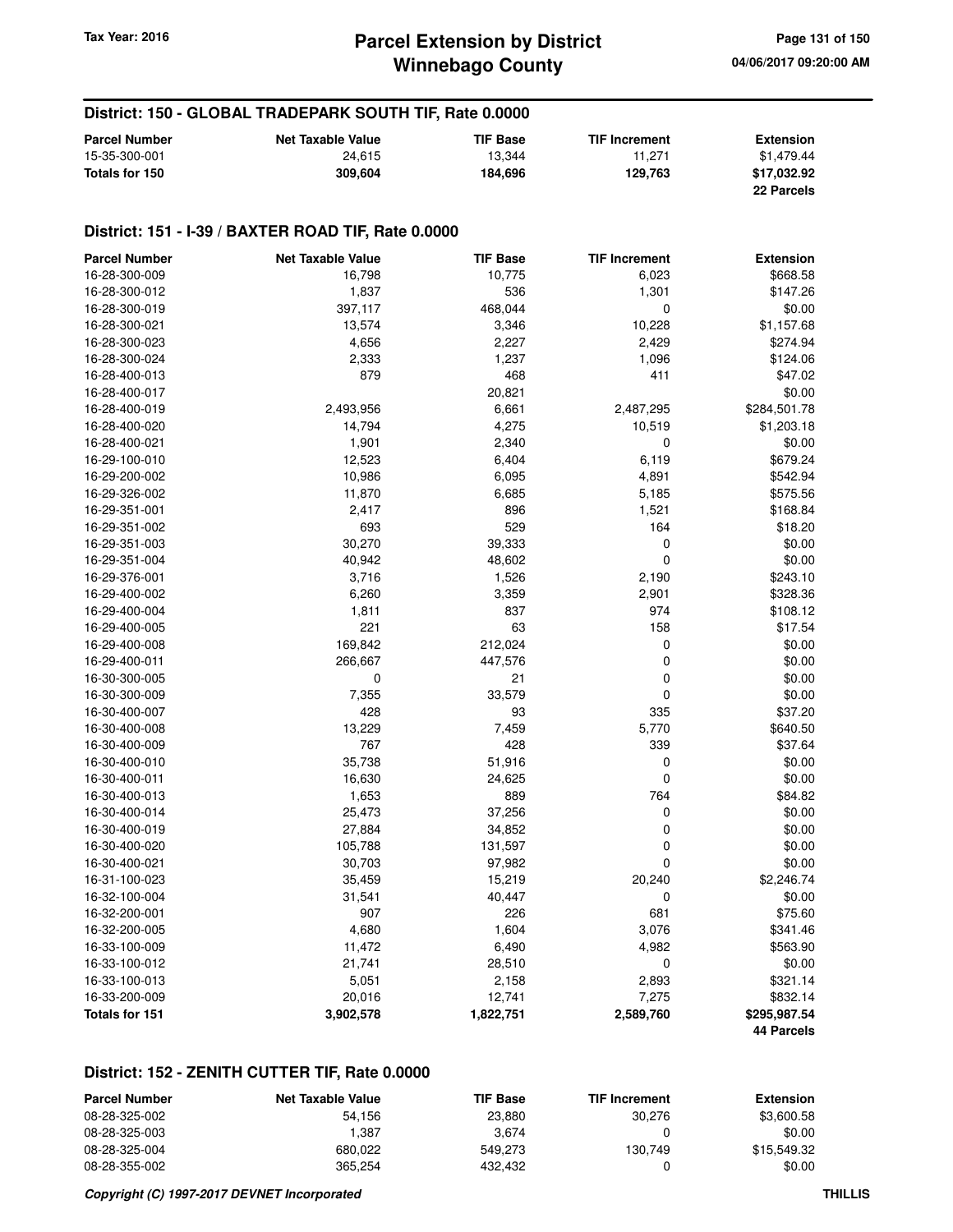### **District: 152 - ZENITH CUTTER TIF, Rate 0.0000**

| <b>Parcel Number</b> | Net Taxable Value | <b>TIF Base</b> | <b>TIF Increment</b> | Extension      |
|----------------------|-------------------|-----------------|----------------------|----------------|
| 08-28-376-008        | 9,503,809         | 31.326          | 9.472.483            | \$1.126.515.04 |
| Totals for 152       | 10.604.628        | 1,040,585       | 9.633.508            | \$1,145,664.94 |
|                      |                   |                 |                      | 5 Parcels      |

#### **District: 153 - SPRING CREEK LAKES TIF, Rate 0.0000**

| <b>Parcel Number</b> | <b>Net Taxable Value</b> | <b>TIF Base</b> | <b>TIF Increment</b> | <b>Extension</b> |
|----------------------|--------------------------|-----------------|----------------------|------------------|
| 08-25-300-006        | 24,596                   | 14,432          | 10,164               | \$1,023.34       |
| 08-26-400-013        |                          | 0               |                      | \$0.00           |
| 08-35-276-001        | 4,434                    | 5,249           | 0                    | \$0.00           |
| 08-35-400-014        | 9,745                    | 4,261           | 5,484                | \$615.46         |
| 08-35-400-015        | 2,349                    | 752             | 1,597                | \$179.22         |
| 08-35-400-016        | 5,135                    | 3,386           | 1,749                | \$196.28         |
| 08-35-400-017        | 2,134,790                | 2,661           | 2,132,129            | \$239,280.32     |
| 08-36-100-001        | 2,192                    | 1,319           | 873                  | \$87.90          |
| 08-36-100-006        | 21,758                   | 13,624          | 8,134                | \$818.96         |
| 08-36-100-008        | 5,556                    | 3,382           | 2,174                | \$218.88         |
| 08-36-100-010        | 2,850                    | 1,762           | 1,088                | \$109.54         |
| 08-36-100-011        | 6,619                    | 3,957           | 2,662                | \$268.02         |
| 08-36-100-012        | 25,326                   | 15,372          | 9,954                | \$1,002.20       |
| 08-36-300-015        | 3,351                    | 2,322           | 1,029                | \$115.48         |
| 08-36-300-016        | 774                      | 540             | 234                  | \$26.26          |
| 08-36-300-017        | 1,050                    | 911             | 139                  | \$15.90          |
| 08-36-300-018        | 2,910                    | 2,459           | 451                  | \$51.56          |
| 08-36-300-020        | 0                        | 91              | 0                    | \$0.00           |
| 08-36-300-021        | 2,377                    | 2,003           | 374                  | \$42.76          |
| 08-36-300-023        | 8,563                    | 6,507           | 2,056                | \$230.74         |
| 08-36-300-024        | 1,573                    | 1,275           | 298                  | \$34.06          |
| 08-36-300-025        | 3,686                    | 2,539           | 1,147                | \$128.72         |
| 08-36-300-026        | 9,590                    | 7,338           | 2,252                | \$252.74         |
| 08-36-300-028        | 1,821                    | 1,639           | 182                  | \$20.80          |
| 08-36-300-029        | 52,942                   | 728             | 52,214               | \$5,968.48       |
| 12-02-226-005        | 7,572                    | 7,128           | 444                  | \$51.36          |
| 12-02-226-006        | 111,304                  | 4,558           | 106,746              | \$12,346.68      |
| Totals for 153       | 2,452,863                | 110,195         | 2,343,574            | \$263,085.66     |
|                      |                          |                 |                      | 27 Parcels       |

#### **District: 154 - FORMER WARNER ELECTRIC TIF, Rate 0.0000**

| <b>Parcel Number</b> | <b>Net Taxable Value</b> | <b>TIF Base</b> | <b>TIF Increment</b> | <b>Extension</b> |
|----------------------|--------------------------|-----------------|----------------------|------------------|
| 04-28-126-001        | 460.341                  | 390.181         | 70.160               | \$7.410.10       |
| Totals for 154       | 460.341                  | 390.181         | 70.160               | \$7.410.10       |
|                      |                          |                 |                      | 1 Parcels        |

#### **District: 157 - JEFFERSON / NORTH 3RD ST TIF, Rate 0.0000**

| <b>Parcel Number</b> | <b>Net Taxable Value</b> | <b>TIF Base</b> | <b>TIF Increment</b> | <b>Extension</b> |
|----------------------|--------------------------|-----------------|----------------------|------------------|
| 11-23-411-009        | 5,254                    | 9,599           | 0                    | \$0.00           |
| 11-23-411-010        | 9,019                    | 6,699           | 2,320                | \$350.46         |
| 11-23-411-012        | 7,500                    | 17,319          | 0                    | \$0.00           |
| 11-23-411-013        | 7,667                    | 13,388          | 0                    | \$0.00           |
| 11-23-411-014        | 7,288                    | 13,279          | 0                    | \$0.00           |
| 11-23-411-015        | 954                      | 1,441           | 0                    | \$0.00           |
| 11-23-453-020        | 3,172                    | 3,829           | 0                    | \$0.00           |
| 11-23-453-021        | 141,985                  | 39,488          | 102,497              | \$15,483.10      |
| 11-23-454-001        | 13,649                   | 21,725          | 0                    | \$0.00           |
| 11-23-454-004        | 11,345                   | 13,697          | 0                    | \$0.00           |
| 11-23-454-005        | 10,416                   | 12,576          | 0                    | \$0.00           |
| 11-23-454-006        | 5,204                    | 6,284           | 0                    | \$0.00           |
| 11-23-454-007        | 4,146                    | 5,007           | 0                    | \$0.00           |
| 11-23-454-008        | 10,165                   | 12,275          | 0                    | \$0.00           |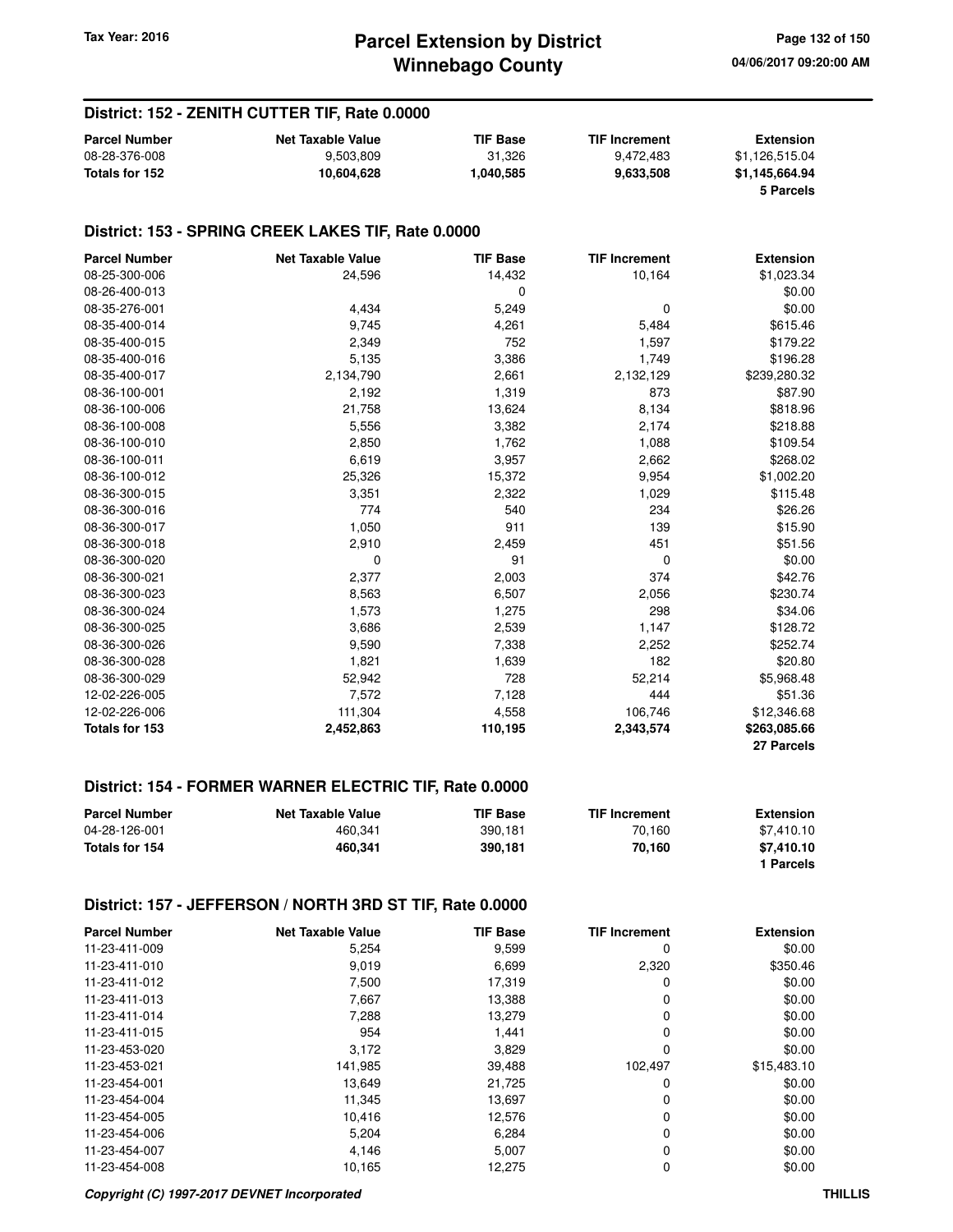# **Winnebago County Parcel Extension by District Tax Year: 2016 Page 133 of 150**

### **District: 157 - JEFFERSON / NORTH 3RD ST TIF, Rate 0.0000**

| <b>Parcel Number</b> | <b>Net Taxable Value</b> | <b>TIF Base</b> | <b>TIF Increment</b> | <b>Extension</b> |
|----------------------|--------------------------|-----------------|----------------------|------------------|
| 11-23-454-009        | 12.711                   | 17.054          | 0                    | \$0.00           |
| 11-23-456-002        | 4.395                    | 5,307           | 0                    | \$0.00           |
| 11-23-456-003        | 3.987                    | 4,815           | 0                    | \$0.00           |
| 11-23-456-004        | 31,920                   | 60,992          | 0                    | \$0.00           |
| 11-23-456-005        | 5,078                    | 6,132           | 0                    | \$0.00           |
| 11-23-456-006        | 3,280                    | 3.960           | 0                    | \$0.00           |
| Totals for 157       | 299,135                  | 274.866         | 104.817              | \$15,833.56      |
|                      |                          |                 |                      | 20 Parcels       |

| <b>Parcel Number</b> | <b>Net Taxable Value</b> | <b>TIF Base</b> | <b>TIF Increment</b> | <b>Extension</b> |
|----------------------|--------------------------|-----------------|----------------------|------------------|
| 12-20-426-004        |                          | 0               |                      | \$0.00           |
| 12-20-451-002        |                          | 0               |                      | \$0.00           |
| 12-20-451-003        |                          | 0               |                      | \$0.00           |
| 12-20-451-004        |                          | $\mathbf 0$     |                      | \$0.00           |
| 12-20-451-008        | 129,322                  | 169,431         | 0                    | \$0.00           |
| 12-20-451-009        |                          | 0               |                      | \$0.00           |
| 12-20-451-010        |                          | $\mathbf 0$     |                      | \$0.00           |
| 12-20-451-011        | 20,633                   | 62,359          | 0                    | \$0.00           |
| 12-20-451-012        | 234,186                  | 61,160          | 173,026              | \$26,137.14      |
| 12-20-476-001        |                          | 0               |                      | \$0.00           |
| 12-21-278-021        | 23,652                   | 33,191          | 0                    | \$0.00           |
| 12-21-278-022        | 5,173                    | 7,807           | 0                    | \$0.00           |
| 12-21-278-023        | 4,979                    | 7,514           | 0                    | \$0.00           |
| 12-21-278-024        | 55,216                   | 66,672          | 0                    | \$0.00           |
| 12-21-278-025        |                          | 0               |                      | \$0.00           |
| 12-21-329-006        |                          | $\mathbf 0$     |                      | \$0.00           |
| 12-21-330-005        | 320,191                  | 361,372         | 0                    | \$0.00           |
| 12-21-330-006        | 296,000                  | 413,499         | 0                    | \$0.00           |
| 12-21-351-003        |                          | 0               |                      | \$0.00           |
| 12-21-351-004        |                          | 0               |                      | \$0.00           |
| 12-21-376-004        |                          | $\mathbf 0$     |                      | \$0.00           |
| 12-21-376-016        | 176,106                  | 270,497         |                      | \$0.00           |
|                      |                          |                 | 0<br>0               |                  |
| 12-21-376-017        | 1,169,888                | 1,439,445       |                      | \$0.00           |
| 12-21-376-019        | 1,038,654                | 937,385         | 101,269              | \$15,297.60      |
| 12-21-376-020        | 433,615                  | 676,774         | 0                    | \$0.00           |
| 12-21-377-010        | 705,903                  | 974,433         | 0                    | \$0.00           |
| 12-21-377-012        | 493,724                  | 661,754         | 0                    | \$0.00           |
| 12-21-377-014        | 182,963                  | 220,918         | 0                    | \$0.00           |
| 12-21-401-002        |                          | 0               |                      | \$0.00           |
| 12-21-426-001        | 40,234                   | 63,872          | 0                    | \$0.00           |
| 12-21-426-002        | 44,336                   | 69,467          | 0                    | \$0.00           |
| 12-21-426-003        | 39,661                   | 62,231          | 0                    | \$0.00           |
| 12-21-426-004        | 40,433                   | 50,543          | 0                    | \$0.00           |
| 12-21-426-005        | 35,662                   | 60,786          | 0                    | \$0.00           |
| 12-21-426-006        | 30,405                   | 53,380          | 0                    | \$0.00           |
| 12-21-426-007        | 40,887                   | 47,591          | 0                    | \$0.00           |
| 12-21-426-008        | 24,774                   | 46,489          | 0                    | \$0.00           |
| 12-21-426-009        | 40,006                   | 48,741          | 0                    | \$0.00           |
| 12-21-426-010        | 41,396                   | 57,554          | 0                    | \$0.00           |
| 12-21-426-011        | 33,025                   | 55,773          | 0                    | \$0.00           |
| 12-21-426-012        | 20,813                   | 27,812          | 0                    | \$0.00           |
| 12-21-426-013        | 31,411                   | 44,268          | 0                    | \$0.00           |
| 12-21-426-014        | 31,777                   | 36,605          | 0                    | \$0.00           |
| 12-21-426-015        | 31,222                   | 37,283          | 0                    | \$0.00           |
| 12-21-426-016        | 34,595                   | 40,672          | 0                    | \$0.00           |
| 12-21-427-001        | 39,441                   | 47,622          | 0                    | \$0.00           |
| 12-21-427-002        | 39,440                   | 58,941          | 0                    | \$0.00           |
| 12-21-427-003        | 39,441                   | 54,880          | 0                    | \$0.00           |
| 12-21-427-004        | 39,641                   | 54,229          | 0                    | \$0.00           |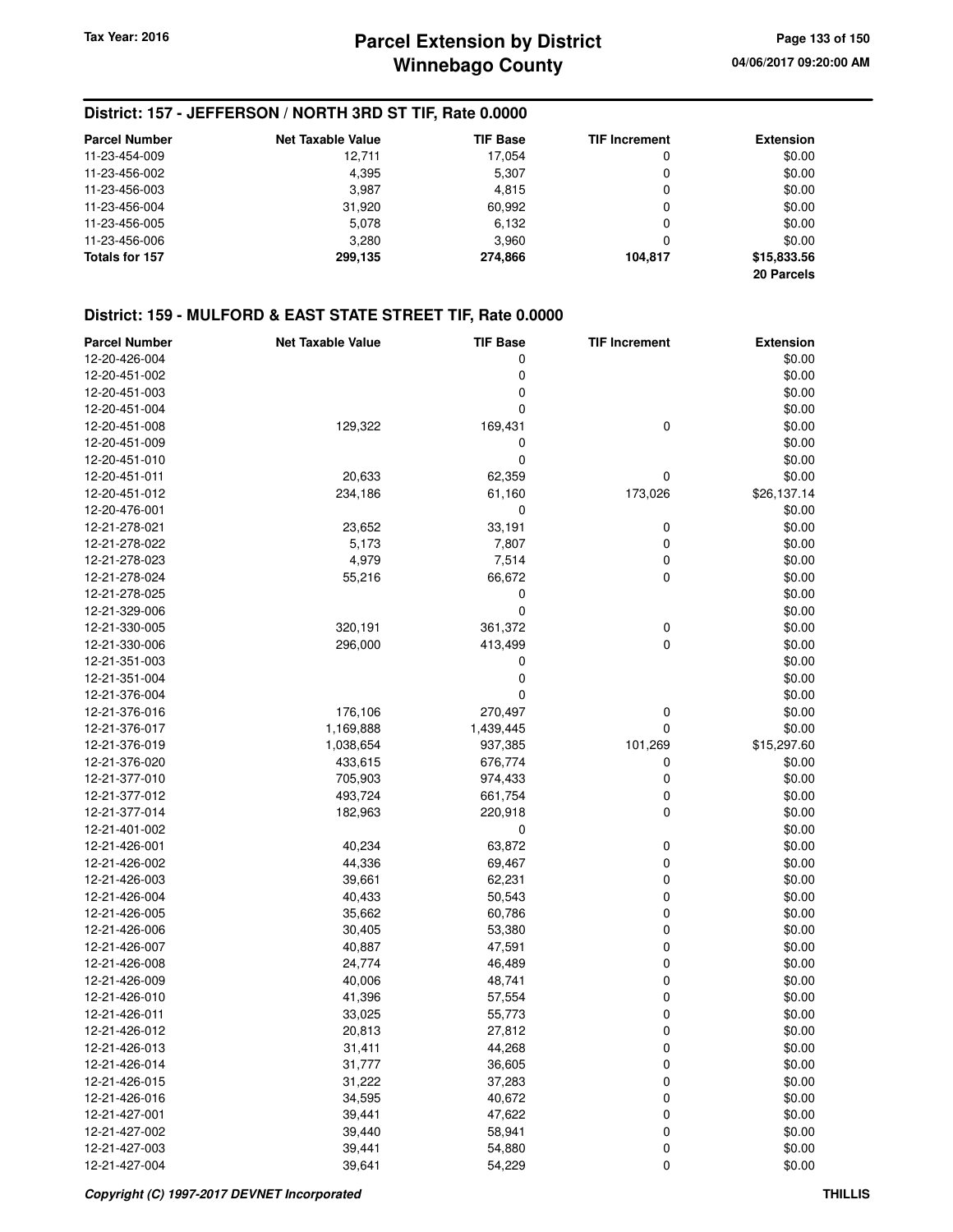# **Winnebago County Parcel Extension by District Tax Year: 2016 Page 134 of 150**

| <b>Parcel Number</b>           | <b>Net Taxable Value</b> | <b>TIF Base</b>   | <b>TIF Increment</b> | <b>Extension</b> |
|--------------------------------|--------------------------|-------------------|----------------------|------------------|
| 12-21-427-005                  | 45,474                   | 60,836            | 0                    | \$0.00           |
| 12-21-427-006                  | 39,474                   | 56,965            | 0                    | \$0.00           |
| 12-21-427-007                  | 44,913                   | 59,039            | 0                    | \$0.00           |
| 12-21-427-008                  | 44,913                   | 60,245            | 0                    | \$0.00           |
| 12-21-427-009                  | 42,938                   | 57,885            | 0                    | \$0.00           |
| 12-21-427-010                  | 42,938                   | 51,845            | 0                    | \$0.00           |
| 12-21-427-011                  | 42,938                   | 57,926            | 0                    | \$0.00           |
| 12-21-427-012                  | 53,615                   | 73,742            | 0                    | \$0.00           |
| 12-21-427-013                  | 50,290                   | 72,011            | 0                    | \$0.00           |
| 12-21-427-014                  | 48,005                   | 57,963            | 0                    | \$0.00           |
| 12-21-427-015                  | 47,331                   | 58,932            | 0                    | \$0.00           |
| 12-21-427-016                  | 44,806                   | 54,100            | 0                    | \$0.00           |
| 12-21-427-017                  | 42,894                   | 55,585            | 0                    | \$0.00           |
| 12-21-427-018                  | 46,510                   | 53,179            | 0                    | \$0.00           |
| 12-21-428-001                  | 37,338                   | 45,083            | 0                    | \$0.00           |
| 12-21-428-002                  | 48,001                   | 65,677            | 0                    | \$0.00           |
| 12-21-428-003<br>12-21-428-004 | 48,001                   | 64,511            | 0<br>0               | \$0.00<br>\$0.00 |
| 12-21-428-008                  | 51,816                   | 70,384            | 0                    | \$0.00           |
| 12-21-428-009                  | 43,013<br>51,691         | 58,428<br>70,214  | 0                    | \$0.00           |
| 12-21-428-013                  | 144,016                  | 173,891           | 0                    | \$0.00           |
| 12-21-429-001                  | 21,348                   | 46,144            | 0                    | \$0.00           |
| 12-21-429-002                  | 43,922                   | 61,184            | 0                    | \$0.00           |
| 12-21-429-003                  | 48,005                   | 57,963            | 0                    | \$0.00           |
| 12-21-429-004                  | 48,511                   | 58,575            | 0                    | \$0.00           |
| 12-21-429-005                  | 42,402                   | 57,597            | 0                    | \$0.00           |
| 12-21-429-006                  | 47,329                   | 57,147            | 0                    | \$0.00           |
| 12-21-429-007                  | 42,894                   | 61,355            | 0                    | \$0.00           |
| 12-21-429-008                  | 44,070                   | 58,717            | 0                    | \$0.00           |
| 12-21-429-009                  | 44,070                   | 59,114            | 0                    | \$0.00           |
| 12-21-429-010                  | 43,330                   | 64,482            | 0                    | \$0.00           |
| 12-21-429-011                  | 36,439                   | 54,563            | 0                    | \$0.00           |
| 12-21-429-012                  | 52,422                   | 72,379            | 0                    | \$0.00           |
| 12-21-429-013                  | 48,556                   | 65,957            | 0                    | \$0.00           |
| 12-21-429-014                  | 48,538                   | 58,608            | 0                    | \$0.00           |
| 12-21-429-017                  |                          | 0                 |                      | \$0.00           |
| 12-21-429-018                  |                          | 0                 |                      | \$0.00           |
| 12-21-429-019                  |                          | 0                 |                      | \$0.00           |
| 12-21-429-020                  |                          | 0                 |                      | \$0.00           |
| 12-21-429-021                  |                          | 0                 |                      | \$0.00           |
| 12-21-429-022                  |                          | 0                 |                      | \$0.00           |
| 12-21-429-023                  |                          | 0                 |                      | \$0.00           |
| 12-21-429-025                  |                          | 0                 |                      | \$0.00           |
| 12-21-429-028                  | 85,237                   | 102,919           | 0                    | \$0.00           |
| 12-21-430-001                  | 14,072                   | 11,624            | 2,448                | \$369.80         |
| 12-21-430-002                  | 20,072                   | 22,381            | 0                    | \$0.00           |
| 12-21-451-001<br>12-21-452-001 |                          | 0                 |                      | \$0.00           |
| 12-21-452-002                  | 17,267<br>141,181        | 20,847<br>154,501 | 0<br>0               | \$0.00<br>\$0.00 |
| 12-21-452-003                  | 28,442                   | 34,341            | 0                    | \$0.00           |
| 12-21-452-004                  | 26,553                   | 32,061            | 0                    | \$0.00           |
| 12-21-452-005                  | 109,808                  | 104,159           | 5,649                | \$853.34         |
| 12-21-452-007                  | 936,573                  | 982,231           | 0                    | \$0.00           |
| 12-21-453-001                  | 161,405                  | 194,886           | 0                    | \$0.00           |
| 12-21-453-002                  | 122,001                  | 147,309           | 0                    | \$0.00           |
| 12-21-454-001                  | 28,332                   | 52,536            | 0                    | \$0.00           |
| 12-21-454-002                  | 28,330                   | 54,257            | 0                    | \$0.00           |
| 12-21-454-003                  | 28,330                   | 52,536            | 0                    | \$0.00           |
| 12-21-476-001                  | 379,619                  | 343,132           | 36,487               | \$5,511.70       |
| 12-21-476-002                  | 310,598                  | 301,126           | 9,472                | \$1,430.84       |
| 12-21-477-001                  | 8,852                    | 10,688            | 0                    | \$0.00           |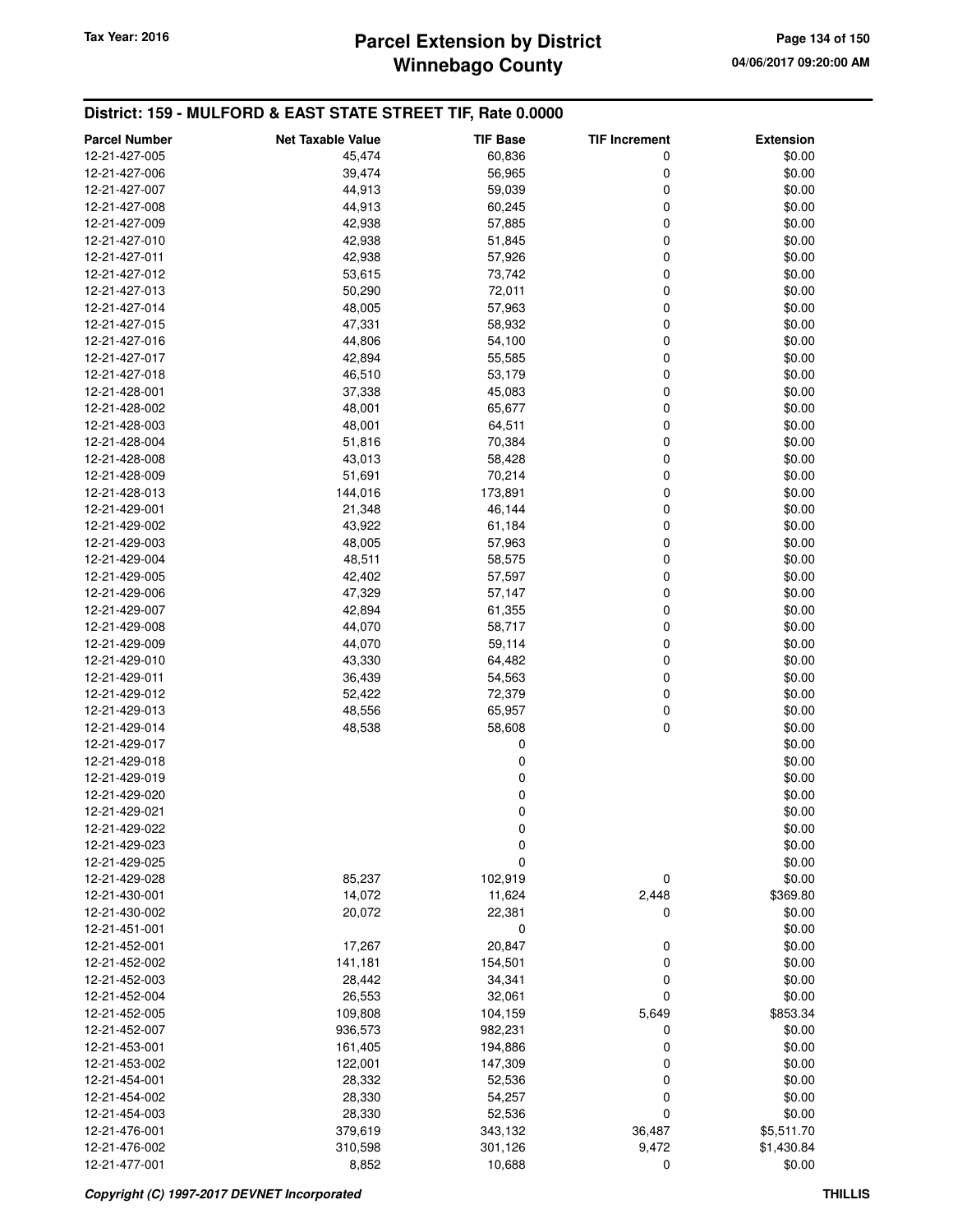# **Winnebago County Parcel Extension by District Tax Year: 2016 Page 135 of 150**

| <b>Parcel Number</b> | <b>Net Taxable Value</b> | <b>TIF Base</b> | <b>TIF Increment</b> | <b>Extension</b> |
|----------------------|--------------------------|-----------------|----------------------|------------------|
| 12-21-477-002        | 152,574                  | 184,223         | 0                    | \$0.00           |
| 12-21-477-003        | 99,667                   | 133,713         | 0                    | \$0.00           |
| 12-21-477-004        | 14,615                   | 17,647          | 0                    | \$0.00           |
| 12-21-477-005        | 245,440                  | 296,353         | 0                    | \$0.00           |
| 12-21-477-006        | 253,829                  | 306,482         | 0                    | \$0.00           |
| 12-21-477-008        | 66,534                   | 80,335          | 0                    | \$0.00           |
| 12-21-477-010        | 480                      | 573             | 0                    | \$0.00           |
| 12-21-477-011        | 52,662                   | 33,811          | 18,851               | \$2,847.62       |
| 12-21-477-014        | 1,876,137                | 1,300,827       | 575,310              | \$86,905.76      |
| 12-22-351-001        | 6,630                    | 10,005          | 0                    | \$0.00           |
| 12-22-352-002        | 1,523,842                | 1,867,468       | 0                    | \$0.00           |
| 12-22-353-004        | 448,669                  | 541,739         | 0                    | \$0.00           |
| 12-22-353-005        | 539,947                  | 521,648         | 18,299               | \$2,764.24       |
| 12-22-353-011        | 32,389                   | 47,935          | 0                    | \$0.00           |
| 12-22-353-012        | 18,783                   | 22,680          | 0                    | \$0.00           |
|                      |                          |                 | 0                    |                  |
| 12-22-353-014        | 35,654                   | 52,114          | 0                    | \$0.00           |
| 12-22-353-015        | 210,528                  | 254,200         | 0                    | \$0.00           |
| 12-27-101-003        | 419,798                  | 811,289         |                      | \$0.00           |
| 12-27-101-004        | 211,428                  | 0               | 211,428              | \$31,938.10      |
| 12-27-103-014        | 39,141                   | 118,102         | 0                    | \$0.00           |
| 12-27-105-001        | 1,218                    | 1,958           | 0                    | \$0.00           |
| 12-28-101-007        | 1,469                    | 331,139         | 0                    | \$0.00           |
| 12-28-101-008        | 303                      | 63,933          | 0                    | \$0.00           |
| 12-28-101-009        | 271                      | 63,933          | 0                    | \$0.00           |
| 12-28-101-014        | 290,828                  | 396,986         | 0                    | \$0.00           |
| 12-28-101-015        | 146,431                  | 207,855         | 0                    | \$0.00           |
| 12-28-101-016        |                          | 336,898         |                      | \$0.00           |
| 12-28-101-017        |                          | 0               |                      | \$0.00           |
| 12-28-126-003        |                          | 0               |                      | \$0.00           |
| 12-28-126-006        | 73,659                   | 126,937         | 0                    | \$0.00           |
| 12-28-126-007        | 488                      | 589             | 0                    | \$0.00           |
| 12-28-126-008        | 106,078                  | 142,522         | 0                    | \$0.00           |
| 12-28-126-010        | 371,723                  | 543,446         | 0                    | \$0.00           |
| 12-28-126-011        | 88,467                   | 116,859         | 0                    | \$0.00           |
| 12-28-126-012        | 245,324                  | 320,344         | 0                    | \$0.00           |
| 12-28-126-013        | 444,650                  | 1,286,251       | 0                    | \$0.00           |
| 12-28-126-014        | 199,667                  | 567,145         | 0                    | \$0.00           |
| 12-28-126-016        | 213,872                  | 267,833         | 0                    | \$0.00           |
| 12-28-126-017        | 72,874                   | 87,989          | 0                    | \$0.00           |
| 12-28-127-004        | 558,735                  | 661,317         | 0                    | \$0.00           |
| 12-28-127-008        | 106,495                  | 154,775         | 0                    | \$0.00           |
| 12-28-127-009        | 222,724                  | 271,147         | 0                    | \$0.00           |
| 12-28-127-010        | 100,000                  | 151,519         | 0                    | \$0.00           |
| 12-28-127-011        | 306,233                  | 372,386         | 0                    | \$0.00           |
| 12-28-151-010        | 1,002,695                | 1,304,893       | 0                    | \$0.00           |
| 12-28-151-011        | 1,409,581                | 1,594,801       | 0                    | \$0.00           |
| 12-28-151-022        | 40,116                   | 56,206          | 0                    | \$0.00           |
| 12-28-151-025        |                          | 0               |                      | \$0.00           |
| 12-28-151-030        | 85,685                   | 119,436         | 0                    | \$0.00           |
| 12-28-151-031        | 196,216                  | 152,007         | 44,209               | \$6,678.18       |
| 12-28-151-032        | 46,722                   | 80,951          | 0                    | \$0.00           |
| 12-28-151-033        | 258,641                  | 461,816         | 0                    | \$0.00           |
| 12-28-151-034        |                          | 41,469          |                      | \$0.00           |
| 12-28-152-003        |                          | 2,001           |                      | \$0.00           |
| 12-28-176-011        | 82,124                   | 99,246          | 0                    | \$0.00           |
| 12-28-201-003        |                          | 0               |                      | \$0.00           |
| 12-28-202-002        | 884,596                  | 1,112,797       | 0                    | \$0.00           |
| 12-28-202-003        | 148,240                  | 183,108         | 0                    | \$0.00           |
| 12-28-202-004        | 461,028                  | 588,402         | 0                    | \$0.00           |
| 12-28-202-005        |                          | 0               |                      | \$0.00           |
| 12-28-203-003        | 1,056                    | 1,275           | 0                    | \$0.00           |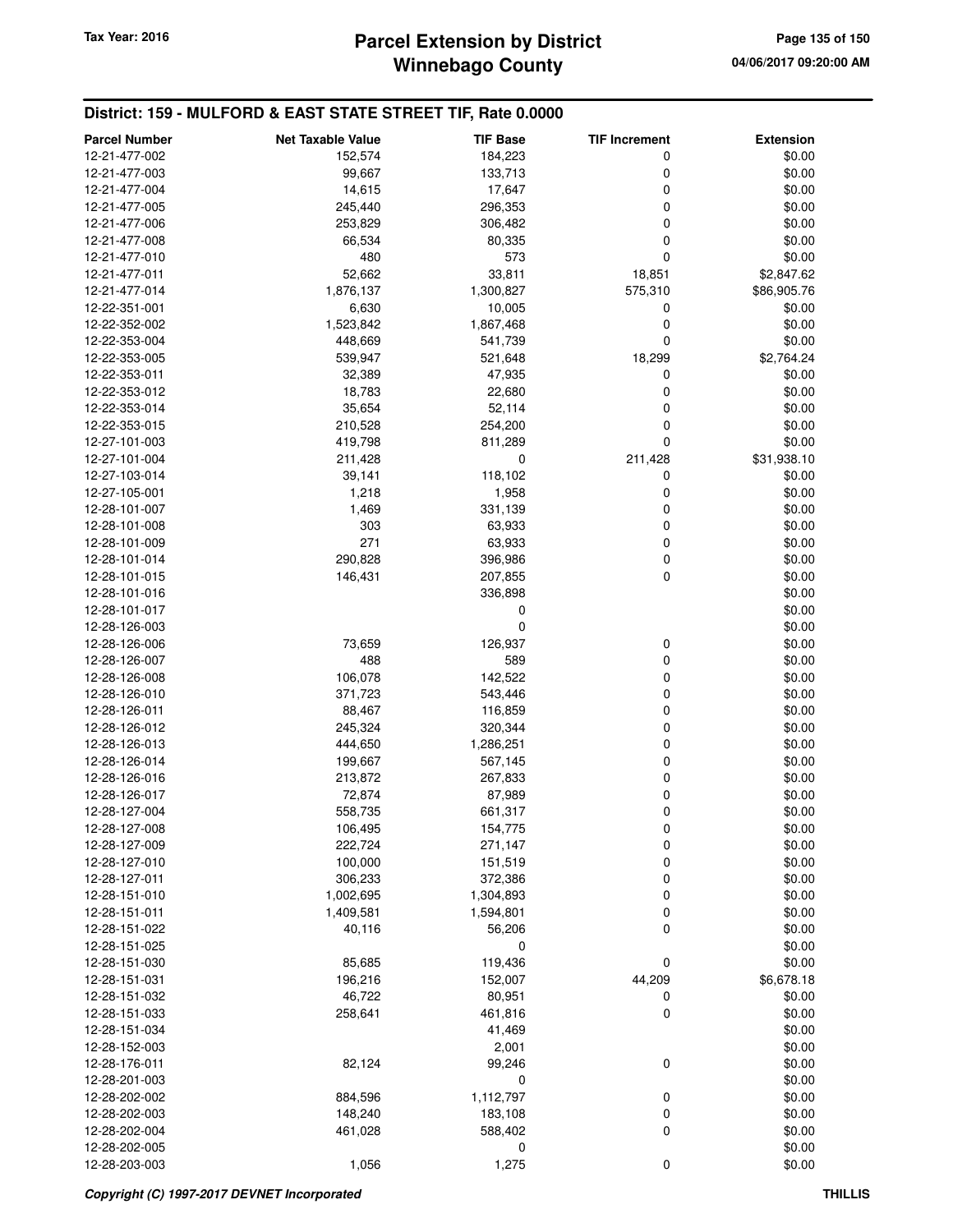| <b>Parcel Number</b>           | <b>Net Taxable Value</b> | <b>TIF Base</b> | <b>TIF Increment</b> | <b>Extension</b> |
|--------------------------------|--------------------------|-----------------|----------------------|------------------|
| 12-28-203-005                  | 76,551                   | 90,431          | 0                    | \$0.00           |
| 12-28-203-006                  | 225,750                  | 302,030         | 0                    | \$0.00           |
| 12-28-203-007                  | 752,964                  | 965,234         | 0                    | \$0.00           |
| 12-28-204-012                  |                          | 0               |                      | \$0.00           |
| 12-28-204-013                  |                          | 0               |                      | \$0.00           |
| 12-28-204-014                  | 6,114                    | 9,227           | 0                    | \$0.00           |
| 12-28-204-017                  | 336,633                  | 461,725         | 0                    | \$0.00           |
| 12-28-204-018                  | 122,902                  | 148,398         | 0                    | \$0.00           |
| 12-28-204-023                  | 704,054                  | 850,100         | 0                    | \$0.00           |
| 12-28-204-036                  | 941                      | 1,386           | 0                    | \$0.00           |
| 12-28-204-037                  | 226,667                  | 287,277         | 0                    | \$0.00           |
| 12-28-204-038                  | 66,697                   | 104,268         | 0                    | \$0.00           |
| 12-28-204-039                  | 86,626                   | 104,595         | 0                    | \$0.00           |
| 12-28-204-040                  | 221,866                  | 288,795         | 0                    | \$0.00           |
| 12-28-226-001                  | 136,653                  | 27,845          | 108,808              | \$16,436.44      |
| 12-28-226-002                  |                          | 0               |                      | \$0.00           |
| 12-28-226-004                  | 157,285                  | 202,373         | 0                    | \$0.00           |
| 12-28-226-008                  | 192,254                  | 293,705         | 0                    | \$0.00           |
| 12-28-226-009                  | 268,144                  | 119,169         | 148,975              | \$22,504.02      |
| 12-28-226-010                  | 234,588                  | 306,911         | 0                    | \$0.00           |
| 12-28-227-001                  | 528,964                  | 705,236         | 0                    | \$0.00           |
| 12-28-227-002                  | 330,634                  | 546,731         | 0                    | \$0.00           |
| 12-28-227-003                  | 128,707                  | 172,919         | 0                    | \$0.00           |
| 12-28-227-004                  | 161,164                  | 221,344         | 0                    | \$0.00           |
| 12-28-227-006                  |                          |                 | 0                    | \$0.00           |
| 12-28-227-017                  | 1,242,392                | 1,505,868       | 0                    | \$0.00           |
|                                | 248,696                  | 309,607         | 0                    |                  |
| 12-29-201-001                  | 110,469                  | 139,400         | 0                    | \$0.00<br>\$0.00 |
| 12-29-201-002                  | 9,429                    | 13,975          | 0                    | \$0.00           |
| 12-29-201-003<br>12-29-201-004 | 33,443                   | 40,380          | 0                    | \$0.00           |
|                                | 8,578                    | 12,946          | 0                    | \$0.00           |
| 12-29-201-005                  | 8,578                    | 12,946          |                      |                  |
| 12-29-201-006                  | 8,578                    | 12,946          | 0<br>0               | \$0.00<br>\$0.00 |
| 12-29-201-007                  | 48,547                   | 61,207          |                      |                  |
| 12-29-201-008                  | 47,956                   | 60,494          | 0                    | \$0.00           |
| 12-29-201-009                  | 10,031                   | 12,113          | 0                    | \$0.00           |
| 12-29-201-010                  | 8,220                    | 9,925           | 0                    | \$0.00           |
| 12-29-201-011                  | 8,220                    | 9,925           | 0                    | \$0.00           |
| 12-29-201-012                  | 2,451                    | 3,693           | 0                    | \$0.00           |
| 12-29-201-013                  | 2,451                    | 3,693           | 0                    | \$0.00           |
| 12-29-201-014                  | 8,099                    | 9,779           | 0                    | \$0.00           |
| 12-29-201-015                  | 8,908                    | 10,754          | 0                    | \$0.00           |
| 12-29-201-016<br>12-29-201-017 | 6,135                    | 7,407           | 0                    | \$0.00           |
|                                | 2,042                    | 3,078           | 0                    | \$0.00           |
| 12-29-201-018                  | 12,925                   | 30,098          | 0                    | \$0.00           |
| 12-29-202-001                  | 89,604                   | 123,757         | 0                    | \$0.00           |
| 12-29-202-002                  | 43,662                   | 61,864          | 0                    | \$0.00           |
| 12-29-202-003                  | 13,811                   | 23,404          | 0                    | \$0.00           |
| 12-29-202-004                  |                          | 0               |                      | \$0.00           |
| 12-29-202-005                  |                          | 0               |                      | \$0.00           |
| 12-29-202-008                  | 79,131                   | 95,546          | 0                    | \$0.00           |
| 12-29-202-009                  | 14,500                   | 30,133          | 0                    | \$0.00           |
| 12-29-202-010                  | 16,192                   | 27,378          | 0                    | \$0.00           |
| 12-29-202-011                  | 13,848                   | 23,916          | 0                    | \$0.00           |
| 12-29-202-012                  | 14,353                   | 24,711          | 0                    | \$0.00           |
| 12-29-202-013                  | 14,564                   | 24,992          | 0                    | \$0.00           |
| 12-29-202-014                  | 13,082                   | 22,822          | 0                    | \$0.00           |
| 12-29-202-017                  | 16,737                   | 27,937          | 0                    | \$0.00           |
| 12-29-202-018                  | 13,164                   | 32,064          | 0                    | \$0.00           |
| 12-29-203-001                  | 45,932                   | 55,459          | 0                    | \$0.00           |
| 12-29-203-002                  | 42,913                   | 51,815          | 0                    | \$0.00           |
| 12-29-203-003                  | 15,229                   | 26,404          | 0                    | \$0.00           |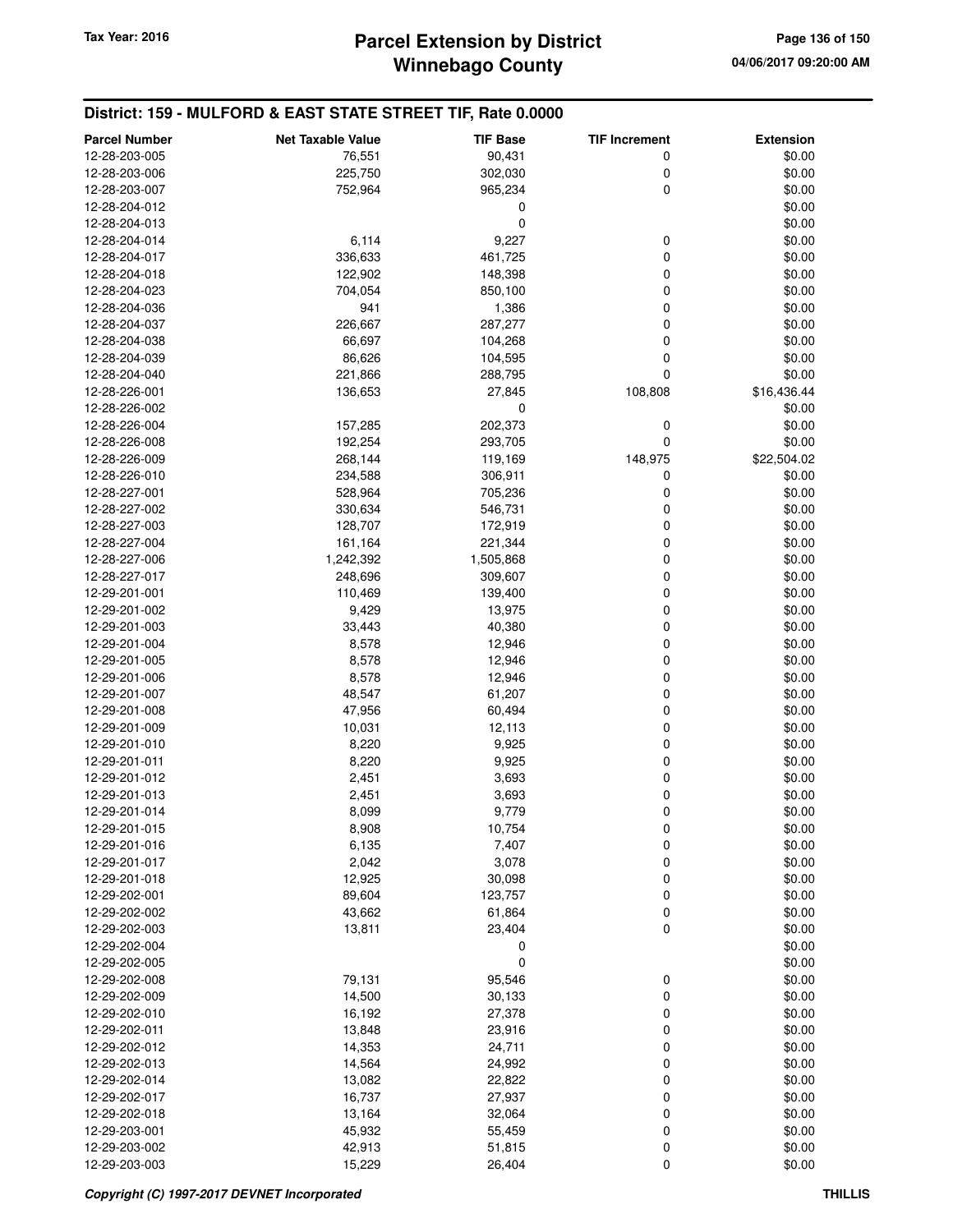# **Winnebago County Parcel Extension by District Tax Year: 2016 Page 137 of 150**

| <b>Parcel Number</b>           | <b>Net Taxable Value</b> | <b>TIF Base</b>  | <b>TIF Increment</b> | <b>Extension</b> |
|--------------------------------|--------------------------|------------------|----------------------|------------------|
| 12-29-203-004                  | 17,034                   | 24,765           | 0                    | \$0.00           |
| 12-29-203-005                  | 2,451                    | 3,693            | 0                    | \$0.00           |
| 12-29-203-006                  | 17,016                   | 28,297           | $\mathbf 0$          | \$0.00           |
| 12-29-203-007                  | 15,429                   | 22,741           | 0                    | \$0.00           |
| 12-29-203-008                  | 12,235                   | 21,040           | 0                    | \$0.00           |
| 12-29-203-009                  | 43,412                   | 52,417           | $\mathbf 0$          | \$0.00           |
| 12-29-203-010                  | 24,171                   | 34,069           | 0                    | \$0.00           |
| 12-29-203-011                  | 22,160                   | 35,965           | $\mathbf 0$          | \$0.00           |
| 12-29-203-012                  | 2,451                    | 3,693            | 0                    | \$0.00           |
| 12-29-203-013                  | 13,075                   | 20,083           | $\mathbf 0$          | \$0.00           |
| 12-29-203-014                  | 10,970                   | 23,058           | $\mathbf 0$          | \$0.00           |
| 12-29-203-015                  | 13,332                   | 27,148           | $\mathbf 0$          | \$0.00           |
| 12-29-203-016                  | 16,400                   | 24,504           | $\mathbf 0$          | \$0.00           |
| 12-29-204-006                  | 13,900                   | 23,703           | 0                    | \$0.00           |
| 12-29-204-007                  | 8,689                    | 24,375           | $\mathbf 0$          | \$0.00           |
| 12-29-204-008                  | 18,015                   | 29,588           | $\mathbf 0$          | \$0.00           |
| 12-29-204-009                  | 9,739                    | 17,916           | 0                    | \$0.00           |
| 12-29-204-010                  | 10,030                   | 31,339           | $\mathbf 0$          | \$0.00           |
| 12-29-204-011                  | 7,152                    | 24,316           | 0                    | \$0.00           |
| 12-29-204-012                  | 9,050                    | 23,361           | $\mathbf 0$          | \$0.00           |
| 12-29-204-013                  | 2,451                    | 3,693            | $\mathbf 0$          | \$0.00           |
|                                | 13,735                   |                  | $\mathbf 0$          | \$0.00           |
| 12-29-205-001<br>12-29-205-002 | 13,162                   | 27,183<br>26,348 | $\mathbf 0$          | \$0.00           |
|                                |                          |                  |                      |                  |
| 12-29-205-003                  | 18,195                   | 32,029           | 0<br>$\mathbf 0$     | \$0.00           |
| 12-29-205-006                  | 8,913                    | 18,570           |                      | \$0.00           |
| 12-29-205-007                  | 12,124                   | 21,311           | $\mathbf 0$          | \$0.00           |
| 12-29-205-008                  | 12,333                   | 17,663           | 0                    | \$0.00           |
| 12-29-205-009                  | 9,053                    | 18,189           | $\mathbf 0$          | \$0.00           |
| 12-29-205-013                  | 16,841                   | 28,481           | 0                    | \$0.00           |
| 12-29-205-014                  | 2,451                    | 3,693            | $\mathbf 0$          | \$0.00           |
| 12-29-205-015                  | 8,999                    | 28,732           | $\pmb{0}$            | \$0.00           |
| 12-29-205-016                  |                          | $\mathbf 0$      |                      | \$0.00           |
| 12-29-205-017                  | 21,531                   | 25,997           | 0                    | \$0.00           |
| 12-29-205-018                  | 17,411                   | 28,732           | 0                    | \$0.00           |
| 12-29-205-019                  | 15,565                   | 25,655           | $\mathbf 0$          | \$0.00           |
| 12-29-205-020                  | 15,397                   | 25,696           | $\mathbf 0$          | \$0.00           |
| 12-29-205-021                  | 37,946                   | 53,783           | 0                    | \$0.00           |
| 12-29-205-022                  | 25,000                   | 42,982           | $\mathbf 0$          | \$0.00           |
| 12-29-205-026                  | 25,418                   | 39,256           | 0                    | \$0.00           |
| 12-29-205-027                  | 16,369                   | 16,581           | $\mathbf 0$          | \$0.00           |
| 12-29-206-001                  | 20,123                   | 33,301           | 0                    | \$0.00           |
| 12-29-206-002                  | 14,180                   | 24,010           | 0                    | \$0.00           |
| 12-29-206-003                  | 13,237                   | 23,106           | 0                    | \$0.00           |
| 12-29-206-004                  | 14,453                   | 24,493           | 0                    | \$0.00           |
| 12-29-206-005                  | 13,746                   | 26,402           | 0                    | \$0.00           |
| 12-29-206-006                  | 19,249                   | 23,100           | 0                    | \$0.00           |
| 12-29-206-007                  | 14,215                   | 24,530           | 0                    | \$0.00           |
| 12-29-206-008                  | 16,218                   | 27,450           | $\mathbf 0$          | \$0.00           |
| 12-29-206-009                  | 24,165                   | 36,074           | 0                    | \$0.00           |
| 12-29-206-011                  | 15,370                   | 26,259           | $\mathbf 0$          | \$0.00           |
| 12-29-206-012                  | 14,448                   | 24,871           | 0                    | \$0.00           |
| 12-29-206-013                  | 12,916                   | 28,950           | 0                    | \$0.00           |
| 12-29-206-016                  | 15,621                   | 27,069           | 0                    | \$0.00           |
| 12-29-206-017                  | 11,319                   | 28,931           | 0                    | \$0.00           |
| 12-29-206-020                  | 21,078                   | 31,775           | 0                    | \$0.00           |
| 12-29-206-021                  | 12,372                   | 20,044           | $\mathbf 0$          | \$0.00           |
| 12-29-206-022                  | 12,350                   | 21,472           | 0                    | \$0.00           |
| 12-29-206-023                  | 2,303                    | 3,473            | $\mathbf 0$          | \$0.00           |
| 12-29-206-026                  | 21,818                   | 13,551           | 8,267                | \$1,248.80       |
| 12-29-206-027                  | 21,119                   | 32,024           | 0                    | \$0.00           |
| 12-29-226-001                  | 43,369                   | 52,367           | $\mathbf 0$          | \$0.00           |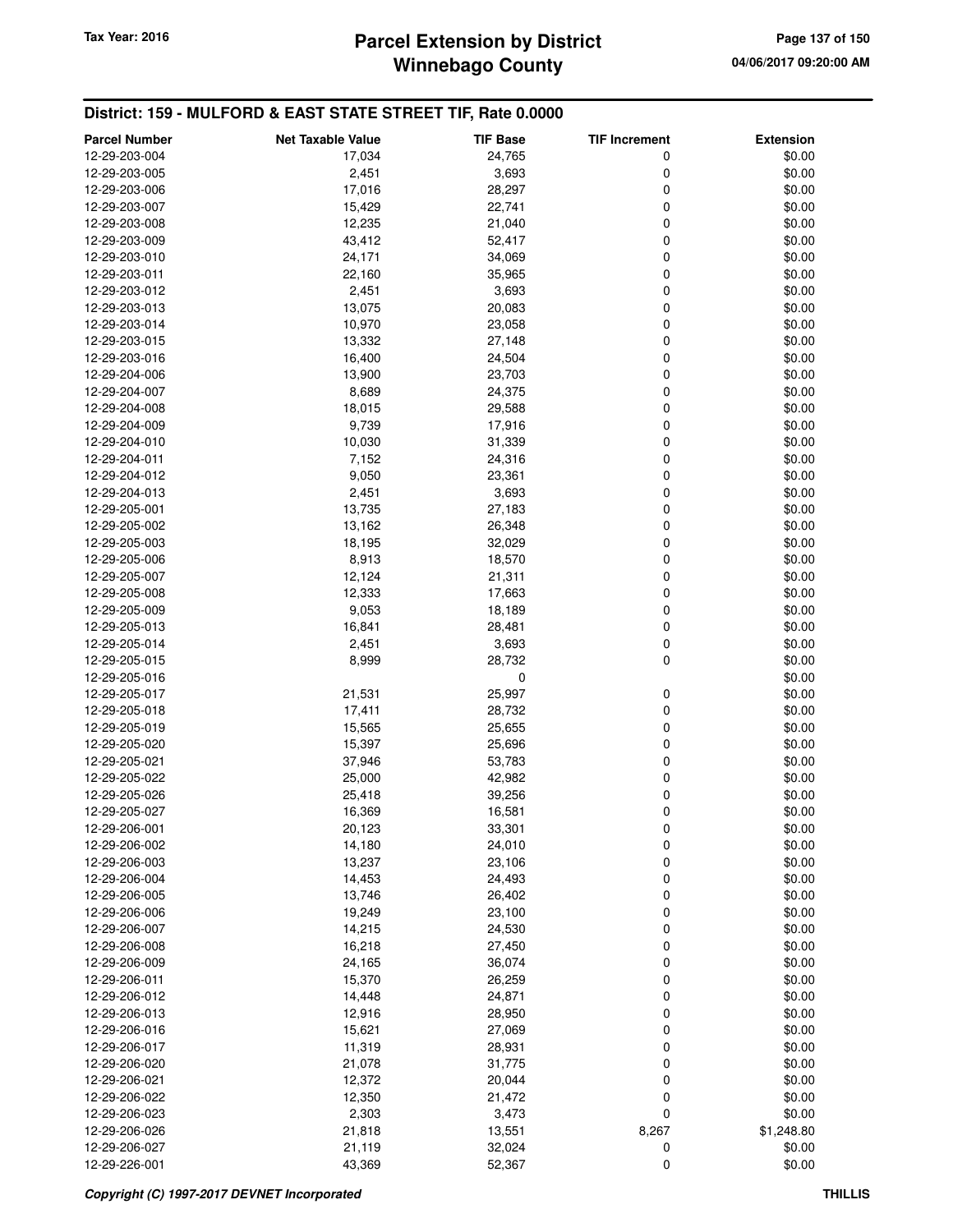# **Winnebago County Parcel Extension by District Tax Year: 2016 Page 138 of 150**

| <b>Parcel Number</b>           | <b>Net Taxable Value</b> | <b>TIF Base</b>   | <b>TIF Increment</b> | <b>Extension</b> |
|--------------------------------|--------------------------|-------------------|----------------------|------------------|
| 12-29-226-002                  | 42,622                   | 51,462            | 0                    | \$0.00           |
| 12-29-226-003                  | 2,475                    | 3,731             | 0                    | \$0.00           |
| 12-29-226-004                  | 13,332                   | 29,400            | 0                    | \$0.00           |
| 12-29-226-005                  | 25,401                   | 38,332            | 0                    | \$0.00           |
| 12-29-226-006                  | 21,976                   | 33,178            | 0                    | \$0.00           |
| 12-29-226-007                  | 4,983                    | 17,520            | 0                    | \$0.00           |
| 12-29-226-008                  | 25,590                   | 27,563            | 0                    | \$0.00           |
| 12-29-226-013                  | 23,105                   | 43,841            | 0                    | \$0.00           |
| 12-29-226-014                  | 22,315                   | 36,742            | 0                    | \$0.00           |
| 12-29-226-015                  | 25,050                   | 31,781            | 0                    | \$0.00           |
| 12-29-226-016                  | 224,026                  | 270,498           | 0                    | \$0.00           |
| 12-29-226-017                  | 32,422                   | 49,448            | 0                    | \$0.00           |
| 12-29-226-018                  | 34,077                   | 49,205            | 0                    | \$0.00           |
| 12-29-226-019                  | 36,685                   | 52,988            | 0                    | \$0.00           |
| 12-29-226-020                  | 28,582                   | 43,946            | 0                    | \$0.00           |
| 12-29-226-021                  | 91,113                   | 152,339           | 0                    | \$0.00           |
| 12-29-226-022                  | 91,114                   | 148,973           | 0                    | \$0.00           |
| 12-29-226-023                  | 91,113                   | 74,565<br>117,730 | 16,548<br>0          | \$2,499.72       |
| 12-29-226-024<br>12-29-226-025 | 70,997<br>70,997         | 71,176            | 0                    | \$0.00<br>\$0.00 |
| 12-29-226-026                  | 71,956                   | 86,881            | 0                    | \$0.00           |
| 12-29-226-027                  | 79,326                   | 71,149            | 8,177                | \$1,235.22       |
| 12-29-226-028                  | 87,991                   | 96,934            | 0                    | \$0.00           |
| 12-29-226-029                  | 109,335                  | 180,345           | 0                    | \$0.00           |
| 12-29-226-030                  | 6,633                    | 33,586            | 0                    | \$0.00           |
| 12-29-226-031                  | 22,303                   | 33,287            | 0                    | \$0.00           |
| 12-29-227-001                  | 5,849                    | 14,330            | 0                    | \$0.00           |
| 12-29-227-002                  | 7,849                    | 14,330            | 0                    | \$0.00           |
| 12-29-227-003                  | 2,849                    | 12,641            | 0                    | \$0.00           |
| 12-29-227-004                  | 7,849                    | 17,964            | 0                    | \$0.00           |
| 12-29-227-005                  | 13,849                   | 20,330            | 0                    | \$0.00           |
| 12-29-227-006                  | 13,849                   | 14,330            | 0                    | \$0.00           |
| 12-29-227-007                  | 13,849                   | 20,330            | 0                    | \$0.00           |
| 12-29-227-008                  | 7,849                    | 20,330            | 0                    | \$0.00           |
| 12-29-228-001                  | 25,000                   | 63,081            | 0                    | \$0.00           |
| 12-29-228-002                  | 27,133                   | 45,011            | 0                    | \$0.00           |
| 12-29-228-003                  | 75,790                   | 91,512            | 0                    | \$0.00           |
| 12-29-228-004                  | 91,114                   | 154,741           | 0                    | \$0.00           |
| 12-29-228-005                  | 74,659                   | 118,449           | 0                    | \$0.00           |
| 12-29-228-006                  | 0                        | 39,852            | 0                    | \$0.00           |
| 12-29-228-007                  | 34,870                   | 50,284            | 0                    | \$0.00           |
| 12-29-228-008<br>12-29-228-009 | 36,120                   | 51,005<br>0       | 0                    | \$0.00<br>\$0.00 |
| 12-29-228-010                  | 16,615                   | 49,629            | 0                    | \$0.00           |
| 12-29-228-011                  | 28,441                   | 49,797            | 0                    | \$0.00           |
| 12-29-228-012                  | 91,113                   | 98,578            | 0                    | \$0.00           |
| 12-29-228-013                  | 99,089                   | 119,642           | 0                    | \$0.00           |
| 12-29-228-014                  | 55,994                   | 72,455            | 0                    | \$0.00           |
| 12-29-228-015                  | 55,994                   | 72,455            | 0                    | \$0.00           |
| 12-29-228-017                  | 2,858                    | 4,320             | 0                    | \$0.00           |
| 12-29-228-018                  | 4,936                    | 7,463             | 0                    | \$0.00           |
| 12-29-228-019                  | 10,870                   | 13,126            | 0                    | \$0.00           |
| 12-29-228-020                  | 15,073                   | 18,200            | 0                    | \$0.00           |
| 12-29-228-021                  | 41,873                   | 57,964            | 0                    | \$0.00           |
| 12-29-228-024                  | 295,303                  | 208,424           | 86,879               | \$13,123.86      |
| 12-29-228-025                  | 135,514                  | 163,623           | 0                    | \$0.00           |
| 12-29-229-005                  |                          | 0                 |                      | \$0.00           |
| 12-29-229-011                  |                          | 2,674             |                      | \$0.00           |
| 12-29-229-012                  |                          | 3,555             |                      | \$0.00           |
| 12-29-229-015                  | 234,494                  | 370,323           | 0                    | \$0.00           |
| 12-29-229-016                  | 271,381                  | 402,526           | 0                    | \$0.00           |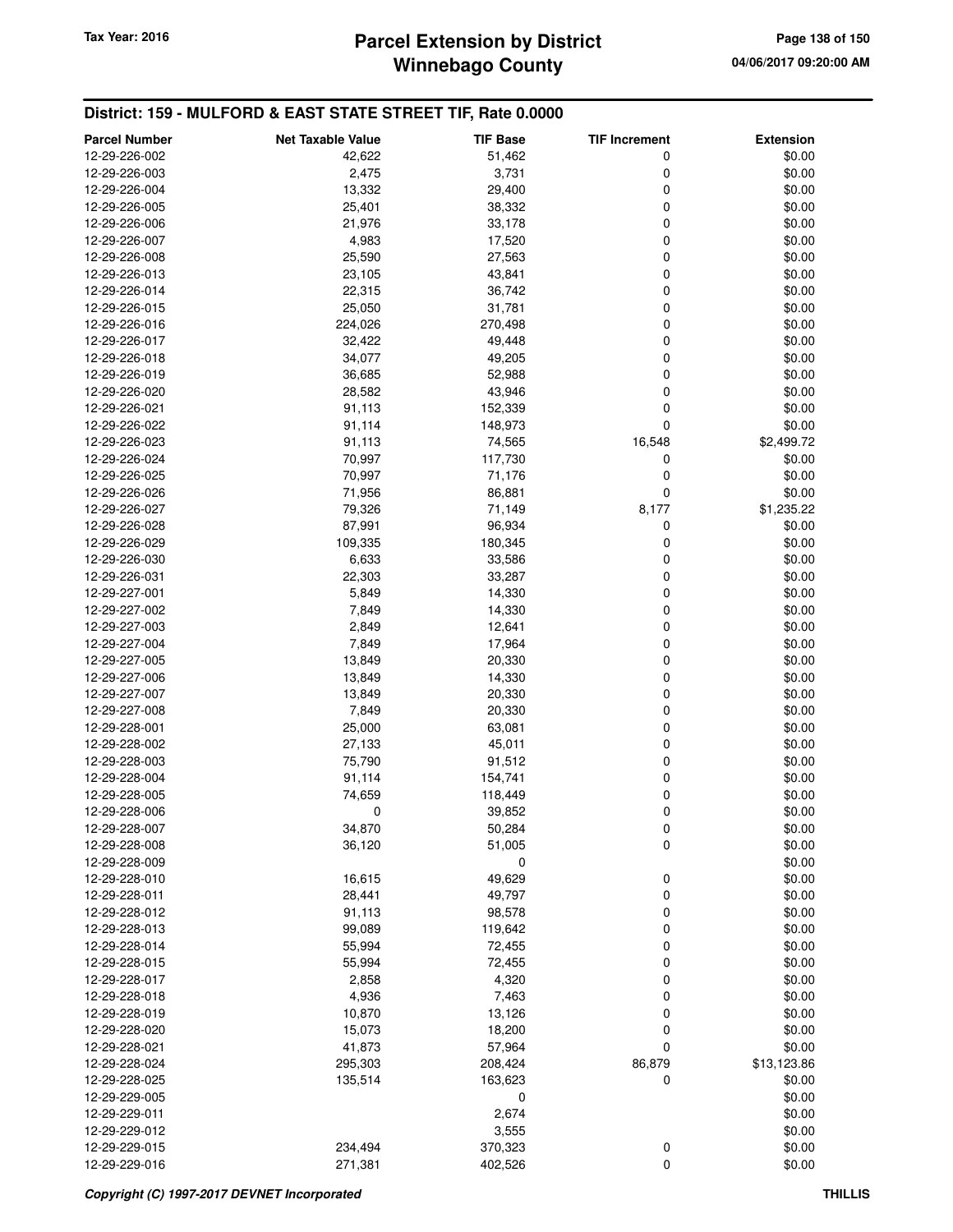# **Winnebago County Parcel Extension by District Tax Year: 2016 Page 139 of 150**

### **District: 159 - MULFORD & EAST STATE STREET TIF, Rate 0.0000**

| <b>Parcel Number</b> | <b>Net Taxable Value</b> | <b>TIF Base</b> | <b>TIF Increment</b> | <b>Extension</b> |
|----------------------|--------------------------|-----------------|----------------------|------------------|
| 12-29-229-019        |                          | 0               |                      | \$0.00           |
| 12-29-229-020        |                          | 4,049           |                      | \$0.00           |
| 12-29-229-023        | 344,495                  | 444,389         | 0                    | \$0.00           |
| 12-29-229-024        | 488,105                  | 637,601         | 0                    | \$0.00           |
| 12-29-229-025        |                          | 119,190         |                      | \$0.00           |
| 12-29-251-006        | 204,953                  | 280,314         | 0                    | \$0.00           |
| 12-29-251-013        | 530,531                  | 640,584         | 0                    | \$0.00           |
| 12-29-251-014        | 17,872                   | 32,345          | 0                    | \$0.00           |
| 12-29-257-001        | 117,686                  | 155,712         | 0                    | \$0.00           |
| 12-29-257-002        | 19,275                   | 27,652          | 0                    | \$0.00           |
| 12-29-276-002        | 17,740                   | 24,832          | 0                    | \$0.00           |
| 12-29-276-003        | 20,000                   | 43,164          | 0                    | \$0.00           |
| 12-29-276-004        | 17,481                   | 23,051          | 0                    | \$0.00           |
| 12-29-276-005        | 18,648                   | 42,391          | 0                    | \$0.00           |
| 12-29-276-006        | 15,556                   | 35,358          | 0                    | \$0.00           |
| 12-29-276-007        | 15,463                   | 35,149          | 0                    | \$0.00           |
| 12-29-276-008        | 29,165                   | 38,977          | 0                    | \$0.00           |
| 12-29-276-009        | 35,903                   | 47,289          | 0                    | \$0.00           |
| 12-29-276-010        | 32,191                   | 42,437          | 0                    | \$0.00           |
| 12-29-276-011        | 30,883                   | 41,212          | 0                    | \$0.00           |
| 12-29-276-012        | 32,663                   | 52,418          | 0                    | \$0.00           |
| 12-29-276-013        | 26,431                   | 35,383          | 0                    | \$0.00           |
| 12-29-276-014        | 20,293                   | 27,780          | 0                    | \$0.00           |
| 12-29-276-015        | 20,293                   | 27,780          | 0                    | \$0.00           |
| 12-29-276-017        | 16,544                   | 26,319          | 0                    | \$0.00           |
| 12-29-276-018        | 21,544                   | 28,258          | 0                    | \$0.00           |
| 12-29-276-019        | 35,942                   | 48,055          | 0                    | \$0.00           |
| 12-29-276-020        | 37,079                   | 48,641          | 0                    | \$0.00           |
| 12-29-276-021        | 22,363                   | 29,332          | 0                    | \$0.00           |
| 12-29-276-022        | 35,064                   | 45,995          | 0                    | \$0.00           |
| 12-29-276-023        | 24,009                   | 31,494          | 0                    | \$0.00           |
| 12-29-276-024        | 33,772                   | 43,897          | 0                    | \$0.00           |
| 12-29-276-025        | 33,772                   | 43,897          | 0                    | \$0.00           |
| 12-29-276-026        | 15,136                   | 24,079          | 0                    | \$0.00           |
| 12-29-276-027        | 19,461                   | 25,528          | 0                    | \$0.00           |
| 12-29-277-001        | 11,666                   | 30,028          | 0                    | \$0.00           |
| 12-29-277-002        | 18,302                   | 31,348          | 0                    | \$0.00           |
| 12-29-277-003        | 101,396                  | 135,821         | 0                    | \$0.00           |
| 12-29-277-004        | 14,377                   | 67,787          | 0                    | \$0.00           |
| 12-29-277-005        | 95,258                   | 124,880         | 0                    | \$0.00           |
| 12-29-277-006        | 160,270                  | 214,318         | $\pmb{0}$            | \$0.00           |
| 12-29-277-008        |                          | 0               |                      | \$0.00           |
| 12-29-277-011        | 9,021                    | 13,616          | 0                    | \$0.00           |
| Totals for 159       | 38,641,634               | 49,938,279      | 1,574,102            | \$237,782.38     |
|                      |                          |                 |                      | 397 Parcels      |

| <b>Parcel Number</b> | <b>Net Taxable Value</b> | <b>TIF Base</b> | <b>TIF Increment</b> | <b>Extension</b> |
|----------------------|--------------------------|-----------------|----------------------|------------------|
| 11-14-160-002        | 12.066                   | 12,818          | 0                    | \$0.00           |
| 11-14-160-013        | 160,199                  | 154,733         | 5,466                | \$825.70         |
| 11-14-301-022        | 4.719                    | 5,013           | 0                    | \$0.00           |
| 11-14-301-023        | 4,800                    | 5,099           | 0                    | \$0.00           |
| 11-14-301-024        | 63,734                   | 67,715          | 0                    | \$0.00           |
| 11-15-156-003        | 29,302                   | 31,133          | 0                    | \$0.00           |
| 11-15-156-004        | 767                      | 815             | 0                    | \$0.00           |
| 11-15-156-005        |                          | 0               |                      | \$0.00           |
| 11-15-156-007        | 10,540                   | 11,197          | 0                    | \$0.00           |
| 11-15-156-008        | 74.765                   | 79.435          | 0                    | \$0.00           |
| 11-15-156-009        | 66,665                   | 70,832          | 0                    | \$0.00           |
| 11-15-156-010        | 64.109                   | 68,113          | 0                    | \$0.00           |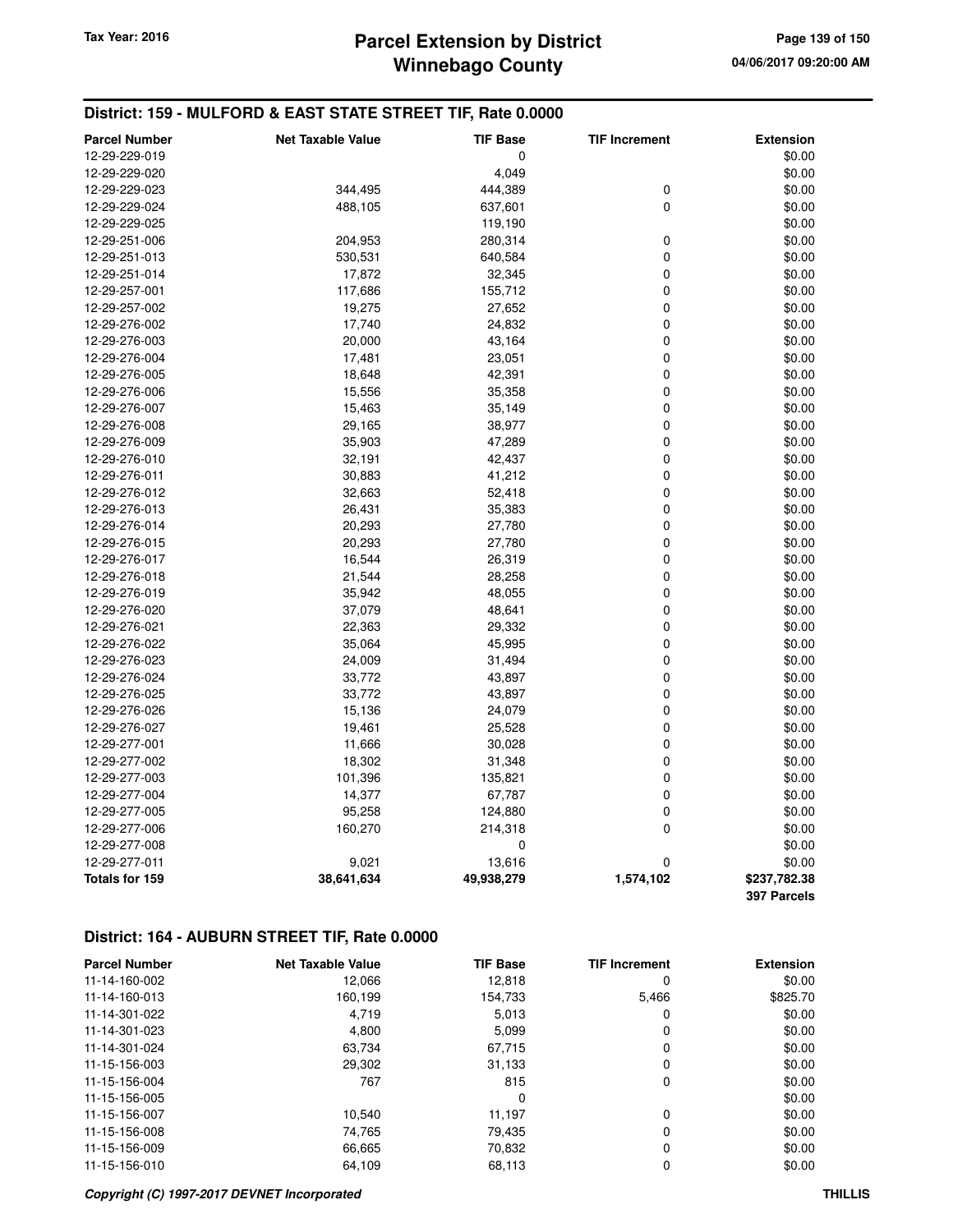### **Winnebago County Parcel Extension by District Tax Year: 2016 Page 140 of 150**

| <b>Parcel Number</b> | <b>Net Taxable Value</b> | <b>TIF Base</b> | <b>TIF Increment</b> | <b>Extension</b> |
|----------------------|--------------------------|-----------------|----------------------|------------------|
| 11-15-156-011        | 1,838                    | 1,952           | 0                    | \$0.00           |
| 11-15-156-012        | 43,404                   | 46,117          | 0                    | \$0.00           |
| 11-15-156-013        | 8,390                    | 8,916           | 0                    | \$0.00           |
| 11-15-156-014        | 5,568                    | 5,915           | 0                    | \$0.00           |
| 11-15-156-015        | 5,538                    | 5,885           | 0                    | \$0.00           |
| 11-15-156-017        | 13,042                   | 13,855          | 0                    | \$0.00           |
| 11-15-156-018        | 44,294                   | 47,061          | 0                    | \$0.00           |
| 11-15-156-019        | 15,654                   | 16,630          | 0                    | \$0.00           |
| 11-15-156-020        | 27,131                   | 28,826          | 0                    | \$0.00           |
| 11-15-156-025        | 42,680                   | 45,346          | 0                    | \$0.00           |
| 11-15-156-026        | 14,331                   | 11,748          | 2,583                | \$390.20         |
| 11-15-156-027        | 19,200                   | 20,399          | 0                    | \$0.00           |
| 11-15-156-028        | 201,837                  | 203,221         | 0                    | \$0.00           |
| 11-15-156-029        | 9,277                    | 9,856           | 0                    | \$0.00           |
| 11-15-156-030        | 5,371                    | 5,706           | 0                    | \$0.00           |
| 11-15-156-031        | 5,371                    | 5,706           | 0                    | \$0.00           |
| 11-15-156-032        | 35,996                   | 63,539          | 0                    | \$0.00           |
| 11-15-156-033        | 2,769                    | 2,942           | 0                    | \$0.00           |
| 11-15-156-034        | 2,769                    | 2,942           | 0                    | \$0.00           |
| 11-15-156-035        | 2,769                    | 2,942           | 0                    | \$0.00           |
| 11-15-156-038        | 6,313                    | 6,706           | 0                    | \$0.00           |
| 11-15-156-041        | 44,177                   | 46,938          | 0                    | \$0.00           |
| 11-15-156-042        | 6,445                    | 6,847           | 0                    | \$0.00           |
| 11-15-156-043        | 33,100                   | 32,667          | 433                  | \$65.42          |
| 11-15-184-003        | 52,908                   | 56,214          | 0                    | \$0.00           |
| 11-15-184-007        | 52,612                   | 55,898          | 0                    | \$0.00           |
| 11-15-184-008        | 25,740                   | 27,348          | 0                    | \$0.00           |
| 11-15-184-009        | 6,610                    | 7,022           | 0                    | \$0.00           |
| 11-15-184-011        | 11,760                   | 12,493          | 0                    | \$0.00           |
| 11-15-184-012        | 29,846                   | 31,708          | 0                    | \$0.00           |
| 11-15-184-013        | 75,791                   | 80,524          | 0                    | \$0.00           |
| 11-15-185-005        | 3,500                    | 15,051          | 0                    | \$0.00           |
| 11-15-185-006        | 4,790                    | 5,089           | 0                    | \$0.00           |
| 11-15-185-007        | 16,332                   | 21,033          | 0                    | \$0.00           |
| 11-15-186-001        | 2,130                    | 2,263           | 0                    | \$0.00           |
| 11-15-186-002        | 14,200                   | 15,086          | 0                    | \$0.00           |
| 11-15-186-003        |                          | 0               |                      | \$0.00           |
| 11-15-186-004        |                          | 0               |                      | \$0.00           |
| 11-15-186-005        |                          | 0               |                      | \$0.00           |
| 11-15-187-001        |                          | 0               |                      | \$0.00           |
| 11-15-187-002        |                          | U               |                      | \$0.00           |
| 11-15-187-003        | 66,730                   | 70,899          | $\boldsymbol{0}$     | \$0.00           |
| 11-15-253-011        | 21,040                   | 22,352          | 0                    | \$0.00           |
| 11-15-253-012        | 27,152                   | 28,849          | 0                    | \$0.00           |
| 11-15-253-013        | 25,641                   | 27,240          | 0                    | \$0.00           |
| 11-15-253-014        | 8,044                    | 8,547           | 0                    | \$0.00           |
| 11-15-253-015        | 13,567                   | 14,413          | $\mathbf 0$          | \$0.00           |
| 11-15-253-016        | 42,293                   | 12,713          | 29,580               | \$4,468.34       |
| 11-15-253-017        |                          | 0               |                      | \$0.00           |
| 11-15-253-018        | 26,791                   | 28,461          | 0                    | \$0.00           |
| 11-15-253-019        | 6,527                    | 6,934           | 0                    | \$0.00           |
| 11-15-253-020        | 24,915                   | 26,471          | 0                    | \$0.00           |
| 11-15-254-001        | 9,952                    | 10,573          | 0                    | \$0.00           |
| 11-15-254-002        | 6,152                    | 6,535           | 0                    | \$0.00           |
| 11-15-254-005        | 25,675                   | 27,279          | 0                    | \$0.00           |
| 11-15-254-006        | 15,757                   | 16,740          | 0                    | \$0.00           |
| 11-15-254-007        | 8,562                    | 9,096           | 0                    | \$0.00           |
| 11-15-254-008        | 10,309                   | 10,952          | 0                    | \$0.00           |
| 11-15-254-009        | 4,291                    | 4,559           | 0                    | \$0.00           |
| 11-15-254-010        | 5,371                    | 5,706           | 0                    | \$0.00           |
| 11-15-254-011        |                          | 0               |                      | \$0.00           |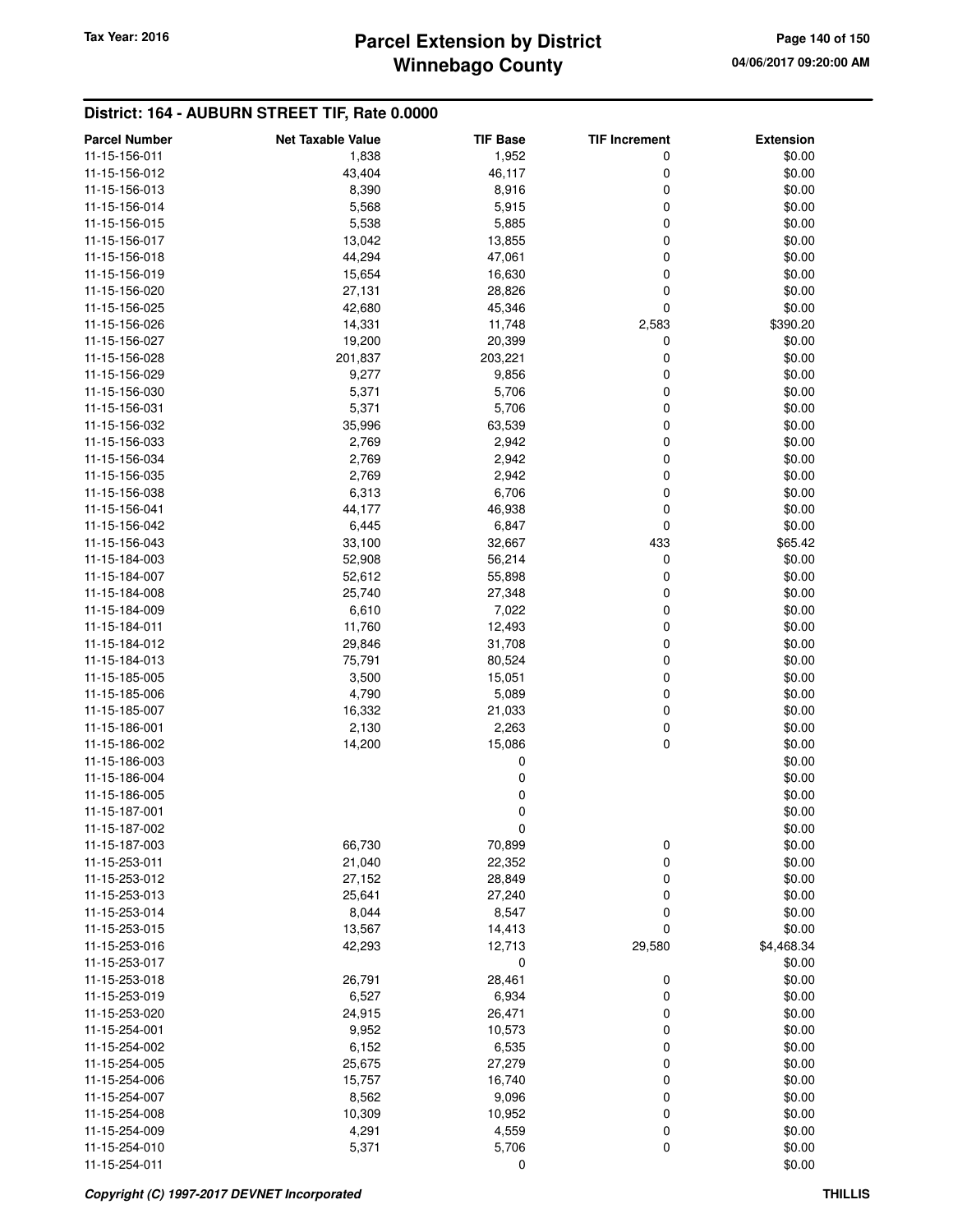# **Winnebago County Parcel Extension by District Tax Year: 2016 Page 141 of 150**

| <b>Parcel Number</b> | <b>Net Taxable Value</b> | <b>TIF Base</b> | <b>TIF Increment</b> | <b>Extension</b> |
|----------------------|--------------------------|-----------------|----------------------|------------------|
| 11-15-254-012        |                          | 0               |                      | \$0.00           |
| 11-15-254-014        |                          | 0               |                      | \$0.00           |
| 11-15-254-015        | 6,014                    | 6,389           | 0                    | \$0.00           |
| 11-15-254-016        | 10,723                   | 11,392          | 0                    | \$0.00           |
| 11-15-254-019        | 213                      | 226             | 0                    | \$0.00           |
| 11-15-254-020        | 13,845                   | 14,712          | 0                    | \$0.00           |
| 11-15-254-021        | 4,352                    | 4,624           | 0                    | \$0.00           |
| 11-15-254-022        | 82,015                   | 82,989          | 0                    | \$0.00           |
| 11-15-254-023        | 165,738                  | 160,084         | 5,654                | \$854.10         |
| 11-15-254-024        | 28,359                   | 30,130          | 0                    | \$0.00           |
| 11-15-254-025        | 3,139                    | 3,333           | 0                    | \$0.00           |
| 11-15-256-004        |                          | 6,020           |                      | \$0.00           |
| 11-15-256-005        |                          | 2,551           |                      | \$0.00           |
| 11-15-256-006        | 14,791                   | 15,715          | 0                    | \$0.00           |
| 11-15-256-009        | 26,151                   | 27,785          | 0                    | \$0.00           |
| 11-15-256-010        | 2,349                    | 2,496           | 0                    | \$0.00           |
| 11-15-256-034        | 1,420                    | 1,509           | 0                    | \$0.00           |
| 11-15-256-035        | 1,420                    | 1,509           | 0                    | \$0.00           |
| 11-15-256-036        | 1,420                    | 1,509           | 0                    | \$0.00           |
|                      |                          |                 | 0                    |                  |
| 11-15-256-037        | 1,420                    | 1,509           |                      | \$0.00           |
| 11-15-256-038        | 1,420                    | 1,509           | 0                    | \$0.00           |
| 11-15-256-039        | 3,483                    | 3,700           | 0                    | \$0.00           |
| 11-15-256-043        | 113,090                  | 114,432         | 0                    | \$0.00           |
| 11-15-256-044        | 12,572                   | 13,358          | 0                    | \$0.00           |
| 11-15-277-032        | 12,347                   | 13,118          | 0                    | \$0.00           |
| 11-15-277-034        | 15,666                   | 14,990          | 676                  | \$102.12         |
| 11-15-278-028        | 50,757                   | 53,928          | 0                    | \$0.00           |
| 11-15-281-014        | 15,638                   | 16,613          | 0                    | \$0.00           |
| 11-15-281-016        | 33,656                   | 35,759          | 0                    | \$0.00           |
| 11-15-281-018        | 27,997                   | 37,155          | $\mathbf 0$          | \$0.00           |
| 11-15-281-019        | 64,260                   | 95,892          | 0                    | \$0.00           |
| 11-15-281-020        |                          | 0               |                      | \$0.00           |
| 11-15-281-021        | 35,087                   | 37,279          | 0                    | \$0.00           |
| 11-15-301-001        | 191,177                  | 193,448         | 0                    | \$0.00           |
| 11-15-302-001        | 3,385                    | 3,596           | 0                    | \$0.00           |
| 11-15-302-002        | 3,439                    | 3,653           | 0                    | \$0.00           |
| 11-15-302-003        | 30,199                   | 29,169          | 1,030                | \$155.60         |
| 11-15-302-005        | 4,869                    | 5,172           | 0                    | \$0.00           |
| 11-15-328-005        | 9,895                    | 10,512          | 0                    | \$0.00           |
| 11-15-328-006        | 46,964                   | 49,896          | 0                    | \$0.00           |
| 11-15-328-007        | 28,831                   | 30,632          | 0                    | \$0.00           |
| 11-15-328-008        | 5,930                    | 6,301           | 0                    | \$0.00           |
| 11-15-328-009        | 5,513                    | 5,858           | $\boldsymbol{0}$     | \$0.00           |
| 11-15-328-010        | 111,006                  | 117,929         | 0                    | \$0.00           |
| 11-15-331-006        |                          | 0               |                      | \$0.00           |
| 11-15-331-008        | 108,899                  | 104,361         | 4,538                | \$685.52         |
| 11-15-401-001        | 18,755                   | 19,924          | 0                    | \$0.00           |
| 11-15-401-002        | 48,041                   | 51,042          | 0                    | \$0.00           |
| 11-15-401-003        | 159,175                  | 169,116         | 0                    | \$0.00           |
| 11-15-401-009        |                          | 0               |                      | \$0.00           |
| 11-15-401-010        |                          | 0               |                      | \$0.00           |
| 11-15-402-001        |                          | 0               |                      | \$0.00           |
| 11-15-402-002        | 56,262                   | 59,776          | 0                    | \$0.00           |
| 11-15-402-003        | 29,596                   | 31,445          | 0                    | \$0.00           |
| 11-15-402-004        | 1,886                    | 2,004           | 0                    | \$0.00           |
| 11-15-403-003        | 16,017                   | 17,019          | 0                    | \$0.00           |
| 11-15-403-004        | 66,659                   | 86,602          | 0                    | \$0.00           |
|                      |                          |                 | 0                    |                  |
| 11-15-403-005        | 38,309                   | 40,704          |                      | \$0.00           |
| 11-15-403-006        | 19,952                   | 21,200          | 0                    | \$0.00           |
| 11-15-403-007        | 1,522                    | 1,617           | 0                    | \$0.00           |
| 11-15-403-008        | 24,066                   | 25,570          | 0                    | \$0.00           |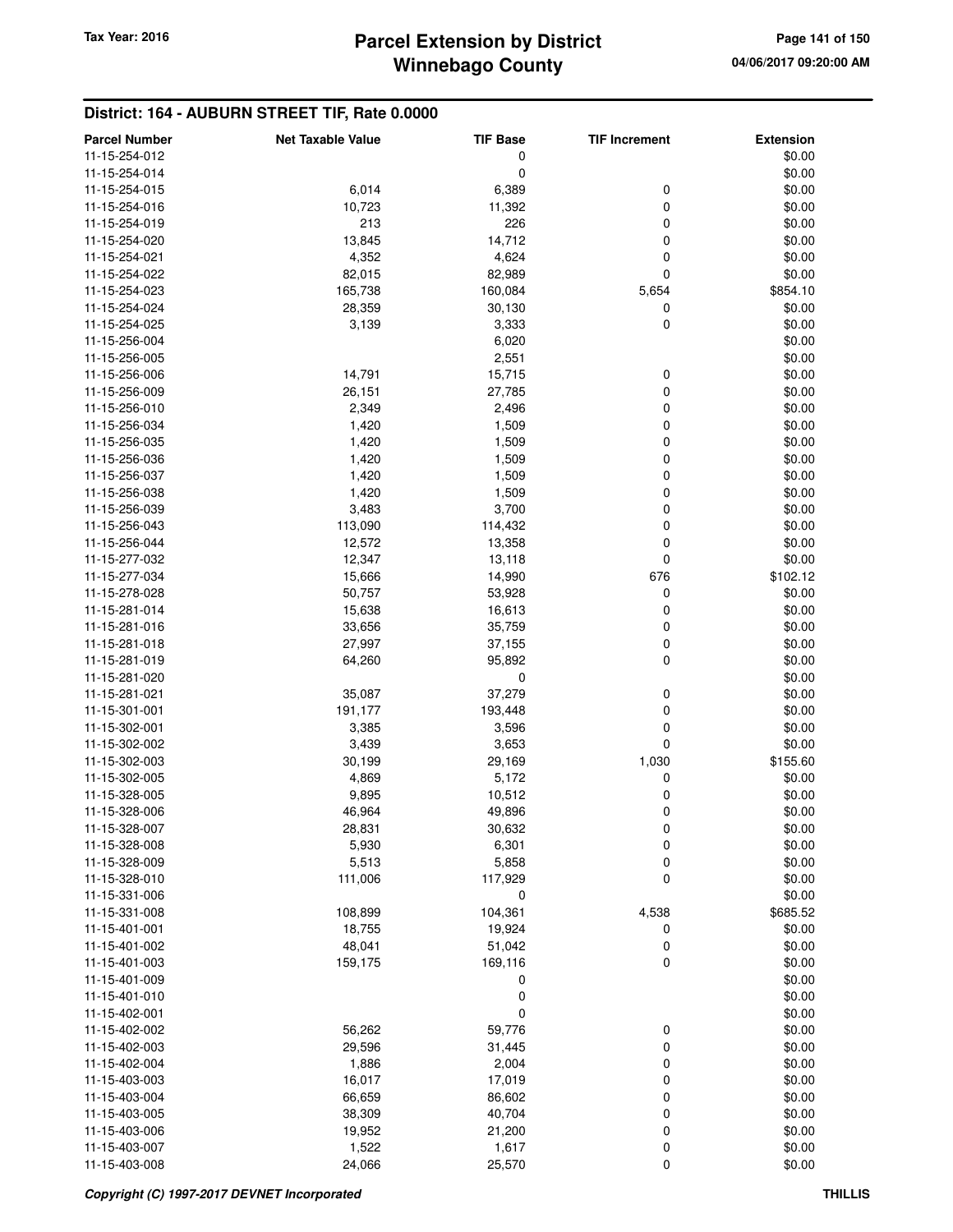# **Winnebago County Parcel Extension by District Tax Year: 2016 Page 142 of 150**

| <b>Parcel Number</b>           | <b>Net Taxable Value</b> | <b>TIF Base</b> | <b>TIF Increment</b> | <b>Extension</b> |
|--------------------------------|--------------------------|-----------------|----------------------|------------------|
| 11-15-404-001                  | 59,148                   | 62,843          | 0                    | \$0.00           |
| 11-15-404-002                  | 251,829                  | 267,561         | 0                    | \$0.00           |
| 11-15-404-003                  | 4,118                    | 4,375           | 0                    | \$0.00           |
| 11-15-404-004                  | 3,182                    | 3,380           | 0                    | \$0.00           |
| 11-15-404-005                  | 228,777                  | 243,067         | 0                    | \$0.00           |
| 11-15-404-006                  | 9,383                    | 9,970           | 0                    | \$0.00           |
| 11-15-404-008                  | 9,564                    | 10,160          | 0                    | \$0.00           |
| 11-15-405-001                  | 10,395                   | 11,043          | 0                    | \$0.00           |
| 11-15-405-002                  | 4,447                    | 4,724           | 0                    | \$0.00           |
| 11-15-405-003                  | 299                      | 318             | 0                    | \$0.00           |
| 11-15-405-004                  | 5,192                    | 5,516           | 0                    | \$0.00           |
| 11-15-405-005                  | 43,605                   | 46,327          | 0                    | \$0.00           |
| 11-15-405-006                  | 28,331                   | 48,507          | 0                    | \$0.00           |
| 11-15-405-007                  | 22,664                   | 11,981          | 10,683               | \$1,613.76       |
| 11-15-405-008                  | 12,999                   | 9,686           | 3,313                | \$500.46         |
| 11-15-405-009                  | 10,736                   | 11,408          | 0                    | \$0.00           |
| 11-15-406-001                  | 6,058                    | 6,436           | 0                    | \$0.00           |
| 11-15-406-005                  | 11,679                   | 12,409          | 0                    | \$0.00           |
| 11-15-406-006                  | 1,224                    | 1,302           | 0                    | \$0.00           |
| 11-15-426-025                  | 4,158                    | 4,417           | 0                    | \$0.00           |
| 11-15-426-040                  |                          |                 |                      | \$0.00           |
|                                | 90,817                   | 96,489          | 0                    |                  |
| 11-15-426-041<br>11-15-427-003 | 66,544                   | 70,701          | 0<br>0               | \$0.00           |
|                                | 4,706                    | 5,000           |                      | \$0.00           |
| 11-15-427-012                  | 10,861                   | 12,506          | 0                    | \$0.00           |
| 11-15-427-022                  | 125,428                  | 121,150         | 4,278                | \$646.24         |
| 11-15-428-016                  | 64,994                   | 81,264          | 0                    | \$0.00           |
| 11-16-185-015                  | 2,065                    | 2,193           | 0                    | \$0.00           |
| 11-16-185-016                  | 3,059                    | 3,249           | 0                    | \$0.00           |
| 11-16-185-017                  | 116,667                  | 129,827         | 0                    | \$0.00           |
| 11-16-185-018                  | 3,059                    | 3,249           | 0                    | \$0.00           |
| 11-16-185-019                  | 3,059                    | 3,249           | 0                    | \$0.00           |
| 11-16-185-020                  | 3,059                    | 3,249           | 0                    | \$0.00           |
| 11-16-185-021                  | 4,091                    | 4,346           | 0                    | \$0.00           |
| 11-16-252-015                  | 8,332                    | 6,771           | 1,561                | \$235.80         |
| 11-16-252-016                  | 4,844                    | 5,146           | 0                    | \$0.00           |
| 11-16-252-017                  | 4,219                    | 4,482           | 0                    | \$0.00           |
| 11-16-252-018                  | 4,219                    | 4,482           | 0                    | \$0.00           |
| 11-16-252-019                  | 20,864                   | 22,169          | 0                    | \$0.00           |
| 11-16-253-017                  | 547                      | 727             | 0                    | \$0.00           |
| 11-16-253-018                  | 0                        | 1,210           | 0                    | \$0.00           |
| 11-16-253-019                  | 601                      | 6,274           | $\mathbf 0$          | \$0.00           |
| 11-16-253-021                  | 7,018                    | 15,049          | 0                    | \$0.00           |
| 11-16-253-022                  |                          | 0               |                      | \$0.00           |
| 11-16-276-003                  | 60,070                   | 63,823          | 0                    | \$0.00           |
| 11-16-276-008                  | 232,812                  | 247,354         | 0                    | \$0.00           |
| 11-16-276-009                  | 324,141                  | 311,617         | 12,524               | \$1,891.86       |
| 11-16-276-010                  | 15,155                   | 16,103          | 0                    | \$0.00           |
| 11-16-277-001                  | 384,191                  | 408,189         | 0                    | \$0.00           |
| 11-16-277-002                  | 23,720                   | 25,201          | 0                    | \$0.00           |
| 11-16-277-003                  | 242,773                  | 257,938         | 0                    | \$0.00           |
| 11-16-277-004                  | 77,689                   | 82,543          | 0                    | \$0.00           |
| 11-16-328-001                  | 75,679                   | 35,789          | 39,890               | \$6,025.74       |
| 11-16-328-002                  |                          | 0               |                      | \$0.00           |
| 11-16-328-003                  |                          | 0               |                      | \$0.00           |
| 11-16-328-004                  |                          | 0               |                      | \$0.00           |
| 11-16-328-005                  |                          | 0               |                      | \$0.00           |
| 11-16-401-005                  | 22,053                   | 23,432          | 0                    | \$0.00           |
| 11-16-401-006                  | 17,441                   | 18,528          | 0                    | \$0.00           |
| 11-16-401-007                  | 12,210                   | 12,974          | 0                    | \$0.00           |
| 11-16-401-008                  | 23,449                   | 24,914          | 0                    | \$0.00           |
| 11-16-426-001                  | 73,414                   | 78,000          | 0                    | \$0.00           |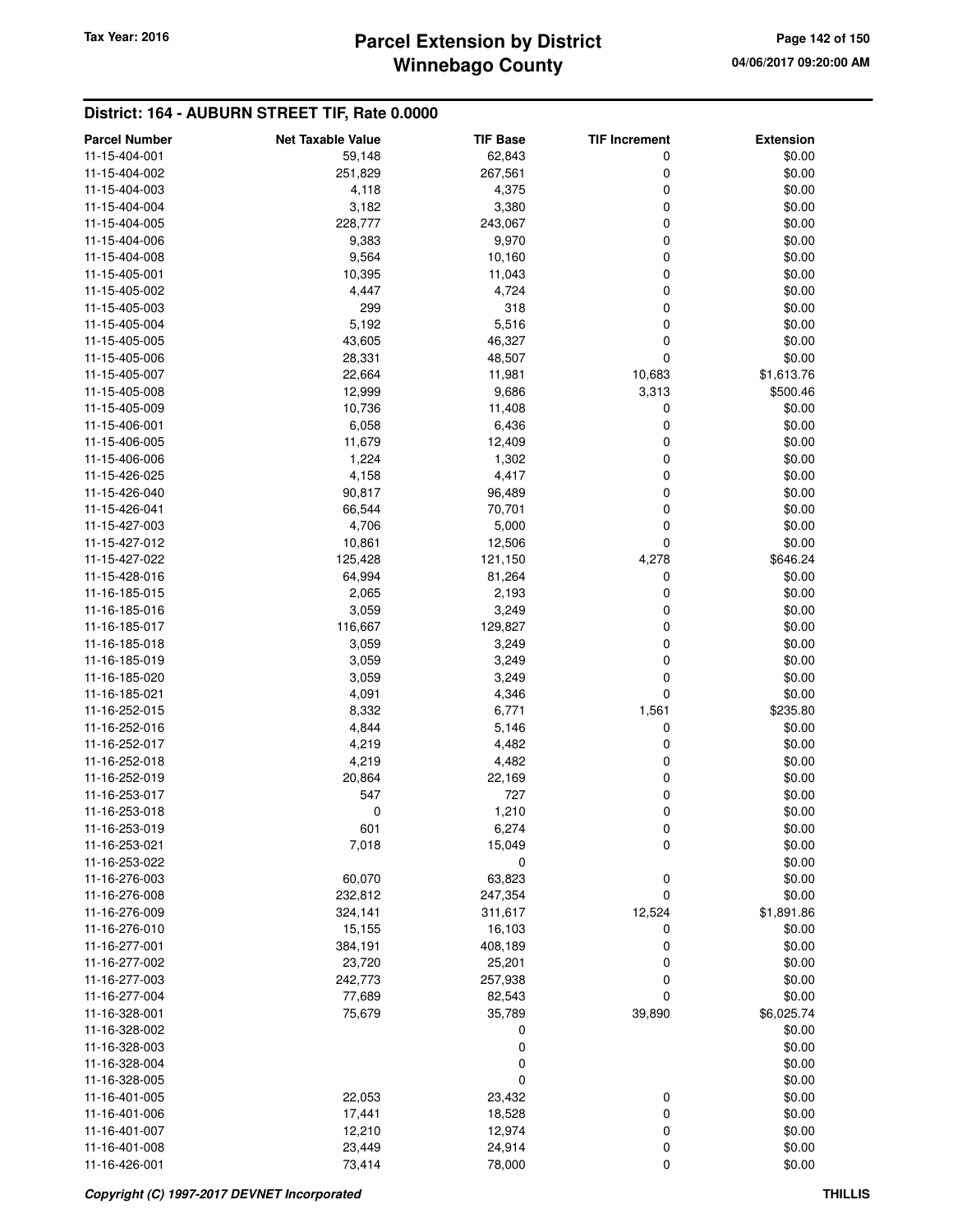### **District: 164 - AUBURN STREET TIF, Rate 0.0000**

| <b>Parcel Number</b> | <b>Net Taxable Value</b> | <b>TIF Base</b> | <b>TIF Increment</b> | Extension   |
|----------------------|--------------------------|-----------------|----------------------|-------------|
| 11-16-429-001        | 38.193                   | 32.462          | 5.731                | \$865.72    |
| 11-16-429-002        | 15.331                   | 12.230          | 3.101                | \$468.44    |
| 11-16-429-003        | 14.998                   | 13.188          | 1.810                | \$273.42    |
| 11-16-429-004        | 32.470                   | 42.659          | 0                    | \$0.00      |
| Totals for 164       | 6.476.237                | 6,801,530       | 132.851              | \$20,068,44 |
|                      |                          |                 |                      | 199 Parcels |

### **District: 165 - FOREST HILLS ROAD TIF, Rate 0.0000**

| <b>Parcel Number</b> | <b>Net Taxable Value</b> | <b>TIF Base</b>  | <b>TIF Increment</b> | <b>Extension</b> |
|----------------------|--------------------------|------------------|----------------------|------------------|
| 12-05-126-007        | 621,073                  | 659,869          | 0                    | \$0.00           |
| 12-05-152-001        | 55,957                   | 73,774           | 0                    | \$0.00           |
| 12-05-152-002        | 106,295                  | 136,735          | 0                    | \$0.00           |
| 12-05-152-003        | 5,249                    | 5,576            | 0                    | \$0.00           |
| 12-05-152-005        | 1,821                    | 1,935            | 0                    | \$0.00           |
| 12-05-152-006        | 15,766                   | 16,751           | 0                    | \$0.00           |
| 12-05-152-007        | 90,561                   | 96,218           | 0                    | \$0.00           |
| 12-05-176-004        | 380,596                  | 404,372          | 0                    | \$0.00           |
| 12-05-176-012        | 7,660                    | 8,138            | 0                    | \$0.00           |
| 12-05-176-013        | 7,751                    | 8,235            | 0                    | \$0.00           |
| 12-05-176-014        | 106,705                  | 113,370          | 0                    | \$0.00           |
| 12-05-176-015        | 146,431                  | 141,435          | 4,996                | \$600.92         |
| 12-05-176-016        | 44,686                   | 47,477           | 0                    | \$0.00           |
| 12-05-176-017        | 207,065                  | 220,000          | 0                    | \$0.00           |
| 12-05-176-019        | 185,738                  | 197,341          | 0                    | \$0.00           |
| 12-05-176-020        | 3,800                    | 4,037            | 0                    | \$0.00           |
| 12-05-176-021        | 57,216                   | 60,791           | 0                    | \$0.00           |
| 12-05-176-023        | 242,149                  | 257,275          | 0                    | \$0.00           |
| 12-05-176-026        | 113,294                  | 120,372          | 0                    | \$0.00           |
| 12-05-176-027        |                          | $\mathbf 0$      |                      | \$0.00           |
| 12-05-176-028        | 30,344                   | 32,239           | 0                    | \$0.00           |
| 12-05-201-001        | 24,641                   | 26,180           | 0                    | \$0.00           |
| 12-05-201-002        | 57,141                   | 60,710           | 0                    | \$0.00           |
| 12-05-201-004        | 14,840                   | 10,383           | 4,457                | \$536.10         |
| 12-05-201-005        | 22,074                   | 24,604           | 0                    | \$0.00           |
| 12-05-201-006        | 56,227                   | 59,740           | 0                    | \$0.00           |
| 12-05-201-007        | 40,552                   | 43,085           | 0                    | \$0.00           |
| 12-05-201-008        | 132,897                  | 141,197          | 0                    | \$0.00           |
| 12-05-202-001        | 146,620                  | 155,778          | 0                    | \$0.00           |
| 12-05-202-002        | 282,945                  | 300,620          | 0                    | \$0.00           |
| 12-05-202-003        | 22,253                   | 23,644           | 0                    | \$0.00           |
| 12-05-202-004        | 113,244                  | 120,320          | 0                    | \$0.00           |
| 12-05-202-005        | 34,131                   | 36,263           | 0                    | \$0.00           |
| 12-05-202-006        | 14,173                   | 15,058           | 0                    | \$0.00           |
| 12-05-202-007        | 17,831                   | 19,897           | 0                    | \$0.00           |
| 12-05-202-008        | 8,148                    | 8,656            | 0                    | \$0.00           |
| 12-05-202-009        | 8,148                    | 8,656            | 0                    | \$0.00           |
| 12-05-202-010        | 9,089                    | 9,656            | 0                    | \$0.00           |
| 12-05-202-015        | 23,879                   | 25,369           | 0                    | \$0.00           |
| 12-05-202-016        | 16,890                   |                  | 0                    | \$0.00           |
| 12-05-202-017        |                          | 17,943<br>13,136 | $\Omega$             | \$0.00           |
| 12-05-202-018        | 12,365<br>3,298          |                  |                      |                  |
| 12-05-202-019        |                          | 4,386            | 0                    | \$0.00<br>\$0.00 |
|                      | 3,864                    | 9,732            | 0                    |                  |
| 12-05-202-020        | 9,654                    | 12,255           | 0                    | \$0.00           |
| 12-05-202-021        | 11,771                   | 14,262           | 0                    | \$0.00           |
| 12-05-202-022        | 9,940                    | 10,560           | 0                    | \$0.00           |
| 12-05-202-023        | 3,195                    | 3,394            | 0                    | \$0.00           |
| 12-05-202-024        | 21,102                   | 13,187           | 7,915                | \$952.02         |
| 12-05-202-025        | 14,479                   | 16,614           | 0                    | \$0.00           |
| 12-05-202-026        | 25,180                   | 26,754           | 0                    | \$0.00           |
| 12-05-202-027        | 13,347                   | 15,557           | 0                    | \$0.00           |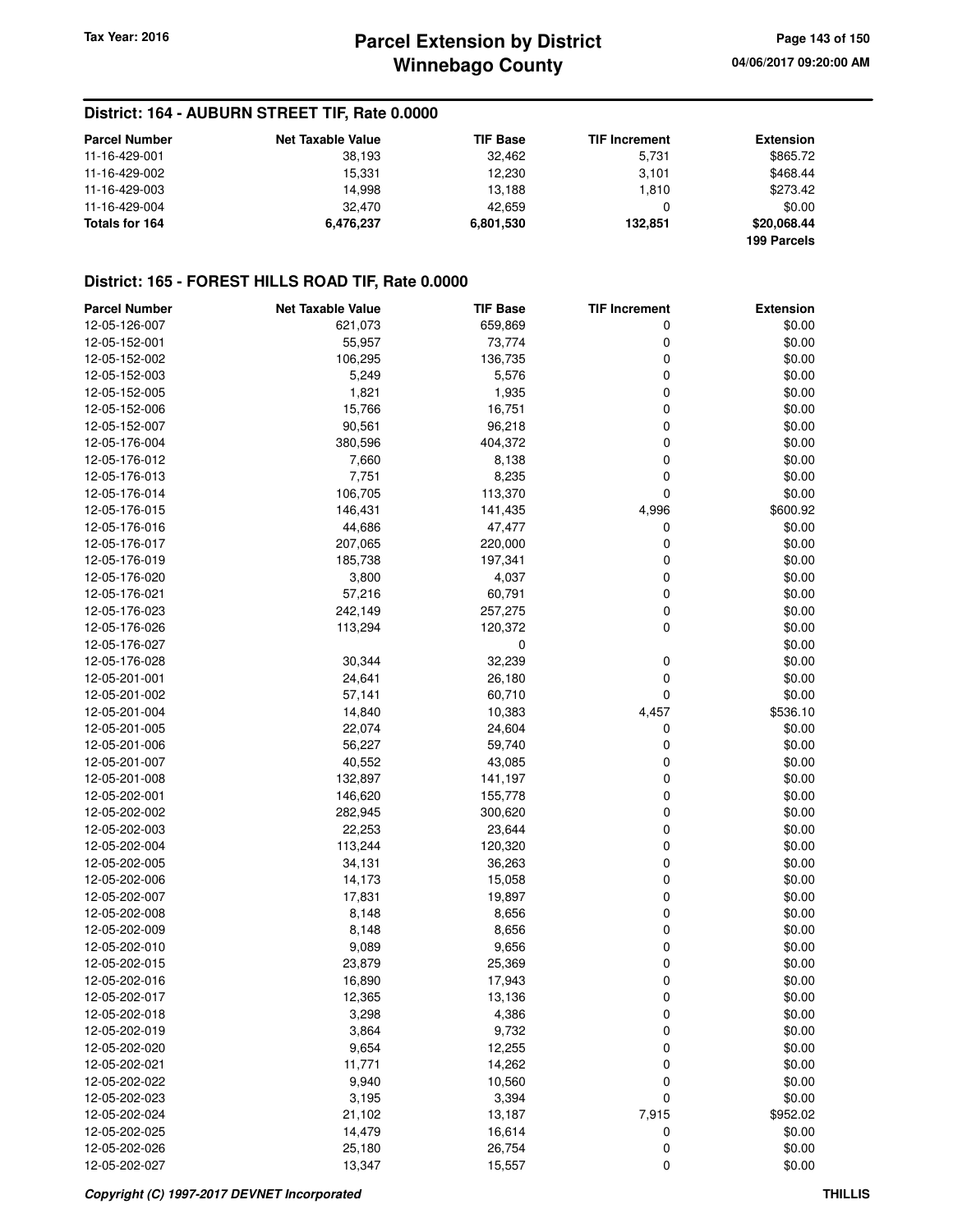### **District: 165 - FOREST HILLS ROAD TIF, Rate 0.0000**

| <b>Parcel Number</b> | <b>Net Taxable Value</b> | <b>TIF Base</b> | <b>TIF Increment</b> | <b>Extension</b> |
|----------------------|--------------------------|-----------------|----------------------|------------------|
| 12-05-202-028        | 23,921                   | 25.415          | 0                    | \$0.00           |
| 12-05-202-029        | 29.017                   | 30.830          |                      | \$0.00           |
| 12-05-302-001        | 382,758                  | 380,069         | 2,689                | \$323.44         |
| 12-05-302-002        | 92,365                   | 98.136          | 0                    | \$0.00           |
| 12-05-302-003        | 99.395                   | 105.603         |                      | \$0.00           |
| Totals for 165       | 4,231,531                | 4,493,589       | 20.057               | \$2,412.48       |
|                      |                          |                 |                      | 56 Parcels       |

#### **District: 166 - GARDNER / BLACKHAWK TIF, Rate 0.0000**

| <b>Parcel Number</b> | <b>Net Taxable Value</b> | <b>TIF Base</b>  | <b>TIF Increment</b> | <b>Extension</b>    |
|----------------------|--------------------------|------------------|----------------------|---------------------|
| 04-05-151-001        |                          | 0                |                      | \$0.00              |
| 04-05-152-001        |                          | 2,157            |                      | \$0.00              |
| 04-05-152-002        | 384                      | 375              | 9                    | \$0.94              |
| 04-05-152-003        | 1,512                    | 1,477            | 35                   | \$3.66              |
| 04-05-153-001        | 4,678                    | 4,571            | 107                  | \$11.16             |
| 04-05-153-002        | 184,198                  | 179,986          | 4,212                | \$438.74            |
| 04-05-153-003        | 52,627                   | 51,424           | 1,203                | \$125.32            |
| 04-05-153-004        | 42,049                   | 41,088           | 961                  | \$100.10            |
| 04-05-154-001        |                          | 0                |                      | \$0.00              |
| 04-05-155-004        | 40,274                   | 39,353           | 921                  | \$95.94             |
| 04-05-155-005        | 56,410                   | 55,120           | 1,290                | \$134.38            |
| 04-05-156-001        | 46,623                   | 45,557           | 1,066                | \$111.04            |
| 04-05-156-002        |                          |                  | 298                  | \$31.04             |
|                      | 13,005                   | 12,707           |                      |                     |
| 04-05-156-003        | 12,566                   | 12,279           | 287                  | \$29.90             |
| 04-05-156-004        | 15,874                   | 15,511           | 363                  | \$37.82             |
| 04-05-156-005        | 15,029                   | 14,686           | 343                  | \$35.74             |
| 04-05-157-002        | 43,036                   | 25,070           | 17,966               | \$1,871.40          |
| 04-05-158-001        | 27,291                   | 26,667           | 624                  | \$65.00             |
| 04-05-159-001        | 41,950                   | 40,991           | 959                  | \$99.90             |
| 04-05-159-002        | 4,957                    | 4,843            | 114                  | \$11.88             |
| 04-05-159-003        | 4,528                    | 4,425            | 103                  | \$10.74             |
| 04-05-159-004        | 7,173                    | 7,009            | 164                  | \$17.08             |
| 04-05-159-005        | 87,297                   | 85,300           | 1,997                | \$208.02            |
| 04-05-159-006        | 5,600                    | 5,472            | 128                  | \$13.34             |
| 04-05-159-007        | 5,138                    | 5,020            | 118                  | \$12.30             |
| 04-05-159-008        | 4,953                    | 4,840            | 113                  | \$11.78             |
| 04-05-176-007        | 147,375                  | 144,005          | 3,370                | \$351.04            |
| 04-05-176-008        | 99,272                   | 97,002           | 2,270                | \$236.46            |
| 04-05-176-009        | 56,421                   | 55,131           | 1,290                | \$134.38            |
| 04-05-176-010        |                          | 0                |                      | \$0.00              |
| 04-05-176-011        | 20,826                   | 20,350           | 476                  | \$49.58             |
| 04-05-177-001        |                          | 0                |                      | \$0.00              |
| 04-05-177-003        | 7,516                    | 7,344            | 172                  | \$17.92             |
| 04-05-177-004        |                          | 0                |                      | \$0.00              |
| 04-05-177-005        |                          | 0                |                      | \$0.00              |
| 04-05-178-004        | 9,973                    | 9,745            | 228                  | \$23.76             |
| 04-05-179-001        | 44,807                   | 43,782           | 1,025                | \$106.78            |
| 04-05-179-002        |                          | 0                |                      | \$0.00              |
| 04-05-179-003        | 393,511                  | 384,514          | 8,997                | \$937.16            |
| 04-05-179-004        |                          | 0                |                      | \$0.00              |
| 04-05-181-003        | 16,022                   | 15,656           | 366                  | \$38.12             |
| 04-05-181-004        | 407,240                  | 397,929          | 9,311                | \$969.86            |
| 04-05-182-001        | 62,286                   | 60,862           | 1,424                | \$148.34            |
| 04-05-183-006        | 20,154                   | 19,693           | 461                  | \$48.02             |
| 04-05-252-004        | 14,883                   | 14,275           | 608                  | \$63.14             |
| 04-05-253-006        | 18,863                   | 18,092           | 771                  | \$80.06             |
| 04-05-253-011        | 3,417                    | 3,277            | 140                  | \$14.54             |
| 04-05-253-012        | 44,784                   | 42,955           |                      | \$189.92            |
| 04-05-253-023        |                          |                  | 1,829                |                     |
| 04-05-253-024        | 44,823<br>20,039         | 42,992<br>19,220 | 1,831<br>819         | \$190.14<br>\$85.04 |
|                      |                          |                  |                      |                     |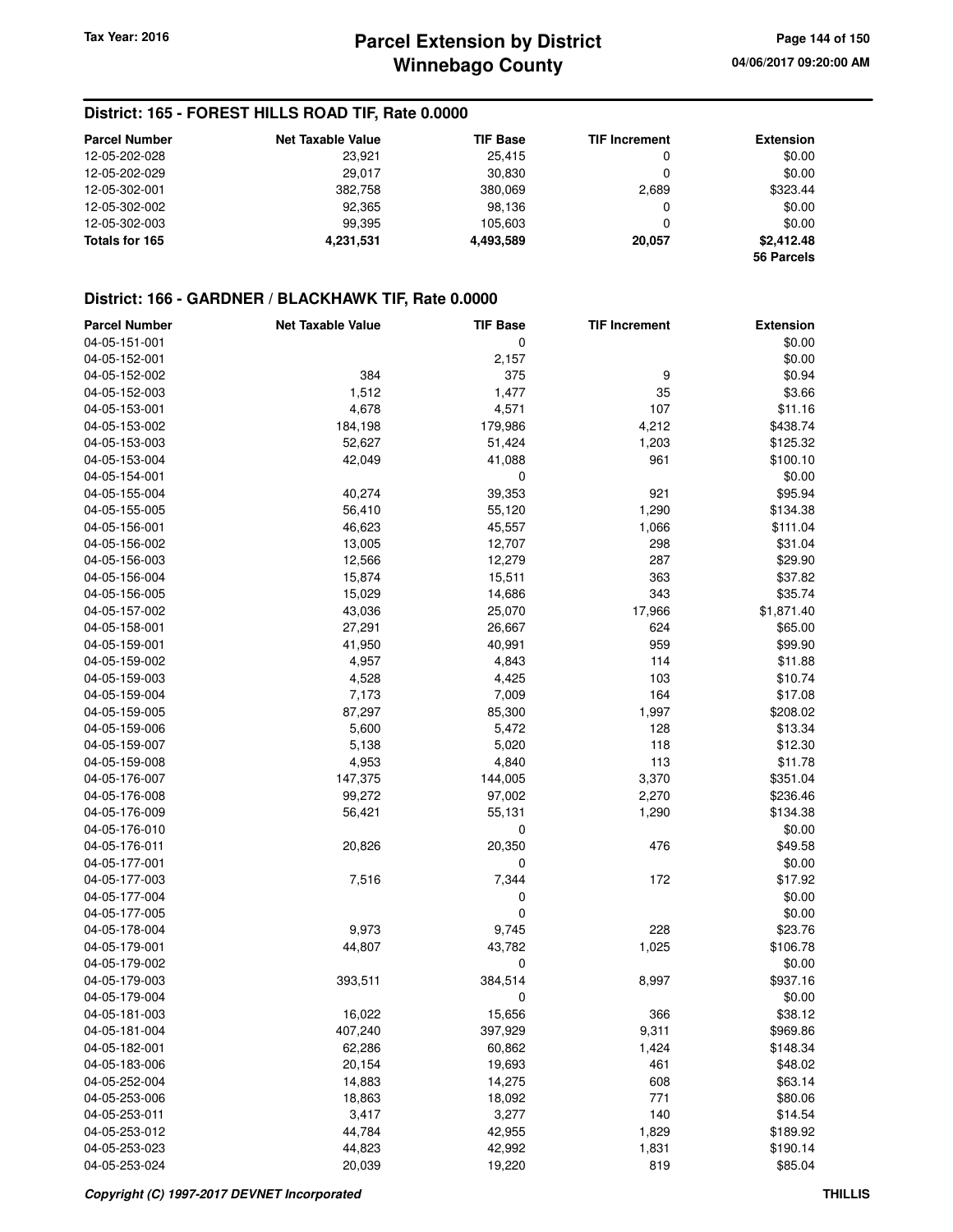# **Winnebago County Parcel Extension by District Tax Year: 2016 Page 145 of 150**

### **District: 166 - GARDNER / BLACKHAWK TIF, Rate 0.0000**

| <b>Parcel Number</b>           | <b>Net Taxable Value</b> | <b>TIF Base</b> | <b>TIF Increment</b> | <b>Extension</b>  |
|--------------------------------|--------------------------|-----------------|----------------------|-------------------|
| 04-05-253-025                  | 13,217                   | 12,677          | 540                  | \$56.08           |
| 04-05-253-026                  | 7,934                    | 7,610           | 324                  | \$33.64           |
| 04-05-253-028                  | 13,543                   | 12,990          | 553                  | \$57.42           |
| 04-05-253-030                  | 129,992                  | 124,683         | 5,309                | \$551.30          |
| 04-05-258-010                  | 16,073                   | 15,417          | 656                  | \$68.12           |
| 04-05-258-011                  | 6,726                    | 6,726           | 0                    | \$0.00            |
| 04-05-258-012                  | 7,088                    | 7,088           | 0                    | \$0.00            |
| 04-05-260-001                  | 76,946                   | 73,804          | 3,142                | \$326.28          |
| 04-05-260-009                  | 7,161                    | 6,868           | 293                  | \$30.44           |
| 04-05-260-010                  | 7,199                    | 6,905           | 294                  | \$30.54           |
| 04-05-276-001                  | 291,999                  | 280,075         | 11,924               | \$1,238.20        |
| 04-05-276-002                  | 268,695                  | 257,722         | 10,973               | \$1,139.44        |
| 04-05-276-003                  | 106,243                  | 101,905         | 4,338                | \$450.46          |
| 04-05-276-004                  |                          | 0               |                      | \$0.00            |
| 04-05-277-001                  | 4,594                    | 4,407           | 187                  | \$19.42           |
| 04-05-277-002                  | 412,844                  | 304,604         | 108,240              | \$11,239.64       |
| 04-05-301-001                  | 78,080                   | 76,295          | 1,785                | \$185.94          |
| 04-05-301-002                  | 39,534                   | 38,630          | 904                  | \$94.16           |
| 04-05-301-003                  | 3,321                    | 3,245           | 76                   | \$7.92            |
| 04-05-301-004                  |                          | 0               |                      | \$0.00            |
| 04-05-301-005                  | 17,248                   | 16,854          | 394                  | \$41.04           |
| 04-05-301-006                  | 6,365                    | 6,219           | 146                  | \$15.22           |
| 04-05-302-001                  | 57,957                   | 56,632          | 1,325                | \$138.02          |
| 04-05-302-002                  | 4,829                    | 4,719           | 110                  | \$11.46           |
| 04-05-302-003                  | 3,195                    | 3,122           | 73                   | \$7.60            |
| 04-05-302-004                  | 36,934                   | 36,089          | 845                  | \$88.02           |
| 04-05-302-005                  | 23,175                   | 22,645          | 530                  | \$55.22           |
| 04-05-302-006                  | 7,939                    | 0               | 7,939                | \$826.96          |
| 04-05-302-008                  | 15,744                   | 15,384          | 360                  | \$37.50           |
| 04-05-302-009                  | 394                      | 0               | 394                  | \$41.04           |
| 04-05-302-010                  | 1,009                    | 986             | 23                   | \$2.40            |
| 04-05-303-001                  | 22,058                   | 23,080          | 0                    | \$0.00            |
| 04-05-303-002                  | 15,354                   | 16,035          | 0                    | \$0.00            |
| 04-05-303-003                  | 3,444                    | 3,521           | 0                    | \$0.00            |
| 04-05-303-004                  | 1,679                    | 2,128           | 0                    | \$0.00            |
| 04-05-303-005                  | 14,229                   | 14,854          | 0                    | \$0.00            |
| 04-05-303-006                  | 3,407                    | 8,407           | 0                    | \$0.00            |
| 04-05-303-007<br>04-05-303-008 | 1,317                    | 1,287           | 30                   | \$3.12            |
| 04-05-303-009                  | 9,562                    | 10,254          | 0<br>553             | \$0.00<br>\$57.60 |
|                                | 24,170                   | 23,617          |                      |                   |
| 04-05-303-010<br>04-05-303-011 | 12,762<br>6,611          | 13,353<br>6,460 | 0<br>151             | \$0.00<br>\$15.74 |
| 04-05-303-012                  | 11,418                   | 12,204          | 0                    | \$0.00            |
| 04-05-303-013                  | 22,302                   | 21,792          | 510                  | \$53.12           |
| 04-05-303-014                  | 10,754                   | 11,202          | 0                    | \$0.00            |
| 04-05-303-015                  | 9,039                    | 9,704           | 0                    | \$0.00            |
| 04-05-303-016                  | 26,227                   | 25,627          | 600                  | \$62.50           |
| 04-05-303-017                  | 2,262                    | 2,280           | 0                    | \$0.00            |
| 04-05-303-018                  | 14,324                   | 14,954          | 0                    | \$0.00            |
| 04-05-303-019                  | 23,367                   | 42,818          | 0                    | \$0.00            |
| 04-05-303-020                  | 4,790                    | 4,680           | 110                  | \$11.46           |
| 04-05-303-021                  | 14,729                   | 15,683          | 0                    | \$0.00            |
| 04-05-304-001                  |                          | 0               |                      | \$0.00            |
| 04-05-304-002                  |                          | 0               |                      | \$0.00            |
| 04-05-304-003                  | 16,606                   | 16,226          | 380                  | \$39.58           |
| 04-05-304-004                  | 21,909                   | 21,408          | 501                  | \$52.20           |
| 04-05-304-005                  | 3,311                    | 3,235           | 76                   | \$7.92            |
| 04-05-304-006                  |                          | 0               |                      | \$0.00            |
| 04-05-304-007                  | 4,790                    | 4,680           | 110                  | \$11.46           |
| 04-05-304-008                  | 46,728                   | 45,659          | 1,069                | \$111.36          |
| 04-05-304-009                  | 74,319                   | 72,619          | 1,700                | \$177.08          |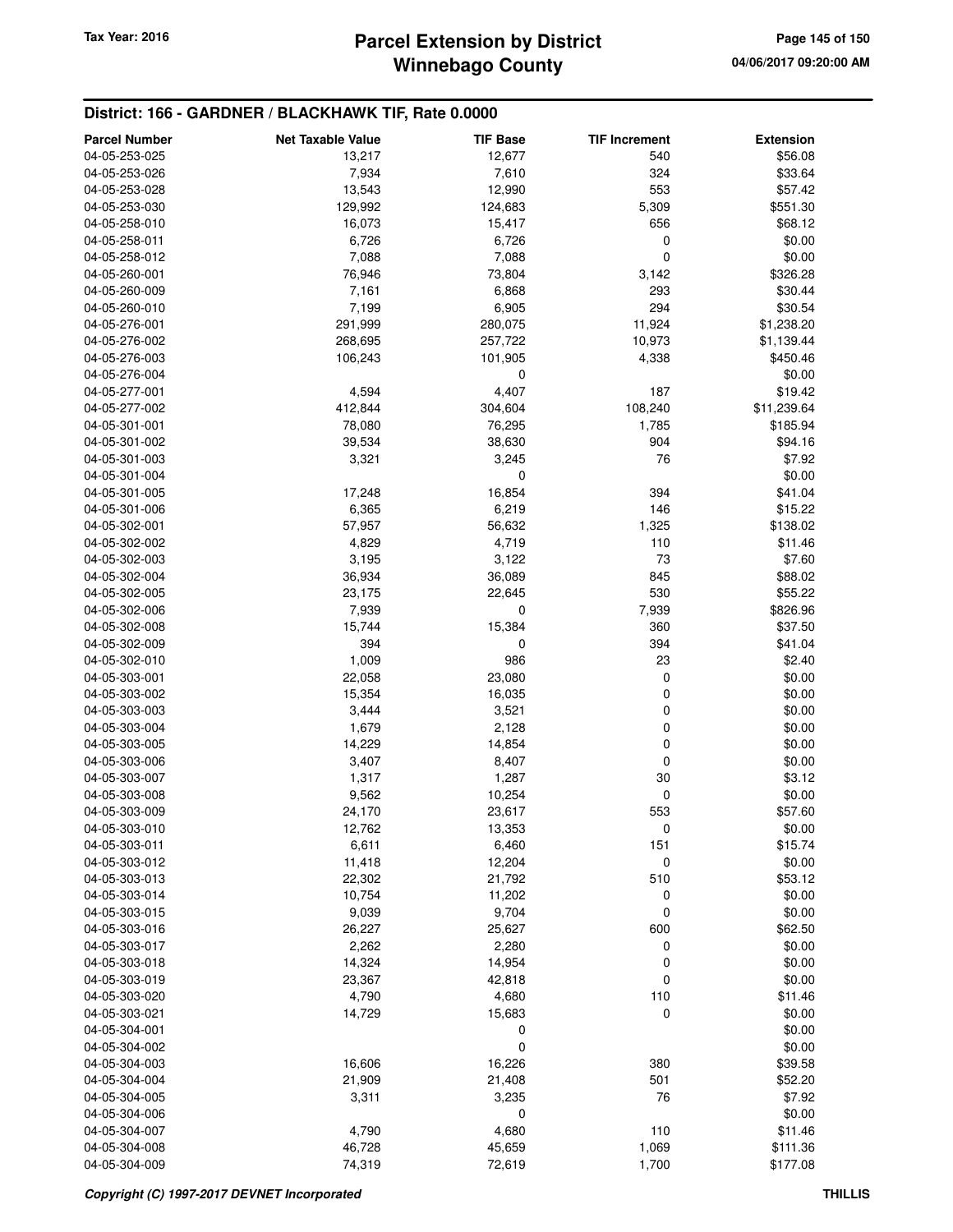# **Winnebago County Parcel Extension by District Tax Year: 2016 Page 146 of 150**

### **District: 166 - GARDNER / BLACKHAWK TIF, Rate 0.0000**

| <b>Parcel Number</b> | <b>Net Taxable Value</b> | <b>TIF Base</b> | <b>TIF Increment</b> | <b>Extension</b> |
|----------------------|--------------------------|-----------------|----------------------|------------------|
| 04-05-304-010        | 45,662                   | 44,618          | 1,044                | \$108.76         |
| 04-05-304-011        | 54,510                   | 53,263          | 1,247                | \$129.90         |
| 04-05-304-012        | 8,108                    | 8,422           | 0                    | \$0.00           |
| 04-05-304-013        | 15,743                   | 16,444          | 0                    | \$0.00           |
| 04-05-304-014        | 14,121                   | 14,740          | 0                    | \$0.00           |
| 04-05-304-015        | 1,317                    | 1,287           | 30                   | \$3.12           |
| 04-05-304-016        | 1,317                    | 1,287           | 30                   | \$3.12           |
| 04-05-304-017        | 1,317                    | 1,287           | 30                   | \$3.12           |
| 04-05-307-001        | 22,100                   | 21,595          | 505                  | \$52.60          |
| 04-05-307-002        | 478                      | 467             | 11                   | \$1.16           |
| 04-05-307-011        |                          |                 | 1,427                | \$148.64         |
| 04-05-307-012        | 62,430                   | 61,003          |                      |                  |
| 04-05-307-013        | 8,536                    | 8,866<br>11,791 | 0<br>0               | \$0.00<br>\$0.00 |
|                      | 11,320                   |                 | 856                  |                  |
| 04-05-307-014        | 37,450                   | 36,594          |                      | \$89.16          |
| 04-05-307-015        | 32,526                   | 31,782          | 744                  | \$77.50          |
| 04-05-307-016        | 44,928                   | 36,171          | 8,757                | \$912.16         |
| 04-05-307-017        | 32,141                   | 39,141          | 0                    | \$0.00           |
| 04-05-308-001        |                          | $\mathbf 0$     |                      | \$0.00           |
| 04-05-326-001        | 20,227                   | 19,765          | 462                  | \$48.12          |
| 04-05-326-002        | 2,909                    | 2,843           | 66                   | \$6.88           |
| 04-05-326-003        | 2,471                    | 2,415           | 56                   | \$5.84           |
| 04-05-326-004        | 1,692                    | 1,654           | 38                   | \$3.96           |
| 04-05-326-005        | 1,508                    | 1,474           | 34                   | \$3.54           |
| 04-05-326-006        | 3,411                    | 3,333           | 78                   | \$8.12           |
| 04-05-326-007        | 8,077                    | 7,893           | 184                  | \$19.18          |
| 04-05-326-010        | 5,741                    | 5,610           | 131                  | \$13.66          |
| 04-05-326-011        | 35,297                   | 34,490          | 807                  | \$84.06          |
| 04-05-326-012        | 13,135                   | 8,052           | 5,083                | \$529.46         |
| 04-05-326-013        | 6,580                    | 6,430           | 150                  | \$15.62          |
| 04-05-326-016        | 19,907                   | 19,452          | 455                  | \$47.40          |
| 04-05-326-017        | 49,205                   | 48,080          | 1,125                | \$117.18         |
| 04-05-326-018        | 32,828                   | 32,077          | 751                  | \$78.24          |
| 04-05-326-019        | 32,546                   | 31,802          | 744                  | \$77.50          |
| 04-05-326-020        | 8,546                    | 8,351           | 195                  | \$20.32          |
| 04-05-326-021        | 34,499                   | 33,710          | 789                  | \$82.18          |
| 04-05-326-022        | 6,281                    | 6,800           | 0                    | \$0.00           |
| 04-05-326-023        | 3,607                    | 3,525           | 82                   | \$8.54           |
| 04-05-326-024        | 3,607                    | 3,525           | 82                   | \$8.54           |
| 04-05-326-025        | 12,219                   | 12,801          | 0                    | \$0.00           |
| 04-05-326-026        | 67,329                   | 65,789          | 1,540                | \$160.42         |
| 04-05-378-001        | 10,064                   | 9,834           | 230                  | \$23.96          |
| 04-05-378-002        | 11,591                   | 11,326          | 265                  | \$27.60          |
| 04-05-378-003        | 1,613                    | 1,576           | 37                   | \$3.86           |
| 04-05-378-004        | 1,613                    | 1,576           | 37                   | \$3.86           |
| 04-05-378-005        | 3,258                    | 3,183           | 75                   | \$7.82           |
| 04-05-378-006        | 22,594                   | 35,956          | 0                    | \$0.00           |
| 04-05-426-001        | 53,154                   | 50,983          | 2,171                | \$225.44         |
| 04-05-426-002        | 4,570                    | 4,383           | 187                  | \$19.42          |
| 04-05-426-003        | 58,237                   | 55,858          | 2,379                | \$247.04         |
| 04-05-426-005        | 21,638                   | 20,754          | 884                  | \$91.80          |
| 04-05-426-006        | 5,330                    | 5,330           | 0                    | \$0.00           |
| 04-05-426-009        | 13,340                   | 12,550          | 790                  | \$82.04          |
| 04-05-426-013        | 58,760                   | 56,360          | 2,400                | \$249.22         |
| 04-05-426-014        | 8,311                    | 7,971           | 340                  | \$35.32          |
| 04-05-426-015        | 144,655                  | 138,747         | 5,908                | \$613.50         |
| 04-05-426-016        | 2,611                    | 2,504           | 107                  | \$11.12          |
| 04-05-426-017        | 12,174                   | 11,677          | 497                  | \$51.62          |
| 04-05-427-001        | 4,082                    | 3,915           | 167                  | \$17.34          |
| 04-05-427-002        | 14,878                   | 14,270          | 608                  | \$63.14          |
| 04-05-427-003        | 93,675                   | 97,807          | 0                    | \$0.00           |
| 04-05-427-004        | 38,060                   | 36,506          | 1,554                | \$161.38         |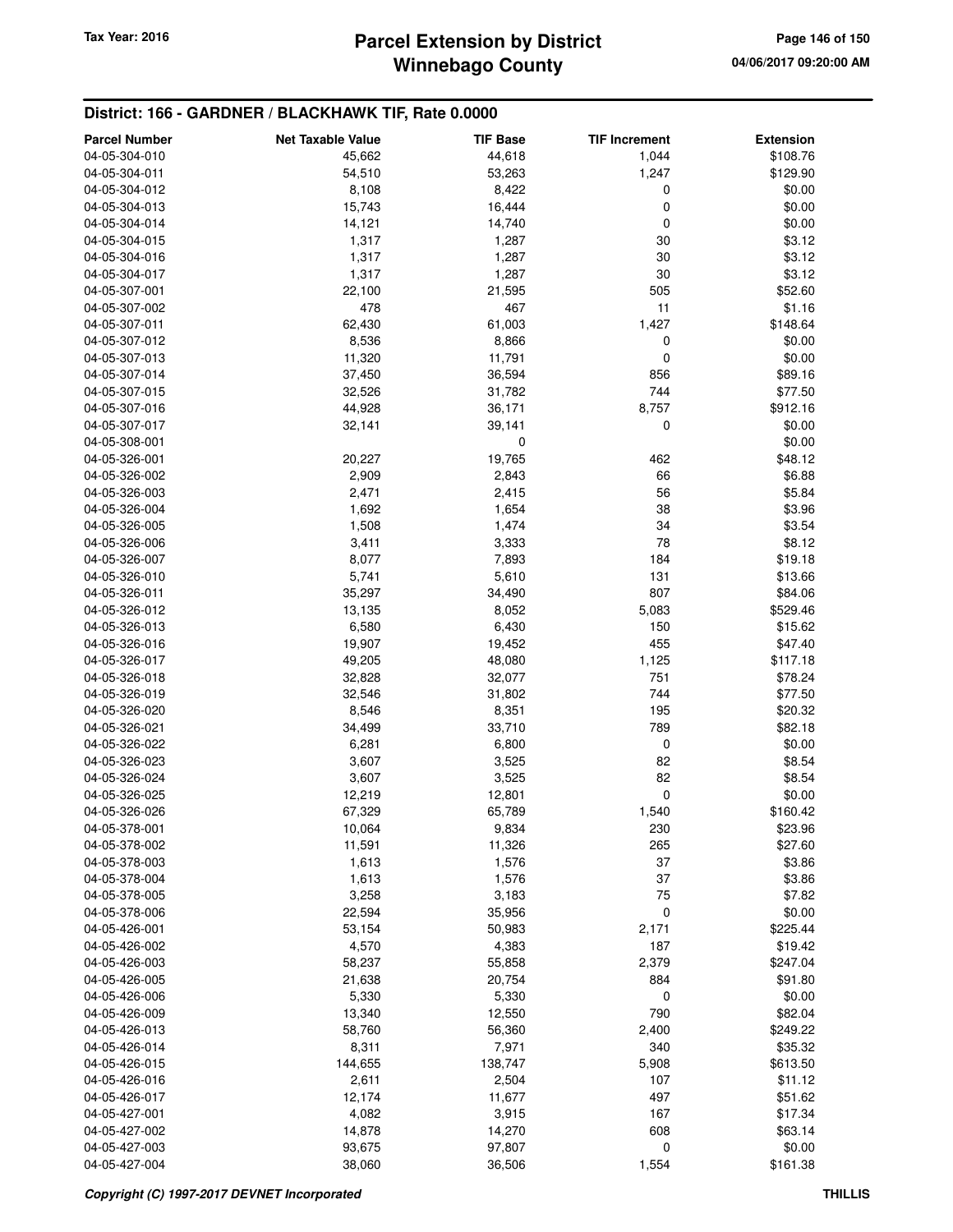# **Winnebago County Parcel Extension by District Tax Year: 2016 Page 147 of 150**

### **District: 166 - GARDNER / BLACKHAWK TIF, Rate 0.0000**

| <b>Parcel Number</b>           | <b>Net Taxable Value</b> | <b>TIF Base</b> | <b>TIF Increment</b> | <b>Extension</b> |
|--------------------------------|--------------------------|-----------------|----------------------|------------------|
| 04-05-427-005                  | 3,062                    | 2,937           | 125                  | \$12.98          |
| 04-05-427-006                  | 13,274                   | 12,765          | 509                  | \$52.86          |
| 04-05-427-007                  | 51,174                   | 49,084          | 2,090                | \$217.04         |
| 04-05-427-008                  | 2,611                    | 2,504           | 107                  | \$11.12          |
| 04-05-427-009                  | 2,611                    | 2,504           | 107                  | \$11.12          |
| 04-05-427-010                  | 2,611                    | 2,504           | 107                  | \$11.12          |
| 04-05-427-011                  | 2,459                    | 2,358           | 101                  | \$10.50          |
| 04-05-427-012                  | 10,664                   | 10,228          | 436                  | \$45.28          |
| 04-06-277-001                  |                          | 0               |                      | \$0.00           |
| 04-06-278-001                  |                          | 0               |                      | \$0.00           |
| 04-06-427-003                  |                          | 0               |                      | \$0.00           |
| 04-06-428-002                  | 51,532                   | 50,354          | 1,178                | \$122.70         |
| 04-06-428-005                  | 11,080                   | 11,564          | 0                    | \$0.00           |
| 04-06-428-006                  | 8,084                    | 8,084           | 0                    | \$0.00           |
| 04-06-428-007                  | 18,510                   | 19,352          | 0                    | \$0.00           |
| 04-06-428-008                  | 15,015                   | 15,679          | 0                    | \$0.00           |
| 04-06-428-009                  | 8,726                    | 14,629          | 0                    | \$0.00           |
| 04-06-428-010                  | 28,205                   | 29,538          | 0                    | \$0.00           |
| 04-06-428-011                  | 1,318                    | 1,288           | 30                   | \$3.12           |
| 04-06-428-012                  | 7,612                    | 7,901           | $\mathbf 0$          | \$0.00           |
| 04-06-428-013                  | 1,317                    | 1,287           | 30                   | \$3.12           |
| 04-06-428-014                  | 21,179                   | 22,363          | 0                    | \$0.00           |
| 04-06-428-015                  | 68,098                   | 66,541          | 1,557                | \$162.18         |
| 04-06-428-016                  | 245,403                  | 239,791         | 5,612                | \$584.56         |
| 04-06-429-002                  | 359,421                  | 351,203         | 8,218                | \$856.02         |
| 04-06-429-004                  | 30,189                   | 29,499          | 690                  | \$71.88          |
| 04-06-430-001                  | 52,978                   | 51,767          | 1,211                | \$126.14         |
| 04-06-430-002                  | 31,716                   | 30,991          | 725                  | \$75.52          |
| 04-06-430-004                  |                          | 0               |                      | \$0.00           |
| 04-06-430-005                  | 57,918                   | 56,594          | 1,324                | \$137.92         |
| 04-06-430-006                  | 58,629                   | 57,289          | 1,340                | \$139.58         |
| 04-06-430-007                  |                          | 0               |                      | \$0.00           |
| 04-06-430-008                  |                          | 0               |                      | \$0.00<br>\$0.00 |
| 04-06-430-011<br>04-06-430-012 |                          | 0<br>0          |                      | \$0.00           |
| 04-06-430-013                  |                          | 0               |                      | \$0.00           |
| 04-06-430-014                  | 54,581                   | 36,495          | 18,086               | \$1,883.90       |
| 04-06-453-001                  |                          | 0               |                      | \$0.00           |
| 04-06-476-001                  | 85,921                   | 83,956          | 1,965                | \$204.68         |
| 04-06-476-004                  | 51,199                   | 50,029          | 1,170                | \$121.88         |
| 04-06-476-005                  |                          | 0               |                      | \$0.00           |
| 04-06-476-006                  | 83,360                   | 81,454          | 1,906                | \$198.54         |
| 04-06-476-007                  | 62,649                   | 61,217          | 1,432                | \$149.16         |
| 04-06-476-008                  | 52,797                   | 51,589          | 1,208                | \$125.84         |
| 04-06-476-009                  | 7,414                    | 7,245           | 169                  | \$17.60          |
| 04-06-476-010                  | 150,099                  | 146,029         | 4,070                | \$423.94         |
| 04-06-477-001                  |                          | 0               |                      | \$0.00           |
| 04-06-477-002                  |                          | 0               |                      | \$0.00           |
| 04-06-477-003                  | 4,593                    | 4,488           | 105                  | \$10.94          |
| 04-06-477-004                  |                          | 0               |                      | \$0.00           |
| 04-06-477-005                  | 3,311                    | 3,235           | 76                   | \$7.92           |
| 04-06-477-006                  | 9,328                    | 9,115           | 213                  | \$22.20          |
| 04-06-477-007                  | 8,972                    | 8,767           | 205                  | \$21.36          |
| 04-06-477-008                  | 38,823                   | 37,935          | 888                  | \$92.50          |
| 04-06-477-009                  | 123,311                  | 79,928          | 43,383               | \$4,518.90       |
| 04-06-477-010                  | 9,352                    | 9,138           | 214                  | \$22.30          |
| 04-06-477-011                  | 33,180                   | 32,422          | 758                  | \$78.96          |
| 04-06-477-012                  |                          | 0               |                      | \$0.00           |
| 04-06-478-001                  | 58,608                   | 57,268          | 1,340                | \$139.58         |
| 04-06-478-002                  |                          | 0               |                      | \$0.00           |
| 04-06-479-001                  | 26,036                   | 25,441          | 595                  | \$61.98          |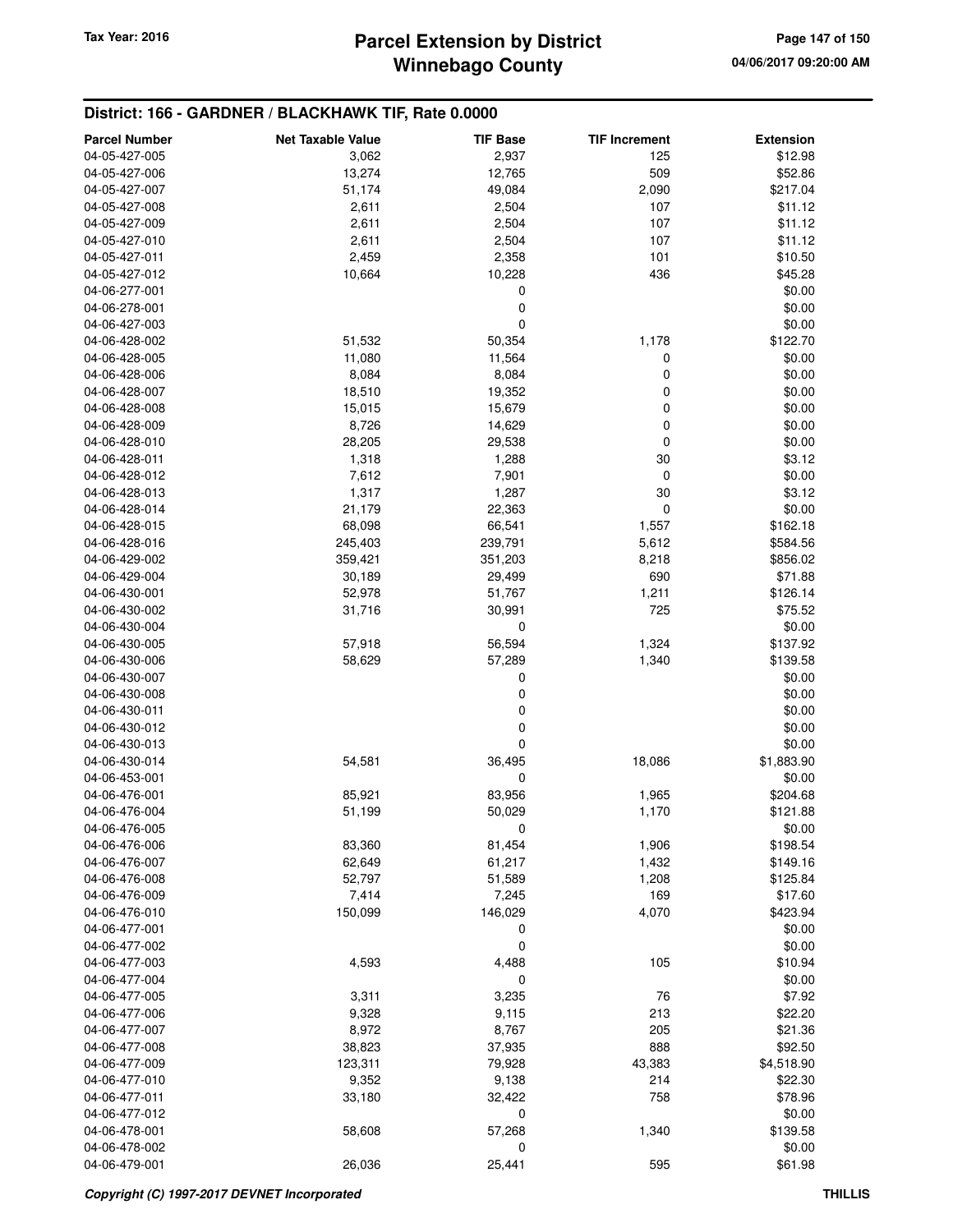# **Winnebago County Parcel Extension by District Tax Year: 2016 Page 148 of 150**

#### **District: 166 - GARDNER / BLACKHAWK TIF, Rate 0.0000**

| <b>Parcel Number</b> | <b>Net Taxable Value</b> | <b>TIF Base</b> | <b>TIF Increment</b> | <b>Extension</b> |
|----------------------|--------------------------|-----------------|----------------------|------------------|
| 04-06-479-002        | 32.861                   | 29.160          | 3.701                | \$385.52         |
| 04-06-480-001        |                          | 0               |                      | \$0.00           |
| 04-06-480-002        |                          | 0               |                      | \$0.00           |
| 04-07-202-001        |                          | 0               |                      | \$0.00           |
| Totals for 166       | 7.648.435                | 7,332,024       | 389.386              | \$40,504.04      |
|                      |                          |                 |                      | 237 Parcels      |

### **District: 167 - VILLAGE OF ROCKTON DOWNTOWN TIF, Rate 0.0000**

| <b>Parcel Number</b> | <b>Net Taxable Value</b> | <b>TIF Base</b>  | <b>TIF Increment</b> | <b>Extension</b> |
|----------------------|--------------------------|------------------|----------------------|------------------|
| 03-24-108-003        | 35,103                   | 34,300           | 803                  | \$80.96          |
| 03-24-109-006        | 16,340                   | 15,966           | 374                  | \$37.70          |
| 03-24-110-008        | 24,474                   | 23,915           | 559                  | \$56.36          |
| 03-24-110-009        | 41,349                   | 40,403           | 946                  | \$95.38          |
| 03-24-110-010        | 41,674                   | 35,584           | 6,090                | \$613.96         |
| 03-24-111-001        |                          | 0                |                      | \$0.00           |
| 03-24-111-002        |                          | 0                |                      | \$0.00           |
| 03-24-134-002        | 13,645                   | 18,224           | 0                    | \$0.00           |
| 03-24-134-003        | 17,057                   | 18,549           | 0                    | \$0.00           |
| 03-24-134-004        | 20,468                   | 26,324           | 0                    | \$0.00           |
| 03-24-134-005        | 1,531                    | 1,496            | 35                   | \$3.54           |
| 03-24-134-010        | 28,040                   | 27,399           | 641                  | \$64.62          |
| 03-24-134-015        | 2,275                    | 2,223            | 52                   | \$5.24           |
| 03-24-134-016        | 6,642                    | 6,491            | 151                  | \$15.22          |
| 03-24-134-017        | 25,477                   | 24,895           | 582                  | \$58.68          |
| 03-24-134-018        | 39,687                   | 38,780           | 907                  | \$91.44          |
| 03-24-134-019        | 88,494                   | 81,747           | 6,747                | \$680.20         |
| 03-24-134-021        | 47,367                   | 47,367           | 0                    | \$0.00           |
| 03-24-135-002        | 56,893                   | 55,592           | 1,301                | \$131.16         |
| 03-24-135-010        | 18,239                   | 17,822           | 417                  | \$42.04          |
| 03-24-135-011        | 51,636                   | 50,456           | 1,180                | \$118.96         |
| 03-24-135-012        | 36,879                   | 36,035           | 844                  | \$85.10          |
| 03-24-135-014        | 14,796                   | 14,457           | 339                  | \$34.18          |
| 03-24-135-015        | 56,950                   | 55,648           | 1,302                | \$131.26         |
| 03-24-135-017        | 36,363                   | 35,531           | 832                  | \$83.88          |
| 03-24-135-018        | 35,449                   | 34,638           | 811                  | \$81.76          |
| 03-24-135-019        | 6,481                    | 6,333            | 148                  | \$14.92          |
| 03-24-135-020        | 40,145                   | 39,227           | 918                  | \$92.56          |
| 03-24-135-021        | 81,610                   | 79,744           | 1,866                | \$188.12         |
| 03-24-136-005        |                          | $\mathbf 0$      |                      | \$0.00           |
| 03-24-136-006        | 23,012                   | 22,486           | 526                  | \$53.04          |
| 03-24-136-007        | 103,171                  | 100,812          | 2,359                | \$237.82         |
| 03-24-136-009        | 57,838                   | 56,516           | 1,322                | \$133.28         |
| 03-24-136-010        | 124,609                  | 82,281           | 42,328               | \$4,267.22       |
| 03-24-137-003        | 3,917                    | 16,634           | 0                    | \$0.00           |
| 03-24-137-004        | 2,981                    | 2,913            | 68                   | \$6.86           |
| 03-24-137-008        | 35,953                   | 40,994           | 0                    | \$0.00           |
| 03-24-137-009        | 3,402                    | 3,324            | 78                   | \$7.86           |
| 03-24-137-010        | 29,700                   | 34,884           | 0                    | \$0.00           |
| 03-24-138-001        |                          |                  | 933                  | \$94.06          |
| 03-24-138-002        | 40,772<br>61,598         | 39,839<br>60,189 | 1,409                | \$142.06         |
|                      |                          |                  |                      |                  |
| 03-24-138-003        | 17,000                   | 32,847           | 0<br>808             | \$0.00           |
| 03-24-138-004        | 35,353                   | 34,545           |                      | \$81.46          |
| 03-24-138-005        | 44,384                   | 35,012           | 9,372                | \$944.82         |
| 03-24-138-006        | 42,642                   | 41,667           | 975                  | \$98.30          |
| 03-24-138-007        |                          | 0                |                      | \$0.00           |
| 03-24-138-008        | 66,359                   | 64,842           | 1,517                | \$152.94         |
| 03-24-138-009        | 46,027                   | 44,975           | 1,052                | \$106.06         |
| 03-24-138-010        | 292                      | 285              | 7                    | \$0.72           |
| 03-24-139-001        | 27,973                   | 27,333           | 640                  | \$64.52          |
| 03-24-139-002        | 23,698                   | 23,156           | 542                  | \$54.64          |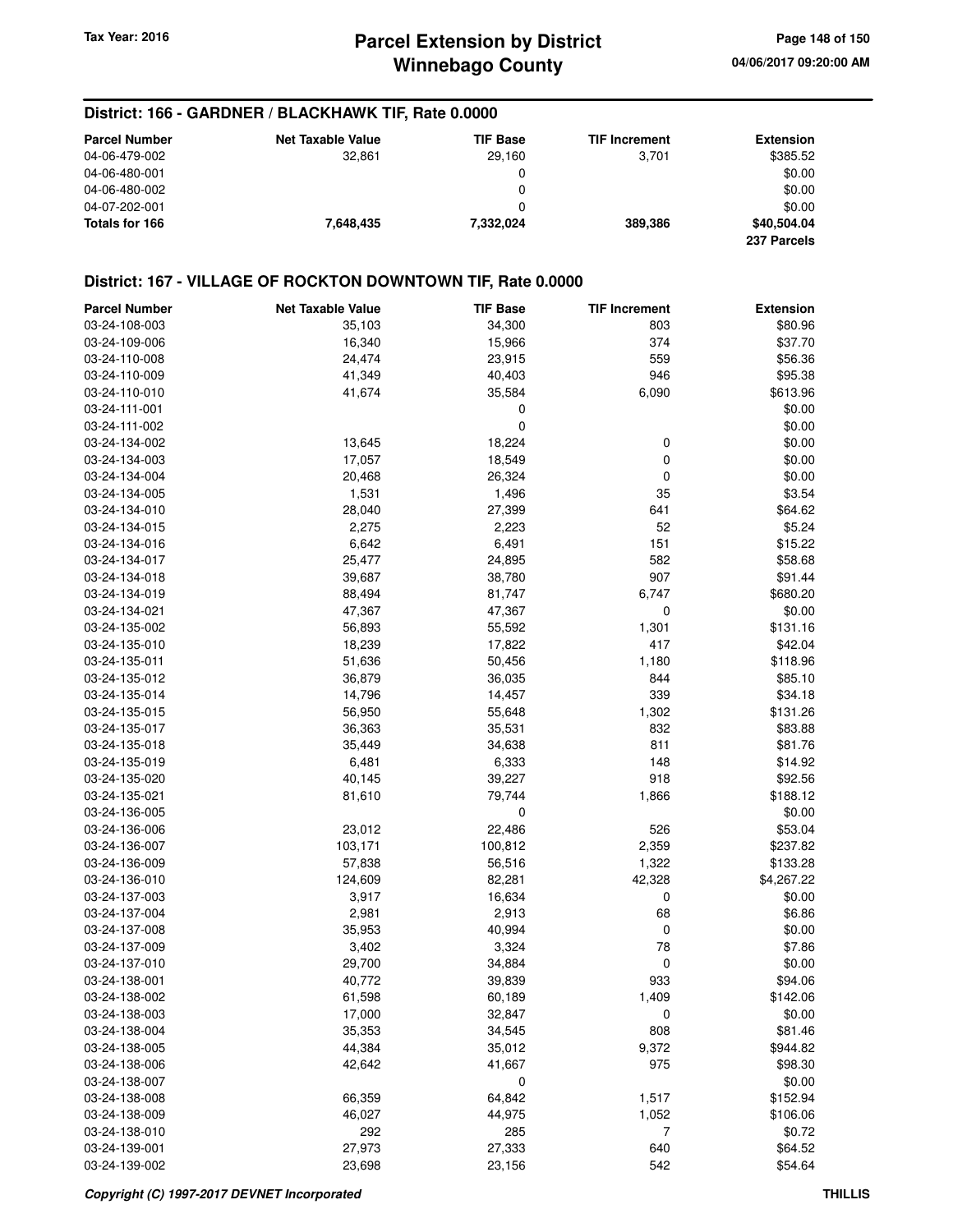### **Winnebago County Parcel Extension by District Tax Year: 2016 Page 149 of 150**

### **District: 167 - VILLAGE OF ROCKTON DOWNTOWN TIF, Rate 0.0000**

| <b>Parcel Number</b>           | <b>Net Taxable Value</b> | <b>TIF Base</b> | <b>TIF Increment</b> | <b>Extension</b>  |
|--------------------------------|--------------------------|-----------------|----------------------|-------------------|
| 03-24-139-003                  | 28,086                   | 27,443          | 643                  | \$64.82           |
| 03-24-139-004                  | 35,796                   | 34,978          | 818                  | \$82.48           |
| 03-24-139-005                  | 41,476                   | 40,528          | 948                  | \$95.58           |
| 03-24-139-006                  | 36,562                   | 35,726          | 836                  | \$84.28           |
| 03-24-139-007                  | 47,494                   | 46,408          | 1,086                | \$109.48          |
| 03-24-139-008                  | 41,874                   | 40,917          | 957                  | \$96.48           |
| 03-24-139-009                  | 25,795                   | 25,205          | 590                  | \$59.48           |
| 03-24-139-011                  | 48,708                   | 47,594          | 1,114                | \$112.32          |
| 03-24-139-012                  | 9,270                    | 9,058           | 212                  | \$21.38           |
| 03-24-139-013                  | 9,508                    | 9,291           | 217                  | \$21.88           |
| 03-24-139-016                  | 15,407                   | 15,055          | 352                  | \$35.50           |
| 03-24-139-017                  | 6,754                    | 6,600           | 154                  | \$15.54           |
| 03-24-139-018                  | 14,846                   | 14,369          | 477                  | \$48.10           |
| 03-24-139-019                  | 11,308                   | 11,050          | 258                  | \$26.02           |
| 03-24-139-020                  | 3,906                    | 3,817           | 89                   | \$8.98            |
| 03-24-139-021                  | 35,728                   | 34,911          | 817                  | \$82.36           |
| 03-24-139-022                  | 47,989                   | 46,869          | 1,120                | \$112.92          |
| 03-24-140-003                  | 32,614                   | 31,869          | 745                  | \$75.12           |
| 03-24-140-005                  | 9,877                    | 9,514           | 363                  | \$36.60           |
| 03-24-140-009                  |                          | 0               |                      | \$0.00            |
| 03-24-140-013                  | 59,908                   | 58,526          | 1,382                | \$139.32          |
| 03-24-140-014                  |                          | $\mathbf 0$     |                      | \$0.00            |
| 03-24-140-016                  | 320,000                  | 575,127         | 0                    | \$0.00            |
| 03-24-141-001                  | 15,240                   | 13,880          | 1,360                | \$137.12          |
| 03-24-141-002                  | 33,442                   | 32,005          | 1,437                | \$144.88          |
| 03-24-141-003                  | 17,540                   | 22,767          | 0                    | \$0.00            |
| 03-24-141-004                  | 29,326                   | 28,655          | 671                  | \$67.66           |
| 03-24-141-005                  | 2,526                    | 9,985           | $\mathbf 0$          | \$0.00            |
| 03-24-141-006                  |                          | 0               |                      | \$0.00            |
| 03-24-142-001                  |                          | 0               |                      | \$0.00            |
| 03-24-176-001                  | 33,233                   | 86,328          | 0                    | \$0.00            |
| 03-24-177-001                  |                          | 0               |                      | \$0.00            |
| 03-24-178-001                  |                          | 0               |                      | \$0.00            |
| 03-24-178-002                  |                          | $\mathbf 0$     |                      | \$0.00            |
| 03-24-178-003                  | 614                      | 600             | 14                   | \$1.42            |
| 03-24-179-011                  | 2,047                    | 1,767           | 280                  | \$28.24           |
| 03-24-179-012                  | 18,082                   | 15,901          | 2,181                | \$219.88          |
| 03-24-203-001                  | 38,479                   | 37,599          | 880                  | \$88.72           |
| 03-24-206-008                  | 22,930                   | 21,942          | 988                  | \$99.60           |
| 03-24-206-009                  | 2,780                    | 2,780           | 0                    | \$0.00            |
| 03-24-206-010                  | 18,014                   | 17,602          | 412                  | \$41.54           |
| 03-24-206-011                  | 20,544                   | 19,937          | 607                  | \$61.20           |
| 03-24-207-003                  | 38,536                   | 37,404          | 1,132                | \$114.12          |
| 03-24-207-004                  | 17,333                   | 18,345          | 0                    | \$0.00            |
| 03-24-207-006                  | 143,829                  | 140,540         | 3,289                | \$331.58          |
| 03-24-208-004                  | 36,140                   | 35,314          | 826                  | \$83.28           |
| 03-24-208-005                  | 24,052                   | 24,322          | 0                    | \$0.00            |
| 03-24-208-006                  | 29,706                   | 28,889          | 817                  | \$82.36           |
| 03-24-208-007                  | 47,384                   | 46,163          | 1,221                | \$123.10          |
| 03-24-251-002                  | 1,322                    | 0               | 1,322                | \$133.28          |
| 03-24-251-004                  | 460,451                  | 449,981         | 10,470               | \$1,055.52        |
| 03-24-251-005<br>03-24-251-006 | 8,567                    | 0<br>8,371      | 196                  | \$0.00<br>\$19.76 |
| 03-24-251-007                  | 614                      | 600             | 14                   | \$1.42            |
| 03-24-276-003                  | 14,121                   | 13,798          | 323                  | \$32.56           |
| 03-24-276-004                  | 126,523                  | 123,630         | 2,893                | \$291.66          |
| 03-24-276-005                  |                          | 0               |                      | \$0.00            |
| 03-24-276-007                  | 47,447                   | 46,362          | 1,085                | \$109.38          |
| 03-24-276-009                  | 16,142                   | 15,773          | 369                  | \$37.20           |
| 03-24-276-010                  | 36,444                   | 35,611          | 833                  | \$83.98           |
| 03-24-276-011                  | 20,969                   | 20,490          | 479                  | \$48.30           |